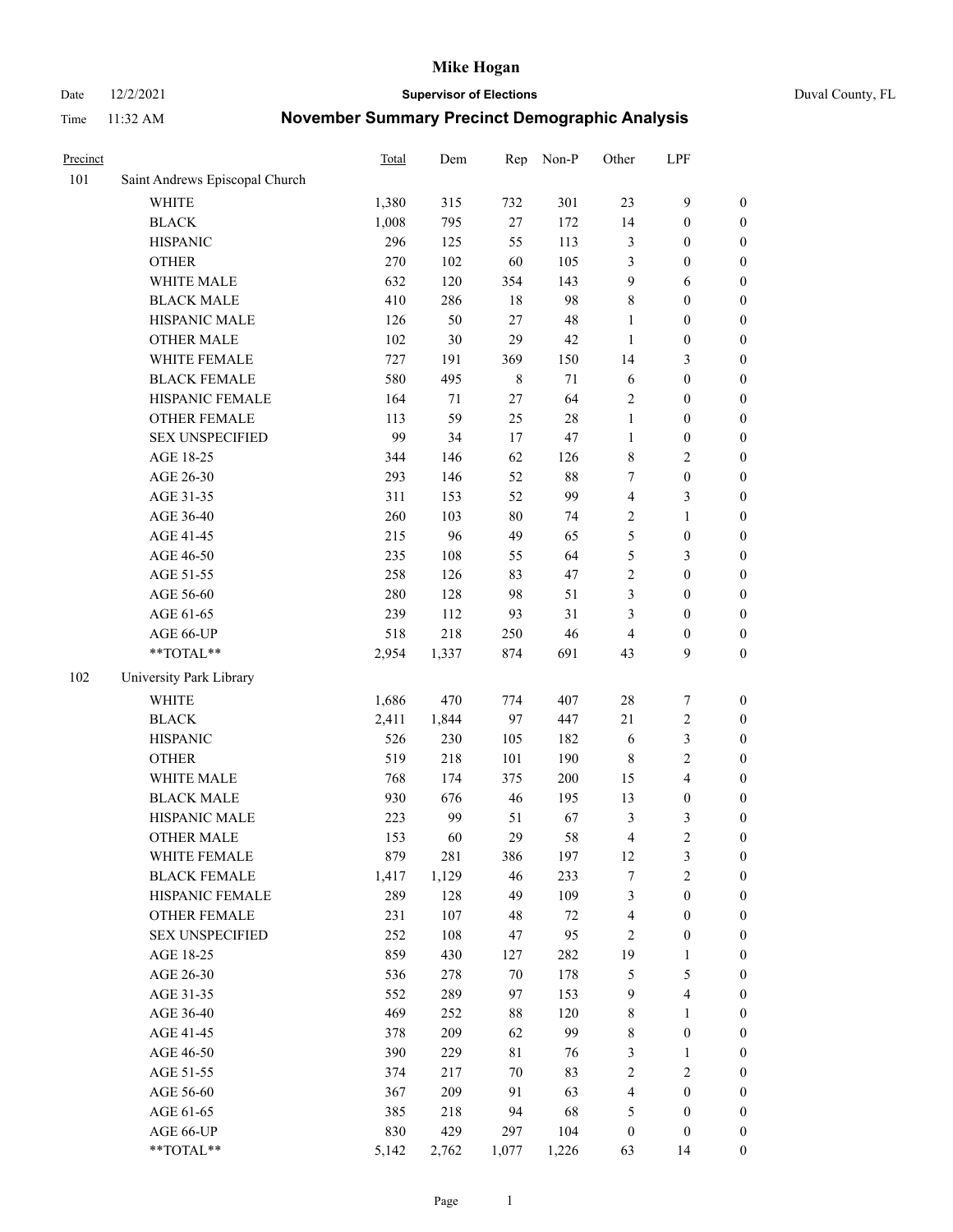Date 12/2/2021 **Supervisor of Elections** Duval County, FL

| Precinct |                            | Total  | Dem    | Rep | Non-P  | Other                   | LPF                     |                  |
|----------|----------------------------|--------|--------|-----|--------|-------------------------|-------------------------|------------------|
| 103      | River Reach Baptist Church |        |        |     |        |                         |                         |                  |
|          | <b>WHITE</b>               | 964    | 204    | 526 | 208    | 19                      | $\boldsymbol{7}$        | 0                |
|          | <b>BLACK</b>               | 518    | 392    | 22  | 93     | $11\,$                  | $\boldsymbol{0}$        | $\boldsymbol{0}$ |
|          | <b>HISPANIC</b>            | 165    | 56     | 33  | 75     | $\mathbf{1}$            | $\boldsymbol{0}$        | $\boldsymbol{0}$ |
|          | <b>OTHER</b>               | 219    | 59     | 60  | 95     | 3                       | $\sqrt{2}$              | $\boldsymbol{0}$ |
|          | WHITE MALE                 | 465    | 74     | 273 | 109    | 6                       | $\mathfrak{Z}$          | $\boldsymbol{0}$ |
|          | <b>BLACK MALE</b>          | 232    | 167    | 10  | 48     | 7                       | $\boldsymbol{0}$        | $\boldsymbol{0}$ |
|          | HISPANIC MALE              | 75     | 22     | 15  | 38     | $\boldsymbol{0}$        | $\boldsymbol{0}$        | $\boldsymbol{0}$ |
|          | <b>OTHER MALE</b>          | $87\,$ | $26\,$ | 25  | 35     | $\boldsymbol{0}$        | $\mathbf{1}$            | $\boldsymbol{0}$ |
|          | WHITE FEMALE               | 482    | 125    | 245 | 96     | 13                      | $\mathfrak{Z}$          | $\boldsymbol{0}$ |
|          | <b>BLACK FEMALE</b>        | 278    | 219    | 11  | 44     | 4                       | $\boldsymbol{0}$        | $\boldsymbol{0}$ |
|          | HISPANIC FEMALE            | 86     | 32     | 18  | 35     | $\mathbf{1}$            | $\boldsymbol{0}$        | 0                |
|          | OTHER FEMALE               | 100    | 26     | 29  | 41     | 3                       | $\mathbf{1}$            | $\boldsymbol{0}$ |
|          | <b>SEX UNSPECIFIED</b>     | 61     | $20\,$ | 15  | 25     | $\boldsymbol{0}$        | $\mathbf{1}$            | $\boldsymbol{0}$ |
|          | AGE 18-25                  | 188    | 74     | 41  | 65     | 6                       | $\sqrt{2}$              | $\boldsymbol{0}$ |
|          | AGE 26-30                  | 195    | 62     | 54  | $71\,$ | 8                       | $\boldsymbol{0}$        | $\boldsymbol{0}$ |
|          | AGE 31-35                  | 207    | 85     | 60  | 59     | $\mathbf{1}$            | $\sqrt{2}$              | $\boldsymbol{0}$ |
|          | AGE 36-40                  | 187    | 61     | 57  | 67     | $\sqrt{2}$              | $\boldsymbol{0}$        | $\boldsymbol{0}$ |
|          | AGE 41-45                  | 151    | 60     | 41  | 46     | $\sqrt{2}$              | $\overline{2}$          | $\boldsymbol{0}$ |
|          | AGE 46-50                  | 144    | $70\,$ | 44  | $28\,$ | $\overline{2}$          | $\boldsymbol{0}$        | $\boldsymbol{0}$ |
|          | AGE 51-55                  | 161    | 67     | 56  | 33     | $\overline{\mathbf{4}}$ | $\mathbf{1}$            | 0                |
|          | AGE 56-60                  | 174    | 55     | 77  | 40     | $\sqrt{2}$              | $\boldsymbol{0}$        | 0                |
|          | AGE 61-65                  | 131    | 51     | 59  | 16     | 4                       | $\mathbf{1}$            | 0                |
|          | AGE 66-UP                  | 328    | 126    | 152 | 46     | 3                       | $\mathbf{1}$            | $\boldsymbol{0}$ |
|          | **TOTAL**                  | 1,866  | 711    | 641 | 471    | 34                      | $\boldsymbol{9}$        | $\boldsymbol{0}$ |
| 104      | Arlington Christian Church |        |        |     |        |                         |                         |                  |
|          | <b>WHITE</b>               | 1,419  | 300    | 767 | 326    | $22\,$                  | $\overline{4}$          | $\boldsymbol{0}$ |
|          | <b>BLACK</b>               | 914    | 710    | 53  | 140    | 9                       | $\sqrt{2}$              | $\boldsymbol{0}$ |
|          | <b>HISPANIC</b>            | 351    | 136    | 80  | 129    | 4                       | $\mathfrak{2}$          | $\boldsymbol{0}$ |
|          | <b>OTHER</b>               | 318    | 102    | 93  | 121    | $\mathfrak{2}$          | $\boldsymbol{0}$        | $\boldsymbol{0}$ |
|          | WHITE MALE                 | 688    | 125    | 374 | 175    | $10\,$                  | $\overline{\mathbf{4}}$ | $\boldsymbol{0}$ |
|          | <b>BLACK MALE</b>          | 383    | 271    | 26  | $80\,$ | $\overline{\mathbf{4}}$ | $\sqrt{2}$              | $\boldsymbol{0}$ |
|          | HISPANIC MALE              | 155    | 56     | 36  | 60     | 2                       | $\mathbf{1}$            | $\boldsymbol{0}$ |
|          | <b>OTHER MALE</b>          | 124    | 34     | 47  | 41     | $\sqrt{2}$              | $\boldsymbol{0}$        | $\boldsymbol{0}$ |
|          | WHITE FEMALE               | 706    | 172    | 376 | 146    | 12                      | $\boldsymbol{0}$        | 0                |
|          | <b>BLACK FEMALE</b>        | 516    | 428    | 27  | 56     | 5                       | $\boldsymbol{0}$        | $\overline{0}$   |
|          | HISPANIC FEMALE            | 187    | 75     | 40  | 69     | $\overline{c}$          | $\mathbf{1}$            | $\overline{0}$   |
|          | OTHER FEMALE               | 153    | 54     | 39  | 60     | $\boldsymbol{0}$        | $\boldsymbol{0}$        | $\overline{0}$   |
|          | <b>SEX UNSPECIFIED</b>     | 90     | 33     | 28  | 29     | $\boldsymbol{0}$        | $\boldsymbol{0}$        | 0                |
|          | AGE 18-25                  | 321    | 143    | 66  | 104    | 7                       | $\mathbf{1}$            | 0                |
|          | AGE 26-30                  | 298    | 109    | 77  | 105    | 5                       | $\sqrt{2}$              | 0                |
|          | AGE 31-35                  | 301    | 126    | 77  | 90     | 5                       | $\mathfrak{Z}$          | 0                |
|          | AGE 36-40                  | 291    | 105    | 85  | 97     | 4                       | $\boldsymbol{0}$        | 0                |
|          | AGE 41-45                  | 241    | 117    | 64  | 56     | $\overline{4}$          | $\boldsymbol{0}$        | 0                |
|          | AGE 46-50                  | 265    | 105    | 93  | 63     | 4                       | $\boldsymbol{0}$        | 0                |
|          | AGE 51-55                  | 237    | 101    | 82  | 50     | $\overline{4}$          | $\boldsymbol{0}$        | 0                |
|          | AGE 56-60                  | 264    | 116    | 109 | 37     | 2                       | $\boldsymbol{0}$        | $\overline{0}$   |
|          | AGE 61-65                  | 264    | 108    | 106 | 48     | $\mathbf{1}$            | $\mathbf{1}$            | $\overline{0}$   |
|          | AGE 66-UP                  | 520    | 218    | 234 | 66     | $\mathbf{1}$            | $\mathbf{1}$            | $\boldsymbol{0}$ |
|          | **TOTAL**                  | 3,002  | 1,248  | 993 | 716    | 37                      | 8                       | $\boldsymbol{0}$ |
|          |                            |        |        |     |        |                         |                         |                  |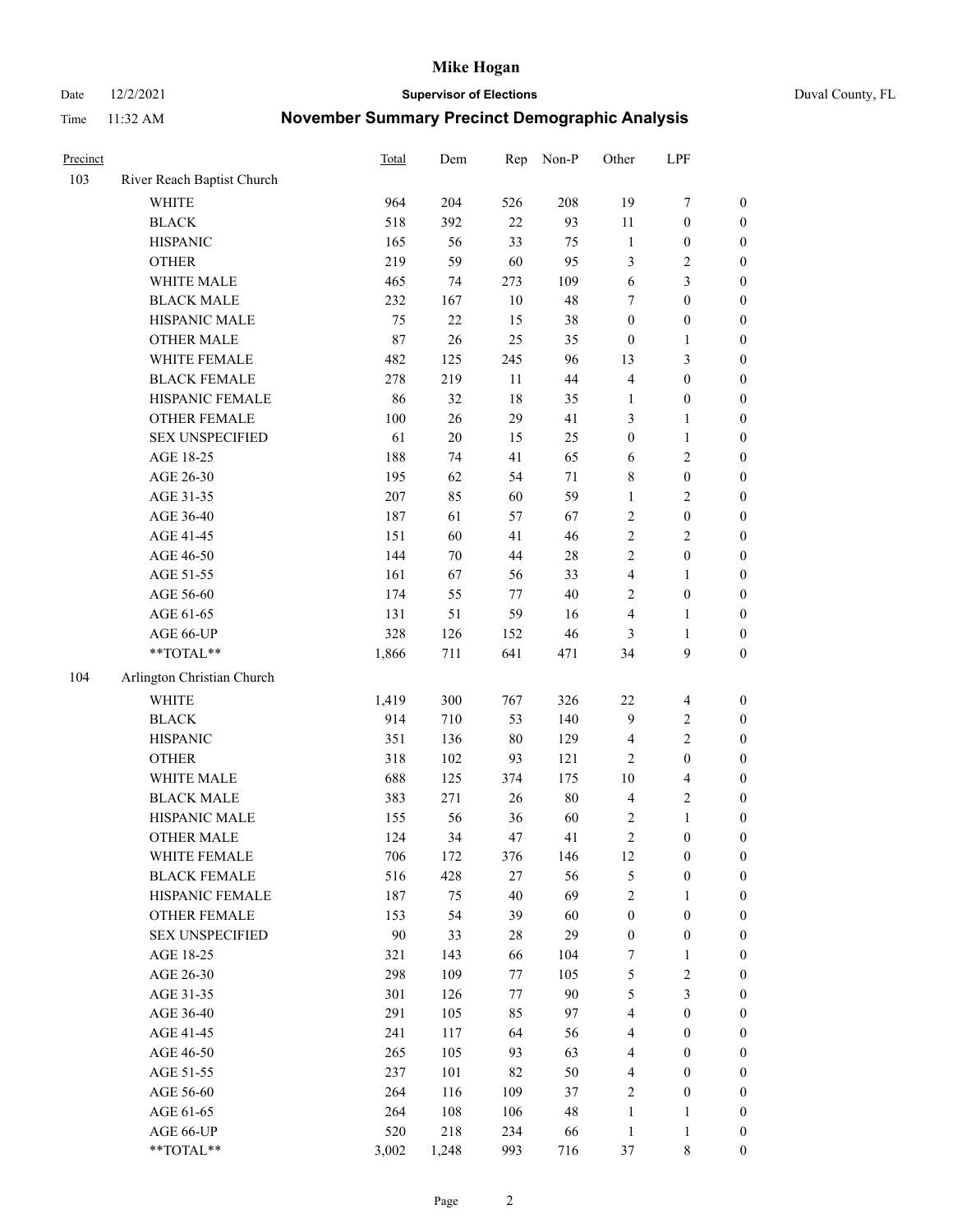Date 12/2/2021 **Supervisor of Elections** Duval County, FL

| Precinct |                               | Total | Dem   | Rep         | Non-P  | Other               | LPF                     |                  |
|----------|-------------------------------|-------|-------|-------------|--------|---------------------|-------------------------|------------------|
| 105      | Terry Parker Baptist Church   |       |       |             |        |                     |                         |                  |
|          | <b>WHITE</b>                  | 2,380 | 554   | 1,254       | 524    | 34                  | 14                      | $\boldsymbol{0}$ |
|          | <b>BLACK</b>                  | 1,103 | 840   | 53          | 191    | $17\,$              | $\sqrt{2}$              | $\boldsymbol{0}$ |
|          | <b>HISPANIC</b>               | 376   | 130   | 109         | 133    | $\overline{4}$      | $\boldsymbol{0}$        | $\boldsymbol{0}$ |
|          | <b>OTHER</b>                  | 393   | 119   | 109         | 161    | $\overline{2}$      | $\sqrt{2}$              | $\boldsymbol{0}$ |
|          | WHITE MALE                    | 1,086 | 203   | 578         | 276    | 18                  | 11                      | $\boldsymbol{0}$ |
|          | <b>BLACK MALE</b>             | 477   | 343   | 30          | 95     | $\,$ 8 $\,$         | $\mathbf{1}$            | $\boldsymbol{0}$ |
|          | HISPANIC MALE                 | 153   | 44    | 54          | 52     | 3                   | $\boldsymbol{0}$        | $\boldsymbol{0}$ |
|          | <b>OTHER MALE</b>             | 150   | 35    | 48          | 66     | $\boldsymbol{0}$    | $\mathbf{1}$            | $\boldsymbol{0}$ |
|          | WHITE FEMALE                  | 1,256 | 343   | 654         | 240    | 16                  | $\mathfrak{Z}$          | $\boldsymbol{0}$ |
|          | <b>BLACK FEMALE</b>           | 597   | 479   | 21          | 87     | $\mathbf{9}$        | $\mathbf{1}$            | $\boldsymbol{0}$ |
|          | HISPANIC FEMALE               | 215   | 82    | 54          | $78\,$ | $\mathbf{1}$        | $\boldsymbol{0}$        | 0                |
|          | OTHER FEMALE                  | 162   | 63    | $46\,$      | 50     | $\mathbf{2}$        | $\mathbf{1}$            | $\boldsymbol{0}$ |
|          | <b>SEX UNSPECIFIED</b>        | 156   | 51    | $40\,$      | 65     | $\boldsymbol{0}$    | $\boldsymbol{0}$        | $\boldsymbol{0}$ |
|          | AGE 18-25                     | 477   | 189   | 110         | 169    | 9                   | $\boldsymbol{0}$        | $\boldsymbol{0}$ |
|          | AGE 26-30                     | 366   | 121   | 99          | 137    | 6                   | $\mathfrak{Z}$          | $\boldsymbol{0}$ |
|          | AGE 31-35                     | 440   | 157   | 111         | 157    | 9                   | 6                       | $\boldsymbol{0}$ |
|          | AGE 36-40                     | 375   | 150   | 106         | 109    | 6                   | $\overline{4}$          | $\boldsymbol{0}$ |
|          | AGE 41-45                     | 319   | 122   | 101         | 94     | $\mathbf{1}$        | $\mathbf{1}$            | $\boldsymbol{0}$ |
|          | AGE 46-50                     | 276   | 103   | $100\,$     | 68     | $\mathbf{2}$        | $\mathfrak{Z}$          | $\boldsymbol{0}$ |
|          | AGE 51-55                     | 343   | 129   | 149         | 59     | 6                   | $\boldsymbol{0}$        | $\boldsymbol{0}$ |
|          | AGE 56-60                     | 394   | 151   | 167         | $70\,$ | 6                   | $\boldsymbol{0}$        | 0                |
|          | AGE 61-65                     | 389   | 160   | 172         | 51     | 6                   | $\boldsymbol{0}$        | 0                |
|          | AGE 66-UP                     | 873   | 361   | 410         | 95     | 6                   | $\mathbf{1}$            | $\boldsymbol{0}$ |
|          | $**TOTAL**$                   | 4,252 | 1,643 | 1,525       | 1,009  | 57                  | $18\,$                  | $\boldsymbol{0}$ |
| 106      | Blue Cypress Community Center |       |       |             |        |                     |                         |                  |
|          | <b>WHITE</b>                  | 2,192 | 532   | 1,199       | 420    | 29                  | 12                      | $\boldsymbol{0}$ |
|          | <b>BLACK</b>                  | 1,954 | 1,571 | $70\,$      | 297    | 14                  | $\sqrt{2}$              | $\boldsymbol{0}$ |
|          | <b>HISPANIC</b>               | 283   | 100   | 73          | 106    | 3                   | $\mathbf{1}$            | $\boldsymbol{0}$ |
|          | <b>OTHER</b>                  | 441   | 131   | 133         | 170    | 6                   | $\mathbf{1}$            | $\boldsymbol{0}$ |
|          | WHITE MALE                    | 1,027 | 213   | 600         | 196    | 10                  | $\,$ 8 $\,$             | $\boldsymbol{0}$ |
|          | <b>BLACK MALE</b>             | 739   | 558   | 32          | 142    | 6                   | $\mathbf{1}$            | $\boldsymbol{0}$ |
|          | HISPANIC MALE                 | 126   | 42    | 36          | 44     |                     | 1                       | $\boldsymbol{0}$ |
|          | <b>OTHER MALE</b>             | 156   | 42    | 60          | 52     | 3<br>$\mathfrak{2}$ | $\boldsymbol{0}$        | $\boldsymbol{0}$ |
|          | WHITE FEMALE                  | 1,133 | 310   | 584         | 217    | 18                  | 4                       | 0                |
|          | <b>BLACK FEMALE</b>           | 1,182 | 986   | 36          | 152    | 7                   | $\mathbf{1}$            | $\boldsymbol{0}$ |
|          | HISPANIC FEMALE               | 153   | 56    | 37          | 60     | $\boldsymbol{0}$    | $\boldsymbol{0}$        | $\overline{0}$   |
|          | <b>OTHER FEMALE</b>           | 208   | 69    | 64          | $71\,$ | $\overline{4}$      | $\boldsymbol{0}$        | $\overline{0}$   |
|          | <b>SEX UNSPECIFIED</b>        | 146   | 58    | 26          | 59     | $\overline{c}$      | $\mathbf{1}$            | 0                |
|          | AGE 18-25                     | 592   | 300   | 114         | 165    | 9                   | $\overline{\mathbf{4}}$ | 0                |
|          | AGE 26-30                     | 491   | 247   | 87          | 150    | 5                   | $\sqrt{2}$              | 0                |
|          | AGE 31-35                     | 493   | 248   | 109         | 125    | $\,$ $\,$           | $\mathfrak{Z}$          | 0                |
|          | AGE 36-40                     | 422   | 222   | 82          | 112    | 4                   | $\sqrt{2}$              | 0                |
|          | AGE 41-45                     | 363   | 185   | $8\sqrt{1}$ | 94     | $\mathbf{1}$        | $\sqrt{2}$              | 0                |
|          | AGE 46-50                     | 369   | 177   | 116         | 65     | $\overline{9}$      | $\sqrt{2}$              | 0                |
|          | AGE 51-55                     | 358   | 170   | 123         | 62     | $\sqrt{2}$          | $\mathbf{1}$            | $\boldsymbol{0}$ |
|          | AGE 56-60                     | 424   | 202   | 152         | 64     | 6                   | $\boldsymbol{0}$        | $\boldsymbol{0}$ |
|          | AGE 61-65                     | 381   | 171   | 154         | 55     | $\mathbf{1}$        | $\boldsymbol{0}$        | $\boldsymbol{0}$ |
|          | AGE 66-UP                     | 977   | 412   | 457         | 101    | 7                   | $\boldsymbol{0}$        | 0                |
|          | **TOTAL**                     | 4,870 | 2,334 | 1,475       | 993    | 52                  | 16                      | $\boldsymbol{0}$ |
|          |                               |       |       |             |        |                     |                         |                  |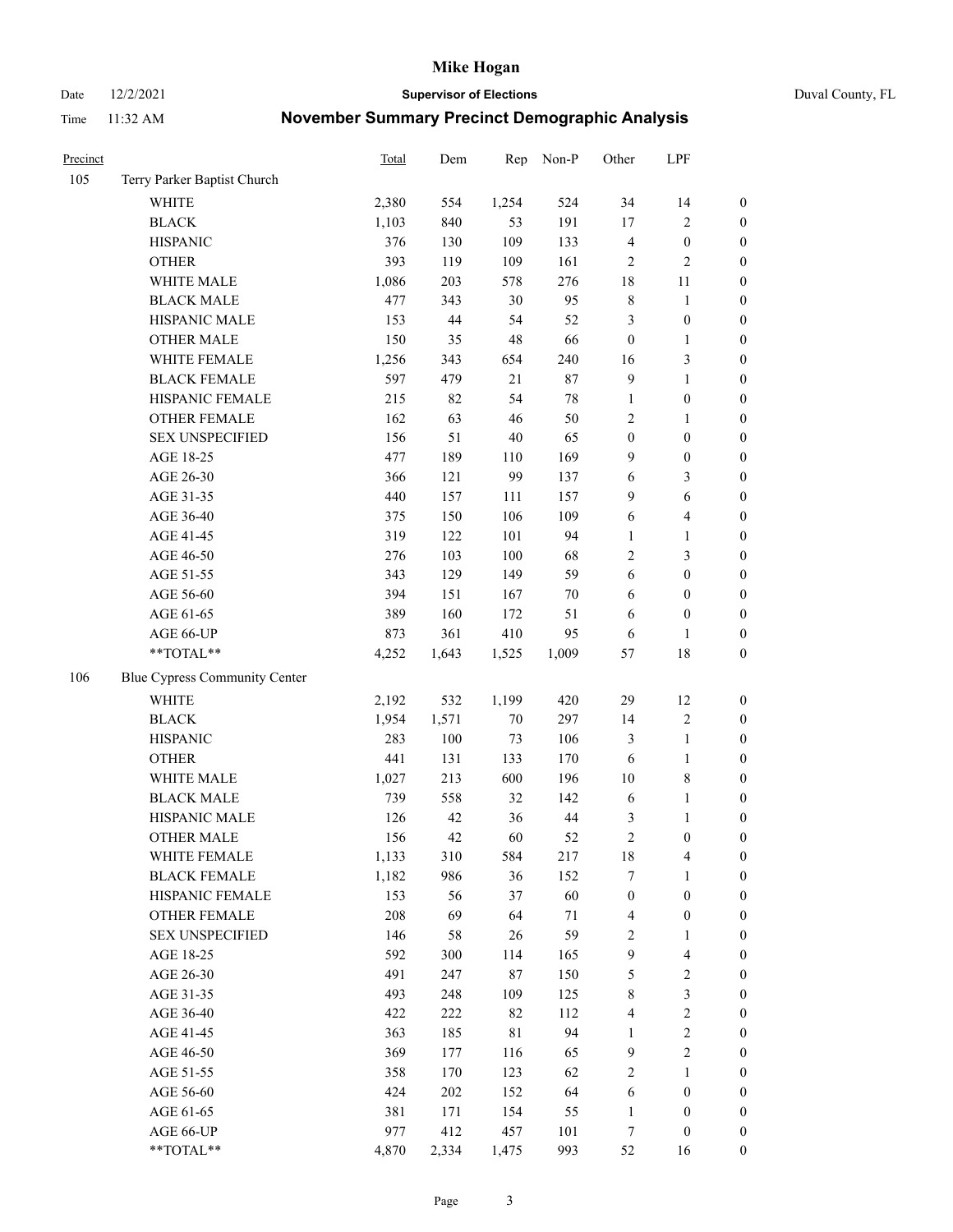Date 12/2/2021 **Supervisor of Elections** Duval County, FL

| Precinct |                                    | Total  | Dem    | Rep         | Non-P  | Other                   | LPF                     |                  |
|----------|------------------------------------|--------|--------|-------------|--------|-------------------------|-------------------------|------------------|
| 107      | Arlington Baptist Church           |        |        |             |        |                         |                         |                  |
|          | <b>WHITE</b>                       | 620    | 179    | 285         | 147    | 8                       | $\mathbf{1}$            | 0                |
|          | <b>BLACK</b>                       | 745    | 578    | 37          | 122    | $\sqrt{6}$              | $\sqrt{2}$              | 0                |
|          | <b>HISPANIC</b>                    | 113    | 42     | 27          | 42     | $\mathfrak{2}$          | $\boldsymbol{0}$        | $\boldsymbol{0}$ |
|          | <b>OTHER</b>                       | 152    | 64     | 25          | 60     | $\sqrt{2}$              | 1                       | $\boldsymbol{0}$ |
|          | WHITE MALE                         | 294    | 81     | 144         | 67     | 2                       | $\boldsymbol{0}$        | $\boldsymbol{0}$ |
|          | <b>BLACK MALE</b>                  | 310    | 230    | 18          | 57     | 4                       | $\mathbf{1}$            | $\boldsymbol{0}$ |
|          | HISPANIC MALE                      | 51     | 18     | 13          | 19     | 1                       | $\boldsymbol{0}$        | $\boldsymbol{0}$ |
|          | <b>OTHER MALE</b>                  | 57     | $20\,$ | 15          | 21     | $\boldsymbol{0}$        | $\mathbf{1}$            | $\boldsymbol{0}$ |
|          | WHITE FEMALE                       | 322    | 97     | 138         | $80\,$ | 6                       | $\mathbf{1}$            | $\boldsymbol{0}$ |
|          | <b>BLACK FEMALE</b>                | 422    | 339    | 18          | 62     | $\sqrt{2}$              | $\mathbf{1}$            | 0                |
|          | HISPANIC FEMALE                    | 60     | 24     | 13          | 22     | $\mathbf{1}$            | $\boldsymbol{0}$        | 0                |
|          | OTHER FEMALE                       | 60     | 29     | $\tau$      | 22     | $\mathbf{2}$            | $\boldsymbol{0}$        | $\boldsymbol{0}$ |
|          | <b>SEX UNSPECIFIED</b>             | 54     | 25     | $\,$ 8 $\,$ | 21     | $\boldsymbol{0}$        | $\boldsymbol{0}$        | $\boldsymbol{0}$ |
|          | AGE 18-25                          | 158    | 87     | 26          | 42     | 3                       | $\boldsymbol{0}$        | $\boldsymbol{0}$ |
|          | AGE 26-30                          | 156    | 84     | 21          | 49     | 2                       | $\boldsymbol{0}$        | $\boldsymbol{0}$ |
|          | AGE 31-35                          | 154    | 86     | 23          | $44\,$ | $\mathbf{1}$            | $\boldsymbol{0}$        | $\boldsymbol{0}$ |
|          | AGE 36-40                          | 141    | 82     | 19          | 38     | 2                       | $\boldsymbol{0}$        | $\boldsymbol{0}$ |
|          | AGE 41-45                          | 120    | 66     | 19          | 31     | $\overline{4}$          | $\boldsymbol{0}$        | $\boldsymbol{0}$ |
|          | AGE 46-50                          | 131    | 69     | 28          | 32     | 1                       | $\mathbf{1}$            | $\boldsymbol{0}$ |
|          | AGE 51-55                          | 143    | 69     | 40          | 30     | $\sqrt{2}$              | $\sqrt{2}$              | $\boldsymbol{0}$ |
|          | AGE 56-60                          | 148    | 84     | 39          | 24     | $\mathbf{1}$            | $\boldsymbol{0}$        | 0                |
|          | AGE 61-65                          | 155    | 85     | 40          | 29     | $\mathbf{1}$            | $\boldsymbol{0}$        | 0                |
|          | AGE 66-UP                          | 324    | 151    | 119         | 52     | $\mathbf{1}$            | $\mathbf{1}$            | $\boldsymbol{0}$ |
|          | **TOTAL**                          | 1,630  | 863    | 374         | 371    | 18                      | $\overline{\mathbf{4}}$ | $\boldsymbol{0}$ |
| 108      | The Central Church of the Nazarene |        |        |             |        |                         |                         |                  |
|          | <b>WHITE</b>                       | 1,394  | 333    | 716         | 323    | 17                      | 5                       | $\boldsymbol{0}$ |
|          | <b>BLACK</b>                       | 553    | 446    | 20          | 81     | 5                       | $\mathbf{1}$            | $\boldsymbol{0}$ |
|          | <b>HISPANIC</b>                    | 197    | 84     | 44          | 68     | $\mathbf{1}$            | $\boldsymbol{0}$        | $\boldsymbol{0}$ |
|          | <b>OTHER</b>                       | 189    | 76     | 46          | 65     | 2                       | $\boldsymbol{0}$        | $\boldsymbol{0}$ |
|          | WHITE MALE                         | 640    | 123    | 342         | 167    | $\overline{\mathbf{4}}$ | $\overline{\mathbf{4}}$ | $\boldsymbol{0}$ |
|          | <b>BLACK MALE</b>                  | 220    | 167    | 13          | 36     | 3                       | $\mathbf{1}$            | $\boldsymbol{0}$ |
|          | HISPANIC MALE                      | 97     | 37     | 26          | 34     | $\boldsymbol{0}$        | $\boldsymbol{0}$        | 0                |
|          | <b>OTHER MALE</b>                  | 65     | 25     | 21          | 19     | $\boldsymbol{0}$        | $\boldsymbol{0}$        | $\boldsymbol{0}$ |
|          | WHITE FEMALE                       | 745    | 207    | 371         | 153    | 13                      | 1                       | 0                |
|          | <b>BLACK FEMALE</b>                | 316    | 264    | 7           | 43     | 2                       | $\boldsymbol{0}$        | $\boldsymbol{0}$ |
|          | HISPANIC FEMALE                    | 96     | 46     | 18          | 31     | $\mathbf{1}$            | $\boldsymbol{0}$        | $\overline{0}$   |
|          | OTHER FEMALE                       | 84     | 36     | 18          | $28\,$ | 2                       | $\boldsymbol{0}$        | $\overline{0}$   |
|          | <b>SEX UNSPECIFIED</b>             | $70\,$ | 34     | 10          | 26     | $\boldsymbol{0}$        | $\boldsymbol{0}$        | 0                |
|          | AGE 18-25                          | 235    | 102    | 52          | 74     | 6                       | $\mathbf{1}$            | 0                |
|          | AGE 26-30                          | 204    | $87\,$ | 41          | 71     | 4                       | $\mathbf{1}$            | 0                |
|          | AGE 31-35                          | 205    | 92     | 59          | 51     | 3                       | $\boldsymbol{0}$        | 0                |
|          | AGE 36-40                          | 215    | 86     | 54          | 73     | $\mathbf{1}$            | $\mathbf{1}$            | 0                |
|          | AGE 41-45                          | 175    | 68     | 44          | 59     | 3                       | $\mathbf{1}$            | 0                |
|          | AGE 46-50                          | 160    | 59     | 61          | 38     | 2                       | $\boldsymbol{0}$        | 0                |
|          | AGE 51-55                          | 195    | 88     | 75          | 31     | $\mathbf{1}$            | $\boldsymbol{0}$        | 0                |
|          | AGE 56-60                          | 253    | 104    | 113         | 34     | 1                       | $\mathbf{1}$            | 0                |
|          | AGE 61-65                          | 230    | 86     | 98          | 45     | $\mathbf{1}$            | $\boldsymbol{0}$        | 0                |
|          | AGE 66-UP                          | 461    | 167    | 229         | 61     | 3                       | $\mathbf{1}$            | 0                |
|          | **TOTAL**                          | 2,333  | 939    | 826         | 537    | 25                      | 6                       | $\boldsymbol{0}$ |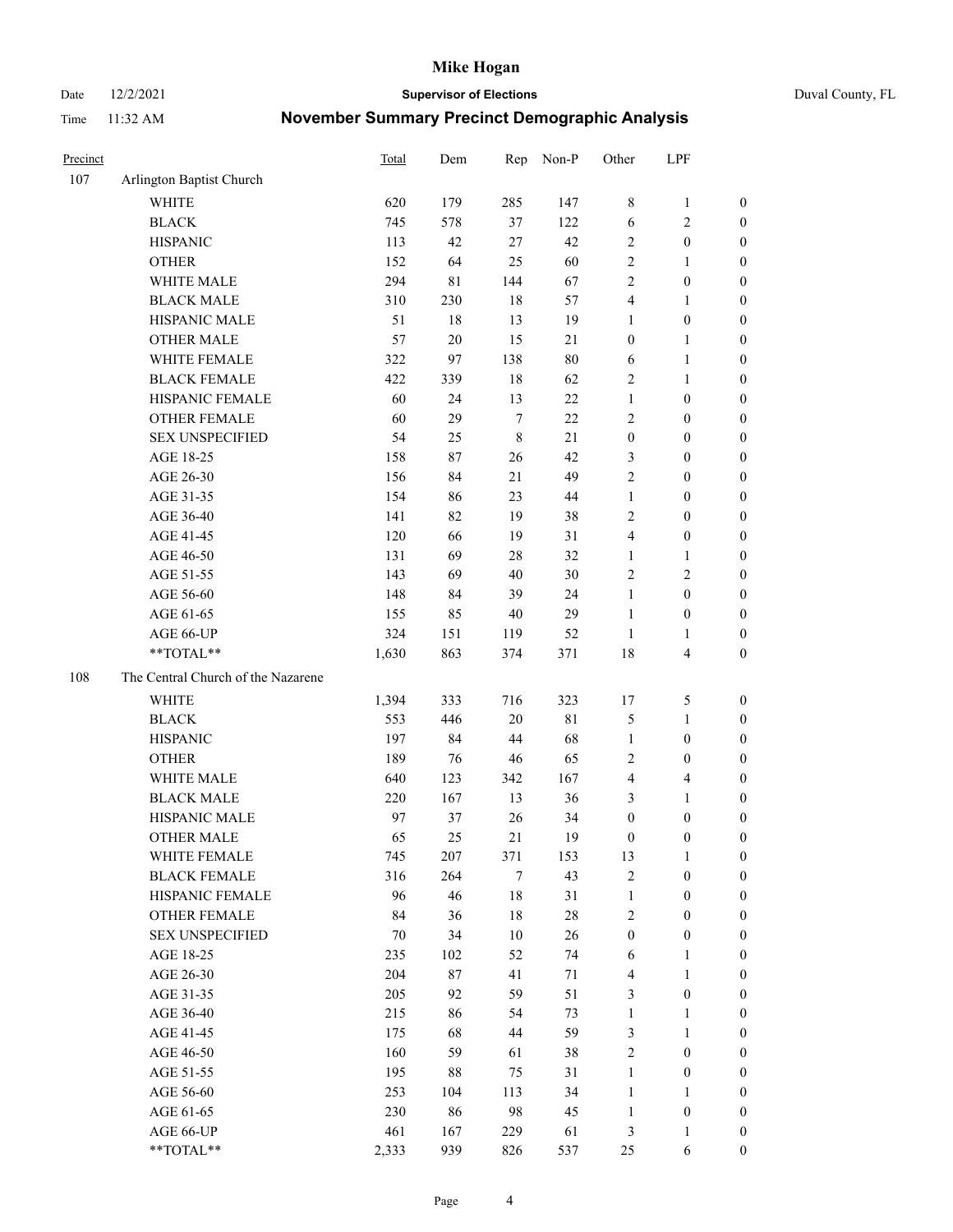Date 12/2/2021 **Supervisor of Elections** Duval County, FL

| Precinct |                                 | Total | Dem    | Rep            | Non-P  | Other            | LPF                     |                  |
|----------|---------------------------------|-------|--------|----------------|--------|------------------|-------------------------|------------------|
| 109      | Arlington Congregational Church |       |        |                |        |                  |                         |                  |
|          | <b>WHITE</b>                    | 843   | 218    | 447            | 156    | 14               | $\,8\,$                 | 0                |
|          | <b>BLACK</b>                    | 410   | 295    | 21             | $88\,$ | 5                | $\mathbf{1}$            | $\boldsymbol{0}$ |
|          | <b>HISPANIC</b>                 | 117   | 59     | 25             | 29     | 3                | $\mathbf{1}$            | $\boldsymbol{0}$ |
|          | <b>OTHER</b>                    | 103   | 33     | 32             | 36     | 2                | $\boldsymbol{0}$        | $\boldsymbol{0}$ |
|          | WHITE MALE                      | 396   | 83     | 218            | 85     | 5                | 5                       | $\boldsymbol{0}$ |
|          | <b>BLACK MALE</b>               | 169   | 115    | 11             | 39     | 3                | $\mathbf{1}$            | $\boldsymbol{0}$ |
|          | HISPANIC MALE                   | 47    | 24     | 9              | 13     | $\boldsymbol{0}$ | $\mathbf{1}$            | $\boldsymbol{0}$ |
|          | <b>OTHER MALE</b>               | 39    | $10\,$ | 13             | 15     | $\mathbf{1}$     | $\boldsymbol{0}$        | $\boldsymbol{0}$ |
|          | WHITE FEMALE                    | 441   | 135    | 224            | $70\,$ | $\mathbf{9}$     | $\mathfrak{Z}$          | $\boldsymbol{0}$ |
|          | <b>BLACK FEMALE</b>             | 227   | 172    | $\,$ 8 $\,$    | 45     | 2                | $\boldsymbol{0}$        | $\boldsymbol{0}$ |
|          | HISPANIC FEMALE                 | 64    | 33     | 15             | 13     | 3                | $\boldsymbol{0}$        | $\boldsymbol{0}$ |
|          | OTHER FEMALE                    | 47    | 21     | 14             | $11\,$ | $\mathbf{1}$     | $\boldsymbol{0}$        | $\boldsymbol{0}$ |
|          | <b>SEX UNSPECIFIED</b>          | 43    | 12     | 13             | 18     | $\boldsymbol{0}$ | $\boldsymbol{0}$        | $\boldsymbol{0}$ |
|          | AGE 18-25                       | 169   | 68     | 44             | 52     | 2                | $\mathfrak{Z}$          | $\boldsymbol{0}$ |
|          | AGE 26-30                       | 146   | 60     | 39             | 43     | 4                | $\boldsymbol{0}$        | $\boldsymbol{0}$ |
|          | AGE 31-35                       | 179   | $78\,$ | 46             | 50     | 3                | $\sqrt{2}$              | $\boldsymbol{0}$ |
|          | AGE 36-40                       | 132   | $70\,$ | 25             | 35     | $\overline{c}$   | $\boldsymbol{0}$        | $\boldsymbol{0}$ |
|          | AGE 41-45                       | 95    | 47     | 26             | 18     | 3                | $\mathbf{1}$            | $\boldsymbol{0}$ |
|          | AGE 46-50                       | 89    | 35     | $28\,$         | 24     | $\overline{c}$   | $\boldsymbol{0}$        | $\boldsymbol{0}$ |
|          | AGE 51-55                       | 125   | 40     | 59             | $22\,$ | $\overline{c}$   | $\sqrt{2}$              | $\boldsymbol{0}$ |
|          | AGE 56-60                       | 114   | 41     | 56             | 15     | $\sqrt{2}$       | $\boldsymbol{0}$        | 0                |
|          | AGE 61-65                       | 118   | 44     | 54             | 17     | $\sqrt{2}$       | $\mathbf{1}$            | $\boldsymbol{0}$ |
|          | AGE 66-UP                       | 306   | 122    | 148            | 33     | $\sqrt{2}$       | $\mathbf{1}$            | $\boldsymbol{0}$ |
|          | **TOTAL**                       | 1,473 | 605    | 525            | 309    | 24               | $10\,$                  | $\boldsymbol{0}$ |
| 110      | St. Pauls Episcopal Church      |       |        |                |        |                  |                         |                  |
|          | <b>WHITE</b>                    | 1,730 | 449    | 943            | 308    | $20\,$           | $10\,$                  | $\boldsymbol{0}$ |
|          | <b>BLACK</b>                    | 239   | 172    | $11\,$         | 52     | 4                | $\boldsymbol{0}$        | $\boldsymbol{0}$ |
|          | <b>HISPANIC</b>                 | 112   | 44     | 37             | $30\,$ | $\mathbf{1}$     | $\boldsymbol{0}$        | $\boldsymbol{0}$ |
|          | <b>OTHER</b>                    | 167   | 48     | 51             | 63     | 4                | $\mathbf{1}$            | $\boldsymbol{0}$ |
|          | WHITE MALE                      | 820   | 175    | 457            | 173    | 11               | $\overline{\mathbf{4}}$ | $\boldsymbol{0}$ |
|          | <b>BLACK MALE</b>               | 107   | $70\,$ | $\sqrt{6}$     | 29     | $\overline{2}$   | $\boldsymbol{0}$        | $\boldsymbol{0}$ |
|          | HISPANIC MALE                   | 46    | 19     | 21             | 6      | $\boldsymbol{0}$ | $\boldsymbol{0}$        | $\boldsymbol{0}$ |
|          | OTHER MALE                      | 57    | 16     | 20             | 18     | 2                | $\mathbf{1}$            | $\boldsymbol{0}$ |
|          | WHITE FEMALE                    | 891   | 265    | 478            | 133    | 9                | 6                       | 0                |
|          | <b>BLACK FEMALE</b>             | 125   | 97     | $\overline{4}$ | $22\,$ | $\overline{2}$   | $\boldsymbol{0}$        | $\boldsymbol{0}$ |
|          | HISPANIC FEMALE                 | 65    | 25     | 16             | 23     | $\mathbf{1}$     | $\boldsymbol{0}$        | $\overline{0}$   |
|          | OTHER FEMALE                    | 76    | 27     | 24             | 24     | $\mathbf{1}$     | $\boldsymbol{0}$        | $\overline{0}$   |
|          | <b>SEX UNSPECIFIED</b>          | 61    | 19     | 16             | 25     | $\mathbf{1}$     | $\boldsymbol{0}$        | 0                |
|          | AGE 18-25                       | 187   | 52     | 77             | 56     | 2                | $\boldsymbol{0}$        | $\overline{0}$   |
|          | AGE 26-30                       | 172   | 59     | 58             | 54     | $\mathbf{1}$     | $\boldsymbol{0}$        | 0                |
|          | AGE 31-35                       | 182   | 58     | $70\,$         | 49     | 3                | $\sqrt{2}$              | 0                |
|          | AGE 36-40                       | 170   | 45     | 65             | 51     | 6                | $\mathfrak{Z}$          | 0                |
|          | AGE 41-45                       | 163   | 48     | 69             | 42     | 3                | $\mathbf{1}$            | 0                |
|          | AGE 46-50                       | 166   | 54     | 80             | 27     | 3                | $\sqrt{2}$              | 0                |
|          | AGE 51-55                       | 192   | 52     | 96             | 41     | 3                | $\boldsymbol{0}$        | 0                |
|          | AGE 56-60                       | 205   | 62     | 102            | $40\,$ | $\mathbf{1}$     | $\boldsymbol{0}$        | $\boldsymbol{0}$ |
|          | AGE 61-65                       | 220   | 77     | 115            | 26     | $\mathbf{1}$     | $\mathbf{1}$            | 0                |
|          | AGE 66-UP                       | 591   | 206    | 310            | 67     | 6                | $\sqrt{2}$              | 0                |
|          | **TOTAL**                       | 2,248 | 713    | 1,042          | 453    | 29               | 11                      | $\boldsymbol{0}$ |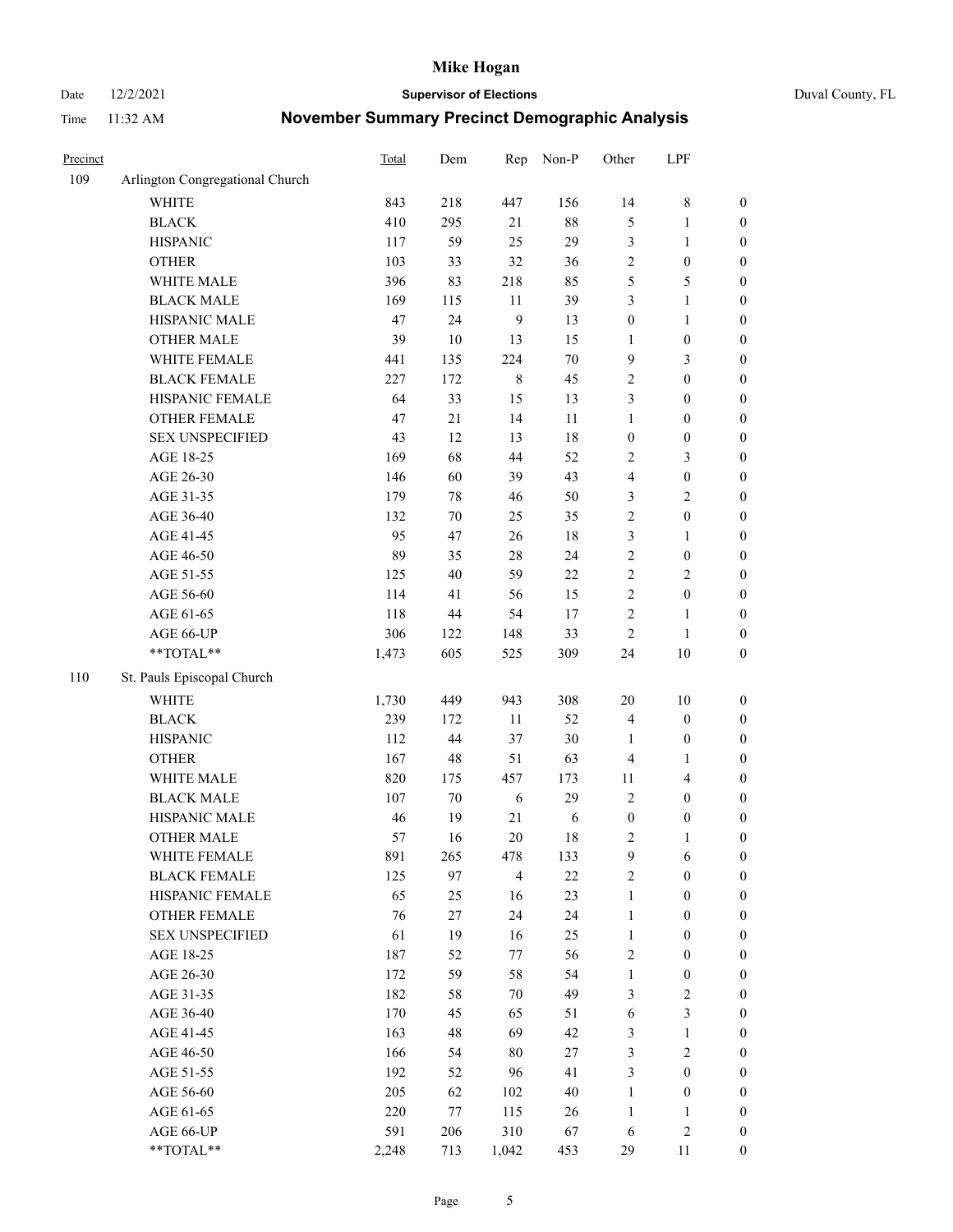Date 12/2/2021 **Supervisor of Elections** Duval County, FL

| Precinct |                                   | <b>Total</b> | Dem    | Rep    | Non-P  | Other                   | LPF              |                  |
|----------|-----------------------------------|--------------|--------|--------|--------|-------------------------|------------------|------------------|
| 111      | Fort Caroline Presbyterian Church |              |        |        |        |                         |                  |                  |
|          | <b>WHITE</b>                      | 1,120        | 253    | 647    | 196    | 16                      | $8\,$            | 0                |
|          | <b>BLACK</b>                      | 311          | 241    | 14     | 55     | 1                       | $\boldsymbol{0}$ | 0                |
|          | <b>HISPANIC</b>                   | 109          | 41     | 28     | 39     | $\boldsymbol{0}$        | $\mathbf{1}$     | $\boldsymbol{0}$ |
|          | <b>OTHER</b>                      | 124          | 37     | 38     | 48     | 1                       | $\boldsymbol{0}$ | $\boldsymbol{0}$ |
|          | WHITE MALE                        | 538          | 104    | 324    | 95     | 10                      | 5                | $\boldsymbol{0}$ |
|          | <b>BLACK MALE</b>                 | 138          | 96     | 9      | 32     | $\mathbf{1}$            | $\boldsymbol{0}$ | $\boldsymbol{0}$ |
|          | HISPANIC MALE                     | 45           | 15     | 15     | 15     | $\boldsymbol{0}$        | $\boldsymbol{0}$ | $\boldsymbol{0}$ |
|          | <b>OTHER MALE</b>                 | 44           | $10\,$ | 15     | 19     | $\boldsymbol{0}$        | $\boldsymbol{0}$ | $\boldsymbol{0}$ |
|          | WHITE FEMALE                      | 572          | 147    | 318    | 98     | 6                       | $\mathfrak{Z}$   | $\boldsymbol{0}$ |
|          | <b>BLACK FEMALE</b>               | 170          | 143    | 5      | $22\,$ | $\boldsymbol{0}$        | $\boldsymbol{0}$ | 0                |
|          | HISPANIC FEMALE                   | 59           | 22     | 13     | 23     | $\boldsymbol{0}$        | 1                | 0                |
|          | OTHER FEMALE                      | 66           | 25     | 16     | 24     | $\mathbf{1}$            | $\boldsymbol{0}$ | $\boldsymbol{0}$ |
|          | <b>SEX UNSPECIFIED</b>            | 32           | 10     | 12     | 10     | $\boldsymbol{0}$        | $\boldsymbol{0}$ | $\boldsymbol{0}$ |
|          | AGE 18-25                         | 150          | 54     | 48     | 45     | 2                       | 1                | $\boldsymbol{0}$ |
|          | AGE 26-30                         | 143          | 42     | 51     | 48     | 2                       | $\boldsymbol{0}$ | $\boldsymbol{0}$ |
|          | AGE 31-35                         | 126          | 42     | 44     | 35     | 3                       | $\sqrt{2}$       | $\boldsymbol{0}$ |
|          | AGE 36-40                         | 126          | 47     | 41     | 35     | $\overline{c}$          | $\mathbf{1}$     | $\boldsymbol{0}$ |
|          | AGE 41-45                         | 135          | 46     | 46     | 39     | $\boldsymbol{0}$        | $\overline{4}$   | $\boldsymbol{0}$ |
|          | AGE 46-50                         | 112          | 43     | 46     | 22     | 1                       | $\boldsymbol{0}$ | $\boldsymbol{0}$ |
|          | AGE 51-55                         | 121          | 39     | 63     | 19     | $\boldsymbol{0}$        | $\boldsymbol{0}$ | $\boldsymbol{0}$ |
|          | AGE 56-60                         | 161          | 47     | 85     | 27     | $\overline{2}$          | $\boldsymbol{0}$ | 0                |
|          | AGE 61-65                         | 163          | 44     | 90     | 24     | 4                       | 1                | 0                |
|          | AGE 66-UP                         | 427          | 168    | 213    | $44\,$ | $\overline{2}$          | $\boldsymbol{0}$ | $\boldsymbol{0}$ |
|          | **TOTAL**                         | 1,664        | 572    | 727    | 338    | 18                      | 9                | $\boldsymbol{0}$ |
| 112      | Regency Square Regional Library   |              |        |        |        |                         |                  |                  |
|          |                                   |              |        |        |        |                         |                  |                  |
|          | <b>WHITE</b>                      | 900          | 233    | 400    | 243    | 18                      | 6                | $\boldsymbol{0}$ |
|          | <b>BLACK</b>                      | 826          | 628    | 29     | 157    | 12                      | $\boldsymbol{0}$ | $\boldsymbol{0}$ |
|          | <b>HISPANIC</b>                   | 203          | 79     | 41     | 77     | 6                       | $\boldsymbol{0}$ | $\boldsymbol{0}$ |
|          | <b>OTHER</b>                      | 231          | 97     | 45     | 82     | 5                       | $\sqrt{2}$       | $\boldsymbol{0}$ |
|          | WHITE MALE                        | 415          | 77     | 203    | 123    | 8                       | $\overline{4}$   | $\boldsymbol{0}$ |
|          | <b>BLACK MALE</b>                 | 310          | 228    | 12     | 65     | 5                       | $\boldsymbol{0}$ | $\boldsymbol{0}$ |
|          | HISPANIC MALE                     | 79           | $22\,$ | 16     | 37     | 4                       | $\boldsymbol{0}$ | $\boldsymbol{0}$ |
|          | OTHER MALE                        | 81           | 27     | 16     | 35     | $\mathbf{1}$            | $\mathbf{2}$     | $\boldsymbol{0}$ |
|          | WHITE FEMALE                      | 478          | 154    | 196    | 117    | 9                       | 2                | 0                |
|          | <b>BLACK FEMALE</b>               | 502          | 390    | 17     | $88\,$ | 7                       | $\boldsymbol{0}$ | $\boldsymbol{0}$ |
|          | HISPANIC FEMALE                   | 121          | 56     | 25     | 38     | 2                       | $\boldsymbol{0}$ | $\overline{0}$   |
|          | <b>OTHER FEMALE</b>               | 112          | 58     | $20\,$ | 32     | $\overline{\mathbf{c}}$ | $\boldsymbol{0}$ | $\overline{0}$   |
|          | <b>SEX UNSPECIFIED</b>            | 62           | 25     | 10     | 24     | 3                       | $\boldsymbol{0}$ | 0                |
|          | AGE 18-25                         | 308          | 143    | 47     | 109    | $\,$ 8 $\,$             | $\mathbf{1}$     | 0                |
|          | AGE 26-30                         | 301          | 147    | 51     | 94     | 8                       | $\mathbf{1}$     | 0                |
|          | AGE 31-35                         | 237          | 121    | 35     | 77     | 3                       | $\mathbf{1}$     | 0                |
|          | AGE 36-40                         | 169          | 85     | 34     | $44\,$ | 5                       | $\mathbf{1}$     | 0                |
|          | AGE 41-45                         | 160          | 81     | 29     | 46     | $\overline{4}$          | $\boldsymbol{0}$ | 0                |
|          | AGE 46-50                         | 150          | 72     | 34     | 42     | $\mathbf{1}$            | 1                | 0                |
|          | AGE 51-55                         | 146          | 77     | 32     | 31     | 6                       | $\boldsymbol{0}$ | 0                |
|          | AGE 56-60                         | 157          | $80\,$ | 40     | 36     | $\boldsymbol{0}$        | $\mathbf{1}$     | 0                |
|          | AGE 61-65                         | 149          | 69     | 55     | 23     | 1                       | $\mathbf{1}$     | 0                |
|          | AGE 66-UP                         | 383          | 162    | 158    | 57     | 5                       | $\mathbf{1}$     | 0                |
|          | **TOTAL**                         | 2,160        | 1,037  | 515    | 559    | 41                      | 8                | $\boldsymbol{0}$ |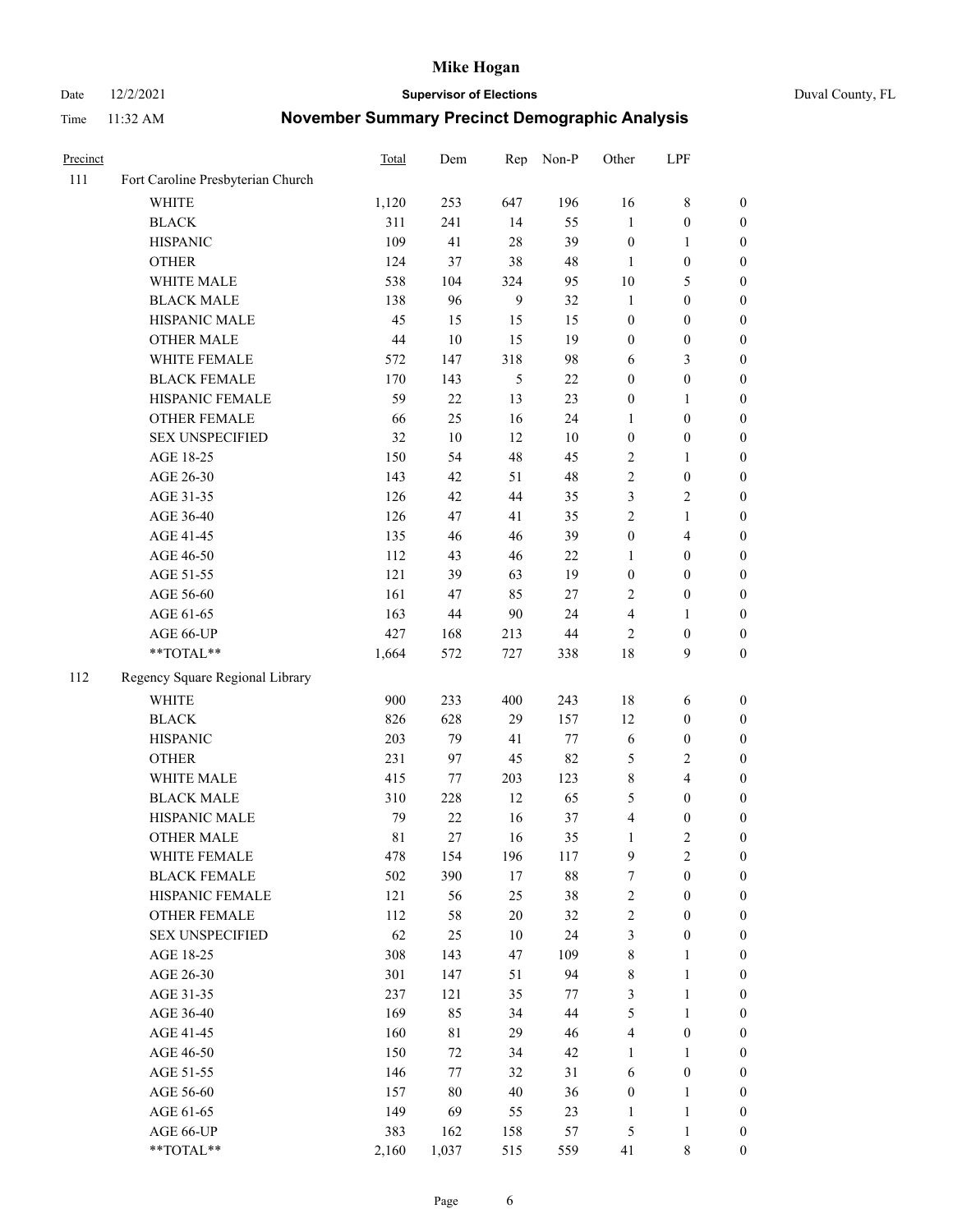Date 12/2/2021 **Supervisor of Elections** Duval County, FL

| Precinct |                                    | <b>Total</b> | Dem    | Rep    | Non-P   | Other            | LPF                     |                  |
|----------|------------------------------------|--------------|--------|--------|---------|------------------|-------------------------|------------------|
| 113      | Fort Caroline Christian Church     |              |        |        |         |                  |                         |                  |
|          | WHITE                              | 2,957        | 693    | 1,543  | 661     | 45               | 15                      | 0                |
|          | <b>BLACK</b>                       | 1,973        | 1,532  | $70\,$ | 342     | $27\,$           | $\sqrt{2}$              | 0                |
|          | <b>HISPANIC</b>                    | 483          | 194    | 109    | 172     | $\boldsymbol{7}$ | $\mathbf{1}$            | $\boldsymbol{0}$ |
|          | <b>OTHER</b>                       | 620          | 214    | 135    | 254     | 13               | $\overline{4}$          | $\boldsymbol{0}$ |
|          | WHITE MALE                         | 1,330        | 247    | 724    | 329     | $20\,$           | 10                      | $\boldsymbol{0}$ |
|          | <b>BLACK MALE</b>                  | 816          | 606    | 46     | 152     | 12               | $\boldsymbol{0}$        | $\boldsymbol{0}$ |
|          | HISPANIC MALE                      | 227          | $88\,$ | 54     | 79      | 5                | $\mathbf{1}$            | $\boldsymbol{0}$ |
|          | <b>OTHER MALE</b>                  | 229          | 77     | 57     | 89      | $\mathfrak{Z}$   | 3                       | $\boldsymbol{0}$ |
|          | WHITE FEMALE                       | 1,593        | 436    | 806    | 323     | 24               | $\overline{\mathbf{4}}$ | $\boldsymbol{0}$ |
|          | <b>BLACK FEMALE</b>                | 1,113        | 897    | 23     | 176     | 15               | $\sqrt{2}$              | 0                |
|          | HISPANIC FEMALE                    | 243          | 101    | 53     | $87\,$  | $\sqrt{2}$       | $\boldsymbol{0}$        | 0                |
|          | OTHER FEMALE                       | 286          | 108    | 63     | 108     | $\sqrt{6}$       | 1                       | 0                |
|          | <b>SEX UNSPECIFIED</b>             | 195          | 73     | 31     | 85      | 5                | $\mathbf{1}$            | $\boldsymbol{0}$ |
|          | AGE 18-25                          | 736          | 321    | 163    | $222\,$ | 23               | 7                       | $\boldsymbol{0}$ |
|          | AGE 26-30                          | 609          | 252    | 147    | 195     | 12               | 3                       | $\boldsymbol{0}$ |
|          | AGE 31-35                          | 538          | 254    | 121    | 152     | 9                | $\sqrt{2}$              | $\boldsymbol{0}$ |
|          | AGE 36-40                          | 545          | 247    | 118    | 165     | 12               | $\mathfrak{Z}$          | $\boldsymbol{0}$ |
|          | AGE 41-45                          | 480          | 214    | 117    | 138     | $\,$ 8 $\,$      | $\mathfrak{Z}$          | $\boldsymbol{0}$ |
|          | AGE 46-50                          | 479          | 213    | 146    | 113     | 5                | $\overline{c}$          | $\boldsymbol{0}$ |
|          | AGE 51-55                          | 540          | 245    | 166    | 120     | $\,$ $\,$        | $\mathbf{1}$            | 0                |
|          | AGE 56-60                          | 524          | 214    | 194    | 110     | 5                | $\mathbf{1}$            | 0                |
|          | AGE 61-65                          | 479          | 217    | 192    | 65      | 5                | $\boldsymbol{0}$        | 0                |
|          | AGE 66-UP                          | 1,103        | 456    | 493    | 149     | 5                | $\boldsymbol{0}$        | $\boldsymbol{0}$ |
|          | $\mathrm{``TOTAL}^{\mathrm{**}}$   | 6,033        | 2,633  | 1,857  | 1,429   | 92               | $22\,$                  | $\boldsymbol{0}$ |
| 114      | Destination Church Assembly of God |              |        |        |         |                  |                         |                  |
|          | <b>WHITE</b>                       | 968          | 225    | 434    | 284     | 21               | $\overline{4}$          | $\boldsymbol{0}$ |
|          | <b>BLACK</b>                       | 1,248        | 941    | 49     | 238     | 17               | $\mathfrak{Z}$          | $\boldsymbol{0}$ |
|          | <b>HISPANIC</b>                    | 258          | 117    | $40\,$ | 92      | $\,$ $\,$        | $\mathbf{1}$            | $\boldsymbol{0}$ |
|          | <b>OTHER</b>                       | 270          | 109    | 40     | 119     | $\mathbf{1}$     | $\mathbf{1}$            | $\boldsymbol{0}$ |
|          | WHITE MALE                         | 480          | 93     | 231    | 144     | $\mathbf{9}$     | 3                       | $\boldsymbol{0}$ |
|          | <b>BLACK MALE</b>                  | 443          | 311    | $17\,$ | 107     | 7                | $\mathbf{1}$            | $\boldsymbol{0}$ |
|          | HISPANIC MALE                      | 107          | 54     | 18     | 34      | $\mathbf{1}$     | $\boldsymbol{0}$        | 0                |
|          | <b>OTHER MALE</b>                  | 85           | 39     | 12     | 34      | $\boldsymbol{0}$ | $\boldsymbol{0}$        | $\boldsymbol{0}$ |
|          | WHITE FEMALE                       | 468          | 129    | 192    | 134     | 12               | $\mathbf{1}$            | 0                |
|          | <b>BLACK FEMALE</b>                | 765          | 596    | 30     | 127     | $10\,$           | $\sqrt{2}$              | 0                |
|          | HISPANIC FEMALE                    | 140          | 56     | 21     | 56      | 6                | $\mathbf{1}$            | 0                |
|          | <b>OTHER FEMALE</b>                | 106          | 48     | 17     | 39      | $\mathbf{1}$     | $\mathbf{1}$            | 0                |
|          | <b>SEX UNSPECIFIED</b>             | 150          | 66     | 25     | 58      | $\mathbf{1}$     | $\boldsymbol{0}$        | 0                |
|          | AGE 18-25                          | 377          | 181    | 36     | 150     | 10               | $\boldsymbol{0}$        | 0                |
|          | AGE 26-30                          | 371          | 183    | 57     | 120     | $\,$ $\,$        | 3                       | 0                |
|          | AGE 31-35                          | 389          | 215    | 47     | 119     | 7                | $\mathbf{1}$            | 0                |
|          | AGE 36-40                          | 267          | 130    | 46     | 82      | 7                | $\sqrt{2}$              | 0                |
|          | AGE 41-45                          | 218          | 103    | 49     | 60      | 6                | $\boldsymbol{0}$        | 0                |
|          | AGE 46-50                          | 206          | 108    | 48     | 44      | 4                | $\sqrt{2}$              | 0                |
|          | AGE 51-55                          | 218          | 115    | 59     | 41      | $\sqrt{2}$       | $\mathbf{1}$            | $\boldsymbol{0}$ |
|          | AGE 56-60                          | 220          | 108    | 64     | 46      | $\sqrt{2}$       | $\boldsymbol{0}$        | $\boldsymbol{0}$ |
|          | AGE 61-65                          | 167          | 89     | 48     | 29      | $\mathbf{1}$     | $\boldsymbol{0}$        | $\overline{0}$   |
|          | AGE 66-UP                          | 310          | 159    | 109    | $42\,$  | $\boldsymbol{0}$ | $\boldsymbol{0}$        | 0                |
|          | **TOTAL**                          | 2,744        | 1,392  | 563    | 733     | 47               | $\boldsymbol{9}$        | $\boldsymbol{0}$ |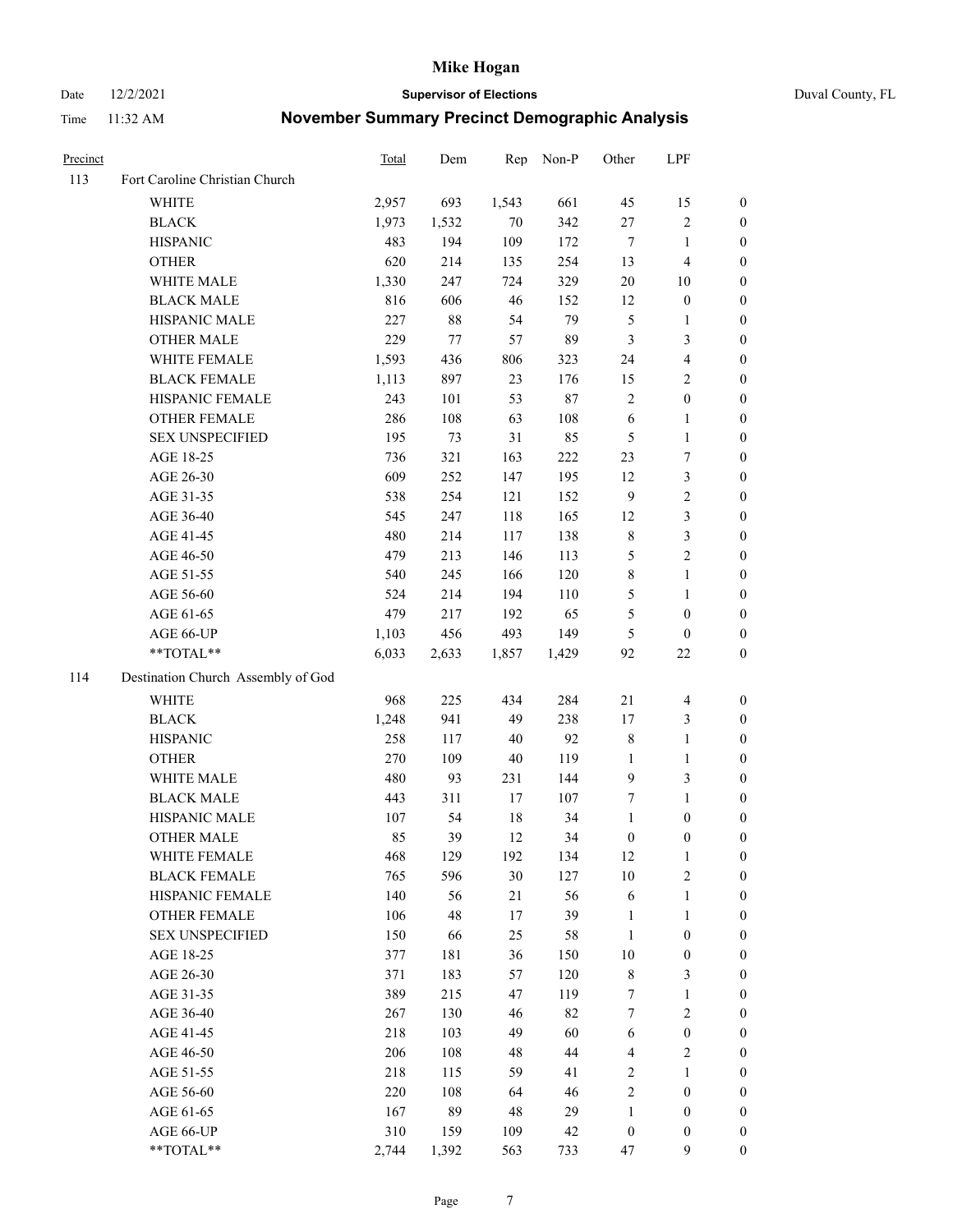Date 12/2/2021 **Supervisor of Elections** Duval County, FL

| Precinct |                        | Total | Dem   | Rep    | Non-P  | Other            | LPF                     |                  |
|----------|------------------------|-------|-------|--------|--------|------------------|-------------------------|------------------|
| 201      | Victory Celebration    |       |       |        |        |                  |                         |                  |
|          | <b>WHITE</b>           | 2,126 | 336   | 1,311  | 419    | 39               | 21                      | 0                |
|          | <b>BLACK</b>           | 1,108 | 828   | 50     | 204    | 22               | $\overline{\mathbf{4}}$ | 0                |
|          | <b>HISPANIC</b>        | 330   | 109   | 86     | 130    | $\overline{4}$   | $\mathbf{1}$            | $\boldsymbol{0}$ |
|          | <b>OTHER</b>           | 360   | 113   | 114    | 127    | 5                | $\mathbf{1}$            | $\boldsymbol{0}$ |
|          | WHITE MALE             | 1,033 | 129   | 652    | 220    | 18               | 14                      | $\boldsymbol{0}$ |
|          | <b>BLACK MALE</b>      | 502   | 347   | 29     | 111    | 12               | $\mathfrak{Z}$          | $\boldsymbol{0}$ |
|          | HISPANIC MALE          | 144   | 41    | 45     | 55     | $\sqrt{2}$       | $\mathbf{1}$            | $\boldsymbol{0}$ |
|          | <b>OTHER MALE</b>      | 152   | 46    | 49     | 56     | $\boldsymbol{0}$ | $\mathbf{1}$            | $\boldsymbol{0}$ |
|          | WHITE FEMALE           | 1,072 | 204   | 648    | 193    | $20\,$           | $\boldsymbol{7}$        | $\boldsymbol{0}$ |
|          | <b>BLACK FEMALE</b>    | 590   | 472   | 21     | 86     | $10\,$           | $\mathbf{1}$            | 0                |
|          | HISPANIC FEMALE        | 178   | 65    | 39     | 72     | $\sqrt{2}$       | $\boldsymbol{0}$        | 0                |
|          | OTHER FEMALE           | 166   | 58    | 55     | 49     | $\overline{4}$   | $\boldsymbol{0}$        | $\boldsymbol{0}$ |
|          | <b>SEX UNSPECIFIED</b> | 87    | 24    | 23     | 38     | $\sqrt{2}$       | $\boldsymbol{0}$        | $\boldsymbol{0}$ |
|          | AGE 18-25              | 403   | 145   | 119    | 125    | $11\,$           | $\mathfrak{Z}$          | $\boldsymbol{0}$ |
|          | AGE 26-30              | 424   | 126   | 143    | 140    | $10\,$           | $\mathfrak{S}$          | $\boldsymbol{0}$ |
|          | AGE 31-35              | 486   | 161   | 191    | 123    | 7                | $\overline{\mathbf{4}}$ | $\boldsymbol{0}$ |
|          | AGE 36-40              | 426   | 162   | 138    | 111    | 9                | $\sqrt{6}$              | $\boldsymbol{0}$ |
|          | AGE 41-45              | 372   | 134   | 134    | 92     | $\tau$           | $\mathfrak{S}$          | $\boldsymbol{0}$ |
|          | AGE 46-50              | 360   | 141   | 133    | $78\,$ | $\sqrt{6}$       | $\overline{2}$          | $\boldsymbol{0}$ |
|          | AGE 51-55              | 347   | 137   | 146    | 59     | 5                | $\boldsymbol{0}$        | $\boldsymbol{0}$ |
|          | AGE 56-60              | 337   | 122   | 163    | 43     | $\,$ $\,$        | $\mathbf{1}$            | 0                |
|          | AGE 61-65              | 270   | 93    | 132    | $44\,$ | $\mathbf{1}$     | $\boldsymbol{0}$        | 0                |
|          | AGE 66-UP              | 499   | 165   | 262    | 65     | 6                | $\mathbf{1}$            | $\boldsymbol{0}$ |
|          | $**TOTAL**$            | 3,924 | 1,386 | 1,561  | 880    | $70\,$           | $27\,$                  | $\boldsymbol{0}$ |
| 202      | Faith Bridge Church    |       |       |        |        |                  |                         |                  |
|          | <b>WHITE</b>           | 3,529 | 734   | 1,910  | 802    | 65               | $18\,$                  | $\boldsymbol{0}$ |
|          | <b>BLACK</b>           | 827   | 587   | 65     | 164    | $11\,$           | $\boldsymbol{0}$        | $\boldsymbol{0}$ |
|          | <b>HISPANIC</b>        | 436   | 142   | 132    | 156    | $\overline{4}$   | $\sqrt{2}$              | $\boldsymbol{0}$ |
|          | <b>OTHER</b>           | 997   | 264   | 328    | 392    | 13               | $\boldsymbol{0}$        | $\boldsymbol{0}$ |
|          | WHITE MALE             | 1,706 | 300   | 942    | 422    | 29               | 13                      | $\boldsymbol{0}$ |
|          | <b>BLACK MALE</b>      | 396   | 252   | $38\,$ | 102    | $\overline{4}$   | $\boldsymbol{0}$        | $\boldsymbol{0}$ |
|          | HISPANIC MALE          | 201   | 57    | 65     | 76     | 3                | $\boldsymbol{0}$        | 0                |
|          | <b>OTHER MALE</b>      | 413   | 110   | 144    | 155    | 4                | $\boldsymbol{0}$        | $\boldsymbol{0}$ |
|          | WHITE FEMALE           | 1,786 | 426   | 949    | 370    | 36               | 5                       | 0                |
|          | <b>BLACK FEMALE</b>    | 414   | 321   | 27     | 60     | 6                | $\boldsymbol{0}$        | $\boldsymbol{0}$ |
|          | HISPANIC FEMALE        | 228   | 84    | 66     | 75     | $\mathbf{1}$     | $\sqrt{2}$              | $\overline{0}$   |
|          | <b>OTHER FEMALE</b>    | 489   | 136   | 166    | 179    | 8                | $\boldsymbol{0}$        | $\overline{0}$   |
|          | <b>SEX UNSPECIFIED</b> | 156   | 41    | 38     | 75     | $\overline{c}$   | $\boldsymbol{0}$        | 0                |
|          | AGE 18-25              | 717   | 230   | 250    | 210    | 24               | $\mathfrak{Z}$          | $\overline{0}$   |
|          | AGE 26-30              | 582   | 173   | 217    | 173    | 17               | $\sqrt{2}$              | 0                |
|          | AGE 31-35              | 615   | 166   | 234    | 201    | $\,$ 8 $\,$      | $\sqrt{6}$              | 0                |
|          | AGE 36-40              | 587   | 166   | 207    | 200    | $\overline{9}$   | $\mathfrak{S}$          | 0                |
|          | AGE 41-45              | 530   | 148   | 214    | 154    | 12               | $\sqrt{2}$              | 0                |
|          | AGE 46-50              | 516   | 153   | 237    | 120    | $\mathfrak s$    | $\mathbf{1}$            | 0                |
|          | AGE 51-55              | 496   | 139   | 234    | 120    | $\sqrt{2}$       | $\mathbf{1}$            | 0                |
|          | AGE 56-60              | 526   | 152   | 264    | 104    | 6                | $\boldsymbol{0}$        | $\boldsymbol{0}$ |
|          | AGE 61-65              | 391   | 134   | 174    | 79     | 4                | $\boldsymbol{0}$        | $\boldsymbol{0}$ |
|          | AGE 66-UP              | 828   | 265   | 404    | 153    | 6                | $\boldsymbol{0}$        | 0                |
|          | **TOTAL**              | 5,789 | 1,727 | 2,435  | 1,514  | 93               | 20                      | $\boldsymbol{0}$ |
|          |                        |       |       |        |        |                  |                         |                  |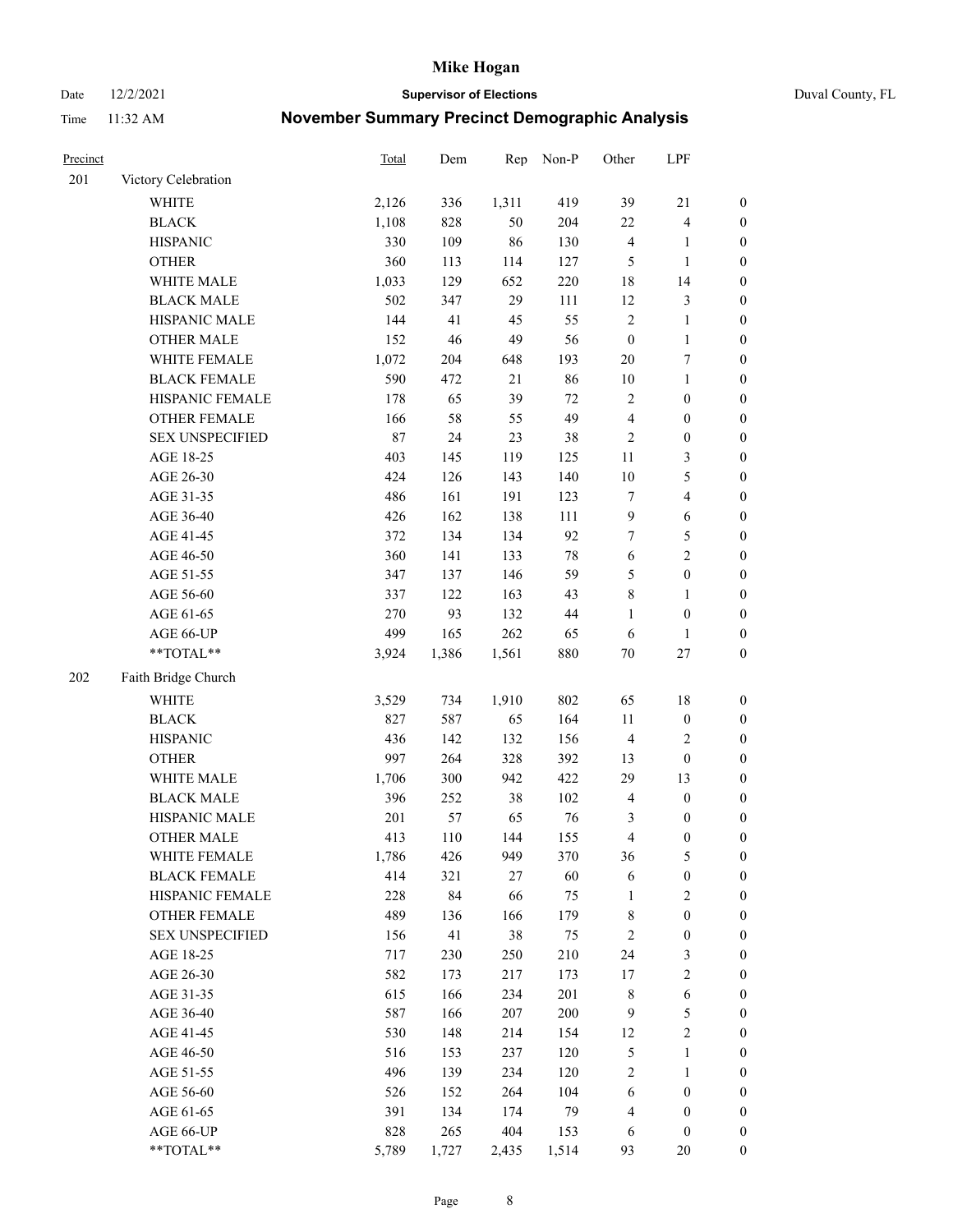Date 12/2/2021 **Supervisor of Elections** Duval County, FL

| Precinct |                                       | Total | Dem    | Rep            | Non-P  | Other            | LPF                     |                  |
|----------|---------------------------------------|-------|--------|----------------|--------|------------------|-------------------------|------------------|
| 203      | Faith Chapel Free Will Baptist Church |       |        |                |        |                  |                         |                  |
|          | <b>WHITE</b>                          | 2,614 | 563    | 1,429          | 560    | 35               | $27\,$                  | 0                |
|          | <b>BLACK</b>                          | 1,346 | 995    | 56             | 277    | 15               | $\mathfrak{Z}$          | 0                |
|          | <b>HISPANIC</b>                       | 404   | 171    | 73             | 153    | 6                | $\mathbf{1}$            | $\boldsymbol{0}$ |
|          | <b>OTHER</b>                          | 468   | 137    | 124            | 195    | 7                | $\mathfrak{S}$          | $\boldsymbol{0}$ |
|          | WHITE MALE                            | 1,260 | 231    | 698            | 294    | 19               | $18\,$                  | $\boldsymbol{0}$ |
|          | <b>BLACK MALE</b>                     | 528   | 339    | 30             | 148    | 8                | $\mathfrak{Z}$          | $\boldsymbol{0}$ |
|          | HISPANIC MALE                         | 192   | 77     | 42             | 71     | $\mathbf{1}$     | $\mathbf{1}$            | $\boldsymbol{0}$ |
|          | <b>OTHER MALE</b>                     | 174   | 48     | 59             | 62     | 3                | $\overline{2}$          | $\boldsymbol{0}$ |
|          | WHITE FEMALE                          | 1,321 | 321    | 716            | 259    | 16               | $\boldsymbol{9}$        | $\boldsymbol{0}$ |
|          | <b>BLACK FEMALE</b>                   | 797   | 644    | 26             | 120    | 7                | $\boldsymbol{0}$        | $\boldsymbol{0}$ |
|          | HISPANIC FEMALE                       | 201   | 90     | 29             | 77     | 5                | $\boldsymbol{0}$        | 0                |
|          | OTHER FEMALE                          | 229   | 76     | 52             | 94     | 4                | $\mathfrak{Z}$          | $\boldsymbol{0}$ |
|          | <b>SEX UNSPECIFIED</b>                | 130   | 40     | 30             | 60     | $\boldsymbol{0}$ | $\boldsymbol{0}$        | $\boldsymbol{0}$ |
|          | AGE 18-25                             | 534   | 199    | 140            | 179    | $11\,$           | $\mathfrak{S}$          | $\boldsymbol{0}$ |
|          | AGE 26-30                             | 539   | 217    | 116            | 186    | $11\,$           | $\boldsymbol{9}$        | $\boldsymbol{0}$ |
|          | AGE 31-35                             | 528   | 224    | 132            | 157    | 10               | $\mathfrak{S}$          | $\boldsymbol{0}$ |
|          | AGE 36-40                             | 483   | 194    | 128            | 154    | 3                | $\overline{\mathbf{4}}$ | $\boldsymbol{0}$ |
|          | AGE 41-45                             | 418   | 149    | 139            | 121    | $\sqrt{2}$       | $\boldsymbol{7}$        | $\boldsymbol{0}$ |
|          | AGE 46-50                             | 375   | 140    | 132            | 92     | $\,$ $\,$        | $\mathfrak{Z}$          | $\boldsymbol{0}$ |
|          | AGE 51-55                             | 382   | 139    | 164            | $71\,$ | 8                | $\boldsymbol{0}$        | $\boldsymbol{0}$ |
|          | AGE 56-60                             | 405   | 136    | 190            | 74     | 5                | $\boldsymbol{0}$        | 0                |
|          | AGE 61-65                             | 373   | 137    | 177            | 54     | 3                | $\sqrt{2}$              | 0                |
|          | AGE 66-UP                             | 795   | 331    | 364            | 97     | $\sqrt{2}$       | $\mathbf{1}$            | $\boldsymbol{0}$ |
|          | **TOTAL**                             | 4,832 | 1,866  | 1,682          | 1,185  | 63               | 36                      | $\boldsymbol{0}$ |
| 204      | Cedar Bay Baptist Church              |       |        |                |        |                  |                         |                  |
|          | <b>WHITE</b>                          | 2,050 | 390    | 1,281          | 338    | 34               | $\boldsymbol{7}$        | $\boldsymbol{0}$ |
|          | <b>BLACK</b>                          | 334   | 251    | 15             | 63     | 5                | $\boldsymbol{0}$        | $\boldsymbol{0}$ |
|          | <b>HISPANIC</b>                       | 98    | 33     | 42             | 23     | $\boldsymbol{0}$ | $\boldsymbol{0}$        | $\boldsymbol{0}$ |
|          | <b>OTHER</b>                          | 169   | 36     | 66             | 64     | 3                | $\boldsymbol{0}$        | $\boldsymbol{0}$ |
|          | WHITE MALE                            | 914   | 146    | 578            | 172    | 15               | $\mathfrak{Z}$          | $\boldsymbol{0}$ |
|          | <b>BLACK MALE</b>                     | 141   | 95     | $\overline{9}$ | 36     | $\mathbf{1}$     | $\boldsymbol{0}$        | $\boldsymbol{0}$ |
|          | HISPANIC MALE                         | 55    | $20\,$ | 25             | $10\,$ | $\boldsymbol{0}$ | $\boldsymbol{0}$        | 0                |
|          | <b>OTHER MALE</b>                     | 64    | 8      | 25             | 30     | $\mathbf{1}$     | $\boldsymbol{0}$        | $\boldsymbol{0}$ |
|          | WHITE FEMALE                          | 1,119 | 242    | 695            | 160    | 19               | 3                       | 0                |
|          | <b>BLACK FEMALE</b>                   | 192   | 155    | 6              | 27     | 4                | $\boldsymbol{0}$        | $\boldsymbol{0}$ |
|          | HISPANIC FEMALE                       | 43    | 13     | 17             | 13     | $\boldsymbol{0}$ | $\boldsymbol{0}$        | $\overline{0}$   |
|          | OTHER FEMALE                          | 68    | 21     | 29             | 16     | $\overline{c}$   | $\boldsymbol{0}$        | $\overline{0}$   |
|          | <b>SEX UNSPECIFIED</b>                | 55    | $10\,$ | 20             | 24     | $\boldsymbol{0}$ | $\mathbf{1}$            | 0                |
|          | AGE 18-25                             | 271   | 74     | 112            | 79     | 6                | $\boldsymbol{0}$        | 0                |
|          | AGE 26-30                             | 233   | 55     | 96             | 74     | 7                | $\mathbf{1}$            | 0                |
|          | AGE 31-35                             | 233   | 51     | 109            | 68     | $\overline{c}$   | $\mathfrak{Z}$          | 0                |
|          | AGE 36-40                             | 199   | 62     | 94             | 38     | $\overline{4}$   | $\mathbf{1}$            | 0                |
|          | AGE 41-45                             | 204   | 51     | 95             | 54     | $\overline{4}$   | $\boldsymbol{0}$        | 0                |
|          | AGE 46-50                             | 208   | 67     | 92             | 43     | 6                | $\boldsymbol{0}$        | 0                |
|          | AGE 51-55                             | 204   | 52     | 115            | 34     | 2                | $\mathbf{1}$            | 0                |
|          | AGE 56-60                             | 252   | 63     | 147            | 36     | 6                | $\boldsymbol{0}$        | $\overline{0}$   |
|          | AGE 61-65                             | 211   | 48     | 144            | $18\,$ | 1                | $\boldsymbol{0}$        | $\overline{0}$   |
|          | AGE 66-UP                             | 636   | 187    | 400            | 44     | $\overline{4}$   | $\mathbf{1}$            | $\boldsymbol{0}$ |
|          | **TOTAL**                             | 2,651 | 710    | 1,404          | 488    | 42               | 7                       | $\boldsymbol{0}$ |
|          |                                       |       |        |                |        |                  |                         |                  |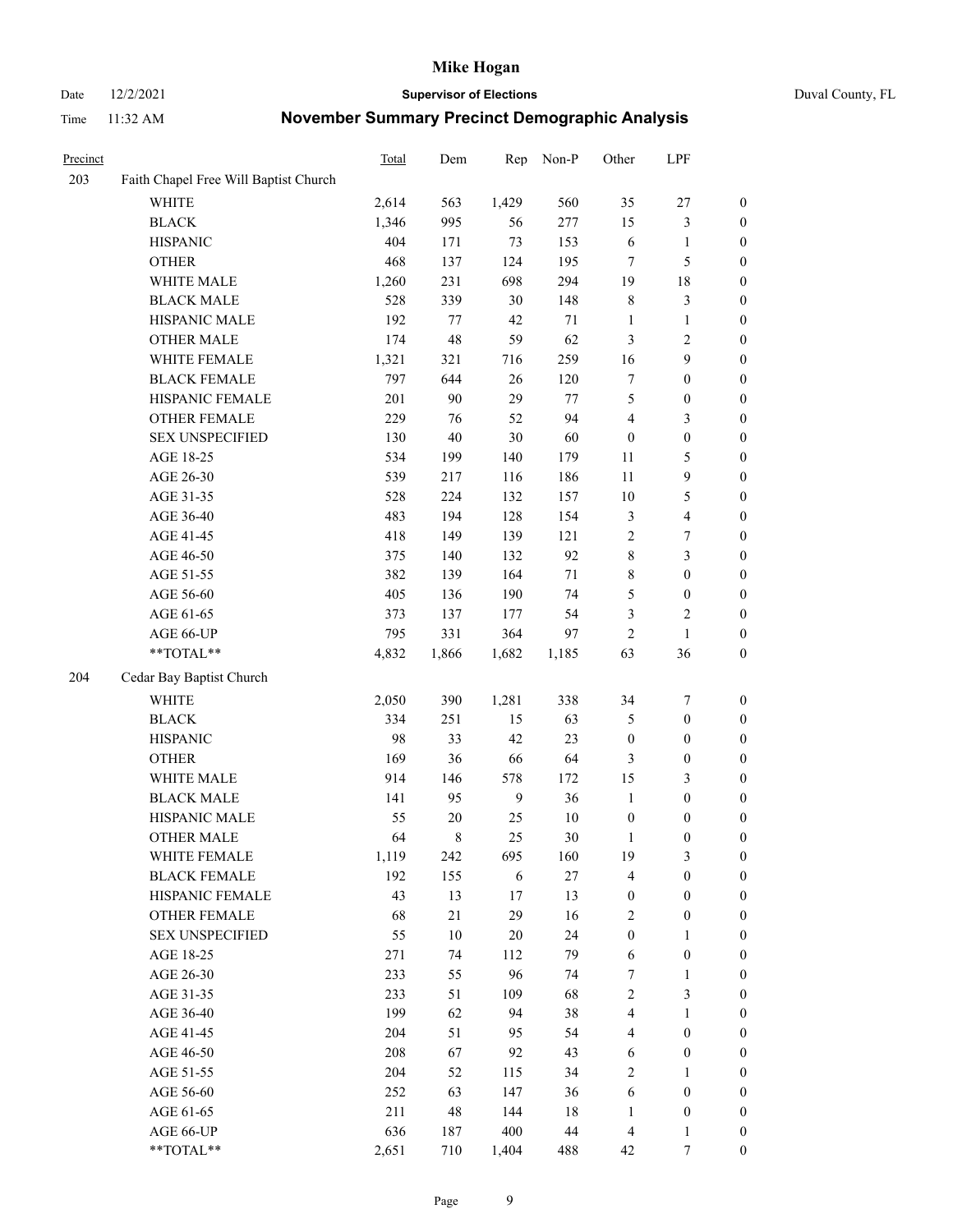Date 12/2/2021 **Supervisor of Elections** Duval County, FL

| Precinct |                               | Total       | Dem   | Rep         | Non-P  | Other            | LPF                     |                  |
|----------|-------------------------------|-------------|-------|-------------|--------|------------------|-------------------------|------------------|
| 205      | Dunns Creek Baptist Church    |             |       |             |        |                  |                         |                  |
|          | WHITE                         | 5,269       | 919   | 3,142       | 1,090  | 79               | 39                      | $\boldsymbol{0}$ |
|          | <b>BLACK</b>                  | 2,702       | 2,094 | 106         | 460    | 39               | 3                       | $\boldsymbol{0}$ |
|          | <b>HISPANIC</b>               | 625         | 217   | 168         | 231    | 9                | $\boldsymbol{0}$        | $\boldsymbol{0}$ |
|          | <b>OTHER</b>                  | 812         | 231   | 261         | 305    | 11               | $\overline{\mathbf{4}}$ | $\boldsymbol{0}$ |
|          | WHITE MALE                    | 2,493       | 341   | 1,522       | 574    | 31               | 25                      | $\boldsymbol{0}$ |
|          | <b>BLACK MALE</b>             | 1,218       | 880   | 67          | 250    | 18               | $\mathfrak{Z}$          | $\boldsymbol{0}$ |
|          | HISPANIC MALE                 | 294         | 86    | 92          | 111    | $\mathfrak{S}$   | $\boldsymbol{0}$        | $\boldsymbol{0}$ |
|          | <b>OTHER MALE</b>             | 317         | 79    | 107         | 126    | $\overline{2}$   | $\mathfrak{Z}$          | $\boldsymbol{0}$ |
|          | WHITE FEMALE                  | 2,718       | 570   | 1,581       | 506    | 47               | 14                      | $\boldsymbol{0}$ |
|          | <b>BLACK FEMALE</b>           | 1,451       | 1,192 | 38          | 200    | 21               | $\boldsymbol{0}$        | $\boldsymbol{0}$ |
|          | HISPANIC FEMALE               | 324         | 128   | 73          | 119    | 4                | $\boldsymbol{0}$        | 0                |
|          | OTHER FEMALE                  | 365         | 120   | 115         | 123    | 6                | $\mathbf{1}$            | $\boldsymbol{0}$ |
|          | <b>SEX UNSPECIFIED</b>        | 228         | 65    | 82          | $77\,$ | 4                | $\boldsymbol{0}$        | $\boldsymbol{0}$ |
|          | AGE 18-25                     | 1,060       | 394   | 310         | 327    | 27               | $\sqrt{2}$              | $\boldsymbol{0}$ |
|          | AGE 26-30                     | 869         | 292   | 293         | 253    | 21               | $10\,$                  | $\boldsymbol{0}$ |
|          | AGE 31-35                     | 1,003       | 305   | 348         | 330    | 13               | $\boldsymbol{7}$        | $\boldsymbol{0}$ |
|          | AGE 36-40                     | 943         | 341   | 324         | 254    | 12               | 12                      | $\boldsymbol{0}$ |
|          | AGE 41-45                     | 891         | 352   | 299         | 217    | 17               | $\sqrt{6}$              | $\boldsymbol{0}$ |
|          | AGE 46-50                     | 913         | 401   | 319         | 182    | $\tau$           | $\overline{\mathbf{4}}$ | $\boldsymbol{0}$ |
|          | AGE 51-55                     | 849         | 306   | 380         | 153    | $10\,$           | $\boldsymbol{0}$        | $\boldsymbol{0}$ |
|          | AGE 56-60                     | 851         | 326   | 371         | 142    | $10\,$           | $\sqrt{2}$              | 0                |
|          | AGE 61-65                     | 663         | 239   | 330         | 83     | 10               | $\mathbf{1}$            | $\boldsymbol{0}$ |
|          | AGE 66-UP                     | 1,365       | 505   | 703         | 144    | 11               | $\sqrt{2}$              | $\boldsymbol{0}$ |
|          | **TOTAL**                     | 9,408       | 3,461 | 3,677       | 2,086  | 138              | 46                      | $\boldsymbol{0}$ |
| 206      | Resurrection Episcopal Church |             |       |             |        |                  |                         |                  |
|          | <b>WHITE</b>                  | 3,879       | 685   | 2,486       | 636    | 58               | 14                      | $\boldsymbol{0}$ |
|          | <b>BLACK</b>                  | 309         | 242   | 19          | 44     | $\sqrt{2}$       | $\sqrt{2}$              | $\boldsymbol{0}$ |
|          | <b>HISPANIC</b>               | 190         | 52    | $8\sqrt{1}$ | 55     | 2                | $\boldsymbol{0}$        | $\boldsymbol{0}$ |
|          | <b>OTHER</b>                  | 336         | 93    | 131         | 108    | 4                | $\boldsymbol{0}$        | $\boldsymbol{0}$ |
|          | WHITE MALE                    | 1,870       | 269   | 1,222       | 342    | 27               | $10\,$                  | $\boldsymbol{0}$ |
|          | <b>BLACK MALE</b>             | 151         | 112   | $11\,$      | 25     | $\mathbf{1}$     | $\sqrt{2}$              | $\boldsymbol{0}$ |
|          | HISPANIC MALE                 | 76          | 15    | 32          | $28\,$ | $\mathbf{1}$     | $\boldsymbol{0}$        | $\boldsymbol{0}$ |
|          | <b>OTHER MALE</b>             | 132         | 29    | 55          | 45     | 3                | $\boldsymbol{0}$        | $\boldsymbol{0}$ |
|          | WHITE FEMALE                  | 1,983       | 413   | 1,245       | 290    | 31               | 4                       | 0                |
|          | <b>BLACK FEMALE</b>           | 157         | 129   | 8           | 19     | $\mathbf{1}$     | $\boldsymbol{0}$        | $\boldsymbol{0}$ |
|          | HISPANIC FEMALE               | 108         | 35    | 48          | 24     | $\mathbf{1}$     | $\boldsymbol{0}$        | $\overline{0}$   |
|          | OTHER FEMALE                  | 156         | 52    | 61          | 43     | $\boldsymbol{0}$ | $\boldsymbol{0}$        | $\overline{0}$   |
|          | <b>SEX UNSPECIFIED</b>        | $8\sqrt{1}$ | 18    | 35          | 27     | $\mathbf{1}$     | $\boldsymbol{0}$        | 0                |
|          | AGE 18-25                     | 432         | 103   | 196         | 118    | 13               | $\sqrt{2}$              | 0                |
|          | AGE 26-30                     | 292         | 74    | 134         | 77     | $\mathfrak s$    | $\sqrt{2}$              | 0                |
|          | AGE 31-35                     | 383         | 95    | 202         | 74     | $\mathbf{9}$     | $\mathfrak{Z}$          | 0                |
|          | AGE 36-40                     | 365         | 87    | 178         | 89     | 7                | $\overline{\mathbf{4}}$ | 0                |
|          | AGE 41-45                     | 329         | 78    | 159         | 86     | 5                | $\mathbf{1}$            | 0                |
|          | AGE 46-50                     | 325         | 74    | 180         | 64     | 5                | $\sqrt{2}$              | 0                |
|          | AGE 51-55                     | 420         | 79    | 254         | 79     | 6                | $\sqrt{2}$              | 0                |
|          | AGE 56-60                     | 537         | 109   | 357         | 68     | 3                | $\boldsymbol{0}$        | $\boldsymbol{0}$ |
|          | AGE 61-65                     | 458         | 102   | 296         | 59     | $\mathbf{1}$     | $\boldsymbol{0}$        | $\overline{0}$   |
|          | AGE 66-UP                     | 1,173       | 271   | 761         | 129    | 12               | $\boldsymbol{0}$        | 0                |
|          | **TOTAL**                     | 4,714       | 1,072 | 2,717       | 843    | 66               | 16                      | $\boldsymbol{0}$ |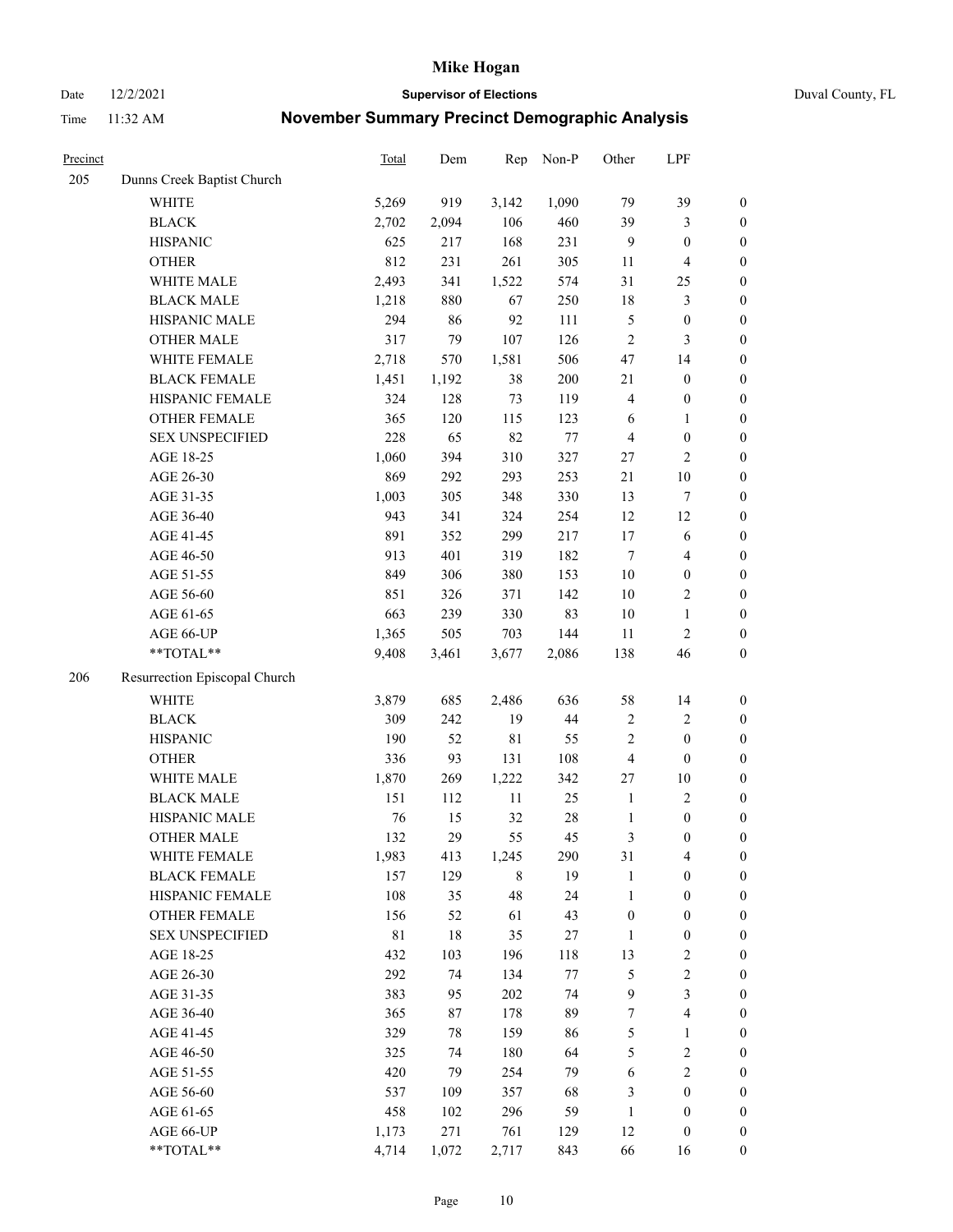Date 12/2/2021 **Supervisor of Elections** Duval County, FL

| Precinct |                                   | <b>Total</b> | Dem    | Rep         | Non-P  | Other            | LPF                     |                  |
|----------|-----------------------------------|--------------|--------|-------------|--------|------------------|-------------------------|------------------|
| 207      | Police Athletic League            |              |        |             |        |                  |                         |                  |
|          | <b>WHITE</b>                      | 3,510        | 718    | 1,914       | 801    | 60               | 17                      | 0                |
|          | <b>BLACK</b>                      | 1,098        | 855    | 27          | 199    | 16               | $\mathbf{1}$            | $\boldsymbol{0}$ |
|          | <b>HISPANIC</b>                   | 435          | 160    | 100         | 169    | 5                | $\mathbf{1}$            | $\boldsymbol{0}$ |
|          | <b>OTHER</b>                      | 571          | 149    | 190         | 222    | 7                | 3                       | $\boldsymbol{0}$ |
|          | WHITE MALE                        | 1,659        | 273    | 971         | 376    | 31               | $8\,$                   | $\boldsymbol{0}$ |
|          | <b>BLACK MALE</b>                 | 444          | 317    | 16          | 100    | 10               | $\mathbf{1}$            | $\boldsymbol{0}$ |
|          | HISPANIC MALE                     | 180          | 57     | 44          | 76     | $\overline{c}$   | $\mathbf{1}$            | $\boldsymbol{0}$ |
|          | <b>OTHER MALE</b>                 | 241          | 50     | $87\,$      | 100    | 3                | $\mathbf{1}$            | $\boldsymbol{0}$ |
|          | WHITE FEMALE                      | 1,820        | 439    | 933         | 410    | 29               | $\mathbf{9}$            | $\boldsymbol{0}$ |
|          | <b>BLACK FEMALE</b>               | 635          | 523    | $10\,$      | 96     | 6                | $\boldsymbol{0}$        | $\boldsymbol{0}$ |
|          | HISPANIC FEMALE                   | 243          | 98     | 56          | 86     | 3                | $\boldsymbol{0}$        | 0                |
|          | <b>OTHER FEMALE</b>               | 248          | 84     | $80\,$      | 79     | 4                | $\mathbf{1}$            | $\boldsymbol{0}$ |
|          | <b>SEX UNSPECIFIED</b>            | 144          | 41     | 34          | 68     | $\boldsymbol{0}$ | $\mathbf{1}$            | $\boldsymbol{0}$ |
|          | AGE 18-25                         | 512          | 173    | 132         | 193    | 13               | $\mathbf{1}$            | $\boldsymbol{0}$ |
|          | AGE 26-30                         | 507          | 153    | 160         | 174    | 15               | $\mathfrak{S}$          | $\boldsymbol{0}$ |
|          | AGE 31-35                         | 598          | 219    | 171         | 195    | 6                | $\boldsymbol{7}$        | $\boldsymbol{0}$ |
|          | AGE 36-40                         | 532          | 177    | 170         | 172    | 8                | $\mathfrak s$           | $\boldsymbol{0}$ |
|          | AGE 41-45                         | 460          | 170    | 155         | 126    | 9                | $\boldsymbol{0}$        | $\boldsymbol{0}$ |
|          | AGE 46-50                         | 415          | 131    | 161         | 114    | 7                | $\mathbf{2}$            | $\boldsymbol{0}$ |
|          | AGE 51-55                         | 436          | 160    | 165         | 107    | $\overline{4}$   | $\boldsymbol{0}$        | $\boldsymbol{0}$ |
|          | AGE 56-60                         | 539          | 179    | 264         | 87     | 8                | $\mathbf{1}$            | 0                |
|          | AGE 61-65                         | 489          | 181    | 220         | 79     | $\,$ 8 $\,$      | $\mathbf{1}$            | $\boldsymbol{0}$ |
|          | AGE 66-UP                         | 1,126        | 339    | 633         | 144    | 10               | $\boldsymbol{0}$        | $\boldsymbol{0}$ |
|          | $**TOTAL**$                       | 5,614        | 1,882  | 2,231       | 1,391  | 88               | $22\,$                  | $\boldsymbol{0}$ |
| 208      | Christ's Church River City Campus |              |        |             |        |                  |                         |                  |
|          | <b>WHITE</b>                      | 1,973        | 266    | 1,379       | 304    | $20\,$           | $\overline{\mathbf{4}}$ | $\boldsymbol{0}$ |
|          | <b>BLACK</b>                      | 177          | 125    | 15          | 32     | 5                | $\boldsymbol{0}$        | $\boldsymbol{0}$ |
|          | <b>HISPANIC</b>                   | 54           | 10     | 30          | 13     | $\mathbf{1}$     | $\boldsymbol{0}$        | $\boldsymbol{0}$ |
|          | <b>OTHER</b>                      | 104          | 30     | 39          | 33     | $\overline{c}$   | $\boldsymbol{0}$        | $\boldsymbol{0}$ |
|          | WHITE MALE                        | 938          | 115    | 660         | 152    | 10               | $\mathbf{1}$            | $\boldsymbol{0}$ |
|          | <b>BLACK MALE</b>                 | 89           | 54     | $\,$ 8 $\,$ | 22     | 5                | $\boldsymbol{0}$        | $\boldsymbol{0}$ |
|          | HISPANIC MALE                     | 28           | 3      | 19          | 6      | $\boldsymbol{0}$ | $\boldsymbol{0}$        | $\boldsymbol{0}$ |
|          | <b>OTHER MALE</b>                 | 30           | 8      | 11          | 11     | $\boldsymbol{0}$ | $\boldsymbol{0}$        | $\boldsymbol{0}$ |
|          | WHITE FEMALE                      | 1,007        | 147    | 701         | 147    | 9                | 3                       | 0                |
|          | <b>BLACK FEMALE</b>               | 86           | 70     | $\tau$      | 9      | $\boldsymbol{0}$ | $\boldsymbol{0}$        | $\boldsymbol{0}$ |
|          | HISPANIC FEMALE                   | 24           | 7      | $10\,$      | 7      | $\boldsymbol{0}$ | $\boldsymbol{0}$        | $\overline{0}$   |
|          | OTHER FEMALE                      | 46           | 16     | $20\,$      | $10\,$ | $\boldsymbol{0}$ | $\boldsymbol{0}$        | $\overline{0}$   |
|          | <b>SEX UNSPECIFIED</b>            | 60           | 11     | $27\,$      | $18\,$ | 4                | $\boldsymbol{0}$        | 0                |
|          | AGE 18-25                         | 198          | 41     | 106         | 47     | 4                | $\boldsymbol{0}$        | $\theta$         |
|          | AGE 26-30                         | 113          | $20\,$ | 59          | 30     | 4                | $\boldsymbol{0}$        | 0                |
|          | AGE 31-35                         | 141          | 24     | 68          | 48     | $\boldsymbol{0}$ | $\mathbf{1}$            | 0                |
|          | AGE 36-40                         | 159          | 17     | 101         | 38     | 2                | $\mathbf{1}$            | 0                |
|          | AGE 41-45                         | 153          | 28     | 90          | 33     | $\mathbf{1}$     | $\mathbf{1}$            | 0                |
|          | AGE 46-50                         | 174          | 22     | 128         | 21     | 3                | $\boldsymbol{0}$        | 0                |
|          | AGE 51-55                         | 233          | 42     | 152         | 35     | 4                | $\boldsymbol{0}$        | 0                |
|          | AGE 56-60                         | 270          | 60     | 169         | 38     | 3                | $\boldsymbol{0}$        | $\boldsymbol{0}$ |
|          | AGE 61-65                         | 252          | 51     | 168         | 29     | 3                | $\mathbf{1}$            | $\overline{0}$   |
|          | AGE 66-UP                         | 615          | 126    | 422         | 63     | $\overline{4}$   | $\boldsymbol{0}$        | 0                |
|          | **TOTAL**                         | 2,308        | 431    | 1,463       | 382    | 28               | $\overline{4}$          | $\boldsymbol{0}$ |
|          |                                   |              |        |             |        |                  |                         |                  |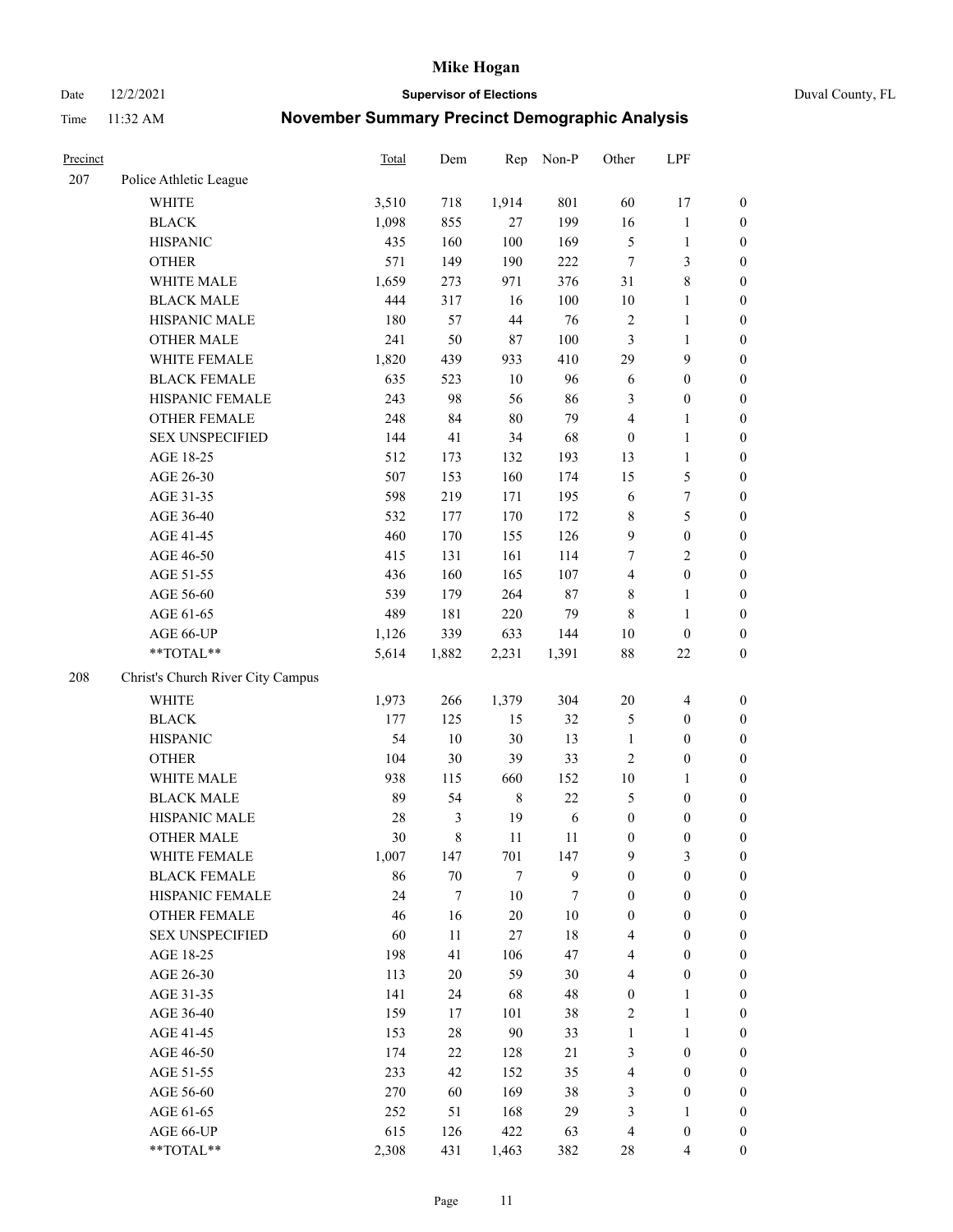Date 12/2/2021 **Supervisor of Elections** Duval County, FL

| Precinct |                            | <b>Total</b> | Dem    | Rep              | Non-P            | Other            | LPF                     |                  |
|----------|----------------------------|--------------|--------|------------------|------------------|------------------|-------------------------|------------------|
| 209      | Monument Pointe Fellowship |              |        |                  |                  |                  |                         |                  |
|          | <b>WHITE</b>               | 2,148        | 404    | 1,333            | 365              | 36               | $10\,$                  | 0                |
|          | <b>BLACK</b>               | 131          | 94     | 18               | 19               | $\boldsymbol{0}$ | $\boldsymbol{0}$        | 0                |
|          | <b>HISPANIC</b>            | 104          | 40     | 40               | 23               | 1                | $\boldsymbol{0}$        | $\boldsymbol{0}$ |
|          | <b>OTHER</b>               | 181          | 32     | 85               | 59               | 4                | 1                       | $\boldsymbol{0}$ |
|          | WHITE MALE                 | 1,063        | 166    | 669              | 197              | $22\,$           | 9                       | $\boldsymbol{0}$ |
|          | <b>BLACK MALE</b>          | 68           | 42     | 12               | 14               | $\boldsymbol{0}$ | $\boldsymbol{0}$        | $\boldsymbol{0}$ |
|          | HISPANIC MALE              | 50           | 13     | 23               | 13               | $\mathbf{1}$     | $\boldsymbol{0}$        | $\boldsymbol{0}$ |
|          | <b>OTHER MALE</b>          | 61           | 10     | 26               | 24               | $\mathbf{1}$     | $\boldsymbol{0}$        | $\boldsymbol{0}$ |
|          | WHITE FEMALE               | 1,058        | 234    | 645              | 164              | 14               | 1                       | $\boldsymbol{0}$ |
|          | <b>BLACK FEMALE</b>        | 63           | 52     | 6                | $\mathfrak{S}$   | $\boldsymbol{0}$ | $\boldsymbol{0}$        | 0                |
|          | HISPANIC FEMALE            | 53           | 27     | 17               | $\mathbf{9}$     | $\boldsymbol{0}$ | $\boldsymbol{0}$        | 0                |
|          | OTHER FEMALE               | 89           | $18\,$ | 49               | 18               | 3                | $\mathbf{1}$            | $\boldsymbol{0}$ |
|          | <b>SEX UNSPECIFIED</b>     | 59           | 8      | 29               | 22               | $\boldsymbol{0}$ | $\boldsymbol{0}$        | $\boldsymbol{0}$ |
|          | AGE 18-25                  | 214          | 49     | 110              | 46               | 8                | 1                       | $\boldsymbol{0}$ |
|          | AGE 26-30                  | 162          | 50     | 67               | 37               | 7                | $\mathbf{1}$            | $\boldsymbol{0}$ |
|          | AGE 31-35                  | 216          | 35     | 105              | 71               | 5                | $\boldsymbol{0}$        | $\boldsymbol{0}$ |
|          | AGE 36-40                  | 218          | 44     | 103              | 64               | 2                | $\mathfrak{S}$          | $\boldsymbol{0}$ |
|          | AGE 41-45                  | 186          | 35     | 98               | 50               | 2                | $\mathbf{1}$            | $\boldsymbol{0}$ |
|          | AGE 46-50                  | 163          | $28\,$ | 98               | 32               | 4                | $\mathbf{1}$            | $\boldsymbol{0}$ |
|          | AGE 51-55                  | 224          | 47     | 136              | 36               | 4                | $\mathbf{1}$            | 0                |
|          | AGE 56-60                  | 254          | 49     | 163              | 38               | 3                | 1                       | 0                |
|          | AGE 61-65                  | 284          | 71     | 187              | 25               | 1                | $\boldsymbol{0}$        | 0                |
|          | AGE 66-UP                  | 643          | 162    | 409              | 67               | 5                | $\boldsymbol{0}$        | $\boldsymbol{0}$ |
|          | **TOTAL**                  | 2,564        | 570    | 1,476            | 466              | 41               | 11                      | $\boldsymbol{0}$ |
|          |                            |              |        |                  |                  |                  |                         |                  |
| 210      | Sisters Creek Marina       |              |        |                  |                  |                  |                         |                  |
|          | <b>WHITE</b>               | 1,265        | 223    | 832              | 177              | 21               | 12                      | $\boldsymbol{0}$ |
|          | <b>BLACK</b>               | 63           | 49     | $\sqrt{2}$       | 11               | $\mathbf{1}$     | $\boldsymbol{0}$        | $\boldsymbol{0}$ |
|          | <b>HISPANIC</b>            | 44           | 11     | 17               | 16               | $\boldsymbol{0}$ | $\boldsymbol{0}$        | $\boldsymbol{0}$ |
|          | <b>OTHER</b>               | $8\sqrt{1}$  | $20\,$ | 36               | 24               | $\mathbf{1}$     | $\boldsymbol{0}$        | $\boldsymbol{0}$ |
|          | WHITE MALE                 | 639          | 100    | 431              | 94               | 9                | $\mathfrak{S}$          | $\boldsymbol{0}$ |
|          | <b>BLACK MALE</b>          | 35           | $27\,$ | $\boldsymbol{0}$ | $\,8\,$          | $\boldsymbol{0}$ | $\boldsymbol{0}$        | $\boldsymbol{0}$ |
|          | HISPANIC MALE              | $22\,$       | 3      | 10               | $\mathbf{9}$     | $\boldsymbol{0}$ | $\boldsymbol{0}$        | 0                |
|          | OTHER MALE                 | 35           | 6      | 17               | 12               | $\boldsymbol{0}$ | $\boldsymbol{0}$        | $\boldsymbol{0}$ |
|          | WHITE FEMALE               | 611          | 121    | 393              | 78               | 12               | 7                       | 0                |
|          | <b>BLACK FEMALE</b>        | 28           | 22     | $\sqrt{2}$       | $\mathfrak{Z}$   | $\mathbf{1}$     | $\boldsymbol{0}$        | $\overline{0}$   |
|          | HISPANIC FEMALE            | 21           | 7      | 7                | $\overline{7}$   | $\boldsymbol{0}$ | $\boldsymbol{0}$        | $\overline{0}$   |
|          | OTHER FEMALE               | 38           | 14     | 14               | $\boldsymbol{9}$ | 1                | $\boldsymbol{0}$        | $\overline{0}$   |
|          | <b>SEX UNSPECIFIED</b>     | 24           | 3      | 13               | 8                | $\boldsymbol{0}$ | $\boldsymbol{0}$        | 0                |
|          | AGE 18-25                  | 103          | 23     | 55               | 23               | 1                | $\mathbf{1}$            | 0                |
|          | AGE 26-30                  | 73           | 17     | 34               | 19               | 3                | $\boldsymbol{0}$        | 0                |
|          | AGE 31-35                  | 85           | 11     | 46               | 26               | $\mathbf{1}$     | $\mathbf{1}$            | 0                |
|          | AGE 36-40                  | 76           | 11     | 42               | 17               | 5                | $\mathbf{1}$            | 0                |
|          | AGE 41-45                  | 87           | 14     | 49               | 19               | $\mathbf{1}$     | $\overline{\mathbf{4}}$ | 0                |
|          | AGE 46-50                  | 97           | 18     | 63               | 11               | 2                | 3                       | 0                |
|          | AGE 51-55                  | 119          | 12     | 88               | 18               | $\mathbf{1}$     | $\boldsymbol{0}$        | $\overline{0}$   |
|          | AGE 56-60                  | 170          | 33     | 119              | 15               | 3                | $\boldsymbol{0}$        | $\overline{0}$   |
|          | AGE 61-65                  | 197          | 38     | 124              | 32               | 3                | $\boldsymbol{0}$        | 0                |
|          | AGE 66-UP                  | 446          | 126    | 267              | $48\,$           | 3                | $\mathfrak{2}$          | 0                |
|          | **TOTAL**                  | 1,453        | 303    | 887              | 228              | 23               | 12                      | $\boldsymbol{0}$ |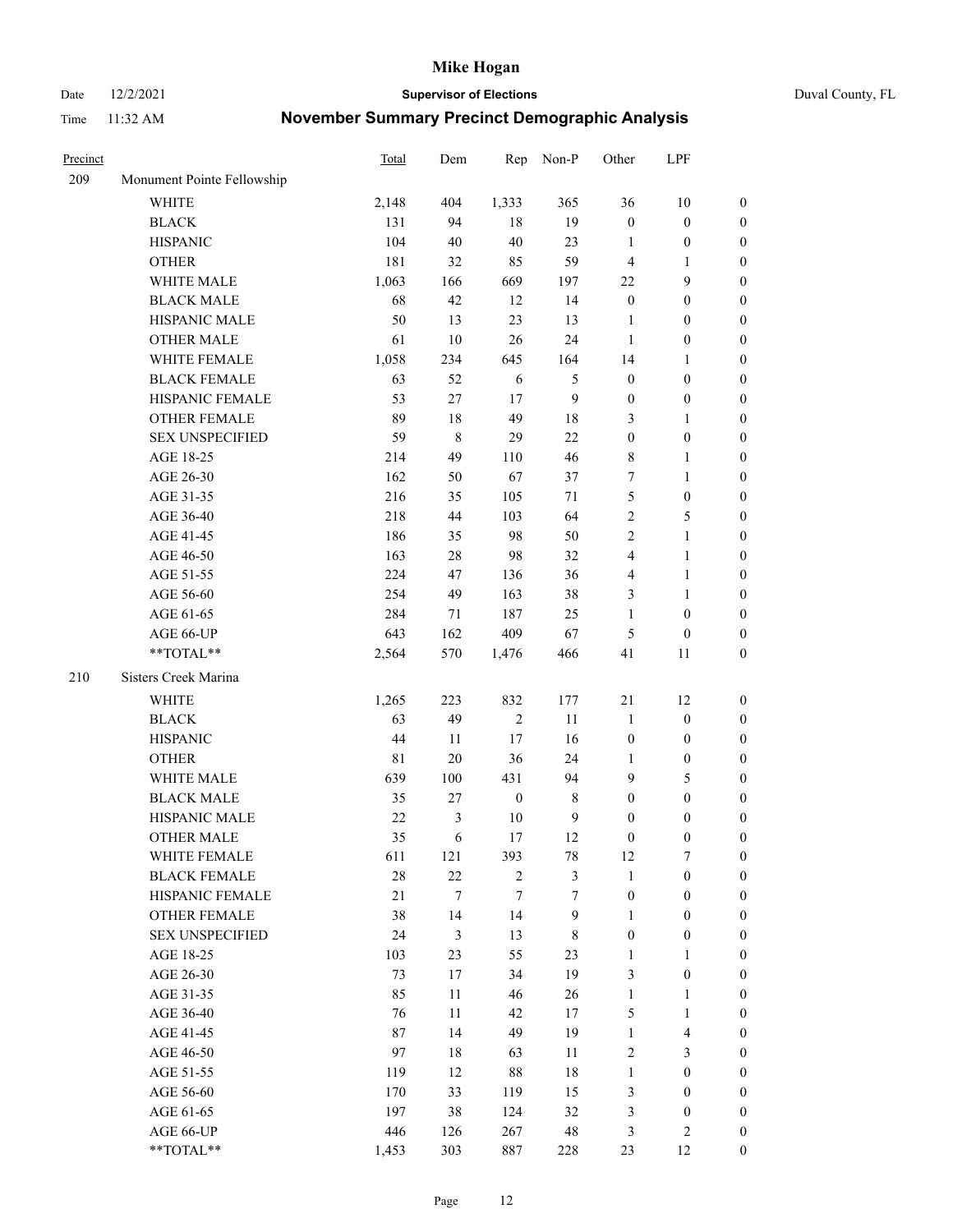Date 12/2/2021 **Supervisor of Elections** Duval County, FL

| Precinct |                                       | Total          | Dem                     | Rep              | Non-P            | Other            | LPF                     |                  |
|----------|---------------------------------------|----------------|-------------------------|------------------|------------------|------------------|-------------------------|------------------|
| 211      | Spirit of Life Lutheran Church        |                |                         |                  |                  |                  |                         |                  |
|          | <b>WHITE</b>                          | 3,175          | 530                     | 1,905            | 676              | 49               | 15                      | 0                |
|          | <b>BLACK</b>                          | 1,481          | 1,090                   | 70               | 294              | 26               | $\mathbf{1}$            | 0                |
|          | <b>HISPANIC</b>                       | 338            | 121                     | 98               | 115              | $\overline{4}$   | $\boldsymbol{0}$        | $\boldsymbol{0}$ |
|          | <b>OTHER</b>                          | 503            | 138                     | 151              | 207              | $\overline{2}$   | 5                       | $\boldsymbol{0}$ |
|          | WHITE MALE                            | 1,547          | 203                     | 951              | 361              | 21               | 11                      | $\boldsymbol{0}$ |
|          | <b>BLACK MALE</b>                     | 684            | 465                     | 36               | 166              | 16               | $\mathbf{1}$            | $\boldsymbol{0}$ |
|          | HISPANIC MALE                         | 162            | 60                      | 55               | 45               | $\overline{c}$   | $\boldsymbol{0}$        | $\boldsymbol{0}$ |
|          | <b>OTHER MALE</b>                     | 207            | 51                      | 71               | 81               | $\mathbf{1}$     | $\mathfrak{Z}$          | $\boldsymbol{0}$ |
|          | WHITE FEMALE                          | 1,594          | 322                     | 932              | 308              | 28               | $\overline{\mathbf{4}}$ | $\boldsymbol{0}$ |
|          | <b>BLACK FEMALE</b>                   | 772            | 603                     | 34               | 125              | 10               | $\boldsymbol{0}$        | 0                |
|          | HISPANIC FEMALE                       | 173            | 59                      | 43               | 69               | $\overline{c}$   | $\boldsymbol{0}$        | 0                |
|          | <b>OTHER FEMALE</b>                   | 202            | 74                      | 57               | $70\,$           | $\boldsymbol{0}$ | $\mathbf{1}$            | 0                |
|          | <b>SEX UNSPECIFIED</b>                | 156            | 42                      | 45               | 67               | $\mathbf{1}$     | $\mathbf{1}$            | $\boldsymbol{0}$ |
|          | AGE 18-25                             | 640            | 211                     | 173              | 240              | $11\,$           | $\mathfrak{S}$          | $\boldsymbol{0}$ |
|          | AGE 26-30                             | 463            | 150                     | 154              | 144              | $11\,$           | $\overline{\mathbf{4}}$ | $\boldsymbol{0}$ |
|          | AGE 31-35                             | 602            | 185                     | 246              | 155              | 13               | $\mathfrak{Z}$          | $\boldsymbol{0}$ |
|          | AGE 36-40                             | 635            | 222                     | 210              | 192              | 5                | 6                       | $\boldsymbol{0}$ |
|          | AGE 41-45                             | 582            | 203                     | 220              | 147              | 10               | $\overline{2}$          | $\boldsymbol{0}$ |
|          | AGE 46-50                             | 577            | 235                     | 215              | 121              | 6                | $\boldsymbol{0}$        | $\boldsymbol{0}$ |
|          | AGE 51-55                             | 531            | 205                     | 214              | 102              | 10               | $\boldsymbol{0}$        | 0                |
|          | AGE 56-60                             | 439            | 135                     | 236              | 63               | 5                | $\boldsymbol{0}$        | 0                |
|          | AGE 61-65                             | 354            | 111                     | 192              | 47               | 4                | $\boldsymbol{0}$        | 0                |
|          | AGE 66-UP                             | 674            | 222                     | 364              | 81               | 6                | $\mathbf{1}$            | $\boldsymbol{0}$ |
|          | $**TOTAL**$                           | 5,497          | 1,879                   | 2,224            | 1,292            | $8\sqrt{1}$      | $21\,$                  | $\boldsymbol{0}$ |
| 212      | Black Hammock Island Community Center |                |                         |                  |                  |                  |                         |                  |
|          | <b>WHITE</b>                          | 703            | 111                     | 462              | 119              | 10               | $\mathbf{1}$            | $\boldsymbol{0}$ |
|          | <b>BLACK</b>                          | $\overline{7}$ | 5                       | $\boldsymbol{0}$ | $\mathbf{1}$     | $\mathbf{1}$     | $\boldsymbol{0}$        | $\boldsymbol{0}$ |
|          | <b>HISPANIC</b>                       | 6              | 4                       | $\overline{2}$   | $\boldsymbol{0}$ | $\boldsymbol{0}$ | $\boldsymbol{0}$        | $\boldsymbol{0}$ |
|          | <b>OTHER</b>                          | 29             | 6                       | 14               | 9                | $\boldsymbol{0}$ | $\boldsymbol{0}$        | $\boldsymbol{0}$ |
|          | WHITE MALE                            | 340            | 44                      | 230              | 60               | 5                | $\mathbf{1}$            | $\boldsymbol{0}$ |
|          | <b>BLACK MALE</b>                     | $\overline{4}$ | $\overline{\mathbf{4}}$ | $\boldsymbol{0}$ | $\boldsymbol{0}$ | $\boldsymbol{0}$ | $\boldsymbol{0}$        | $\boldsymbol{0}$ |
|          | HISPANIC MALE                         | $\mathfrak{Z}$ | 2                       | $\mathbf{1}$     | $\boldsymbol{0}$ | $\boldsymbol{0}$ | $\boldsymbol{0}$        | 0                |
|          | <b>OTHER MALE</b>                     | 13             | 3                       | $\tau$           | 3                | $\boldsymbol{0}$ | $\boldsymbol{0}$        | $\boldsymbol{0}$ |
|          | WHITE FEMALE                          | 352            | 66                      | 223              | 58               | 5                | $\boldsymbol{0}$        | 0                |
|          | <b>BLACK FEMALE</b>                   | 3              | $\mathbf{1}$            | $\boldsymbol{0}$ | $\mathbf{1}$     | $\mathbf{1}$     | $\boldsymbol{0}$        | $\overline{0}$   |
|          | HISPANIC FEMALE                       | $\overline{c}$ | $\overline{c}$          | $\boldsymbol{0}$ | $\boldsymbol{0}$ | $\boldsymbol{0}$ | $\boldsymbol{0}$        | $\overline{0}$   |
|          | <b>OTHER FEMALE</b>                   | 9              | 3                       | $\overline{4}$   | $\sqrt{2}$       | $\boldsymbol{0}$ | $\boldsymbol{0}$        | $\overline{0}$   |
|          | <b>SEX UNSPECIFIED</b>                | 19             | $\mathbf{1}$            | 13               | 5                | $\boldsymbol{0}$ | $\boldsymbol{0}$        | $\overline{0}$   |
|          | AGE 18-25                             | 56             | 8                       | 31               | 15               | $\mathfrak{2}$   | $\boldsymbol{0}$        | $\theta$         |
|          | AGE 26-30                             | 37             | $\boldsymbol{0}$        | 25               | $10\,$           | $\mathbf{1}$     | $\mathbf{1}$            | $\overline{0}$   |
|          | AGE 31-35                             | 62             | 8                       | 35               | $18\,$           | $\mathbf{1}$     | $\boldsymbol{0}$        | 0                |
|          | AGE 36-40                             | 46             | 6                       | 33               | $\tau$           | $\boldsymbol{0}$ | $\boldsymbol{0}$        | 0                |
|          | AGE 41-45                             | 42             | 5                       | 26               | 11               | $\boldsymbol{0}$ | $\boldsymbol{0}$        | 0                |
|          | AGE 46-50                             | 67             | 10                      | 40               | 15               | 2                | $\boldsymbol{0}$        | 0                |
|          | AGE 51-55                             | 81             | 16                      | 50               | 15               | $\boldsymbol{0}$ | $\boldsymbol{0}$        | $\overline{0}$   |
|          | AGE 56-60                             | 98             | 13                      | 71               | 14               | $\boldsymbol{0}$ | $\boldsymbol{0}$        | $\overline{0}$   |
|          | AGE 61-65                             | 101            | 25                      | 66               | 7                | 3                | $\boldsymbol{0}$        | $\overline{0}$   |
|          | AGE 66-UP                             | 155            | 35                      | 101              | 17               | $\overline{c}$   | $\boldsymbol{0}$        | $\boldsymbol{0}$ |
|          | **TOTAL**                             | 745            | 126                     | 478              | 129              | 11               | $\mathbf{1}$            | $\overline{0}$   |
|          |                                       |                |                         |                  |                  |                  |                         |                  |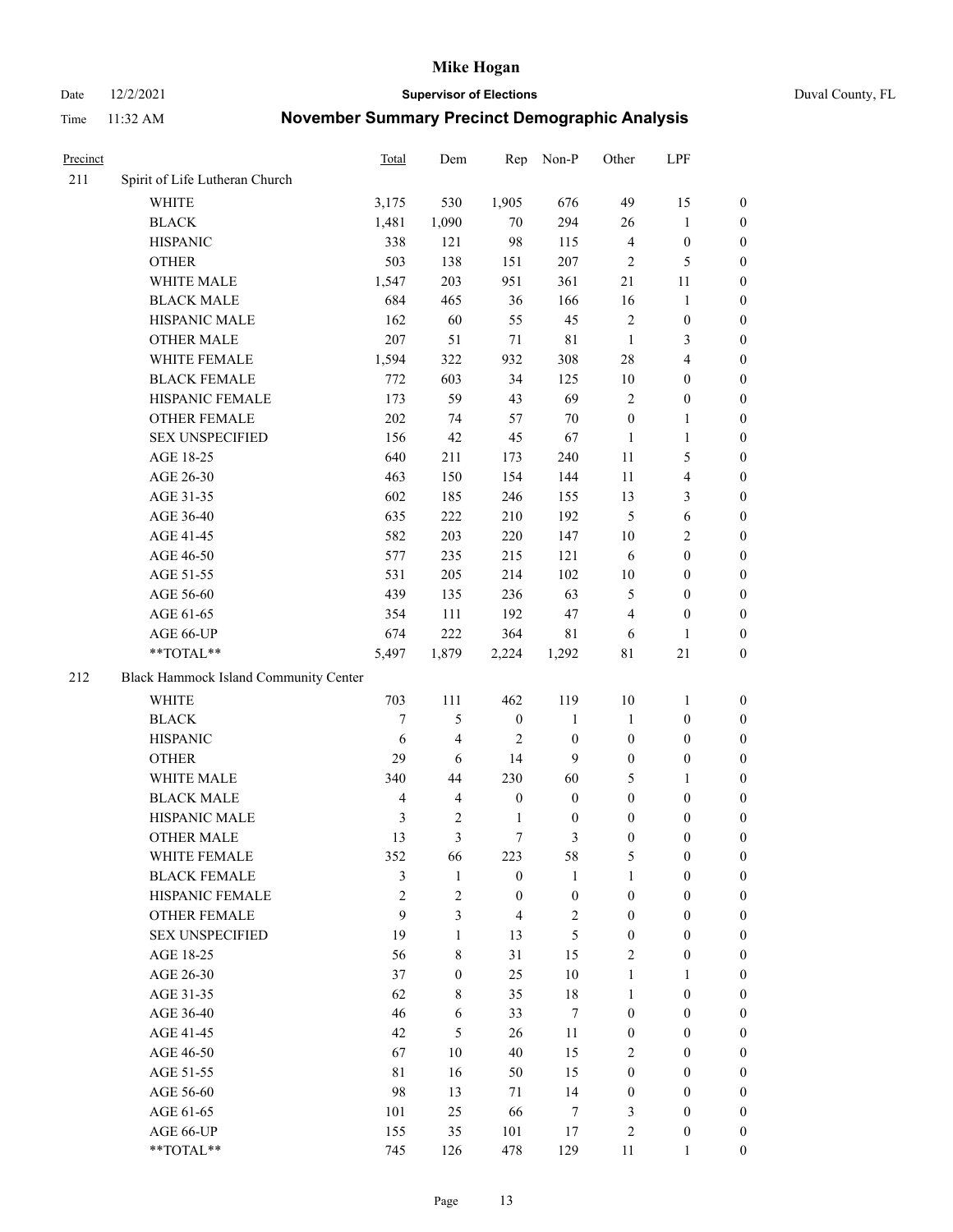Date 12/2/2021 **Supervisor of Elections** Duval County, FL

| Precinct |                                     | <b>Total</b> | Dem              | Rep            | Non-P          | Other            | LPF              |                  |
|----------|-------------------------------------|--------------|------------------|----------------|----------------|------------------|------------------|------------------|
| 213      | Hidden Hills Country Club           |              |                  |                |                |                  |                  |                  |
|          | <b>WHITE</b>                        | 967          | 171              | 648            | 136            | 12               | $\boldsymbol{0}$ | 0                |
|          | <b>BLACK</b>                        | 208          | 170              | 14             | 22             | $\mathbf{2}$     | $\boldsymbol{0}$ | $\boldsymbol{0}$ |
|          | <b>HISPANIC</b>                     | 49           | 17               | 22             | $\,$ 8 $\,$    | $\mathbf{2}$     | $\boldsymbol{0}$ | $\boldsymbol{0}$ |
|          | <b>OTHER</b>                        | 135          | 29               | 66             | 40             | $\boldsymbol{0}$ | $\boldsymbol{0}$ | $\boldsymbol{0}$ |
|          | WHITE MALE                          | 475          | 78               | 320            | 69             | 8                | $\boldsymbol{0}$ | $\boldsymbol{0}$ |
|          | <b>BLACK MALE</b>                   | 101          | 75               | 10             | 15             | $\mathbf{1}$     | $\boldsymbol{0}$ | $\boldsymbol{0}$ |
|          | HISPANIC MALE                       | 23           | $\boldsymbol{7}$ | 10             | $\mathfrak s$  | 1                | $\boldsymbol{0}$ | $\boldsymbol{0}$ |
|          | <b>OTHER MALE</b>                   | 54           | 12               | 29             | 13             | $\boldsymbol{0}$ | $\boldsymbol{0}$ | $\boldsymbol{0}$ |
|          | WHITE FEMALE                        | 483          | 92               | 324            | 63             | 4                | $\boldsymbol{0}$ | $\boldsymbol{0}$ |
|          | <b>BLACK FEMALE</b>                 | 101          | 90               | $\overline{4}$ | $\sqrt{6}$     | $\mathbf{1}$     | $\boldsymbol{0}$ | $\boldsymbol{0}$ |
|          | HISPANIC FEMALE                     | 25           | 10               | 11             | 3              | $\mathbf{1}$     | $\boldsymbol{0}$ | $\boldsymbol{0}$ |
|          | <b>OTHER FEMALE</b>                 | 61           | 12               | 30             | 19             | $\boldsymbol{0}$ | $\boldsymbol{0}$ | $\boldsymbol{0}$ |
|          | <b>SEX UNSPECIFIED</b>              | 36           | 11               | 12             | 13             | $\boldsymbol{0}$ | $\boldsymbol{0}$ | $\boldsymbol{0}$ |
|          | AGE 18-25                           | 129          | 42               | 56             | $28\,$         | 3                | $\boldsymbol{0}$ | $\boldsymbol{0}$ |
|          | AGE 26-30                           | 71           | 24               | 26             | 18             | 3                | $\boldsymbol{0}$ | $\boldsymbol{0}$ |
|          | AGE 31-35                           | 53           | 14               | 28             | 11             | $\boldsymbol{0}$ | $\boldsymbol{0}$ | $\boldsymbol{0}$ |
|          | AGE 36-40                           | 45           | 14               | 18             | 12             | 1                | $\boldsymbol{0}$ | $\boldsymbol{0}$ |
|          | AGE 41-45                           | 97           | 35               | 39             | 22             | $\mathbf{1}$     | $\boldsymbol{0}$ | $\boldsymbol{0}$ |
|          | AGE 46-50                           | 101          | 30               | 47             | 23             | $\mathbf{1}$     | $\boldsymbol{0}$ | $\boldsymbol{0}$ |
|          | AGE 51-55                           | 125          | 37               | 65             | 22             | $\mathbf{1}$     | $\boldsymbol{0}$ | $\boldsymbol{0}$ |
|          | AGE 56-60                           | 152          | 33               | 98             | 20             | $\mathbf{1}$     | $\boldsymbol{0}$ | 0                |
|          | AGE 61-65                           | 163          | 53               | 93             | 14             | 3                | $\boldsymbol{0}$ | $\boldsymbol{0}$ |
|          | AGE 66-UP                           | 423          | 105              | 280            | 36             | $\mathbf{2}$     | $\boldsymbol{0}$ | $\boldsymbol{0}$ |
|          | **TOTAL**                           | 1,359        | 387              | 750            | 206            | 16               | $\boldsymbol{0}$ | $\boldsymbol{0}$ |
| 301      | Queen's Harbor Yacht & Country Club |              |                  |                |                |                  |                  |                  |
|          | <b>WHITE</b>                        | 1,777        | 283              | 1,160          | 303            | $28\,$           | $\mathfrak{Z}$   | $\boldsymbol{0}$ |
|          | <b>BLACK</b>                        | 130          | 100              | 9              | 19             | 2                | $\boldsymbol{0}$ | $\boldsymbol{0}$ |
|          | <b>HISPANIC</b>                     | 55           | 11               | 32             | 12             | $\boldsymbol{0}$ | $\boldsymbol{0}$ | $\boldsymbol{0}$ |
|          | <b>OTHER</b>                        | 183          | 34               | 80             | 68             | $\mathbf{1}$     | $\boldsymbol{0}$ | $\boldsymbol{0}$ |
|          | WHITE MALE                          | 879          | 110              | 596            | 155            | 17               | $\mathbf{1}$     | $\boldsymbol{0}$ |
|          | <b>BLACK MALE</b>                   | 60           | 45               | $\tau$         | $8\,$          | $\boldsymbol{0}$ | $\boldsymbol{0}$ | $\boldsymbol{0}$ |
|          | HISPANIC MALE                       | 23           | 5                | 13             | $\mathfrak{S}$ | $\boldsymbol{0}$ | $\boldsymbol{0}$ | $\boldsymbol{0}$ |
|          | OTHER MALE                          | 68           | 10               | 30             | $28\,$         | $\boldsymbol{0}$ | $\boldsymbol{0}$ | $\boldsymbol{0}$ |
|          | WHITE FEMALE                        | 880          | 169              | 558            | 140            | 11               | 2                | 0                |
|          | <b>BLACK FEMALE</b>                 | 68           | 54               | $\overline{c}$ | $10\,$         | 2                | $\boldsymbol{0}$ | $\boldsymbol{0}$ |
|          | HISPANIC FEMALE                     | 30           | 6                | 19             | 5              | $\boldsymbol{0}$ | $\boldsymbol{0}$ | $\overline{0}$   |
|          | OTHER FEMALE                        | 86           | $18\,$           | 37             | $30\,$         | $\mathbf{1}$     | $\boldsymbol{0}$ | $\overline{0}$   |
|          | <b>SEX UNSPECIFIED</b>              | 51           | 11               | 19             | 21             | $\boldsymbol{0}$ | $\boldsymbol{0}$ | 0                |
|          | AGE 18-25                           | 201          | 48               | 100            | 44             | 9                | $\boldsymbol{0}$ | $\theta$         |
|          | AGE 26-30                           | 106          | 30               | 50             | 24             | $\mathbf{1}$     | $\mathbf{1}$     | $\overline{0}$   |
|          | AGE 31-35                           | 68           | 16               | 36             | 16             | $\boldsymbol{0}$ | $\boldsymbol{0}$ | 0                |
|          | AGE 36-40                           | 97           | 21               | 38             | 37             | $\mathbf{1}$     | $\boldsymbol{0}$ | 0                |
|          | AGE 41-45                           | 122          | 24               | 67             | $30\,$         | $\mathbf{1}$     | $\boldsymbol{0}$ | 0                |
|          | AGE 46-50                           | 153          | 30               | 87             | 34             | $\mathbf{1}$     | 1                | 0                |
|          | AGE 51-55                           | 197          | 40               | 118            | 34             | 5                | $\boldsymbol{0}$ | 0                |
|          | AGE 56-60                           | 223          | 32               | 155            | 36             | $\boldsymbol{0}$ | $\boldsymbol{0}$ | $\overline{0}$   |
|          | AGE 61-65                           | 250          | 44               | 155            | 42             | 8                | 1                | $\overline{0}$   |
|          | AGE 66-UP                           | 728          | 143              | 475            | 105            | 5                | $\boldsymbol{0}$ | 0                |
|          | **TOTAL**                           | 2,145        | 428              | 1,281          | 402            | 31               | $\mathfrak{Z}$   | $\boldsymbol{0}$ |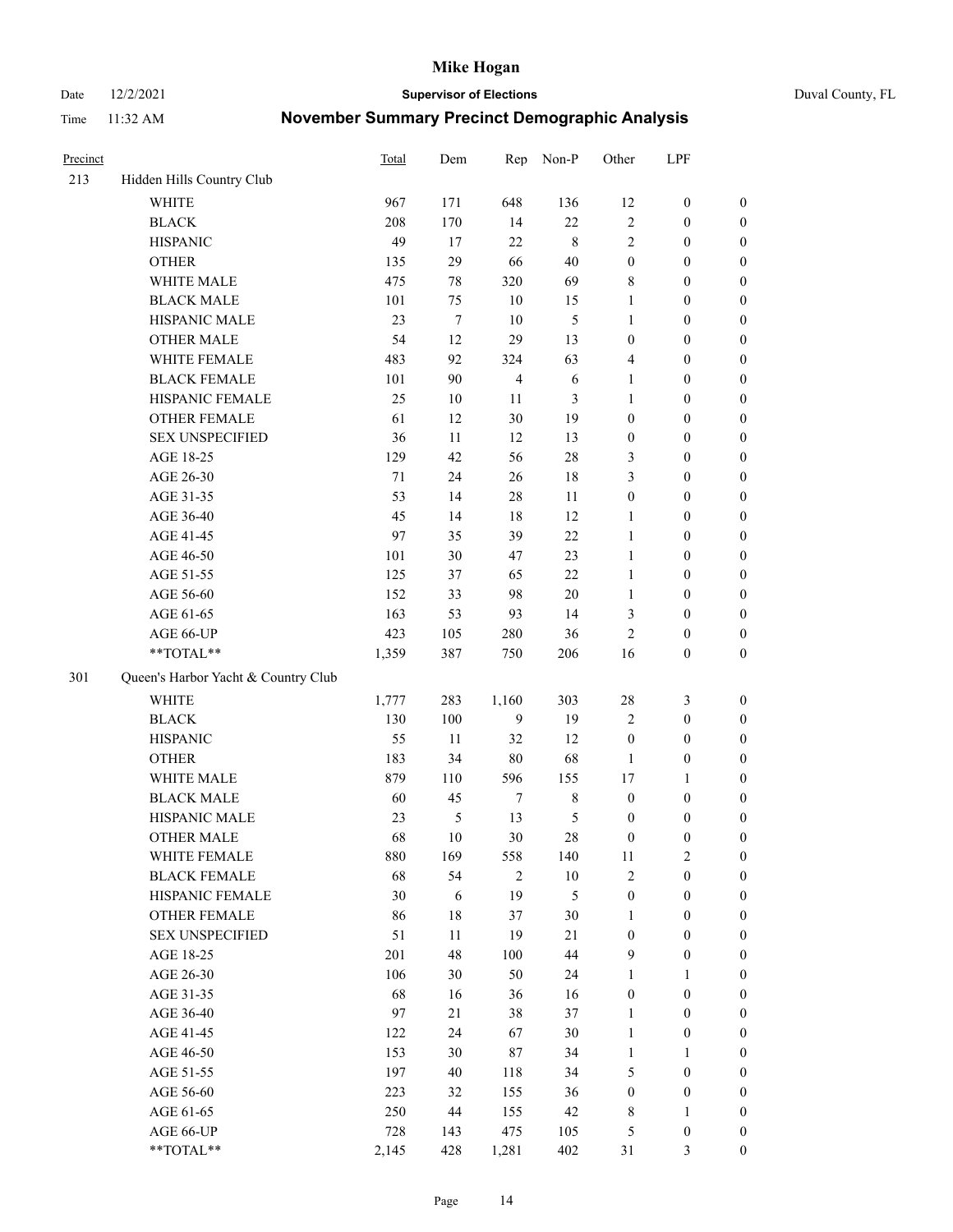Date 12/2/2021 **Supervisor of Elections** Duval County, FL

| Precinct |                                       | <b>Total</b> | Dem    | Rep         | Non-P  | Other            | LPF                     |                  |
|----------|---------------------------------------|--------------|--------|-------------|--------|------------------|-------------------------|------------------|
| 302      | Fire Station #58                      |              |        |             |        |                  |                         |                  |
|          | <b>WHITE</b>                          | 1,586        | 353    | 819         | 387    | 18               | $\mathbf{9}$            | 0                |
|          | <b>BLACK</b>                          | 221          | 157    | 16          | 47     | $\mathbf{1}$     | $\boldsymbol{0}$        | 0                |
|          | <b>HISPANIC</b>                       | 167          | 49     | 54          | 58     | 5                | 1                       | 0                |
|          | <b>OTHER</b>                          | 303          | 64     | 123         | 111    | 5                | $\boldsymbol{0}$        | $\boldsymbol{0}$ |
|          | WHITE MALE                            | 786          | 138    | 441         | 190    | 9                | $\,8\,$                 | $\boldsymbol{0}$ |
|          | <b>BLACK MALE</b>                     | 104          | 64     | 10          | 29     | $\mathbf{1}$     | $\boldsymbol{0}$        | $\boldsymbol{0}$ |
|          | HISPANIC MALE                         | 82           | 19     | 25          | 35     | 2                | $\mathbf{1}$            | $\boldsymbol{0}$ |
|          | <b>OTHER MALE</b>                     | 123          | 27     | 49          | $44\,$ | 3                | $\boldsymbol{0}$        | $\boldsymbol{0}$ |
|          | WHITE FEMALE                          | 784          | 213    | 372         | 190    | $\,$ $\,$        | $\mathbf{1}$            | 0                |
|          | <b>BLACK FEMALE</b>                   | 114          | 91     | 6           | 17     | $\boldsymbol{0}$ | $\boldsymbol{0}$        | 0                |
|          | HISPANIC FEMALE                       | $8\sqrt{1}$  | 27     | 29          | 22     | 3                | $\boldsymbol{0}$        | 0                |
|          | <b>OTHER FEMALE</b>                   | 132          | 25     | 61          | 44     | 2                | $\boldsymbol{0}$        | 0                |
|          | <b>SEX UNSPECIFIED</b>                | 71           | 19     | 19          | 32     | $\mathbf{1}$     | $\boldsymbol{0}$        | $\boldsymbol{0}$ |
|          | AGE 18-25                             | 199          | 58     | 64          | 73     | 3                | 1                       | $\boldsymbol{0}$ |
|          | AGE 26-30                             | 236          | 69     | 85          | $77\,$ | 4                | $\mathbf{1}$            | $\boldsymbol{0}$ |
|          | AGE 31-35                             | 233          | 58     | 92          | $77\,$ | 3                | $\mathfrak{Z}$          | $\boldsymbol{0}$ |
|          | AGE 36-40                             | 204          | 48     | 82          | 67     | 5                | $\sqrt{2}$              | $\boldsymbol{0}$ |
|          | AGE 41-45                             | 209          | 55     | 83          | 66     | $\overline{4}$   | $\mathbf{1}$            | $\boldsymbol{0}$ |
|          | AGE 46-50                             | 181          | 43     | 87          | 48     | 3                | $\boldsymbol{0}$        | $\boldsymbol{0}$ |
|          | AGE 51-55                             | 169          | 43     | 82          | 43     | $\mathbf{1}$     | $\boldsymbol{0}$        | 0                |
|          | AGE 56-60                             | 193          | 50     | 96          | 45     | $\mathbf{1}$     | 1                       | 0                |
|          | AGE 61-65                             | 209          | 62     | 109         | 35     | 3                | $\boldsymbol{0}$        | 0                |
|          | AGE 66-UP                             | 444          | 137    | 232         | 72     | $\overline{2}$   | 1                       | 0                |
|          | **TOTAL**                             | 2,277        | 623    | 1,012       | 603    | 29               | $10\,$                  | $\boldsymbol{0}$ |
| 303      | Isle of Faith United Methodist Church |              |        |             |        |                  |                         |                  |
|          | <b>WHITE</b>                          | 2,778        | 621    | 1,504       | 604    | 37               | 12                      | $\boldsymbol{0}$ |
|          | <b>BLACK</b>                          | 152          | 110    | $\,$ 8 $\,$ | 29     | 5                | $\boldsymbol{0}$        | $\boldsymbol{0}$ |
|          | <b>HISPANIC</b>                       | 141          | 45     | 57          | 37     | $\mathbf{1}$     | $\mathbf{1}$            | 0                |
|          | <b>OTHER</b>                          | 278          | 72     | 112         | 92     | $\mathbf{2}$     | $\boldsymbol{0}$        | $\boldsymbol{0}$ |
|          | WHITE MALE                            | 1,315        | 234    | 741         | 314    | 19               | $\tau$                  | $\overline{0}$   |
|          | <b>BLACK MALE</b>                     | 72           | 43     | 3           | 22     | 4                | $\boldsymbol{0}$        | 0                |
|          | HISPANIC MALE                         | 61           | 16     | 24          | 19     | 1                | 1                       | 0                |
|          | <b>OTHER MALE</b>                     | 101          | 23     | 37          | 41     | $\boldsymbol{0}$ | $\boldsymbol{0}$        | 0                |
|          | WHITE FEMALE                          | 1,428        | 379    | 747         | 279    | 18               | 5                       | 0                |
|          | <b>BLACK FEMALE</b>                   | 76           | 63     | 5           | 7      | $\mathbf{1}$     | $\boldsymbol{0}$        | $\overline{0}$   |
|          | HISPANIC FEMALE                       | 76           | $28\,$ | 32          | 16     | $\boldsymbol{0}$ | $\boldsymbol{0}$        | $\overline{0}$   |
|          | OTHER FEMALE                          | 138          | 40     | 58          | 38     | 2                | $\boldsymbol{0}$        | $\overline{0}$   |
|          | <b>SEX UNSPECIFIED</b>                | 82           | $22\,$ | 34          | 26     | $\boldsymbol{0}$ | $\boldsymbol{0}$        | 0                |
|          | AGE 18-25                             | 310          | 91     | 128         | 83     | 7                | $\mathbf{1}$            | 0                |
|          | AGE 26-30                             | 295          | 79     | 139         | $70\,$ | 6                | $\mathbf{1}$            | 0                |
|          | AGE 31-35                             | 313          | 79     | 124         | 104    | 5                | $\mathbf{1}$            | 0                |
|          | AGE 36-40                             | 308          | 73     | 112         | 118    | 4                | $\mathbf{1}$            | 0                |
|          | AGE 41-45                             | 268          | 63     | 126         | 75     | 2                | $\sqrt{2}$              | 0                |
|          | AGE 46-50                             | 255          | 61     | 128         | 58     | 4                | $\overline{\mathbf{4}}$ | 0                |
|          | AGE 51-55                             | 250          | 58     | 143         | $44\,$ | 3                | $\overline{2}$          | 0                |
|          | AGE 56-60                             | 306          | 70     | 183         | 48     | 5                | $\boldsymbol{0}$        | $\overline{0}$   |
|          | AGE 61-65                             | 303          | 70     | 179         | 52     | 2                | $\boldsymbol{0}$        | $\boldsymbol{0}$ |
|          | AGE 66-UP                             | 741          | 204    | 419         | 110    | 7                | $\mathbf{1}$            | 0                |
|          | **TOTAL**                             | 3,349        | 848    | 1,681       | 762    | 45               | 13                      | $\boldsymbol{0}$ |
|          |                                       |              |        |             |        |                  |                         |                  |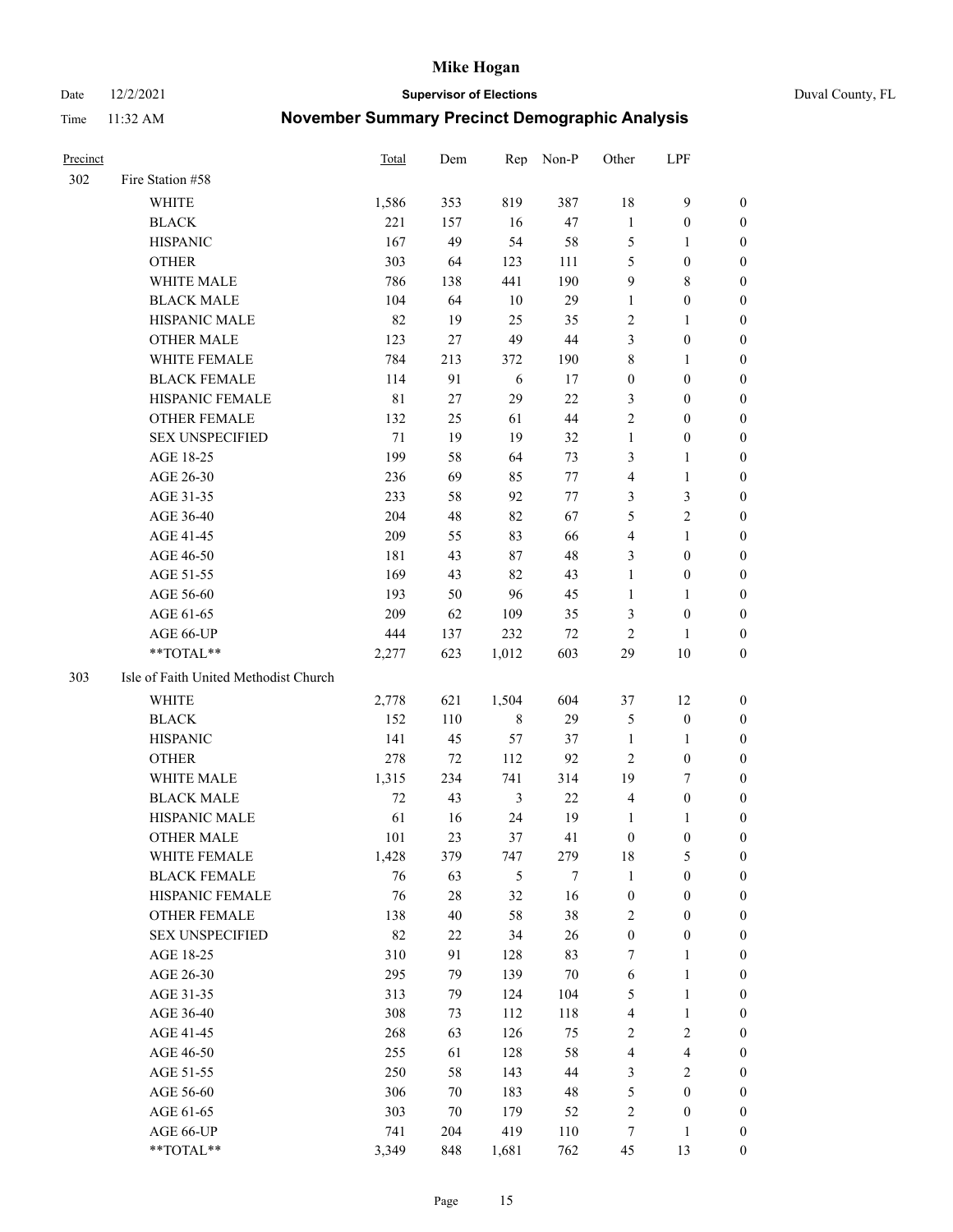#### Date 12/2/2021 **Supervisor of Elections** Duval County, FL

| Precinct |                                    | Total   | Dem   | Rep        | Non-P            | Other            | LPF                     |                  |
|----------|------------------------------------|---------|-------|------------|------------------|------------------|-------------------------|------------------|
| 304      | Jacksonville Golf and Country Club |         |       |            |                  |                  |                         |                  |
|          | <b>WHITE</b>                       | 1,789   | 282   | 1,147      | 335              | 21               | $\overline{4}$          | 0                |
|          | <b>BLACK</b>                       | 52      | 38    | $\tau$     | $\tau$           | $\boldsymbol{0}$ | $\boldsymbol{0}$        | 0                |
|          | <b>HISPANIC</b>                    | 59      | 11    | 29         | 17               | 2                | $\boldsymbol{0}$        | $\boldsymbol{0}$ |
|          | <b>OTHER</b>                       | 183     | 35    | 60         | 88               | $\boldsymbol{0}$ | $\boldsymbol{0}$        | $\boldsymbol{0}$ |
|          | WHITE MALE                         | 867     | 100   | 590        | 167              | 8                | $\sqrt{2}$              | $\boldsymbol{0}$ |
|          | <b>BLACK MALE</b>                  | 26      | 15    | 5          | 6                | $\boldsymbol{0}$ | $\boldsymbol{0}$        | $\boldsymbol{0}$ |
|          | HISPANIC MALE                      | 30      | 8     | 13         | $\,$ 8 $\,$      | $\mathbf{1}$     | $\boldsymbol{0}$        | $\boldsymbol{0}$ |
|          | <b>OTHER MALE</b>                  | 77      | 13    | 28         | 36               | $\boldsymbol{0}$ | $\boldsymbol{0}$        | $\boldsymbol{0}$ |
|          | WHITE FEMALE                       | 908     | 180   | 551        | 164              | 11               | $\mathbf{2}$            | $\boldsymbol{0}$ |
|          | <b>BLACK FEMALE</b>                | 25      | 23    | $\sqrt{2}$ | $\boldsymbol{0}$ | $\boldsymbol{0}$ | $\boldsymbol{0}$        | $\boldsymbol{0}$ |
|          | HISPANIC FEMALE                    | 27      | 3     | 16         | $\,$ 8 $\,$      | $\boldsymbol{0}$ | $\boldsymbol{0}$        | 0                |
|          | OTHER FEMALE                       | $77 \,$ | 17    | 22         | 38               | $\boldsymbol{0}$ | $\boldsymbol{0}$        | 0                |
|          | <b>SEX UNSPECIFIED</b>             | 46      | 7     | 16         | $20\,$           | 3                | $\boldsymbol{0}$        | $\boldsymbol{0}$ |
|          | AGE 18-25                          | 216     | 45    | 114        | 52               | 5                | $\boldsymbol{0}$        | $\boldsymbol{0}$ |
|          | AGE 26-30                          | 108     | 25    | 50         | 32               | $\mathbf{1}$     | $\boldsymbol{0}$        | $\boldsymbol{0}$ |
|          | AGE 31-35                          | 92      | 15    | 51         | 25               | $\mathbf{1}$     | $\boldsymbol{0}$        | $\boldsymbol{0}$ |
|          | AGE 36-40                          | 121     | 25    | 63         | 31               | $\overline{c}$   | $\boldsymbol{0}$        | $\boldsymbol{0}$ |
|          | AGE 41-45                          | 143     | 19    | 79         | 41               | 4                | $\boldsymbol{0}$        | $\boldsymbol{0}$ |
|          | AGE 46-50                          | 156     | 26    | 87         | 41               | $\boldsymbol{0}$ | $\mathfrak{2}$          | $\boldsymbol{0}$ |
|          | AGE 51-55                          | 180     | 25    | 126        | 27               | 1                | $\mathbf{1}$            | $\boldsymbol{0}$ |
|          | AGE 56-60                          | 233     | 38    | 152        | 41               | 2                | $\boldsymbol{0}$        | 0                |
|          | AGE 61-65                          | 239     | 34    | 148        | 54               | $\overline{c}$   | $\mathbf{1}$            | 0                |
|          | AGE 66-UP                          | 595     | 114   | 373        | 103              | $\mathfrak{S}$   | $\boldsymbol{0}$        | $\boldsymbol{0}$ |
|          | **TOTAL**                          | 2,083   | 366   | 1,243      | 447              | 23               | $\overline{\mathbf{4}}$ | $\boldsymbol{0}$ |
| 305      | Chets Creek Church                 |         |       |            |                  |                  |                         |                  |
|          | <b>WHITE</b>                       | 4,290   | 986   | 2,177      | 1,019            | $80\,$           | $28\,$                  | $\boldsymbol{0}$ |
|          | <b>BLACK</b>                       | 369     | 248   | 33         | $80\,$           | 8                | $\boldsymbol{0}$        | $\boldsymbol{0}$ |
|          | <b>HISPANIC</b>                    | 314     | 107   | 91         | 107              | 7                | $\mathfrak{2}$          | $\boldsymbol{0}$ |
|          | <b>OTHER</b>                       | 501     | 147   | 160        | 187              | 6                | $\mathbf{1}$            | $\boldsymbol{0}$ |
|          | WHITE MALE                         | 1,983   | 357   | 1,054      | 512              | 38               | 22                      | $\boldsymbol{0}$ |
|          | <b>BLACK MALE</b>                  | 179     | 109   | 23         | 43               | $\overline{4}$   | $\boldsymbol{0}$        | $\boldsymbol{0}$ |
|          | HISPANIC MALE                      | 134     | 40    | 41         | 48               | 4                | 1                       | 0                |
|          | <b>OTHER MALE</b>                  | 178     | 51    | 57         | 70               | $\boldsymbol{0}$ | $\boldsymbol{0}$        | $\boldsymbol{0}$ |
|          | WHITE FEMALE                       | 2,267   | 615   | 1,108      | 498              | 42               | 4                       | 0                |
|          | <b>BLACK FEMALE</b>                | 186     | 136   | $10\,$     | 36               | 4                | $\boldsymbol{0}$        | $\boldsymbol{0}$ |
|          | HISPANIC FEMALE                    | 177     | 67    | 49         | 58               | $\mathfrak{Z}$   | $\boldsymbol{0}$        | $\boldsymbol{0}$ |
|          | OTHER FEMALE                       | 236     | 77    | 77         | 77               | 5                | $\boldsymbol{0}$        | $\overline{0}$   |
|          | <b>SEX UNSPECIFIED</b>             | 134     | 36    | 42         | 51               | $\mathbf{1}$     | $\overline{\mathbf{4}}$ | 0                |
|          | AGE 18-25                          | 657     | 196   | 229        | 200              | 22               | $10\,$                  | 0                |
|          | AGE 26-30                          | 547     | 154   | 210        | 167              | 13               | $\mathfrak{Z}$          | 0                |
|          | AGE 31-35                          | 522     | 157   | 197        | 156              | $\,$ $\,$        | $\overline{\mathbf{4}}$ | 0                |
|          | AGE 36-40                          | 431     | 112   | 154        | 156              | 7                | $\sqrt{2}$              | 0                |
|          | AGE 41-45                          | 425     | 119   | 168        | 131              | $\mathfrak{S}$   | $\sqrt{2}$              | 0                |
|          | AGE 46-50                          | 470     | 118   | 204        | 132              | 13               | $\mathfrak{Z}$          | 0                |
|          | AGE 51-55                          | 479     | 104   | 270        | 100              | 3                | $\sqrt{2}$              | $\boldsymbol{0}$ |
|          | AGE 56-60                          | 445     | 103   | 235        | 86               | 18               | $\mathfrak{Z}$          | $\boldsymbol{0}$ |
|          | AGE 61-65                          | 398     | 113   | 206        | 73               | 5                | $\mathbf{1}$            | $\boldsymbol{0}$ |
|          | AGE 66-UP                          | 1,098   | 311   | 587        | 192              | 7                | $\mathbf{1}$            | $\boldsymbol{0}$ |
|          | **TOTAL**                          | 5,474   | 1,488 | 2,461      | 1,393            | 101              | 31                      | $\boldsymbol{0}$ |
|          |                                    |         |       |            |                  |                  |                         |                  |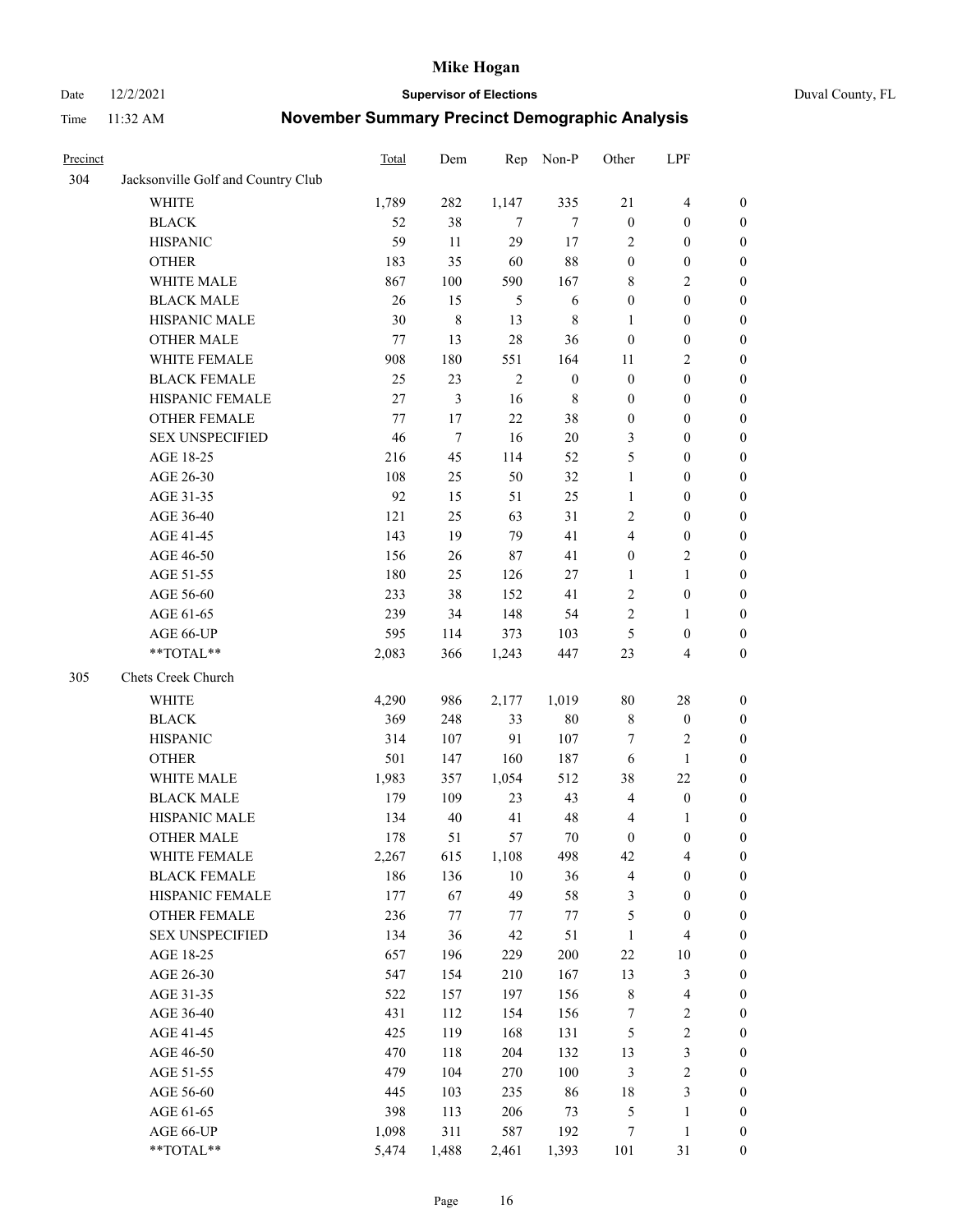Date 12/2/2021 **Supervisor of Elections** Duval County, FL

| Precinct |                              | Total | Dem    | Rep         | Non-P  | Other            | LPF              |                  |
|----------|------------------------------|-------|--------|-------------|--------|------------------|------------------|------------------|
| 306      | East Pointe Baptist Church   |       |        |             |        |                  |                  |                  |
|          | <b>WHITE</b>                 | 2,179 | 546    | 1,019       | 566    | 32               | 16               | 0                |
|          | <b>BLACK</b>                 | 760   | 538    | 31          | 182    | $\tau$           | $\sqrt{2}$       | $\boldsymbol{0}$ |
|          | <b>HISPANIC</b>              | 430   | 143    | 118         | 159    | $10\,$           | $\boldsymbol{0}$ | $\boldsymbol{0}$ |
|          | <b>OTHER</b>                 | 1,046 | 292    | 312         | 425    | 15               | $\sqrt{2}$       | $\boldsymbol{0}$ |
|          | WHITE MALE                   | 1,043 | 229    | 516         | 272    | 15               | 11               | $\boldsymbol{0}$ |
|          | <b>BLACK MALE</b>            | 371   | 245    | 21          | 99     | 5                | $\mathbf{1}$     | $\boldsymbol{0}$ |
|          | HISPANIC MALE                | 190   | 50     | 60          | 73     | 7                | $\boldsymbol{0}$ | $\boldsymbol{0}$ |
|          | <b>OTHER MALE</b>            | 455   | 121    | 143         | 181    | 8                | $\overline{2}$   | $\boldsymbol{0}$ |
|          | WHITE FEMALE                 | 1,104 | 313    | 488         | 281    | 17               | $\mathfrak s$    | $\boldsymbol{0}$ |
|          | <b>BLACK FEMALE</b>          | 379   | 286    | $10\,$      | $80\,$ | 2                | $\mathbf{1}$     | $\boldsymbol{0}$ |
|          | HISPANIC FEMALE              | 225   | 89     | 54          | 79     | 3                | $\boldsymbol{0}$ | 0                |
|          | OTHER FEMALE                 | 484   | 147    | 152         | 180    | 5                | $\boldsymbol{0}$ | $\boldsymbol{0}$ |
|          | <b>SEX UNSPECIFIED</b>       | 164   | 39     | 36          | $87\,$ | $\sqrt{2}$       | $\boldsymbol{0}$ | $\boldsymbol{0}$ |
|          | AGE 18-25                    | 572   | 208    | 131         | 216    | 14               | $\mathfrak{Z}$   | $\boldsymbol{0}$ |
|          | AGE 26-30                    | 402   | 124    | 125         | 144    | 7                | $\sqrt{2}$       | $\boldsymbol{0}$ |
|          | AGE 31-35                    | 466   | 167    | 144         | 142    | $\,$ $\,$        | $\mathfrak s$    | $\boldsymbol{0}$ |
|          | AGE 36-40                    | 432   | 134    | 139         | 148    | 8                | $\mathfrak{Z}$   | $\boldsymbol{0}$ |
|          | AGE 41-45                    | 453   | 141    | 142         | 160    | 8                | $\overline{2}$   | $\boldsymbol{0}$ |
|          | AGE 46-50                    | 422   | 151    | 139         | 124    | 7                | $\mathbf{1}$     | $\boldsymbol{0}$ |
|          | AGE 51-55                    | 381   | 155    | 139         | 85     | $\mathbf{1}$     | $\mathbf{1}$     | $\boldsymbol{0}$ |
|          | AGE 56-60                    | 395   | 140    | 143         | 107    | $\overline{4}$   | $\mathbf{1}$     | 0                |
|          | AGE 61-65                    | 292   | 91     | 121         | 76     | $\overline{c}$   | $\sqrt{2}$       | 0                |
|          | AGE 66-UP                    | 600   | 208    | 257         | 130    | 5                | $\boldsymbol{0}$ | $\boldsymbol{0}$ |
|          | $**TOTAL**$                  | 4,415 | 1,519  | 1,480       | 1,332  | 64               | $20\,$           | $\boldsymbol{0}$ |
| 307      | Pablo Creek Regional Library |       |        |             |        |                  |                  |                  |
|          | <b>WHITE</b>                 | 1,976 | 436    | 925         | 563    | 35               | 17               | $\boldsymbol{0}$ |
|          | <b>BLACK</b>                 | 313   | 210    | 24          | 75     | 4                | $\boldsymbol{0}$ | $\boldsymbol{0}$ |
|          | <b>HISPANIC</b>              | 367   | 142    | $71\,$      | 146    | 7                | $\mathbf{1}$     | $\boldsymbol{0}$ |
|          | <b>OTHER</b>                 | 302   | 78     | $87\,$      | 130    | $\boldsymbol{7}$ | $\boldsymbol{0}$ | $\boldsymbol{0}$ |
|          | WHITE MALE                   | 914   | 156    | 462         | 273    | 12               | 11               | $\boldsymbol{0}$ |
|          | <b>BLACK MALE</b>            | 149   | 93     | 16          | 37     | 3                | $\boldsymbol{0}$ | $\boldsymbol{0}$ |
|          | HISPANIC MALE                | 170   | 60     | 35          | 71     | $\mathfrak{Z}$   | 1                | $\boldsymbol{0}$ |
|          | <b>OTHER MALE</b>            | 113   | 33     | 35          | 43     | $\mathfrak{2}$   | $\boldsymbol{0}$ | $\boldsymbol{0}$ |
|          | WHITE FEMALE                 | 1,040 | 274    | 450         | 287    | 23               | 6                | 0                |
|          | <b>BLACK FEMALE</b>          | 163   | 117    | $\,$ 8 $\,$ | 37     | $\mathbf{1}$     | $\boldsymbol{0}$ | $\boldsymbol{0}$ |
|          | HISPANIC FEMALE              | 193   | $80\,$ | 35          | 74     | 4                | $\boldsymbol{0}$ | $\overline{0}$   |
|          | OTHER FEMALE                 | 154   | 40     | 46          | 63     | 5                | $\boldsymbol{0}$ | $\overline{0}$   |
|          | <b>SEX UNSPECIFIED</b>       | 62    | 13     | $20\,$      | 29     | $\boldsymbol{0}$ | $\boldsymbol{0}$ | 0                |
|          | AGE 18-25                    | 390   | 113    | 110         | 151    | 15               | $\mathbf{1}$     | 0                |
|          | AGE 26-30                    | 392   | 113    | 109         | 162    | 3                | $\mathfrak{S}$   | 0                |
|          | AGE 31-35                    | 331   | 93     | 111         | 111    | $11\,$           | $\mathfrak s$    | 0                |
|          | AGE 36-40                    | 280   | 79     | 85          | 110    | $\mathfrak{Z}$   | $\mathfrak{Z}$   | 0                |
|          | AGE 41-45                    | 218   | 77     | 64          | 72     | 3                | $\sqrt{2}$       | 0                |
|          | AGE 46-50                    | 240   | 76     | 99          | 62     | 3                | $\boldsymbol{0}$ | 0                |
|          | AGE 51-55                    | 225   | 52     | 95          | 72     | 5                | $\mathbf{1}$     | 0                |
|          | AGE 56-60                    | 261   | 67     | 132         | 60     | 2                | $\boldsymbol{0}$ | $\boldsymbol{0}$ |
|          | AGE 61-65                    | 215   | 66     | 94          | 49     | 5                | $\mathbf{1}$     | $\boldsymbol{0}$ |
|          | AGE 66-UP                    | 405   | 130    | 208         | 64     | 3                | $\boldsymbol{0}$ | 0                |
|          | **TOTAL**                    | 2,958 | 866    | 1,107       | 914    | 53               | 18               | $\boldsymbol{0}$ |
|          |                              |       |        |             |        |                  |                  |                  |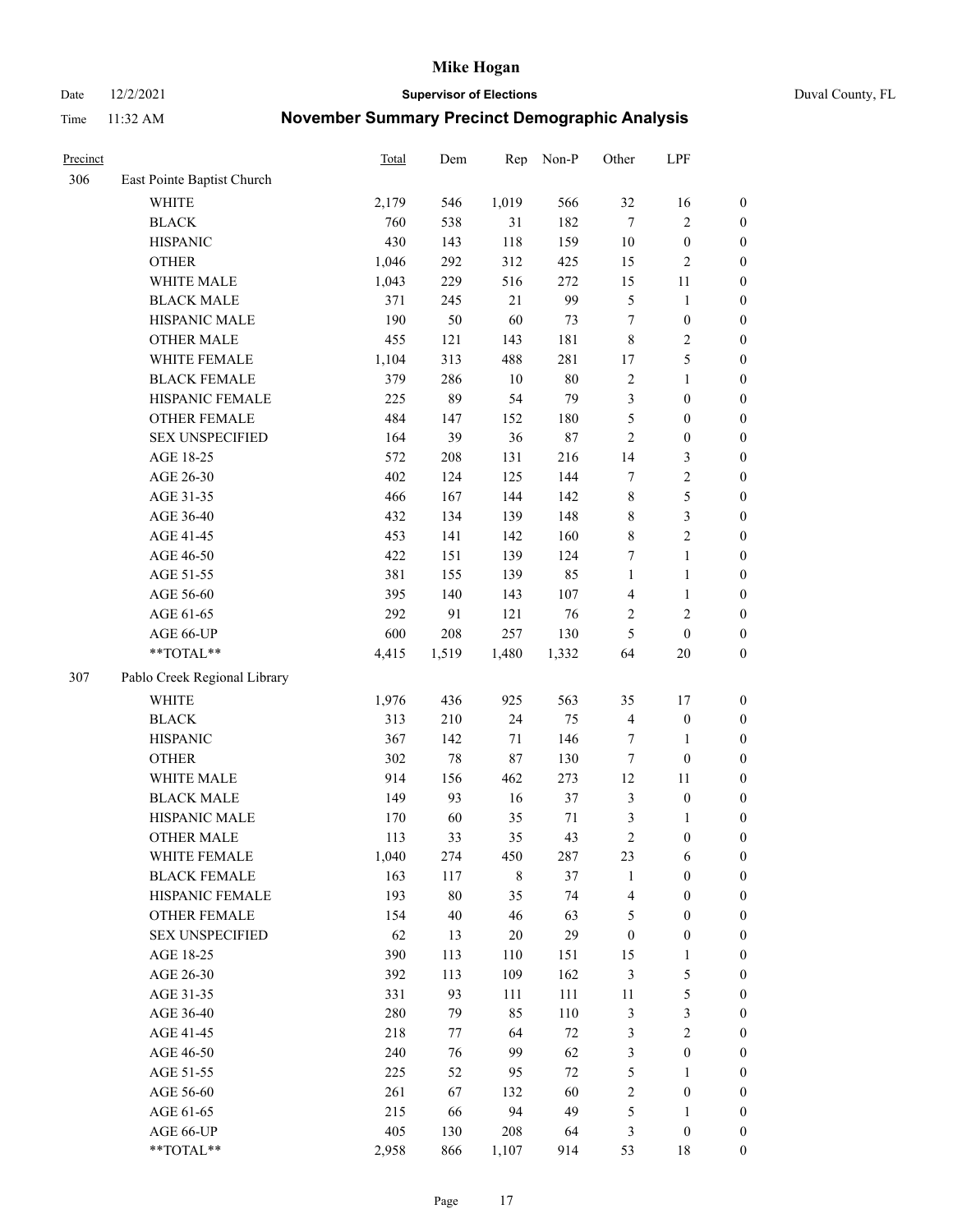Date 12/2/2021 **Supervisor of Elections** Duval County, FL

| Precinct |                            | Total      | Dem            | Rep            | Non-P       | Other                            | LPF                              |                  |
|----------|----------------------------|------------|----------------|----------------|-------------|----------------------------------|----------------------------------|------------------|
| 308      | The Woods Community Center |            |                |                |             |                                  |                                  |                  |
|          | <b>WHITE</b>               | 1,401      | 310            | 789            | 268         | 21                               | 13                               | $\boldsymbol{0}$ |
|          | <b>BLACK</b>               | 92         | 65             | $\,8\,$        | $18\,$      | $\mathbf{1}$                     | $\boldsymbol{0}$                 | $\boldsymbol{0}$ |
|          | <b>HISPANIC</b>            | 73         | 25             | 31             | 17          | $\boldsymbol{0}$                 | $\boldsymbol{0}$                 | $\boldsymbol{0}$ |
|          | <b>OTHER</b>               | 136        | 32             | 42             | 56          | 3                                | 3                                | $\boldsymbol{0}$ |
|          | WHITE MALE                 | 662        | 115            | 380            | 147         | 11                               | 9                                | $\boldsymbol{0}$ |
|          | <b>BLACK MALE</b>          | 44         | 31             | $\overline{4}$ | 9           | $\boldsymbol{0}$                 | $\boldsymbol{0}$                 | $\boldsymbol{0}$ |
|          | HISPANIC MALE              | 30         | $10\,$         | 14             | 6           | $\boldsymbol{0}$                 | $\boldsymbol{0}$                 | $\boldsymbol{0}$ |
|          | <b>OTHER MALE</b>          | 56         | 10             | 22             | $20\,$      | $\overline{c}$                   | $\overline{2}$                   | $\boldsymbol{0}$ |
|          | WHITE FEMALE               | 729        | 194            | 405            | 116         | $10\,$                           | $\overline{4}$                   | $\boldsymbol{0}$ |
|          | <b>BLACK FEMALE</b>        | 45         | 33             | $\mathfrak{Z}$ | $\,$ 8 $\,$ | $\mathbf{1}$                     | $\boldsymbol{0}$                 | $\boldsymbol{0}$ |
|          | HISPANIC FEMALE            | 43         | 15             | 17             | 11          | $\boldsymbol{0}$                 | $\boldsymbol{0}$                 | 0                |
|          | <b>OTHER FEMALE</b>        | 65         | $20\,$         | 17             | 27          | $\boldsymbol{0}$                 | $\mathbf{1}$                     | $\boldsymbol{0}$ |
|          | <b>SEX UNSPECIFIED</b>     | 28         | $\overline{4}$ | $\,$ 8 $\,$    | 15          | $\mathbf{1}$                     | $\boldsymbol{0}$                 | $\boldsymbol{0}$ |
|          | AGE 18-25                  | 155        | 50             | 52             | 47          | 4                                | $\sqrt{2}$                       | $\boldsymbol{0}$ |
|          | AGE 26-30                  | 89         | 18             | 38             | 29          | $\mathbf{1}$                     | $\mathfrak{Z}$                   | $\boldsymbol{0}$ |
|          | AGE 31-35                  | 126        | 30             | 59             | 34          | $\sqrt{2}$                       | $\mathbf{1}$                     | $\boldsymbol{0}$ |
|          | AGE 36-40                  | 188        | 29             | 108            | 43          | 3                                | $\mathfrak s$                    | $\boldsymbol{0}$ |
|          | AGE 41-45                  | 163        | 46             | $70\,$         | 43          | 3                                | $\mathbf{1}$                     | $\boldsymbol{0}$ |
|          | AGE 46-50                  | 149        | 29             | 75             | $40\,$      | 3                                | $\mathbf{2}$                     | $\boldsymbol{0}$ |
|          | AGE 51-55                  | 132        | 31             | 74             | 26          | $\mathbf{1}$                     | $\boldsymbol{0}$                 | $\boldsymbol{0}$ |
|          | AGE 56-60                  | 144        | 35             | 92             | 16          | $\boldsymbol{0}$                 | $\mathbf{1}$                     | 0                |
|          | AGE 61-65                  | 149        | 41             | $8\sqrt{1}$    | 24          | 2                                | $\mathbf{1}$                     | 0                |
|          | AGE 66-UP                  | 407        | 123            | 221            | 57          | 6                                | $\boldsymbol{0}$                 | $\boldsymbol{0}$ |
|          | $**TOTAL**$                | 1,702      | 432            | 870            | 359         | 25                               | 16                               | $\boldsymbol{0}$ |
| 309      | Watson Realty Corporation  |            |                |                |             |                                  |                                  |                  |
|          |                            |            |                |                |             |                                  |                                  |                  |
|          | <b>WHITE</b>               | 2,185      | 484            | 1,070          | 577         | 39                               | 15                               | $\boldsymbol{0}$ |
|          | <b>BLACK</b>               | 504        | 392            | 19             | 89          | 3                                | $\mathbf{1}$                     | $\boldsymbol{0}$ |
|          | <b>HISPANIC</b>            | 256        | 93             | 82             | 78          | 3                                | $\boldsymbol{0}$                 | $\boldsymbol{0}$ |
|          | <b>OTHER</b>               | 463        | 154            | 141            | 162         | 6                                | $\boldsymbol{0}$                 | $\boldsymbol{0}$ |
|          | WHITE MALE                 | 1,009      | 172            | 530            | 275         | 19                               | 13                               | $\boldsymbol{0}$ |
|          | <b>BLACK MALE</b>          | 204        | 149            | $10\,$         | 43          | $\mathbf{1}$                     | $\mathbf{1}$                     | $\boldsymbol{0}$ |
|          | HISPANIC MALE              | 110        | 36             | 38             | 34          | $\overline{c}$<br>$\overline{c}$ | $\boldsymbol{0}$                 | $\boldsymbol{0}$ |
|          | <b>OTHER MALE</b>          | 195        | 52             | 63             | 78          |                                  | $\boldsymbol{0}$                 | $\boldsymbol{0}$ |
|          | WHITE FEMALE               | 1,148      | 305            | 531            | 293         | 18                               | 1                                | 0                |
|          | <b>BLACK FEMALE</b>        | 299        | 242            | 9              | 46          | $\sqrt{2}$                       | $\boldsymbol{0}$                 | $\boldsymbol{0}$ |
|          | HISPANIC FEMALE            | 141        | 55             | 42             | 43          | $\mathbf{1}$                     | $\boldsymbol{0}$                 | $\overline{0}$   |
|          | OTHER FEMALE               | 217        | 84             | 70             | 60          | 3                                | $\boldsymbol{0}$                 | $\overline{0}$   |
|          | <b>SEX UNSPECIFIED</b>     | 85         | 28             | 19             | 34          | 3                                | $\mathbf{1}$                     | 0                |
|          | AGE 18-25                  | 379        | 137            | 115            | 114         | 13                               | $\boldsymbol{0}$                 | $\overline{0}$   |
|          | AGE 26-30                  | 339<br>365 | 121<br>123     | 104            | 104<br>128  | 7                                | $\mathfrak{Z}$<br>$\mathfrak{Z}$ | 0                |
|          | AGE 31-35                  |            |                | 105            |             | 6                                |                                  | 0                |
|          | AGE 36-40                  | 346<br>282 | 105<br>96      | 119<br>$80\,$  | 113<br>101  | $\overline{c}$<br>$\overline{4}$ | $\boldsymbol{7}$<br>$\mathbf{1}$ | 0                |
|          | AGE 41-45                  |            |                |                |             |                                  |                                  | 0                |
|          | AGE 46-50                  | 230        | 80             | 91             | 55          | 3                                | $\mathbf{1}$                     | 0                |
|          | AGE 51-55                  | 249<br>284 | 77             | 122            | 49          | $\mathbf{1}$                     | $\boldsymbol{0}$                 | 0                |
|          | AGE 56-60                  |            | 81             | 133            | 65          | 5                                | $\boldsymbol{0}$                 | $\boldsymbol{0}$ |
|          | AGE 61-65<br>AGE 66-UP     | 302        | 97             | 142            | 62          | $\mathbf{1}$                     | $\boldsymbol{0}$                 | $\boldsymbol{0}$ |
|          |                            | 632        | 206            | 301            | 115         | $\overline{9}$                   | $\mathbf{1}$                     | $\boldsymbol{0}$ |
|          | **TOTAL**                  | 3,408      | 1,123          | 1,312          | 906         | 51                               | 16                               | $\boldsymbol{0}$ |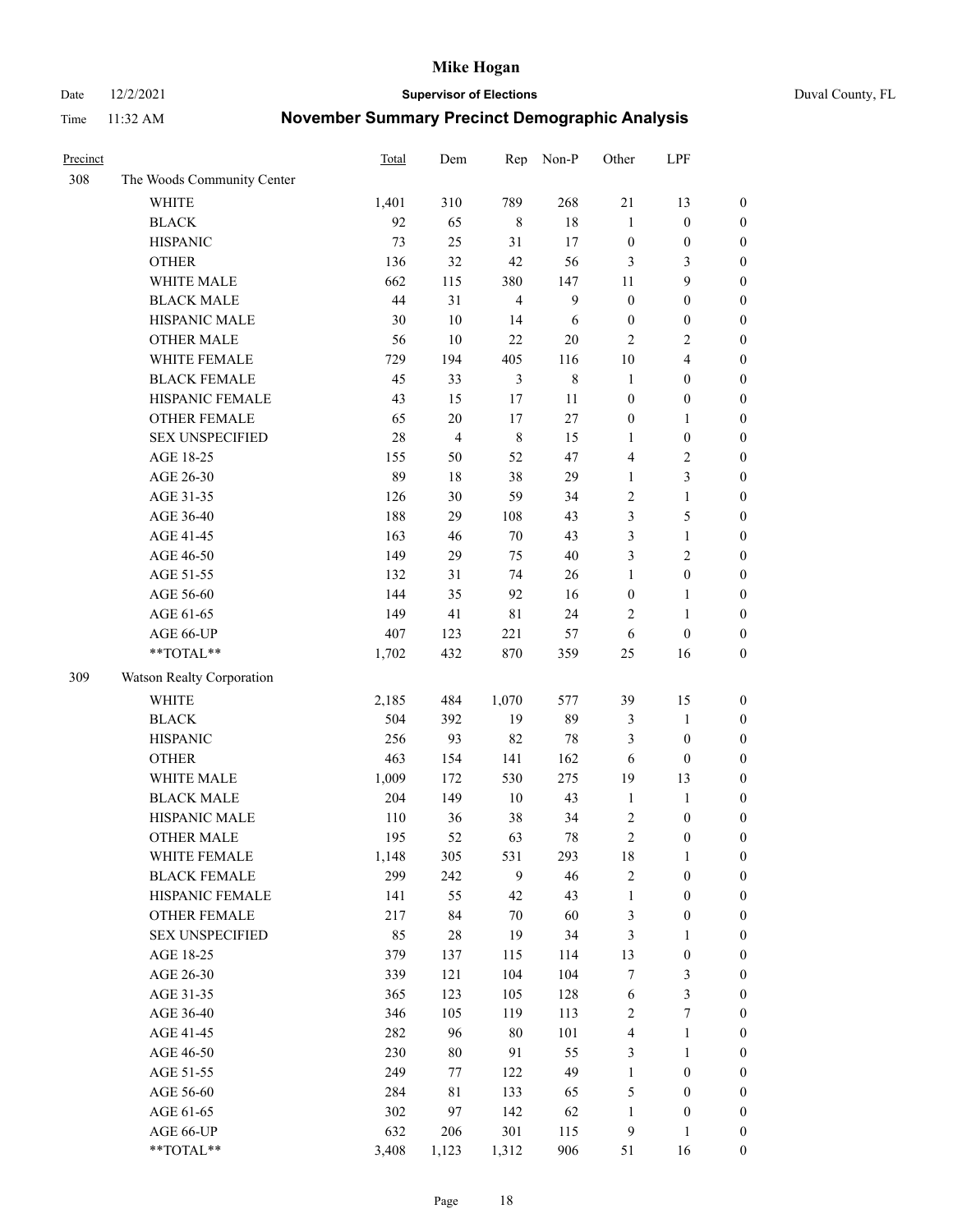Date 12/2/2021 **Supervisor of Elections** Duval County, FL

| Precinct |                                       | <b>Total</b> | Dem | Rep          | Non-P       | Other            | LPF                     |                  |
|----------|---------------------------------------|--------------|-----|--------------|-------------|------------------|-------------------------|------------------|
| 310      | Fire Station #59                      |              |     |              |             |                  |                         |                  |
|          | <b>WHITE</b>                          | 2,550        | 475 | 1,540        | 495         | 32               | $8\,$                   | 0                |
|          | <b>BLACK</b>                          | 91           | 71  | 3            | 16          | $\mathbf{1}$     | $\boldsymbol{0}$        | 0                |
|          | <b>HISPANIC</b>                       | 97           | 26  | 34           | 36          | $\mathbf{1}$     | $\boldsymbol{0}$        | 0                |
|          | <b>OTHER</b>                          | 230          | 77  | 74           | 73          | 4                | $\sqrt{2}$              | $\boldsymbol{0}$ |
|          | WHITE MALE                            | 1,134        | 161 | 698          | 253         | 15               | $\tau$                  | $\boldsymbol{0}$ |
|          | <b>BLACK MALE</b>                     | 49           | 36  | $\sqrt{2}$   | $10\,$      | $\mathbf{1}$     | $\boldsymbol{0}$        | 0                |
|          | HISPANIC MALE                         | 36           | 10  | 15           | 11          | $\boldsymbol{0}$ | $\boldsymbol{0}$        | $\boldsymbol{0}$ |
|          | <b>OTHER MALE</b>                     | 86           | 20  | 36           | 27          | $\mathbf{2}$     | $\mathbf{1}$            | 0                |
|          | WHITE FEMALE                          | 1,396        | 307 | 832          | 239         | 17               | $\mathbf{1}$            | 0                |
|          | <b>BLACK FEMALE</b>                   | 42           | 35  | $\mathbf{1}$ | 6           | $\boldsymbol{0}$ | $\boldsymbol{0}$        | 0                |
|          | HISPANIC FEMALE                       | 61           | 16  | 19           | 25          | $\mathbf{1}$     | $\boldsymbol{0}$        | 0                |
|          | OTHER FEMALE                          | 117          | 51  | 30           | 33          | 2                | $\mathbf{1}$            | 0                |
|          | <b>SEX UNSPECIFIED</b>                | 47           | 13  | 18           | 16          | $\boldsymbol{0}$ | $\boldsymbol{0}$        | $\boldsymbol{0}$ |
|          | AGE 18-25                             | 183          | 45  | 76           | 57          | 4                | 1                       | $\boldsymbol{0}$ |
|          | AGE 26-30                             | 140          | 24  | 74           | 38          | 3                | $\mathbf{1}$            | $\boldsymbol{0}$ |
|          | AGE 31-35                             | 191          | 32  | 102          | 53          | $\mathbf{1}$     | $\mathfrak{Z}$          | $\boldsymbol{0}$ |
|          | AGE 36-40                             | 256          | 61  | 119          | $70\,$      | 4                | $\mathbf{2}$            | $\boldsymbol{0}$ |
|          | AGE 41-45                             | 242          | 53  | 120          | 64          | 5                | $\boldsymbol{0}$        | $\boldsymbol{0}$ |
|          | AGE 46-50                             | 215          | 49  | 115          | 49          | $\overline{c}$   | $\boldsymbol{0}$        | 0                |
|          | AGE 51-55                             | 216          | 37  | 120          | 57          | $\mathbf{1}$     | $\mathbf{1}$            | 0                |
|          | AGE 56-60                             | 199          | 33  | 128          | 35          | 2                | $\mathbf{1}$            | 0                |
|          | AGE 61-65                             | 197          | 48  | 110          | 37          | $\mathbf{2}$     | $\boldsymbol{0}$        | 0                |
|          | AGE 66-UP                             | 1,129        | 267 | 687          | 160         | 14               | 1                       | 0                |
|          | **TOTAL**                             | 2,968        | 649 | 1,651        | 620         | 38               | $10\,$                  | $\boldsymbol{0}$ |
| 311      | Isle of Faith United Methodist Church |              |     |              |             |                  |                         |                  |
|          | <b>WHITE</b>                          | 2,567        | 492 | 1,477        | 548         | 38               | 12                      | $\boldsymbol{0}$ |
|          | <b>BLACK</b>                          | 99           | 72  | $\tau$       | 18          | $\sqrt{2}$       | $\boldsymbol{0}$        | $\boldsymbol{0}$ |
|          | <b>HISPANIC</b>                       | 98           | 31  | 39           | $27\,$      | $\mathbf{1}$     | $\boldsymbol{0}$        | 0                |
|          | <b>OTHER</b>                          | 194          | 55  | 76           | 60          | $\mathbf{2}$     | $\mathbf{1}$            | $\boldsymbol{0}$ |
|          | <b>WHITE MALE</b>                     | 1,215        | 169 | 741          | 275         | $22\,$           | 8                       | $\boldsymbol{0}$ |
|          | <b>BLACK MALE</b>                     | 50           | 33  | $\sqrt{5}$   | 12          | $\boldsymbol{0}$ | $\boldsymbol{0}$        | 0                |
|          | HISPANIC MALE                         | 43           | 14  | 16           | 13          | $\boldsymbol{0}$ | $\boldsymbol{0}$        | 0                |
|          | <b>OTHER MALE</b>                     | 80           | 23  | 38           | 19          | $\boldsymbol{0}$ | $\boldsymbol{0}$        | 0                |
|          | WHITE FEMALE                          | 1,335        | 319 | 726          | 270         | 16               | 4                       | 0                |
|          | <b>BLACK FEMALE</b>                   | 47           | 37  | $\sqrt{2}$   | 6           | 2                | $\boldsymbol{0}$        | $\overline{0}$   |
|          | HISPANIC FEMALE                       | 53           | 16  | 23           | 13          | $\mathbf{1}$     | $\boldsymbol{0}$        | $\overline{0}$   |
|          | <b>OTHER FEMALE</b>                   | 83           | 24  | 31           | 26          | 2                | $\boldsymbol{0}$        | 0                |
|          | <b>SEX UNSPECIFIED</b>                | 52           | 15  | 17           | 19          | $\boldsymbol{0}$ | $\mathbf{1}$            | 0                |
|          | AGE 18-25                             | 272          | 68  | 125          | 70          | 6                | $\mathfrak{Z}$          | 0                |
|          | AGE 26-30                             | 289          | 68  | 125          | 94          | $\overline{c}$   | $\boldsymbol{0}$        | 0                |
|          | AGE 31-35                             | 278          | 61  | 125          | 82          | 6                | $\overline{\mathbf{4}}$ | 0                |
|          | AGE 36-40                             | 263          | 59  | 117          | $8\sqrt{1}$ | 3                | $\mathfrak{Z}$          | 0                |
|          | AGE 41-45                             | 184          | 43  | 78           | 58          | 5                | $\boldsymbol{0}$        | 0                |
|          | AGE 46-50                             | 206          | 43  | 113          | 47          | 2                | $\mathbf{1}$            | 0                |
|          | AGE 51-55                             | 228          | 42  | 138          | 42          | 5                | $\mathbf{1}$            | 0                |
|          | AGE 56-60                             | 273          | 46  | 179          | 44          | 3                | $\mathbf{1}$            | 0                |
|          | AGE 61-65                             | 261          | 52  | 163          | 42          | 4                | $\boldsymbol{0}$        | 0                |
|          | AGE 66-UP                             | 704          | 168 | 436          | 93          | 7                | $\boldsymbol{0}$        | 0                |
|          | **TOTAL**                             | 2,958        | 650 | 1,599        | 653         | 43               | 13                      | $\boldsymbol{0}$ |
|          |                                       |              |     |              |             |                  |                         |                  |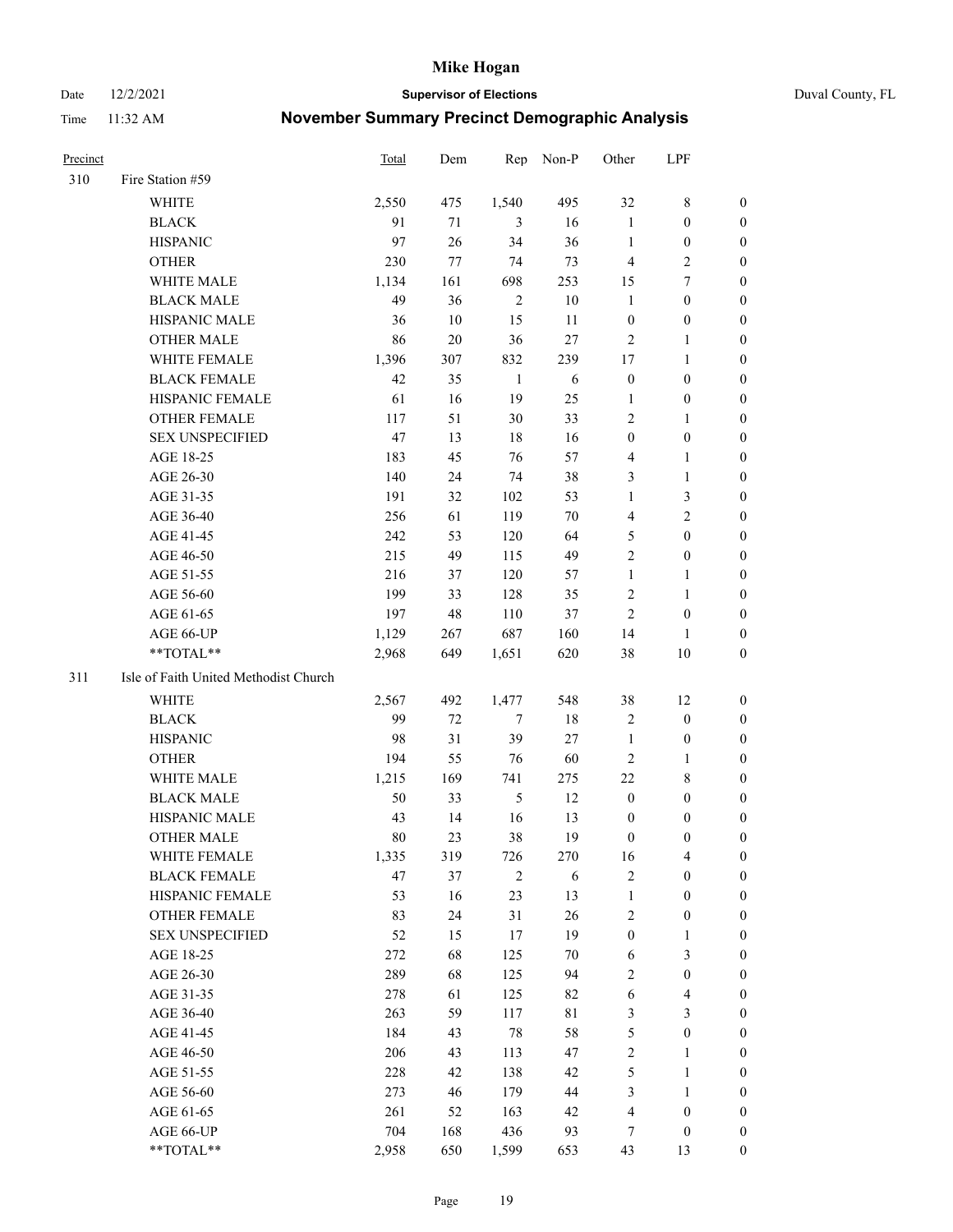Date 12/2/2021 **Supervisor of Elections** Duval County, FL

| Precinct |                              | Total | Dem    | Rep         | Non-P       | Other            | LPF                     |                  |
|----------|------------------------------|-------|--------|-------------|-------------|------------------|-------------------------|------------------|
| 312      | Pablo Creek Regional Library |       |        |             |             |                  |                         |                  |
|          | <b>WHITE</b>                 | 6,285 | 1,310  | 3,353       | 1,465       | 118              | 39                      | 0                |
|          | <b>BLACK</b>                 | 869   | 622    | 39          | 193         | 15               | $\boldsymbol{0}$        | $\boldsymbol{0}$ |
|          | <b>HISPANIC</b>              | 644   | 220    | 176         | 231         | 15               | $\overline{c}$          | $\boldsymbol{0}$ |
|          | <b>OTHER</b>                 | 1,457 | 414    | 432         | 592         | $11\,$           | $8\,$                   | $\boldsymbol{0}$ |
|          | WHITE MALE                   | 2,923 | 468    | 1,667       | 701         | 58               | 29                      | $\boldsymbol{0}$ |
|          | <b>BLACK MALE</b>            | 412   | 269    | 23          | 111         | $\overline{9}$   | $\boldsymbol{0}$        | $\boldsymbol{0}$ |
|          | HISPANIC MALE                | 286   | 79     | 79          | 119         | $\,$ 8 $\,$      | $\mathbf{1}$            | $\boldsymbol{0}$ |
|          | <b>OTHER MALE</b>            | 587   | 159    | 173         | 245         | 6                | $\overline{4}$          | $\boldsymbol{0}$ |
|          | WHITE FEMALE                 | 3,294 | 823    | 1,655       | 747         | 59               | $10\,$                  | $\boldsymbol{0}$ |
|          | <b>BLACK FEMALE</b>          | 445   | 344    | 14          | 81          | 6                | $\boldsymbol{0}$        | $\boldsymbol{0}$ |
|          | HISPANIC FEMALE              | 342   | 138    | 93          | 104         | 7                | $\boldsymbol{0}$        | 0                |
|          | OTHER FEMALE                 | 702   | 215    | 215         | 265         | 4                | $\mathfrak{Z}$          | $\boldsymbol{0}$ |
|          | <b>SEX UNSPECIFIED</b>       | 264   | $71\,$ | $8\sqrt{1}$ | 108         | $\sqrt{2}$       | $\sqrt{2}$              | $\boldsymbol{0}$ |
|          | AGE 18-25                    | 997   | 309    | 337         | 319         | 24               | $8\,$                   | $\boldsymbol{0}$ |
|          | AGE 26-30                    | 960   | 266    | 349         | 311         | $22\,$           | 12                      | $\boldsymbol{0}$ |
|          | AGE 31-35                    | 872   | 221    | 338         | 289         | 15               | $\boldsymbol{9}$        | $\boldsymbol{0}$ |
|          | AGE 36-40                    | 797   | 231    | 286         | 257         | 18               | $\mathfrak s$           | $\boldsymbol{0}$ |
|          | AGE 41-45                    | 766   | 203    | 300         | 251         | $\overline{9}$   | $\mathfrak{Z}$          | $\boldsymbol{0}$ |
|          | AGE 46-50                    | 810   | 236    | 342         | 215         | 15               | $\sqrt{2}$              | $\boldsymbol{0}$ |
|          | AGE 51-55                    | 821   | 218    | 389         | 203         | $\,$ 8 $\,$      | $\mathfrak{Z}$          | $\boldsymbol{0}$ |
|          | AGE 56-60                    | 801   | 187    | 409         | 188         | 14               | $\mathfrak{Z}$          | 0                |
|          | AGE 61-65                    | 771   | 220    | 369         | 162         | 17               | $\mathfrak{Z}$          | $\boldsymbol{0}$ |
|          | AGE 66-UP                    | 1,656 | 475    | 878         | 285         | 17               | $\mathbf{1}$            | $\boldsymbol{0}$ |
|          | **TOTAL**                    | 9,255 | 2,566  | 4,000       | 2,481       | 159              | 49                      | $\boldsymbol{0}$ |
| 313      | Coastal Baptist Church       |       |        |             |             |                  |                         |                  |
|          | <b>WHITE</b>                 | 2,888 | 601    | 1,574       | 663         | 35               | 15                      | $\boldsymbol{0}$ |
|          | <b>BLACK</b>                 | 732   | 561    | 31          | 137         | 3                | $\boldsymbol{0}$        | $\boldsymbol{0}$ |
|          | <b>HISPANIC</b>              | 383   | 143    | 117         | 116         | 7                | $\boldsymbol{0}$        | $\boldsymbol{0}$ |
|          | <b>OTHER</b>                 | 980   | 238    | 342         | 387         | $11\,$           | $\sqrt{2}$              | $\boldsymbol{0}$ |
|          | WHITE MALE                   | 1,413 | 227    | 827         | 330         | 20               | 9                       | $\boldsymbol{0}$ |
|          | <b>BLACK MALE</b>            | 346   | 247    | 17          | $8\sqrt{1}$ | $\mathbf{1}$     | $\boldsymbol{0}$        | $\boldsymbol{0}$ |
|          | HISPANIC MALE                | 160   | 47     | 62          | 51          | $\boldsymbol{0}$ | $\boldsymbol{0}$        | $\boldsymbol{0}$ |
|          | <b>OTHER MALE</b>            | 395   | 87     | 139         | 163         | 5                | $\mathbf{1}$            | $\boldsymbol{0}$ |
|          | WHITE FEMALE                 | 1,434 | 371    | 729         | 314         | 14               | 6                       | 0                |
|          | <b>BLACK FEMALE</b>          | 370   | 307    | 13          | 48          | 2                | $\boldsymbol{0}$        | $\boldsymbol{0}$ |
|          | HISPANIC FEMALE              | 216   | 93     | 55          | 61          | 7                | $\boldsymbol{0}$        | $\overline{0}$   |
|          | OTHER FEMALE                 | 480   | 126    | 185         | 163         | 5                | $\mathbf{1}$            | $\overline{0}$   |
|          | <b>SEX UNSPECIFIED</b>       | 168   | 38     | 37          | 91          | $\overline{c}$   | $\boldsymbol{0}$        | 0                |
|          | AGE 18-25                    | 528   | 177    | 164         | 175         | 11               | $\mathbf{1}$            | 0                |
|          | AGE 26-30                    | 453   | 142    | 149         | 147         | $11\,$           | $\overline{\mathbf{4}}$ | 0                |
|          | AGE 31-35                    | 544   | 155    | 213         | 168         | 7                | $\mathbf{1}$            | 0                |
|          | AGE 36-40                    | 509   | 137    | 196         | 170         | 5                | $\mathbf{1}$            | 0                |
|          | AGE 41-45                    | 464   | 135    | 179         | 144         | 2                | $\overline{\mathbf{4}}$ | 0                |
|          | AGE 46-50                    | 392   | 111    | 174         | 101         | 4                | $\overline{c}$          | 0                |
|          | AGE 51-55                    | 427   | 139    | 198         | 84          | 4                | $\sqrt{2}$              | $\boldsymbol{0}$ |
|          | AGE 56-60                    | 495   | 158    | 227         | 104         | 5                | 1                       | $\boldsymbol{0}$ |
|          | AGE 61-65                    | 453   | 155    | 206         | 89          | 3                | $\boldsymbol{0}$        | $\boldsymbol{0}$ |
|          | AGE 66-UP                    | 718   | 234    | 358         | 121         | $\overline{4}$   | $\mathbf{1}$            | $\boldsymbol{0}$ |
|          | **TOTAL**                    | 4,983 | 1,543  | 2,064       | 1,303       | 56               | 17                      | $\boldsymbol{0}$ |
|          |                              |       |        |             |             |                  |                         |                  |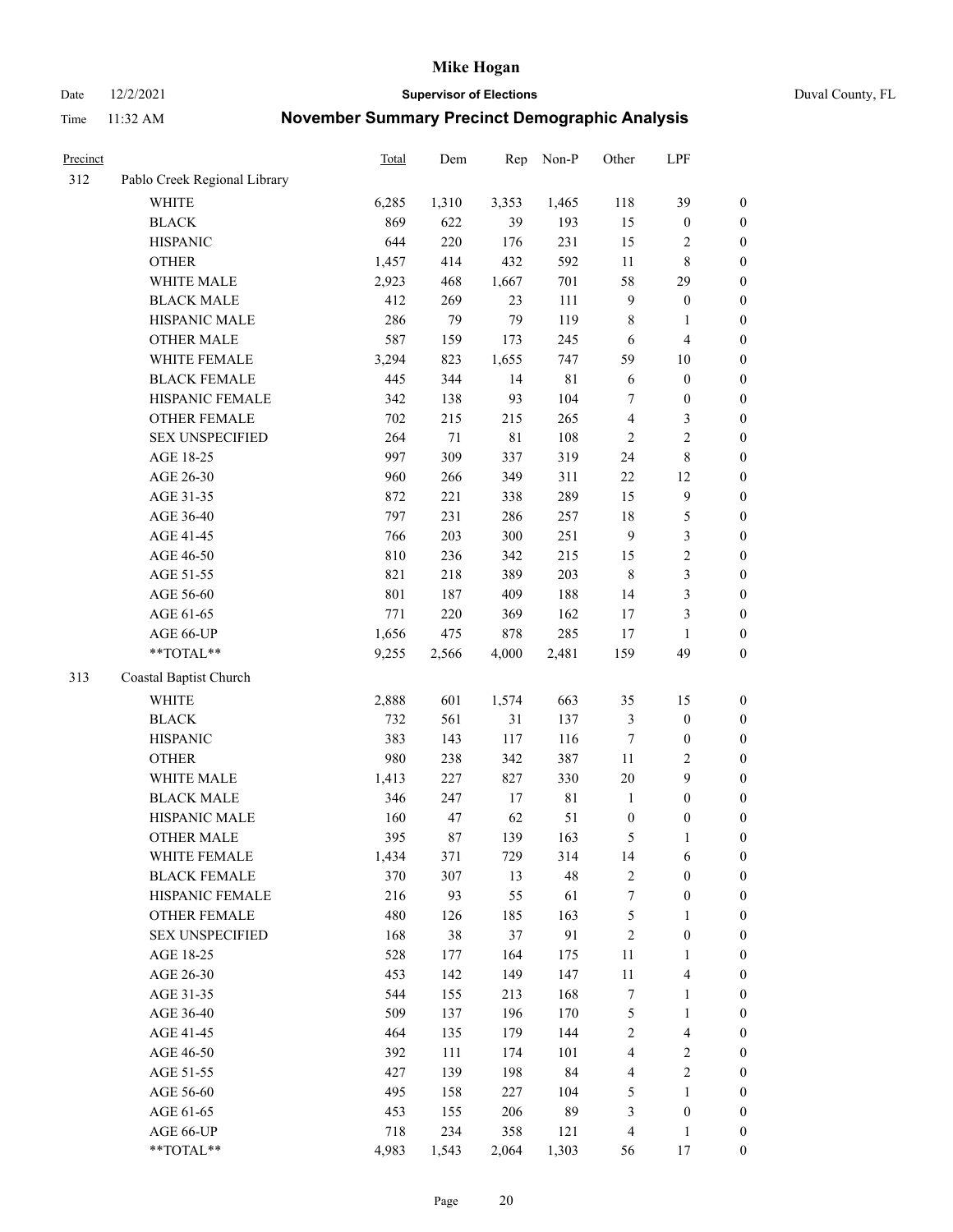Date 12/2/2021 **Supervisor of Elections** Duval County, FL

| Precinct |                                   | Total | Dem       | Rep            | Non-P  | Other                   | LPF              |                  |
|----------|-----------------------------------|-------|-----------|----------------|--------|-------------------------|------------------|------------------|
| 315      | Lighthouse Church of the Nazarene |       |           |                |        |                         |                  |                  |
|          | <b>WHITE</b>                      | 1,223 | 238       | 673            | 288    | 19                      | $\mathfrak{S}$   | 0                |
|          | <b>BLACK</b>                      | 252   | 205       | 15             | 32     | $\boldsymbol{0}$        | $\boldsymbol{0}$ | 0                |
|          | <b>HISPANIC</b>                   | 107   | $26\,$    | 41             | 39     | $\boldsymbol{0}$        | $\mathbf{1}$     | $\boldsymbol{0}$ |
|          | <b>OTHER</b>                      | 219   | 55        | 69             | 90     | 5                       | $\boldsymbol{0}$ | $\boldsymbol{0}$ |
|          | WHITE MALE                        | 593   | $88\,$    | 343            | 150    | 8                       | $\overline{4}$   | $\boldsymbol{0}$ |
|          | <b>BLACK MALE</b>                 | 123   | 93        | 10             | 20     | $\boldsymbol{0}$        | $\boldsymbol{0}$ | $\boldsymbol{0}$ |
|          | HISPANIC MALE                     | 47    | 11        | 17             | 19     | $\boldsymbol{0}$        | $\boldsymbol{0}$ | $\boldsymbol{0}$ |
|          | <b>OTHER MALE</b>                 | 94    | 24        | 29             | 39     | $\overline{c}$          | $\boldsymbol{0}$ | $\boldsymbol{0}$ |
|          | WHITE FEMALE                      | 611   | 148       | 316            | 135    | 11                      | $\mathbf{1}$     | $\boldsymbol{0}$ |
|          | <b>BLACK FEMALE</b>               | 127   | 111       | $\overline{4}$ | 12     | $\boldsymbol{0}$        | $\boldsymbol{0}$ | 0                |
|          | HISPANIC FEMALE                   | 57    | 14        | 23             | 19     | $\boldsymbol{0}$        | $\mathbf{1}$     | 0                |
|          | <b>OTHER FEMALE</b>               | 99    | 23        | 35             | 38     | 3                       | $\boldsymbol{0}$ | $\boldsymbol{0}$ |
|          | <b>SEX UNSPECIFIED</b>            | 50    | 12        | 21             | 17     | $\boldsymbol{0}$        | $\boldsymbol{0}$ | $\boldsymbol{0}$ |
|          | AGE 18-25                         | 171   | 49        | 60             | 59     | 3                       | $\boldsymbol{0}$ | $\boldsymbol{0}$ |
|          | AGE 26-30                         | 164   | 44        | 59             | 56     | 3                       | $\sqrt{2}$       | $\boldsymbol{0}$ |
|          | AGE 31-35                         | 167   | 53        | 62             | 50     | $\mathfrak{2}$          | $\boldsymbol{0}$ | $\boldsymbol{0}$ |
|          | AGE 36-40                         | 179   | 48        | 69             | 60     | $\boldsymbol{0}$        | $\sqrt{2}$       | $\boldsymbol{0}$ |
|          | AGE 41-45                         | 140   | 36        | 66             | 34     | $\overline{4}$          | $\boldsymbol{0}$ | $\boldsymbol{0}$ |
|          | AGE 46-50                         | 149   | 33        | 73             | 39     | 2                       | $\overline{2}$   | $\overline{0}$   |
|          | AGE 51-55                         | 154   | 48        | 69             | 32     | 5                       | $\boldsymbol{0}$ | $\boldsymbol{0}$ |
|          | AGE 56-60                         | 204   | 58        | 110            | 36     | $\boldsymbol{0}$        | $\boldsymbol{0}$ | 0                |
|          | AGE 61-65                         | 170   | 60        | $8\sqrt{1}$    | 26     | 3                       | $\boldsymbol{0}$ | 0                |
|          | AGE 66-UP                         | 303   | 95        | 149            | 57     | $\mathbf{2}$            | $\boldsymbol{0}$ | $\boldsymbol{0}$ |
|          | **TOTAL**                         | 1,801 | 524       | 798            | 449    | 24                      | 6                | $\boldsymbol{0}$ |
| 401      | Glendale Community Church         |       |           |                |        |                         |                  |                  |
|          | <b>WHITE</b>                      | 1,035 | 239       | 580            | 191    | 18                      | $\boldsymbol{7}$ | $\boldsymbol{0}$ |
|          | <b>BLACK</b>                      | 252   | 186       | 17             | 47     | 2                       | $\boldsymbol{0}$ | $\boldsymbol{0}$ |
|          | <b>HISPANIC</b>                   | 88    | 30        | 23             | 35     | $\boldsymbol{0}$        | $\boldsymbol{0}$ | $\boldsymbol{0}$ |
|          | <b>OTHER</b>                      | 108   | 22        | 31             | 53     | 2                       | $\boldsymbol{0}$ | $\boldsymbol{0}$ |
|          | WHITE MALE                        | 490   | 104       | 272            | 101    | 9                       | $\overline{4}$   | $\boldsymbol{0}$ |
|          | <b>BLACK MALE</b>                 | 99    | 65        | 6              | 26     | $\mathfrak{2}$          | $\boldsymbol{0}$ | $\boldsymbol{0}$ |
|          | HISPANIC MALE                     | 48    | 17        | 11             | $20\,$ | $\boldsymbol{0}$        | $\boldsymbol{0}$ | 0                |
|          | <b>OTHER MALE</b>                 | 36    | 3         | 13             | 18     | 2                       | $\boldsymbol{0}$ | $\boldsymbol{0}$ |
|          | WHITE FEMALE                      | 533   | 133       | 304            | 84     | 9                       | 3                | 0                |
|          | <b>BLACK FEMALE</b>               | 150   | 119       | 10             | 21     | $\boldsymbol{0}$        | $\boldsymbol{0}$ | $\boldsymbol{0}$ |
|          | HISPANIC FEMALE                   | 39    | 13        | 12             | 14     | $\boldsymbol{0}$        | $\boldsymbol{0}$ | $\overline{0}$   |
|          | OTHER FEMALE                      | 52    | 15        | 17             | $20\,$ | $\boldsymbol{0}$        | $\boldsymbol{0}$ | $\overline{0}$   |
|          | <b>SEX UNSPECIFIED</b>            | 36    | $\,$ $\,$ | 6              | $22\,$ | $\boldsymbol{0}$        | $\boldsymbol{0}$ | 0                |
|          | AGE 18-25                         | 161   | 53        | 48             | 55     | 4                       | $\mathbf{1}$     | 0                |
|          | AGE 26-30                         | 123   | 42        | 37             | 37     | $\overline{\mathbf{4}}$ | $\mathfrak{Z}$   | 0                |
|          | AGE 31-35                         | 157   | 52        | 52             | 50     | $\mathbf{1}$            | $\sqrt{2}$       | 0                |
|          | AGE 36-40                         | 119   | 44        | 45             | 26     | $\overline{\mathbf{4}}$ | $\boldsymbol{0}$ | 0                |
|          | AGE 41-45                         | 100   | 33        | 33             | 32     | $\overline{c}$          | $\boldsymbol{0}$ | 0                |
|          | AGE 46-50                         | 107   | 31        | 47             | 27     | 2                       | $\boldsymbol{0}$ | 0                |
|          | AGE 51-55                         | 112   | 38        | 50             | $22\,$ | $\overline{c}$          | $\boldsymbol{0}$ | $\boldsymbol{0}$ |
|          | AGE 56-60                         | 134   | 35        | 74             | 25     | $\boldsymbol{0}$        | $\boldsymbol{0}$ | $\boldsymbol{0}$ |
|          | AGE 61-65                         | 131   | 36        | 73             | $18\,$ | 3                       | $\mathbf{1}$     | $\boldsymbol{0}$ |
|          | AGE 66-UP                         | 339   | 113       | 192            | 34     | $\boldsymbol{0}$        | $\boldsymbol{0}$ | 0                |
|          | **TOTAL**                         | 1,483 | 477       | 651            | 326    | 22                      | 7                | $\boldsymbol{0}$ |
|          |                                   |       |           |                |        |                         |                  |                  |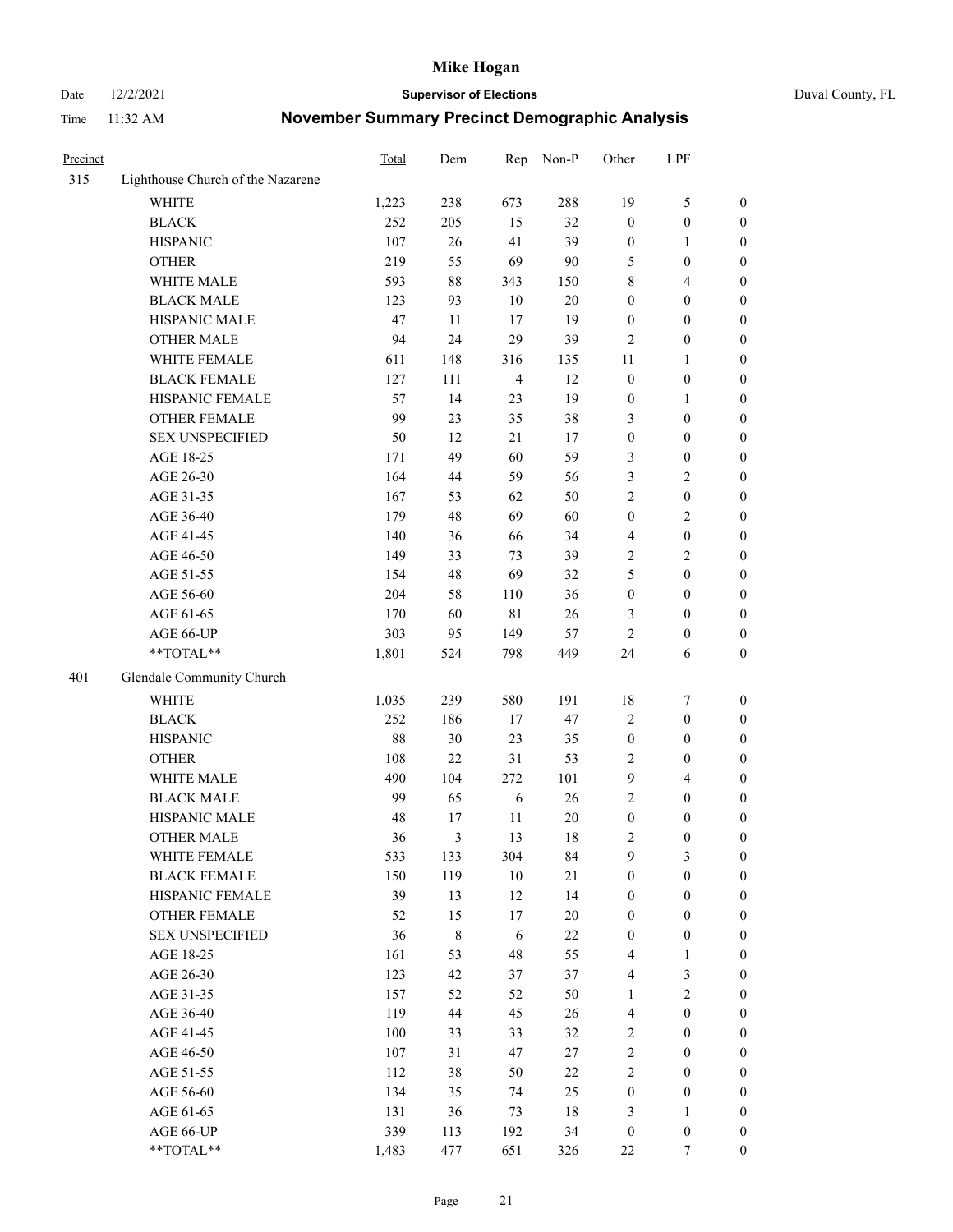Date 12/2/2021 **Supervisor of Elections** Duval County, FL

| Precinct |                                       | Total | Dem   | Rep    | Non-P  | Other                   | LPF                     |                  |
|----------|---------------------------------------|-------|-------|--------|--------|-------------------------|-------------------------|------------------|
| 402      | Iglesia Pentecostal Presencia De Dios |       |       |        |        |                         |                         |                  |
|          | <b>WHITE</b>                          | 2,225 | 506   | 1,083  | 585    | 37                      | 14                      | 0                |
|          | <b>BLACK</b>                          | 827   | 622   | 41     | 147    | 17                      | $\boldsymbol{0}$        | $\boldsymbol{0}$ |
|          | <b>HISPANIC</b>                       | 504   | 197   | 120    | 176    | 9                       | $\sqrt{2}$              | $\boldsymbol{0}$ |
|          | <b>OTHER</b>                          | 627   | 184   | 177    | 255    | 11                      | $\boldsymbol{0}$        | $\boldsymbol{0}$ |
|          | WHITE MALE                            | 1,036 | 181   | 528    | 297    | 21                      | $\mathbf{9}$            | $\boldsymbol{0}$ |
|          | <b>BLACK MALE</b>                     | 347   | 240   | 21     | 79     | 7                       | $\boldsymbol{0}$        | $\boldsymbol{0}$ |
|          | HISPANIC MALE                         | 224   | 69    | 71     | 77     | 5                       | $\sqrt{2}$              | $\boldsymbol{0}$ |
|          | <b>OTHER MALE</b>                     | 240   | 73    | $70\,$ | 91     | 6                       | $\boldsymbol{0}$        | $\boldsymbol{0}$ |
|          | <b>WHITE FEMALE</b>                   | 1,161 | 323   | 534    | 283    | 16                      | $\mathfrak{S}$          | 0                |
|          | <b>BLACK FEMALE</b>                   | 468   | 371   | 20     | 67     | 10                      | $\boldsymbol{0}$        | 0                |
|          | HISPANIC FEMALE                       | 266   | 119   | 48     | 95     | 4                       | $\boldsymbol{0}$        | 0                |
|          | OTHER FEMALE                          | 301   | 95    | 92     | 110    | 4                       | $\boldsymbol{0}$        | $\boldsymbol{0}$ |
|          | <b>SEX UNSPECIFIED</b>                | 140   | 38    | 37     | 64     | 1                       | $\boldsymbol{0}$        | $\boldsymbol{0}$ |
|          | AGE 18-25                             | 459   | 163   | 98     | 177    | 20                      | $\mathbf{1}$            | $\boldsymbol{0}$ |
|          | AGE 26-30                             | 452   | 157   | 112    | 168    | 13                      | $\mathfrak{2}$          | $\boldsymbol{0}$ |
|          | AGE 31-35                             | 403   | 140   | 101    | 148    | 10                      | $\overline{\mathbf{4}}$ | $\boldsymbol{0}$ |
|          | AGE 36-40                             | 372   | 121   | 110    | 135    | 5                       | $\mathbf{1}$            | $\boldsymbol{0}$ |
|          | AGE 41-45                             | 355   | 137   | 113    | 98     | 6                       | $\mathbf{1}$            | $\boldsymbol{0}$ |
|          | AGE 46-50                             | 296   | 105   | 105    | $80\,$ | 5                       | $\mathbf{1}$            | 0                |
|          | AGE 51-55                             | 337   | 129   | 122    | 82     | 3                       | $\mathbf{1}$            | 0                |
|          | AGE 56-60                             | 396   | 147   | 172    | 73     | 4                       | $\boldsymbol{0}$        | 0                |
|          | AGE 61-65                             | 380   | 143   | 149    | 85     | 2                       | $\mathbf{1}$            | 0                |
|          | AGE 66-UP                             | 733   | 267   | 339    | 117    | 6                       | $\overline{\mathbf{4}}$ | 0                |
|          | **TOTAL**                             | 4,183 | 1,509 | 1,421  | 1,163  | 74                      | 16                      | $\boldsymbol{0}$ |
| 403      | Restoration Church                    |       |       |        |        |                         |                         |                  |
|          | WHITE                                 | 3,164 | 808   | 1,537  | 758    | 49                      | 12                      | $\boldsymbol{0}$ |
|          | <b>BLACK</b>                          | 1,451 | 1,105 | 55     | 271    | 19                      | $\mathbf{1}$            | $\boldsymbol{0}$ |
|          | <b>HISPANIC</b>                       | 707   | 262   | 158    | 279    | 4                       | $\overline{\mathbf{4}}$ | $\boldsymbol{0}$ |
|          | <b>OTHER</b>                          | 778   | 279   | 171    | 320    | 7                       | $\mathbf{1}$            | $\overline{0}$   |
|          | WHITE MALE                            | 1,456 | 306   | 768    | 353    | 21                      | 8                       | $\overline{0}$   |
|          | <b>BLACK MALE</b>                     | 560   | 380   | 29     | 142    | 8                       | $\mathbf{1}$            | 0                |
|          | HISPANIC MALE                         | 299   | 99    | 80     | 119    | $\boldsymbol{0}$        | $\mathbf{1}$            | 0                |
|          | <b>OTHER MALE</b>                     | 310   | 108   | 74     | 122    | 5                       | $\mathbf{1}$            | $\boldsymbol{0}$ |
|          | WHITE FEMALE                          | 1,674 | 494   | 757    | 391    | 28                      | $\overline{\mathbf{4}}$ | $\boldsymbol{0}$ |
|          | <b>BLACK FEMALE</b>                   | 870   | 708   | 26     | 126    | $10\,$                  | $\boldsymbol{0}$        | $\boldsymbol{0}$ |
|          | HISPANIC FEMALE                       | 387   | 158   | 74     | 148    | 4                       | $\mathfrak{Z}$          | $\overline{0}$   |
|          | OTHER FEMALE                          | 347   | 132   | 81     | 132    | 2                       | $\boldsymbol{0}$        | 0                |
|          | <b>SEX UNSPECIFIED</b>                | 197   | 69    | 32     | 95     | $\mathbf{1}$            | $\boldsymbol{0}$        | 0                |
|          | AGE 18-25                             | 688   | 280   | 145    | 240    | 21                      | $\sqrt{2}$              | 0                |
|          | AGE 26-30                             | 593   | 222   | 144    | 213    | 13                      | $\mathbf{1}$            | 0                |
|          | AGE 31-35                             | 575   | 227   | 147    | 190    | $10\,$                  | $\mathbf{1}$            | 0                |
|          | AGE 36-40                             | 543   | 218   | 131    | 182    | 9                       | $\mathfrak{Z}$          | 0                |
|          | AGE 41-45                             | 490   | 209   | 119    | 157    | $\overline{\mathbf{c}}$ | $\mathfrak{Z}$          | 0                |
|          | AGE 46-50                             | 478   | 195   | 145    | 131    | 4                       | $\mathfrak{Z}$          | 0                |
|          | AGE 51-55                             | 494   | 199   | 173    | 118    | $\sqrt{2}$              | $\sqrt{2}$              | $\boldsymbol{0}$ |
|          | AGE 56-60                             | 566   | 221   | 222    | 114    | 7                       | $\sqrt{2}$              | $\boldsymbol{0}$ |
|          | AGE 61-65                             | 550   | 201   | 243    | 103    | 2                       | $\mathbf{1}$            | $\boldsymbol{0}$ |
|          | AGE 66-UP                             | 1,123 | 482   | 452    | 180    | 9                       | $\boldsymbol{0}$        | 0                |
|          | **TOTAL**                             | 6,100 | 2,454 | 1,921  | 1,628  | 79                      | 18                      | $\boldsymbol{0}$ |
|          |                                       |       |       |        |        |                         |                         |                  |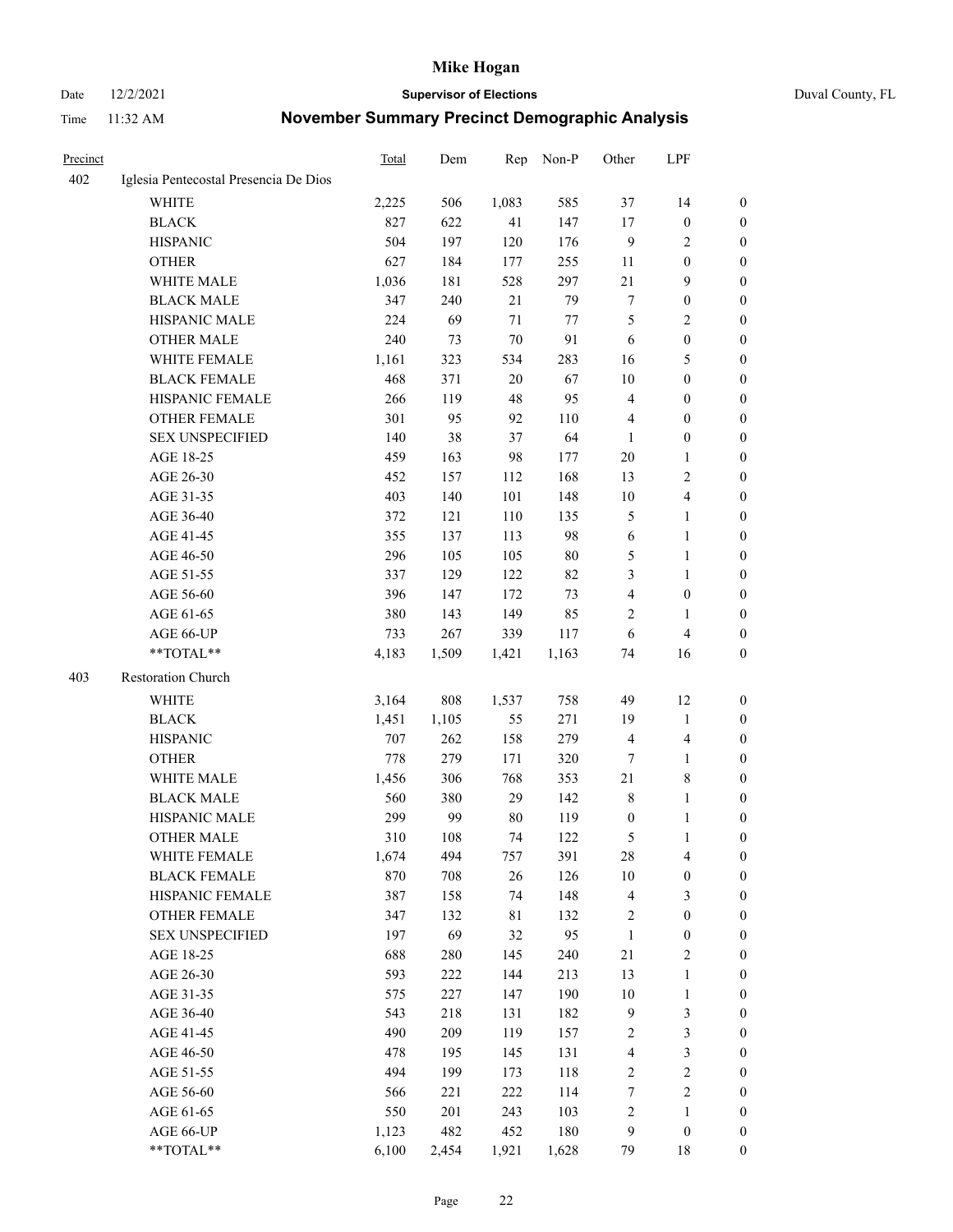Date 12/2/2021 **Supervisor of Elections** Duval County, FL

| Precinct |                                   | <b>Total</b> | Dem    | Rep            | Non-P       | Other            | LPF                     |                  |
|----------|-----------------------------------|--------------|--------|----------------|-------------|------------------|-------------------------|------------------|
| 404      | Holiday Hill Baptist Church       |              |        |                |             |                  |                         |                  |
|          | <b>WHITE</b>                      | 2,361        | 539    | 1,384          | 405         | 21               | 12                      | 0                |
|          | <b>BLACK</b>                      | 198          | 159    | 12             | 23          | $\overline{4}$   | $\boldsymbol{0}$        | $\boldsymbol{0}$ |
|          | <b>HISPANIC</b>                   | 121          | 40     | 42             | 33          | 6                | $\boldsymbol{0}$        | $\boldsymbol{0}$ |
|          | <b>OTHER</b>                      | 200          | 56     | 59             | $8\sqrt{1}$ | $\overline{2}$   | $\sqrt{2}$              | $\boldsymbol{0}$ |
|          | WHITE MALE                        | 1,098        | 219    | 649            | 213         | 11               | 6                       | $\boldsymbol{0}$ |
|          | <b>BLACK MALE</b>                 | 105          | 79     | $\tau$         | 16          | 3                | $\boldsymbol{0}$        | $\boldsymbol{0}$ |
|          | HISPANIC MALE                     | 64           | 21     | 21             | 19          | 3                | $\boldsymbol{0}$        | $\boldsymbol{0}$ |
|          | <b>OTHER MALE</b>                 | 73           | 12     | 21             | 36          | $\mathbf{2}$     | $\overline{2}$          | $\boldsymbol{0}$ |
|          | WHITE FEMALE                      | 1,234        | 316    | 717            | 185         | 10               | 6                       | $\boldsymbol{0}$ |
|          | <b>BLACK FEMALE</b>               | 89           | 77     | $\sqrt{5}$     | 6           | $\mathbf{1}$     | $\boldsymbol{0}$        | $\boldsymbol{0}$ |
|          | HISPANIC FEMALE                   | 56           | 19     | $20\,$         | 14          | 3                | $\boldsymbol{0}$        | 0                |
|          | OTHER FEMALE                      | 82           | 33     | 23             | 26          | $\boldsymbol{0}$ | $\boldsymbol{0}$        | $\boldsymbol{0}$ |
|          | <b>SEX UNSPECIFIED</b>            | 79           | 18     | 34             | 27          | $\boldsymbol{0}$ | $\boldsymbol{0}$        | $\boldsymbol{0}$ |
|          | AGE 18-25                         | 254          | 70     | 102            | 76          | 4                | $\sqrt{2}$              | $\boldsymbol{0}$ |
|          | AGE 26-30                         | 221          | 58     | 99             | 60          | 3                | $\mathbf{1}$            | $\boldsymbol{0}$ |
|          | AGE 31-35                         | 249          | 70     | 99             | 74          | 3                | $\mathfrak{Z}$          | $\boldsymbol{0}$ |
|          | AGE 36-40                         | 242          | 59     | 114            | 65          | $\overline{c}$   | $\sqrt{2}$              | $\boldsymbol{0}$ |
|          | AGE 41-45                         | 213          | 62     | 97             | 45          | $\tau$           | $\overline{2}$          | $\boldsymbol{0}$ |
|          | AGE 46-50                         | 209          | 62     | 104            | 41          | $\overline{c}$   | $\boldsymbol{0}$        | $\boldsymbol{0}$ |
|          | AGE 51-55                         | 223          | 47     | 134            | 37          | 5                | $\boldsymbol{0}$        | $\boldsymbol{0}$ |
|          | AGE 56-60                         | 244          | 62     | 138            | 37          | 3                | $\overline{4}$          | 0                |
|          | AGE 61-65                         | 291          | 79     | 168            | 42          | $\mathbf{2}$     | $\boldsymbol{0}$        | 0                |
|          | AGE 66-UP                         | 734          | 225    | 442            | 65          | $\sqrt{2}$       | $\boldsymbol{0}$        | $\boldsymbol{0}$ |
|          | $**TOTAL**$                       | 2,880        | 794    | 1,497          | 542         | 33               | 14                      | $\boldsymbol{0}$ |
| 405      | Harvest Time Christian Fellowship |              |        |                |             |                  |                         |                  |
|          | <b>WHITE</b>                      | 987          | 281    | 457            | 221         | 19               | $\mathbf{9}$            | $\boldsymbol{0}$ |
|          | <b>BLACK</b>                      | 637          | 489    | 18             | 123         | 4                | $\mathfrak{Z}$          | $\boldsymbol{0}$ |
|          | <b>HISPANIC</b>                   | 228          | 82     | 58             | 81          | 6                | $\mathbf{1}$            | $\boldsymbol{0}$ |
|          | <b>OTHER</b>                      | 198          | 65     | 50             | 83          | $\boldsymbol{0}$ | $\boldsymbol{0}$        | $\boldsymbol{0}$ |
|          | WHITE MALE                        | 473          | 117    | 236            | 102         | 11               | $\boldsymbol{7}$        | $\boldsymbol{0}$ |
|          | <b>BLACK MALE</b>                 | 259          | 186    | 14             | 55          | $\sqrt{2}$       | $\sqrt{2}$              | $\boldsymbol{0}$ |
|          | HISPANIC MALE                     | 90           | $28\,$ | 23             | 36          | $\overline{c}$   | $\mathbf{1}$            | $\boldsymbol{0}$ |
|          | <b>OTHER MALE</b>                 | 71           | 20     | 15             | 36          | $\boldsymbol{0}$ | $\boldsymbol{0}$        | $\boldsymbol{0}$ |
|          | WHITE FEMALE                      | 500          | 159    | 216            | 115         | 8                | 2                       | 0                |
|          | <b>BLACK FEMALE</b>               | 357          | 290    | $\overline{4}$ | 60          | $\mathbf{2}$     | $\mathbf{1}$            | $\boldsymbol{0}$ |
|          | HISPANIC FEMALE                   | 132          | 53     | 31             | $44\,$      | 4                | $\boldsymbol{0}$        | $\overline{0}$   |
|          | OTHER FEMALE                      | 95           | 35     | $27\,$         | 33          | $\boldsymbol{0}$ | $\boldsymbol{0}$        | $\overline{0}$   |
|          | <b>SEX UNSPECIFIED</b>            | 73           | 29     | 17             | 27          | $\boldsymbol{0}$ | $\boldsymbol{0}$        | 0                |
|          | AGE 18-25                         | 256          | 106    | 48             | 97          | 4                | $\mathbf{1}$            | $\theta$         |
|          | AGE 26-30                         | 267          | 121    | 47             | 91          | 4                | $\overline{\mathbf{4}}$ | 0                |
|          | AGE 31-35                         | 238          | 110    | 59             | 59          | 8                | $\sqrt{2}$              | 0                |
|          | AGE 36-40                         | 189          | 82     | 47             | 53          | 3                | $\overline{4}$          | 0                |
|          | AGE 41-45                         | 175          | 80     | 45             | 46          | 3                | $\mathbf{1}$            | 0                |
|          | AGE 46-50                         | 150          | 66     | 39             | 42          | 3                | $\boldsymbol{0}$        | 0                |
|          | AGE 51-55                         | 163          | 80     | 52             | 31          | $\boldsymbol{0}$ | $\boldsymbol{0}$        | 0                |
|          | AGE 56-60                         | 178          | 87     | 64             | 26          | $\boldsymbol{0}$ | $\mathbf{1}$            | $\overline{0}$   |
|          | AGE 61-65                         | 164          | 65     | 77             | 21          | 1                | $\boldsymbol{0}$        | $\overline{0}$   |
|          | AGE 66-UP                         | 270          | 120    | 105            | 42          | 3                | $\boldsymbol{0}$        | $\boldsymbol{0}$ |
|          | **TOTAL**                         | 2,050        | 917    | 583            | 508         | 29               | 13                      | $\boldsymbol{0}$ |
|          |                                   |              |        |                |             |                  |                         |                  |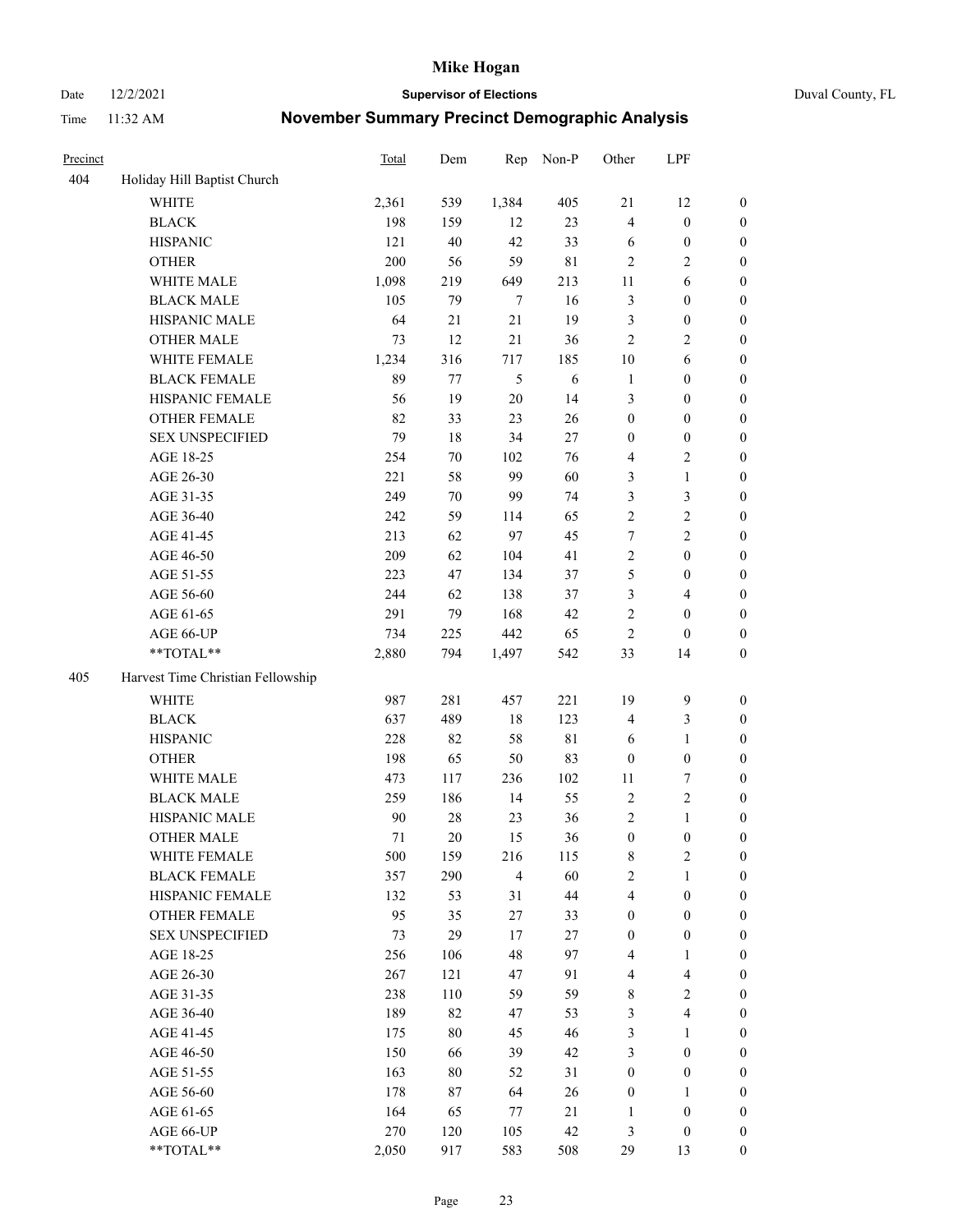Date 12/2/2021 **Supervisor of Elections** Duval County, FL

| Precinct |                            | Total | Dem   | Rep         | Non-P | Other                   | LPF                     |                  |
|----------|----------------------------|-------|-------|-------------|-------|-------------------------|-------------------------|------------------|
| 407      | Southpoint Baptist Church  |       |       |             |       |                         |                         |                  |
|          | <b>WHITE</b>               | 3,828 | 917   | 1,960       | 839   | 73                      | 39                      | 0                |
|          | <b>BLACK</b>               | 1,052 | 805   | 40          | 185   | 19                      | $\mathfrak{Z}$          | 0                |
|          | <b>HISPANIC</b>            | 431   | 173   | 90          | 161   | 6                       | $\mathbf{1}$            | $\boldsymbol{0}$ |
|          | <b>OTHER</b>               | 887   | 315   | 180         | 379   | 10                      | 3                       | $\boldsymbol{0}$ |
|          | WHITE MALE                 | 1,811 | 363   | 961         | 427   | 34                      | 26                      | $\boldsymbol{0}$ |
|          | <b>BLACK MALE</b>          | 409   | 296   | 16          | 86    | $\overline{9}$          | $\sqrt{2}$              | $\boldsymbol{0}$ |
|          | HISPANIC MALE              | 173   | 64    | 46          | 60    | 3                       | $\boldsymbol{0}$        | $\boldsymbol{0}$ |
|          | <b>OTHER MALE</b>          | 359   | 111   | 73          | 167   | $\tau$                  | $\mathbf{1}$            | $\boldsymbol{0}$ |
|          | WHITE FEMALE               | 1,979 | 544   | 984         | 400   | 39                      | 12                      | $\boldsymbol{0}$ |
|          | <b>BLACK FEMALE</b>        | 630   | 499   | 23          | 97    | 10                      | $\mathbf{1}$            | 0                |
|          | HISPANIC FEMALE            | 252   | 106   | 42          | 100   | 3                       | $\mathbf{1}$            | 0                |
|          | OTHER FEMALE               | 404   | 170   | 89          | 142   | 3                       | $\boldsymbol{0}$        | $\boldsymbol{0}$ |
|          | <b>SEX UNSPECIFIED</b>     | 181   | 57    | 36          | 85    | $\boldsymbol{0}$        | $\mathfrak{Z}$          | $\boldsymbol{0}$ |
|          | AGE 18-25                  | 738   | 301   | 197         | 221   | 9                       | $10\,$                  | $\boldsymbol{0}$ |
|          | AGE 26-30                  | 871   | 314   | 249         | 277   | 24                      | $\boldsymbol{7}$        | $\boldsymbol{0}$ |
|          | AGE 31-35                  | 711   | 288   | 181         | 219   | 18                      | $\mathfrak s$           | $\boldsymbol{0}$ |
|          | AGE 36-40                  | 577   | 205   | 178         | 170   | 21                      | $\mathfrak{Z}$          | $\boldsymbol{0}$ |
|          | AGE 41-45                  | 460   | 170   | 134         | 144   | 6                       | $\sqrt{6}$              | $\boldsymbol{0}$ |
|          | AGE 46-50                  | 439   | 146   | 160         | 120   | 7                       | 6                       | $\boldsymbol{0}$ |
|          | AGE 51-55                  | 455   | 151   | 186         | 111   | 5                       | $\sqrt{2}$              | $\boldsymbol{0}$ |
|          | AGE 56-60                  | 440   | 139   | 219         | 76    | $\overline{\mathbf{4}}$ | $\sqrt{2}$              | 0                |
|          | AGE 61-65                  | 416   | 140   | 193         | 73    | 5                       | $\mathfrak s$           | $\boldsymbol{0}$ |
|          | AGE 66-UP                  | 1,090 | 356   | 573         | 152   | 9                       | $\boldsymbol{0}$        | $\boldsymbol{0}$ |
|          | **TOTAL**                  | 6,198 | 2,210 | 2,270       | 1,564 | 108                     | 46                      | $\boldsymbol{0}$ |
|          |                            |       |       |             |       |                         |                         |                  |
| 408      | Dean Road Church of Christ |       |       |             |       |                         |                         |                  |
|          | <b>WHITE</b>               | 2,838 | 605   | 1,617       | 564   | 39                      | 13                      | $\boldsymbol{0}$ |
|          | <b>BLACK</b>               | 560   | 429   | 24          | 98    | 7                       | $\sqrt{2}$              | $\boldsymbol{0}$ |
|          | <b>HISPANIC</b>            | 310   | 117   | 78          | 109   | $\overline{4}$          | $\sqrt{2}$              | $\boldsymbol{0}$ |
|          | <b>OTHER</b>               | 409   | 116   | 145         | 140   | 7                       | $\mathbf{1}$            | $\boldsymbol{0}$ |
|          | WHITE MALE                 | 1,312 | 223   | 766         | 297   | 18                      | $8\,$                   | $\boldsymbol{0}$ |
|          | <b>BLACK MALE</b>          | 207   | 139   | 15          | 48    | $\overline{\mathbf{4}}$ | $\mathbf{1}$            | $\boldsymbol{0}$ |
|          | HISPANIC MALE              | 141   | 47    | 35          | 56    | $\overline{c}$          | 1                       | 0                |
|          | <b>OTHER MALE</b>          | 155   | 33    | 61          | 60    | $\mathbf{1}$            | $\boldsymbol{0}$        | $\boldsymbol{0}$ |
|          | WHITE FEMALE               | 1,488 | 375   | 833         | 254   | 21                      | 5                       | 0                |
|          | <b>BLACK FEMALE</b>        | 340   | 282   | $\,$ 8 $\,$ | 46    | 3                       | $\mathbf{1}$            | $\boldsymbol{0}$ |
|          | HISPANIC FEMALE            | 160   | 69    | 41          | 47    | $\sqrt{2}$              | $\mathbf{1}$            | $\overline{0}$   |
|          | OTHER FEMALE               | 185   | 61    | 69          | 50    | 5                       | $\boldsymbol{0}$        | $\overline{0}$   |
|          | <b>SEX UNSPECIFIED</b>     | 129   | 38    | 36          | 53    | $\mathbf{1}$            | $\mathbf{1}$            | 0                |
|          | AGE 18-25                  | 373   | 137   | 100         | 118   | 15                      | $\mathfrak{Z}$          | $\theta$         |
|          | AGE 26-30                  | 375   | 123   | 121         | 119   | $10\,$                  | $\sqrt{2}$              | 0                |
|          | AGE 31-35                  | 401   | 127   | 149         | 121   | $\mathbf{1}$            | $\mathfrak{Z}$          | 0                |
|          | AGE 36-40                  | 344   | 100   | 134         | 104   | 5                       | $\mathbf{1}$            | 0                |
|          | AGE 41-45                  | 291   | 82    | 121         | 81    | 3                       | $\overline{\mathbf{4}}$ | 0                |
|          | AGE 46-50                  | 267   | 75    | 132         | 56    | 3                       | $\mathbf{1}$            | 0                |
|          | AGE 51-55                  | 321   | 94    | 149         | 71    | 4                       | $\mathfrak{Z}$          | $\overline{0}$   |
|          | AGE 56-60                  | 387   | 85    | 218         | 81    | 3                       | $\boldsymbol{0}$        | $\overline{0}$   |
|          | AGE 61-65                  | 382   | 111   | 210         | 61    | $\boldsymbol{0}$        | $\boldsymbol{0}$        | $\boldsymbol{0}$ |
|          | AGE 66-UP                  | 976   | 333   | 530         | 99    | 13                      | $\mathbf{1}$            | 0                |
|          | **TOTAL**                  | 4,117 | 1,267 | 1,864       | 911   | 57                      | 18                      | $\boldsymbol{0}$ |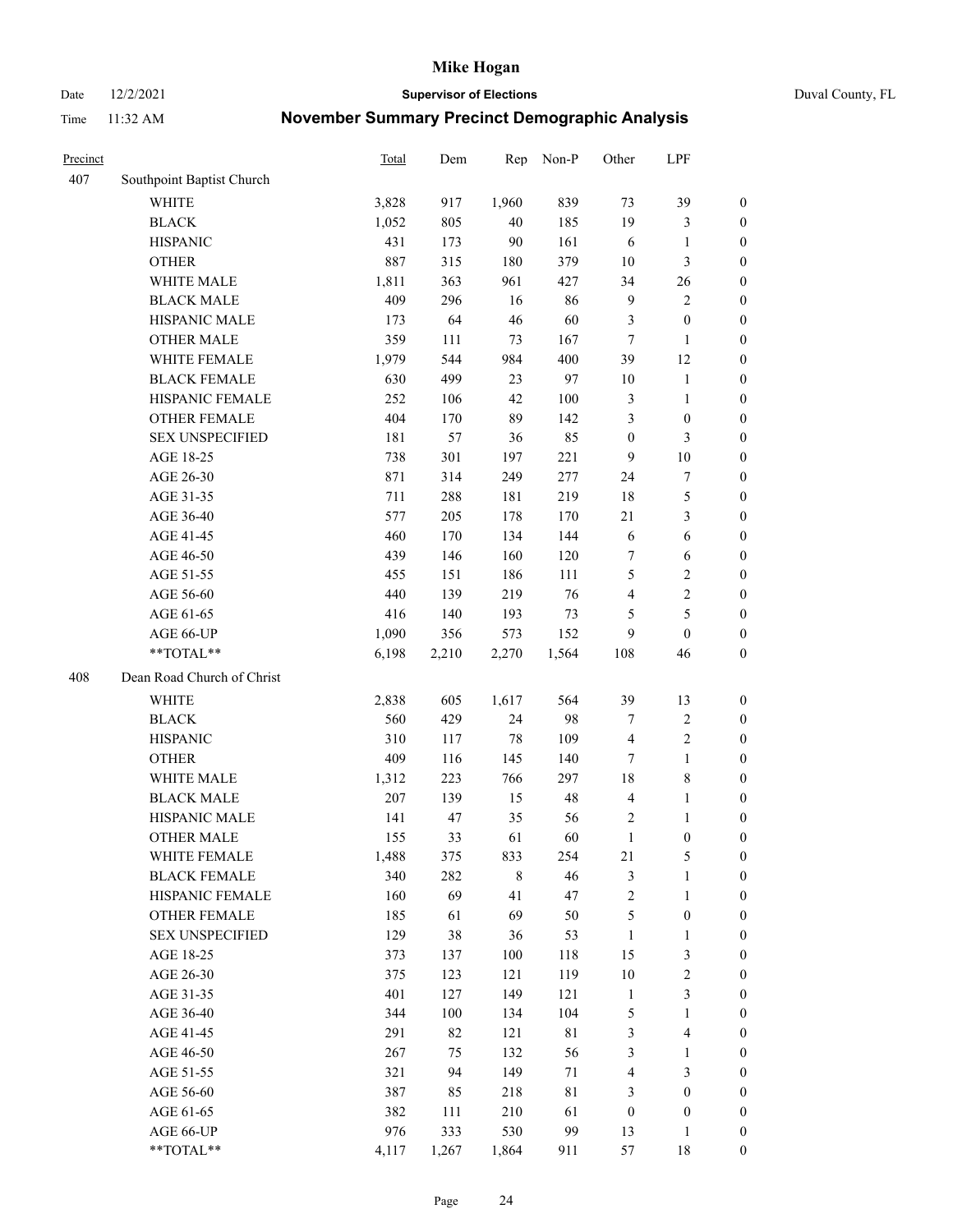#### Date 12/2/2021 **Supervisor of Elections** Duval County, FL

| Precinct |                                        | Total | Dem    | Rep         | Non-P       | Other            | LPF              |                  |
|----------|----------------------------------------|-------|--------|-------------|-------------|------------------|------------------|------------------|
| 409      | Ramallah American Club of Jacksonville |       |        |             |             |                  |                  |                  |
|          | WHITE                                  | 1,757 | 474    | 874         | 375         | 23               | 11               | $\boldsymbol{0}$ |
|          | <b>BLACK</b>                           | 656   | 502    | $20\,$      | 127         | $\tau$           | $\boldsymbol{0}$ | $\boldsymbol{0}$ |
|          | <b>HISPANIC</b>                        | 288   | 115    | 55          | 110         | 6                | $\sqrt{2}$       | $\boldsymbol{0}$ |
|          | <b>OTHER</b>                           | 401   | 109    | 102         | 184         | 5                | $\mathbf{1}$     | $\boldsymbol{0}$ |
|          | WHITE MALE                             | 788   | 183    | 405         | 185         | $10\,$           | $\mathfrak s$    | $\boldsymbol{0}$ |
|          | <b>BLACK MALE</b>                      | 263   | 187    | 11          | 62          | 3                | $\boldsymbol{0}$ | $\boldsymbol{0}$ |
|          | HISPANIC MALE                          | 111   | 43     | 25          | 42          | $\boldsymbol{0}$ | $\mathbf{1}$     | $\boldsymbol{0}$ |
|          | <b>OTHER MALE</b>                      | 159   | 46     | 46          | 64          | 2                | $\mathbf{1}$     | $\boldsymbol{0}$ |
|          | WHITE FEMALE                           | 950   | 287    | 461         | 184         | 13               | $\mathfrak{S}$   | 0                |
|          | <b>BLACK FEMALE</b>                    | 379   | 305    | $\,$ 8 $\,$ | 62          | 4                | $\boldsymbol{0}$ | 0                |
|          | HISPANIC FEMALE                        | 173   | 71     | 29          | 66          | 6                | 1                | $\boldsymbol{0}$ |
|          | OTHER FEMALE                           | 169   | 52     | 41          | 74          | $\overline{c}$   | $\boldsymbol{0}$ | $\boldsymbol{0}$ |
|          | <b>SEX UNSPECIFIED</b>                 | 110   | 26     | 25          | 57          | $\mathbf{1}$     | $\mathbf{1}$     | $\boldsymbol{0}$ |
|          | AGE 18-25                              | 325   | 140    | 70          | 108         | 6                | $\mathbf{1}$     | $\boldsymbol{0}$ |
|          | AGE 26-30                              | 299   | 120    | 60          | 111         | 6                | $\sqrt{2}$       | $\boldsymbol{0}$ |
|          | AGE 31-35                              | 273   | 97     | 73          | 91          | 7                | 5                | $\boldsymbol{0}$ |
|          | AGE 36-40                              | 240   | 79     | 76          | $8\sqrt{1}$ | $\overline{2}$   | $\overline{c}$   | $\boldsymbol{0}$ |
|          | AGE 41-45                              | 227   | $88\,$ | 57          | 75          | $\boldsymbol{7}$ | $\boldsymbol{0}$ | $\boldsymbol{0}$ |
|          | AGE 46-50                              | 226   | 93     | $72\,$      | 52          | 5                | $\overline{4}$   | 0                |
|          | AGE 51-55                              | 243   | 85     | 102         | 55          | $\mathbf{1}$     | $\boldsymbol{0}$ | 0                |
|          | AGE 56-60                              | 250   | 111    | 92          | 44          | 3                | $\boldsymbol{0}$ | $\boldsymbol{0}$ |
|          | AGE 61-65                              | 266   | $87\,$ | 117         | 60          | $\overline{c}$   | $\boldsymbol{0}$ | $\boldsymbol{0}$ |
|          | AGE 66-UP                              | 753   | 300    | 332         | 119         | 2                | $\boldsymbol{0}$ | $\boldsymbol{0}$ |
|          | $**TOTAL**$                            | 3,102 | 1,200  | 1,051       | 796         | 41               | 14               | $\boldsymbol{0}$ |
| 410      | St. Barnabas Anglican Church           |       |        |             |             |                  |                  |                  |
|          | <b>WHITE</b>                           | 2,460 | 589    | 1,216       | 591         | 48               | 16               | $\boldsymbol{0}$ |
|          | <b>BLACK</b>                           | 862   | 643    | 48          | 158         | 12               | $\mathbf{1}$     | $\boldsymbol{0}$ |
|          | <b>HISPANIC</b>                        | 431   | 175    | 89          | 158         | $\boldsymbol{7}$ | $\sqrt{2}$       | $\boldsymbol{0}$ |
|          | <b>OTHER</b>                           | 756   | 206    | 238         | 302         | $\sqrt{6}$       | $\overline{4}$   | $\overline{0}$   |
|          | WHITE MALE                             | 1,174 | 243    | 609         | 291         | 19               | 12               | 0                |
|          | <b>BLACK MALE</b>                      | 358   | 255    | 25          | $72\,$      | $\mathfrak{S}$   | $\mathbf{1}$     | 0                |
|          | HISPANIC MALE                          | 199   | 67     | $46\,$      | $8\sqrt{1}$ | 3                | $\sqrt{2}$       | 0                |
|          | <b>OTHER MALE</b>                      | 310   | 78     | 106         | 123         | $\overline{c}$   | $\mathbf{1}$     | $\boldsymbol{0}$ |
|          | WHITE FEMALE                           | 1,239 | 333    | 587         | 286         | 29               | $\overline{4}$   | $\boldsymbol{0}$ |
|          | <b>BLACK FEMALE</b>                    | 485   | 374    | $21\,$      | 83          | 7                | $\boldsymbol{0}$ | $\boldsymbol{0}$ |
|          | HISPANIC FEMALE                        | 220   | 101    | 41          | 74          | 4                | $\boldsymbol{0}$ | $\overline{0}$   |
|          | <b>OTHER FEMALE</b>                    | 334   | 98     | 110         | 120         | 3                | $\mathfrak{Z}$   | $\overline{0}$   |
|          | <b>SEX UNSPECIFIED</b>                 | 190   | 64     | 46          | 79          | $\mathbf{1}$     | $\boldsymbol{0}$ | $\overline{0}$   |
|          | AGE 18-25                              | 559   | 212    | 134         | 194         | 12               | $\boldsymbol{7}$ | 0                |
|          | AGE 26-30                              | 414   | 159    | 96          | 144         | $12\,$           | $\sqrt{3}$       | 0                |
|          | AGE 31-35                              | 394   | 148    | 111         | 124         | $\,$ $\,$        | $\mathfrak{Z}$   | 0                |
|          | AGE 36-40                              | 394   | 141    | 116         | 127         | 8                | $\sqrt{2}$       | 0                |
|          | AGE 41-45                              | 326   | 114    | $90\,$      | 114         | 6                | $\sqrt{2}$       | 0                |
|          | AGE 46-50                              | 358   | 116    | 132         | 102         | 5                | 3                | $\boldsymbol{0}$ |
|          | AGE 51-55                              | 393   | 130    | 153         | 105         | 4                | $\mathbf{1}$     | $\boldsymbol{0}$ |
|          | AGE 56-60                              | 409   | 130    | 179         | 94          | 6                | $\boldsymbol{0}$ | $\overline{0}$   |
|          | AGE 61-65                              | 398   | 132    | 179         | $80\,$      | 6                | $\mathbf{1}$     | 0                |
|          | AGE 66-UP                              | 864   | 331    | 401         | 125         | 6                | $\mathbf{1}$     | 0                |
|          | **TOTAL**                              | 4,509 | 1,613  | 1,591       | 1,209       | 73               | 23               | $\boldsymbol{0}$ |
|          |                                        |       |        |             |             |                  |                  |                  |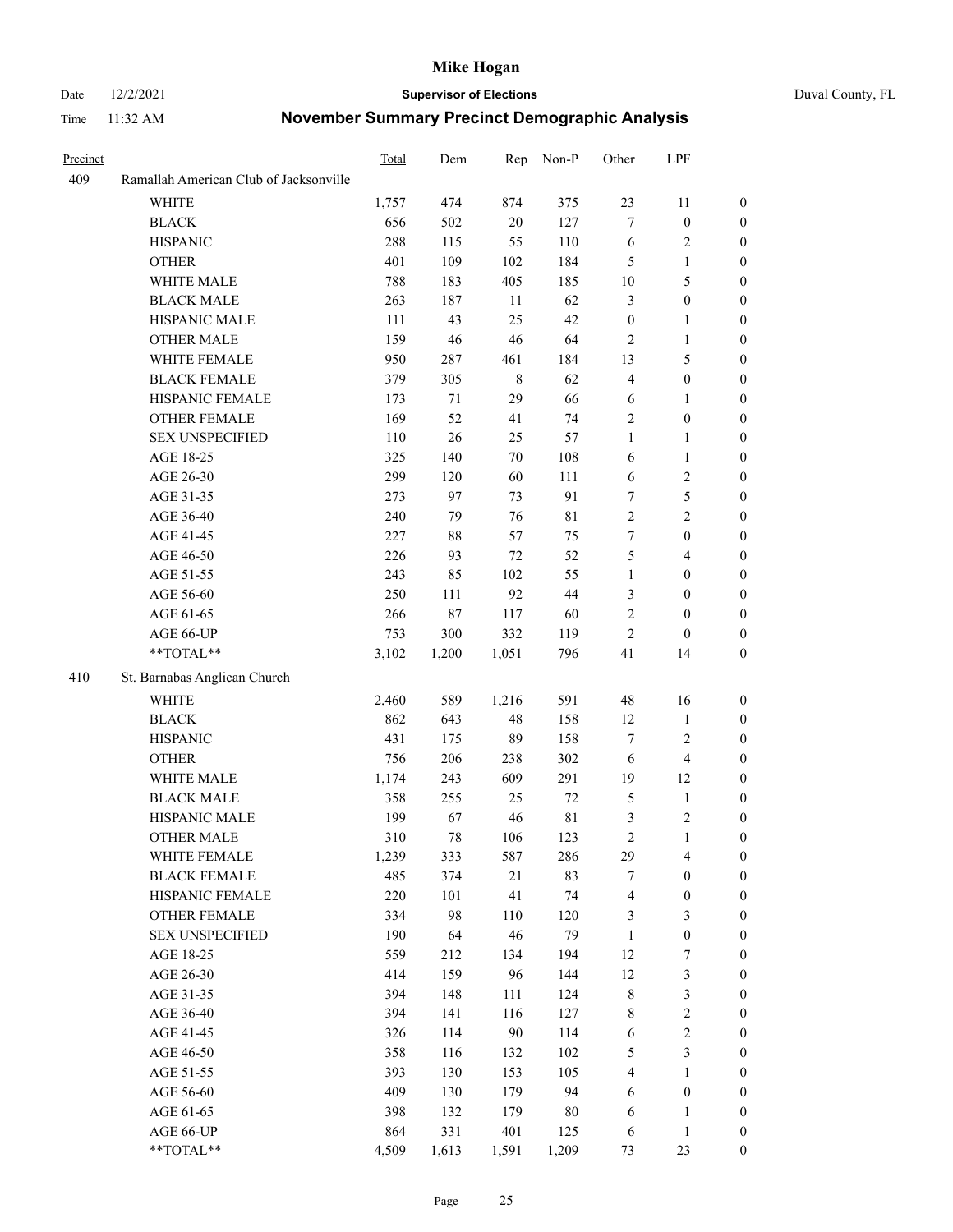Date 12/2/2021 **Supervisor of Elections** Duval County, FL

| Precinct |                             | <b>Total</b> | Dem    | Rep    | Non-P  | Other            | LPF              |                  |
|----------|-----------------------------|--------------|--------|--------|--------|------------------|------------------|------------------|
| 411      | Windy Hill Community Center |              |        |        |        |                  |                  |                  |
|          | <b>WHITE</b>                | 2,995        | 692    | 1,424  | 807    | 55               | 17               | 0                |
|          | <b>BLACK</b>                | 750          | 546    | 37     | 157    | $10\,$           | $\boldsymbol{0}$ | 0                |
|          | <b>HISPANIC</b>             | 700          | 290    | 130    | 266    | 11               | 3                | $\boldsymbol{0}$ |
|          | <b>OTHER</b>                | 667          | 210    | 166    | 277    | $11\,$           | $\mathfrak{Z}$   | $\boldsymbol{0}$ |
|          | WHITE MALE                  | 1,428        | 264    | 734    | 390    | 28               | 12               | $\boldsymbol{0}$ |
|          | <b>BLACK MALE</b>           | 266          | 167    | 23     | 71     | 5                | $\boldsymbol{0}$ | $\boldsymbol{0}$ |
|          | HISPANIC MALE               | 321          | 121    | 64     | 131    | 5                | $\boldsymbol{0}$ | $\boldsymbol{0}$ |
|          | <b>OTHER MALE</b>           | 264          | 76     | 76     | 104    | 5                | $\mathfrak{Z}$   | $\boldsymbol{0}$ |
|          | WHITE FEMALE                | 1,524        | 422    | 670    | 400    | 27               | 5                | $\boldsymbol{0}$ |
|          | <b>BLACK FEMALE</b>         | 476          | 375    | 14     | 83     | 4                | $\boldsymbol{0}$ | $\boldsymbol{0}$ |
|          | HISPANIC FEMALE             | 363          | 162    | 63     | 129    | 6                | $\mathfrak{Z}$   | $\boldsymbol{0}$ |
|          | <b>OTHER FEMALE</b>         | 306          | 111    | 67     | 122    | 6                | $\boldsymbol{0}$ | $\boldsymbol{0}$ |
|          | <b>SEX UNSPECIFIED</b>      | 164          | $40\,$ | 46     | $77\,$ | $\mathbf{1}$     | $\boldsymbol{0}$ | $\boldsymbol{0}$ |
|          | AGE 18-25                   | 653          | 235    | 160    | 240    | 15               | $\mathfrak{Z}$   | $\boldsymbol{0}$ |
|          | AGE 26-30                   | 642          | 200    | 180    | 237    | 19               | 6                | $\boldsymbol{0}$ |
|          | AGE 31-35                   | 625          | 220    | 182    | 204    | 14               | 5                | $\boldsymbol{0}$ |
|          | AGE 36-40                   | 423          | 157    | 109    | 144    | $\,$ 8 $\,$      | 5                | $\boldsymbol{0}$ |
|          | AGE 41-45                   | 364          | 127    | 100    | 130    | 5                | $\sqrt{2}$       | $\boldsymbol{0}$ |
|          | AGE 46-50                   | 386          | 136    | 135    | 105    | $\boldsymbol{9}$ | $\mathbf{1}$     | $\boldsymbol{0}$ |
|          | AGE 51-55                   | 378          | 112    | 145    | 114    | 7                | $\boldsymbol{0}$ | $\boldsymbol{0}$ |
|          | AGE 56-60                   | 472          | 161    | 189    | 118    | 4                | $\boldsymbol{0}$ | 0                |
|          | AGE 61-65                   | 382          | 123    | 165    | 89     | 4                | $\mathbf{1}$     | $\boldsymbol{0}$ |
|          | AGE 66-UP                   | 787          | 267    | 392    | 126    | 2                | $\boldsymbol{0}$ | $\boldsymbol{0}$ |
|          | $**TOTAL**$                 | 5,112        | 1,738  | 1,757  | 1,507  | $87\,$           | 23               | $\boldsymbol{0}$ |
| 412      | CrossRoad Church, UMC       |              |        |        |        |                  |                  |                  |
|          |                             |              |        |        |        |                  |                  |                  |
|          | <b>WHITE</b>                | 2,342        | 618    | 983    | 657    | 65               | 19               | $\boldsymbol{0}$ |
|          | <b>BLACK</b>                | 630          | 451    | 24     | 147    | 6                | $\sqrt{2}$       | $\boldsymbol{0}$ |
|          | <b>HISPANIC</b>             | 341          | 106    | 86     | 147    | 2                | $\boldsymbol{0}$ | $\boldsymbol{0}$ |
|          | <b>OTHER</b>                | 450          | 165    | $80\,$ | 189    | 14               | $\overline{2}$   | $\boldsymbol{0}$ |
|          | WHITE MALE                  | 1,111        | 243    | 476    | 346    | 32               | 14               | $\boldsymbol{0}$ |
|          | <b>BLACK MALE</b>           | 260          | 165    | 13     | 76     | 4                | $\sqrt{2}$       | $\boldsymbol{0}$ |
|          | HISPANIC MALE               | 161          | 46     | 45     | 69     | 1                | $\boldsymbol{0}$ | $\boldsymbol{0}$ |
|          | <b>OTHER MALE</b>           | 180          | 56     | 32     | 84     | $\boldsymbol{7}$ | $\mathbf{1}$     | $\boldsymbol{0}$ |
|          | WHITE FEMALE                | 1,206        | 362    | 502    | 305    | 32               | 5                | 0                |
|          | <b>BLACK FEMALE</b>         | 357          | 275    | 11     | 69     | 2                | $\boldsymbol{0}$ | $\overline{0}$   |
|          | HISPANIC FEMALE             | 175          | 60     | 40     | 74     | $\mathbf{1}$     | $\boldsymbol{0}$ | $\overline{0}$   |
|          | <b>OTHER FEMALE</b>         | 212          | $88\,$ | 43     | 74     | 6                | $\mathbf{1}$     | $\overline{0}$   |
|          | <b>SEX UNSPECIFIED</b>      | 101          | 45     | 11     | 43     | 2                | $\boldsymbol{0}$ | 0                |
|          | AGE 18-25                   | 659          | 242    | 178    | 210    | 24               | $\mathfrak s$    | 0                |
|          | AGE 26-30                   | 752          | 256    | 229    | 244    | 17               | 6                | 0                |
|          | AGE 31-35                   | 450          | 155    | 123    | 157    | 12               | $\mathfrak{Z}$   | 0                |
|          | AGE 36-40                   | 331          | 115    | 90     | 119    | 3                | $\overline{4}$   | 0                |
|          | AGE 41-45                   | 266          | 99     | 77     | 82     | 7                | $\mathbf{1}$     | 0                |
|          | AGE 46-50                   | 263          | 107    | 73     | 73     | 8                | $\sqrt{2}$       | 0                |
|          | AGE 51-55                   | 259          | 99     | 93     | 61     | 4                | $\mathbf{2}$     | 0                |
|          | AGE 56-60                   | 249          | 80     | 97     | 66     | 6                | $\boldsymbol{0}$ | $\overline{0}$   |
|          | AGE 61-65                   | 173          | 59     | 67     | 45     | 2                | $\boldsymbol{0}$ | $\overline{0}$   |
|          | AGE 66-UP                   | 361          | 128    | 146    | 83     | 4                | $\boldsymbol{0}$ | 0                |
|          | **TOTAL**                   | 3,763        | 1,340  | 1,173  | 1,140  | 87               | 23               | $\boldsymbol{0}$ |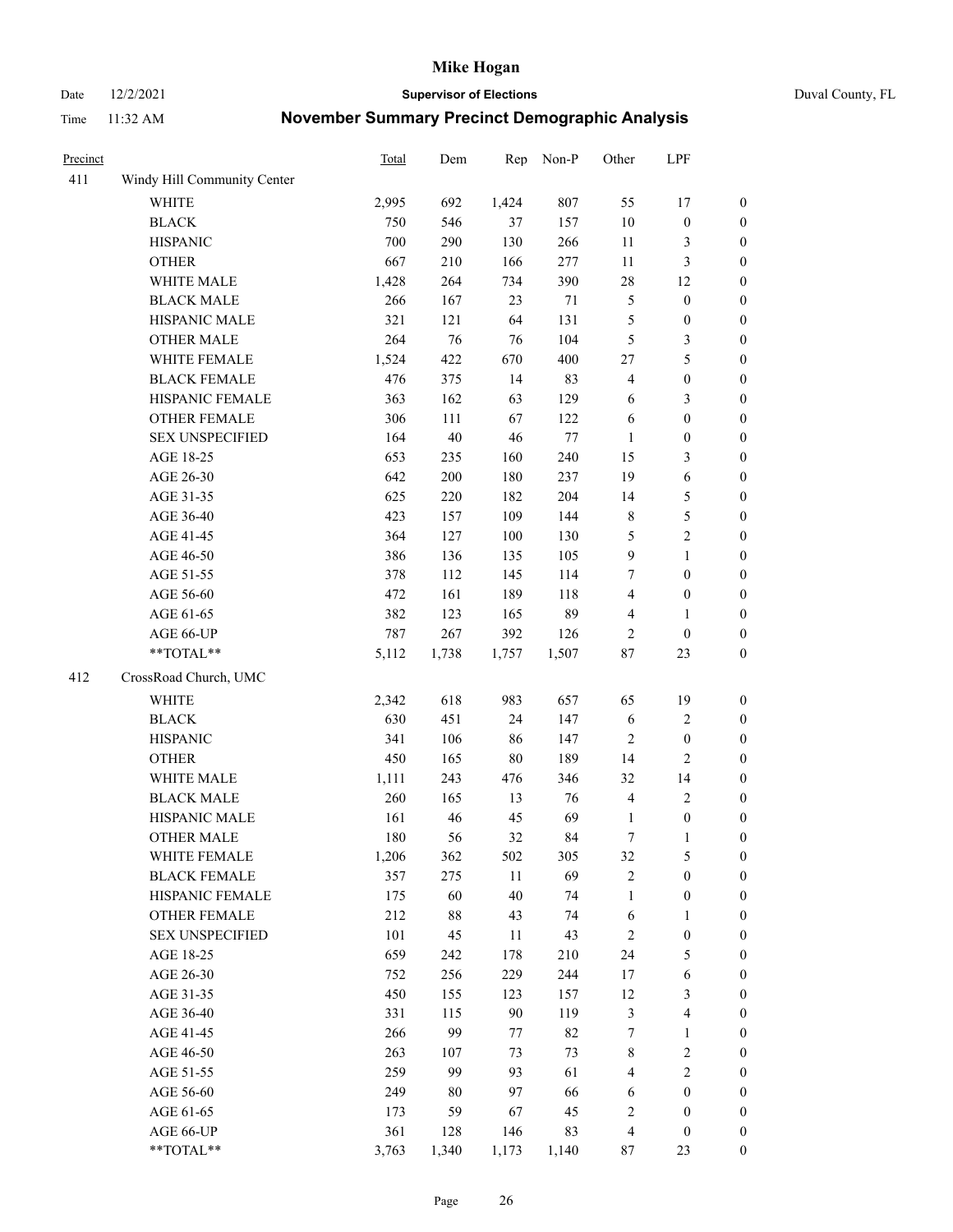Date 12/2/2021 **Supervisor of Elections** Duval County, FL

| Precinct |                                    | Total | Dem       | Rep              | Non-P            | Other            | LPF                     |                  |
|----------|------------------------------------|-------|-----------|------------------|------------------|------------------|-------------------------|------------------|
| 501      | <b>Balis Community Center</b>      |       |           |                  |                  |                  |                         |                  |
|          | <b>WHITE</b>                       | 2,659 | 834       | 1,201            | 560              | 47               | 17                      | 0                |
|          | <b>BLACK</b>                       | 249   | 169       | 15               | 60               | 4                | $\mathbf{1}$            | 0                |
|          | <b>HISPANIC</b>                    | 131   | 44        | 39               | 45               | 2                | $\mathbf{1}$            | $\boldsymbol{0}$ |
|          | <b>OTHER</b>                       | 281   | 90        | 73               | 112              | 3                | 3                       | $\boldsymbol{0}$ |
|          | WHITE MALE                         | 1,236 | 344       | 579              | 279              | 21               | 13                      | $\boldsymbol{0}$ |
|          | <b>BLACK MALE</b>                  | 116   | 75        | 10               | 27               | $\overline{4}$   | $\boldsymbol{0}$        | $\boldsymbol{0}$ |
|          | HISPANIC MALE                      | 65    | 23        | 18               | 24               | $\boldsymbol{0}$ | $\boldsymbol{0}$        | $\boldsymbol{0}$ |
|          | <b>OTHER MALE</b>                  | 114   | 29        | 35               | 48               | $\mathbf{1}$     | $\mathbf{1}$            | $\boldsymbol{0}$ |
|          | WHITE FEMALE                       | 1,391 | 484       | 608              | 269              | 26               | $\overline{\mathbf{4}}$ | $\boldsymbol{0}$ |
|          | <b>BLACK FEMALE</b>                | 130   | 92        | $\mathfrak{H}$   | 32               | $\boldsymbol{0}$ | $\mathbf{1}$            | 0                |
|          | HISPANIC FEMALE                    | 65    | 21        | 21               | 20               | 2                | $\mathbf{1}$            | 0                |
|          | <b>OTHER FEMALE</b>                | 123   | 49        | 31               | 42               | $\boldsymbol{0}$ | $\mathbf{1}$            | 0                |
|          | <b>SEX UNSPECIFIED</b>             | 80    | $20\,$    | 21               | 36               | $\mathbf{2}$     | $\mathbf{1}$            | $\boldsymbol{0}$ |
|          | AGE 18-25                          | 286   | 107       | 85               | 82               | 9                | $\mathfrak{Z}$          | $\boldsymbol{0}$ |
|          | AGE 26-30                          | 366   | 132       | 112              | 114              | 7                | $\mathbf{1}$            | $\boldsymbol{0}$ |
|          | AGE 31-35                          | 372   | 139       | 110              | 110              | 7                | 6                       | $\boldsymbol{0}$ |
|          | AGE 36-40                          | 257   | 93        | $8\sqrt{1}$      | 77               | 3                | $\mathfrak{Z}$          | $\boldsymbol{0}$ |
|          | AGE 41-45                          | 235   | $70\,$    | 92               | 66               | 4                | $\mathfrak{Z}$          | $\boldsymbol{0}$ |
|          | AGE 46-50                          | 235   | 71        | 99               | 56               | 7                | $\overline{2}$          | $\boldsymbol{0}$ |
|          | AGE 51-55                          | 250   | 68        | 121              | 57               | 3                | $\mathbf{1}$            | $\boldsymbol{0}$ |
|          | AGE 56-60                          | 282   | 80        | 137              | 60               | 3                | $\overline{c}$          | 0                |
|          | AGE 61-65                          | 287   | 104       | 129              | 49               | 5                | $\boldsymbol{0}$        | 0                |
|          | AGE 66-UP                          | 750   | 273       | 362              | 106              | 8                | $\mathbf{1}$            | $\boldsymbol{0}$ |
|          | $**TOTAL**$                        | 3,320 | 1,137     | 1,328            | 777              | 56               | $22\,$                  | $\boldsymbol{0}$ |
| 502      | St. Nicholas Park Christian Church |       |           |                  |                  |                  |                         |                  |
|          | <b>WHITE</b>                       | 1,005 | 311       | 487              | 187              | 11               | $\mathbf{9}$            | $\boldsymbol{0}$ |
|          | <b>BLACK</b>                       | 75    | 48        | $\boldsymbol{7}$ | $20\,$           | $\boldsymbol{0}$ | $\boldsymbol{0}$        | $\boldsymbol{0}$ |
|          | <b>HISPANIC</b>                    | 62    | $22\,$    | 18               | 16               | 5                | $\mathbf{1}$            | $\boldsymbol{0}$ |
|          | <b>OTHER</b>                       | 79    | 24        | $27\,$           | 26               | $\overline{c}$   | $\boldsymbol{0}$        | $\boldsymbol{0}$ |
|          | WHITE MALE                         | 450   | 129       | 213              | 98               | $\overline{4}$   | 6                       | $\boldsymbol{0}$ |
|          | <b>BLACK MALE</b>                  | 31    | 18        | $\sqrt{2}$       | 11               | $\boldsymbol{0}$ | $\boldsymbol{0}$        | $\boldsymbol{0}$ |
|          | HISPANIC MALE                      | 24    | 6         | $\overline{9}$   | $\boldsymbol{7}$ | 2                | $\boldsymbol{0}$        | 0                |
|          | <b>OTHER MALE</b>                  | 34    | 12        | $\,8\,$          | 12               | $\overline{c}$   | $\boldsymbol{0}$        | $\boldsymbol{0}$ |
|          | WHITE FEMALE                       | 542   | 178       | 266              | 88               | 7                | 3                       | 0                |
|          | <b>BLACK FEMALE</b>                | 44    | 30        | 5                | 9                | $\boldsymbol{0}$ | $\boldsymbol{0}$        | $\boldsymbol{0}$ |
|          | HISPANIC FEMALE                    | 37    | 15        | 9                | 9                | 3                | $\mathbf{1}$            | $\overline{0}$   |
|          | OTHER FEMALE                       | 29    | $\,$ $\,$ | 14               | 7                | $\boldsymbol{0}$ | $\boldsymbol{0}$        | $\overline{0}$   |
|          | <b>SEX UNSPECIFIED</b>             | 30    | 9         | 13               | $\,$ 8 $\,$      | $\boldsymbol{0}$ | $\boldsymbol{0}$        | 0                |
|          | AGE 18-25                          | 103   | 34        | 37               | 29               | 3                | $\boldsymbol{0}$        | $\overline{0}$   |
|          | AGE 26-30                          | 149   | 57        | 59               | 30               | $\sqrt{2}$       | $\mathbf{1}$            | 0                |
|          | AGE 31-35                          | 140   | 47        | 64               | 24               | $\sqrt{2}$       | $\mathfrak{Z}$          | 0                |
|          | AGE 36-40                          | 130   | 37        | 51               | 37               | $\sqrt{2}$       | $\mathfrak{Z}$          | 0                |
|          | AGE 41-45                          | 64    | 23        | 19               | 21               | $\mathbf{1}$     | $\boldsymbol{0}$        | 0                |
|          | AGE 46-50                          | 85    | 25        | 38               | 21               | $\boldsymbol{0}$ | $\mathbf{1}$            | 0                |
|          | AGE 51-55                          | 85    | 33        | 38               | 14               | $\boldsymbol{0}$ | $\boldsymbol{0}$        | $\overline{0}$   |
|          | AGE 56-60                          | 89    | 23        | 45               | 15               | 5                | $\mathbf{1}$            | $\overline{0}$   |
|          | AGE 61-65                          | 117   | 26        | 69               | 20               | 2                | $\boldsymbol{0}$        | $\boldsymbol{0}$ |
|          | AGE 66-UP                          | 259   | 100       | 119              | 38               | $\mathbf{1}$     | $\mathbf{1}$            | $\boldsymbol{0}$ |
|          | **TOTAL**                          | 1,221 | 405       | 539              | 249              | 18               | 10                      | $\boldsymbol{0}$ |
|          |                                    |       |           |                  |                  |                  |                         |                  |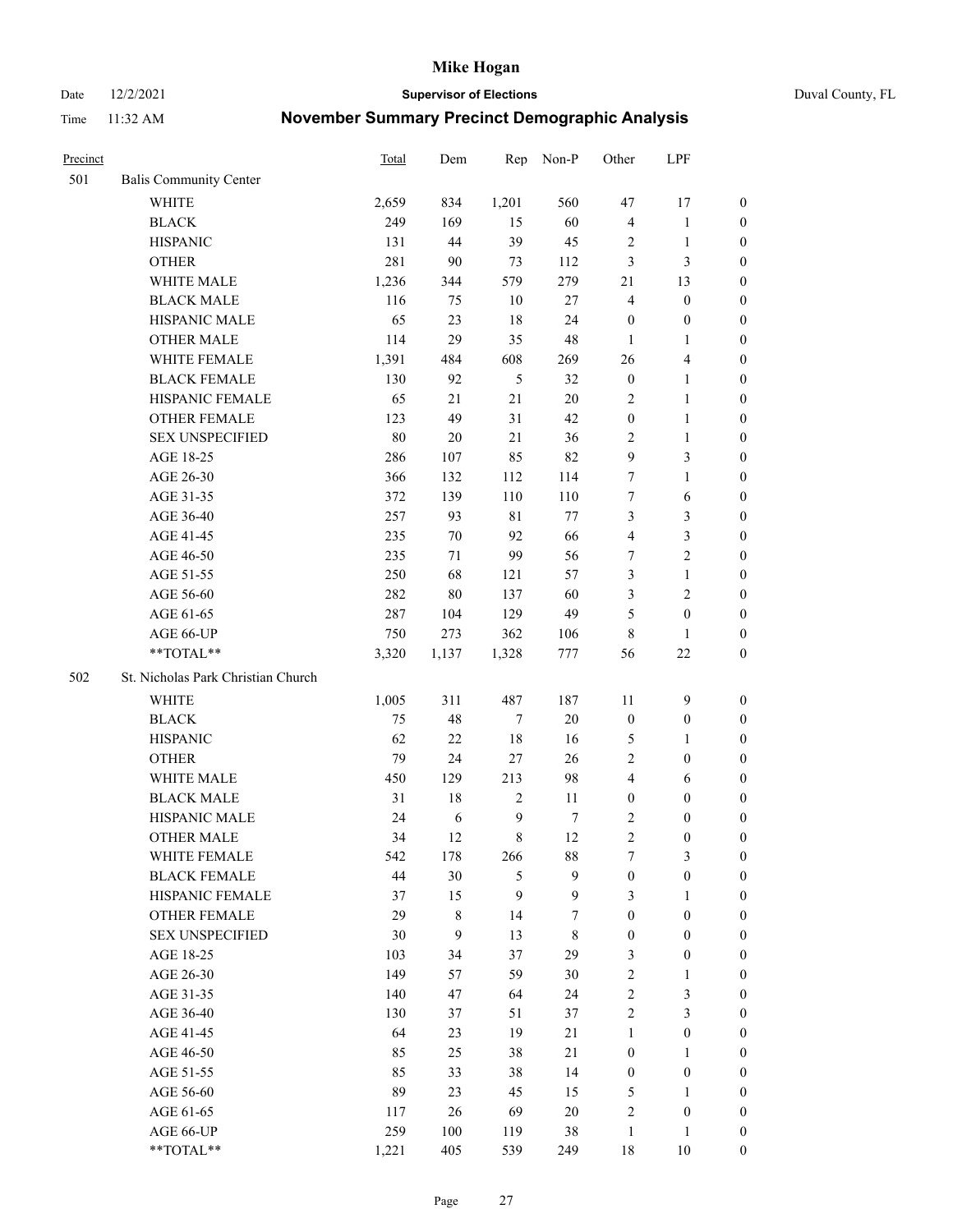Date 12/2/2021 **Supervisor of Elections** Duval County, FL

| Precinct |                                   | Total  | Dem         | Rep            | Non-P            | Other            | LPF                     |                  |
|----------|-----------------------------------|--------|-------------|----------------|------------------|------------------|-------------------------|------------------|
| 503      | Jacksonville Community Church     |        |             |                |                  |                  |                         |                  |
|          | <b>WHITE</b>                      | 1,203  | 349         | 507            | 312              | 24               | 11                      | 0                |
|          | <b>BLACK</b>                      | 935    | 709         | 35             | 182              | $\boldsymbol{7}$ | $\sqrt{2}$              | 0                |
|          | <b>HISPANIC</b>                   | 334    | 140         | 64             | 125              | 5                | $\boldsymbol{0}$        | $\boldsymbol{0}$ |
|          | <b>OTHER</b>                      | 293    | 119         | 60             | 108              | 5                | $\mathbf{1}$            | $\boldsymbol{0}$ |
|          | WHITE MALE                        | 522    | 128         | 212            | 159              | 13               | $10\,$                  | $\boldsymbol{0}$ |
|          | <b>BLACK MALE</b>                 | 385    | 274         | 20             | 86               | 4                | $\mathbf{1}$            | $\boldsymbol{0}$ |
|          | HISPANIC MALE                     | 146    | 60          | 31             | 53               | $\overline{c}$   | $\boldsymbol{0}$        | $\boldsymbol{0}$ |
|          | <b>OTHER MALE</b>                 | 121    | 43          | 40             | 37               | $\boldsymbol{0}$ | $\mathbf{1}$            | $\boldsymbol{0}$ |
|          | WHITE FEMALE                      | 654    | 207         | 289            | 146              | 11               | $\mathbf{1}$            | $\boldsymbol{0}$ |
|          | <b>BLACK FEMALE</b>               | 531    | 419         | 14             | 94               | 3                | $\mathbf{1}$            | 0                |
|          | HISPANIC FEMALE                   | 182    | 79          | 33             | 67               | 3                | $\boldsymbol{0}$        | 0                |
|          | OTHER FEMALE                      | 113    | 58          | 15             | 36               | 4                | $\boldsymbol{0}$        | $\boldsymbol{0}$ |
|          | <b>SEX UNSPECIFIED</b>            | 111    | 49          | 12             | 49               | $\mathbf{1}$     | $\boldsymbol{0}$        | $\boldsymbol{0}$ |
|          | AGE 18-25                         | 313    | 167         | 41             | 95               | 9                | $\mathbf{1}$            | $\boldsymbol{0}$ |
|          | AGE 26-30                         | 318    | 136         | 54             | 120              | 6                | $\sqrt{2}$              | $\boldsymbol{0}$ |
|          | AGE 31-35                         | 312    | 155         | 37             | 105              | 9                | 6                       | $\boldsymbol{0}$ |
|          | AGE 36-40                         | 240    | 116         | 45             | 73               | 4                | $\sqrt{2}$              | $\boldsymbol{0}$ |
|          | AGE 41-45                         | 197    | 93          | 47             | 56               | $\mathbf{1}$     | $\boldsymbol{0}$        | $\boldsymbol{0}$ |
|          | AGE 46-50                         | 181    | $8\sqrt{1}$ | 37             | 61               | $\mathbf{1}$     | $\mathbf{1}$            | $\boldsymbol{0}$ |
|          | AGE 51-55                         | 205    | 102         | 41             | 61               | $\mathbf{1}$     | $\boldsymbol{0}$        | 0                |
|          | AGE 56-60                         | 210    | 112         | 53             | 40               | 5                | $\boldsymbol{0}$        | 0                |
|          | AGE 61-65                         | 205    | 109         | 64             | 30               | 2                | $\boldsymbol{0}$        | 0                |
|          | AGE 66-UP                         | 584    | 246         | 247            | 86               | 3                | $\overline{2}$          | $\boldsymbol{0}$ |
|          | **TOTAL**                         | 2,765  | 1,317       | 666            | 727              | 41               | 14                      | $\boldsymbol{0}$ |
| 504      | Southside United Methodist Church |        |             |                |                  |                  |                         |                  |
|          |                                   |        |             |                |                  |                  |                         |                  |
|          | <b>WHITE</b>                      | 1,561  | 459         | 813            | 264              | 12               | 13                      | $\boldsymbol{0}$ |
|          | <b>BLACK</b>                      | 63     | 48          | $\overline{4}$ | $10\,$           | $\mathbf{1}$     | $\boldsymbol{0}$        | $\boldsymbol{0}$ |
|          | <b>HISPANIC</b>                   | 49     | 15          | 16             | 18               | $\boldsymbol{0}$ | $\boldsymbol{0}$        | $\boldsymbol{0}$ |
|          | <b>OTHER</b>                      | 103    | 34          | 36             | 30               | $\sqrt{2}$       | $\mathbf{1}$            | $\boldsymbol{0}$ |
|          | WHITE MALE                        | 727    | 186         | 389            | 141              | $\overline{c}$   | 9                       | $\overline{0}$   |
|          | <b>BLACK MALE</b>                 | 25     | 16          | $\sqrt{2}$     | $\boldsymbol{7}$ | $\boldsymbol{0}$ | $\boldsymbol{0}$        | $\boldsymbol{0}$ |
|          | HISPANIC MALE                     | $21\,$ | $10\,$      | $\overline{4}$ | 7                | $\boldsymbol{0}$ | $\boldsymbol{0}$        | 0                |
|          | <b>OTHER MALE</b>                 | 43     | 10          | 18             | 14               | $\boldsymbol{0}$ | $\mathbf{1}$            | 0                |
|          | WHITE FEMALE                      | 819    | 269         | 416            | 120              | 10               | 4                       | 0                |
|          | <b>BLACK FEMALE</b>               | 36     | 30          | $\mathfrak{2}$ | 3                | $\mathbf{1}$     | $\boldsymbol{0}$        | $\boldsymbol{0}$ |
|          | HISPANIC FEMALE                   | 25     | 5           | 10             | $10\,$           | $\boldsymbol{0}$ | $\boldsymbol{0}$        | $\overline{0}$   |
|          | OTHER FEMALE                      | 39     | 17          | 13             | 7                | 2                | $\boldsymbol{0}$        | $\overline{0}$   |
|          | <b>SEX UNSPECIFIED</b>            | 41     | 13          | 15             | 13               | $\boldsymbol{0}$ | $\boldsymbol{0}$        | $\overline{0}$   |
|          | AGE 18-25                         | 144    | 41          | 63             | 34               | 6                | $\boldsymbol{0}$        | $\theta$         |
|          | AGE 26-30                         | 124    | 41          | 52             | 26               | $\mathbf{1}$     | $\overline{\mathbf{4}}$ | 0                |
|          | AGE 31-35                         | 173    | 57          | 67             | 45               | $\mathbf{1}$     | $\mathfrak{Z}$          | 0                |
|          | AGE 36-40                         | 191    | 66          | 76             | 44               | 2                | $\mathfrak{Z}$          | 0                |
|          | AGE 41-45                         | 165    | 53          | 76             | 32               | 3                | $\mathbf{1}$            | 0                |
|          | AGE 46-50                         | 158    | 41          | 83             | 33               | $\boldsymbol{0}$ | $\mathbf{1}$            | 0                |
|          | AGE 51-55                         | 145    | 34          | 86             | 22               | $\mathbf{1}$     | $\mathbf{2}$            | 0                |
|          | AGE 56-60                         | 141    | 48          | 76             | 16               | 1                | $\boldsymbol{0}$        | $\overline{0}$   |
|          | AGE 61-65                         | 141    | 40          | 80             | 21               | $\boldsymbol{0}$ | $\boldsymbol{0}$        | $\overline{0}$   |
|          | AGE 66-UP                         | 394    | 135         | 210            | 49               | $\boldsymbol{0}$ | $\boldsymbol{0}$        | $\boldsymbol{0}$ |
|          | **TOTAL**                         | 1,776  | 556         | 869            | 322              | 15               | 14                      | $\boldsymbol{0}$ |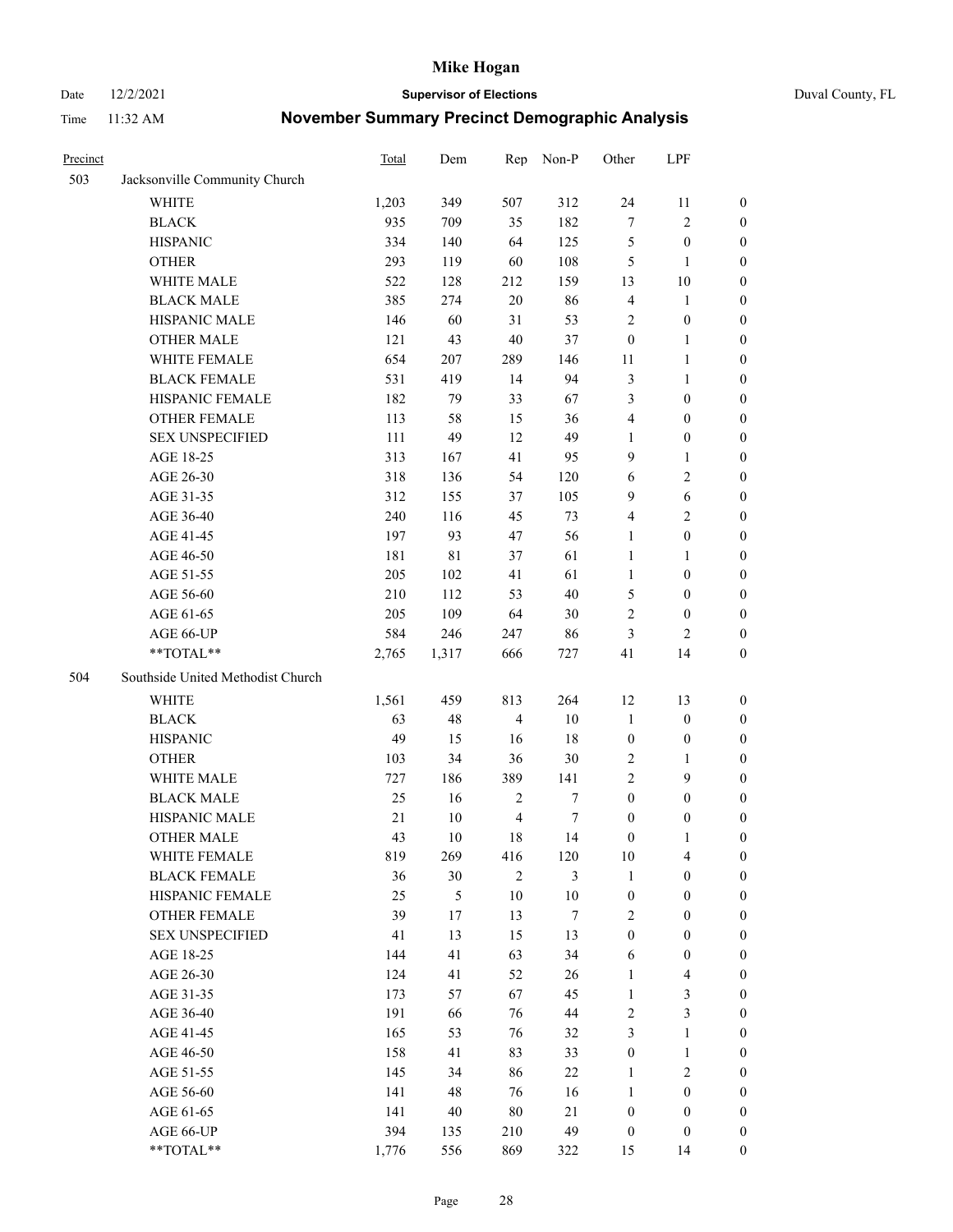Date 12/2/2021 **Supervisor of Elections** Duval County, FL

| Precinct |                                     | Total       | Dem                      | Rep              | Non-P            | Other            | LPF              |                  |
|----------|-------------------------------------|-------------|--------------------------|------------------|------------------|------------------|------------------|------------------|
| 505      | Saint Mark's Lutheran Church - ELCA |             |                          |                  |                  |                  |                  |                  |
|          | <b>WHITE</b>                        | 2,191       | 595                      | 1,236            | 325              | 27               | 8                | 0                |
|          | <b>BLACK</b>                        | 22          | 9                        | $\overline{2}$   | 11               | $\boldsymbol{0}$ | $\boldsymbol{0}$ | $\boldsymbol{0}$ |
|          | <b>HISPANIC</b>                     | 67          | 18                       | 29               | $20\,$           | $\boldsymbol{0}$ | $\boldsymbol{0}$ | $\boldsymbol{0}$ |
|          | <b>OTHER</b>                        | 138         | 48                       | 40               | 48               | 2                | $\boldsymbol{0}$ | $\boldsymbol{0}$ |
|          | WHITE MALE                          | 1,016       | 232                      | 595              | 174              | 8                | 7                | $\boldsymbol{0}$ |
|          | <b>BLACK MALE</b>                   | 14          | 5                        | $\overline{2}$   | 7                | $\boldsymbol{0}$ | $\boldsymbol{0}$ | $\boldsymbol{0}$ |
|          | HISPANIC MALE                       | 35          | 11                       | 15               | $\boldsymbol{9}$ | $\boldsymbol{0}$ | $\boldsymbol{0}$ | $\boldsymbol{0}$ |
|          | <b>OTHER MALE</b>                   | 55          | 17                       | 18               | 20               | $\boldsymbol{0}$ | $\boldsymbol{0}$ | 0                |
|          | WHITE FEMALE                        | 1,152       | 358                      | 628              | 146              | 19               | $\mathbf{1}$     | 0                |
|          | <b>BLACK FEMALE</b>                 | $\,$ 8 $\,$ | $\overline{\mathcal{L}}$ | $\boldsymbol{0}$ | $\overline{4}$   | $\boldsymbol{0}$ | $\boldsymbol{0}$ | 0                |
|          | HISPANIC FEMALE                     | 29          | 7                        | 13               | 9                | $\boldsymbol{0}$ | $\boldsymbol{0}$ | 0                |
|          | OTHER FEMALE                        | 65          | 26                       | 17               | 21               | 1                | $\boldsymbol{0}$ | 0                |
|          | <b>SEX UNSPECIFIED</b>              | 44          | $10\,$                   | 19               | 14               | 1                | $\boldsymbol{0}$ | $\boldsymbol{0}$ |
|          | AGE 18-25                           | 233         | 59                       | 118              | 47               | 9                | $\boldsymbol{0}$ | $\boldsymbol{0}$ |
|          | AGE 26-30                           | 157         | 34                       | $87\,$           | 33               | 2                | $\mathbf{1}$     | $\boldsymbol{0}$ |
|          | AGE 31-35                           | 213         | 64                       | 104              | 41               | 3                | $\mathbf{1}$     | $\boldsymbol{0}$ |
|          | AGE 36-40                           | 232         | 83                       | 95               | 50               | $\mathbf{1}$     | $\mathfrak{Z}$   | $\overline{0}$   |
|          | AGE 41-45                           | 206         | 43                       | 98               | 59               | 4                | $\overline{c}$   | 0                |
|          | AGE 46-50                           | 204         | 63                       | 105              | 34               | $\mathbf{1}$     | $\mathbf{1}$     | 0                |
|          | AGE 51-55                           | 207         | 58                       | 118              | 29               | $\mathbf{2}$     | $\boldsymbol{0}$ | 0                |
|          | AGE 56-60                           | 199         | 34                       | 129              | 35               | $\mathbf{1}$     | $\boldsymbol{0}$ | 0                |
|          | AGE 61-65                           | 197         | 45                       | 127              | $21\,$           | 4                | $\boldsymbol{0}$ | 0                |
|          | AGE 66-UP                           | 570         | 187                      | 326              | 55               | 2                | $\boldsymbol{0}$ | 0                |
|          | **TOTAL**                           | 2,418       | 670                      | 1,307            | 404              | 29               | 8                | $\boldsymbol{0}$ |
| 506      | St. Nicholas Park Christian Church  |             |                          |                  |                  |                  |                  |                  |
|          | WHITE                               | 2,129       | 652                      | 915              | 516              | 38               | 8                | $\boldsymbol{0}$ |
|          | <b>BLACK</b>                        | 1,329       | 1,058                    | 46               | 210              | 14               | $\mathbf{1}$     | $\boldsymbol{0}$ |
|          | <b>HISPANIC</b>                     | 284         | 132                      | 56               | 94               | $\overline{c}$   | $\boldsymbol{0}$ | 0                |
|          | <b>OTHER</b>                        | 404         | 142                      | 103              | 152              | 5                | $\sqrt{2}$       | 0                |
|          | WHITE MALE                          | 981         | 253                      | 455              | 252              | 14               | $\boldsymbol{7}$ | 0                |
|          | <b>BLACK MALE</b>                   | 517         | 387                      | 22               | 103              | $\overline{4}$   | $\mathbf{1}$     | 0                |
|          | HISPANIC MALE                       | 137         | 62                       | 35               | 39               | 1                | $\boldsymbol{0}$ | 0                |
|          | <b>OTHER MALE</b>                   | 135         | 38                       | 33               | 60               | 3                | 1                | 0                |
|          | WHITE FEMALE                        | 1,119       | 390                      | 450              | 255              | 23               | $\mathbf{1}$     | $\overline{0}$   |
|          | <b>BLACK FEMALE</b>                 | 781         | 650                      | 21               | $100\,$          | $10\,$           | $\boldsymbol{0}$ | $\boldsymbol{0}$ |
|          | HISPANIC FEMALE                     | 139         | 65                       | $20\,$           | 53               | $\mathbf{1}$     | $\boldsymbol{0}$ | $\boldsymbol{0}$ |
|          | <b>OTHER FEMALE</b>                 | 182         | $72\,$                   | 53               | 54               | $\sqrt{2}$       | $\mathbf{1}$     | $\overline{0}$   |
|          | <b>SEX UNSPECIFIED</b>              | 155         | 67                       | 31               | 56               | $\mathbf{1}$     | $\boldsymbol{0}$ | 0                |
|          | AGE 18-25                           | 421         | $207\,$                  | 74               | 124              | 14               | $\sqrt{2}$       | 0                |
|          | AGE 26-30                           | 507         | 221                      | 84               | 187              | $10\,$           | $\mathfrak s$    | 0                |
|          | AGE 31-35                           | 439         | 216                      | 82               | 128              | $10\,$           | $\mathfrak{Z}$   | 0                |
|          | AGE 36-40                           | 387         | 192                      | $87\,$           | 104              | $\overline{4}$   | $\boldsymbol{0}$ | 0                |
|          | AGE 41-45                           | 318         | 153                      | $77\,$           | 84               | 4                | $\boldsymbol{0}$ | 0                |
|          | AGE 46-50                           | 321         | 132                      | 100              | 85               | 3                | $\mathbf{1}$     | 0                |
|          | AGE 51-55                           | 355         | 161                      | 118              | 75               | $\mathbf{1}$     | $\boldsymbol{0}$ | $\boldsymbol{0}$ |
|          | AGE 56-60                           | 388         | 174                      | 138              | $70\,$           | 6                | $\boldsymbol{0}$ | $\boldsymbol{0}$ |
|          | AGE 61-65                           | 322         | 180                      | 104              | 36               | $\overline{c}$   | $\boldsymbol{0}$ | $\boldsymbol{0}$ |
|          | AGE 66-UP                           | 687         | 347                      | 256              | 79               | 5                | $\boldsymbol{0}$ | 0                |
|          | **TOTAL**                           | 4,146       | 1,984                    | 1,120            | 972              | 59               | 11               | $\boldsymbol{0}$ |
|          |                                     |             |                          |                  |                  |                  |                  |                  |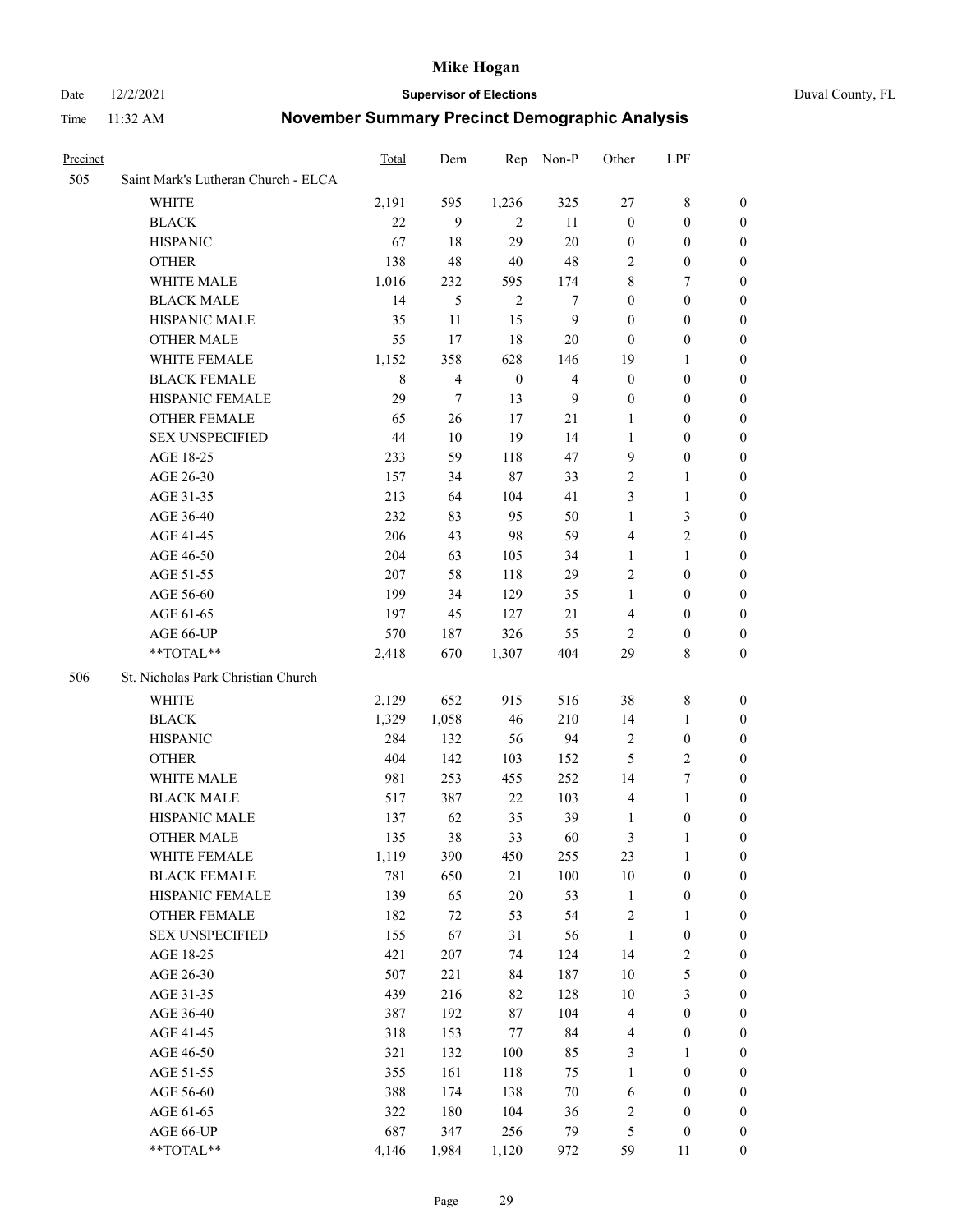Date 12/2/2021 **Supervisor of Elections** Duval County, FL

| Precinct |                                 | Total | Dem    | Rep           | Non-P  | Other            | LPF                     |                  |
|----------|---------------------------------|-------|--------|---------------|--------|------------------|-------------------------|------------------|
| 507      | Hendricks Avenue Baptist Church |       |        |               |        |                  |                         |                  |
|          | <b>WHITE</b>                    | 915   | 266    | 446           | 178    | 12               | 13                      | 0                |
|          | <b>BLACK</b>                    | 709   | 588    | 22            | 92     | 6                | $\mathbf{1}$            | 0                |
|          | <b>HISPANIC</b>                 | 79    | 38     | $\,8\,$       | 32     | $\mathbf{1}$     | $\boldsymbol{0}$        | $\boldsymbol{0}$ |
|          | <b>OTHER</b>                    | 147   | 46     | 42            | 54     | 3                | $\mathbf{2}$            | $\boldsymbol{0}$ |
|          | WHITE MALE                      | 420   | 91     | 230           | 85     | 8                | 6                       | $\boldsymbol{0}$ |
|          | <b>BLACK MALE</b>               | 304   | 236    | 16            | 48     | 3                | $\mathbf{1}$            | $\boldsymbol{0}$ |
|          | HISPANIC MALE                   | 38    | 14     | $\tau$        | 17     | $\boldsymbol{0}$ | $\boldsymbol{0}$        | $\boldsymbol{0}$ |
|          | <b>OTHER MALE</b>               | 60    | 19     | 21            | 19     | $\mathbf{1}$     | $\boldsymbol{0}$        | $\boldsymbol{0}$ |
|          | WHITE FEMALE                    | 486   | 171    | 214           | 90     | 4                | $\tau$                  | $\boldsymbol{0}$ |
|          | <b>BLACK FEMALE</b>             | 386   | 338    | 6             | 40     | $\overline{c}$   | $\boldsymbol{0}$        | $\boldsymbol{0}$ |
|          | HISPANIC FEMALE                 | 33    | 19     | 1             | 12     | $\mathbf{1}$     | $\boldsymbol{0}$        | 0                |
|          | <b>OTHER FEMALE</b>             | 66    | 23     | 14            | 25     | $\mathbf{2}$     | $\sqrt{2}$              | $\boldsymbol{0}$ |
|          | <b>SEX UNSPECIFIED</b>          | 57    | 27     | 9             | 20     | $\mathbf{1}$     | $\boldsymbol{0}$        | $\boldsymbol{0}$ |
|          | AGE 18-25                       | 179   | 86     | 33            | 52     | 6                | $\sqrt{2}$              | $\boldsymbol{0}$ |
|          | AGE 26-30                       | 181   | 91     | 41            | 45     | 2                | $\sqrt{2}$              | $\boldsymbol{0}$ |
|          | AGE 31-35                       | 182   | 82     | 52            | 44     | $\sqrt{2}$       | $\sqrt{2}$              | $\boldsymbol{0}$ |
|          | AGE 36-40                       | 166   | 83     | 36            | 41     | $\mathfrak{2}$   | $\overline{\mathbf{4}}$ | $\boldsymbol{0}$ |
|          | AGE 41-45                       | 133   | 67     | 23            | 38     | $\mathbf{1}$     | $\overline{4}$          | $\boldsymbol{0}$ |
|          | AGE 46-50                       | 114   | 45     | 52            | 15     | $\mathbf{2}$     | $\boldsymbol{0}$        | $\boldsymbol{0}$ |
|          | AGE 51-55                       | 132   | 63     | 42            | 23     | 4                | $\boldsymbol{0}$        | $\boldsymbol{0}$ |
|          | AGE 56-60                       | 191   | 91     | 59            | 39     | $\mathbf{1}$     | $\mathbf{1}$            | 0                |
|          | AGE 61-65                       | 182   | 100    | 55            | 26     | $\mathbf{1}$     | $\boldsymbol{0}$        | 0                |
|          | AGE 66-UP                       | 390   | 230    | 125           | 33     | $\mathbf{1}$     | $\mathbf{1}$            | $\boldsymbol{0}$ |
|          | $**TOTAL**$                     | 1,850 | 938    | 518           | 356    | $22\,$           | 16                      | $\boldsymbol{0}$ |
| 508      | San Jose Church of Christ       |       |        |               |        |                  |                         |                  |
|          | <b>WHITE</b>                    | 4,054 | 1,217  | 2,002         | 751    | 54               | $30\,$                  | $\boldsymbol{0}$ |
|          | <b>BLACK</b>                    | 263   | 178    | 12            | 71     | 2                | $\boldsymbol{0}$        | $\boldsymbol{0}$ |
|          | <b>HISPANIC</b>                 | 279   | 100    | 79            | 97     | 3                | $\boldsymbol{0}$        | $\boldsymbol{0}$ |
|          | <b>OTHER</b>                    | 339   | 97     | 109           | 127    | 5                | $\mathbf{1}$            | $\boldsymbol{0}$ |
|          | WHITE MALE                      | 1,892 | 498    | 978           | 368    | 26               | 22                      | $\boldsymbol{0}$ |
|          | <b>BLACK MALE</b>               | 117   | 76     | $\tau$        | 34     | $\boldsymbol{0}$ | $\boldsymbol{0}$        | $\boldsymbol{0}$ |
|          | HISPANIC MALE                   | 124   | 38     | 41            | 45     | $\boldsymbol{0}$ | $\boldsymbol{0}$        | 0                |
|          | <b>OTHER MALE</b>               | 131   | 34     | 46            | 50     | $\boldsymbol{0}$ | $\mathbf{1}$            | $\boldsymbol{0}$ |
|          | WHITE FEMALE                    | 2,127 | 709    | 1,008         | 375    | 28               | 7                       | 0                |
|          | <b>BLACK FEMALE</b>             | 143   | 100    | $\mathfrak s$ | 36     | $\sqrt{2}$       | $\boldsymbol{0}$        | $\boldsymbol{0}$ |
|          | HISPANIC FEMALE                 | 149   | 62     | 35            | 49     | 3                | $\boldsymbol{0}$        | $\boldsymbol{0}$ |
|          | OTHER FEMALE                    | 155   | 53     | 48            | 49     | 5                | $\boldsymbol{0}$        | $\overline{0}$   |
|          | <b>SEX UNSPECIFIED</b>          | 97    | $22\,$ | 34            | 40     | $\boldsymbol{0}$ | $\mathbf{1}$            | 0                |
|          | AGE 18-25                       | 423   | 125    | 150           | 134    | $\overline{9}$   | $\mathfrak s$           | $\overline{0}$   |
|          | AGE 26-30                       | 394   | 117    | 151           | 110    | $10\,$           | $\sqrt{6}$              | 0                |
|          | AGE 31-35                       | 467   | 171    | 161           | 121    | $\,$ $\,$        | 6                       | 0                |
|          | AGE 36-40                       | 389   | 131    | 138           | 114    | 3                | $\mathfrak{Z}$          | 0                |
|          | AGE 41-45                       | 318   | 103    | 134           | $72\,$ | 7                | $\sqrt{2}$              | 0                |
|          | AGE 46-50                       | 353   | 107    | 141           | 95     | $\sqrt{6}$       | $\overline{\mathbf{4}}$ | 0                |
|          | AGE 51-55                       | 399   | $90\,$ | 203           | 103    | $\overline{c}$   | $\mathbf{1}$            | $\boldsymbol{0}$ |
|          | AGE 56-60                       | 407   | 123    | 205           | $72\,$ | 5                | $\sqrt{2}$              | $\boldsymbol{0}$ |
|          | AGE 61-65                       | 453   | 144    | 239           | 65     | 5                | $\boldsymbol{0}$        | $\boldsymbol{0}$ |
|          | AGE 66-UP                       | 1,332 | 481    | 680           | 160    | $\overline{9}$   | $\mathbf{2}$            | $\boldsymbol{0}$ |
|          | **TOTAL**                       | 4,935 | 1,592  | 2,202         | 1,046  | 64               | 31                      | $\boldsymbol{0}$ |
|          |                                 |       |        |               |        |                  |                         |                  |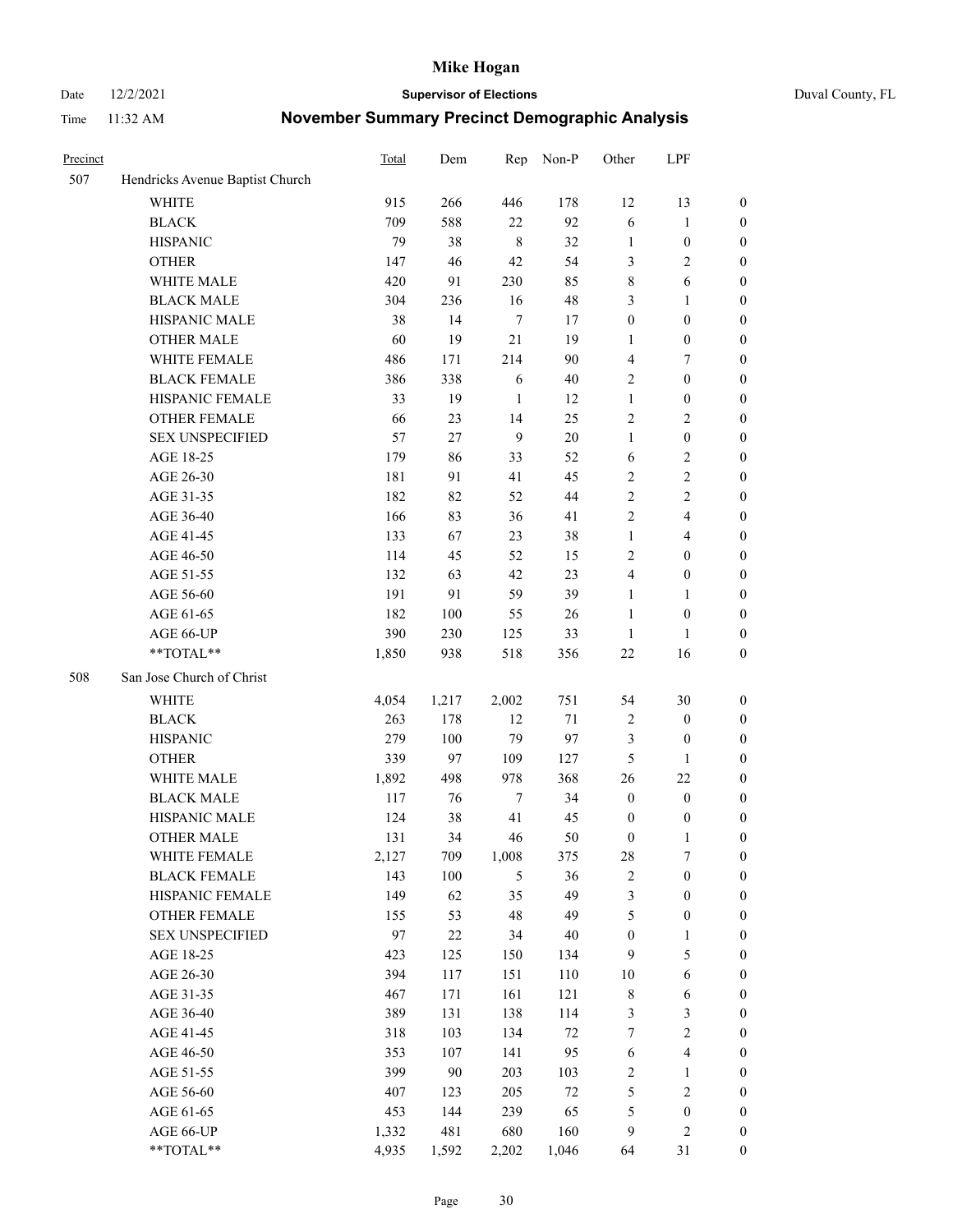Date 12/2/2021 **Supervisor of Elections** Duval County, FL

| Precinct |                                 | Total | Dem   | Rep    | Non-P  | Other                   | LPF                     |                  |
|----------|---------------------------------|-------|-------|--------|--------|-------------------------|-------------------------|------------------|
| 509      | Christ the Messiah Church       |       |       |        |        |                         |                         |                  |
|          | <b>WHITE</b>                    | 3,327 | 891   | 1,851  | 533    | 36                      | 16                      | 0                |
|          | <b>BLACK</b>                    | 358   | 252   | 21     | 82     | 3                       | $\boldsymbol{0}$        | 0                |
|          | <b>HISPANIC</b>                 | 200   | 76    | 58     | 62     | 3                       | $\mathbf{1}$            | $\boldsymbol{0}$ |
|          | <b>OTHER</b>                    | 335   | 92    | 118    | 120    | $\overline{4}$          | $\mathbf{1}$            | $\boldsymbol{0}$ |
|          | WHITE MALE                      | 1,523 | 347   | 885    | 272    | 11                      | $8\,$                   | $\boldsymbol{0}$ |
|          | <b>BLACK MALE</b>               | 148   | 92    | 10     | 44     | $\mathfrak{2}$          | $\boldsymbol{0}$        | $\boldsymbol{0}$ |
|          | HISPANIC MALE                   | 86    | 30    | 27     | 29     | $\boldsymbol{0}$        | $\boldsymbol{0}$        | $\boldsymbol{0}$ |
|          | <b>OTHER MALE</b>               | 138   | 29    | 59     | 49     | $\mathbf{1}$            | $\boldsymbol{0}$        | $\boldsymbol{0}$ |
|          | WHITE FEMALE                    | 1,772 | 537   | 951    | 254    | 24                      | 6                       | $\boldsymbol{0}$ |
|          | <b>BLACK FEMALE</b>             | 204   | 156   | 11     | 36     | $\mathbf{1}$            | $\boldsymbol{0}$        | 0                |
|          | HISPANIC FEMALE                 | 111   | 46    | 30     | 31     | 3                       | $\mathbf{1}$            | 0                |
|          | OTHER FEMALE                    | 143   | 53    | $46\,$ | 43     | $\mathbf{1}$            | $\boldsymbol{0}$        | $\boldsymbol{0}$ |
|          | <b>SEX UNSPECIFIED</b>          | 95    | 21    | 29     | 39     | 3                       | $\mathfrak{Z}$          | $\boldsymbol{0}$ |
|          | AGE 18-25                       | 382   | 125   | 141    | 104    | $11\,$                  | $\mathbf{1}$            | $\boldsymbol{0}$ |
|          | AGE 26-30                       | 336   | 94    | 131    | 103    | 5                       | $\mathfrak{Z}$          | $\boldsymbol{0}$ |
|          | AGE 31-35                       | 315   | 99    | 120    | 90     | 3                       | $\mathfrak{Z}$          | $\boldsymbol{0}$ |
|          | AGE 36-40                       | 307   | 95    | 115    | $88\,$ | 4                       | $\mathfrak s$           | $\boldsymbol{0}$ |
|          | AGE 41-45                       | 292   | 86    | 119    | 82     | $\sqrt{2}$              | $\mathfrak{Z}$          | $\boldsymbol{0}$ |
|          | AGE 46-50                       | 299   | 106   | 129    | 61     | 3                       | $\boldsymbol{0}$        | $\boldsymbol{0}$ |
|          | AGE 51-55                       | 328   | 100   | 157    | 66     | 3                       | $\sqrt{2}$              | $\boldsymbol{0}$ |
|          | AGE 56-60                       | 317   | 92    | 179    | 44     | $\sqrt{2}$              | $\boldsymbol{0}$        | 0                |
|          | AGE 61-65                       | 373   | 122   | 201    | 47     | 3                       | $\boldsymbol{0}$        | 0                |
|          | AGE 66-UP                       | 1,271 | 392   | 756    | 112    | $10\,$                  | $\mathbf{1}$            | $\boldsymbol{0}$ |
|          | $**TOTAL**$                     | 4,220 | 1,311 | 2,048  | 797    | 46                      | $18\,$                  | $\boldsymbol{0}$ |
| 510      | Community Hospice of NE Florida |       |       |        |        |                         |                         |                  |
|          | <b>WHITE</b>                    | 2,641 | 690   | 1,393  | 503    | 34                      | 21                      | $\boldsymbol{0}$ |
|          | <b>BLACK</b>                    | 415   | 293   | $20\,$ | 95     | 5                       | $\sqrt{2}$              | $\boldsymbol{0}$ |
|          | <b>HISPANIC</b>                 | 212   | 78    | 49     | 82     | 3                       | $\boldsymbol{0}$        | $\boldsymbol{0}$ |
|          | <b>OTHER</b>                    | 261   | 62    | 94     | 98     | 6                       | $\mathbf{1}$            | $\boldsymbol{0}$ |
|          | WHITE MALE                      | 1,228 | 263   | 682    | 252    | 19                      | 12                      | $\boldsymbol{0}$ |
|          | <b>BLACK MALE</b>               | 167   | 107   | 9      | 47     | $\overline{4}$          | $\boldsymbol{0}$        | $\boldsymbol{0}$ |
|          | HISPANIC MALE                   | 106   | 36    | 26     | 42     | 2                       | $\boldsymbol{0}$        | 0                |
|          | <b>OTHER MALE</b>               | 90    | 18    | 39     | 31     | $\mathfrak{2}$          | $\boldsymbol{0}$        | $\boldsymbol{0}$ |
|          | WHITE FEMALE                    | 1,393 | 422   | 704    | 243    | 15                      | 9                       | 0                |
|          | <b>BLACK FEMALE</b>             | 245   | 183   | 11     | 48     | $\mathbf{1}$            | $\sqrt{2}$              | $\boldsymbol{0}$ |
|          | HISPANIC FEMALE                 | 102   | 39    | 23     | 39     | $\mathbf{1}$            | $\boldsymbol{0}$        | $\overline{0}$   |
|          | <b>OTHER FEMALE</b>             | 123   | 31    | 42     | 45     | 4                       | $\mathbf{1}$            | $\overline{0}$   |
|          | <b>SEX UNSPECIFIED</b>          | 75    | 24    | $20\,$ | 31     | $\boldsymbol{0}$        | $\boldsymbol{0}$        | 0                |
|          | AGE 18-25                       | 329   | 97    | 116    | 102    | 9                       | $\mathfrak s$           | $\theta$         |
|          | AGE 26-30                       | 309   | 109   | 95     | 99     | $\overline{\mathbf{4}}$ | $\sqrt{2}$              | 0                |
|          | AGE 31-35                       | 328   | 114   | 106    | 99     | 5                       | $\overline{\mathbf{4}}$ | 0                |
|          | AGE 36-40                       | 255   | 78    | 89     | $80\,$ | 5                       | $\mathfrak{Z}$          | 0                |
|          | AGE 41-45                       | 215   | 65    | 71     | 72     | 5                       | $\sqrt{2}$              | 0                |
|          | AGE 46-50                       | 234   | 62    | 96     | 71     | $\overline{c}$          | $\mathfrak{Z}$          | 0                |
|          | AGE 51-55                       | 246   | 83    | 98     | 58     | 4                       | $\mathfrak{Z}$          | $\boldsymbol{0}$ |
|          | AGE 56-60                       | 307   | 93    | 160    | 49     | 4                       | 1                       | $\boldsymbol{0}$ |
|          | AGE 61-65                       | 354   | 102   | 206    | 41     | 5                       | $\boldsymbol{0}$        | $\boldsymbol{0}$ |
|          | AGE 66-UP                       | 952   | 320   | 519    | 107    | 5                       | $\mathbf{1}$            | $\boldsymbol{0}$ |
|          | **TOTAL**                       | 3,529 | 1,123 | 1,556  | 778    | 48                      | 24                      | $\boldsymbol{0}$ |
|          |                                 |       |       |        |        |                         |                         |                  |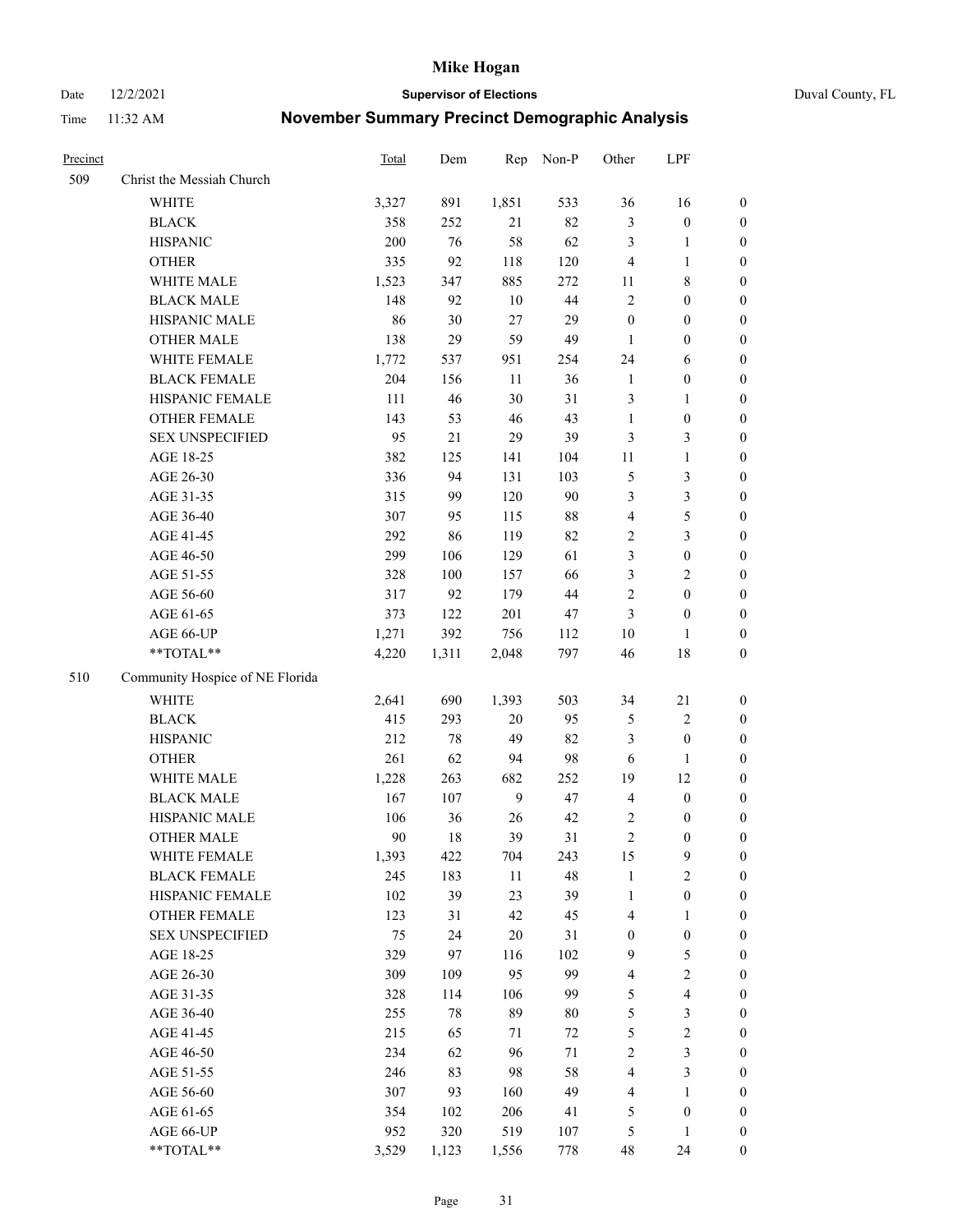Date 12/2/2021 **Supervisor of Elections** Duval County, FL

| Precinct |                              | <b>Total</b> | Dem         | Rep   | Non-P  | Other            | LPF                     |                  |
|----------|------------------------------|--------------|-------------|-------|--------|------------------|-------------------------|------------------|
| 511      | Cuba Hunter Community Center |              |             |       |        |                  |                         |                  |
|          | <b>WHITE</b>                 | 1,777        | 537         | 808   | 390    | 35               | $\boldsymbol{7}$        | 0                |
|          | <b>BLACK</b>                 | 780          | 613         | 41    | 121    | 5                | $\boldsymbol{0}$        | $\boldsymbol{0}$ |
|          | <b>HISPANIC</b>              | 274          | 111         | 61    | 99     | $\mathbf{1}$     | $\overline{c}$          | $\boldsymbol{0}$ |
|          | <b>OTHER</b>                 | 363          | 104         | 107   | 145    | 6                | $\mathbf{1}$            | $\boldsymbol{0}$ |
|          | WHITE MALE                   | 818          | 212         | 398   | 192    | 13               | $\mathfrak{Z}$          | $\boldsymbol{0}$ |
|          | <b>BLACK MALE</b>            | 345          | 255         | 22    | 66     | $\sqrt{2}$       | $\boldsymbol{0}$        | $\boldsymbol{0}$ |
|          | HISPANIC MALE                | 108          | 38          | 30    | 37     | $\mathbf{1}$     | $\sqrt{2}$              | $\boldsymbol{0}$ |
|          | <b>OTHER MALE</b>            | 149          | 45          | 47    | 56     | $\mathbf{1}$     | $\boldsymbol{0}$        | $\boldsymbol{0}$ |
|          | WHITE FEMALE                 | 933          | 314         | 401   | 192    | $22\,$           | $\overline{\mathbf{4}}$ | $\boldsymbol{0}$ |
|          | <b>BLACK FEMALE</b>          | 427          | 353         | 18    | 53     | 3                | $\boldsymbol{0}$        | $\boldsymbol{0}$ |
|          | HISPANIC FEMALE              | 156          | 70          | 29    | 57     | $\boldsymbol{0}$ | $\boldsymbol{0}$        | $\boldsymbol{0}$ |
|          | OTHER FEMALE                 | 144          | 40          | 45    | 56     | 3                | $\boldsymbol{0}$        | $\boldsymbol{0}$ |
|          | <b>SEX UNSPECIFIED</b>       | 113          | 38          | 27    | 45     | $\overline{2}$   | $\mathbf{1}$            | $\boldsymbol{0}$ |
|          | AGE 18-25                    | 289          | 132         | 54    | 94     | 8                | $\mathbf{1}$            | $\boldsymbol{0}$ |
|          | AGE 26-30                    | 267          | 109         | 45    | 102    | $10\,$           | $\mathbf{1}$            | $\boldsymbol{0}$ |
|          | AGE 31-35                    | 296          | 113         | 82    | 97     | 4                | $\boldsymbol{0}$        | $\boldsymbol{0}$ |
|          | AGE 36-40                    | 243          | 94          | 79    | 66     | 2                | $\sqrt{2}$              | $\boldsymbol{0}$ |
|          | AGE 41-45                    | 218          | $8\sqrt{1}$ | 60    | 73     | $\mathbf{1}$     | $\mathfrak{Z}$          | $\boldsymbol{0}$ |
|          | AGE 46-50                    | 234          | $88\,$      | 74    | 66     | $\overline{4}$   | $\overline{2}$          | $\boldsymbol{0}$ |
|          | AGE 51-55                    | 249          | 108         | 79    | 59     | 3                | $\boldsymbol{0}$        | $\boldsymbol{0}$ |
|          | AGE 56-60                    | 337          | 139         | 129   | 64     | $\overline{4}$   | 1                       | 0                |
|          | AGE 61-65                    | 327          | 144         | 124   | 52     | 7                | $\boldsymbol{0}$        | $\boldsymbol{0}$ |
|          | AGE 66-UP                    | 734          | 357         | 291   | 82     | $\overline{4}$   | $\boldsymbol{0}$        | $\boldsymbol{0}$ |
|          | **TOTAL**                    | 3,194        | 1,365       | 1,017 | 755    | 47               | $10\,$                  | $\boldsymbol{0}$ |
| 512      | Community Hospice of NE FL   |              |             |       |        |                  |                         |                  |
|          | <b>WHITE</b>                 | 2,841        | 758         | 1,351 | 659    | 54               | 19                      | $\boldsymbol{0}$ |
|          | <b>BLACK</b>                 | 1,105        | 825         | 33    | 234    | 12               | $\mathbf{1}$            | $\boldsymbol{0}$ |
|          | <b>HISPANIC</b>              | 494          | 203         | 114   | 171    | 6                | $\boldsymbol{0}$        | $\boldsymbol{0}$ |
|          | <b>OTHER</b>                 | 597          | 190         | 168   | 231    | $\tau$           | $\mathbf{1}$            | $\boldsymbol{0}$ |
|          | WHITE MALE                   | 1,261        | 284         | 608   | 331    | 24               | 14                      | $\boldsymbol{0}$ |
|          | <b>BLACK MALE</b>            | 411          | 281         | 13    | 108    | 8                | $\mathbf{1}$            | $\boldsymbol{0}$ |
|          | HISPANIC MALE                | 215          | 82          | 58    | 72     | 3                | $\boldsymbol{0}$        | 0                |
|          | OTHER MALE                   | 223          | 67          | 65    | $88\,$ | 3                | $\boldsymbol{0}$        | $\boldsymbol{0}$ |
|          | WHITE FEMALE                 | 1,547        | 463         | 733   | 316    | 30               | 5                       | 0                |
|          | <b>BLACK FEMALE</b>          | 676          | 532         | 20    | 120    | 4                | $\boldsymbol{0}$        | $\boldsymbol{0}$ |
|          | HISPANIC FEMALE              | 268          | 115         | 53    | 97     | 3                | $\boldsymbol{0}$        | $\overline{0}$   |
|          | <b>OTHER FEMALE</b>          | 271          | 95          | 80    | 92     | 3                | $\mathbf{1}$            | $\overline{0}$   |
|          | <b>SEX UNSPECIFIED</b>       | 165          | 57          | 36    | 71     | $\mathbf{1}$     | $\boldsymbol{0}$        | 0                |
|          | AGE 18-25                    | 530          | 219         | 115   | 184    | 9                | $\mathfrak{Z}$          | 0                |
|          | AGE 26-30                    | 549          | 213         | 138   | 182    | 12               | $\overline{\mathbf{4}}$ | 0                |
|          | AGE 31-35                    | 522          | 231         | 119   | 159    | $\boldsymbol{9}$ | $\overline{\mathbf{4}}$ | 0                |
|          | AGE 36-40                    | 482          | 202         | 122   | 156    | $\mathbf{1}$     | $\mathbf{1}$            | 0                |
|          | AGE 41-45                    | 390          | 153         | 101   | 126    | $\tau$           | $\mathfrak{Z}$          | 0                |
|          | AGE 46-50                    | 345          | 133         | 105   | 101    | 5                | $\mathbf{1}$            | 0                |
|          | AGE 51-55                    | 354          | 133         | 145   | 71     | 4                | $\mathbf{1}$            | 0                |
|          | AGE 56-60                    | 418          | 143         | 171   | 91     | 13               | $\boldsymbol{0}$        | 0                |
|          | AGE 61-65                    | 422          | 170         | 174   | 71     | 5                | $\sqrt{2}$              | 0                |
|          | AGE 66-UP                    | 1,025        | 379         | 476   | 154    | 14               | $\sqrt{2}$              | 0                |
|          | **TOTAL**                    | 5,037        | 1,976       | 1,666 | 1,295  | 79               | 21                      | $\boldsymbol{0}$ |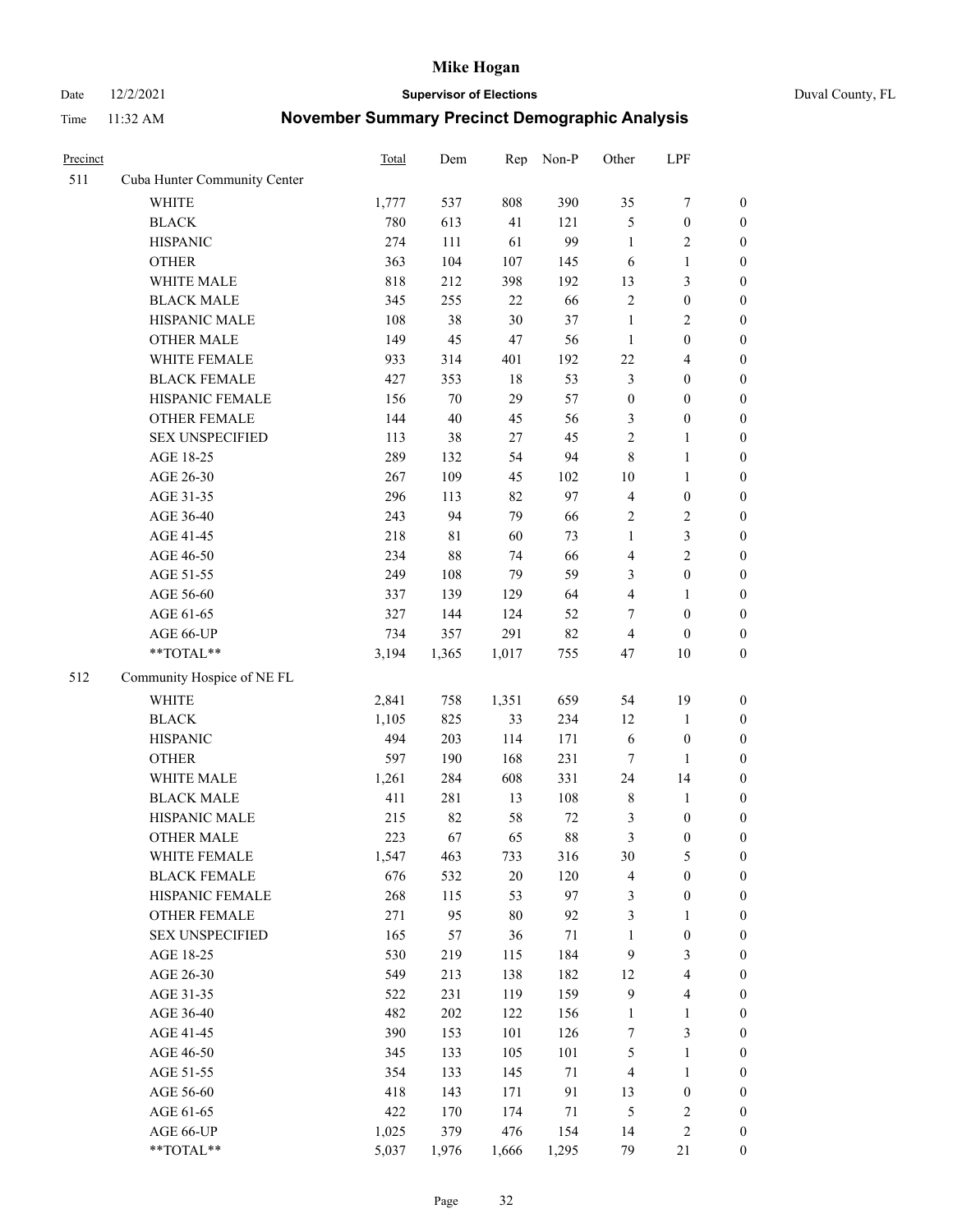Date 12/2/2021 **Supervisor of Elections** Duval County, FL

| Precinct |                          | <b>Total</b> | Dem    | Rep    | Non-P       | Other            | LPF              |                  |
|----------|--------------------------|--------------|--------|--------|-------------|------------------|------------------|------------------|
| 513      | Englewood Baptist Church |              |        |        |             |                  |                  |                  |
|          | <b>WHITE</b>             | 1,433        | 379    | 733    | 302         | 14               | $\mathfrak{S}$   | 0                |
|          | <b>BLACK</b>             | 514          | 404    | 23     | 82          | 4                | $\mathbf{1}$     | 0                |
|          | <b>HISPANIC</b>          | 242          | 100    | 58     | $8\sqrt{1}$ | 3                | $\boldsymbol{0}$ | $\boldsymbol{0}$ |
|          | <b>OTHER</b>             | 376          | 84     | 113    | 175         | 3                | $\mathbf{1}$     | $\boldsymbol{0}$ |
|          | WHITE MALE               | 659          | 145    | 347    | 160         | 4                | $\mathfrak{Z}$   | $\boldsymbol{0}$ |
|          | <b>BLACK MALE</b>        | 245          | 180    | 17     | 44          | 3                | $\mathbf{1}$     | $\boldsymbol{0}$ |
|          | HISPANIC MALE            | 116          | 43     | 31     | 40          | $\mathfrak{2}$   | $\boldsymbol{0}$ | $\boldsymbol{0}$ |
|          | <b>OTHER MALE</b>        | 162          | 35     | 58     | 68          | $\mathbf{1}$     | $\boldsymbol{0}$ | $\boldsymbol{0}$ |
|          | WHITE FEMALE             | 746          | 227    | 371    | 136         | 10               | $\overline{2}$   | $\boldsymbol{0}$ |
|          | <b>BLACK FEMALE</b>      | 262          | 217    | 6      | 38          | $\mathbf{1}$     | $\boldsymbol{0}$ | 0                |
|          | HISPANIC FEMALE          | 113          | 50     | 25     | 38          | $\boldsymbol{0}$ | $\boldsymbol{0}$ | 0                |
|          | <b>OTHER FEMALE</b>      | 141          | 35     | 39     | 65          | $\mathbf{1}$     | $\mathbf{1}$     | $\boldsymbol{0}$ |
|          | <b>SEX UNSPECIFIED</b>   | 121          | 35     | 33     | 51          | $\sqrt{2}$       | $\boldsymbol{0}$ | $\boldsymbol{0}$ |
|          | AGE 18-25                | 242          | 98     | 56     | 82          | 6                | $\boldsymbol{0}$ | $\boldsymbol{0}$ |
|          | AGE 26-30                | 193          | $72\,$ | 50     | 66          | $\overline{c}$   | $\mathfrak{Z}$   | $\boldsymbol{0}$ |
|          | AGE 31-35                | 235          | 91     | 63     | 75          | 4                | $\sqrt{2}$       | $\boldsymbol{0}$ |
|          | AGE 36-40                | 187          | 63     | 60     | 58          | 5                | $\mathbf{1}$     | $\boldsymbol{0}$ |
|          | AGE 41-45                | 191          | 59     | 72     | 60          | $\boldsymbol{0}$ | $\boldsymbol{0}$ | $\boldsymbol{0}$ |
|          | AGE 46-50                | 203          | 65     | 65     | $70\,$      | $\mathbf{2}$     | $\mathbf{1}$     | $\boldsymbol{0}$ |
|          | AGE 51-55                | 209          | $80\,$ | 75     | 54          | $\boldsymbol{0}$ | $\boldsymbol{0}$ | $\boldsymbol{0}$ |
|          | AGE 56-60                | 250          | 107    | 97     | 44          | $\overline{c}$   | $\boldsymbol{0}$ | 0                |
|          | AGE 61-65                | 231          | 85     | 98     | 48          | $\boldsymbol{0}$ | $\boldsymbol{0}$ | 0                |
|          | AGE 66-UP                | 624          | 247    | 291    | 83          | 3                | $\boldsymbol{0}$ | $\boldsymbol{0}$ |
|          | **TOTAL**                | 2,565        | 967    | 927    | 640         | 24               | $\tau$           | $\boldsymbol{0}$ |
| 601      | Italian American Club    |              |        |        |             |                  |                  |                  |
|          | <b>WHITE</b>             | 3,010        | 549    | 1,931  | 483         | 34               | 13               | $\boldsymbol{0}$ |
|          | <b>BLACK</b>             | 132          | 88     | 16     | 25          | 3                | $\boldsymbol{0}$ | $\boldsymbol{0}$ |
|          | <b>HISPANIC</b>          | 130          | 27     | 67     | 34          | $\overline{c}$   | $\boldsymbol{0}$ | $\boldsymbol{0}$ |
|          | <b>OTHER</b>             | 209          | 43     | 99     | 59          | 5                | $\mathfrak{Z}$   | $\boldsymbol{0}$ |
|          | WHITE MALE               | 1,469        | 211    | 966    | 267         | 16               | 9                | $\boldsymbol{0}$ |
|          | <b>BLACK MALE</b>        | 61           | 34     | $10\,$ | 14          | 3                | $\boldsymbol{0}$ | $\boldsymbol{0}$ |
|          | HISPANIC MALE            | 63           | 12     | 34     | 16          | $\mathbf{1}$     | $\boldsymbol{0}$ | 0                |
|          | <b>OTHER MALE</b>        | 72           | 15     | 35     | 18          | $\mathbf{1}$     | 3                | $\boldsymbol{0}$ |
|          | WHITE FEMALE             | 1,513        | 333    | 949    | 210         | 18               | 3                | 0                |
|          | <b>BLACK FEMALE</b>      | 70           | 54     | 5      | 11          | $\boldsymbol{0}$ | $\boldsymbol{0}$ | $\boldsymbol{0}$ |
|          | HISPANIC FEMALE          | 64           | 13     | 33     | 17          | $\mathbf{1}$     | $\boldsymbol{0}$ | $\overline{0}$   |
|          | OTHER FEMALE             | 110          | 25     | 55     | 26          | 4                | $\boldsymbol{0}$ | $\overline{0}$   |
|          | <b>SEX UNSPECIFIED</b>   | 59           | $10\,$ | 26     | $22\,$      | $\boldsymbol{0}$ | $\mathbf{1}$     | 0                |
|          | AGE 18-25                | 319          | 58     | 172    | 77          | 9                | $\mathfrak{Z}$   | 0                |
|          | AGE 26-30                | 199          | 37     | 108    | 50          | $\sqrt{2}$       | $\sqrt{2}$       | 0                |
|          | AGE 31-35                | 210          | 45     | 107    | 54          | 3                | $\mathbf{1}$     | 0                |
|          | AGE 36-40                | 254          | 50     | 132    | 70          | $\mathbf{1}$     | $\mathbf{1}$     | 0                |
|          | AGE 41-45                | 221          | 43     | 122    | 48          | 6                | $\sqrt{2}$       | 0                |
|          | AGE 46-50                | 232          | 39     | 139    | 48          | 4                | $\sqrt{2}$       | 0                |
|          | AGE 51-55                | 292          | 54     | 180    | 54          | $\overline{c}$   | $\sqrt{2}$       | $\boldsymbol{0}$ |
|          | AGE 56-60                | 365          | 57     | 251    | 51          | 5                | 1                | $\boldsymbol{0}$ |
|          | AGE 61-65                | 339          | 64     | 230    | 43          | 2                | $\boldsymbol{0}$ | $\boldsymbol{0}$ |
|          | AGE 66-UP                | 1,050        | 260    | 672    | 106         | 10               | $\sqrt{2}$       | $\boldsymbol{0}$ |
|          | **TOTAL**                | 3,481        | 707    | 2,113  | 601         | 44               | 16               | $\boldsymbol{0}$ |
|          |                          |              |        |        |             |                  |                  |                  |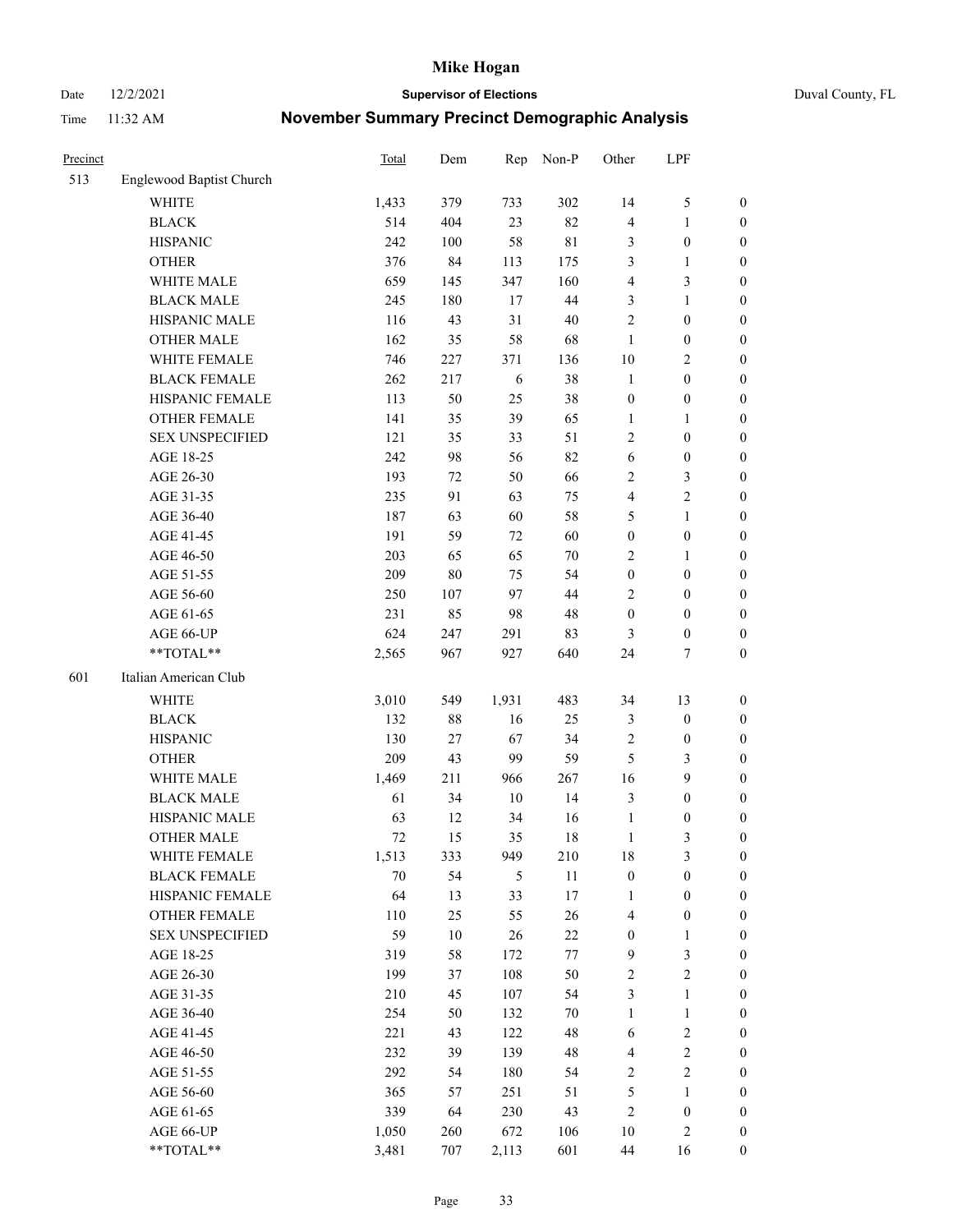Date 12/2/2021 **Supervisor of Elections** Duval County, FL

| Precinct |                           | Total | Dem    | Rep    | Non-P  | Other            | LPF                     |                  |
|----------|---------------------------|-------|--------|--------|--------|------------------|-------------------------|------------------|
| 602      | All Souls Anglican Church |       |        |        |        |                  |                         |                  |
|          | <b>WHITE</b>              | 3,291 | 708    | 1,841  | 683    | 43               | 16                      | 0                |
|          | <b>BLACK</b>              | 407   | 310    | 32     | 59     | $\sqrt{6}$       | $\boldsymbol{0}$        | $\boldsymbol{0}$ |
|          | <b>HISPANIC</b>           | 312   | 102    | 100    | 103    | $\tau$           | $\boldsymbol{0}$        | $\boldsymbol{0}$ |
|          | <b>OTHER</b>              | 479   | 128    | 148    | 196    | 5                | $\mathbf{2}$            | $\boldsymbol{0}$ |
|          | WHITE MALE                | 1,572 | 284    | 921    | 343    | 14               | $10\,$                  | $\boldsymbol{0}$ |
|          | <b>BLACK MALE</b>         | 196   | 138    | 21     | 32     | 5                | $\boldsymbol{0}$        | $\boldsymbol{0}$ |
|          | HISPANIC MALE             | 139   | 43     | 46     | 47     | 3                | $\boldsymbol{0}$        | $\boldsymbol{0}$ |
|          | <b>OTHER MALE</b>         | 215   | 49     | 66     | 98     | $\mathbf{2}$     | $\boldsymbol{0}$        | $\boldsymbol{0}$ |
|          | WHITE FEMALE              | 1,694 | 416    | 905    | 339    | 28               | 6                       | $\boldsymbol{0}$ |
|          | <b>BLACK FEMALE</b>       | 207   | 170    | $10\,$ | 26     | $\mathbf{1}$     | $\boldsymbol{0}$        | 0                |
|          | HISPANIC FEMALE           | 171   | 58     | 54     | 55     | $\overline{4}$   | $\boldsymbol{0}$        | 0                |
|          | <b>OTHER FEMALE</b>       | 198   | 66     | 62     | 66     | 3                | $\mathbf{1}$            | $\boldsymbol{0}$ |
|          | <b>SEX UNSPECIFIED</b>    | 97    | 24     | 36     | 35     | $\mathbf{1}$     | $\mathbf{1}$            | $\boldsymbol{0}$ |
|          | AGE 18-25                 | 460   | 129    | 174    | 143    | $11\,$           | $\mathfrak{Z}$          | $\boldsymbol{0}$ |
|          | AGE 26-30                 | 332   | 95     | 135    | 95     | 3                | $\overline{\mathbf{4}}$ | $\boldsymbol{0}$ |
|          | AGE 31-35                 | 403   | 128    | 148    | 122    | 4                | $\mathbf{1}$            | $\boldsymbol{0}$ |
|          | AGE 36-40                 | 437   | 119    | 180    | 127    | 7                | $\overline{\mathbf{4}}$ | $\boldsymbol{0}$ |
|          | AGE 41-45                 | 337   | 98     | 123    | 105    | $11\,$           | $\boldsymbol{0}$        | $\boldsymbol{0}$ |
|          | AGE 46-50                 | 329   | 87     | 157    | $77\,$ | 5                | $\mathfrak{Z}$          | $\boldsymbol{0}$ |
|          | AGE 51-55                 | 402   | $80\,$ | 219    | 96     | 5                | $\sqrt{2}$              | $\boldsymbol{0}$ |
|          | AGE 56-60                 | 450   | 120    | 249    | 79     | $\sqrt{2}$       | $\boldsymbol{0}$        | 0                |
|          | AGE 61-65                 | 483   | 144    | 272    | 64     | 3                | $\boldsymbol{0}$        | $\boldsymbol{0}$ |
|          | AGE 66-UP                 | 856   | 248    | 464    | 133    | 10               | $\mathbf{1}$            | $\boldsymbol{0}$ |
|          | $**TOTAL**$               | 4,489 | 1,248  | 2,121  | 1,041  | 61               | $18\,$                  | $\boldsymbol{0}$ |
| 603      | Mandarin Branch Library   |       |        |        |        |                  |                         |                  |
|          | WHITE                     |       |        |        |        |                  |                         |                  |
|          |                           | 3,302 | 859    | 1,849  | 537    | 47               | $10\,$                  | $\boldsymbol{0}$ |
|          | <b>BLACK</b>              | 117   | 75     | $10\,$ | 31     | $\mathbf{1}$     | $\boldsymbol{0}$        | $\boldsymbol{0}$ |
|          | <b>HISPANIC</b>           | 159   | 46     | 61     | 51     | $\mathbf{1}$     | $\boldsymbol{0}$        | $\boldsymbol{0}$ |
|          | <b>OTHER</b>              | 276   | 71     | 95     | 106    | $\mathfrak{2}$   | $\sqrt{2}$              | $\boldsymbol{0}$ |
|          | WHITE MALE                | 1,503 | 326    | 874    | 279    | 17               | $\boldsymbol{7}$        | $\boldsymbol{0}$ |
|          | <b>BLACK MALE</b>         | 54    | 29     | $\tau$ | $17\,$ | $\mathbf{1}$     | $\boldsymbol{0}$        | $\boldsymbol{0}$ |
|          | HISPANIC MALE             | 74    | $22\,$ | $28\,$ | 23     | $\mathbf{1}$     | $\boldsymbol{0}$        | $\boldsymbol{0}$ |
|          | <b>OTHER MALE</b>         | 110   | 23     | 46     | 41     | $\boldsymbol{0}$ | $\boldsymbol{0}$        | $\boldsymbol{0}$ |
|          | WHITE FEMALE              | 1,777 | 526    | 964    | 254    | 30               | 3                       | 0                |
|          | <b>BLACK FEMALE</b>       | 63    | 46     | 3      | 14     | $\boldsymbol{0}$ | $\boldsymbol{0}$        | $\boldsymbol{0}$ |
|          | HISPANIC FEMALE           | 83    | 23     | 33     | 27     | $\boldsymbol{0}$ | $\boldsymbol{0}$        | $\overline{0}$   |
|          | OTHER FEMALE              | 126   | 38     | 37     | 48     | $\mathbf{1}$     | $\sqrt{2}$              | 0                |
|          | <b>SEX UNSPECIFIED</b>    | 64    | 18     | 23     | 22     | $\mathbf{1}$     | $\boldsymbol{0}$        | 0                |
|          | AGE 18-25                 | 358   | 97     | 152    | 101    | 7                | $\mathbf{1}$            | 0                |
|          | AGE 26-30                 | 254   | 59     | 126    | 59     | 9                | $\mathbf{1}$            | 0                |
|          | AGE 31-35                 | 259   | 67     | 110    | 73     | 3                | 6                       | 0                |
|          | AGE 36-40                 | 244   | 83     | 99     | 59     | 3                | $\boldsymbol{0}$        | 0                |
|          | AGE 41-45                 | 256   | 69     | 110    | 72     | $\overline{4}$   | $\mathbf{1}$            | 0                |
|          | AGE 46-50                 | 271   | 60     | 141    | 65     | 2                | $\mathfrak{Z}$          | 0                |
|          | AGE 51-55                 | 294   | 64     | 166    | 59     | 5                | $\boldsymbol{0}$        | 0                |
|          | AGE 56-60                 | 324   | 81     | 193    | 46     | 4                | $\boldsymbol{0}$        | $\boldsymbol{0}$ |
|          | AGE 61-65                 | 316   | 85     | 182    | 43     | 6                | $\boldsymbol{0}$        | $\boldsymbol{0}$ |
|          | AGE 66-UP                 | 1,278 | 386    | 736    | 148    | 8                | $\boldsymbol{0}$        | 0                |
|          | **TOTAL**                 | 3,854 | 1,051  | 2,015  | 725    | 51               | 12                      | $\boldsymbol{0}$ |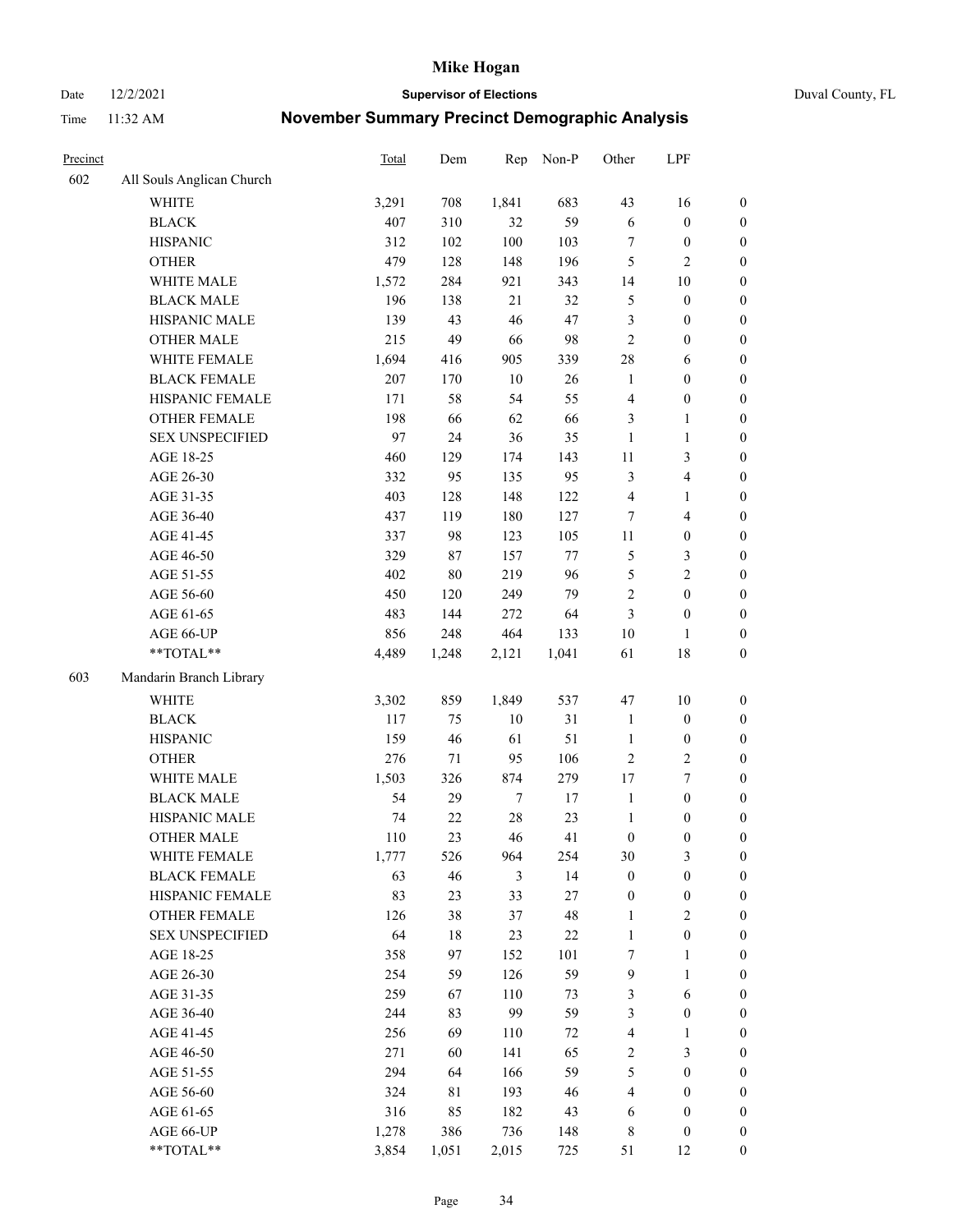Date 12/2/2021 **Supervisor of Elections** Duval County, FL

| Precinct |                              | Total       | Dem    | Rep            | Non-P                   | Other            | LPF                     |                  |
|----------|------------------------------|-------------|--------|----------------|-------------------------|------------------|-------------------------|------------------|
| 604      | Mandarin Presbyterian Church |             |        |                |                         |                  |                         |                  |
|          | <b>WHITE</b>                 | 1,686       | 343    | 1,047          | 279                     | 11               | 6                       | 0                |
|          | <b>BLACK</b>                 | 31          | 17     | $\overline{4}$ | 9                       | $\mathbf{1}$     | $\boldsymbol{0}$        | 0                |
|          | <b>HISPANIC</b>              | $8\sqrt{1}$ | 26     | 29             | 25                      | $\boldsymbol{0}$ | $\mathbf{1}$            | $\boldsymbol{0}$ |
|          | <b>OTHER</b>                 | 112         | 32     | 49             | $28\,$                  | 3                | $\boldsymbol{0}$        | $\boldsymbol{0}$ |
|          | WHITE MALE                   | 814         | 135    | 518            | 149                     | 6                | 6                       | $\boldsymbol{0}$ |
|          | <b>BLACK MALE</b>            | 16          | 8      | 3              | 5                       | $\boldsymbol{0}$ | $\boldsymbol{0}$        | $\boldsymbol{0}$ |
|          | HISPANIC MALE                | 36          | 11     | 13             | 11                      | $\boldsymbol{0}$ | $\mathbf{1}$            | $\boldsymbol{0}$ |
|          | OTHER MALE                   | 50          | 11     | 26             | 11                      | 2                | $\boldsymbol{0}$        | $\boldsymbol{0}$ |
|          | WHITE FEMALE                 | 859         | 204    | 523            | 127                     | 5                | $\boldsymbol{0}$        | $\boldsymbol{0}$ |
|          | <b>BLACK FEMALE</b>          | 14          | 8      | $\mathbf{1}$   | $\overline{\mathbf{4}}$ | $\mathbf{1}$     | $\boldsymbol{0}$        | 0                |
|          | HISPANIC FEMALE              | 44          | 15     | 15             | 14                      | $\boldsymbol{0}$ | $\boldsymbol{0}$        | 0                |
|          | <b>OTHER FEMALE</b>          | 45          | 17     | 16             | 11                      | $\mathbf{1}$     | $\boldsymbol{0}$        | $\boldsymbol{0}$ |
|          | <b>SEX UNSPECIFIED</b>       | 32          | 9      | 14             | 9                       | $\boldsymbol{0}$ | $\boldsymbol{0}$        | $\boldsymbol{0}$ |
|          | AGE 18-25                    | 135         | 32     | 62             | 39                      | 1                | $\mathbf{1}$            | $\boldsymbol{0}$ |
|          | AGE 26-30                    | 115         | 25     | 57             | 31                      | $\overline{c}$   | $\boldsymbol{0}$        | $\boldsymbol{0}$ |
|          | AGE 31-35                    | 138         | $28\,$ | 71             | 35                      | 4                | $\boldsymbol{0}$        | $\boldsymbol{0}$ |
|          | AGE 36-40                    | 131         | 32     | 71             | 26                      | $\mathbf{1}$     | $\mathbf{1}$            | $\boldsymbol{0}$ |
|          | AGE 41-45                    | 145         | 24     | 77             | 41                      | $\mathfrak{2}$   | $\mathbf{1}$            | $\boldsymbol{0}$ |
|          | AGE 46-50                    | 136         | $28\,$ | 74             | 32                      | $\boldsymbol{0}$ | $\mathfrak{2}$          | $\boldsymbol{0}$ |
|          | AGE 51-55                    | 156         | 26     | 102            | $27\,$                  | 1                | $\boldsymbol{0}$        | $\boldsymbol{0}$ |
|          | AGE 56-60                    | 172         | 34     | 108            | 30                      | $\boldsymbol{0}$ | $\boldsymbol{0}$        | 0                |
|          | AGE 61-65                    | 168         | 38     | 112            | 17                      | $\mathbf{1}$     | $\boldsymbol{0}$        | 0                |
|          | AGE 66-UP                    | 614         | 151    | 395            | 63                      | 3                | $\overline{c}$          | $\boldsymbol{0}$ |
|          | $**TOTAL**$                  | 1,910       | 418    | 1,129          | 341                     | 15               | $\boldsymbol{7}$        | $\boldsymbol{0}$ |
| 605      | Mandarin Presbyterian Church |             |        |                |                         |                  |                         |                  |
|          |                              |             |        |                |                         |                  |                         |                  |
|          | <b>WHITE</b>                 | 3,435       | 660    | 2,142          | 562                     | 49               | $22\,$                  | $\boldsymbol{0}$ |
|          | <b>BLACK</b>                 | 144         | 97     | 14             | $27\,$                  | 6                | $\boldsymbol{0}$        | $\boldsymbol{0}$ |
|          | <b>HISPANIC</b>              | 145         | 30     | 76             | 36                      | $\overline{c}$   | $\mathbf{1}$            | $\boldsymbol{0}$ |
|          | <b>OTHER</b>                 | 268         | 69     | 103            | $90\,$                  | 4                | $\overline{c}$          | $\boldsymbol{0}$ |
|          | WHITE MALE                   | 1,657       | 256    | 1,082          | 280                     | 25               | 14                      | $\boldsymbol{0}$ |
|          | <b>BLACK MALE</b>            | 73          | 44     | $10\,$         | $17\,$                  | $\overline{2}$   | $\boldsymbol{0}$        | $\boldsymbol{0}$ |
|          | HISPANIC MALE                | 59<br>99    | 14     | $30\,$         | 14                      | $\boldsymbol{0}$ | 1                       | 0                |
|          | <b>OTHER MALE</b>            |             | 28     | 35             | 35                      | $\mathbf{1}$     | $\boldsymbol{0}$        | $\boldsymbol{0}$ |
|          | WHITE FEMALE                 | 1,743       | 398    | 1,039          | 274                     | 24               | 8                       | 0                |
|          | <b>BLACK FEMALE</b>          | 68          | 51     | $\overline{4}$ | 9                       | 4                | $\boldsymbol{0}$        | $\boldsymbol{0}$ |
|          | HISPANIC FEMALE              | 84          | 16     | 46             | $20\,$                  | $\sqrt{2}$       | $\boldsymbol{0}$        | $\overline{0}$   |
|          | <b>OTHER FEMALE</b>          | 125         | 32     | 59             | 31                      | $\mathbf{1}$     | $\sqrt{2}$              | $\overline{0}$   |
|          | <b>SEX UNSPECIFIED</b>       | 84          | 17     | $30\,$         | 35                      | 2                | $\boldsymbol{0}$        | 0                |
|          | AGE 18-25                    | 385         | 95     | 191            | 87                      | 10               | $\sqrt{2}$              | 0                |
|          | AGE 26-30                    | 222         | 54     | 100            | 58                      | 5                | $\mathfrak s$           | 0                |
|          | AGE 31-35                    | 245         | 51     | 136            | 49                      | 6                | $\mathfrak{Z}$          | 0                |
|          | AGE 36-40                    | 284         | 53     | 154            | 69                      | 5                | $\mathfrak{Z}$          | 0                |
|          | AGE 41-45                    | 239         | 44     | 130            | 54                      | 5                | $\sqrt{6}$              | 0                |
|          | AGE 46-50                    | 287         | 48     | 162            | 68                      | 5                | $\overline{\mathbf{4}}$ | 0                |
|          | AGE 51-55                    | 341         | 51     | 222            | 61                      | 6                | $\mathbf{1}$            | $\boldsymbol{0}$ |
|          | AGE 56-60                    | 426         | 84     | 248            | $88\,$                  | 6                | $\boldsymbol{0}$        | $\boldsymbol{0}$ |
|          | AGE 61-65                    | 407         | 110    | 249            | 45                      | 3                | $\boldsymbol{0}$        | $\boldsymbol{0}$ |
|          | AGE 66-UP                    | 1,156       | 266    | 743            | 136                     | 10               | $\mathbf{1}$            | $\boldsymbol{0}$ |
|          | **TOTAL**                    | 3,992       | 856    | 2,335          | 715                     | 61               | 25                      | $\boldsymbol{0}$ |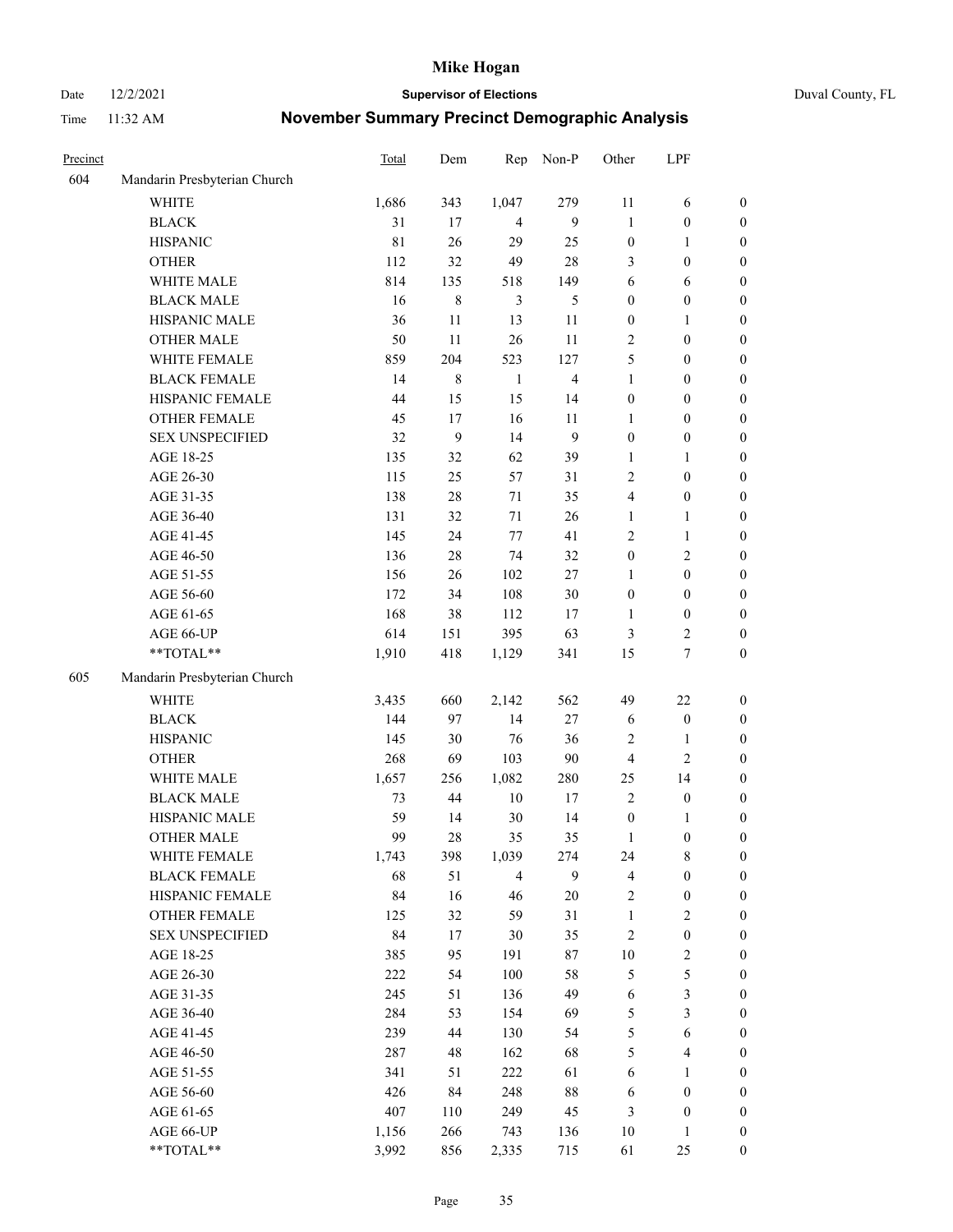#### Date 12/2/2021 **Supervisor of Elections** Duval County, FL

| Precinct |                                 | Total | Dem   | Rep            | Non-P  | Other            | LPF                     |                  |
|----------|---------------------------------|-------|-------|----------------|--------|------------------|-------------------------|------------------|
| 606      | South Mandarin Regional Library |       |       |                |        |                  |                         |                  |
|          | <b>WHITE</b>                    | 4,759 | 980   | 2,921          | 782    | 43               | 33                      | 0                |
|          | <b>BLACK</b>                    | 270   | 188   | 17             | 59     | 5                | $\mathbf{1}$            | $\boldsymbol{0}$ |
|          | <b>HISPANIC</b>                 | 197   | 66    | 76             | 54     | $\mathbf{1}$     | $\boldsymbol{0}$        | $\boldsymbol{0}$ |
|          | <b>OTHER</b>                    | 351   | 91    | 132            | 122    | 4                | $\mathbf{2}$            | $\boldsymbol{0}$ |
|          | WHITE MALE                      | 2,258 | 371   | 1,432          | 416    | 18               | 21                      | $\boldsymbol{0}$ |
|          | <b>BLACK MALE</b>               | 130   | 82    | 13             | 32     | 3                | $\boldsymbol{0}$        | $\boldsymbol{0}$ |
|          | HISPANIC MALE                   | 88    | 26    | 36             | 25     | $\mathbf{1}$     | $\boldsymbol{0}$        | $\boldsymbol{0}$ |
|          | <b>OTHER MALE</b>               | 134   | 26    | 56             | 50     | $\overline{c}$   | $\boldsymbol{0}$        | $\boldsymbol{0}$ |
|          | WHITE FEMALE                    | 2,462 | 600   | 1,467          | 358    | 25               | 12                      | $\boldsymbol{0}$ |
|          | <b>BLACK FEMALE</b>             | 137   | 105   | $\overline{4}$ | 25     | $\sqrt{2}$       | $\mathbf{1}$            | $\boldsymbol{0}$ |
|          | HISPANIC FEMALE                 | 102   | 38    | 38             | 26     | $\boldsymbol{0}$ | $\boldsymbol{0}$        | 0                |
|          | <b>OTHER FEMALE</b>             | 162   | 55    | 56             | 47     | $\mathbf{2}$     | $\sqrt{2}$              | $\boldsymbol{0}$ |
|          | <b>SEX UNSPECIFIED</b>          | 104   | 22    | $44\,$         | 38     | $\boldsymbol{0}$ | $\boldsymbol{0}$        | $\boldsymbol{0}$ |
|          | AGE 18-25                       | 507   | 124   | 255            | 116    | 9                | $\mathfrak{Z}$          | $\boldsymbol{0}$ |
|          | AGE 26-30                       | 376   | 90    | 169            | 101    | 9                | $\boldsymbol{7}$        | $\boldsymbol{0}$ |
|          | AGE 31-35                       | 404   | 90    | 197            | 113    | $\sqrt{2}$       | $\sqrt{2}$              | $\boldsymbol{0}$ |
|          | AGE 36-40                       | 419   | 97    | 203            | 113    | $\mathfrak{2}$   | $\overline{\mathbf{4}}$ | $\boldsymbol{0}$ |
|          | AGE 41-45                       | 364   | 83    | 172            | 100    | 7                | $\overline{2}$          | $\boldsymbol{0}$ |
|          | AGE 46-50                       | 369   | 87    | 191            | 84     | 4                | $\mathfrak{Z}$          | $\boldsymbol{0}$ |
|          | AGE 51-55                       | 464   | 94    | 288            | 73     | 6                | $\mathfrak{Z}$          | $\boldsymbol{0}$ |
|          | AGE 56-60                       | 571   | 118   | 367            | 81     | 3                | $\sqrt{2}$              | 0                |
|          | AGE 61-65                       | 532   | 131   | 331            | 65     | $\mathbf{2}$     | $\mathfrak{Z}$          | $\boldsymbol{0}$ |
|          | AGE 66-UP                       | 1,571 | 411   | 973            | 171    | 9                | $\tau$                  | $\boldsymbol{0}$ |
|          | $**TOTAL**$                     | 5,577 | 1,325 | 3,146          | 1,017  | 53               | 36                      | $\boldsymbol{0}$ |
| 607      | Mandarin Branch Library         |       |       |                |        |                  |                         |                  |
|          | <b>WHITE</b>                    | 1,491 | 353   | 793            | 306    | 28               | 11                      | $\boldsymbol{0}$ |
|          | <b>BLACK</b>                    | 235   | 174   | 12             | 43     | 6                | $\boldsymbol{0}$        | $\boldsymbol{0}$ |
|          | <b>HISPANIC</b>                 | 168   | 60    | 54             | 53     | $\mathbf{1}$     | $\boldsymbol{0}$        | $\boldsymbol{0}$ |
|          | <b>OTHER</b>                    | 150   | 48    | $46\,$         | 48     | 5                | $\mathfrak{Z}$          | $\boldsymbol{0}$ |
|          | WHITE MALE                      | 650   | 122   | 365            | 147    | $11\,$           | $\mathfrak{S}$          | $\boldsymbol{0}$ |
|          | <b>BLACK MALE</b>               | 89    | 68    | $\mathfrak{Z}$ | 16     | $\mathbf{2}$     | $\boldsymbol{0}$        | $\boldsymbol{0}$ |
|          | HISPANIC MALE                   | 67    | 18    | $27\,$         | 22     | $\boldsymbol{0}$ | $\boldsymbol{0}$        | $\boldsymbol{0}$ |
|          | <b>OTHER MALE</b>               | 60    | 20    | 18             | 19     | $\mathbf{1}$     | $\mathfrak{2}$          | $\boldsymbol{0}$ |
|          | WHITE FEMALE                    | 826   | 226   | 419            | 158    | 17               | 6                       | 0                |
|          | <b>BLACK FEMALE</b>             | 140   | 102   | $\,$ 8 $\,$    | 26     | 4                | $\boldsymbol{0}$        | $\boldsymbol{0}$ |
|          | HISPANIC FEMALE                 | 96    | 41    | 26             | $28\,$ | $\mathbf{1}$     | $\boldsymbol{0}$        | $\overline{0}$   |
|          | OTHER FEMALE                    | 61    | 21    | 23             | 15     | $\overline{c}$   | $\boldsymbol{0}$        | $\overline{0}$   |
|          | <b>SEX UNSPECIFIED</b>          | 55    | 17    | 16             | 19     | 2                | $\mathbf{1}$            | 0                |
|          | AGE 18-25                       | 175   | 57    | 58             | 54     | $\sqrt{6}$       | $\boldsymbol{0}$        | 0                |
|          | AGE 26-30                       | 169   | 50    | 56             | 56     | 5                | $\overline{2}$          | 0                |
|          | AGE 31-35                       | 194   | 70    | 53             | 62     | 5                | $\overline{\mathbf{4}}$ | 0                |
|          | AGE 36-40                       | 164   | 50    | 62             | 43     | 6                | $\mathfrak{Z}$          | 0                |
|          | AGE 41-45                       | 130   | 36    | 54             | 34     | 5                | $\mathbf{1}$            | 0                |
|          | AGE 46-50                       | 126   | 45    | 45             | 31     | 4                | $\mathbf{1}$            | 0                |
|          | AGE 51-55                       | 134   | 42    | 67             | 22     | $\overline{c}$   | $\mathbf{1}$            | 0                |
|          | AGE 56-60                       | 169   | 42    | $87\,$         | 38     | $\mathbf{1}$     | $\mathbf{1}$            | 0                |
|          | AGE 61-65                       | 176   | 58    | 85             | 31     | $\mathbf{1}$     | $\mathbf{1}$            | 0                |
|          | AGE 66-UP                       | 607   | 185   | 338            | 79     | 5                | $\boldsymbol{0}$        | $\boldsymbol{0}$ |
|          | **TOTAL**                       | 2,044 | 635   | 905            | 450    | 40               | 14                      | $\boldsymbol{0}$ |
|          |                                 |       |       |                |        |                  |                         |                  |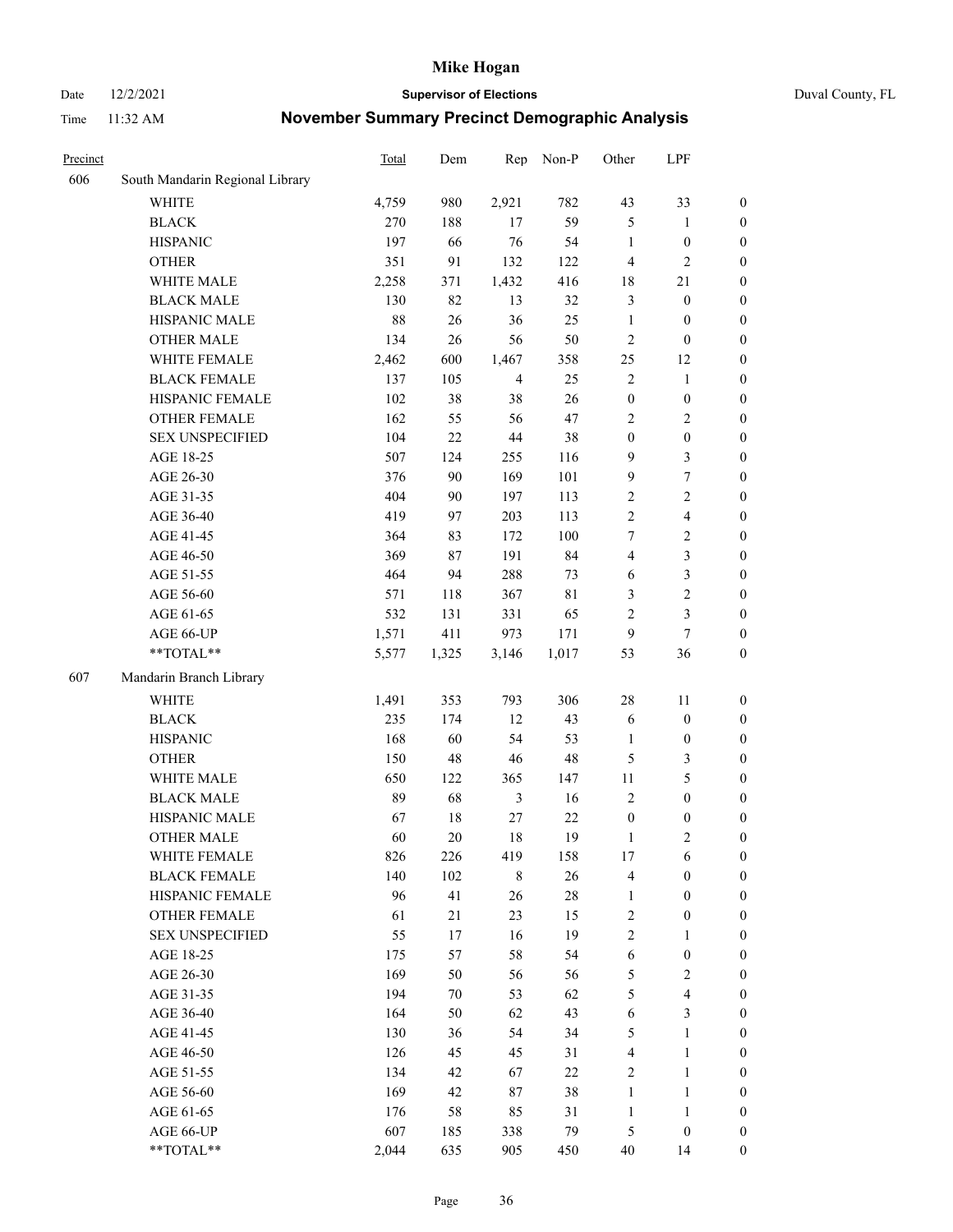Date 12/2/2021 **Supervisor of Elections** Duval County, FL

| Precinct |                                       | Total | Dem   | Rep         | Non-P  | Other            | LPF                     |                  |
|----------|---------------------------------------|-------|-------|-------------|--------|------------------|-------------------------|------------------|
| 608      | Freedom Christian Fellowship          |       |       |             |        |                  |                         |                  |
|          | <b>WHITE</b>                          | 4,700 | 1,025 | 2,508       | 1,047  | 92               | $28\,$                  | 0                |
|          | <b>BLACK</b>                          | 656   | 453   | 32          | 160    | $\overline{9}$   | $\sqrt{2}$              | 0                |
|          | <b>HISPANIC</b>                       | 527   | 175   | 164         | 182    | 5                | $\mathbf{1}$            | $\boldsymbol{0}$ |
|          | <b>OTHER</b>                          | 544   | 152   | 160         | 211    | 17               | $\overline{\mathbf{4}}$ | $\boldsymbol{0}$ |
|          | WHITE MALE                            | 2,163 | 370   | 1,195       | 532    | 47               | 19                      | $\boldsymbol{0}$ |
|          | <b>BLACK MALE</b>                     | 265   | 176   | 15          | 72     | $\overline{c}$   | $\boldsymbol{0}$        | $\boldsymbol{0}$ |
|          | HISPANIC MALE                         | 234   | 68    | 75          | 89     | $\mathbf{1}$     | $\mathbf{1}$            | $\boldsymbol{0}$ |
|          | <b>OTHER MALE</b>                     | 204   | 56    | 52          | $87\,$ | $\tau$           | $\overline{2}$          | $\boldsymbol{0}$ |
|          | WHITE FEMALE                          | 2,501 | 644   | 1,297       | 506    | 45               | $\boldsymbol{9}$        | $\boldsymbol{0}$ |
|          | <b>BLACK FEMALE</b>                   | 379   | 269   | 16          | 85     | 7                | $\sqrt{2}$              | 0                |
|          | HISPANIC FEMALE                       | 281   | 105   | 84          | 89     | 3                | $\boldsymbol{0}$        | 0                |
|          | OTHER FEMALE                          | 265   | 78    | 86          | 89     | 10               | $\sqrt{2}$              | 0                |
|          | <b>SEX UNSPECIFIED</b>                | 135   | 39    | 44          | 51     | $\mathbf{1}$     | $\boldsymbol{0}$        | $\boldsymbol{0}$ |
|          | AGE 18-25                             | 700   | 196   | 242         | 237    | 23               | $\sqrt{2}$              | $\boldsymbol{0}$ |
|          | AGE 26-30                             | 581   | 154   | 224         | 182    | 17               | $\overline{\mathbf{4}}$ | $\boldsymbol{0}$ |
|          | AGE 31-35                             | 620   | 191   | 218         | 177    | $20\,$           | 14                      | $\boldsymbol{0}$ |
|          | AGE 36-40                             | 533   | 144   | 220         | 157    | $\tau$           | $\mathfrak{S}$          | $\boldsymbol{0}$ |
|          | AGE 41-45                             | 534   | 145   | 209         | 170    | $\tau$           | $\mathfrak{Z}$          | $\boldsymbol{0}$ |
|          | AGE 46-50                             | 462   | 122   | 204         | 126    | $\,8\,$          | $\overline{2}$          | $\boldsymbol{0}$ |
|          | AGE 51-55                             | 536   | 143   | 252         | 126    | 14               | $\mathbf{1}$            | $\boldsymbol{0}$ |
|          | AGE 56-60                             | 546   | 135   | 290         | 117    | $\overline{4}$   | $\boldsymbol{0}$        | 0                |
|          | AGE 61-65                             | 487   | 121   | 256         | 98     | 9                | 3                       | 0                |
|          | AGE 66-UP                             | 1,427 | 453   | 749         | 210    | 14               | $\mathbf{1}$            | $\boldsymbol{0}$ |
|          | **TOTAL**                             | 6,427 | 1,805 | 2,864       | 1,600  | 123              | 35                      | $\boldsymbol{0}$ |
| 609      | <b>Burnett Park Recreation Center</b> |       |       |             |        |                  |                         |                  |
|          | <b>WHITE</b>                          | 1,470 | 374   | 717         | 331    | 32               | 16                      | $\boldsymbol{0}$ |
|          | <b>BLACK</b>                          | 238   | 178   | 11          | 46     | 3                | $\boldsymbol{0}$        | $\boldsymbol{0}$ |
|          | <b>HISPANIC</b>                       | 182   | 63    | 49          | 68     | $\mathbf{1}$     | $\mathbf{1}$            | $\boldsymbol{0}$ |
|          | <b>OTHER</b>                          | 186   | 49    | 57          | 77     | $\mathbf{1}$     | $\sqrt{2}$              | $\boldsymbol{0}$ |
|          | WHITE MALE                            | 669   | 143   | 337         | 166    | $11\,$           | 12                      | $\boldsymbol{0}$ |
|          | <b>BLACK MALE</b>                     | 98    | 66    | $\,$ 8 $\,$ | 23     | $\mathbf{1}$     | $\boldsymbol{0}$        | $\boldsymbol{0}$ |
|          | HISPANIC MALE                         | 90    | 24    | 29          | 36     | $\mathbf{1}$     | $\boldsymbol{0}$        | 0                |
|          | <b>OTHER MALE</b>                     | 66    | 15    | 18          | 31     | $\boldsymbol{0}$ | $\mathbf{2}$            | 0                |
|          | WHITE FEMALE                          | 787   | 225   | 376         | 161    | 21               | 4                       | 0                |
|          | <b>BLACK FEMALE</b>                   | 139   | 111   | 3           | 23     | $\overline{2}$   | $\boldsymbol{0}$        | $\boldsymbol{0}$ |
|          | HISPANIC FEMALE                       | 88    | 39    | $20\,$      | $28\,$ | $\boldsymbol{0}$ | $\mathbf{1}$            | $\overline{0}$   |
|          | OTHER FEMALE                          | 88    | 30    | 25          | 33     | $\boldsymbol{0}$ | $\boldsymbol{0}$        | $\overline{0}$   |
|          | <b>SEX UNSPECIFIED</b>                | 51    | 11    | $18\,$      | 21     | $\mathbf{1}$     | $\boldsymbol{0}$        | 0                |
|          | AGE 18-25                             | 232   | 70    | 76          | 74     | 10               | $\sqrt{2}$              | 0                |
|          | AGE 26-30                             | 208   | 68    | 61          | 69     | 5                | $\mathfrak{S}$          | 0                |
|          | AGE 31-35                             | 173   | 55    | 58          | 53     | 5                | $\overline{2}$          | 0                |
|          | AGE 36-40                             | 186   | 53    | 64          | 63     | $\boldsymbol{0}$ | $\sqrt{6}$              | 0                |
|          | AGE 41-45                             | 150   | 53    | 42          | 52     | 1                | $\sqrt{2}$              | 0                |
|          | AGE 46-50                             | 146   | 42    | 65          | 33     | 4                | $\sqrt{2}$              | 0                |
|          | AGE 51-55                             | 164   | 48    | 69          | 44     | 3                | $\boldsymbol{0}$        | 0                |
|          | AGE 56-60                             | 163   | 43    | 88          | 28     | 4                | $\boldsymbol{0}$        | 0                |
|          | AGE 61-65                             | 149   | 53    | 66          | 29     | 1                | $\boldsymbol{0}$        | 0                |
|          | AGE 66-UP                             | 505   | 179   | 245         | 77     | $\overline{4}$   | $\boldsymbol{0}$        | 0                |
|          | **TOTAL**                             | 2,076 | 664   | 834         | 522    | 37               | 19                      | $\boldsymbol{0}$ |
|          |                                       |       |       |             |        |                  |                         |                  |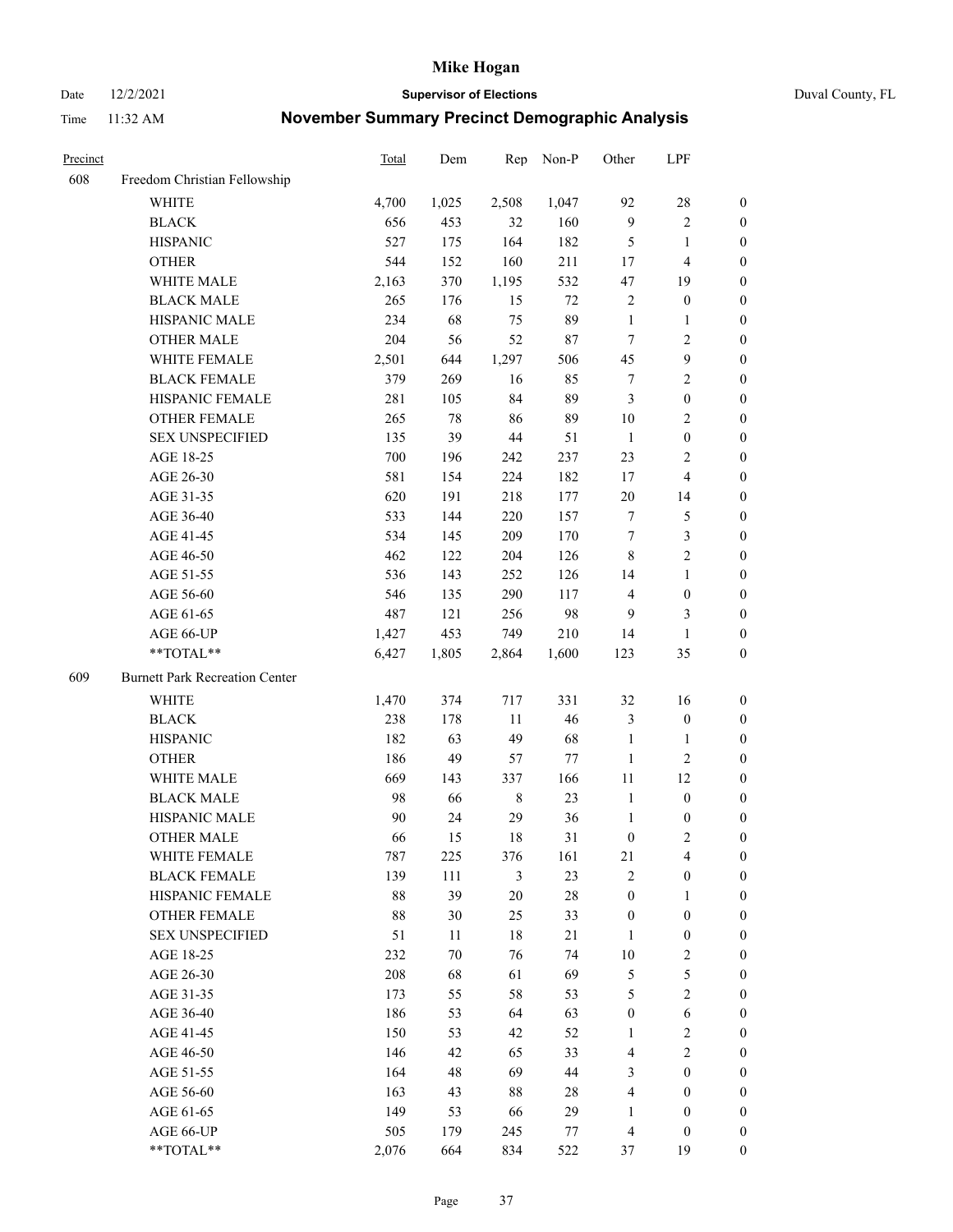Date 12/2/2021 **Supervisor of Elections** Duval County, FL

| Precinct |                        | <b>Total</b> | Dem   | Rep            | Non-P  | Other            | LPF                     |                  |
|----------|------------------------|--------------|-------|----------------|--------|------------------|-------------------------|------------------|
| 610      | St Justin Martyr       |              |       |                |        |                  |                         |                  |
|          | <b>WHITE</b>           | 4,621        | 871   | 2,737          | 919    | 65               | 29                      | $\boldsymbol{0}$ |
|          | <b>BLACK</b>           | 276          | 197   | 18             | 56     | $\mathfrak s$    | $\boldsymbol{0}$        | $\boldsymbol{0}$ |
|          | <b>HISPANIC</b>        | 279          | 89    | 105            | $77\,$ | 5                | 3                       | $\boldsymbol{0}$ |
|          | <b>OTHER</b>           | 401          | 109   | 154            | 132    | 6                | $\boldsymbol{0}$        | $\boldsymbol{0}$ |
|          | WHITE MALE             | 2,272        | 335   | 1,410          | 475    | 31               | 21                      | $\boldsymbol{0}$ |
|          | <b>BLACK MALE</b>      | 137          | 95    | $10\,$         | 29     | 3                | $\boldsymbol{0}$        | $\boldsymbol{0}$ |
|          | HISPANIC MALE          | 131          | 32    | 58             | 37     | $\overline{c}$   | $\sqrt{2}$              | $\boldsymbol{0}$ |
|          | <b>OTHER MALE</b>      | 156          | 43    | 65             | 46     | $\overline{2}$   | $\boldsymbol{0}$        | $\boldsymbol{0}$ |
|          | WHITE FEMALE           | 2,299        | 525   | 1,295          | 437    | 34               | $\,$ 8 $\,$             | $\boldsymbol{0}$ |
|          | <b>BLACK FEMALE</b>    | 136          | 100   | $\,8\,$        | 26     | $\overline{c}$   | $\boldsymbol{0}$        | 0                |
|          | HISPANIC FEMALE        | 147          | 57    | 46             | 40     | 3                | $\mathbf{1}$            | 0                |
|          | <b>OTHER FEMALE</b>    | 177          | 52    | 73             | 49     | 3                | $\boldsymbol{0}$        | $\boldsymbol{0}$ |
|          | <b>SEX UNSPECIFIED</b> | 122          | 27    | 49             | 45     | $\mathbf{1}$     | $\boldsymbol{0}$        | $\boldsymbol{0}$ |
|          | AGE 18-25              | 565          | 118   | 283            | 152    | 8                | $\overline{\mathbf{4}}$ | $\boldsymbol{0}$ |
|          | AGE 26-30              | 384          | 85    | 174            | 113    | 9                | $\mathfrak{Z}$          | $\boldsymbol{0}$ |
|          | AGE 31-35              | 489          | 105   | 227            | 136    | 12               | $\boldsymbol{9}$        | $\boldsymbol{0}$ |
|          | AGE 36-40              | 450          | 96    | 201            | 141    | $\,$ 8 $\,$      | $\overline{\mathbf{4}}$ | $\boldsymbol{0}$ |
|          | AGE 41-45              | 443          | 106   | 216            | 109    | $\tau$           | 5                       | $\boldsymbol{0}$ |
|          | AGE 46-50              | 426          | 94    | 224            | 102    | $\overline{4}$   | $\overline{2}$          | $\boldsymbol{0}$ |
|          | AGE 51-55              | 531          | 96    | 318            | 102    | 14               | $\mathbf{1}$            | 0                |
|          | AGE 56-60              | 564          | 118   | 342            | 98     | $\overline{4}$   | $\sqrt{2}$              | 0                |
|          | AGE 61-65              | 555          | 124   | 336            | 91     | 3                | $\mathbf{1}$            | 0                |
|          | AGE 66-UP              | 1,169        | 324   | 693            | 139    | 12               | $\mathbf{1}$            | $\boldsymbol{0}$ |
|          | **TOTAL**              | 5,577        | 1,266 | 3,014          | 1,184  | $8\sqrt{1}$      | 32                      | $\boldsymbol{0}$ |
| 611      | Mandarin Senior Center |              |       |                |        |                  |                         |                  |
|          | <b>WHITE</b>           | 1,900        | 493   | 971            | 402    | $22\,$           | 12                      | $\boldsymbol{0}$ |
|          | <b>BLACK</b>           | 181          | 131   | $\,$ 8 $\,$    | 38     | 3                | $\mathbf{1}$            | $\boldsymbol{0}$ |
|          | <b>HISPANIC</b>        | 167          | 63    | 42             | 59     | 3                | $\boldsymbol{0}$        | $\boldsymbol{0}$ |
|          | <b>OTHER</b>           | 191          | 60    | 49             | 76     | 4                | $\sqrt{2}$              | $\boldsymbol{0}$ |
|          | WHITE MALE             | 847          | 176   | 453            | 202    | 8                | $8\,$                   | $\boldsymbol{0}$ |
|          | <b>BLACK MALE</b>      | 79           | 54    | $\overline{4}$ | $20\,$ | $\mathbf{1}$     | $\boldsymbol{0}$        | $\boldsymbol{0}$ |
|          | HISPANIC MALE          | 75           | 28    | 19             | $28\,$ | $\boldsymbol{0}$ | $\boldsymbol{0}$        | 0                |
|          | <b>OTHER MALE</b>      | 80           | 22    | 23             | 32     | 1                | $\mathbf{2}$            | $\boldsymbol{0}$ |
|          | WHITE FEMALE           | 1,040        | 314   | 511            | 197    | 14               | 4                       | 0                |
|          | <b>BLACK FEMALE</b>    | 97           | 74    | $\overline{4}$ | 16     | $\sqrt{2}$       | $\mathbf{1}$            | $\boldsymbol{0}$ |
|          | HISPANIC FEMALE        | 88           | 33    | $22\,$         | 30     | 3                | $\boldsymbol{0}$        | $\overline{0}$   |
|          | OTHER FEMALE           | 82           | 31    | $20\,$         | $28\,$ | 3                | $\boldsymbol{0}$        | $\overline{0}$   |
|          | <b>SEX UNSPECIFIED</b> | 51           | 15    | 14             | $22\,$ | $\boldsymbol{0}$ | $\boldsymbol{0}$        | 0                |
|          | AGE 18-25              | 208          | 53    | 66             | 83     | 6                | $\boldsymbol{0}$        | 0                |
|          | AGE 26-30              | 225          | 64    | $87\,$         | 62     | $\,$ 8 $\,$      | $\overline{\mathbf{4}}$ | 0                |
|          | AGE 31-35              | 203          | 68    | 75             | 56     | $\sqrt{2}$       | $\sqrt{2}$              | 0                |
|          | AGE 36-40              | 231          | 73    | 75             | 77     | 5                | $\mathbf{1}$            | 0                |
|          | AGE 41-45              | 158          | 40    | 66             | 49     | $\boldsymbol{0}$ | $\mathfrak{Z}$          | 0                |
|          | AGE 46-50              | 193          | 55    | $8\sqrt{1}$    | 52     | 3                | $\sqrt{2}$              | 0                |
|          | AGE 51-55              | 170          | 59    | $72\,$         | 36     | 3                | $\boldsymbol{0}$        | 0                |
|          | AGE 56-60              | 214          | 59    | 117            | 35     | 1                | $\mathbf{2}$            | $\overline{0}$   |
|          | AGE 61-65              | 216          | 70    | 110            | 34     | $\overline{c}$   | $\boldsymbol{0}$        | $\boldsymbol{0}$ |
|          | AGE 66-UP              | 621          | 206   | 321            | 91     | $\overline{c}$   | $\mathbf{1}$            | $\boldsymbol{0}$ |
|          | **TOTAL**              | 2,439        | 747   | 1,070          | 575    | 32               | 15                      | $\boldsymbol{0}$ |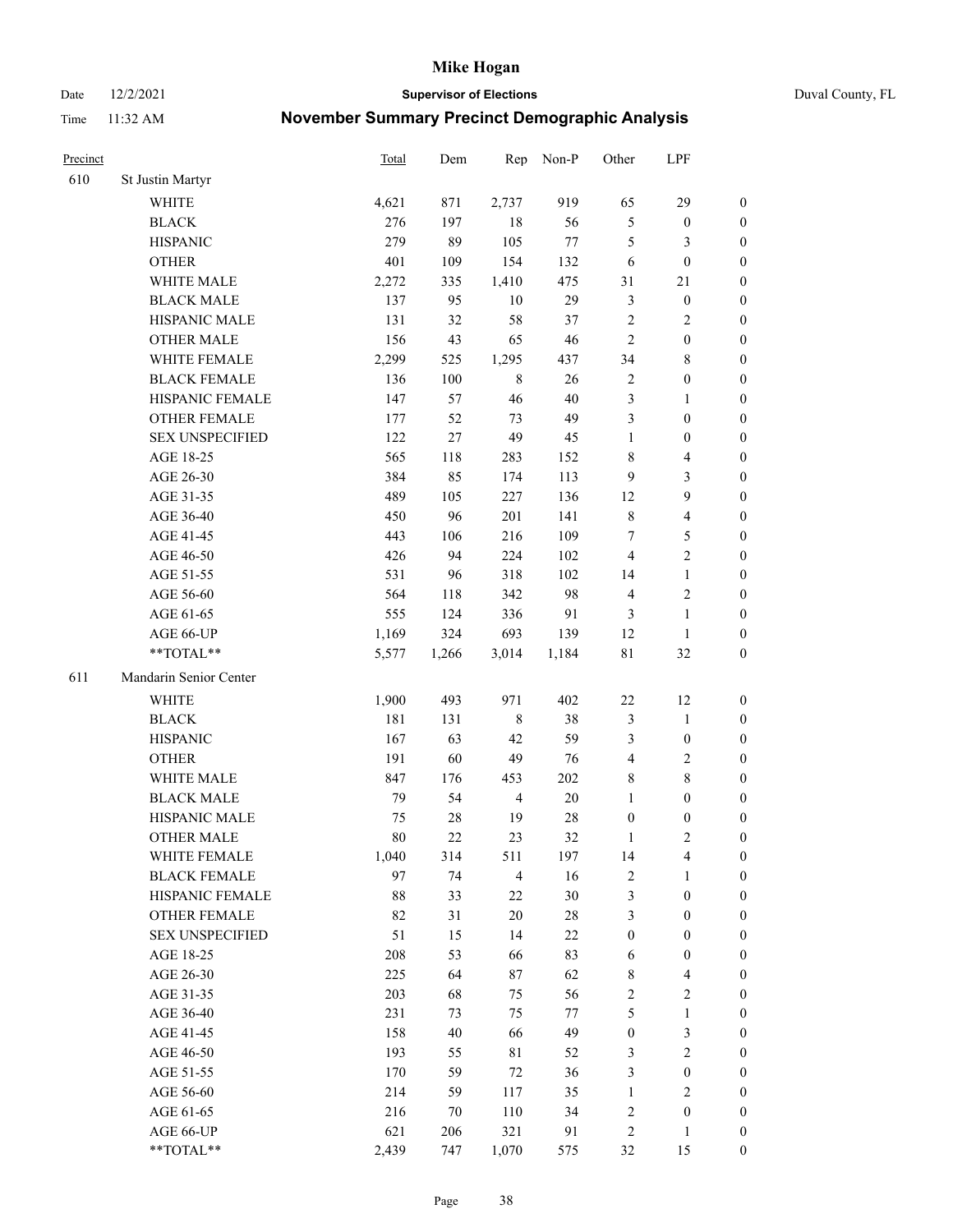Date 12/2/2021 **Supervisor of Elections** Duval County, FL

| Precinct |                                     | Total        | Dem       | Rep                   | Non-P    | Other            | LPF              |                  |
|----------|-------------------------------------|--------------|-----------|-----------------------|----------|------------------|------------------|------------------|
| 612      | Mandarin Church of Christ           |              |           |                       |          |                  |                  |                  |
|          | <b>WHITE</b>                        | 3,269        | 696       | 1,838                 | 668      | 51               | 16               | 0                |
|          | <b>BLACK</b>                        | 446          | 350       | 21                    | 67       | $\,$ 8 $\,$      | $\boldsymbol{0}$ | 0                |
|          | <b>HISPANIC</b>                     | 305          | 97        | 102                   | 99       | $\overline{4}$   | 3                | $\boldsymbol{0}$ |
|          | <b>OTHER</b>                        | 749          | 217       | 213                   | 308      | 10               | $\mathbf{1}$     | $\boldsymbol{0}$ |
|          | WHITE MALE                          | 1,568        | 293       | 904                   | 341      | 20               | $10\,$           | $\boldsymbol{0}$ |
|          | <b>BLACK MALE</b>                   | 213          | 153       | 11                    | 43       | 6                | $\boldsymbol{0}$ | $\boldsymbol{0}$ |
|          | HISPANIC MALE                       | 146          | 40        | 50                    | 51       | $\overline{c}$   | $\mathfrak{Z}$   | $\boldsymbol{0}$ |
|          | <b>OTHER MALE</b>                   | 302          | 75        | 93                    | 132      | $\overline{2}$   | $\boldsymbol{0}$ | $\boldsymbol{0}$ |
|          | WHITE FEMALE                        | 1,671        | 399       | 914                   | 321      | 31               | 6                | $\boldsymbol{0}$ |
|          | <b>BLACK FEMALE</b>                 | 230          | 194       | $10\,$                | 24       | $\sqrt{2}$       | $\boldsymbol{0}$ | 0                |
|          | HISPANIC FEMALE                     | 155          | 56        | 50                    | 47       | $\sqrt{2}$       | $\boldsymbol{0}$ | 0                |
|          | OTHER FEMALE                        | 364          | 128       | 98                    | 131      | $\boldsymbol{7}$ | $\boldsymbol{0}$ | $\boldsymbol{0}$ |
|          | <b>SEX UNSPECIFIED</b>              | 120          | 22        | 44                    | 52       | $\mathbf{1}$     | $\mathbf{1}$     | $\boldsymbol{0}$ |
|          | AGE 18-25                           | 560          | 186       | 184                   | 168      | $20\,$           | $\sqrt{2}$       | $\boldsymbol{0}$ |
|          | AGE 26-30                           | 338          | 98        | 133                   | 97       | 7                | $\mathfrak{Z}$   | $\boldsymbol{0}$ |
|          | AGE 31-35                           | 355          | 113       | 130                   | 102      | 4                | 6                | $\boldsymbol{0}$ |
|          | AGE 36-40                           | 411          | 103       | 174                   | 125      | 6                | $\mathfrak{Z}$   | $\boldsymbol{0}$ |
|          | AGE 41-45                           | 411          | 123       | 149                   | 130      | 6                | $\mathfrak{Z}$   | $\boldsymbol{0}$ |
|          | AGE 46-50                           | 437          | 113       | 198                   | 120      | 6                | $\boldsymbol{0}$ | $\boldsymbol{0}$ |
|          | AGE 51-55                           | 497          | 131       | 242                   | 116      | 7                | $\mathbf{1}$     | 0                |
|          | AGE 56-60                           | 489          | 119       | 263                   | 103      | 3                | $\mathbf{1}$     | 0                |
|          | AGE 61-65                           | 400          | 113       | 202                   | $78\,$   | 6                | $\mathbf{1}$     | 0                |
|          | AGE 66-UP                           | 871          | 261       | 499                   | 103      | 8                | $\boldsymbol{0}$ | $\boldsymbol{0}$ |
|          | $**TOTAL**$                         | 4,769        | 1,360     | 2,174                 | 1,142    | 73               | $20\,$           | $\boldsymbol{0}$ |
| 613      | Mandarin Moose Lodge #42            |              |           |                       |          |                  |                  |                  |
|          | <b>WHITE</b>                        | 2,417        | 496       | 1,317                 | 556      | 36               | 12               | $\boldsymbol{0}$ |
|          | <b>BLACK</b>                        | 321          | 232       | 12                    | $70\,$   | 7                | $\boldsymbol{0}$ | $\boldsymbol{0}$ |
|          | <b>HISPANIC</b>                     | 249          | 89        | 62                    | 95       | 3                | $\boldsymbol{0}$ | $\boldsymbol{0}$ |
|          | <b>OTHER</b>                        | 297          | 97        | 79                    | 112      | 9                | $\boldsymbol{0}$ | $\boldsymbol{0}$ |
|          | WHITE MALE                          | 1,133        | 189       | 636                   | 282      | 19               | $\tau$           | $\boldsymbol{0}$ |
|          | <b>BLACK MALE</b>                   | 150          | 93        | $\,$ 8 $\,$           | 43       | 6                | $\boldsymbol{0}$ | $\boldsymbol{0}$ |
|          | HISPANIC MALE                       | 109          | 38        | $30\,$                | 40       | 1                | $\boldsymbol{0}$ | $\boldsymbol{0}$ |
|          | <b>OTHER MALE</b>                   | 117          | 34        | 30                    | 49       | 4                | $\boldsymbol{0}$ | $\boldsymbol{0}$ |
|          |                                     |              |           |                       |          | 17               | 5                | 0                |
|          | WHITE FEMALE<br><b>BLACK FEMALE</b> | 1,266<br>168 | 305       | 671<br>$\overline{4}$ | 268      | $\mathbf{1}$     | $\boldsymbol{0}$ | $\overline{0}$   |
|          | HISPANIC FEMALE                     | 135          | 137<br>50 | 30                    | 26<br>53 | 2                | $\boldsymbol{0}$ | $\overline{0}$   |
|          | <b>OTHER FEMALE</b>                 | 139          |           | 40                    | 42       |                  | $\boldsymbol{0}$ | $\overline{0}$   |
|          | <b>SEX UNSPECIFIED</b>              | 67           | 55<br>13  | 21                    | 30       | 2<br>3           | $\boldsymbol{0}$ | 0                |
|          | AGE 18-25                           | 350          | 97        | 118                   | 123      | 11               | $\mathbf{1}$     | 0                |
|          | AGE 26-30                           | 302          | 77        | 100                   | 116      | 6                | $\mathfrak{Z}$   | 0                |
|          | AGE 31-35                           | 321          | 83        | 127                   | 103      | 6                | $\sqrt{2}$       | 0                |
|          | AGE 36-40                           | 290          |           | 112                   | 86       | 7                | $\mathbf{1}$     |                  |
|          | AGE 41-45                           | 272          | 84<br>72  | 110                   | 82       | 7                | $\mathbf{1}$     | 0                |
|          |                                     |              |           |                       |          |                  |                  | 0                |
|          | AGE 46-50                           | 271          | 61        | 131                   | 75       | 3                | $\mathbf{1}$     | 0                |
|          | AGE 51-55                           | 276          | 67        | 131                   | 71       | 5                | $\mathbf{2}$     | 0                |
|          | AGE 56-60                           | 279          | 82        | 150                   | 41       | 6                | $\boldsymbol{0}$ | $\overline{0}$   |
|          | AGE 61-65                           | 257          | 84        | 127                   | 45       | 1                | $\boldsymbol{0}$ | $\boldsymbol{0}$ |
|          | AGE 66-UP                           | 666          | 207       | 364                   | 91       | 3                | $\mathbf{1}$     | $\boldsymbol{0}$ |
|          | **TOTAL**                           | 3,284        | 914       | 1,470                 | 833      | 55               | 12               | $\boldsymbol{0}$ |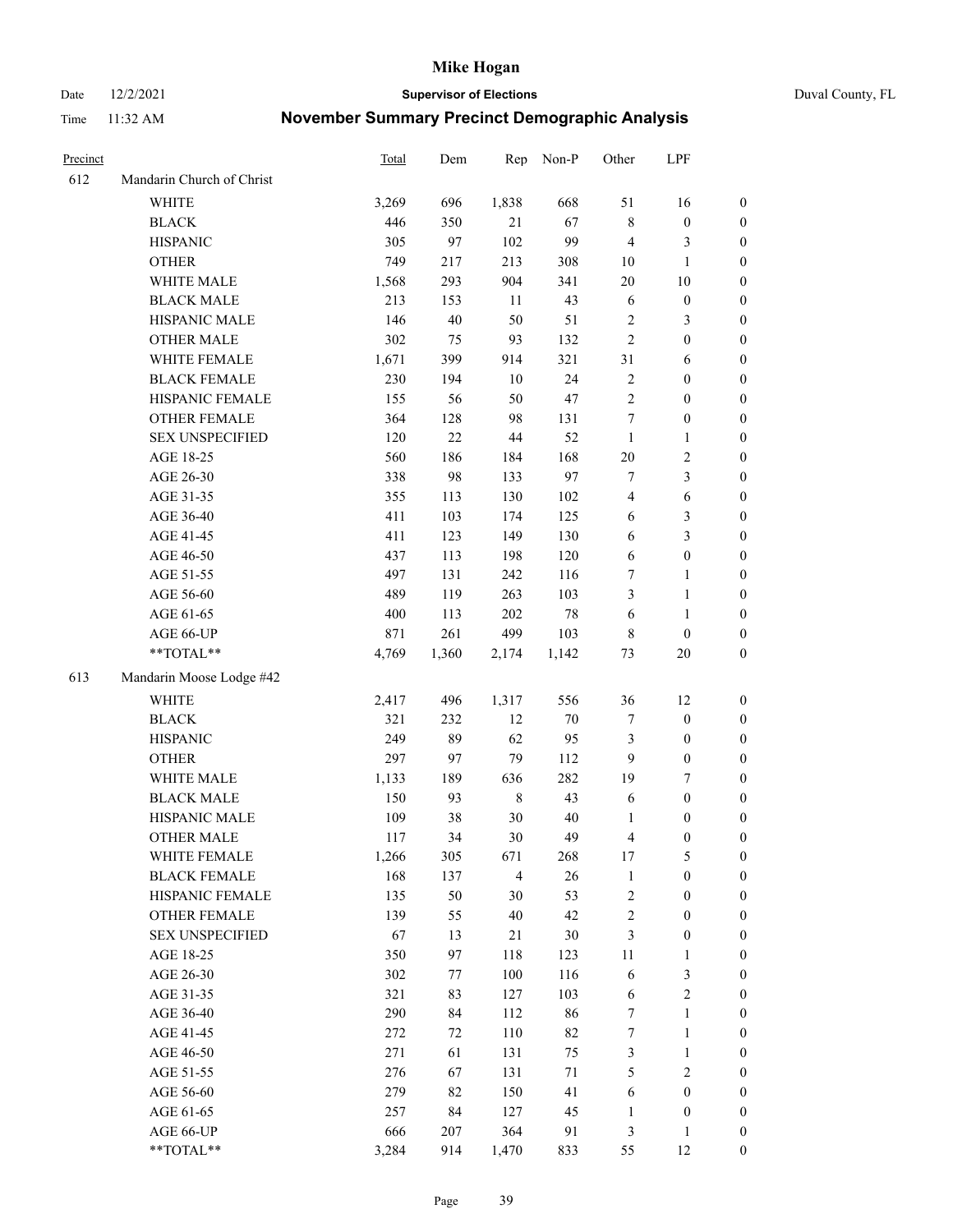Date 12/2/2021 **Supervisor of Elections** Duval County, FL

| Precinct |                                 | Total  | Dem         | Rep            | Non-P          | Other            | LPF              |                  |
|----------|---------------------------------|--------|-------------|----------------|----------------|------------------|------------------|------------------|
| 614      | Mandarin Senior Center          |        |             |                |                |                  |                  |                  |
|          | WHITE                           | 1,321  | 264         | 746            | 284            | 16               | 11               | 0                |
|          | <b>BLACK</b>                    | 217    | 175         | $\overline{4}$ | 34             | 3                | $\mathbf{1}$     | 0                |
|          | <b>HISPANIC</b>                 | 145    | 53          | 41             | 49             | $\sqrt{2}$       | $\boldsymbol{0}$ | $\boldsymbol{0}$ |
|          | <b>OTHER</b>                    | 314    | $8\sqrt{1}$ | 107            | 117            | 7                | $\sqrt{2}$       | $\boldsymbol{0}$ |
|          | WHITE MALE                      | 657    | 102         | 378            | 165            | 6                | 6                | $\boldsymbol{0}$ |
|          | <b>BLACK MALE</b>               | 101    | 78          | $\sqrt{2}$     | 19             | $\sqrt{2}$       | $\boldsymbol{0}$ | $\boldsymbol{0}$ |
|          | HISPANIC MALE                   | 69     | 23          | $21\,$         | 23             | $\overline{c}$   | $\boldsymbol{0}$ | $\boldsymbol{0}$ |
|          | <b>OTHER MALE</b>               | 143    | 38          | 58             | 45             | $\mathbf{2}$     | $\boldsymbol{0}$ | $\boldsymbol{0}$ |
|          | WHITE FEMALE                    | 653    | 161         | 361            | 116            | $10\,$           | $\mathfrak{S}$   | $\boldsymbol{0}$ |
|          | <b>BLACK FEMALE</b>             | 114    | 96          | $\sqrt{2}$     | 14             | $\mathbf{1}$     | $\mathbf{1}$     | 0                |
|          | HISPANIC FEMALE                 | 74     | 30          | 19             | 25             | $\boldsymbol{0}$ | $\boldsymbol{0}$ | 0                |
|          | OTHER FEMALE                    | 142    | 39          | 42             | 57             | $\overline{c}$   | $\sqrt{2}$       | 0                |
|          | <b>SEX UNSPECIFIED</b>          | 44     | $\sqrt{6}$  | 15             | $20\,$         | 3                | $\boldsymbol{0}$ | $\boldsymbol{0}$ |
|          | AGE 18-25                       | 165    | 45          | 59             | 57             | $\mathbf{1}$     | $\mathfrak{Z}$   | $\boldsymbol{0}$ |
|          | AGE 26-30                       | 151    | 41          | 62             | 45             | 2                | $\mathbf{1}$     | $\boldsymbol{0}$ |
|          | AGE 31-35                       | 236    | 85          | 76             | 67             | 6                | $\sqrt{2}$       | $\boldsymbol{0}$ |
|          | AGE 36-40                       | 210    | 51          | 89             | 65             | 4                | $\mathbf{1}$     | $\boldsymbol{0}$ |
|          | AGE 41-45                       | 214    | 46          | 99             | 63             | $\overline{4}$   | $\sqrt{2}$       | $\boldsymbol{0}$ |
|          | AGE 46-50                       | 171    | 62          | 64             | 40             | 3                | $\sqrt{2}$       | $\boldsymbol{0}$ |
|          | AGE 51-55                       | 176    | 52          | 93             | 29             | $\boldsymbol{0}$ | $\sqrt{2}$       | $\boldsymbol{0}$ |
|          | AGE 56-60                       | 190    | 55          | 91             | 42             | $\sqrt{2}$       | $\boldsymbol{0}$ |                  |
|          | AGE 61-65                       | 151    | 34          | 91             | 23             | $\mathbf{2}$     | $\mathbf{1}$     | 0<br>0           |
|          | AGE 66-UP                       | 333    | 102         |                | 53             | $\overline{4}$   | $\boldsymbol{0}$ |                  |
|          | **TOTAL**                       | 1,997  | 573         | 174<br>898     | 484            | $28\,$           |                  | $\boldsymbol{0}$ |
|          |                                 |        |             |                |                |                  | 14               | $\boldsymbol{0}$ |
| 701      | Charlie T. Joseph Senior Center |        |             |                |                |                  |                  |                  |
|          | <b>WHITE</b>                    | 451    | 117         | 228            | 95             | $\,$ 8 $\,$      | $\mathfrak{Z}$   | $\boldsymbol{0}$ |
|          | <b>BLACK</b>                    | 671    | 553         | 24             | 86             | 7                | $\mathbf{1}$     | $\boldsymbol{0}$ |
|          | <b>HISPANIC</b>                 | 30     | 15          | 7              | 5              | $\sqrt{2}$       | $\mathbf{1}$     | $\boldsymbol{0}$ |
|          | <b>OTHER</b>                    | 71     | 31          | 14             | 25             | $\mathbf{1}$     | $\boldsymbol{0}$ | $\boldsymbol{0}$ |
|          | WHITE MALE                      | 213    | 47          | 116            | 47             | $\sqrt{2}$       | $\mathbf{1}$     | $\boldsymbol{0}$ |
|          | <b>BLACK MALE</b>               | 268    | 216         | 14             | 34             | 3                | $\mathbf{1}$     | $\boldsymbol{0}$ |
|          | HISPANIC MALE                   | 14     | 7           | $\overline{4}$ | $\overline{c}$ | $\boldsymbol{0}$ | 1                | 0                |
|          | <b>OTHER MALE</b>               | 20     | $\tau$      | $\overline{4}$ | $\mathbf{9}$   | $\boldsymbol{0}$ | $\boldsymbol{0}$ | $\boldsymbol{0}$ |
|          | WHITE FEMALE                    | 231    | 69          | 108            | 46             | 6                | 2                | 0                |
|          | <b>BLACK FEMALE</b>             | 391    | 328         | 9              | 51             | 3                | $\boldsymbol{0}$ | $\overline{0}$   |
|          | HISPANIC FEMALE                 | 15     | $\tau$      | 3              | 3              | $\overline{c}$   | $\boldsymbol{0}$ | $\overline{0}$   |
|          | OTHER FEMALE                    | $28\,$ | 15          | 5              | $\,$ 8 $\,$    | $\boldsymbol{0}$ | $\boldsymbol{0}$ | $\overline{0}$   |
|          | <b>SEX UNSPECIFIED</b>          | 43     | $20\,$      | 10             | 11             | 2                | $\boldsymbol{0}$ | 0                |
|          | AGE 18-25                       | 137    | 71          | 18             | 44             | 4                | $\boldsymbol{0}$ | $\theta$         |
|          | AGE 26-30                       | 92     | 53          | $11\,$         | 25             | 2                | $\mathbf{1}$     | 0                |
|          | AGE 31-35                       | 106    | 63          | $\overline{9}$ | 31             | 3                | $\boldsymbol{0}$ | 0                |
|          | AGE 36-40                       | 97     | 65          | 15             | 14             | $\mathbf{1}$     | $\sqrt{2}$       | 0                |
|          | AGE 41-45                       | 85     | 51          | 14             | $18\,$         | $\mathbf{1}$     | $\mathbf{1}$     | 0                |
|          | AGE 46-50                       | 99     | 58          | 21             | $18\,$         | $\mathbf{1}$     | $\mathbf{1}$     | 0                |
|          | AGE 51-55                       | 113    | 65          | 37             | 11             | $\boldsymbol{0}$ | $\boldsymbol{0}$ | 0                |
|          | AGE 56-60                       | 134    | $80\,$      | 36             | $18\,$         | $\boldsymbol{0}$ | $\boldsymbol{0}$ | $\overline{0}$   |
|          | AGE 61-65                       | 124    | 78          | 34             | 12             | $\boldsymbol{0}$ | $\boldsymbol{0}$ | $\overline{0}$   |
|          | AGE 66-UP                       | 236    | 132         | 78             | $20\,$         | 6                | $\boldsymbol{0}$ | 0                |
|          | **TOTAL**                       | 1,223  | 716         | 273            | 211            | 18               | 5                | $\boldsymbol{0}$ |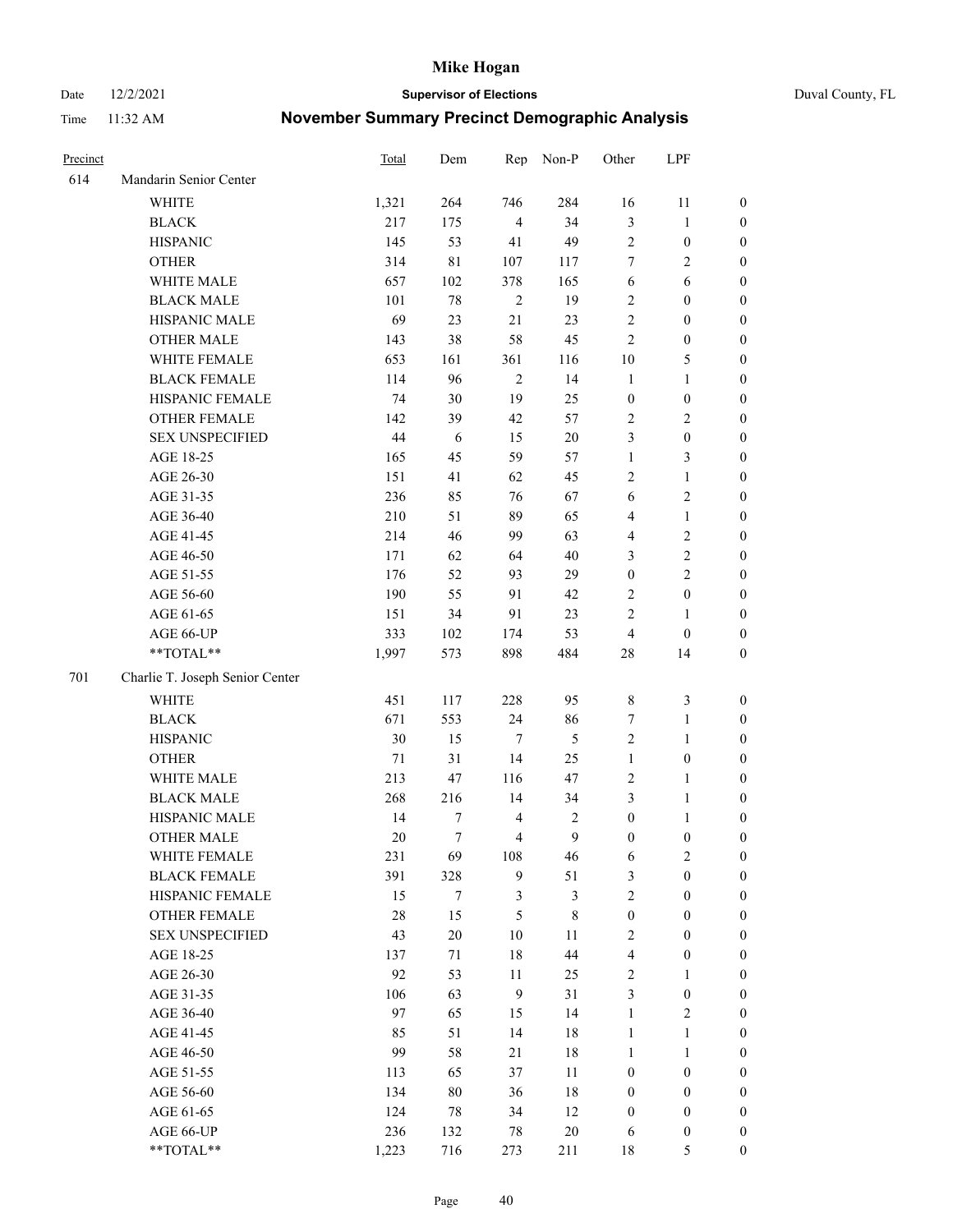Date 12/2/2021 **Supervisor of Elections** Duval County, FL

| Precinct |                                  | <b>Total</b> | Dem            | Rep                     | Non-P  | Other            | LPF              |                  |
|----------|----------------------------------|--------------|----------------|-------------------------|--------|------------------|------------------|------------------|
| 702      | Unity Missionary Baptist Church  |              |                |                         |        |                  |                  |                  |
|          | <b>WHITE</b>                     | 237          | 84             | 75                      | 71     | 6                | $\mathbf{1}$     | 0                |
|          | <b>BLACK</b>                     | 870          | 754            | 19                      | 93     | 3                | $\mathbf{1}$     | 0                |
|          | <b>HISPANIC</b>                  | 29           | 12             | $\tau$                  | $10\,$ | $\boldsymbol{0}$ | $\boldsymbol{0}$ | $\boldsymbol{0}$ |
|          | <b>OTHER</b>                     | 82           | 42             | 8                       | 30     | $\sqrt{2}$       | $\boldsymbol{0}$ | $\boldsymbol{0}$ |
|          | WHITE MALE                       | 104          | 37             | 30                      | 34     | 2                | $\mathbf{1}$     | $\boldsymbol{0}$ |
|          | <b>BLACK MALE</b>                | 337          | 280            | $\boldsymbol{9}$        | 47     | $\mathbf{1}$     | $\boldsymbol{0}$ | $\boldsymbol{0}$ |
|          | HISPANIC MALE                    | 13           | $\mathfrak{Z}$ | $\mathfrak{Z}$          | 7      | $\boldsymbol{0}$ | $\boldsymbol{0}$ | $\boldsymbol{0}$ |
|          | <b>OTHER MALE</b>                | 27           | 13             | $\mathfrak{Z}$          | $11\,$ | $\boldsymbol{0}$ | $\boldsymbol{0}$ | $\boldsymbol{0}$ |
|          | WHITE FEMALE                     | 128          | 47             | 42                      | 35     | 4                | $\boldsymbol{0}$ | $\boldsymbol{0}$ |
|          | <b>BLACK FEMALE</b>              | 510          | 455            | $10\,$                  | 42     | 2                | 1                | 0                |
|          | HISPANIC FEMALE                  | 15           | $\,$ 8 $\,$    | $\overline{4}$          | 3      | $\boldsymbol{0}$ | $\boldsymbol{0}$ | 0                |
|          | OTHER FEMALE                     | 34           | $20\,$         | $\mathfrak{Z}$          | 9      | $\mathbf{2}$     | $\boldsymbol{0}$ | $\boldsymbol{0}$ |
|          | <b>SEX UNSPECIFIED</b>           | 50           | 29             | 5                       | 16     | $\boldsymbol{0}$ | $\boldsymbol{0}$ | $\boldsymbol{0}$ |
|          | AGE 18-25                        | 106          | 62             | 4                       | 35     | 4                | 1                | $\boldsymbol{0}$ |
|          | AGE 26-30                        | 88           | 58             | 6                       | 24     | $\boldsymbol{0}$ | $\boldsymbol{0}$ | $\boldsymbol{0}$ |
|          | AGE 31-35                        | 101          | 68             | $\overline{\mathbf{c}}$ | 29     | $\mathbf{1}$     | 1                | $\boldsymbol{0}$ |
|          | AGE 36-40                        | 102          | $80\,$         | 5                       | 16     | $\mathbf{1}$     | $\boldsymbol{0}$ | $\boldsymbol{0}$ |
|          | AGE 41-45                        | 66           | 51             | $\overline{2}$          | 12     | $\mathbf{1}$     | $\boldsymbol{0}$ | $\boldsymbol{0}$ |
|          | AGE 46-50                        | 91           | 62             | 12                      | 16     | $\mathbf{1}$     | $\boldsymbol{0}$ | $\boldsymbol{0}$ |
|          | AGE 51-55                        | 83           | 56             | $10\,$                  | 15     | $\sqrt{2}$       | $\boldsymbol{0}$ | 0                |
|          | AGE 56-60                        | 132          | 89             | 21                      | 21     | $\mathbf{1}$     | $\boldsymbol{0}$ | 0                |
|          | AGE 61-65                        | 137          | 105            | 15                      | 17     | $\boldsymbol{0}$ | $\boldsymbol{0}$ | 0                |
|          | AGE 66-UP                        | 311          | 260            | 32                      | 19     | $\boldsymbol{0}$ | $\boldsymbol{0}$ | $\boldsymbol{0}$ |
|          | $\mathrm{``TOTAL}^{\mathrm{**}}$ | 1,218        | 892            | 109                     | 204    | $11\,$           | $\overline{c}$   | $\boldsymbol{0}$ |
| 703      | Oceanway Community Center        |              |                |                         |        |                  |                  |                  |
|          | <b>WHITE</b>                     | 4,873        | 866            | 2,729                   | 1,128  | 109              | 41               | $\boldsymbol{0}$ |
|          | <b>BLACK</b>                     | 2,867        | 2,225          | 102                     | 511    | 27               | $\sqrt{2}$       | $\boldsymbol{0}$ |
|          | <b>HISPANIC</b>                  | 546          | 195            | 119                     | 219    | 11               | $\sqrt{2}$       | $\boldsymbol{0}$ |
|          | <b>OTHER</b>                     | 683          | 215            | 196                     | 257    | 11               | $\overline{4}$   | $\boldsymbol{0}$ |
|          | WHITE MALE                       | 2,360        | 344            | 1,355                   | 585    | 49               | $27\,$           | $\boldsymbol{0}$ |
|          | <b>BLACK MALE</b>                | 1,172        | 841            | 56                      | 261    | 14               | $\boldsymbol{0}$ | $\boldsymbol{0}$ |
|          | HISPANIC MALE                    | 252          | 76             | 65                      | 105    | 4                | $\sqrt{2}$       | $\boldsymbol{0}$ |
|          | <b>OTHER MALE</b>                | 241          | 66             | 72                      | 97     | 5                | 1                | $\boldsymbol{0}$ |
|          | WHITE FEMALE                     | 2,455        | 515            | 1,339                   | 527    | 60               | 14               | 0                |
|          | <b>BLACK FEMALE</b>              | 1,655        | 1,358          | 44                      | 239    | 12               | $\sqrt{2}$       | 0                |
|          | HISPANIC FEMALE                  | 290          | 119            | 54                      | 110    | 7                | $\boldsymbol{0}$ | 0                |
|          | OTHER FEMALE                     | 312          | 108            | 96                      | 102    | 4                | $\sqrt{2}$       | 0                |
|          | <b>SEX UNSPECIFIED</b>           | 232          | 74             | 65                      | 89     | 3                | $\mathbf{1}$     | 0                |
|          | AGE 18-25                        | 1,099        | 421            | 311                     | 340    | 24               | $\mathfrak{Z}$   | 0                |
|          | AGE 26-30                        | 934          | 343            | 233                     | 323    | 21               | 14               | 0                |
|          | AGE 31-35                        | 874          | 301            | 278                     | 262    | 21               | 12               | 0                |
|          | AGE 36-40                        | 875          | 329            | 273                     | 250    | 15               | $\,$ $\,$        | 0                |
|          | AGE 41-45                        | 815          | 340            | 258                     | 196    | 16               | $\mathfrak s$    | 0                |
|          | AGE 46-50                        | 868          | 365            | 280                     | 204    | 15               | $\overline{4}$   | 0                |
|          | AGE 51-55                        | 857          | 372            | 304                     | 169    | 12               | $\boldsymbol{0}$ | $\boldsymbol{0}$ |
|          | AGE 56-60                        | 768          | 295            | 325                     | 135    | 12               | 1                | $\boldsymbol{0}$ |
|          | AGE 61-65                        | 608          | 232            | 284                     | 87     | 5                | $\boldsymbol{0}$ | $\boldsymbol{0}$ |
|          | AGE 66-UP                        | 1,271        | 503            | 600                     | 149    | 17               | $\sqrt{2}$       | $\boldsymbol{0}$ |
|          | **TOTAL**                        | 8,969        | 3,501          | 3,146                   | 2,115  | 158              | 49               | $\boldsymbol{0}$ |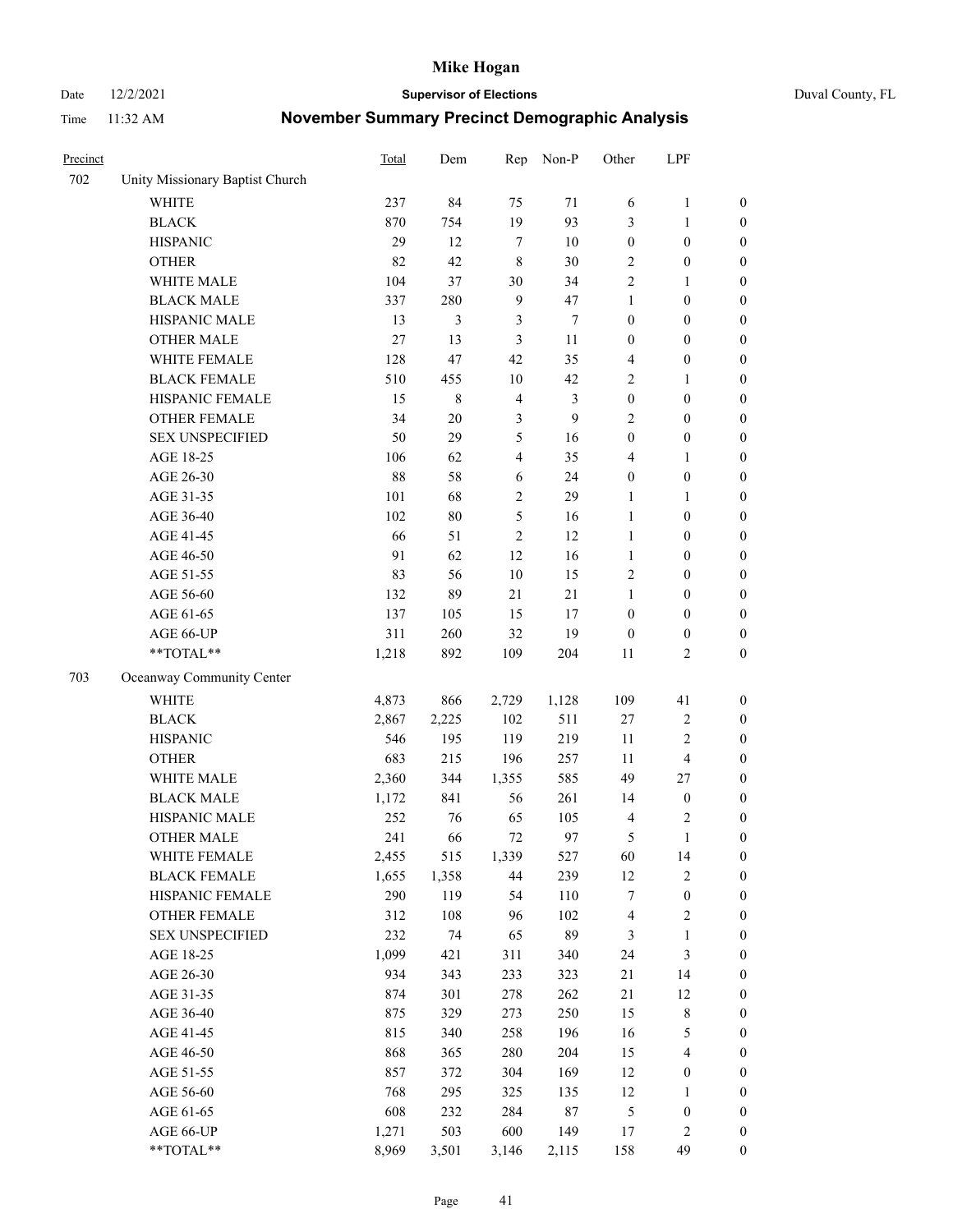# Date 12/2/2021 **Supervisor of Elections** Duval County, FL

| Precinct |                                                           | Total | Dem   | Rep              | Non-P       | Other            | LPF              |                  |
|----------|-----------------------------------------------------------|-------|-------|------------------|-------------|------------------|------------------|------------------|
| 704      | Wilbur Fernander Scottish Rite Masonic Cathedral          |       |       |                  |             |                  |                  |                  |
|          | WHITE                                                     | 1,233 | 625   | 283              | 284         | 26               | 15               | $\boldsymbol{0}$ |
|          | <b>BLACK</b>                                              | 1,387 | 1,115 | 62               | 192         | 18               | $\boldsymbol{0}$ | $\boldsymbol{0}$ |
|          | <b>HISPANIC</b>                                           | 107   | 53    | 16               | 36          | 2                | $\boldsymbol{0}$ | $\boldsymbol{0}$ |
|          | <b>OTHER</b>                                              | 257   | 131   | $18\,$           | 105         | $\sqrt{2}$       | $\mathbf{1}$     | $\boldsymbol{0}$ |
|          | WHITE MALE                                                | 597   | 275   | 152              | 148         | 11               | 11               | $\boldsymbol{0}$ |
|          | <b>BLACK MALE</b>                                         | 586   | 448   | 35               | 92          | $11\,$           | $\boldsymbol{0}$ | 0                |
|          | HISPANIC MALE                                             | 53    | 26    | $8\,$            | 19          | $\boldsymbol{0}$ | $\boldsymbol{0}$ | 0                |
|          | <b>OTHER MALE</b>                                         | 95    | 43    | $\mathfrak{S}$   | 46          | $\mathbf{1}$     | $\boldsymbol{0}$ | 0                |
|          | WHITE FEMALE                                              | 620   | 344   | 127              | 131         | 14               | $\overline{4}$   | $\boldsymbol{0}$ |
|          | <b>BLACK FEMALE</b>                                       | 773   | 647   | 27               | 92          | 7                | $\boldsymbol{0}$ | $\boldsymbol{0}$ |
|          | HISPANIC FEMALE                                           | 51    | 25    | 8                | 16          | 2                | $\boldsymbol{0}$ | $\boldsymbol{0}$ |
|          | <b>OTHER FEMALE</b>                                       | 113   | 68    | $\boldsymbol{9}$ | 35          | $\boldsymbol{0}$ | $\mathbf{1}$     | $\boldsymbol{0}$ |
|          | <b>SEX UNSPECIFIED</b>                                    | 96    | 48    | $\,$ 8 $\,$      | 38          | 2                | $\boldsymbol{0}$ | $\boldsymbol{0}$ |
|          | AGE 18-25                                                 | 314   | 185   | 25               | 97          | 6                | $\mathbf{1}$     | $\boldsymbol{0}$ |
|          | AGE 26-30                                                 | 279   | 161   | 29               | $8\sqrt{1}$ | $\sqrt{6}$       | $\sqrt{2}$       | $\boldsymbol{0}$ |
|          | AGE 31-35                                                 | 378   | 230   | 39               | 97          | 8                | $\overline{4}$   | 0                |
|          | AGE 36-40                                                 | 351   | 217   | 41               | 85          | 7                | $\mathbf{1}$     | 0                |
|          | AGE 41-45                                                 | 275   | 174   | 30               | 62          | $\boldsymbol{7}$ | $\sqrt{2}$       | 0                |
|          | AGE 46-50                                                 | 242   | 154   | 38               | 47          | $\overline{c}$   | $\mathbf{1}$     | 0                |
|          | AGE 51-55                                                 | 223   | 146   | 37               | 36          | 3                | $\mathbf{1}$     | $\boldsymbol{0}$ |
|          | AGE 56-60                                                 | 220   | 151   | 28               | 37          | 3                | $\mathbf{1}$     | $\boldsymbol{0}$ |
|          | AGE 61-65                                                 | 220   | 145   | 39               | 29          | 5                | $\mathfrak{2}$   | 0                |
|          | AGE 66-UP                                                 | 482   | 361   | 73               | 46          | $\mathbf{1}$     | $\mathbf{1}$     | 0                |
|          | $\mathrm{*}\mathrm{*}\mathrm{TOTAL} \mathrm{*}\mathrm{*}$ | 2,984 | 1,924 | 379              | 617         | 48               | 16               | $\boldsymbol{0}$ |
| 705      | Garden City United Methodist Church                       |       |       |                  |             |                  |                  |                  |
|          | WHITE                                                     | 1,968 | 334   | 1,163            | 429         | 29               | 13               | $\boldsymbol{0}$ |
|          | <b>BLACK</b>                                              | 2,710 | 2,267 | $72\,$           | 346         | 25               | $\boldsymbol{0}$ | $\boldsymbol{0}$ |
|          | <b>HISPANIC</b>                                           | 229   | 103   | 32               | $88\,$      | $\mathfrak{S}$   | $\mathbf{1}$     | 0                |
|          | <b>OTHER</b>                                              | 310   | 122   | 65               | 112         | 8                | $\mathfrak{Z}$   | 0                |
|          | WHITE MALE                                                | 926   | 126   | 574              | 206         | 12               | 8                | 0                |
|          | <b>BLACK MALE</b>                                         | 1,093 | 868   | 38               | 174         | 13               | $\boldsymbol{0}$ | 0                |
|          | HISPANIC MALE                                             | 91    | 39    | 13               | 36          | 3                | $\boldsymbol{0}$ | $\boldsymbol{0}$ |
|          | <b>OTHER MALE</b>                                         | 107   | 44    | 25               | $30\,$      | 6                | $\mathfrak{2}$   | $\boldsymbol{0}$ |
|          | WHITE FEMALE                                              | 1,027 | 204   | 580              | 221         | 17               | $\mathfrak s$    | $\boldsymbol{0}$ |
|          | <b>BLACK FEMALE</b>                                       | 1,585 | 1,375 | 34               | 164         | 12               | $\boldsymbol{0}$ | $\overline{0}$   |
|          | HISPANIC FEMALE                                           | 132   | 61    | 17               | 51          | $\overline{c}$   | $\mathbf{1}$     | $\overline{0}$   |
|          | <b>OTHER FEMALE</b>                                       | 120   | 51    | 29               | 37          | $\overline{c}$   | $\mathbf{1}$     | 0                |
|          | <b>SEX UNSPECIFIED</b>                                    | 136   | 58    | $22\,$           | 56          | $\boldsymbol{0}$ | $\boldsymbol{0}$ | 0                |
|          | AGE 18-25                                                 | 637   | 294   | 132              | 193         | 13               | $\mathfrak s$    | 0                |
|          | AGE 26-30                                                 | 474   | 206   | 101              | 158         | $\,$ 8 $\,$      | $\mathbf{1}$     | 0                |
|          | AGE 31-35                                                 | 541   | 279   | 109              | 142         | 7                | $\overline{4}$   | 0                |
|          | AGE 36-40                                                 | 458   | 269   | 87               | 95          | 6                | $\mathbf{1}$     | $\boldsymbol{0}$ |
|          | AGE 41-45                                                 | 464   | 293   | 83               | 77          | 9                | $\sqrt{2}$       | $\boldsymbol{0}$ |
|          | AGE 46-50                                                 | 463   | 255   | 128              | 74          | 5                | $\mathbf{1}$     | $\boldsymbol{0}$ |
|          | AGE 51-55                                                 | 480   | 261   | 146              | 68          | 4                | $\mathbf{1}$     | $\overline{0}$   |
|          | AGE 56-60                                                 | 445   | 256   | 137              | 49          | 3                | $\boldsymbol{0}$ | $\overline{0}$   |
|          | AGE 61-65                                                 | 405   | 222   | 132              | 44          | 5                | $\sqrt{2}$       | 0                |
|          | AGE 66-UP                                                 | 850   | 491   | 277              | 75          | 7                | $\boldsymbol{0}$ | 0                |
|          | **TOTAL**                                                 | 5,217 | 2,826 | 1,332            | 975         | 67               | 17               | $\boldsymbol{0}$ |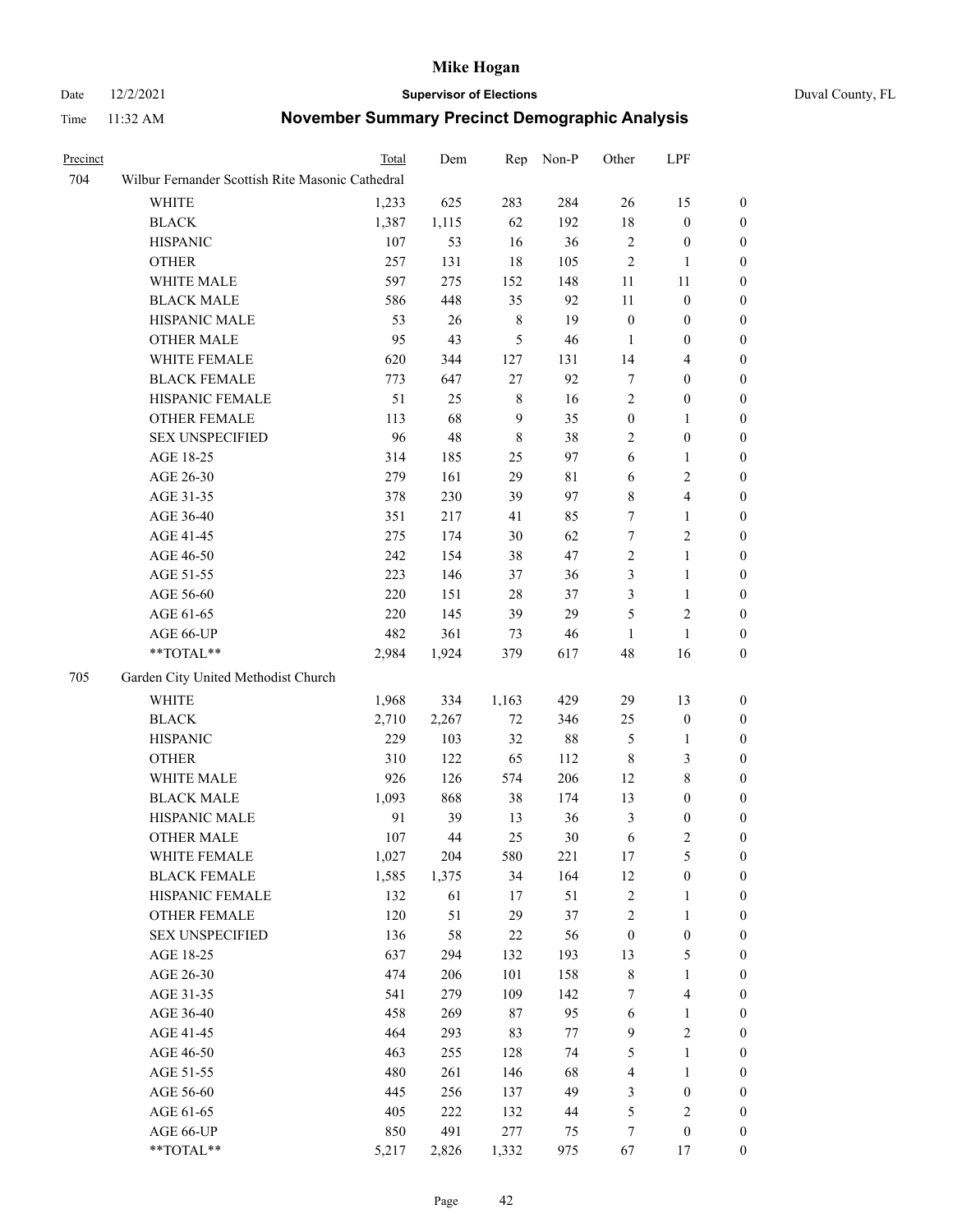Date 12/2/2021 **Supervisor of Elections** Duval County, FL

| Precinct |                             | <b>Total</b> | Dem            | Rep                     | Non-P          | Other            | LPF              |                  |
|----------|-----------------------------|--------------|----------------|-------------------------|----------------|------------------|------------------|------------------|
| 706      | Long Branch Senior Center   |              |                |                         |                |                  |                  |                  |
|          | <b>WHITE</b>                | 45           | 17             | 11                      | 16             | $\mathbf{1}$     | $\boldsymbol{0}$ | $\boldsymbol{0}$ |
|          | <b>BLACK</b>                | 1,061        | 941            | 20                      | 96             | 3                | $\mathbf{1}$     | $\boldsymbol{0}$ |
|          | <b>HISPANIC</b>             | 12           | 8              | $\mathbf{1}$            | 3              | $\boldsymbol{0}$ | $\boldsymbol{0}$ | $\boldsymbol{0}$ |
|          | <b>OTHER</b>                | 67           | 27             | $\overline{2}$          | 37             | $\boldsymbol{0}$ | $\mathbf{1}$     | $\boldsymbol{0}$ |
|          | WHITE MALE                  | 18           | 3              | $\overline{7}$          | $\,$ 8 $\,$    | $\boldsymbol{0}$ | $\boldsymbol{0}$ | $\boldsymbol{0}$ |
|          | <b>BLACK MALE</b>           | 410          | 363            | 11                      | 34             | 1                | $\mathbf{1}$     | $\boldsymbol{0}$ |
|          | HISPANIC MALE               | 5            | 3              | $\mathbf{1}$            | 1              | $\boldsymbol{0}$ | $\boldsymbol{0}$ | $\boldsymbol{0}$ |
|          | <b>OTHER MALE</b>           | 17           | $\overline{4}$ | $\mathbf{1}$            | 11             | $\boldsymbol{0}$ | $\mathbf{1}$     | $\boldsymbol{0}$ |
|          | WHITE FEMALE                | 27           | 14             | $\overline{4}$          | $\,$ 8 $\,$    | 1                | $\boldsymbol{0}$ | $\boldsymbol{0}$ |
|          | <b>BLACK FEMALE</b>         | 623          | 553            | 9                       | 59             | $\overline{c}$   | $\boldsymbol{0}$ | $\boldsymbol{0}$ |
|          | HISPANIC FEMALE             | 6            | 4              | $\boldsymbol{0}$        | $\mathfrak{2}$ | $\boldsymbol{0}$ | $\boldsymbol{0}$ | 0                |
|          | <b>OTHER FEMALE</b>         | 23           | 14             | $\boldsymbol{0}$        | 9              | $\boldsymbol{0}$ | $\boldsymbol{0}$ | $\boldsymbol{0}$ |
|          | <b>SEX UNSPECIFIED</b>      | 56           | 35             | $\mathbf{1}$            | $20\,$         | $\boldsymbol{0}$ | $\boldsymbol{0}$ | $\boldsymbol{0}$ |
|          | AGE 18-25                   | 133          | 92             | $\sqrt{2}$              | 39             | $\boldsymbol{0}$ | $\boldsymbol{0}$ | $\boldsymbol{0}$ |
|          | AGE 26-30                   | 116          | 90             | $\overline{\mathbf{4}}$ | 22             | $\boldsymbol{0}$ | $\boldsymbol{0}$ | $\boldsymbol{0}$ |
|          | AGE 31-35                   | 97           | 77             | $\sqrt{2}$              | 16             | $\mathbf{1}$     | $\mathbf{1}$     | $\boldsymbol{0}$ |
|          | AGE 36-40                   | 98           | 77             | 6                       | 14             | $\mathbf{1}$     | $\boldsymbol{0}$ | $\boldsymbol{0}$ |
|          | AGE 41-45                   | 99           | 80             | 5                       | 14             | $\boldsymbol{0}$ | $\boldsymbol{0}$ | $\boldsymbol{0}$ |
|          | AGE 46-50                   | 96           | 81             | $\mathbf{1}$            | 13             | 1                | $\boldsymbol{0}$ | $\boldsymbol{0}$ |
|          | AGE 51-55                   | 79           | 69             | $\mathfrak{Z}$          | $\tau$         | $\boldsymbol{0}$ | $\boldsymbol{0}$ | $\boldsymbol{0}$ |
|          | AGE 56-60                   | 112          | 94             | 5                       | 12             | 1                | $\boldsymbol{0}$ | 0                |
|          | AGE 61-65                   | 108          | 101            | 1                       | 6              | $\boldsymbol{0}$ | $\boldsymbol{0}$ | 0                |
|          | AGE 66-UP                   | 247          | 232            | 5                       | 9              | $\boldsymbol{0}$ | $\mathbf{1}$     | $\boldsymbol{0}$ |
|          | $**TOTAL**$                 | 1,185        | 993            | 34                      | 152            | 4                | $\sqrt{2}$       | $\boldsymbol{0}$ |
| 707      | Joseph Lee Community Center |              |                |                         |                |                  |                  |                  |
|          | <b>WHITE</b>                | 258          | 98             | 100                     | 53             | $\overline{4}$   | $\mathfrak{Z}$   | $\boldsymbol{0}$ |
|          | <b>BLACK</b>                | 2,454        | 2,115          | 54                      | 279            | 6                | $\boldsymbol{0}$ | $\boldsymbol{0}$ |
|          | <b>HISPANIC</b>             | 46           | 24             | $\tau$                  | 15             | $\boldsymbol{0}$ | $\boldsymbol{0}$ | $\boldsymbol{0}$ |
|          | <b>OTHER</b>                | 182          | 92             | 14                      | 75             | $\boldsymbol{0}$ | $\mathbf{1}$     | $\boldsymbol{0}$ |
|          | WHITE MALE                  | 103          | 31             | 47                      | 22             | $\mathbf{1}$     | $\mathbf{2}$     | $\boldsymbol{0}$ |
|          | <b>BLACK MALE</b>           | 903          | 745            | 25                      | 132            | $\mathbf{1}$     | $\boldsymbol{0}$ | $\boldsymbol{0}$ |
|          | HISPANIC MALE               | $22\,$       | 13             | 3                       | $\sqrt{6}$     | $\boldsymbol{0}$ | $\boldsymbol{0}$ | $\boldsymbol{0}$ |
|          | <b>OTHER MALE</b>           | 51           | 26             | 5                       | 20             | $\boldsymbol{0}$ | $\boldsymbol{0}$ | $\boldsymbol{0}$ |
|          | WHITE FEMALE                | 152          | 66             | 53                      | 29             | 3                | 1                | 0                |
|          | <b>BLACK FEMALE</b>         | 1,507        | 1,334          | 29                      | 139            | 5                | $\boldsymbol{0}$ | $\boldsymbol{0}$ |
|          | HISPANIC FEMALE             | 23           | $11\,$         | $\overline{4}$          | $\,$ 8 $\,$    | $\boldsymbol{0}$ | $\boldsymbol{0}$ | $\overline{0}$   |
|          | OTHER FEMALE                | 83           | 46             | $8\,$                   | $28\,$         | $\boldsymbol{0}$ | $\mathbf{1}$     | $\overline{0}$   |
|          | <b>SEX UNSPECIFIED</b>      | 96           | 57             | $\mathbf{1}$            | 38             | $\boldsymbol{0}$ | $\boldsymbol{0}$ | $\overline{0}$   |
|          | AGE 18-25                   | 307          | 204            | 13                      | 89             | $\mathbf{1}$     | $\boldsymbol{0}$ | $\overline{0}$   |
|          | AGE 26-30                   | 268          | 180            | 16                      | 71             | $\mathbf{1}$     | $\boldsymbol{0}$ | 0                |
|          | AGE 31-35                   | 262          | 193            | $10\,$                  | 56             | $\mathbf{1}$     | $\sqrt{2}$       | 0                |
|          | AGE 36-40                   | 235          | 176            | 16                      | 41             | $\mathbf{1}$     | $\mathbf{1}$     | 0                |
|          | AGE 41-45                   | 225          | 169            | 19                      | 36             | $\mathbf{1}$     | $\boldsymbol{0}$ | 0                |
|          | AGE 46-50                   | 226          | 179            | 17                      | 29             | $\mathbf{1}$     | $\boldsymbol{0}$ | 0                |
|          | AGE 51-55                   | 211          | 167            | 16                      | 27             | $\boldsymbol{0}$ | $\mathbf{1}$     | $\boldsymbol{0}$ |
|          | AGE 56-60                   | 244          | 202            | 24                      | 17             | 1                | $\boldsymbol{0}$ | $\boldsymbol{0}$ |
|          | AGE 61-65                   | 303          | 269            | 12                      | 22             | $\boldsymbol{0}$ | $\boldsymbol{0}$ | $\boldsymbol{0}$ |
|          | AGE 66-UP                   | 659          | 590            | 32                      | 34             | 3                | $\boldsymbol{0}$ | $\boldsymbol{0}$ |
|          | **TOTAL**                   | 2,940        | 2,329          | 175                     | 422            | 10               | $\overline{4}$   | $\boldsymbol{0}$ |
|          |                             |              |                |                         |                |                  |                  |                  |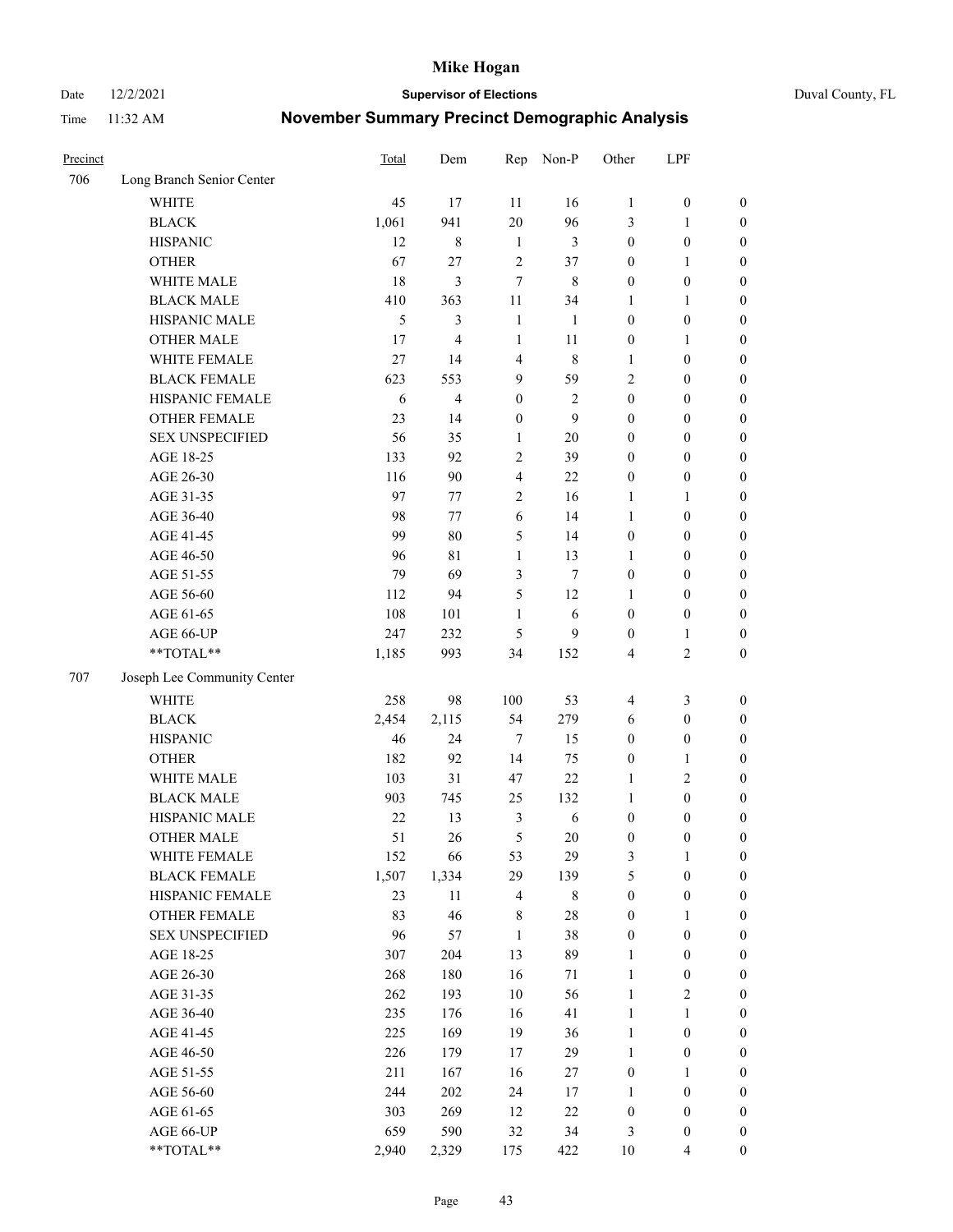Date 12/2/2021 **Supervisor of Elections** Duval County, FL

| Precinct |                               | Total   | Dem            | Rep            | Non-P        | Other            | LPF              |                  |
|----------|-------------------------------|---------|----------------|----------------|--------------|------------------|------------------|------------------|
| 708      | Brown Eastside Branch Library |         |                |                |              |                  |                  |                  |
|          | <b>WHITE</b>                  | 173     | 47             | 72             | 52           | $\mathbf{2}$     | $\boldsymbol{0}$ | 0                |
|          | <b>BLACK</b>                  | 1,018   | 858            | 34             | 122          | 3                | $\mathbf{1}$     | $\boldsymbol{0}$ |
|          | <b>HISPANIC</b>               | 15      | 11             | $\sqrt{2}$     | $\mathbf{2}$ | $\boldsymbol{0}$ | $\boldsymbol{0}$ | $\boldsymbol{0}$ |
|          | <b>OTHER</b>                  | 82      | 42             | 5              | 34           | 1                | $\boldsymbol{0}$ | $\boldsymbol{0}$ |
|          | WHITE MALE                    | 74      | 11             | 44             | 18           | $\mathbf{1}$     | $\boldsymbol{0}$ | $\boldsymbol{0}$ |
|          | <b>BLACK MALE</b>             | 413     | 339            | 18             | 54           | $\mathfrak{2}$   | $\boldsymbol{0}$ | $\boldsymbol{0}$ |
|          | HISPANIC MALE                 | $\,8\,$ | 6              | $\mathbf{1}$   | $\mathbf{1}$ | $\boldsymbol{0}$ | $\boldsymbol{0}$ | $\boldsymbol{0}$ |
|          | <b>OTHER MALE</b>             | 31      | 19             | $\mathbf{1}$   | $10\,$       | 1                | $\boldsymbol{0}$ | $\boldsymbol{0}$ |
|          | WHITE FEMALE                  | 92      | 34             | 26             | 31           | $\mathbf{1}$     | $\boldsymbol{0}$ | $\boldsymbol{0}$ |
|          | <b>BLACK FEMALE</b>           | 578     | 500            | 14             | 63           | $\mathbf{1}$     | $\boldsymbol{0}$ | $\boldsymbol{0}$ |
|          | HISPANIC FEMALE               | $\tau$  | $\mathfrak{S}$ | $\mathbf{1}$   | $\mathbf{1}$ | $\boldsymbol{0}$ | $\boldsymbol{0}$ | 0                |
|          | OTHER FEMALE                  | 29      | 15             | $\mathfrak{Z}$ | 11           | $\boldsymbol{0}$ | $\boldsymbol{0}$ | $\boldsymbol{0}$ |
|          | <b>SEX UNSPECIFIED</b>        | 56      | 29             | $\mathfrak s$  | 21           | $\boldsymbol{0}$ | $\mathbf{1}$     | $\boldsymbol{0}$ |
|          | AGE 18-25                     | 152     | 91             | 7              | 53           | $\boldsymbol{0}$ | $\mathbf{1}$     | $\boldsymbol{0}$ |
|          | AGE 26-30                     | 123     | 81             | 10             | 30           | $\overline{c}$   | $\boldsymbol{0}$ | $\boldsymbol{0}$ |
|          | AGE 31-35                     | 119     | 81             | 10             | 28           | $\boldsymbol{0}$ | $\boldsymbol{0}$ | $\boldsymbol{0}$ |
|          | AGE 36-40                     | 112     | 86             | 11             | 15           | $\boldsymbol{0}$ | $\boldsymbol{0}$ | $\boldsymbol{0}$ |
|          | AGE 41-45                     | 93      | 69             | $\tau$         | 16           | $\mathbf{1}$     | $\boldsymbol{0}$ | $\boldsymbol{0}$ |
|          | AGE 46-50                     | $102\,$ | 82             | $\mathbf{9}$   | $10\,$       | $\mathbf{1}$     | $\boldsymbol{0}$ | $\boldsymbol{0}$ |
|          | AGE 51-55                     | 105     | 75             | 13             | 17           | $\boldsymbol{0}$ | $\boldsymbol{0}$ | $\boldsymbol{0}$ |
|          | AGE 56-60                     | 132     | 99             | 15             | 17           | 1                | $\boldsymbol{0}$ | 0                |
|          | AGE 61-65                     | 137     | 109            | 12             | 15           | 1                | $\boldsymbol{0}$ | 0                |
|          | AGE 66-UP                     | 213     | 185            | 19             | 9            | $\boldsymbol{0}$ | $\boldsymbol{0}$ | $\boldsymbol{0}$ |
|          | **TOTAL**                     | 1,288   | 958            | 113            | 210          | 6                | $\mathbf{1}$     | $\boldsymbol{0}$ |
| 709      | First Timothy Baptist Church  |         |                |                |              |                  |                  |                  |
|          | WHITE                         | 249     | 70             | 87             | 82           | 9                | $\mathbf{1}$     | $\boldsymbol{0}$ |
|          | <b>BLACK</b>                  | 3,956   | 3,382          | 117            | 430          | 26               | $\mathbf{1}$     | $\boldsymbol{0}$ |
|          | <b>HISPANIC</b>               | 148     | 70             | 18             | 59           | $\mathbf{1}$     | $\boldsymbol{0}$ | $\boldsymbol{0}$ |
|          | <b>OTHER</b>                  | 264     | 144            | 21             | 93           | 6                | $\boldsymbol{0}$ | $\boldsymbol{0}$ |
|          | WHITE MALE                    | 99      | 17             | 44             | 35           | 3                | $\boldsymbol{0}$ | $\boldsymbol{0}$ |
|          | <b>BLACK MALE</b>             | 1,577   | 1,267          | 56             | 237          | 17               | $\boldsymbol{0}$ | $\boldsymbol{0}$ |
|          | HISPANIC MALE                 | 67      | 36             | $\overline{9}$ | $21\,$       | $\mathbf{1}$     | $\boldsymbol{0}$ | $\boldsymbol{0}$ |
|          | <b>OTHER MALE</b>             | 74      | 45             | 6              | 21           | $\overline{c}$   | $\boldsymbol{0}$ | $\boldsymbol{0}$ |
|          | WHITE FEMALE                  | 148     | 53             | 43             | 45           | 6                | 1                | 0                |
|          | <b>BLACK FEMALE</b>           | 2,322   | 2,065          | 60             | 187          | 9                | $\mathbf{1}$     | $\boldsymbol{0}$ |
|          | HISPANIC FEMALE               | 79      | 33             | 9              | 37           | $\boldsymbol{0}$ | $\boldsymbol{0}$ | $\overline{0}$   |
|          | OTHER FEMALE                  | 118     | 66             | 10             | 39           | 3                | $\boldsymbol{0}$ | $\overline{0}$   |
|          | <b>SEX UNSPECIFIED</b>        | 133     | 84             | 6              | 42           | $\mathbf{1}$     | $\boldsymbol{0}$ | 0                |
|          | AGE 18-25                     | 562     | 386            | 26             | 141          | $\,$ 8 $\,$      | $\mathbf{1}$     | $\overline{0}$   |
|          | AGE 26-30                     | 472     | 320            | 31             | 118          | 2                | $\mathbf{1}$     | 0                |
|          | AGE 31-35                     | 425     | 324            | 10             | 85           | 6                | $\boldsymbol{0}$ | 0                |
|          | AGE 36-40                     | 359     | 280            | 17             | 60           | 2                | $\boldsymbol{0}$ | 0                |
|          | AGE 41-45                     | 353     | 267            | 15             | 67           | $\overline{4}$   | $\boldsymbol{0}$ | 0                |
|          | AGE 46-50                     | 359     | 278            | 25             | 52           | 4                | $\boldsymbol{0}$ | 0                |
|          | AGE 51-55                     | 412     | 342            | 27             | 37           | 6                | $\boldsymbol{0}$ | $\boldsymbol{0}$ |
|          | AGE 56-60                     | 413     | 340            | 34             | 34           | 5                | $\boldsymbol{0}$ | $\boldsymbol{0}$ |
|          | AGE 61-65                     | 433     | 370            | 25             | 34           | 4                | $\boldsymbol{0}$ | $\overline{0}$   |
|          | AGE 66-UP                     | 829     | 759            | 33             | 36           | $\mathbf{1}$     | $\boldsymbol{0}$ | 0                |
|          | **TOTAL**                     | 4,617   | 3,666          | 243            | 664          | 42               | $\overline{2}$   | $\boldsymbol{0}$ |
|          |                               |         |                |                |              |                  |                  |                  |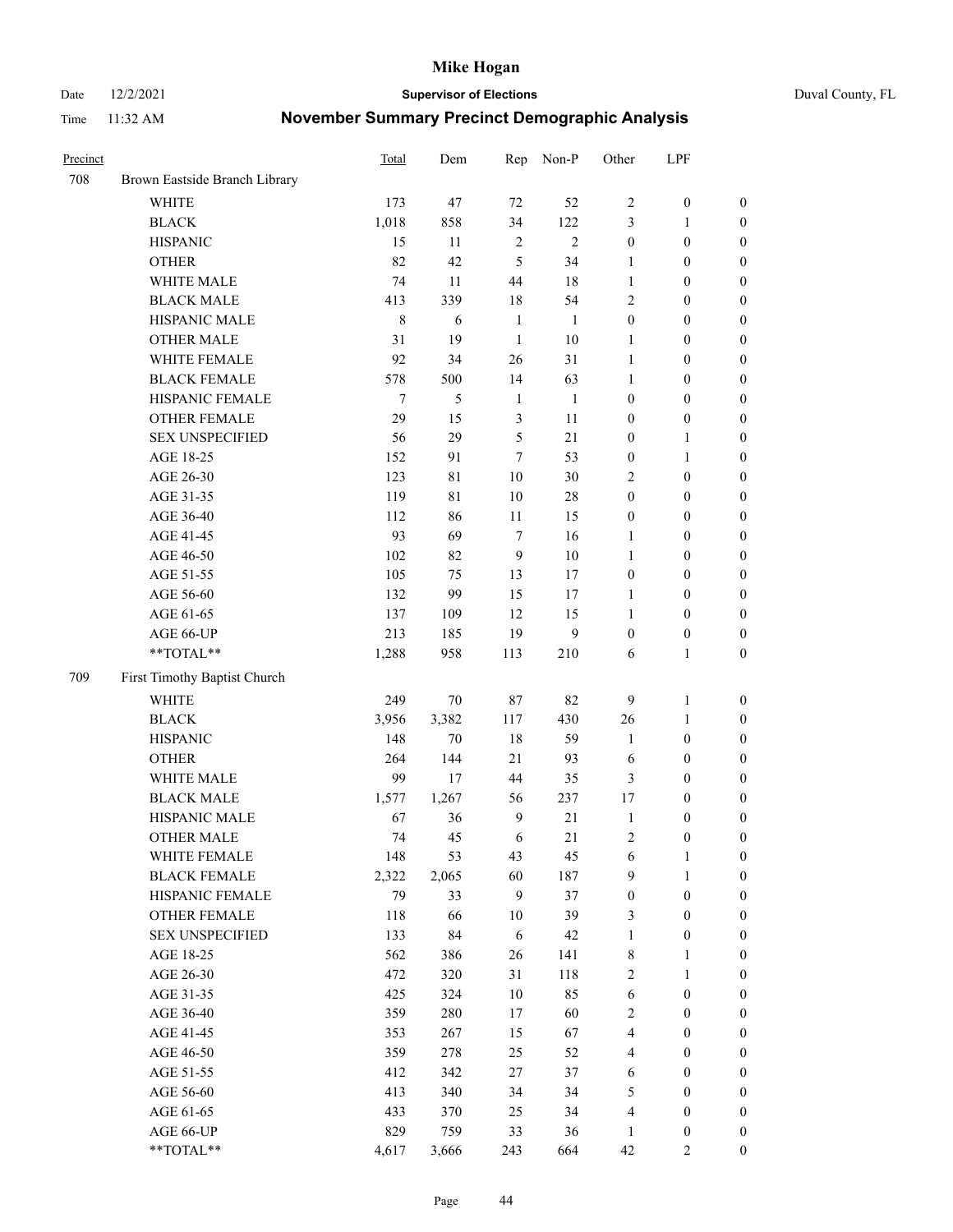Date 12/2/2021 **Supervisor of Elections** Duval County, FL

| Precinct |                                                   | Total  | Dem          | Rep            | Non-P          | Other                   | LPF              |                  |
|----------|---------------------------------------------------|--------|--------------|----------------|----------------|-------------------------|------------------|------------------|
| 710      | Highlands Regional Library                        |        |              |                |                |                         |                  |                  |
|          | <b>WHITE</b>                                      | 399    | 84           | 196            | 105            | 11                      | $\mathfrak{Z}$   | 0                |
|          | <b>BLACK</b>                                      | 3,271  | 2,797        | 75             | 375            | 23                      | $\mathbf{1}$     | 0                |
|          | <b>HISPANIC</b>                                   | 111    | 59           | 16             | 36             | $\boldsymbol{0}$        | $\boldsymbol{0}$ | $\boldsymbol{0}$ |
|          | <b>OTHER</b>                                      | 262    | 149          | 15             | 96             | 1                       | $\mathbf{1}$     | $\boldsymbol{0}$ |
|          | WHITE MALE                                        | 208    | 39           | 102            | 60             | 6                       | $\mathbf{1}$     | $\boldsymbol{0}$ |
|          | <b>BLACK MALE</b>                                 | 1,341  | 1,090        | 43             | 195            | 13                      | $\boldsymbol{0}$ | $\boldsymbol{0}$ |
|          | HISPANIC MALE                                     | 45     | 20           | $\mathbf{9}$   | 16             | $\boldsymbol{0}$        | $\boldsymbol{0}$ | $\boldsymbol{0}$ |
|          | <b>OTHER MALE</b>                                 | 84     | 44           | 5              | 35             | $\boldsymbol{0}$        | $\boldsymbol{0}$ | $\boldsymbol{0}$ |
|          | WHITE FEMALE                                      | 185    | 43           | 93             | 42             | 5                       | $\mathfrak{2}$   | $\boldsymbol{0}$ |
|          | <b>BLACK FEMALE</b>                               | 1,879  | 1,673        | 30             | 165            | $10\,$                  | $\mathbf{1}$     | 0                |
|          | HISPANIC FEMALE                                   | 59     | 35           | $\tau$         | 17             | $\boldsymbol{0}$        | $\boldsymbol{0}$ | 0                |
|          | OTHER FEMALE                                      | 120    | 79           | $\tau$         | 32             | $\mathbf{1}$            | $\mathbf{1}$     | 0                |
|          | <b>SEX UNSPECIFIED</b>                            | 122    | 66           | 6              | 50             | $\boldsymbol{0}$        | $\boldsymbol{0}$ | $\boldsymbol{0}$ |
|          | AGE 18-25                                         | 573    | 393          | $27\,$         | 142            | 9                       | $\sqrt{2}$       | $\boldsymbol{0}$ |
|          | AGE 26-30                                         | 405    | 273          | 30             | 96             | 4                       | $\sqrt{2}$       | $\boldsymbol{0}$ |
|          | AGE 31-35                                         | 358    | 262          | 27             | 67             | 2                       | $\boldsymbol{0}$ | $\boldsymbol{0}$ |
|          | AGE 36-40                                         | 346    | 258          | 25             | 59             | 3                       | $\mathbf{1}$     | $\boldsymbol{0}$ |
|          | AGE 41-45                                         | 305    | 237          | 17             | 47             | $\overline{\mathbf{4}}$ | $\boldsymbol{0}$ | $\boldsymbol{0}$ |
|          | AGE 46-50                                         | 330    | 251          | 20             | 56             | 3                       | $\boldsymbol{0}$ | $\boldsymbol{0}$ |
|          | AGE 51-55                                         | 350    | 281          | $22\,$         | 42             | 5                       | $\boldsymbol{0}$ | $\boldsymbol{0}$ |
|          | AGE 56-60                                         | 348    | 283          | 28             | 33             | 4                       | $\boldsymbol{0}$ | 0                |
|          | AGE 61-65                                         | 339    | 281          | 31             | 26             | 1                       | $\boldsymbol{0}$ | 0                |
|          | AGE 66-UP                                         | 689    | 570          | 75             | $44\,$         | $\boldsymbol{0}$        | $\boldsymbol{0}$ | $\boldsymbol{0}$ |
|          | **TOTAL**                                         | 4,043  | 3,089        | 302            | 612            | 35                      | $\mathfrak{S}$   | $\boldsymbol{0}$ |
| 711      | Robert F. Kennedy Community Center, Gymn and Park |        |              |                |                |                         |                  |                  |
|          | WHITE                                             | 127    | 38           | 38             | 47             | $\overline{c}$          | $\sqrt{2}$       | $\boldsymbol{0}$ |
|          | <b>BLACK</b>                                      | 927    | 794          | 21             | 104            | 8                       | $\boldsymbol{0}$ | $\boldsymbol{0}$ |
|          | <b>HISPANIC</b>                                   | 16     | 8            | $\sqrt{2}$     | 6              | $\boldsymbol{0}$        | $\boldsymbol{0}$ | $\boldsymbol{0}$ |
|          | <b>OTHER</b>                                      | 78     | 45           | 9              | 23             | 1                       | $\boldsymbol{0}$ | $\boldsymbol{0}$ |
|          | WHITE MALE                                        | 56     | 11           | 24             | $18\,$         | $\mathbf{1}$            | $\overline{2}$   | $\boldsymbol{0}$ |
|          | <b>BLACK MALE</b>                                 | 382    | 315          | $11\,$         | 51             | 5                       | $\boldsymbol{0}$ | $\boldsymbol{0}$ |
|          | HISPANIC MALE                                     | 6      | $\mathbf{2}$ | $\mathbf{1}$   | $\mathfrak{Z}$ | $\boldsymbol{0}$        | $\boldsymbol{0}$ | $\boldsymbol{0}$ |
|          | <b>OTHER MALE</b>                                 | 26     | 8            | 6              | 11             | $\mathbf{1}$            | $\boldsymbol{0}$ | $\boldsymbol{0}$ |
|          | WHITE FEMALE                                      | 67     | 24           | 13             | 29             | 1                       | $\boldsymbol{0}$ | 0                |
|          | <b>BLACK FEMALE</b>                               | 533    | 468          | 10             | 52             | 3                       | $\boldsymbol{0}$ | $\overline{0}$   |
|          | HISPANIC FEMALE                                   | 9      | 5            | $\mathbf{1}$   | 3              | $\boldsymbol{0}$        | $\boldsymbol{0}$ | $\overline{0}$   |
|          | OTHER FEMALE                                      | 34     | 27           | $\mathbf{1}$   | $\sqrt{6}$     | $\boldsymbol{0}$        | $\boldsymbol{0}$ | $\overline{0}$   |
|          | <b>SEX UNSPECIFIED</b>                            | 35     | 25           | 3              | $\tau$         | $\boldsymbol{0}$        | $\boldsymbol{0}$ | $\overline{0}$   |
|          | AGE 18-25                                         | 150    | 111          | 6              | 30             | 2                       | $\mathbf{1}$     | $\overline{0}$   |
|          | AGE 26-30                                         | 113    | 78           | 10             | 24             | $\boldsymbol{0}$        | $\mathbf{1}$     | $\overline{0}$   |
|          | AGE 31-35                                         | 113    | 74           | 6              | 31             | 2                       | $\boldsymbol{0}$ | 0                |
|          | AGE 36-40                                         | 107    | 73           | 10             | 23             | $\mathbf{1}$            | $\boldsymbol{0}$ | 0                |
|          | AGE 41-45                                         | 99     | 74           | $\mathfrak{Z}$ | 21             | $\mathbf{1}$            | $\boldsymbol{0}$ | 0                |
|          | AGE 46-50                                         | 74     | 54           | $\mathfrak s$  | 15             | $\boldsymbol{0}$        | $\boldsymbol{0}$ | 0                |
|          | AGE 51-55                                         | 98     | 79           | 9              | $10\,$         | $\boldsymbol{0}$        | $\boldsymbol{0}$ | $\boldsymbol{0}$ |
|          | AGE 56-60                                         | $88\,$ | 77           | 5              | 5              | 1                       | $\boldsymbol{0}$ | $\boldsymbol{0}$ |
|          | AGE 61-65                                         | 106    | 92           | 8              | 5              | $\mathbf{1}$            | $\boldsymbol{0}$ | $\boldsymbol{0}$ |
|          | AGE 66-UP                                         | 200    | 173          | $\,$ 8 $\,$    | 16             | 3                       | $\boldsymbol{0}$ | $\boldsymbol{0}$ |
|          | **TOTAL**                                         | 1,148  | 885          | 70             | 180            | 11                      | $\overline{2}$   | $\boldsymbol{0}$ |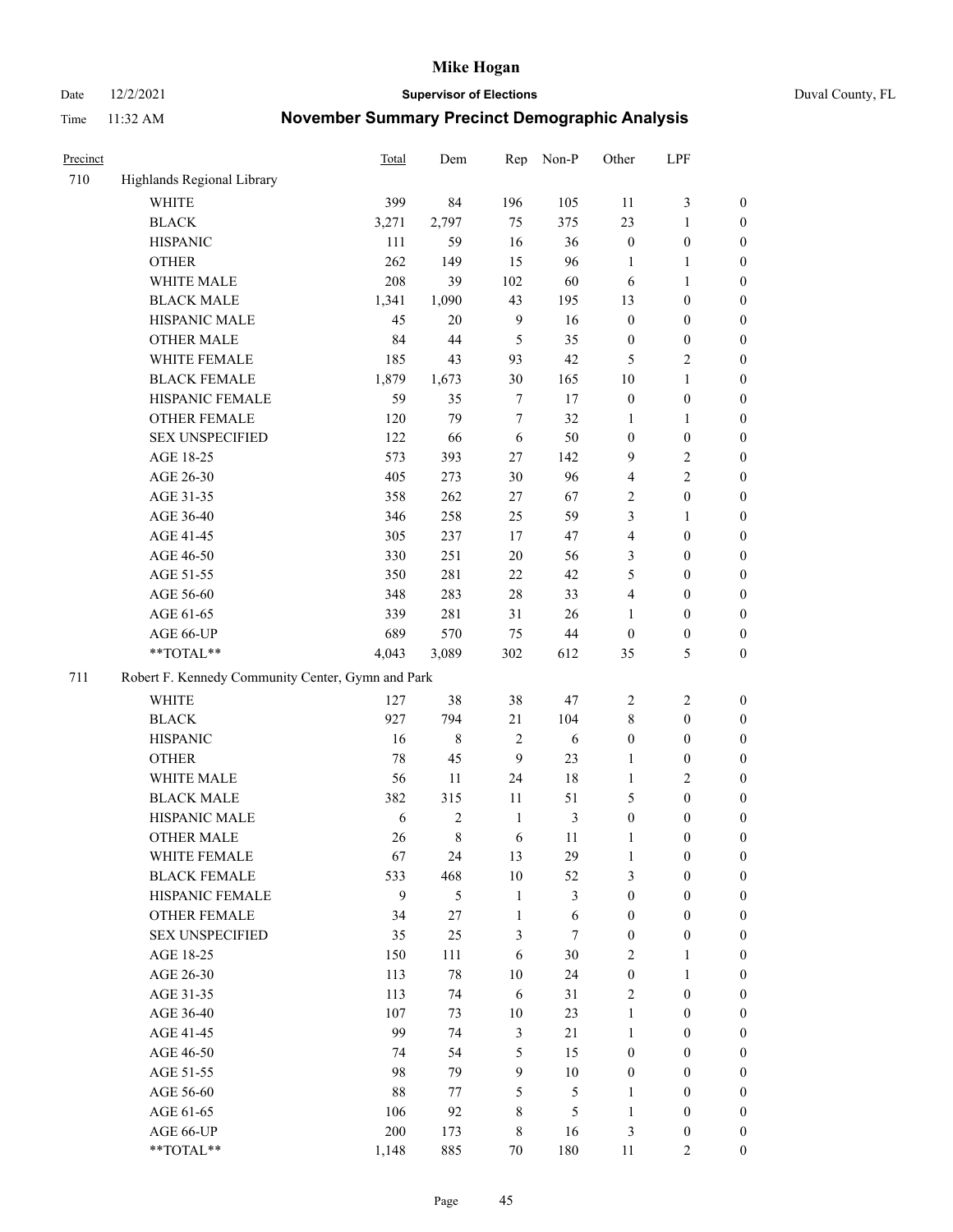Date 12/2/2021 **Supervisor of Elections** Duval County, FL

| Precinct |                                      | Total | Dem    | Rep            | Non-P          | Other                   | LPF                     |                  |
|----------|--------------------------------------|-------|--------|----------------|----------------|-------------------------|-------------------------|------------------|
| 712      | Mary Singleton Senior Citizen Center |       |        |                |                |                         |                         |                  |
|          | <b>WHITE</b>                         | 541   | 241    | 154            | 137            | $\overline{4}$          | $\mathfrak{S}$          | 0                |
|          | <b>BLACK</b>                         | 956   | 809    | 29             | 103            | 14                      | $\mathbf{1}$            | 0                |
|          | <b>HISPANIC</b>                      | 73    | 39     | 12             | 21             | $\mathbf{1}$            | $\boldsymbol{0}$        | $\boldsymbol{0}$ |
|          | <b>OTHER</b>                         | 116   | 50     | 17             | 44             | 4                       | 1                       | $\boldsymbol{0}$ |
|          | WHITE MALE                           | 297   | 117    | 88             | 85             | 2                       | 5                       | $\boldsymbol{0}$ |
|          | <b>BLACK MALE</b>                    | 396   | 318    | 16             | 53             | 8                       | $\mathbf{1}$            | $\boldsymbol{0}$ |
|          | HISPANIC MALE                        | 30    | 17     | $\mathfrak{Z}$ | $\overline{9}$ | 1                       | $\boldsymbol{0}$        | $\boldsymbol{0}$ |
|          | <b>OTHER MALE</b>                    | 53    | 21     | $10\,$         | 21             | $\mathbf{1}$            | $\boldsymbol{0}$        | $\boldsymbol{0}$ |
|          | WHITE FEMALE                         | 234   | 118    | 66             | 48             | $\overline{2}$          | $\boldsymbol{0}$        | $\boldsymbol{0}$ |
|          | <b>BLACK FEMALE</b>                  | 535   | 473    | 12             | $44\,$         | 6                       | $\boldsymbol{0}$        | 0                |
|          | HISPANIC FEMALE                      | 40    | $21\,$ | $\overline{9}$ | 10             | $\boldsymbol{0}$        | $\boldsymbol{0}$        | 0                |
|          | OTHER FEMALE                         | 43    | 23     | 6              | 12             | $\mathbf{1}$            | $\mathbf{1}$            | 0                |
|          | <b>SEX UNSPECIFIED</b>               | 58    | 31     | $\sqrt{2}$     | 23             | $\overline{c}$          | $\boldsymbol{0}$        | $\boldsymbol{0}$ |
|          | AGE 18-25                            | 143   | 90     | 15             | 36             | 2                       | $\boldsymbol{0}$        | $\boldsymbol{0}$ |
|          | AGE 26-30                            | 144   | 105    | 10             | 26             | $\mathbf{1}$            | $\sqrt{2}$              | $\boldsymbol{0}$ |
|          | AGE 31-35                            | 187   | 114    | 25             | 43             | 4                       | $\mathbf{1}$            | $\boldsymbol{0}$ |
|          | AGE 36-40                            | 174   | 103    | $20\,$         | 46             | 4                       | $\mathbf{1}$            | $\boldsymbol{0}$ |
|          | AGE 41-45                            | 144   | 96     | 16             | $28\,$         | $\overline{\mathbf{4}}$ | $\boldsymbol{0}$        | $\boldsymbol{0}$ |
|          | AGE 46-50                            | 118   | 64     | 25             | 27             | 1                       | 1                       | $\boldsymbol{0}$ |
|          | AGE 51-55                            | 133   | 87     | 19             | 25             | 1                       | $\mathbf{1}$            | 0                |
|          | AGE 56-60                            | 169   | 107    | 34             | 25             | 3                       | $\boldsymbol{0}$        | 0                |
|          | AGE 61-65                            | 183   | 136    | 21             | 24             | $\mathfrak{2}$          | $\boldsymbol{0}$        | 0                |
|          | AGE 66-UP                            | 291   | 237    | $27\,$         | 25             | $\mathbf{1}$            | 1                       | $\boldsymbol{0}$ |
|          | **TOTAL**                            | 1,686 | 1,139  | 212            | 305            | 23                      | $\boldsymbol{7}$        | $\boldsymbol{0}$ |
| 713      | First Baptist Church of Jacksonville |       |        |                |                |                         |                         |                  |
|          | <b>WHITE</b>                         | 1,827 | 554    | 746            | 466            | 47                      | 14                      | $\boldsymbol{0}$ |
|          | <b>BLACK</b>                         | 1,454 | 1,111  | 82             | 228            | 29                      | $\overline{\mathbf{4}}$ | $\boldsymbol{0}$ |
|          | <b>HISPANIC</b>                      | 172   | 66     | 39             | 61             | 3                       | $\mathfrak{Z}$          | $\boldsymbol{0}$ |
|          | <b>OTHER</b>                         | 472   | 222    | 82             | 147            | 20                      | $\mathbf{1}$            | $\boldsymbol{0}$ |
|          | WHITE MALE                           | 1,026 | 271    | 432            | 282            | 30                      | 11                      | $\boldsymbol{0}$ |
|          | <b>BLACK MALE</b>                    | 662   | 479    | 50             | 116            | 13                      | $\overline{\mathbf{4}}$ | $\boldsymbol{0}$ |
|          | HISPANIC MALE                        | 90    | $28\,$ | 27             | 32             | 1                       | $\overline{c}$          | $\boldsymbol{0}$ |
|          | <b>OTHER MALE</b>                    | 211   | 95     | 35             | $72\,$         | 9                       | $\boldsymbol{0}$        | 0                |
|          | WHITE FEMALE                         | 775   | 273    | 304            | 178            | 17                      | 3                       | 0                |
|          | <b>BLACK FEMALE</b>                  | 768   | 612    | 32             | 110            | 14                      | $\boldsymbol{0}$        | $\overline{0}$   |
|          | HISPANIC FEMALE                      | 79    | 38     | 11             | $27\,$         | 2                       | $\mathbf{1}$            | $\overline{0}$   |
|          | OTHER FEMALE                         | 192   | 106    | 34             | 41             | $10\,$                  | $\mathbf{1}$            | $\overline{0}$   |
|          | <b>SEX UNSPECIFIED</b>               | 122   | 51     | 24             | $44\,$         | 3                       | $\boldsymbol{0}$        | 0                |
|          | AGE 18-25                            | 275   | 120    | 52             | 95             | 6                       | $\sqrt{2}$              | 0                |
|          | AGE 26-30                            | 425   | 197    | 83             | 129            | $10\,$                  | $\sqrt{6}$              | 0                |
|          | AGE 31-35                            | 449   | 211    | 90             | 124            | 18                      | 6                       | 0                |
|          | AGE 36-40                            | 408   | 175    | 98             | 123            | 8                       | $\overline{\mathbf{4}}$ | 0                |
|          | AGE 41-45                            | 364   | 155    | 114            | $87\,$         | 7                       | $\mathbf{1}$            | 0                |
|          | AGE 46-50                            | 385   | 153    | 118            | 97             | $17\,$                  | $\boldsymbol{0}$        | 0                |
|          | AGE 51-55                            | 317   | 137    | 104            | 64             | 10                      | $\sqrt{2}$              | 0                |
|          | AGE 56-60                            | 285   | 153    | $77\,$         | 47             | 8                       | $\boldsymbol{0}$        | $\overline{0}$   |
|          | AGE 61-65                            | 273   | 154    | 59             | 54             | 5                       | 1                       | $\overline{0}$   |
|          | AGE 66-UP                            | 744   | 498    | 154            | 82             | 10                      | $\boldsymbol{0}$        | 0                |
|          | **TOTAL**                            | 3,925 | 1,953  | 949            | 902            | 99                      | $22\,$                  | $\boldsymbol{0}$ |
|          |                                      |       |        |                |                |                         |                         |                  |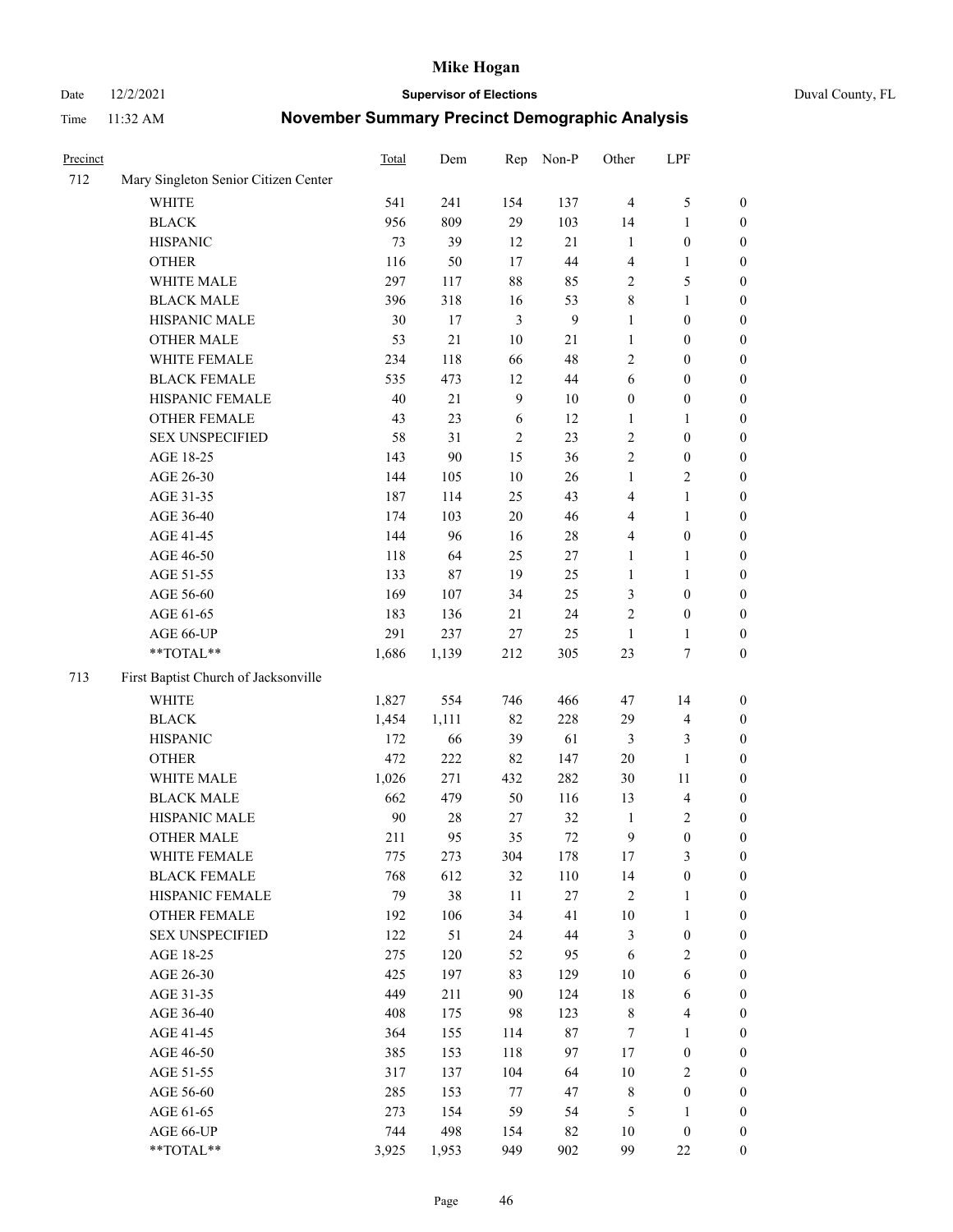Date 12/2/2021 **Supervisor of Elections** Duval County, FL

| Precinct |                                  | Total  | Dem            | Rep              | Non-P          | Other            | LPF                     |                  |
|----------|----------------------------------|--------|----------------|------------------|----------------|------------------|-------------------------|------------------|
| 714      | Grace Baptist Church             |        |                |                  |                |                  |                         |                  |
|          | <b>WHITE</b>                     | 255    | 95             | 77               | 74             | $\tau$           | $\sqrt{2}$              | $\boldsymbol{0}$ |
|          | <b>BLACK</b>                     | 1,552  | 1,292          | 43               | 205            | 10               | $\mathbf{2}$            | $\boldsymbol{0}$ |
|          | <b>HISPANIC</b>                  | 47     | 23             | $\overline{4}$   | 16             | 4                | $\boldsymbol{0}$        | $\boldsymbol{0}$ |
|          | <b>OTHER</b>                     | 150    | 77             | 11               | 59             | 3                | $\boldsymbol{0}$        | $\boldsymbol{0}$ |
|          | WHITE MALE                       | 127    | 40             | 49               | 33             | 3                | $\sqrt{2}$              | $\boldsymbol{0}$ |
|          | <b>BLACK MALE</b>                | 639    | 500            | 21               | 110            | 6                | $\sqrt{2}$              | $\boldsymbol{0}$ |
|          | HISPANIC MALE                    | 18     | 5              | $\mathfrak{Z}$   | $\,$ 8 $\,$    | $\overline{c}$   | $\boldsymbol{0}$        | $\boldsymbol{0}$ |
|          | <b>OTHER MALE</b>                | 47     | 22             | 6                | $18\,$         | $\mathbf{1}$     | $\boldsymbol{0}$        | $\boldsymbol{0}$ |
|          | WHITE FEMALE                     | 120    | 52             | 25               | 39             | 4                | $\boldsymbol{0}$        | $\boldsymbol{0}$ |
|          | <b>BLACK FEMALE</b>              | 878    | 768            | $22\,$           | 84             | 4                | $\boldsymbol{0}$        | $\boldsymbol{0}$ |
|          | HISPANIC FEMALE                  | 28     | 17             | $\mathbf{1}$     | $\,$ 8 $\,$    | $\mathbf{2}$     | $\boldsymbol{0}$        | 0                |
|          | OTHER FEMALE                     | 62     | 36             | $\overline{4}$   | 21             | 1                | $\boldsymbol{0}$        | $\boldsymbol{0}$ |
|          | <b>SEX UNSPECIFIED</b>           | 85     | 47             | $\overline{4}$   | 33             | $\mathbf{1}$     | $\boldsymbol{0}$        | $\boldsymbol{0}$ |
|          | AGE 18-25                        | 244    | 150            | 15               | 74             | 5                | $\boldsymbol{0}$        | $\boldsymbol{0}$ |
|          | AGE 26-30                        | 177    | 114            | 11               | 49             | 3                | $\boldsymbol{0}$        | $\boldsymbol{0}$ |
|          | AGE 31-35                        | 195    | 133            | 13               | 45             | 3                | $\mathbf{1}$            | $\boldsymbol{0}$ |
|          | AGE 36-40                        | 192    | 128            | 11               | 50             | $\overline{c}$   | $\mathbf{1}$            | $\boldsymbol{0}$ |
|          | AGE 41-45                        | 176    | 135            | 12               | 27             | $\mathbf{2}$     | $\boldsymbol{0}$        | $\boldsymbol{0}$ |
|          | AGE 46-50                        | 129    | 94             | 10               | $22\,$         | 3                | $\boldsymbol{0}$        | $\boldsymbol{0}$ |
|          | AGE 51-55                        | 160    | 122            | 14               | 23             | $\mathbf{1}$     | $\boldsymbol{0}$        | $\boldsymbol{0}$ |
|          | AGE 56-60                        | 194    | 155            | 12               | 24             | $\mathbf{1}$     | $\sqrt{2}$              | 0                |
|          | AGE 61-65                        | 195    | 159            | 12               | 21             | 3                | $\boldsymbol{0}$        | 0                |
|          | AGE 66-UP                        | 342    | 297            | 25               | 19             | $\mathbf{1}$     | $\boldsymbol{0}$        | $\boldsymbol{0}$ |
|          | **TOTAL**                        | 2,004  | 1,487          | 135              | 354            | 24               | $\overline{\mathbf{4}}$ | $\boldsymbol{0}$ |
| 801      | North Jacksonville Church of God |        |                |                  |                |                  |                         |                  |
|          | <b>WHITE</b>                     | 345    | 91             | 180              | 64             | 7                | $\mathfrak{Z}$          | $\boldsymbol{0}$ |
|          | <b>BLACK</b>                     | 1,771  | 1,513          | 57               | 189            | 9                | $\mathfrak{Z}$          | $\boldsymbol{0}$ |
|          | <b>HISPANIC</b>                  | 26     | 11             | $\mathfrak s$    | $10\,$         | $\boldsymbol{0}$ | $\boldsymbol{0}$        | $\boldsymbol{0}$ |
|          | <b>OTHER</b>                     | 141    | 72             | 13               | 54             | $\mathbf{1}$     | $\mathbf{1}$            | $\boldsymbol{0}$ |
|          | WHITE MALE                       | 173    | 43             | 88               | 36             | 5                | $\mathbf{1}$            | $\boldsymbol{0}$ |
|          | <b>BLACK MALE</b>                | 702    | 560            | 29               | 108            | 4                | $\mathbf{1}$            | $\boldsymbol{0}$ |
|          | HISPANIC MALE                    | 12     | $\overline{4}$ | 5                | $\mathfrak{Z}$ | $\boldsymbol{0}$ | $\boldsymbol{0}$        | 0                |
|          | <b>OTHER MALE</b>                | 42     | 20             | $\overline{4}$   | $17\,$         | $\boldsymbol{0}$ | $\mathbf{1}$            | 0                |
|          | WHITE FEMALE                     | 167    | 47             | 90               | 26             | 2                | 2                       | 0                |
|          | <b>BLACK FEMALE</b>              | 1,033  | 926            | 27               | 73             | 5                | $\sqrt{2}$              | $\boldsymbol{0}$ |
|          | HISPANIC FEMALE                  | 13     | 6              | $\boldsymbol{0}$ | $\tau$         | $\boldsymbol{0}$ | $\boldsymbol{0}$        | $\overline{0}$   |
|          | OTHER FEMALE                     | 53     | 36             | 5                | 12             | $\boldsymbol{0}$ | $\boldsymbol{0}$        | $\overline{0}$   |
|          | <b>SEX UNSPECIFIED</b>           | $88\,$ | 45             | $\tau$           | 35             | $\mathbf{1}$     | $\boldsymbol{0}$        | 0                |
|          | AGE 18-25                        | 272    | 180            | 10               | 75             | 2                | $\mathfrak{S}$          | $\theta$         |
|          | AGE 26-30                        | 188    | 133            | 13               | 41             | $\mathbf{1}$     | $\boldsymbol{0}$        | 0                |
|          | AGE 31-35                        | 217    | 156            | 13               | 46             | $\overline{c}$   | $\boldsymbol{0}$        | 0                |
|          | AGE 36-40                        | 179    | 129            | 20               | 29             | $\mathbf{1}$     | $\boldsymbol{0}$        | 0                |
|          | AGE 41-45                        | 182    | 137            | 22               | $22\,$         | $\mathbf{1}$     | $\boldsymbol{0}$        | 0                |
|          | AGE 46-50                        | 154    | 115            | 16               | $18\,$         | 5                | $\boldsymbol{0}$        | 0                |
|          | AGE 51-55                        | 184    | 129            | 31               | $20\,$         | 2                | $\overline{2}$          | 0                |
|          | AGE 56-60                        | 186    | 139            | 23               | 24             | $\boldsymbol{0}$ | $\boldsymbol{0}$        | $\overline{0}$   |
|          | AGE 61-65                        | 243    | 196            | 23               | 22             | 2                | $\boldsymbol{0}$        | $\overline{0}$   |
|          | AGE 66-UP                        | 478    | 373            | 84               | $20\,$         | $\mathbf{1}$     | $\boldsymbol{0}$        | 0                |
|          | **TOTAL**                        | 2,283  | 1,687          | 255              | 317            | 17               | $\tau$                  | $\boldsymbol{0}$ |
|          |                                  |        |                |                  |                |                  |                         |                  |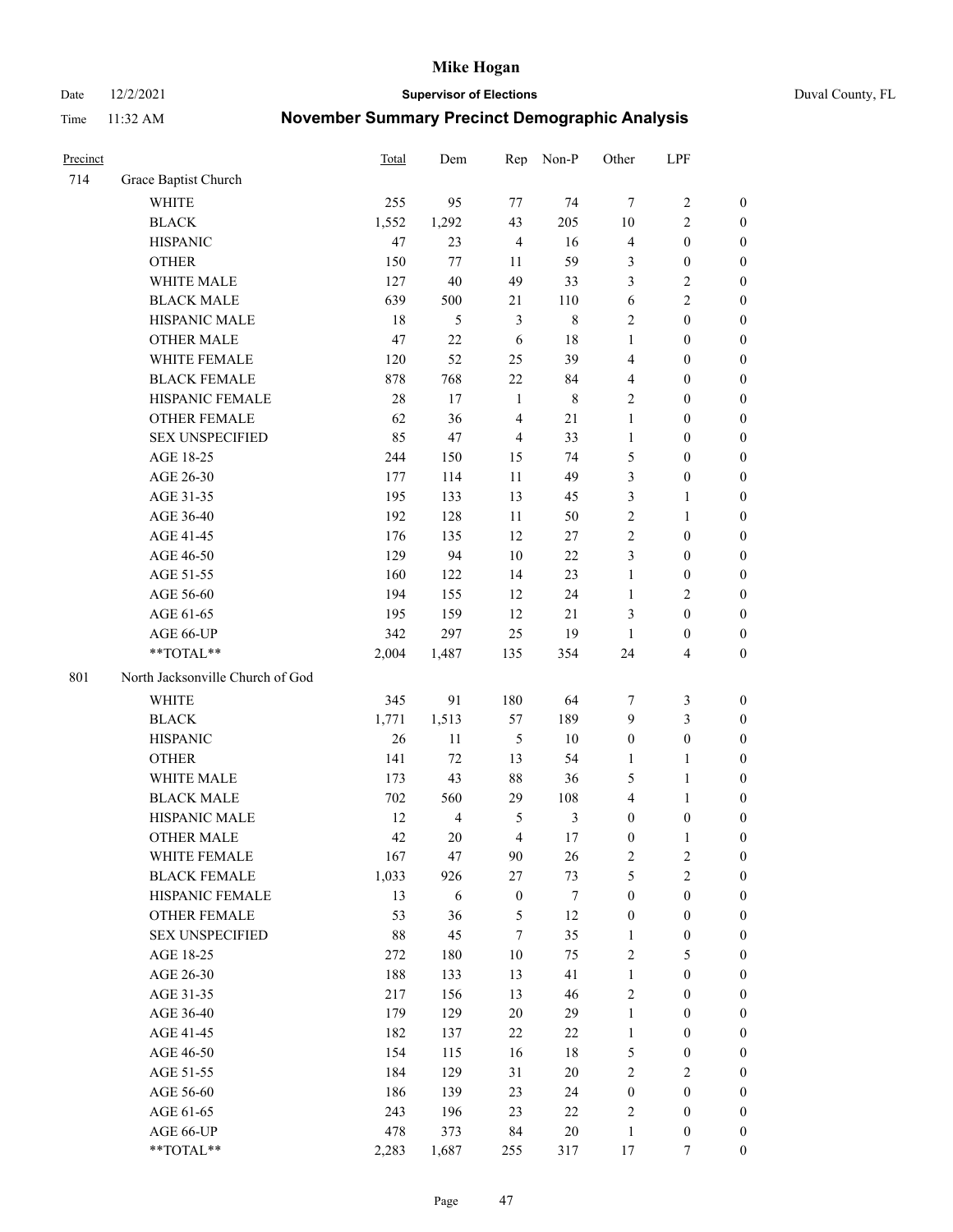Date 12/2/2021 **Supervisor of Elections** Duval County, FL

| Precinct |                                   | Total   | Dem    | Rep            | Non-P   | Other                   | LPF              |                  |
|----------|-----------------------------------|---------|--------|----------------|---------|-------------------------|------------------|------------------|
| 802      | St Paul Missionary Baptist Church |         |        |                |         |                         |                  |                  |
|          | <b>WHITE</b>                      | 86      | 39     | 19             | 27      | $\mathbf{1}$            | $\boldsymbol{0}$ | 0                |
|          | $\operatorname{BLACK}$            | 2,327   | 2,041  | 44             | 230     | 10                      | $\overline{c}$   | $\boldsymbol{0}$ |
|          | <b>HISPANIC</b>                   | 20      | 6      | 3              | 11      | $\boldsymbol{0}$        | $\boldsymbol{0}$ | $\boldsymbol{0}$ |
|          | <b>OTHER</b>                      | 116     | 61     | 6              | 47      | 2                       | $\boldsymbol{0}$ | $\boldsymbol{0}$ |
|          | WHITE MALE                        | 34      | 14     | 8              | 11      | 1                       | $\boldsymbol{0}$ | $\boldsymbol{0}$ |
|          | <b>BLACK MALE</b>                 | 945     | 799    | 23             | 117     | 6                       | $\boldsymbol{0}$ | $\boldsymbol{0}$ |
|          | HISPANIC MALE                     | $\,8\,$ | 3      | $\overline{2}$ | 3       | $\boldsymbol{0}$        | $\boldsymbol{0}$ | $\boldsymbol{0}$ |
|          | <b>OTHER MALE</b>                 | 40      | $20\,$ | 3              | $17\,$  | $\boldsymbol{0}$        | $\boldsymbol{0}$ | $\boldsymbol{0}$ |
|          | WHITE FEMALE                      | 51      | 24     | 11             | 16      | $\boldsymbol{0}$        | $\boldsymbol{0}$ | $\boldsymbol{0}$ |
|          | <b>BLACK FEMALE</b>               | 1,348   | 1,215  | $21\,$         | 106     | 4                       | $\sqrt{2}$       | $\boldsymbol{0}$ |
|          | HISPANIC FEMALE                   | 12      | 3      | $\mathbf{1}$   | $\,8\,$ | $\boldsymbol{0}$        | $\boldsymbol{0}$ | $\boldsymbol{0}$ |
|          | <b>OTHER FEMALE</b>               | 46      | 27     | $\mathfrak{2}$ | 15      | $\overline{2}$          | $\boldsymbol{0}$ | $\boldsymbol{0}$ |
|          | <b>SEX UNSPECIFIED</b>            | 65      | 42     | $\mathbf{1}$   | 22      | $\boldsymbol{0}$        | $\boldsymbol{0}$ | $\boldsymbol{0}$ |
|          | AGE 18-25                         | 287     | 198    | 6              | 80      | 3                       | $\boldsymbol{0}$ | $\boldsymbol{0}$ |
|          | AGE 26-30                         | 182     | 120    | 6              | 54      | 2                       | $\boldsymbol{0}$ | $\boldsymbol{0}$ |
|          | AGE 31-35                         | 176     | 140    | 10             | 26      | $\boldsymbol{0}$        | $\boldsymbol{0}$ | $\boldsymbol{0}$ |
|          | AGE 36-40                         | 180     | 149    | 6              | 25      | $\boldsymbol{0}$        | $\boldsymbol{0}$ | $\boldsymbol{0}$ |
|          | AGE 41-45                         | 195     | 153    | $\mathbf{9}$   | 29      | 3                       | $\mathbf{1}$     | $\boldsymbol{0}$ |
|          | AGE 46-50                         | 196     | 163    | 5              | 26      | $\overline{c}$          | $\boldsymbol{0}$ | $\boldsymbol{0}$ |
|          | AGE 51-55                         | 190     | 174    | 5              | 11      | $\boldsymbol{0}$        | $\boldsymbol{0}$ | $\boldsymbol{0}$ |
|          | AGE 56-60                         | 214     | 181    | 6              | 26      | 1                       | $\boldsymbol{0}$ | 0                |
|          | AGE 61-65                         | 201     | 180    | 5              | 15      | 1                       | $\boldsymbol{0}$ | 0                |
|          | AGE 66-UP                         | 727     | 688    | 14             | 23      | $\mathbf{1}$            | $\mathbf{1}$     | $\boldsymbol{0}$ |
|          | **TOTAL**                         | 2,549   | 2,147  | $72\,$         | 315     | 13                      | $\sqrt{2}$       | $\boldsymbol{0}$ |
| 803      | New Life Community Church         |         |        |                |         |                         |                  |                  |
|          | <b>WHITE</b>                      | 813     | 200    | 424            | 167     | 17                      | $\mathfrak{S}$   | $\boldsymbol{0}$ |
|          | <b>BLACK</b>                      | 3,483   | 3,007  | 94             | 349     | 28                      | $\mathfrak{S}$   | $\boldsymbol{0}$ |
|          | <b>HISPANIC</b>                   | 112     | 48     | 31             | 32      | $\mathbf{1}$            | $\boldsymbol{0}$ | $\boldsymbol{0}$ |
|          | <b>OTHER</b>                      | 281     | 141    | 29             | 103     | 6                       | $\sqrt{2}$       | $\boldsymbol{0}$ |
|          | WHITE MALE                        | 360     | 68     | 193            | $90\,$  | 6                       | $\mathfrak{Z}$   | $\boldsymbol{0}$ |
|          | <b>BLACK MALE</b>                 | 1,315   | 1,067  | 53             | 169     | 23                      | $\mathfrak{Z}$   | $\overline{0}$   |
|          | HISPANIC MALE                     | 49      | $20\,$ | 15             | 14      | $\boldsymbol{0}$        | $\boldsymbol{0}$ | $\boldsymbol{0}$ |
|          | <b>OTHER MALE</b>                 | 87      | 47     | 13             | 24      | $\overline{c}$          | $\mathbf{1}$     | $\boldsymbol{0}$ |
|          | WHITE FEMALE                      | 440     | 130    | 226            | 71      | 11                      | 2                | 0                |
|          | <b>BLACK FEMALE</b>               | 2,112   | 1,893  | 40             | 172     | 5                       | $\sqrt{2}$       | $\boldsymbol{0}$ |
|          | HISPANIC FEMALE                   | 62      | $28\,$ | 15             | $18\,$  | $\mathbf{1}$            | $\boldsymbol{0}$ | $\overline{0}$   |
|          | OTHER FEMALE                      | 117     | 61     | 10             | 43      | $\overline{c}$          | $\mathbf{1}$     | $\overline{0}$   |
|          | <b>SEX UNSPECIFIED</b>            | 147     | 82     | 13             | 50      | 2                       | $\boldsymbol{0}$ | 0                |
|          | AGE 18-25                         | 582     | 397    | 36             | 135     | 14                      | $\boldsymbol{0}$ | 0                |
|          | AGE 26-30                         | 372     | 245    | 33             | 83      | 6                       | $\mathfrak{S}$   | 0                |
|          | AGE 31-35                         | 436     | 300    | 43             | 87      | 5                       | $\mathbf{1}$     | 0                |
|          | AGE 36-40                         | 410     | 293    | 33             | 77      | 5                       | $\sqrt{2}$       | 0                |
|          | AGE 41-45                         | 390     | 283    | 43             | 59      | $\overline{\mathbf{4}}$ | $\mathbf{1}$     | 0                |
|          | AGE 46-50                         | 385     | 290    | 41             | 50      | 2                       | $\sqrt{2}$       | 0                |
|          | AGE 51-55                         | 386     | 280    | 51             | 49      | 5                       | $\mathbf{1}$     | 0                |
|          | AGE 56-60                         | 446     | 348    | 64             | 32      | $\sqrt{2}$              | $\boldsymbol{0}$ | $\overline{0}$   |
|          | AGE 61-65                         | 389     | 289    | 65             | 33      | $\overline{c}$          | $\boldsymbol{0}$ | $\overline{0}$   |
|          | AGE 66-UP                         | 893     | 671    | 169            | 46      | 7                       | $\boldsymbol{0}$ | 0                |
|          | **TOTAL**                         | 4,689   | 3,396  | 578            | 651     | 52                      | 12               | $\boldsymbol{0}$ |
|          |                                   |         |        |                |         |                         |                  |                  |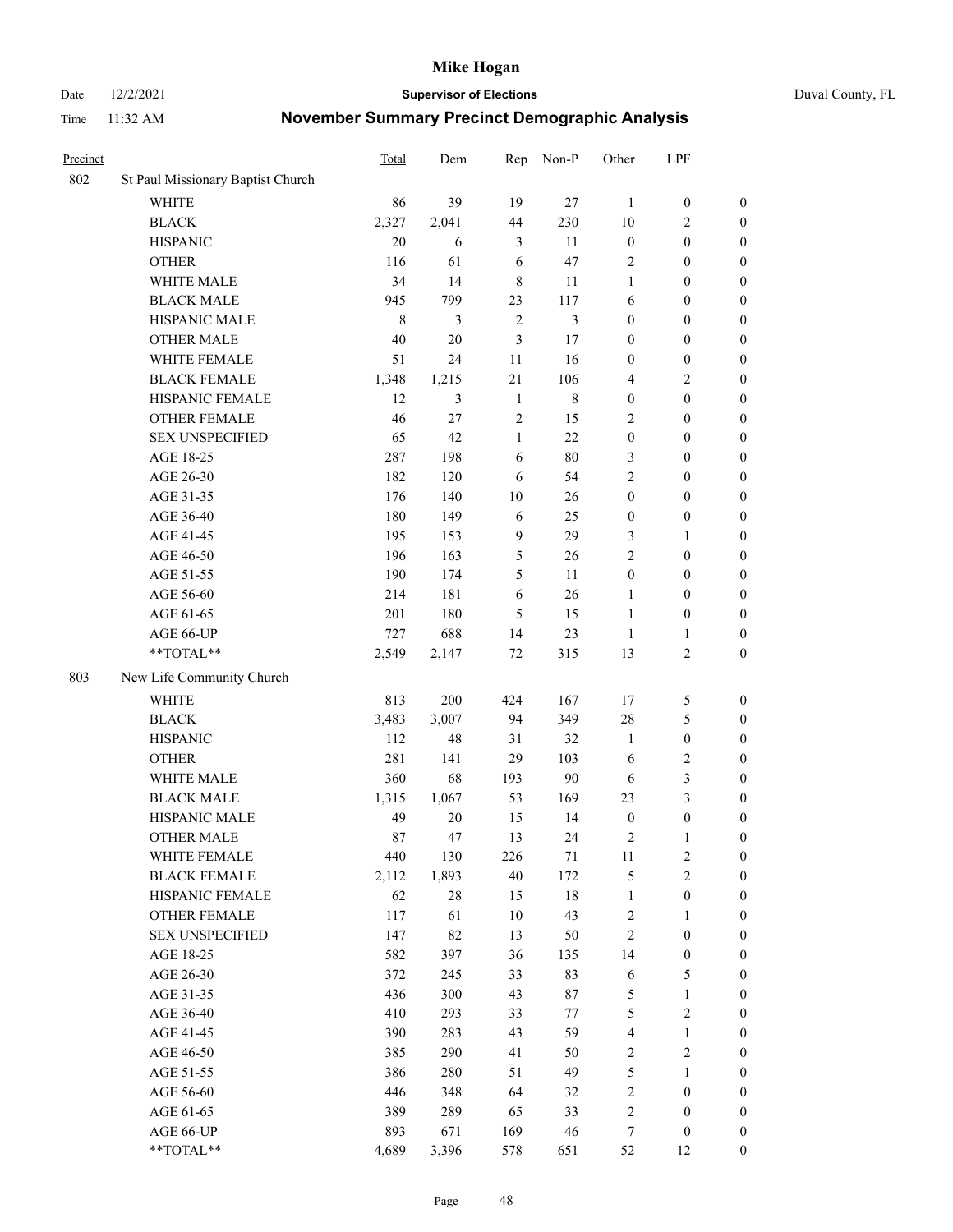Date 12/2/2021 **Supervisor of Elections** Duval County, FL

| Precinct |                         | Total       | Dem    |                | Rep Non-P | Other                   | LPF              |                  |
|----------|-------------------------|-------------|--------|----------------|-----------|-------------------------|------------------|------------------|
| 804      | Universal Church        |             |        |                |           |                         |                  |                  |
|          | <b>WHITE</b>            | 933         | 247    | 469            | 194       | 15                      | $\,$ 8 $\,$      | 0                |
|          | <b>BLACK</b>            | 1,420       | 1,166  | 40             | 203       | 11                      | $\boldsymbol{0}$ | 0                |
|          | <b>HISPANIC</b>         | 67          | 24     | 18             | 24        | $\boldsymbol{0}$        | $\mathbf{1}$     | 0                |
|          | <b>OTHER</b>            | 174         | 72     | 28             | 74        | $\boldsymbol{0}$        | $\boldsymbol{0}$ | $\boldsymbol{0}$ |
|          | WHITE MALE              | 415         | 95     | 227            | 82        | 8                       | $\mathfrak{Z}$   | $\boldsymbol{0}$ |
|          | <b>BLACK MALE</b>       | 544         | 425    | 23             | 90        | 6                       | $\boldsymbol{0}$ | $\boldsymbol{0}$ |
|          | HISPANIC MALE           | 36          | 10     | $\overline{9}$ | 16        | $\boldsymbol{0}$        | $\mathbf{1}$     | $\boldsymbol{0}$ |
|          | <b>OTHER MALE</b>       | 56          | 23     | 10             | 23        | $\boldsymbol{0}$        | $\boldsymbol{0}$ | $\boldsymbol{0}$ |
|          | WHITE FEMALE            | 510         | 150    | 239            | 109       | 7                       | 5                | $\boldsymbol{0}$ |
|          | <b>BLACK FEMALE</b>     | 852         | 722    | 15             | 110       | 5                       | $\boldsymbol{0}$ | 0                |
|          | HISPANIC FEMALE         | 30          | 14     | $\,$ 8 $\,$    | $\,8\,$   | $\boldsymbol{0}$        | $\boldsymbol{0}$ | 0                |
|          | <b>OTHER FEMALE</b>     | 70          | 35     | 16             | 19        | $\boldsymbol{0}$        | $\boldsymbol{0}$ | 0                |
|          | <b>SEX UNSPECIFIED</b>  | $8\sqrt{1}$ | 35     | $\,$ 8 $\,$    | 38        | $\boldsymbol{0}$        | $\boldsymbol{0}$ | $\boldsymbol{0}$ |
|          | AGE 18-25               | 277         | 138    | 38             | 95        | 4                       | $\sqrt{2}$       | $\boldsymbol{0}$ |
|          | AGE 26-30               | 239         | 131    | 38             | 65        | 4                       | $\mathbf{1}$     | $\boldsymbol{0}$ |
|          | AGE 31-35               | 251         | 152    | 38             | 57        | $\sqrt{2}$              | $\sqrt{2}$       | $\boldsymbol{0}$ |
|          | AGE 36-40               | 206         | 121    | 34             | 48        | 3                       | $\boldsymbol{0}$ | $\boldsymbol{0}$ |
|          | AGE 41-45               | 164         | 81     | 34             | 43        | 5                       | $\mathbf{1}$     | $\boldsymbol{0}$ |
|          | AGE 46-50               | 158         | 93     | 32             | 31        | $\mathbf{1}$            | $\mathbf{1}$     | $\boldsymbol{0}$ |
|          | AGE 51-55               | 231         | 144    | 47             | 36        | 3                       | $\mathbf{1}$     | 0                |
|          | AGE 56-60               | 287         | 177    | 71             | 37        | $\overline{c}$          | $\boldsymbol{0}$ | 0                |
|          | AGE 61-65               | 268         | 169    | 63             | 34        | $\mathbf{1}$            | $\mathbf{1}$     | 0                |
|          | AGE 66-UP               | 513         | 303    | 160            | 49        | $\mathbf{1}$            | $\boldsymbol{0}$ | 0                |
|          | **TOTAL**               | 2,594       | 1,509  | 555            | 495       | 26                      | 9                | $\boldsymbol{0}$ |
| 805      | Riverview Senior Center |             |        |                |           |                         |                  |                  |
|          | <b>WHITE</b>            | 598         | 154    | 288            | 145       | 8                       | $\mathfrak{Z}$   | $\boldsymbol{0}$ |
|          | <b>BLACK</b>            | 1,848       | 1,534  | 64             | 240       | 9                       | $\mathbf{1}$     | $\boldsymbol{0}$ |
|          | <b>HISPANIC</b>         | 54          | 21     | 12             | 18        | 2                       | $\mathbf{1}$     | $\boldsymbol{0}$ |
|          | <b>OTHER</b>            | 162         | 77     | 24             | 60        | $\mathbf{1}$            | $\boldsymbol{0}$ | $\boldsymbol{0}$ |
|          | WHITE MALE              | 267         | 57     | 137            | 67        | $\overline{\mathbf{4}}$ | $\overline{2}$   | $\boldsymbol{0}$ |
|          | <b>BLACK MALE</b>       | 729         | 575    | 33             | 115       | 6                       | $\boldsymbol{0}$ | $\boldsymbol{0}$ |
|          | HISPANIC MALE           | 31          | 11     | $\overline{9}$ | $10\,$    | $\mathbf{1}$            | $\boldsymbol{0}$ | 0                |
|          | <b>OTHER MALE</b>       | 58          | 28     | 10             | 19        | $\mathbf{1}$            | $\boldsymbol{0}$ | 0                |
|          | WHITE FEMALE            | 316         | 90     | 145            | 76        | 4                       | 1                | 0                |
|          | <b>BLACK FEMALE</b>     | 1,084       | 932    | 31             | 117       | 3                       | $\mathbf{1}$     | $\boldsymbol{0}$ |
|          | HISPANIC FEMALE         | 21          | $10\,$ | $\sqrt{2}$     | 7         | $\mathbf{1}$            | $\mathbf{1}$     | $\overline{0}$   |
|          | <b>OTHER FEMALE</b>     | 70          | 40     | $11\,$         | 19        | $\boldsymbol{0}$        | $\boldsymbol{0}$ | 0                |
|          | <b>SEX UNSPECIFIED</b>  | 86          | 43     | 10             | 33        | $\boldsymbol{0}$        | $\boldsymbol{0}$ | 0                |
|          | AGE 18-25               | 348         | 218    | 30             | 94        | 5                       | $\mathbf{1}$     | 0                |
|          | AGE 26-30               | 238         | 130    | 30             | 74        | 2                       | $\mathfrak{2}$   | 0                |
|          | AGE 31-35               | 260         | 167    | 25             | 64        | 3                       | $\mathbf{1}$     | 0                |
|          | AGE 36-40               | 231         | 163    | 26             | 39        | 3                       | $\boldsymbol{0}$ | 0                |
|          | AGE 41-45               | 206         | 142    | 21             | $40\,$    | 2                       | 1                | 0                |
|          | AGE 46-50               | 182         | 121    | 26             | 35        | $\boldsymbol{0}$        | $\boldsymbol{0}$ | 0                |
|          | AGE 51-55               | 208         | 142    | 33             | 32        | $\mathbf{1}$            | $\boldsymbol{0}$ | 0                |
|          | AGE 56-60               | 230         | 150    | 44             | 34        | 2                       | $\boldsymbol{0}$ | 0                |
|          | AGE 61-65               | 253         | 183    | 46             | 24        | $\boldsymbol{0}$        | $\boldsymbol{0}$ | 0                |
|          | AGE 66-UP               | 505         | 370    | 107            | 26        | 2                       | $\boldsymbol{0}$ | 0                |
|          | **TOTAL**               | 2,662       | 1,786  | 388            | 463       | 20                      | 5                | $\boldsymbol{0}$ |
|          |                         |             |        |                |           |                         |                  |                  |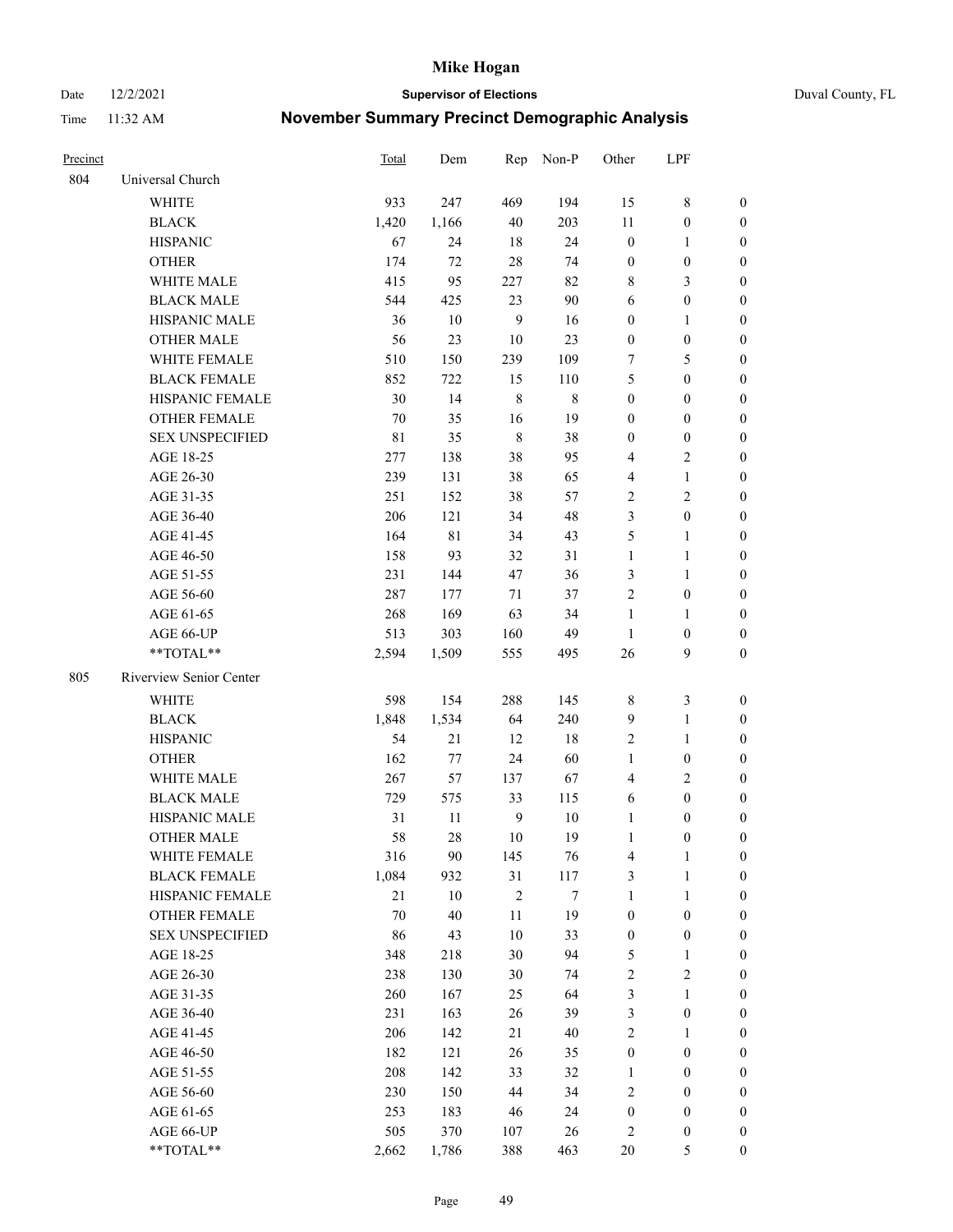Date 12/2/2021 **Supervisor of Elections** Duval County, FL

| Precinct |                                  | Total          | Dem              | Rep                     | Non-P                   | Other            | LPF              |                  |
|----------|----------------------------------|----------------|------------------|-------------------------|-------------------------|------------------|------------------|------------------|
| 806      | Simonds Johnson Community Center |                |                  |                         |                         |                  |                  |                  |
|          | <b>WHITE</b>                     | 21             | 8                | $\,8\,$                 | 5                       | $\boldsymbol{0}$ | $\boldsymbol{0}$ | $\boldsymbol{0}$ |
|          | <b>BLACK</b>                     | 758            | 657              | 20                      | 75                      | 5                | $\mathbf{1}$     | $\boldsymbol{0}$ |
|          | <b>HISPANIC</b>                  | 3              | 1                | $\mathbf{1}$            | -1                      | $\boldsymbol{0}$ | $\boldsymbol{0}$ | $\boldsymbol{0}$ |
|          | <b>OTHER</b>                     | 58             | 34               | 3                       | 21                      | $\boldsymbol{0}$ | $\boldsymbol{0}$ | $\boldsymbol{0}$ |
|          | WHITE MALE                       | 6              | 3                | $\boldsymbol{0}$        | 3                       | $\boldsymbol{0}$ | $\boldsymbol{0}$ | $\boldsymbol{0}$ |
|          | <b>BLACK MALE</b>                | 294            | 254              | $\,8\,$                 | 30                      | $\overline{c}$   | $\boldsymbol{0}$ | $\boldsymbol{0}$ |
|          | HISPANIC MALE                    | 1              | $\boldsymbol{0}$ | $\mathbf{1}$            | $\boldsymbol{0}$        | $\boldsymbol{0}$ | $\boldsymbol{0}$ | $\boldsymbol{0}$ |
|          | <b>OTHER MALE</b>                | 19             | 11               | 3                       | 5                       | $\boldsymbol{0}$ | $\boldsymbol{0}$ | $\boldsymbol{0}$ |
|          | WHITE FEMALE                     | 15             | 5                | $\,8\,$                 | $\overline{2}$          | $\boldsymbol{0}$ | $\boldsymbol{0}$ | $\boldsymbol{0}$ |
|          | <b>BLACK FEMALE</b>              | 449            | 390              | 12                      | 43                      | 3                | $\mathbf{1}$     | $\boldsymbol{0}$ |
|          | HISPANIC FEMALE                  | $\mathfrak{2}$ | 1                | $\boldsymbol{0}$        | 1                       | $\boldsymbol{0}$ | $\boldsymbol{0}$ | 0                |
|          | <b>OTHER FEMALE</b>              | 21             | 16               | $\boldsymbol{0}$        | 5                       | $\boldsymbol{0}$ | $\boldsymbol{0}$ | 0                |
|          | <b>SEX UNSPECIFIED</b>           | 33             | 20               | $\boldsymbol{0}$        | 13                      | $\boldsymbol{0}$ | $\boldsymbol{0}$ | $\boldsymbol{0}$ |
|          | AGE 18-25                        | 108            | 70               | 5                       | 30                      | $\overline{c}$   | $\mathbf{1}$     | $\boldsymbol{0}$ |
|          | AGE 26-30                        | 85             | 60               | 7                       | 18                      | $\boldsymbol{0}$ | $\boldsymbol{0}$ | $\boldsymbol{0}$ |
|          | AGE 31-35                        | 75             | 57               | $\overline{4}$          | 13                      | $\mathbf{1}$     | $\boldsymbol{0}$ | $\boldsymbol{0}$ |
|          | AGE 36-40                        | 62             | 48               | $\mathbf{1}$            | 12                      | $\mathbf{1}$     | $\boldsymbol{0}$ | $\boldsymbol{0}$ |
|          | AGE 41-45                        | 71             | 59               | 3                       | $\mathbf{9}$            | $\boldsymbol{0}$ | $\boldsymbol{0}$ | $\boldsymbol{0}$ |
|          | AGE 46-50                        | 61             | 48               | $\mathfrak{Z}$          | 9                       | 1                | $\boldsymbol{0}$ | $\boldsymbol{0}$ |
|          | AGE 51-55                        | 63             | 59               | $\sqrt{2}$              | $\mathbf{2}$            | $\boldsymbol{0}$ | $\boldsymbol{0}$ | $\boldsymbol{0}$ |
|          | AGE 56-60                        | 72             | 64               | 3                       | 5                       | $\boldsymbol{0}$ | $\boldsymbol{0}$ | 0                |
|          | AGE 61-65                        | $71\,$         | 67               | 3                       | $\mathbf{1}$            | $\boldsymbol{0}$ | $\boldsymbol{0}$ | 0                |
|          | AGE 66-UP                        | 172            | 168              | 1                       | 3                       | $\boldsymbol{0}$ | $\boldsymbol{0}$ | $\boldsymbol{0}$ |
|          | $**TOTAL**$                      | 840            | 700              | 32                      | 102                     | 5                | $\mathbf{1}$     | $\boldsymbol{0}$ |
| 807      | Bradham Brooks Regional Library  |                |                  |                         |                         |                  |                  |                  |
|          |                                  |                |                  |                         |                         |                  |                  |                  |
|          | WHITE                            | 29             | $\tau$           | 15                      | 5                       | $\overline{2}$   | $\boldsymbol{0}$ | $\boldsymbol{0}$ |
|          | <b>BLACK</b>                     | 1,019          | 908              | 25                      | 82                      | $\mathbf{1}$     | $\mathfrak{Z}$   | $\boldsymbol{0}$ |
|          | <b>HISPANIC</b>                  | 13             | 5                | 3                       | $\overline{4}$          | $\mathbf{1}$     | $\boldsymbol{0}$ | $\boldsymbol{0}$ |
|          | <b>OTHER</b>                     | 50             | 23               | 6                       | 20                      | $\mathbf{1}$     | $\boldsymbol{0}$ | $\boldsymbol{0}$ |
|          | WHITE MALE                       | 16             | 3                | 9                       | $\mathbf{2}$            | $\overline{c}$   | $\boldsymbol{0}$ | $\boldsymbol{0}$ |
|          | <b>BLACK MALE</b>                | 376            | 320              | 14                      | 39                      | $\mathbf{1}$     | $\mathbf{2}$     | $\boldsymbol{0}$ |
|          | HISPANIC MALE                    | $\overline{4}$ | $\mathbf{1}$     | $\overline{2}$          | $\boldsymbol{0}$        | $\mathbf{1}$     | $\boldsymbol{0}$ | $\boldsymbol{0}$ |
|          | <b>OTHER MALE</b>                | 13             | 8                | $\boldsymbol{0}$        | 5                       | $\boldsymbol{0}$ | $\boldsymbol{0}$ | $\boldsymbol{0}$ |
|          | WHITE FEMALE                     | 13             | 4                | 6                       | 3                       | $\boldsymbol{0}$ | $\boldsymbol{0}$ | 0                |
|          | <b>BLACK FEMALE</b>              | 629            | 576              | $10\,$                  | 42                      | $\boldsymbol{0}$ | $\mathbf{1}$     | $\boldsymbol{0}$ |
|          | HISPANIC FEMALE                  | 9              | 4                | $\mathbf{1}$            | $\overline{\mathbf{4}}$ | $\boldsymbol{0}$ | $\boldsymbol{0}$ | $\overline{0}$   |
|          | <b>OTHER FEMALE</b>              | 16             | 9                | $\mathfrak{Z}$          | 3                       | 1                | $\boldsymbol{0}$ | $\overline{0}$   |
|          | <b>SEX UNSPECIFIED</b>           | 35             | 18               | $\overline{\mathbf{4}}$ | 13                      | $\boldsymbol{0}$ | $\boldsymbol{0}$ | $\overline{0}$   |
|          | AGE 18-25                        | 88             | 61               | $\mathfrak{Z}$          | 24                      | $\boldsymbol{0}$ | $\boldsymbol{0}$ | $\overline{0}$   |
|          | AGE 26-30                        | $71\,$         | 52               | $\overline{4}$          | 15                      | $\boldsymbol{0}$ | $\boldsymbol{0}$ | $\overline{0}$   |
|          | AGE 31-35                        | 79             | 61               | $\mathfrak{Z}$          | 13                      | $\mathbf{1}$     | $\mathbf{1}$     | 0                |
|          | AGE 36-40                        | 69             | 49               | $\mathfrak{S}$          | 13                      | $\mathbf{1}$     | $\mathbf{1}$     | 0                |
|          | AGE 41-45                        | 64             | 54               | 3                       | $\tau$                  | $\boldsymbol{0}$ | $\boldsymbol{0}$ | 0                |
|          | AGE 46-50                        | 78             | 65               | 6                       | $\boldsymbol{7}$        | $\boldsymbol{0}$ | $\boldsymbol{0}$ | $\boldsymbol{0}$ |
|          | AGE 51-55                        | 78             | 67               | $\mathfrak{Z}$          | $\tau$                  | $\mathbf{1}$     | $\boldsymbol{0}$ | $\boldsymbol{0}$ |
|          | AGE 56-60                        | 97             | 83               | 5                       | $\,$ 8 $\,$             | 1                | $\boldsymbol{0}$ | $\boldsymbol{0}$ |
|          | AGE 61-65                        | 103            | 88               | 6                       | 8                       | $\boldsymbol{0}$ | $\mathbf{1}$     | $\boldsymbol{0}$ |
|          | AGE 66-UP                        | 384            | 363              | 11                      | 9                       | $\mathbf{1}$     | $\boldsymbol{0}$ | $\boldsymbol{0}$ |
|          | **TOTAL**                        | 1,111          | 943              | 49                      | 111                     | 5                | 3                | $\boldsymbol{0}$ |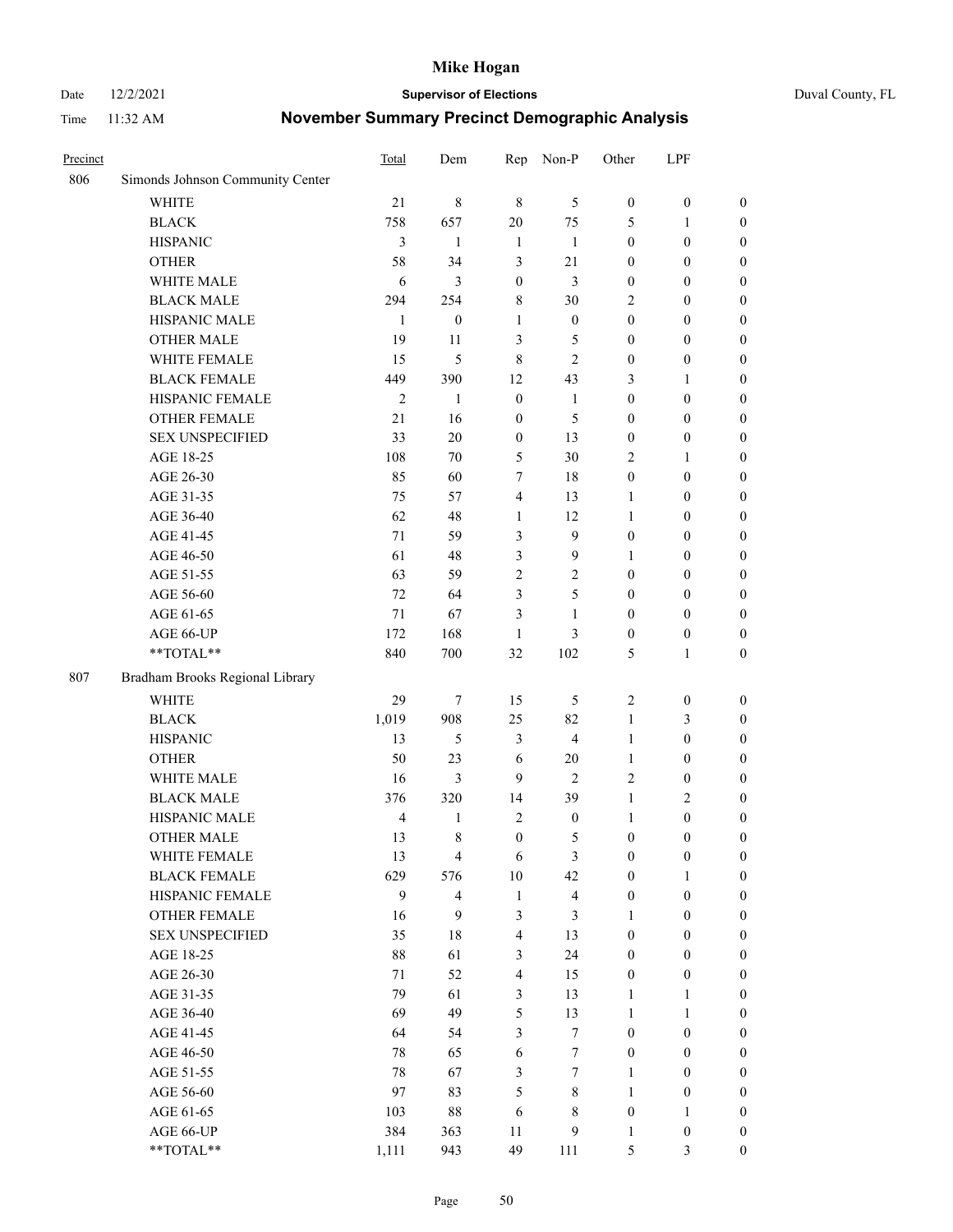Date 12/2/2021 **Supervisor of Elections** Duval County, FL

| Precinct |                                  | <b>Total</b> | Dem            | Rep                     | Non-P          | Other            | LPF              |                  |
|----------|----------------------------------|--------------|----------------|-------------------------|----------------|------------------|------------------|------------------|
| 808      | Fairway Oaks                     |              |                |                         |                |                  |                  |                  |
|          | <b>WHITE</b>                     | 58           | 19             | 13                      | 23             | 3                | $\boldsymbol{0}$ | 0                |
|          | <b>BLACK</b>                     | 1,702        | 1,469          | 41                      | 188            | 4                | $\boldsymbol{0}$ | $\boldsymbol{0}$ |
|          | <b>HISPANIC</b>                  | 19           | 6              | $\sqrt{2}$              | 11             | $\boldsymbol{0}$ | $\boldsymbol{0}$ | $\boldsymbol{0}$ |
|          | <b>OTHER</b>                     | 110          | 55             | 7                       | 47             | $\boldsymbol{0}$ | 1                | $\boldsymbol{0}$ |
|          | WHITE MALE                       | 20           | 6              | 6                       | 6              | 2                | $\boldsymbol{0}$ | $\boldsymbol{0}$ |
|          | <b>BLACK MALE</b>                | 647          | 540            | 20                      | 86             | 1                | $\boldsymbol{0}$ | $\boldsymbol{0}$ |
|          | HISPANIC MALE                    | $\tau$       | $\overline{c}$ | $\mathbf{1}$            | $\overline{4}$ | $\boldsymbol{0}$ | $\boldsymbol{0}$ | $\boldsymbol{0}$ |
|          | <b>OTHER MALE</b>                | 30           | 13             | 3                       | 14             | $\boldsymbol{0}$ | $\boldsymbol{0}$ | $\boldsymbol{0}$ |
|          | WHITE FEMALE                     | 37           | 13             | $\tau$                  | 16             | 1                | $\boldsymbol{0}$ | $\boldsymbol{0}$ |
|          | <b>BLACK FEMALE</b>              | 1,034        | 910            | 21                      | 100            | 3                | $\boldsymbol{0}$ | $\boldsymbol{0}$ |
|          | HISPANIC FEMALE                  | 12           | $\overline{4}$ | $\mathbf{1}$            | $\tau$         | $\boldsymbol{0}$ | $\boldsymbol{0}$ | $\boldsymbol{0}$ |
|          | <b>OTHER FEMALE</b>              | 38           | 23             | $\mathfrak{Z}$          | 11             | $\boldsymbol{0}$ | $\mathbf{1}$     | $\boldsymbol{0}$ |
|          | <b>SEX UNSPECIFIED</b>           | 64           | 38             | $\mathbf{1}$            | 25             | $\boldsymbol{0}$ | $\boldsymbol{0}$ | $\boldsymbol{0}$ |
|          | AGE 18-25                        | 258          | 179            | $11\,$                  | 67             | 1                | $\boldsymbol{0}$ | $\boldsymbol{0}$ |
|          | AGE 26-30                        | 208          | 150            | 7                       | 51             | $\boldsymbol{0}$ | $\boldsymbol{0}$ | $\boldsymbol{0}$ |
|          | AGE 31-35                        | 228          | 175            | $\,$ $\,$               | 40             | 4                | $\mathbf{1}$     | $\boldsymbol{0}$ |
|          | AGE 36-40                        | 184          | 143            | 6                       | 34             | 1                | $\boldsymbol{0}$ | $\boldsymbol{0}$ |
|          | AGE 41-45                        | 124          | 100            | $\tau$                  | 17             | $\boldsymbol{0}$ | $\boldsymbol{0}$ | $\boldsymbol{0}$ |
|          | AGE 46-50                        | 117          | 103            | $\mathfrak{Z}$          | 11             | $\boldsymbol{0}$ | $\boldsymbol{0}$ | $\boldsymbol{0}$ |
|          | AGE 51-55                        | 144          | 127            | $\overline{\mathbf{4}}$ | 13             | $\boldsymbol{0}$ | $\boldsymbol{0}$ | $\boldsymbol{0}$ |
|          | AGE 56-60                        | 157          | 142            | 8                       | $\tau$         | $\boldsymbol{0}$ | $\boldsymbol{0}$ | 0                |
|          | AGE 61-65                        | 178          | 161            | $\overline{4}$          | 13             | $\boldsymbol{0}$ | $\boldsymbol{0}$ | $\boldsymbol{0}$ |
|          | AGE 66-UP                        | 291          | 269            | 5                       | 16             | $\mathbf{1}$     | $\boldsymbol{0}$ | $\boldsymbol{0}$ |
|          | **TOTAL**                        | 1,889        | 1,549          | 63                      | 269            | 7                | $\mathbf{1}$     | $\boldsymbol{0}$ |
| 809      | Simonds-Johnson Community Center |              |                |                         |                |                  |                  |                  |
|          | <b>WHITE</b>                     | 86           | 29             | 24                      | $30\,$         | $\overline{c}$   | $\mathbf{1}$     | $\boldsymbol{0}$ |
|          | <b>BLACK</b>                     | 2,141        | 1,798          | 55                      | 272            | 15               | $\mathbf{1}$     | $\boldsymbol{0}$ |
|          | <b>HISPANIC</b>                  | 37           | 22             | $\overline{4}$          | 11             | $\boldsymbol{0}$ | $\boldsymbol{0}$ | $\boldsymbol{0}$ |
|          | <b>OTHER</b>                     | 158          | 66             | 10                      | 81             | $\mathbf{1}$     | $\boldsymbol{0}$ | $\boldsymbol{0}$ |
|          | WHITE MALE                       | 38           | 12             | 13                      | 12             | $\mathbf{1}$     | $\boldsymbol{0}$ | $\boldsymbol{0}$ |
|          | <b>BLACK MALE</b>                | 851          | 687            | 24                      | 134            | 6                | $\boldsymbol{0}$ | $\boldsymbol{0}$ |
|          | HISPANIC MALE                    | 18           | 12             | $\mathbf{1}$            | $\mathfrak{S}$ | $\boldsymbol{0}$ | $\boldsymbol{0}$ | $\boldsymbol{0}$ |
|          | OTHER MALE                       | 45           | 17             | 6                       | 22             | $\boldsymbol{0}$ | $\boldsymbol{0}$ | $\boldsymbol{0}$ |
|          | WHITE FEMALE                     | 46           | 17             | 11                      | 16             | $\mathbf{1}$     | 1                | 0                |
|          | <b>BLACK FEMALE</b>              | 1,248        | 1,082          | 30                      | 126            | 9                | $\mathbf{1}$     | $\boldsymbol{0}$ |
|          | HISPANIC FEMALE                  | 19           | $10\,$         | $\mathfrak{Z}$          | 6              | $\boldsymbol{0}$ | $\boldsymbol{0}$ | $\overline{0}$   |
|          | OTHER FEMALE                     | 56           | 31             | 3                       | $22\,$         | $\boldsymbol{0}$ | $\boldsymbol{0}$ | $\overline{0}$   |
|          | <b>SEX UNSPECIFIED</b>           | 101          | 47             | $\mathfrak{2}$          | 51             | $\mathbf{1}$     | $\boldsymbol{0}$ | $\overline{0}$   |
|          | AGE 18-25                        | 375          | 245            | 14                      | 113            | 3                | $\boldsymbol{0}$ | $\overline{0}$   |
|          | AGE 26-30                        | 240          | 162            | 15                      | 61             | 2                | $\boldsymbol{0}$ | 0                |
|          | AGE 31-35                        | 279          | 212            | $\,8\,$                 | 57             | $\overline{2}$   | $\boldsymbol{0}$ | 0                |
|          | AGE 36-40                        | 206          | 144            | $10\,$                  | 48             | 2                | $\sqrt{2}$       | 0                |
|          | AGE 41-45                        | 174          | 139            | $\tau$                  | 27             | $\mathbf{1}$     | $\boldsymbol{0}$ | 0                |
|          | AGE 46-50                        | 179          | 141            | 10                      | 24             | 4                | $\boldsymbol{0}$ | 0                |
|          | AGE 51-55                        | 164          | 132            | 12                      | 19             | $\mathbf{1}$     | $\boldsymbol{0}$ | $\boldsymbol{0}$ |
|          | AGE 56-60                        | 205          | 178            | 6                       | 21             | $\boldsymbol{0}$ | $\boldsymbol{0}$ | $\boldsymbol{0}$ |
|          | AGE 61-65                        | 205          | 189            | 6                       | $\,$ 8 $\,$    | 2                | $\boldsymbol{0}$ | $\boldsymbol{0}$ |
|          | AGE 66-UP                        | 395          | 373            | 5                       | 16             | $\mathbf{1}$     | $\boldsymbol{0}$ | $\boldsymbol{0}$ |
|          | **TOTAL**                        | 2,422        | 1,915          | 93                      | 394            | $18\,$           | $\overline{2}$   | $\boldsymbol{0}$ |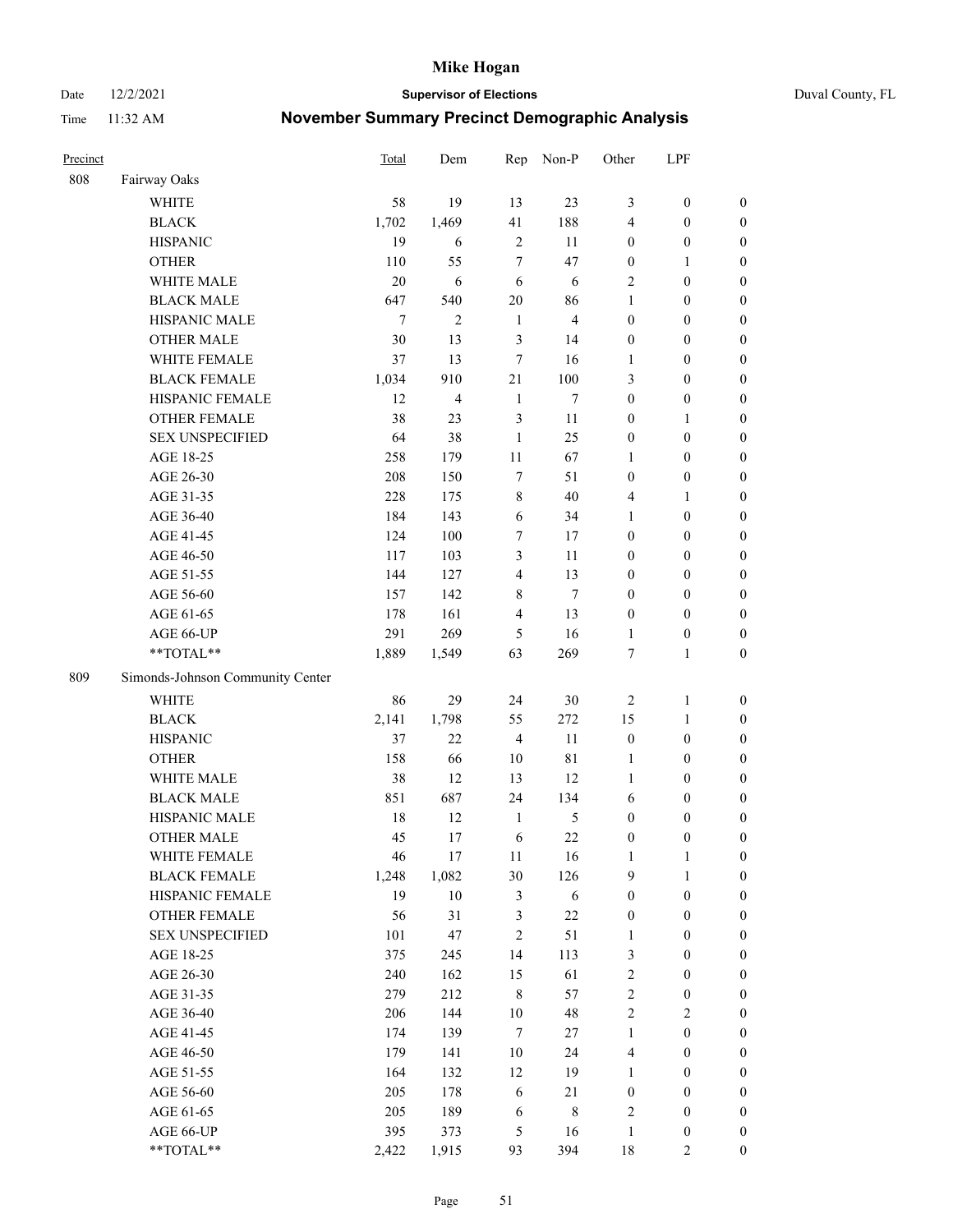Date 12/2/2021 **Supervisor of Elections** Duval County, FL

| Precinct |                                             | Total  | Dem            | Rep              | Non-P            | Other            | LPF              |                  |
|----------|---------------------------------------------|--------|----------------|------------------|------------------|------------------|------------------|------------------|
| 810      | Temple Baptist Church                       |        |                |                  |                  |                  |                  |                  |
|          | <b>WHITE</b>                                | 1,045  | 113            | 789              | 129              | 8                | 6                | 0                |
|          | <b>BLACK</b>                                | 119    | 97             | 3                | 16               | 3                | $\boldsymbol{0}$ | 0                |
|          | <b>HISPANIC</b>                             | 24     | $\,$ 8 $\,$    | $10\,$           | $\sqrt{6}$       | $\boldsymbol{0}$ | $\boldsymbol{0}$ | $\boldsymbol{0}$ |
|          | <b>OTHER</b>                                | 72     | 12             | 33               | $26\,$           | $\boldsymbol{0}$ | 1                | $\boldsymbol{0}$ |
|          | WHITE MALE                                  | 509    | 50             | 386              | 65               | 5                | 3                | $\boldsymbol{0}$ |
|          | <b>BLACK MALE</b>                           | 46     | 35             | $\mathbf{2}$     | $\,$ 8 $\,$      | $\mathbf{1}$     | $\boldsymbol{0}$ | $\boldsymbol{0}$ |
|          | HISPANIC MALE                               | 11     | $\overline{4}$ | 5                | $\sqrt{2}$       | $\boldsymbol{0}$ | $\boldsymbol{0}$ | $\boldsymbol{0}$ |
|          | <b>OTHER MALE</b>                           | 26     | $\sqrt{5}$     | 11               | $\overline{9}$   | $\boldsymbol{0}$ | $\mathbf{1}$     | $\boldsymbol{0}$ |
|          | WHITE FEMALE                                | 521    | 62             | 395              | 58               | 3                | 3                | $\boldsymbol{0}$ |
|          | <b>BLACK FEMALE</b>                         | 69     | 60             | $\mathbf{1}$     | 7                | $\mathbf{1}$     | $\boldsymbol{0}$ | $\boldsymbol{0}$ |
|          | HISPANIC FEMALE                             | 13     | $\overline{4}$ | 5                | $\overline{4}$   | $\boldsymbol{0}$ | $\boldsymbol{0}$ | 0                |
|          | OTHER FEMALE                                | 30     | $\mathfrak{S}$ | 16               | 9                | $\boldsymbol{0}$ | $\boldsymbol{0}$ | $\boldsymbol{0}$ |
|          | <b>SEX UNSPECIFIED</b>                      | 35     | 5              | 14               | 15               | 1                | $\boldsymbol{0}$ | $\boldsymbol{0}$ |
|          | AGE 18-25                                   | 110    | $20\,$         | 62               | $28\,$           | $\boldsymbol{0}$ | $\boldsymbol{0}$ | $\boldsymbol{0}$ |
|          | AGE 26-30                                   | 90     | 15             | 48               | 21               | 4                | $\sqrt{2}$       | $\boldsymbol{0}$ |
|          | AGE 31-35                                   | 94     | 22             | 52               | 19               | $\boldsymbol{0}$ | $\mathbf{1}$     | $\boldsymbol{0}$ |
|          | AGE 36-40                                   | 93     | $10\,$         | 57               | 22               | $\mathfrak{2}$   | 2                | $\boldsymbol{0}$ |
|          | AGE 41-45                                   | 104    | $20\,$         | 59               | 24               | $\boldsymbol{0}$ | $\mathbf{1}$     | $\boldsymbol{0}$ |
|          | AGE 46-50                                   | 97     | 23             | 65               | $\boldsymbol{9}$ | $\boldsymbol{0}$ | $\boldsymbol{0}$ | $\boldsymbol{0}$ |
|          | AGE 51-55                                   | 129    | $18\,$         | 98               | 12               | $\mathbf{1}$     | $\boldsymbol{0}$ | 0                |
|          | AGE 56-60                                   | 124    | 23             | 85               | 14               | $\sqrt{2}$       | $\boldsymbol{0}$ | 0                |
|          | AGE 61-65                                   | 144    | 23             | 104              | 15               | $\mathbf{1}$     | 1                | $\boldsymbol{0}$ |
|          | AGE 66-UP                                   | 275    | 56             | 205              | 13               | $\mathbf{1}$     | $\boldsymbol{0}$ | $\boldsymbol{0}$ |
|          | $\mathrm{``TOTAL}^{\mathrm{**}}$            | 1,260  | 230            | 835              | 177              | 11               | $\tau$           | $\boldsymbol{0}$ |
| 811      | Police Athletic League of Jacksonville, Inc |        |                |                  |                  |                  |                  |                  |
|          | <b>WHITE</b>                                | 34     | $\tau$         | 13               | 14               | $\boldsymbol{0}$ | $\boldsymbol{0}$ | $\boldsymbol{0}$ |
|          | <b>BLACK</b>                                | 1,244  | 1,068          | 35               | 131              | $10\,$           | $\boldsymbol{0}$ | $\boldsymbol{0}$ |
|          | <b>HISPANIC</b>                             | 17     | 5              | $\mathbf{1}$     | $\boldsymbol{9}$ | $\mathbf{1}$     | $\mathbf{1}$     | $\boldsymbol{0}$ |
|          | <b>OTHER</b>                                | 96     | 54             | 3                | 37               | $\mathbf{1}$     | $\mathbf{1}$     | $\boldsymbol{0}$ |
|          | WHITE MALE                                  | 9      | $\overline{c}$ | 5                | $\overline{2}$   | $\boldsymbol{0}$ | $\boldsymbol{0}$ | $\boldsymbol{0}$ |
|          | <b>BLACK MALE</b>                           | 513    | 418            | 19               | 69               | 7                | $\boldsymbol{0}$ | $\boldsymbol{0}$ |
|          | HISPANIC MALE                               | 6      | $\sqrt{2}$     | $\mathbf{1}$     | $\mathfrak{Z}$   | $\boldsymbol{0}$ | $\boldsymbol{0}$ | $\boldsymbol{0}$ |
|          | <b>OTHER MALE</b>                           | 38     | 20             | $\boldsymbol{0}$ | 17               | $\boldsymbol{0}$ | 1                | $\boldsymbol{0}$ |
|          | WHITE FEMALE                                | 23     | $\mathfrak{S}$ | $\tau$           | 11               | $\boldsymbol{0}$ | $\boldsymbol{0}$ | $\boldsymbol{0}$ |
|          | <b>BLACK FEMALE</b>                         | 714    | 637            | 16               | 58               | 3                | $\boldsymbol{0}$ | $\boldsymbol{0}$ |
|          | HISPANIC FEMALE                             | $10\,$ | $\sqrt{2}$     | $\boldsymbol{0}$ | $\sqrt{6}$       | $\mathbf{1}$     | 1                | $\overline{0}$   |
|          | <b>OTHER FEMALE</b>                         | 34     | $22\,$         | $\sqrt{2}$       | 10               | $\boldsymbol{0}$ | $\boldsymbol{0}$ | $\overline{0}$   |
|          | <b>SEX UNSPECIFIED</b>                      | $44\,$ | 26             | $\overline{c}$   | 15               | $\mathbf{1}$     | $\boldsymbol{0}$ | $\overline{0}$   |
|          | AGE 18-25                                   | 182    | 129            | 5                | 45               | 3                | $\boldsymbol{0}$ | $\theta$         |
|          | AGE 26-30                                   | 131    | 96             | $\,$ 8 $\,$      | 24               | $\mathfrak{2}$   | $\mathbf{1}$     | $\overline{0}$   |
|          | AGE 31-35                                   | 147    | 105            | 12               | $28\,$           | $\overline{c}$   | $\boldsymbol{0}$ | $\overline{0}$   |
|          | AGE 36-40                                   | 114    | 86             | $\mathfrak{Z}$   | 24               | $\boldsymbol{0}$ | $\mathbf{1}$     | 0                |
|          | AGE 41-45                                   | 118    | 93             | $\mathfrak{Z}$   | $20\,$           | $\mathfrak{2}$   | $\boldsymbol{0}$ | 0                |
|          | AGE 46-50                                   | 113    | 93             | 5                | 14               | $\mathbf{1}$     | $\boldsymbol{0}$ | $\boldsymbol{0}$ |
|          | AGE 51-55                                   | 101    | 89             | 3                | $\,$ 8 $\,$      | $\mathbf{1}$     | $\boldsymbol{0}$ | $\overline{0}$   |
|          | AGE 56-60                                   | 118    | 104            | $\overline{4}$   | $10\,$           | $\boldsymbol{0}$ | $\boldsymbol{0}$ | $\overline{0}$   |
|          | AGE 61-65                                   | 104    | 92             | $\overline{4}$   | $\,$ 8 $\,$      | $\boldsymbol{0}$ | $\boldsymbol{0}$ | $\overline{0}$   |
|          | AGE 66-UP                                   | 263    | 247            | 5                | $10\,$           | $\mathbf{1}$     | $\boldsymbol{0}$ | $\boldsymbol{0}$ |
|          | **TOTAL**                                   | 1,391  | 1,134          | 52               | 191              | 12               | $\mathfrak{2}$   | $\overline{0}$   |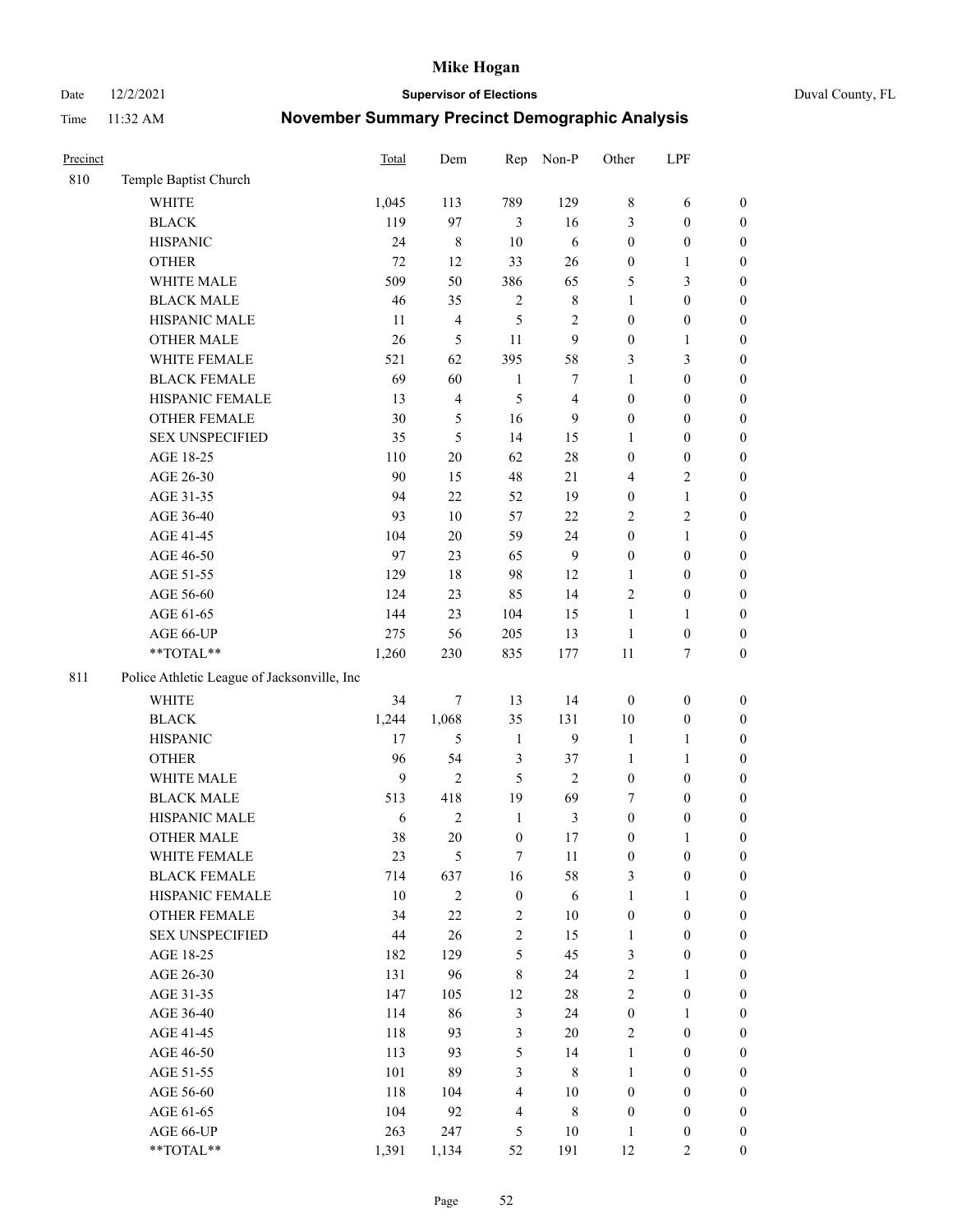Date 12/2/2021 **Supervisor of Elections** Duval County, FL

| Precinct |                              | <b>Total</b> | Dem                     | Rep                     | Non-P      | Other            | LPF              |                  |
|----------|------------------------------|--------------|-------------------------|-------------------------|------------|------------------|------------------|------------------|
| 812      | <b>Emmett Reed Center</b>    |              |                         |                         |            |                  |                  |                  |
|          | <b>WHITE</b>                 | 66           | 27                      | 14                      | 22         | $\overline{2}$   | $\mathbf{1}$     | 0                |
|          | <b>BLACK</b>                 | 1,212        | 1,049                   | 25                      | 134        | 4                | $\boldsymbol{0}$ | 0                |
|          | <b>HISPANIC</b>              | 27           | 12                      | $\mathfrak{S}$          | 9          | $\mathbf{1}$     | $\boldsymbol{0}$ | $\boldsymbol{0}$ |
|          | <b>OTHER</b>                 | 88           | 47                      | 5                       | 35         | 1                | $\boldsymbol{0}$ | $\boldsymbol{0}$ |
|          | WHITE MALE                   | 24           | 9                       | 5                       | 9          | $\mathbf{1}$     | $\boldsymbol{0}$ | $\boldsymbol{0}$ |
|          | <b>BLACK MALE</b>            | 498          | 417                     | 13                      | 65         | 3                | $\boldsymbol{0}$ | $\boldsymbol{0}$ |
|          | HISPANIC MALE                | 9            | $\overline{\mathbf{4}}$ | $\mathfrak{Z}$          | $\sqrt{2}$ | $\boldsymbol{0}$ | $\boldsymbol{0}$ | $\boldsymbol{0}$ |
|          | <b>OTHER MALE</b>            | 26           | 12                      | $\overline{4}$          | 9          | $\mathbf{1}$     | $\boldsymbol{0}$ | $\boldsymbol{0}$ |
|          | WHITE FEMALE                 | 41           | 18                      | 8                       | 13         | $\mathbf{1}$     | $\mathbf{1}$     | $\boldsymbol{0}$ |
|          | <b>BLACK FEMALE</b>          | 690          | 616                     | 11                      | 62         | $\mathbf{1}$     | $\boldsymbol{0}$ | 0                |
|          | HISPANIC FEMALE              | 16           | $\tau$                  | $\sqrt{2}$              | 6          | $\mathbf{1}$     | $\boldsymbol{0}$ | 0                |
|          | <b>OTHER FEMALE</b>          | 27           | $18\,$                  | $\mathbf{1}$            | 8          | $\boldsymbol{0}$ | $\boldsymbol{0}$ | $\boldsymbol{0}$ |
|          | <b>SEX UNSPECIFIED</b>       | 62           | 34                      | $\sqrt{2}$              | 26         | $\boldsymbol{0}$ | $\boldsymbol{0}$ | $\boldsymbol{0}$ |
|          | AGE 18-25                    | 147          | 92                      | 5                       | 49         | 1                | $\boldsymbol{0}$ | $\boldsymbol{0}$ |
|          | AGE 26-30                    | 109          | 72                      | $\overline{4}$          | 31         | $\mathbf{1}$     | $\mathbf{1}$     | $\boldsymbol{0}$ |
|          | AGE 31-35                    | 123          | 95                      | $\,$ $\,$               | 19         | $\mathbf{1}$     | $\boldsymbol{0}$ | $\boldsymbol{0}$ |
|          | AGE 36-40                    | 90           | 70                      | $\mathfrak s$           | 14         | $\mathbf{1}$     | $\boldsymbol{0}$ | $\boldsymbol{0}$ |
|          | AGE 41-45                    | 111          | 86                      | $\mathfrak s$           | $18\,$     | $\mathfrak{2}$   | $\boldsymbol{0}$ | $\boldsymbol{0}$ |
|          | AGE 46-50                    | 94           | 73                      | $\overline{\mathbf{4}}$ | $17\,$     | $\boldsymbol{0}$ | $\boldsymbol{0}$ | $\boldsymbol{0}$ |
|          | AGE 51-55                    | 101          | 82                      | $\overline{4}$          | 13         | $\mathfrak{2}$   | $\boldsymbol{0}$ | $\boldsymbol{0}$ |
|          | AGE 56-60                    | 117          | 101                     | 5                       | 11         | $\boldsymbol{0}$ | $\boldsymbol{0}$ | 0                |
|          | AGE 61-65                    | 156          | 142                     | $\overline{4}$          | $10\,$     | $\boldsymbol{0}$ | $\boldsymbol{0}$ | 0                |
|          | AGE 66-UP                    | 344          | 321                     | 5                       | 18         | $\boldsymbol{0}$ | $\boldsymbol{0}$ | $\boldsymbol{0}$ |
|          | **TOTAL**                    | 1,393        | 1,135                   | 49                      | 200        | 8                | $\mathbf{1}$     | $\boldsymbol{0}$ |
| 813      | Our Redeemer Lutheran Church |              |                         |                         |            |                  |                  |                  |
|          | <b>WHITE</b>                 | 2,293        | 392                     | 1,443                   | 411        | 35               | 12               | $\boldsymbol{0}$ |
|          | <b>BLACK</b>                 | 3,768        | 3,180                   | 109                     | 448        | 29               | $\sqrt{2}$       | $\boldsymbol{0}$ |
|          | <b>HISPANIC</b>              | 163          | 67                      | 40                      | 53         | $\overline{c}$   | $\mathbf{1}$     | $\boldsymbol{0}$ |
|          | <b>OTHER</b>                 | 355          | 153                     | 65                      | 132        | 4                | $\mathbf{1}$     | $\boldsymbol{0}$ |
|          | WHITE MALE                   | 1,098        | 167                     | 707                     | 197        | 17               | $10\,$           | $\boldsymbol{0}$ |
|          | <b>BLACK MALE</b>            | 1,605        | 1,298                   | 70                      | 223        | 12               | $\mathbf{2}$     | $\boldsymbol{0}$ |
|          | HISPANIC MALE                | $77 \,$      | 23                      | 22                      | 31         | $\mathbf{1}$     | $\boldsymbol{0}$ | 0                |
|          | <b>OTHER MALE</b>            | 134          | 50                      | 23                      | 60         | $\boldsymbol{0}$ | $\mathbf{1}$     | 0                |
|          | WHITE FEMALE                 | 1,173        | 222                     | 721                     | 210        | 18               | 2                | 0                |
|          | <b>BLACK FEMALE</b>          | 2,118        | 1,850                   | 38                      | 213        | 17               | $\boldsymbol{0}$ | $\boldsymbol{0}$ |
|          | HISPANIC FEMALE              | 84           | 43                      | 17                      | $22\,$     | $\mathbf{1}$     | $\mathbf{1}$     | $\boldsymbol{0}$ |
|          | OTHER FEMALE                 | 141          | 69                      | 36                      | 33         | 3                | $\boldsymbol{0}$ | $\overline{0}$   |
|          | <b>SEX UNSPECIFIED</b>       | 149          | $70\,$                  | 23                      | 55         | $\mathbf{1}$     | $\boldsymbol{0}$ | 0                |
|          | AGE 18-25                    | 777          | 454                     | 111                     | 198        | 12               | $\sqrt{2}$       | 0                |
|          | AGE 26-30                    | 505          | 257                     | 106                     | 134        | 7                | $\mathbf{1}$     | 0                |
|          | AGE 31-35                    | 530          | 291                     | 112                     | 115        | 6                | 6                | 0                |
|          | AGE 36-40                    | 579          | 340                     | 114                     | 119        | 5                | $\mathbf{1}$     | 0                |
|          | AGE 41-45                    | 580          | 366                     | 100                     | 104        | 8                | $\sqrt{2}$       | 0                |
|          | AGE 46-50                    | 659          | 419                     | 144                     | $88\,$     | 7                | $\mathbf{1}$     | 0                |
|          | AGE 51-55                    | 679          | 412                     | 180                     | 79         | 8                | $\boldsymbol{0}$ | 0                |
|          | AGE 56-60                    | 614          | 337                     | 198                     | $70\,$     | 8                | $\mathbf{1}$     | $\boldsymbol{0}$ |
|          | AGE 61-65                    | 591          | 334                     | 182                     | 68         | 5                | $\sqrt{2}$       | $\boldsymbol{0}$ |
|          | AGE 66-UP                    | 1,065        | 582                     | 410                     | 69         | $\overline{4}$   | $\boldsymbol{0}$ | $\boldsymbol{0}$ |
|          | **TOTAL**                    | 6,579        | 3,792                   | 1,657                   | 1,044      | 70               | 16               | $\boldsymbol{0}$ |
|          |                              |              |                         |                         |            |                  |                  |                  |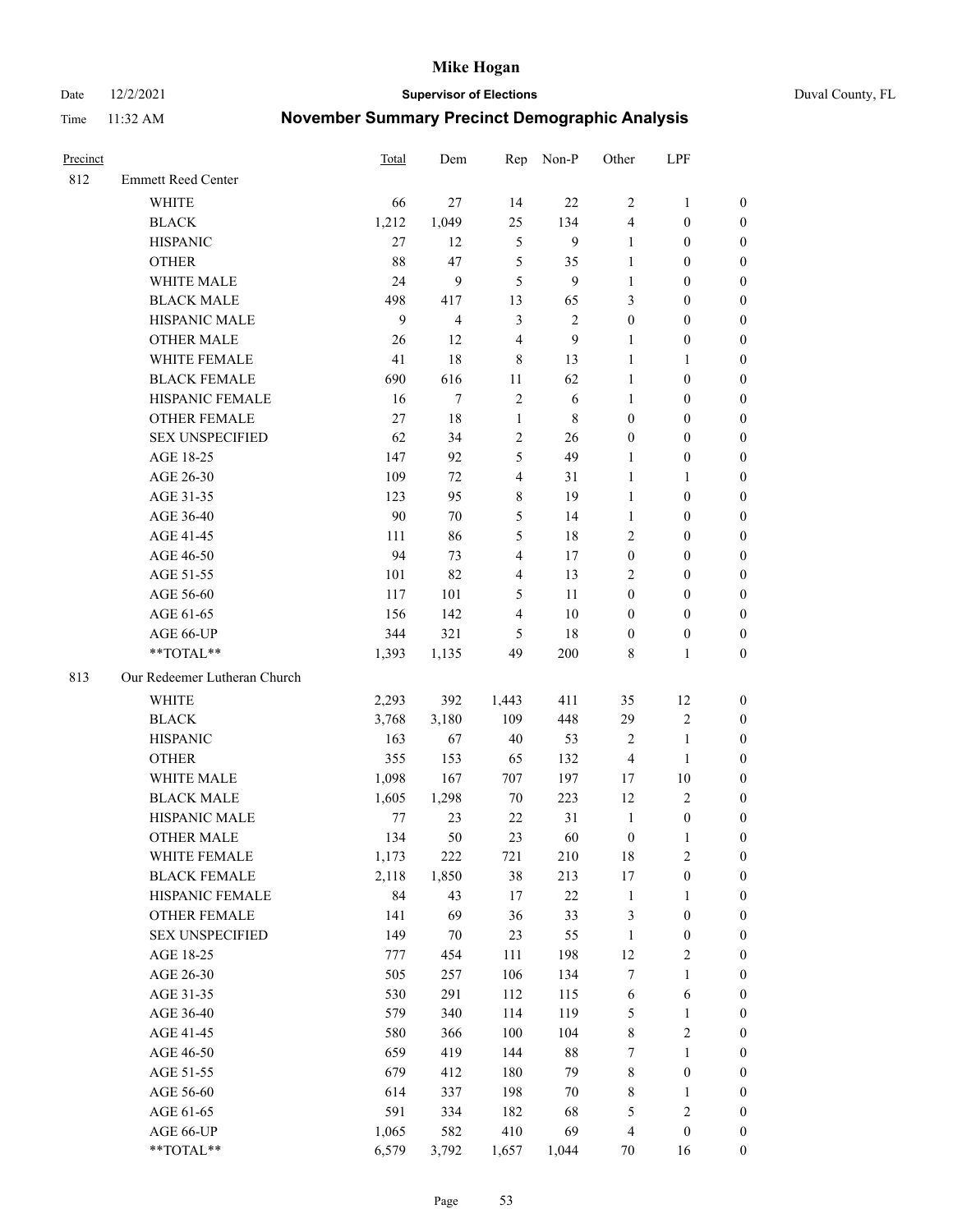Date 12/2/2021 **Supervisor of Elections** Duval County, FL

| Precinct |                               | Total  | Dem        | Rep              | Non-P          | Other            | LPF              |                  |
|----------|-------------------------------|--------|------------|------------------|----------------|------------------|------------------|------------------|
| 814      | Cisco Garden Community Center |        |            |                  |                |                  |                  |                  |
|          | <b>WHITE</b>                  | 2,755  | 383        | 1,969            | 377            | 20               | 6                | 0                |
|          | <b>BLACK</b>                  | 501    | 416        | 23               | 60             | $\mathbf{2}$     | $\boldsymbol{0}$ | $\boldsymbol{0}$ |
|          | <b>HISPANIC</b>               | 71     | $26\,$     | 24               | $20\,$         | $\mathbf{1}$     | $\boldsymbol{0}$ | $\boldsymbol{0}$ |
|          | <b>OTHER</b>                  | 153    | 33         | 60               | 57             | 3                | $\boldsymbol{0}$ | $\boldsymbol{0}$ |
|          | WHITE MALE                    | 1,305  | 156        | 949              | 191            | 7                | $\sqrt{2}$       | $\boldsymbol{0}$ |
|          | <b>BLACK MALE</b>             | 228    | 178        | 15               | 34             | $\mathbf{1}$     | $\boldsymbol{0}$ | $\boldsymbol{0}$ |
|          | HISPANIC MALE                 | 37     | 13         | 12               | 12             | $\boldsymbol{0}$ | $\boldsymbol{0}$ | $\boldsymbol{0}$ |
|          | <b>OTHER MALE</b>             | 53     | 12         | 22               | 17             | $\mathbf{2}$     | $\boldsymbol{0}$ | $\boldsymbol{0}$ |
|          | WHITE FEMALE                  | 1,418  | 224        | 998              | 179            | 13               | $\overline{4}$   | $\boldsymbol{0}$ |
|          | <b>BLACK FEMALE</b>           | 269    | 234        | $\,$ 8 $\,$      | 26             | $\mathbf{1}$     | $\boldsymbol{0}$ | $\boldsymbol{0}$ |
|          | HISPANIC FEMALE               | 32     | 11         | 12               | $\,$ 8 $\,$    | $\mathbf{1}$     | $\boldsymbol{0}$ | 0                |
|          | <b>OTHER FEMALE</b>           | 64     | 16         | 21               | 26             | $\mathbf{1}$     | $\boldsymbol{0}$ | $\boldsymbol{0}$ |
|          | <b>SEX UNSPECIFIED</b>        | 74     | 14         | 39               | 21             | $\boldsymbol{0}$ | $\boldsymbol{0}$ | $\boldsymbol{0}$ |
|          | AGE 18-25                     | 368    | 87         | 179              | 94             | 6                | $\sqrt{2}$       | $\boldsymbol{0}$ |
|          | AGE 26-30                     | 241    | 44         | 140              | 55             | $\mathbf{1}$     | $\mathbf{1}$     | $\boldsymbol{0}$ |
|          | AGE 31-35                     | 273    | 56         | 159              | 54             | 3                | $\mathbf{1}$     | $\boldsymbol{0}$ |
|          | AGE 36-40                     | 281    | 69         | 152              | 56             | 4                | $\boldsymbol{0}$ | $\boldsymbol{0}$ |
|          | AGE 41-45                     | 223    | 60         | 119              | 43             | $\mathbf{1}$     | $\boldsymbol{0}$ | $\boldsymbol{0}$ |
|          | AGE 46-50                     | 262    | 69         | 157              | 35             | $\mathbf{1}$     | $\boldsymbol{0}$ | $\boldsymbol{0}$ |
|          | AGE 51-55                     | 335    | 87         | 194              | 50             | 3                | $\mathbf{1}$     | $\boldsymbol{0}$ |
|          | AGE 56-60                     | 350    | 93         | 213              | 40             | 3                | $\mathbf{1}$     | 0                |
|          | AGE 61-65                     | 352    | 92         | 226              | 33             | $\mathbf{1}$     | $\boldsymbol{0}$ | 0                |
|          | AGE 66-UP                     | 795    | 201        | 537              | 54             | 3                | $\boldsymbol{0}$ | $\boldsymbol{0}$ |
|          | **TOTAL**                     | 3,480  | 858        | 2,076            | 514            | 26               | 6                | $\boldsymbol{0}$ |
| 815      | Graham Branch Library         |        |            |                  |                |                  |                  |                  |
|          | WHITE                         | 67     | $27\,$     | 19               | $20\,$         | $\mathbf{1}$     | $\boldsymbol{0}$ | $\boldsymbol{0}$ |
|          | <b>BLACK</b>                  | 1,516  | 1,298      | 40               | 170            | 7                | $\mathbf{1}$     | $\boldsymbol{0}$ |
|          | <b>HISPANIC</b>               | 24     | 12         | 3                | 9              | $\boldsymbol{0}$ | $\boldsymbol{0}$ | $\boldsymbol{0}$ |
|          | <b>OTHER</b>                  | 109    | 61         | 6                | 42             | $\boldsymbol{0}$ | $\boldsymbol{0}$ | $\boldsymbol{0}$ |
|          | WHITE MALE                    | 24     | $\,8\,$    | 7                | $\,$ 8 $\,$    | $\mathbf{1}$     | $\boldsymbol{0}$ | $\boldsymbol{0}$ |
|          | <b>BLACK MALE</b>             | 665    | 557        | 20               | 85             | 3                | $\boldsymbol{0}$ | $\boldsymbol{0}$ |
|          | HISPANIC MALE                 | $10\,$ | 6          | $\mathbf{1}$     | $\mathfrak{Z}$ | $\boldsymbol{0}$ | $\boldsymbol{0}$ | $\boldsymbol{0}$ |
|          | <b>OTHER MALE</b>             | 30     | 16         | $\mathbf{1}$     | 13             | $\boldsymbol{0}$ | $\boldsymbol{0}$ | $\boldsymbol{0}$ |
|          | WHITE FEMALE                  | 43     | 19         | 12               | 12             | 0                | $\boldsymbol{0}$ | 0                |
|          | <b>BLACK FEMALE</b>           | 823    | 718        | 20               | $80\,$         | 4                | $\mathbf{1}$     | $\boldsymbol{0}$ |
|          | HISPANIC FEMALE               | 14     | $\sqrt{6}$ | $\sqrt{2}$       | $\sqrt{6}$     | $\boldsymbol{0}$ | $\boldsymbol{0}$ | $\overline{0}$   |
|          | OTHER FEMALE                  | 47     | 29         | 5                | 13             | $\boldsymbol{0}$ | $\boldsymbol{0}$ | $\overline{0}$   |
|          | <b>SEX UNSPECIFIED</b>        | 60     | 39         | $\boldsymbol{0}$ | 21             | $\boldsymbol{0}$ | $\boldsymbol{0}$ | $\overline{0}$   |
|          | AGE 18-25                     | 181    | 116        | $\overline{4}$   | 58             | 2                | $\mathbf{1}$     | $\overline{0}$   |
|          | AGE 26-30                     | 151    | 109        | $\overline{4}$   | 38             | $\boldsymbol{0}$ | $\boldsymbol{0}$ | $\overline{0}$   |
|          | AGE 31-35                     | 149    | 120        | 7                | 22             | $\boldsymbol{0}$ | $\boldsymbol{0}$ | 0                |
|          | AGE 36-40                     | 173    | 128        | 5                | 38             | 2                | $\boldsymbol{0}$ | 0                |
|          | AGE 41-45                     | 130    | 94         | 11               | 24             | $\mathbf{1}$     | $\boldsymbol{0}$ | 0                |
|          | AGE 46-50                     | 129    | 105        | 10               | 14             | $\boldsymbol{0}$ | $\boldsymbol{0}$ | 0                |
|          | AGE 51-55                     | 134    | 116        | 6                | 11             | $\mathbf{1}$     | $\boldsymbol{0}$ | $\boldsymbol{0}$ |
|          | AGE 56-60                     | 157    | 136        | 9                | 11             | $\mathbf{1}$     | $\boldsymbol{0}$ | $\overline{0}$   |
|          | AGE 61-65                     | 171    | 158        | 6                | 6              | $\mathbf{1}$     | $\boldsymbol{0}$ | $\overline{0}$   |
|          | AGE 66-UP                     | 341    | 316        | 6                | 19             | $\boldsymbol{0}$ | $\boldsymbol{0}$ | $\boldsymbol{0}$ |
|          | **TOTAL**                     | 1,716  | 1,398      | 68               | 241            | $8\,$            | $\mathbf{1}$     | $\boldsymbol{0}$ |
|          |                               |        |            |                  |                |                  |                  |                  |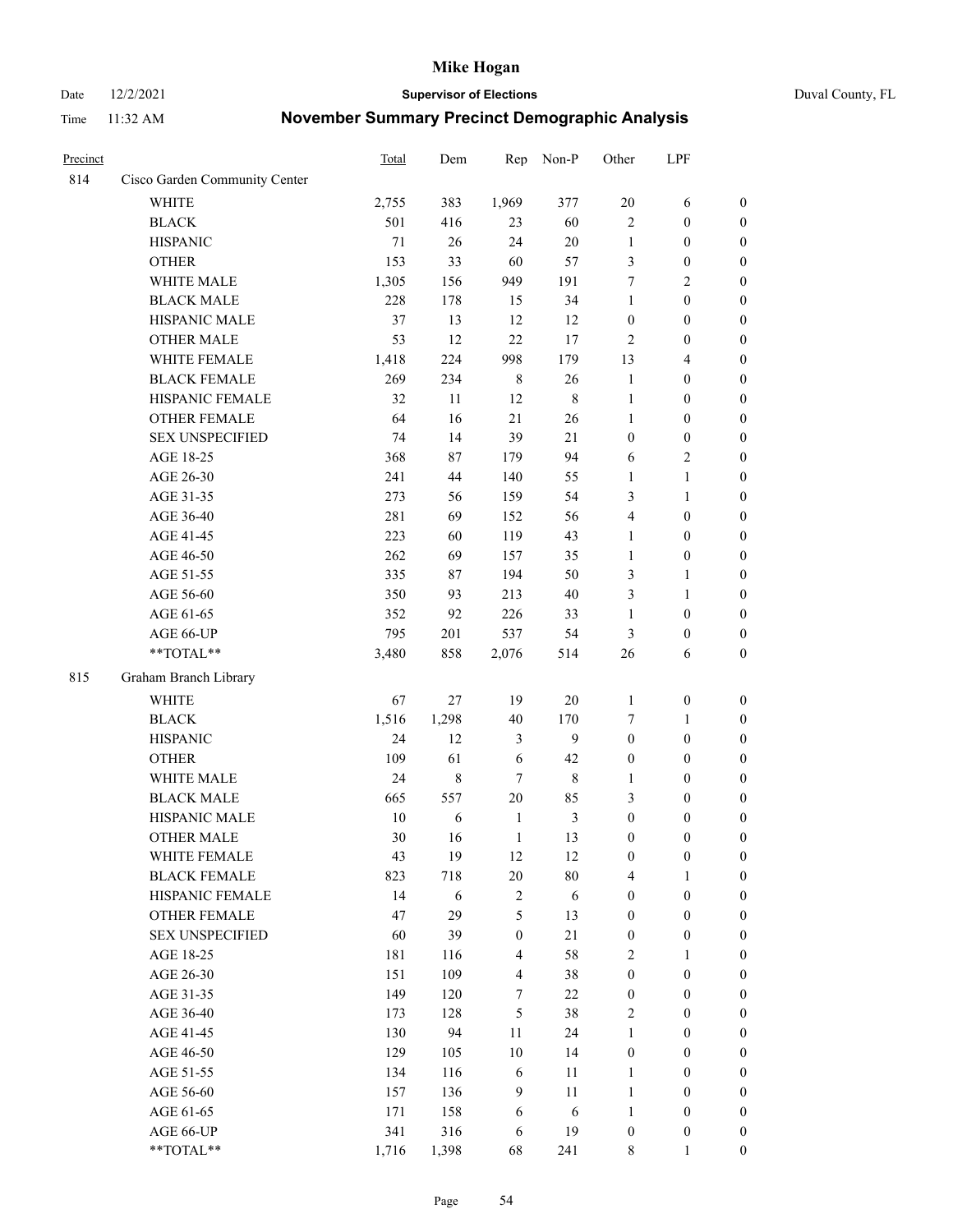Date 12/2/2021 **Supervisor of Elections** Duval County, FL

| Precinct |                          | <b>Total</b> | Dem         | Rep                     | Non-P          | Other            | LPF                     |                  |
|----------|--------------------------|--------------|-------------|-------------------------|----------------|------------------|-------------------------|------------------|
| 816      | Norwood Community Church |              |             |                         |                |                  |                         |                  |
|          | <b>WHITE</b>             | 109          | 31          | 40                      | 32             | 5                | $\mathbf{1}$            | 0                |
|          | <b>BLACK</b>             | 677          | 557         | 17                      | 95             | 8                | $\boldsymbol{0}$        | $\boldsymbol{0}$ |
|          | <b>HISPANIC</b>          | 18           | 12          | $\sqrt{2}$              | $\overline{4}$ | $\boldsymbol{0}$ | $\boldsymbol{0}$        | $\boldsymbol{0}$ |
|          | <b>OTHER</b>             | 62           | 26          | $\overline{4}$          | 31             | 1                | $\boldsymbol{0}$        | $\boldsymbol{0}$ |
|          | WHITE MALE               | 50           | 11          | 23                      | 14             | $\mathbf{1}$     | 1                       | $\boldsymbol{0}$ |
|          | <b>BLACK MALE</b>        | 261          | 201         | 6                       | 48             | 6                | $\boldsymbol{0}$        | $\boldsymbol{0}$ |
|          | HISPANIC MALE            | 9            | 5           | $\mathbf{1}$            | 3              | $\boldsymbol{0}$ | $\boldsymbol{0}$        | $\boldsymbol{0}$ |
|          | <b>OTHER MALE</b>        | 20           | 8           | 3                       | $\mathbf{9}$   | $\boldsymbol{0}$ | $\boldsymbol{0}$        | $\boldsymbol{0}$ |
|          | WHITE FEMALE             | 56           | 19          | 16                      | 17             | 4                | $\boldsymbol{0}$        | $\boldsymbol{0}$ |
|          | <b>BLACK FEMALE</b>      | 400          | 342         | $11\,$                  | 46             | $\mathbf{1}$     | $\boldsymbol{0}$        | $\boldsymbol{0}$ |
|          | HISPANIC FEMALE          | 9            | $\tau$      | $\mathbf{1}$            | $\mathbf{1}$   | $\boldsymbol{0}$ | $\boldsymbol{0}$        | $\boldsymbol{0}$ |
|          | <b>OTHER FEMALE</b>      | 22           | 14          | $\mathbf{0}$            | $\,$ 8 $\,$    | $\boldsymbol{0}$ | $\boldsymbol{0}$        | $\boldsymbol{0}$ |
|          | <b>SEX UNSPECIFIED</b>   | 39           | 19          | $\sqrt{2}$              | 16             | $\overline{2}$   | $\boldsymbol{0}$        | $\boldsymbol{0}$ |
|          | AGE 18-25                | 113          | 61          | $\overline{\mathbf{4}}$ | 46             | $\overline{2}$   | $\boldsymbol{0}$        | $\boldsymbol{0}$ |
|          | AGE 26-30                | 94           | 58          | 7                       | 29             | $\boldsymbol{0}$ | $\boldsymbol{0}$        | $\boldsymbol{0}$ |
|          | AGE 31-35                | 82           | 58          | $\overline{4}$          | 20             | $\boldsymbol{0}$ | $\boldsymbol{0}$        | $\boldsymbol{0}$ |
|          | AGE 36-40                | 94           | 75          | 4                       | 13             | $\mathbf{1}$     | $\mathbf{1}$            | $\boldsymbol{0}$ |
|          | AGE 41-45                | 70           | 49          | $\mathbf{1}$            | 17             | 3                | $\boldsymbol{0}$        | $\boldsymbol{0}$ |
|          | AGE 46-50                | 75           | 60          | $\overline{4}$          | $8\,$          | 3                | $\boldsymbol{0}$        | $\boldsymbol{0}$ |
|          | AGE 51-55                | 63           | 48          | 6                       | 7              | 2                | $\boldsymbol{0}$        | $\boldsymbol{0}$ |
|          | AGE 56-60                | 62           | 44          | 9                       | 9              | $\boldsymbol{0}$ | $\boldsymbol{0}$        | 0                |
|          | AGE 61-65                | 82           | 65          | 8                       | $8\,$          | $\mathbf{1}$     | $\boldsymbol{0}$        | $\boldsymbol{0}$ |
|          | AGE 66-UP                | 131          | 108         | 16                      | 5              | $\mathbf{2}$     | $\boldsymbol{0}$        | $\boldsymbol{0}$ |
|          | **TOTAL**                | 866          | 626         | 63                      | 162            | 14               | $\mathbf{1}$            | $\boldsymbol{0}$ |
| 817      | Highlands Baptist Church |              |             |                         |                |                  |                         |                  |
|          | <b>WHITE</b>             | 1,422        | 325         | 713                     | 347            | 28               | 9                       | $\boldsymbol{0}$ |
|          | <b>BLACK</b>             | 2,408        | 1,970       | 73                      | 343            | 17               | 5                       | $\boldsymbol{0}$ |
|          | <b>HISPANIC</b>          | 192          | $8\sqrt{1}$ | 36                      | 72             | 2                | $\mathbf{1}$            | $\boldsymbol{0}$ |
|          | <b>OTHER</b>             | 291          | 107         | 52                      | 126            | 4                | $\sqrt{2}$              | $\boldsymbol{0}$ |
|          | WHITE MALE               | 644          | 126         | 338                     | 160            | 13               | $\boldsymbol{7}$        | $\boldsymbol{0}$ |
|          | <b>BLACK MALE</b>        | 905          | 690         | 31                      | 168            | $11\,$           | 5                       | $\boldsymbol{0}$ |
|          | HISPANIC MALE            | 87           | 29          | 22                      | 35             | $\mathbf{1}$     | $\boldsymbol{0}$        | 0                |
|          | OTHER MALE               | 100          | 33          | 21                      | 43             | $\mathbf{1}$     | $\mathbf{2}$            | $\boldsymbol{0}$ |
|          | WHITE FEMALE             | 760          | 196         | 365                     | 182            | 15               | 2                       | 0                |
|          | <b>BLACK FEMALE</b>      | 1,463        | 1,250       | 38                      | 169            | 6                | $\boldsymbol{0}$        | $\boldsymbol{0}$ |
|          | HISPANIC FEMALE          | 101          | 50          | 13                      | 36             | $\mathbf{1}$     | $\mathbf{1}$            | $\boldsymbol{0}$ |
|          | OTHER FEMALE             | 124          | 54          | 23                      | 45             | 2                | $\boldsymbol{0}$        | $\overline{0}$   |
|          | <b>SEX UNSPECIFIED</b>   | 129          | 55          | 23                      | 50             | $\mathbf{1}$     | $\boldsymbol{0}$        | 0                |
|          | AGE 18-25                | 583          | 297         | 79                      | 190            | 16               | $\mathbf{1}$            | $\theta$         |
|          | AGE 26-30                | 469          | 249         | 55                      | 160            | $\mathbf{1}$     | $\overline{\mathbf{4}}$ | 0                |
|          | AGE 31-35                | 431          | 239         | 63                      | 118            | 5                | 6                       | 0                |
|          | AGE 36-40                | 393          | 232         | 61                      | 94             | 5                | $\mathbf{1}$            | 0                |
|          | AGE 41-45                | 353          | 226         | 57                      | 67             | 3                | $\boldsymbol{0}$        | 0                |
|          | AGE 46-50                | 317          | 183         | 65                      | 64             | 4                | $\mathbf{1}$            | 0                |
|          | AGE 51-55                | 345          | 198         | 85                      | 54             | 6                | $\sqrt{2}$              | 0                |
|          | AGE 56-60                | 371          | 232         | 99                      | 34             | 5                | 1                       | $\overline{0}$   |
|          | AGE 61-65                | 350          | 230         | 84                      | 35             | $\mathbf{1}$     | $\boldsymbol{0}$        | $\boldsymbol{0}$ |
|          | AGE 66-UP                | 701          | 397         | 226                     | $72\,$         | 5                | $\mathbf{1}$            | $\boldsymbol{0}$ |
|          | **TOTAL**                | 4,313        | 2,483       | 874                     | 888            | 51               | 17                      | $\boldsymbol{0}$ |
|          |                          |              |             |                         |                |                  |                         |                  |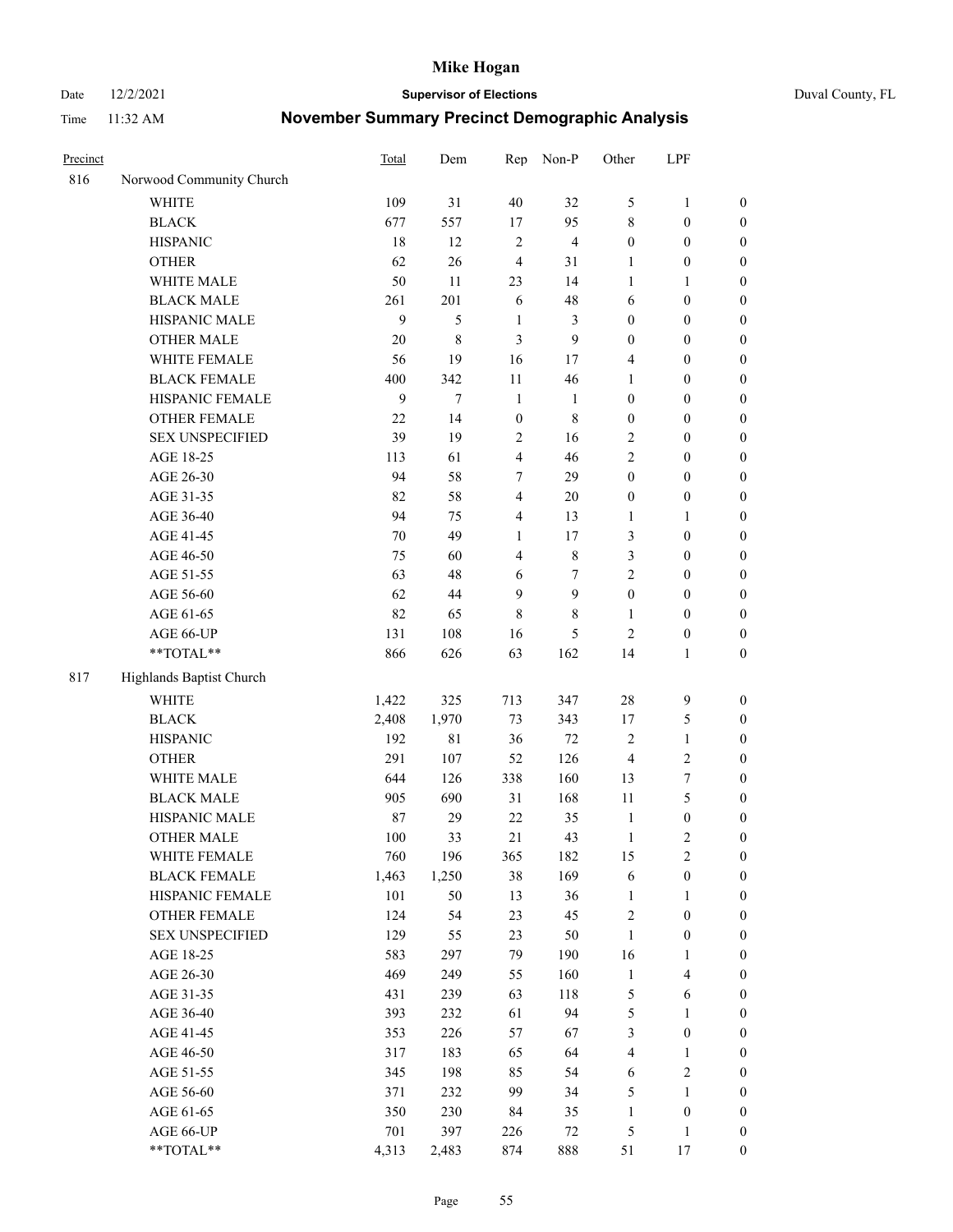#### Date 12/2/2021 **Supervisor of Elections** Duval County, FL

| Precinct |                                      | Total | Dem            | Rep            | Non-P          | Other            | LPF                     |                  |
|----------|--------------------------------------|-------|----------------|----------------|----------------|------------------|-------------------------|------------------|
| 818      | Greater Harvest Christian Fellowship |       |                |                |                |                  |                         |                  |
|          | <b>WHITE</b>                         | 297   | 75             | 160            | 56             | 5                | $\mathbf{1}$            | 0                |
|          | <b>BLACK</b>                         | 1,061 | 902            | 29             | 125            | 5                | $\boldsymbol{0}$        | 0                |
|          | <b>HISPANIC</b>                      | 25    | $\sqrt{6}$     | 6              | 13             | $\boldsymbol{0}$ | $\boldsymbol{0}$        | $\boldsymbol{0}$ |
|          | <b>OTHER</b>                         | 93    | 44             | $10\,$         | 38             | $\boldsymbol{0}$ | $\mathbf{1}$            | $\boldsymbol{0}$ |
|          | WHITE MALE                           | 131   | 17             | 79             | 31             | 4                | $\boldsymbol{0}$        | $\boldsymbol{0}$ |
|          | <b>BLACK MALE</b>                    | 429   | 351            | 19             | 55             | 4                | $\boldsymbol{0}$        | $\boldsymbol{0}$ |
|          | HISPANIC MALE                        | 10    | $\overline{c}$ | $\overline{4}$ | $\overline{4}$ | $\boldsymbol{0}$ | $\boldsymbol{0}$        | $\boldsymbol{0}$ |
|          | <b>OTHER MALE</b>                    | 27    | 13             | $\overline{4}$ | $\mathbf{9}$   | $\boldsymbol{0}$ | $\mathbf{1}$            | $\boldsymbol{0}$ |
|          | WHITE FEMALE                         | 162   | 56             | 79             | 25             | $\mathbf{1}$     | $\mathbf{1}$            | $\boldsymbol{0}$ |
|          | <b>BLACK FEMALE</b>                  | 614   | 535            | 10             | 68             | $\mathbf{1}$     | $\boldsymbol{0}$        | 0                |
|          | HISPANIC FEMALE                      | 14    | 4              | $\sqrt{2}$     | $\,$ 8 $\,$    | $\boldsymbol{0}$ | $\boldsymbol{0}$        | 0                |
|          | OTHER FEMALE                         | 41    | 23             | $\sqrt{5}$     | 13             | $\boldsymbol{0}$ | $\boldsymbol{0}$        | $\boldsymbol{0}$ |
|          | <b>SEX UNSPECIFIED</b>               | 48    | 26             | 3              | 19             | $\boldsymbol{0}$ | $\boldsymbol{0}$        | $\boldsymbol{0}$ |
|          | AGE 18-25                            | 176   | 107            | 15             | 51             | 2                | $\mathbf{1}$            | $\boldsymbol{0}$ |
|          | AGE 26-30                            | 113   | 72             | 14             | 25             | $\mathbf{1}$     | $\mathbf{1}$            | $\boldsymbol{0}$ |
|          | AGE 31-35                            | 129   | 82             | 11             | 34             | $\sqrt{2}$       | $\boldsymbol{0}$        | $\boldsymbol{0}$ |
|          | AGE 36-40                            | 133   | 94             | 13             | 26             | $\boldsymbol{0}$ | $\boldsymbol{0}$        | $\boldsymbol{0}$ |
|          | AGE 41-45                            | 166   | 128            | 13             | 25             | $\boldsymbol{0}$ | $\boldsymbol{0}$        | $\boldsymbol{0}$ |
|          | AGE 46-50                            | 126   | 92             | 14             | 19             | $\mathbf{1}$     | $\boldsymbol{0}$        | $\boldsymbol{0}$ |
|          | AGE 51-55                            | 112   | 76             | 15             | $20\,$         | $\mathbf{1}$     | $\boldsymbol{0}$        | $\boldsymbol{0}$ |
|          | AGE 56-60                            | 132   | 88             | 27             | 15             | $\overline{c}$   | $\boldsymbol{0}$        | 0                |
|          | AGE 61-65                            | 123   | 89             | $28\,$         | $\sqrt{6}$     | $\boldsymbol{0}$ | $\boldsymbol{0}$        | 0                |
|          | AGE 66-UP                            | 266   | 199            | 55             | 11             | 1                | $\boldsymbol{0}$        | $\boldsymbol{0}$ |
|          | $**TOTAL**$                          | 1,476 | 1,027          | 205            | 232            | 10               | $\sqrt{2}$              | $\boldsymbol{0}$ |
| 901      | CWA AFL-CIO Local #3106              |       |                |                |                |                  |                         |                  |
|          | <b>WHITE</b>                         | 1,595 | 680            | 462            | 400            | 32               | 21                      | $\boldsymbol{0}$ |
|          | <b>BLACK</b>                         | 1,190 | 960            | 45             | 174            | $\mathbf{9}$     | $\sqrt{2}$              | $\boldsymbol{0}$ |
|          | <b>HISPANIC</b>                      | 132   | 58             | 24             | 46             | 2                | $\mathfrak{2}$          | $\boldsymbol{0}$ |
|          | <b>OTHER</b>                         | 252   | 111            | 49             | 86             | 5                | $\mathbf{1}$            | $\boldsymbol{0}$ |
|          | WHITE MALE                           | 780   | 299            | 249            | 202            | 16               | 14                      | $\boldsymbol{0}$ |
|          | <b>BLACK MALE</b>                    | 496   | 381            | 26             | $8\sqrt{1}$    | 6                | $\sqrt{2}$              | $\boldsymbol{0}$ |
|          | HISPANIC MALE                        | 73    | 33             | 13             | 24             | 2                | $\mathbf{1}$            | 0                |
|          | <b>OTHER MALE</b>                    | 92    | 39             | 18             | 34             | $\boldsymbol{0}$ | $\mathbf{1}$            | $\boldsymbol{0}$ |
|          | WHITE FEMALE                         | 794   | 369            | 210            | 192            | 16               | 7                       | 0                |
|          | <b>BLACK FEMALE</b>                  | 671   | 563            | 19             | 86             | 3                | $\boldsymbol{0}$        | $\boldsymbol{0}$ |
|          | HISPANIC FEMALE                      | 56    | 25             | $10\,$         | $20\,$         | $\boldsymbol{0}$ | $\mathbf{1}$            | $\overline{0}$   |
|          | OTHER FEMALE                         | 103   | 53             | 19             | 27             | 4                | $\boldsymbol{0}$        | $\overline{0}$   |
|          | <b>SEX UNSPECIFIED</b>               | 104   | 47             | 16             | 40             | $\mathbf{1}$     | $\boldsymbol{0}$        | 0                |
|          | AGE 18-25                            | 300   | 157            | 38             | 95             | 7                | $\mathfrak{Z}$          | $\theta$         |
|          | AGE 26-30                            | 431   | 224            | 55             | 140            | 8                | $\overline{\mathbf{4}}$ | 0                |
|          | AGE 31-35                            | 456   | 247            | 63             | 122            | 13               | 11                      | 0                |
|          | AGE 36-40                            | 322   | 203            | 40             | 75             | $\mathfrak{Z}$   | $\mathbf{1}$            | 0                |
|          | AGE 41-45                            | 266   | 147            | 49             | 61             | $\mathfrak{S}$   | $\overline{\mathbf{4}}$ | 0                |
|          | AGE 46-50                            | 236   | 128            | 45             | 57             | $\mathfrak s$    | $\mathbf{1}$            | 0                |
|          | AGE 51-55                            | 237   | 129            | 53             | 53             | $\sqrt{2}$       | $\boldsymbol{0}$        | 0                |
|          | AGE 56-60                            | 252   | 149            | 65             | 33             | 4                | $\mathbf{1}$            | $\boldsymbol{0}$ |
|          | AGE 61-65                            | 261   | 162            | 72             | 26             | $\mathbf{1}$     | $\boldsymbol{0}$        | $\boldsymbol{0}$ |
|          | AGE 66-UP                            | 407   | 263            | 99             | $44\,$         | $\boldsymbol{0}$ | $\mathbf{1}$            | $\boldsymbol{0}$ |
|          | **TOTAL**                            | 3,169 | 1,809          | 580            | 706            | 48               | 26                      | $\boldsymbol{0}$ |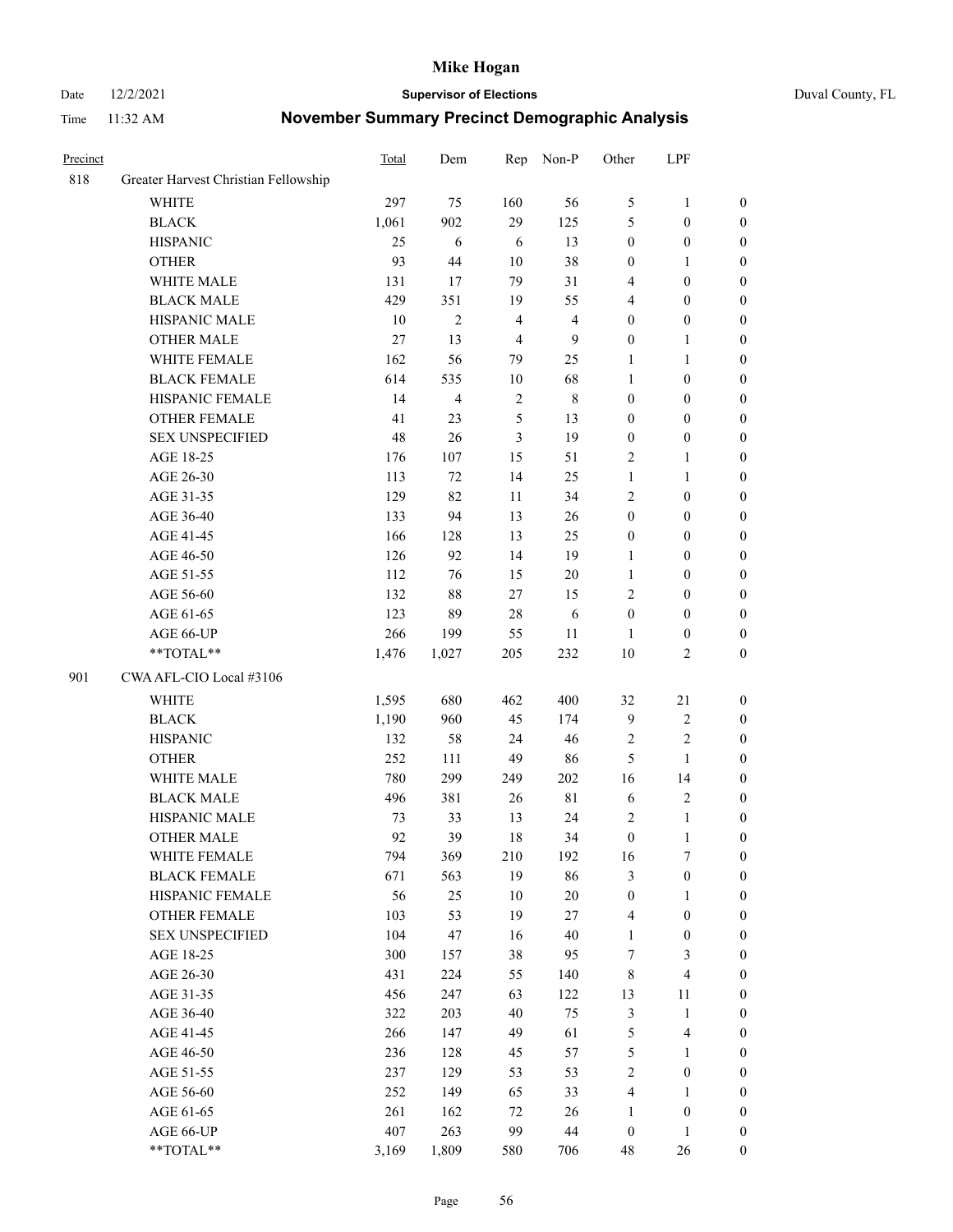Date 12/2/2021 **Supervisor of Elections** Duval County, FL

| Precinct |                                       | Total | Dem    | Rep            | Non-P          | Other                   | LPF              |                  |
|----------|---------------------------------------|-------|--------|----------------|----------------|-------------------------|------------------|------------------|
| 902      | Schell-Sweet Resource Wellness Center |       |        |                |                |                         |                  |                  |
|          | <b>WHITE</b>                          | 77    | 34     | 10             | $30\,$         | 3                       | $\boldsymbol{0}$ | $\boldsymbol{0}$ |
|          | <b>BLACK</b>                          | 2,491 | 2,146  | 63             | 262            | 17                      | 3                | $\boldsymbol{0}$ |
|          | <b>HISPANIC</b>                       | 20    | 12     | $\overline{4}$ | $\overline{4}$ | $\boldsymbol{0}$        | $\boldsymbol{0}$ | $\boldsymbol{0}$ |
|          | <b>OTHER</b>                          | 162   | 78     | 8              | 73             | 3                       | $\boldsymbol{0}$ | $\boldsymbol{0}$ |
|          | WHITE MALE                            | 28    | 9      | 6              | 13             | $\boldsymbol{0}$        | $\boldsymbol{0}$ | $\boldsymbol{0}$ |
|          | <b>BLACK MALE</b>                     | 1,008 | 831    | 36             | 132            | 7                       | $\sqrt{2}$       | $\boldsymbol{0}$ |
|          | HISPANIC MALE                         | 10    | 6      | $\overline{2}$ | $\overline{2}$ | $\boldsymbol{0}$        | $\boldsymbol{0}$ | $\boldsymbol{0}$ |
|          | OTHER MALE                            | 48    | 28     | $\sqrt{2}$     | 17             | 1                       | $\boldsymbol{0}$ | $\boldsymbol{0}$ |
|          | WHITE FEMALE                          | 46    | 25     | $\sqrt{2}$     | 16             | 3                       | $\boldsymbol{0}$ | 0                |
|          | <b>BLACK FEMALE</b>                   | 1,433 | 1,274  | 27             | 121            | $10\,$                  | $\mathbf{1}$     | 0                |
|          | HISPANIC FEMALE                       | 9     | 6      | $\sqrt{2}$     | $\mathbf{1}$   | $\boldsymbol{0}$        | $\boldsymbol{0}$ | $\boldsymbol{0}$ |
|          | OTHER FEMALE                          | 58    | 29     | $\mathfrak{Z}$ | 24             | $\overline{2}$          | $\boldsymbol{0}$ | $\boldsymbol{0}$ |
|          | <b>SEX UNSPECIFIED</b>                | 110   | 62     | 5              | 43             | $\boldsymbol{0}$        | $\boldsymbol{0}$ | $\boldsymbol{0}$ |
|          | AGE 18-25                             | 329   | 194    | 15             | 113            | 6                       | $\mathbf{1}$     | $\boldsymbol{0}$ |
|          | AGE 26-30                             | 230   | 175    | $\overline{9}$ | 45             | $\boldsymbol{0}$        | $\mathbf{1}$     | $\boldsymbol{0}$ |
|          | AGE 31-35                             | 267   | 194    | $8\,$          | 56             | 8                       | $\mathbf{1}$     | $\boldsymbol{0}$ |
|          | AGE 36-40                             | 213   | 167    | 7              | 37             | 2                       | $\boldsymbol{0}$ | $\boldsymbol{0}$ |
|          | AGE 41-45                             | 189   | 151    | 6              | 31             | $\mathbf{1}$            | $\boldsymbol{0}$ | $\boldsymbol{0}$ |
|          | AGE 46-50                             | 168   | 146    | $\overline{4}$ | 18             | $\boldsymbol{0}$        | $\boldsymbol{0}$ | $\boldsymbol{0}$ |
|          | AGE 51-55                             | 213   | 191    | 7              | 15             | $\boldsymbol{0}$        | $\boldsymbol{0}$ | 0                |
|          | AGE 56-60                             | 245   | 219    | 9              | 16             | 1                       | $\boldsymbol{0}$ | $\boldsymbol{0}$ |
|          | AGE 61-65                             | 222   | 199    | 7              | 14             | $\mathbf{2}$            | $\boldsymbol{0}$ | $\boldsymbol{0}$ |
|          | AGE 66-UP                             | 674   | 634    | 13             | 24             | 3                       | $\boldsymbol{0}$ | $\boldsymbol{0}$ |
|          | $**TOTAL**$                           | 2,750 | 2,270  | 85             | 369            | 23                      | $\mathfrak{Z}$   | $\boldsymbol{0}$ |
| 903      | Redemption Church                     |       |        |                |                |                         |                  |                  |
|          | <b>WHITE</b>                          | 1,187 | 330    | 578            | 253            | 21                      | 5                | $\boldsymbol{0}$ |
|          | <b>BLACK</b>                          | 1,474 | 1,151  | 50             | 256            | 15                      | $\sqrt{2}$       | $\boldsymbol{0}$ |
|          | <b>HISPANIC</b>                       | 206   | $87\,$ | 25             | 85             | 7                       | $\sqrt{2}$       | $\boldsymbol{0}$ |
|          | <b>OTHER</b>                          | 269   | 109    | 67             | 85             | $\tau$                  | $\mathbf{1}$     | $\boldsymbol{0}$ |
|          | WHITE MALE                            | 535   | 138    | 260            | 123            | $10\,$                  | $\overline{4}$   | 0                |
|          | <b>BLACK MALE</b>                     | 574   | 430    | 27             | 111            | 5                       | $\mathbf{1}$     | $\boldsymbol{0}$ |
|          | HISPANIC MALE                         | 88    | 33     | 14             | 36             | $\overline{4}$          | 1                | 0                |
|          | OTHER MALE                            | 84    | 27     | 24             | 32             | $\mathbf{1}$            | $\boldsymbol{0}$ | $\boldsymbol{0}$ |
|          | WHITE FEMALE                          | 641   | 187    | 313            | 129            | 11                      | $\mathbf{1}$     | 0                |
|          | <b>BLACK FEMALE</b>                   | 860   | 691    | 22             | 136            | $10\,$                  | $\mathbf{1}$     | $\boldsymbol{0}$ |
|          | HISPANIC FEMALE                       | 111   | 50     | 11             | 47             | $\overline{\mathbf{c}}$ | $\mathbf{1}$     | $\overline{0}$   |
|          | <b>OTHER FEMALE</b>                   | 130   | 58     | 35             | 34             | 3                       | $\boldsymbol{0}$ | 0                |
|          | <b>SEX UNSPECIFIED</b>                | 113   | 63     | 14             | 31             | 4                       | $\mathbf{1}$     | 0                |
|          | AGE 18-25                             | 414   | 224    | 45             | 133            | 9                       | $\mathfrak{Z}$   | 0                |
|          | AGE 26-30                             | 330   | 171    | 50             | 99             | 8                       | $\sqrt{2}$       | 0                |
|          | AGE 31-35                             | 313   | 174    | 39             | 91             | 8                       | $\mathbf{1}$     | 0                |
|          | AGE 36-40                             | 271   | 137    | 51             | 75             | 6                       | $\mathbf{2}$     | 0                |
|          | AGE 41-45                             | 242   | 122    | 51             | 62             | 5                       | $\sqrt{2}$       | 0                |
|          | AGE 46-50                             | 219   | 124    | 50             | 42             | 3                       | $\boldsymbol{0}$ | $\overline{0}$   |
|          | AGE 51-55                             | 237   | 133    | 60             | 41             | 3                       | $\boldsymbol{0}$ | $\boldsymbol{0}$ |
|          | AGE 56-60                             | 271   | 148    | 79             | 41             | 3                       | $\boldsymbol{0}$ | $\overline{0}$   |
|          | AGE 61-65                             | 274   | 150    | 82             | 39             | 3                       | $\boldsymbol{0}$ | $\boldsymbol{0}$ |
|          | AGE 66-UP                             | 565   | 294    | 213            | 56             | $\overline{c}$          | $\boldsymbol{0}$ | 0                |
|          | **TOTAL**                             | 3,136 | 1,677  | 720            | 679            | 50                      | 10               | $\boldsymbol{0}$ |
|          |                                       |       |        |                |                |                         |                  |                  |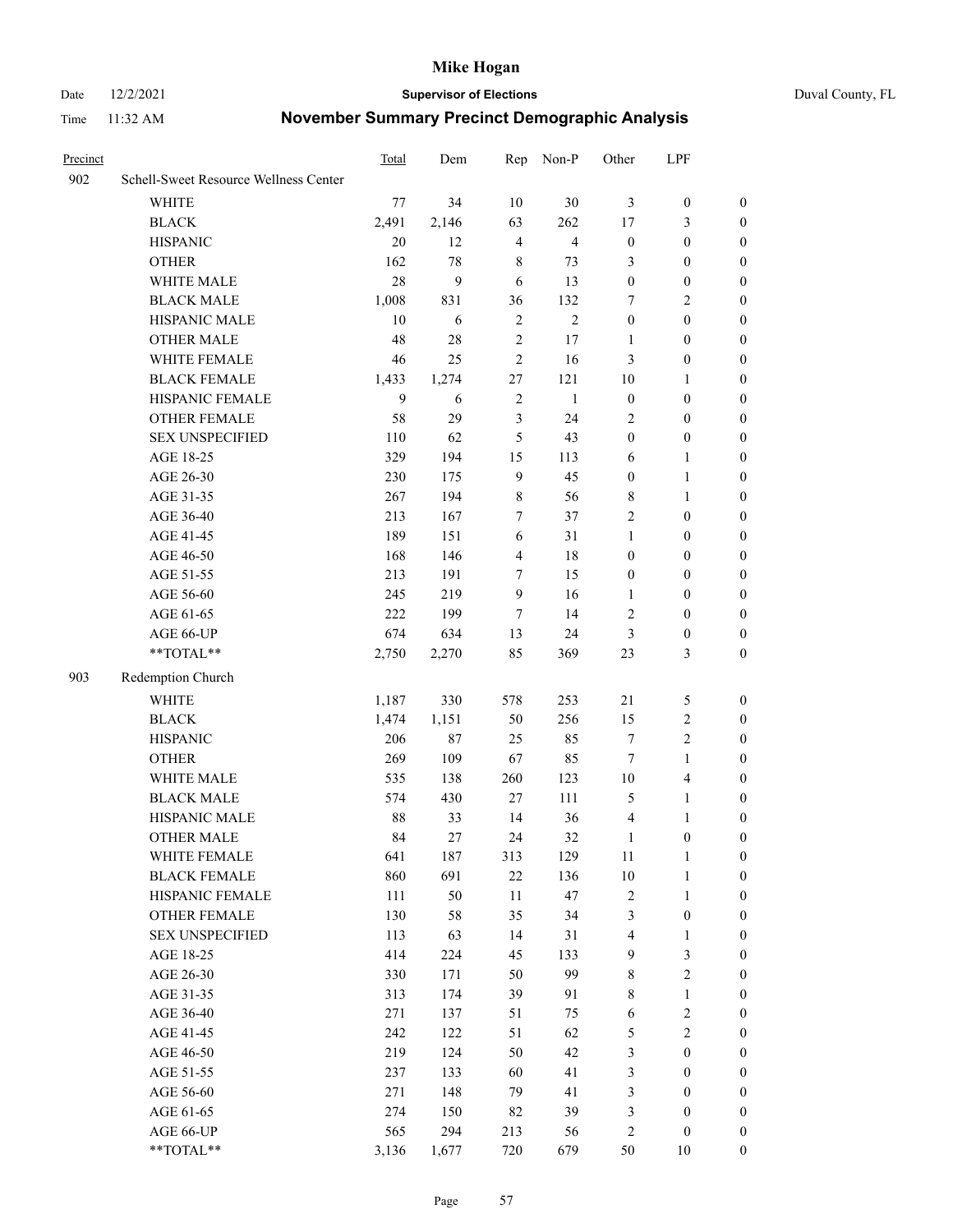#### Date 12/2/2021 **Supervisor of Elections** Duval County, FL

| Precinct |                                    | Total          | Dem            | Rep              | Non-P        | Other            | LPF              |                  |
|----------|------------------------------------|----------------|----------------|------------------|--------------|------------------|------------------|------------------|
| 904      | Johnnie W. Walker Community Center |                |                |                  |              |                  |                  |                  |
|          | <b>WHITE</b>                       | 43             | 22             | 9                | 12           | $\mathbf{0}$     | $\boldsymbol{0}$ | $\boldsymbol{0}$ |
|          | <b>BLACK</b>                       | 2,340          | 2,062          | 47               | 219          | 11               | $\mathbf{1}$     | $\boldsymbol{0}$ |
|          | <b>HISPANIC</b>                    | 12             | $\overline{7}$ | $\boldsymbol{0}$ | 5            | $\boldsymbol{0}$ | $\boldsymbol{0}$ | $\boldsymbol{0}$ |
|          | <b>OTHER</b>                       | 119            | 62             | $\tau$           | 49           | $\boldsymbol{0}$ | 1                | $\boldsymbol{0}$ |
|          | WHITE MALE                         | 19             | $\,8\,$        | 6                | 5            | $\boldsymbol{0}$ | $\boldsymbol{0}$ | $\boldsymbol{0}$ |
|          | <b>BLACK MALE</b>                  | 897            | 769            | 17               | 106          | 5                | $\boldsymbol{0}$ | $\boldsymbol{0}$ |
|          | HISPANIC MALE                      | $\overline{4}$ | $\mathbf{2}$   | $\boldsymbol{0}$ | $\mathbf{2}$ | $\boldsymbol{0}$ | $\boldsymbol{0}$ | $\boldsymbol{0}$ |
|          | OTHER MALE                         | 34             | 19             | $\mathbf{1}$     | 14           | $\boldsymbol{0}$ | $\boldsymbol{0}$ | $\boldsymbol{0}$ |
|          | WHITE FEMALE                       | 24             | 14             | 3                | 7            | $\boldsymbol{0}$ | $\boldsymbol{0}$ | 0                |
|          | <b>BLACK FEMALE</b>                | 1,400          | 1,261          | 27               | 105          | 6                | $\mathbf{1}$     | 0                |
|          | HISPANIC FEMALE                    | 7              | 5              | $\boldsymbol{0}$ | $\mathbf{2}$ | $\boldsymbol{0}$ | $\boldsymbol{0}$ | $\boldsymbol{0}$ |
|          | OTHER FEMALE                       | 48             | 30             | $\overline{4}$   | 14           | $\boldsymbol{0}$ | $\boldsymbol{0}$ | $\boldsymbol{0}$ |
|          | <b>SEX UNSPECIFIED</b>             | $8\sqrt{1}$    | 45             | 5                | 30           | $\boldsymbol{0}$ | 1                | $\boldsymbol{0}$ |
|          | AGE 18-25                          | 253            | 184            | $\tau$           | 60           | 2                | $\boldsymbol{0}$ | $\boldsymbol{0}$ |
|          | AGE 26-30                          | 213            | 160            | $\overline{4}$   | 46           | 2                | $\mathbf{1}$     | $\boldsymbol{0}$ |
|          | AGE 31-35                          | 202            | 155            | 6                | 38           | 3                | $\boldsymbol{0}$ | $\boldsymbol{0}$ |
|          | AGE 36-40                          | 167            | 134            | $\overline{4}$   | 26           | 2                | $\mathbf{1}$     | $\boldsymbol{0}$ |
|          | AGE 41-45                          | 171            | 138            | 7                | 25           | $\mathbf{1}$     | $\boldsymbol{0}$ | $\boldsymbol{0}$ |
|          | AGE 46-50                          | 184            | 148            | $\tau$           | 29           | $\boldsymbol{0}$ | $\boldsymbol{0}$ | $\boldsymbol{0}$ |
|          | AGE 51-55                          | 199            | 178            | $\overline{4}$   | 17           | $\boldsymbol{0}$ | $\boldsymbol{0}$ | 0                |
|          | AGE 56-60                          | 241            | 222            | 6                | 13           | $\boldsymbol{0}$ | $\boldsymbol{0}$ | 0                |
|          | AGE 61-65                          | 218            | 201            | 6                | 11           | $\boldsymbol{0}$ | $\boldsymbol{0}$ | $\boldsymbol{0}$ |
|          | AGE 66-UP                          | 666            | 633            | 12               | $20\,$       | 1                | $\boldsymbol{0}$ | $\boldsymbol{0}$ |
|          | **TOTAL**                          | 2,514          | 2,153          | 63               | 285          | 11               | $\sqrt{2}$       | $\boldsymbol{0}$ |
| 905      | Webb Wesconnett Regional Library   |                |                |                  |              |                  |                  |                  |
|          | <b>WHITE</b>                       | 722            | 169            | 352              | 183          | 11               | 7                | $\boldsymbol{0}$ |
|          | <b>BLACK</b>                       | 1,291          | 1,021          | 42               | 214          | 13               | $\mathbf{1}$     | $\boldsymbol{0}$ |
|          | <b>HISPANIC</b>                    | 193            | 75             | 43               | 73           | $\mathbf{1}$     | $\mathbf{1}$     | $\boldsymbol{0}$ |
|          | <b>OTHER</b>                       | 223            | $80\,$         | 47               | 92           | 4                | $\boldsymbol{0}$ | $\boldsymbol{0}$ |
|          | WHITE MALE                         | 297            | 57             | 157              | 75           | 4                | $\overline{4}$   | $\boldsymbol{0}$ |
|          | <b>BLACK MALE</b>                  | 476            | 343            | $20\,$           | 102          | 11               | $\boldsymbol{0}$ | $\boldsymbol{0}$ |
|          | HISPANIC MALE                      | 83             | 24             | 21               | 37           | $\boldsymbol{0}$ | 1                | 0                |
|          | <b>OTHER MALE</b>                  | 96             | 31             | 25               | 39           | $\mathbf{1}$     | $\boldsymbol{0}$ | $\boldsymbol{0}$ |
|          | WHITE FEMALE                       | 412            | 109            | 189              | 104          | 7                | 3                | $\overline{0}$   |
|          | <b>BLACK FEMALE</b>                | 798            | 664            | 22               | 109          | 2                | $\mathbf{1}$     | $\boldsymbol{0}$ |
|          | HISPANIC FEMALE                    | 109            | 50             | 22               | 36           | $\mathbf{1}$     | $\boldsymbol{0}$ | $\overline{0}$   |
|          | OTHER FEMALE                       | 98             | 42             | 18               | 35           | 3                | $\boldsymbol{0}$ | 0                |
|          | <b>SEX UNSPECIFIED</b>             | 60             | 25             | 10               | 25           | $\boldsymbol{0}$ | $\boldsymbol{0}$ | 0                |
|          | AGE 18-25                          | 286            | 149            | 35               | 97           | 3                | $\sqrt{2}$       | 0                |
|          | AGE 26-30                          | 261            | 143            | 25               | 86           | 4                | $\mathfrak{Z}$   | 0                |
|          | AGE 31-35                          | 266            | 141            | 38               | 75           | $10\,$           | $\sqrt{2}$       | 0                |
|          | AGE 36-40                          | 251            | 145            | 39               | 64           | 3                | $\boldsymbol{0}$ | 0                |
|          | AGE 41-45                          | 206            | 127            | 31               | 46           | $\mathbf{1}$     | $\mathbf{1}$     | 0                |
|          | AGE 46-50                          | 193            | 110            | 40               | 42           | $\mathbf{1}$     | $\boldsymbol{0}$ | 0                |
|          | AGE 51-55                          | 217            | 121            | 55               | 39           | $\mathbf{1}$     | 1                | 0                |
|          | AGE 56-60                          | 193            | 103            | 56               | 32           | 2                | $\boldsymbol{0}$ | $\boldsymbol{0}$ |
|          | AGE 61-65                          | 160            | 92             | 38               | $28\,$       | 2                | $\boldsymbol{0}$ | 0                |
|          | AGE 66-UP                          | 396            | 214            | 127              | 53           | 2                | $\boldsymbol{0}$ | 0                |
|          | **TOTAL**                          | 2,429          | 1,345          | 484              | 562          | 29               | 9                | $\boldsymbol{0}$ |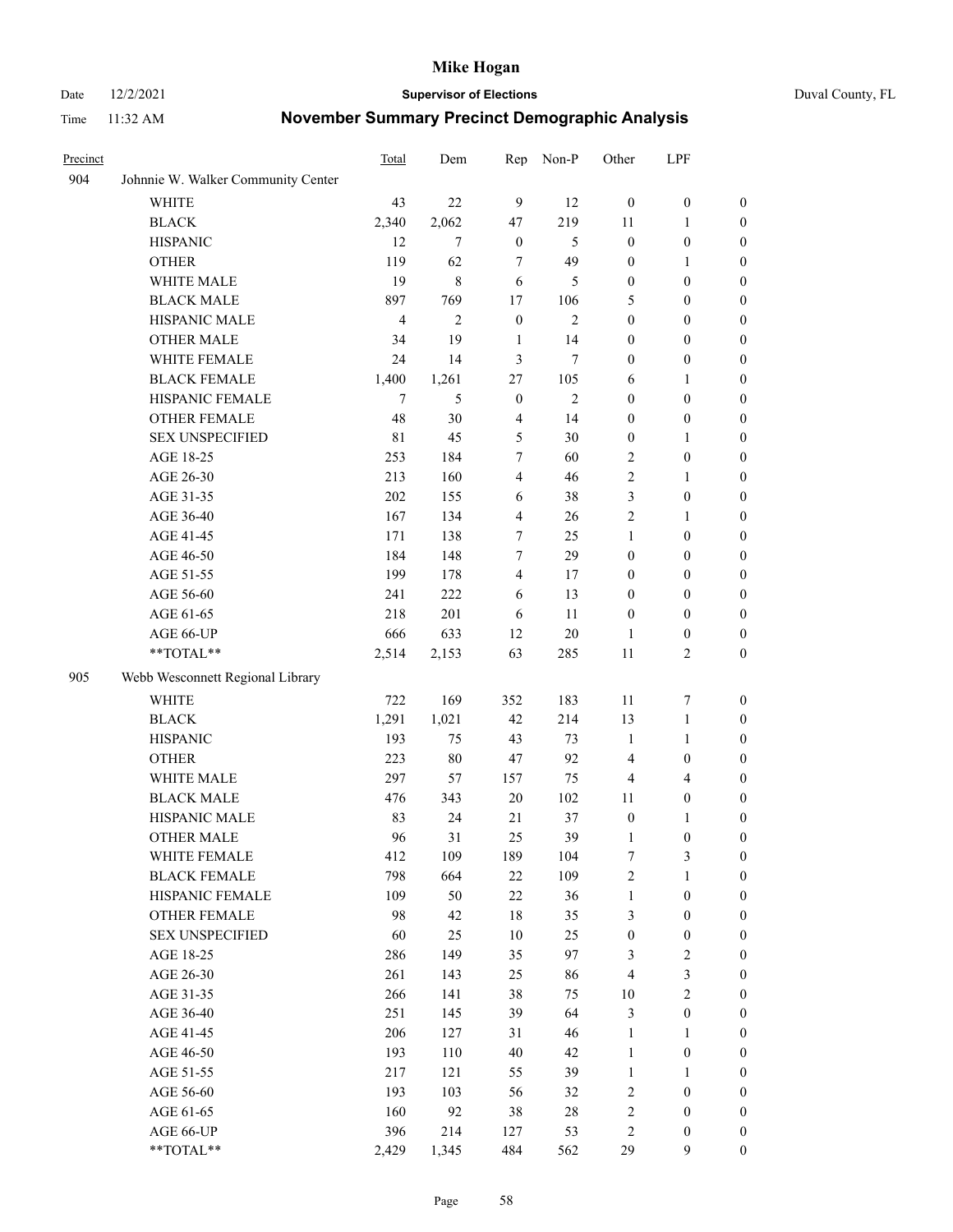Date 12/2/2021 **Supervisor of Elections** Duval County, FL

| Precinct |                                | Total | Dem    | Rep            | Non-P  | Other            | LPF                     |                  |
|----------|--------------------------------|-------|--------|----------------|--------|------------------|-------------------------|------------------|
| 906      | St Andrews Presbyterian Church |       |        |                |        |                  |                         |                  |
|          | <b>WHITE</b>                   | 1,017 | 251    | 510            | 225    | 20               | 11                      | 0                |
|          | <b>BLACK</b>                   | 347   | 267    | 14             | 62     | 4                | $\boldsymbol{0}$        | 0                |
|          | <b>HISPANIC</b>                | 88    | 31     | 20             | 36     | 1                | $\boldsymbol{0}$        | $\boldsymbol{0}$ |
|          | <b>OTHER</b>                   | 129   | 43     | 40             | 41     | 3                | $\sqrt{2}$              | $\boldsymbol{0}$ |
|          | WHITE MALE                     | 478   | 99     | 258            | 104    | 10               | $\tau$                  | $\boldsymbol{0}$ |
|          | <b>BLACK MALE</b>              | 148   | 108    | $\overline{4}$ | 35     | $\mathbf{1}$     | $\boldsymbol{0}$        | $\boldsymbol{0}$ |
|          | HISPANIC MALE                  | 41    | 15     | 10             | 16     | $\boldsymbol{0}$ | $\boldsymbol{0}$        | $\boldsymbol{0}$ |
|          | <b>OTHER MALE</b>              | 51    | 13     | 22             | 14     | $\mathbf{1}$     | $\mathbf{1}$            | $\boldsymbol{0}$ |
|          | WHITE FEMALE                   | 527   | 148    | 249            | 118    | 9                | $\mathfrak{Z}$          | $\boldsymbol{0}$ |
|          | <b>BLACK FEMALE</b>            | 196   | 158    | 10             | 25     | 3                | $\boldsymbol{0}$        | 0                |
|          | HISPANIC FEMALE                | 45    | 14     | 10             | 20     | $\mathbf{1}$     | $\boldsymbol{0}$        | 0                |
|          | OTHER FEMALE                   | 58    | 21     | 16             | 19     | $\mathbf{1}$     | $\mathbf{1}$            | 0                |
|          | <b>SEX UNSPECIFIED</b>         | 37    | 16     | 5              | 13     | $\sqrt{2}$       | $\mathbf{1}$            | $\boldsymbol{0}$ |
|          | AGE 18-25                      | 168   | 60     | 35             | $70\,$ | 3                | $\boldsymbol{0}$        | $\boldsymbol{0}$ |
|          | AGE 26-30                      | 128   | 54     | 36             | 34     | 2                | $\sqrt{2}$              | $\boldsymbol{0}$ |
|          | AGE 31-35                      | 146   | 63     | 25             | 52     | 3                | $\mathfrak{Z}$          | $\boldsymbol{0}$ |
|          | AGE 36-40                      | 127   | 41     | 46             | 32     | 5                | $\mathfrak{Z}$          | $\boldsymbol{0}$ |
|          | AGE 41-45                      | 132   | 50     | 42             | 38     | $\mathfrak{2}$   | $\boldsymbol{0}$        | $\boldsymbol{0}$ |
|          | AGE 46-50                      | 111   | 43     | 35             | 29     | 4                | $\boldsymbol{0}$        | $\boldsymbol{0}$ |
|          | AGE 51-55                      | 111   | 46     | 41             | $22\,$ | 1                | $\mathbf{1}$            | $\boldsymbol{0}$ |
|          | AGE 56-60                      | 148   | 53     | 72             | 19     | 4                | $\boldsymbol{0}$        | 0                |
|          | AGE 61-65                      | 160   | 55     | $77\,$         | 24     | 3                | $\mathbf{1}$            | 0                |
|          | AGE 66-UP                      | 349   | 127    | 175            | 43     | $\mathbf{1}$     | $\mathfrak{Z}$          | $\boldsymbol{0}$ |
|          | **TOTAL**                      | 1,581 | 592    | 584            | 364    | 28               | 13                      | $\boldsymbol{0}$ |
| 907      | Wesconnett Church of Christ    |       |        |                |        |                  |                         |                  |
|          | <b>WHITE</b>                   | 928   | 213    | 504            | 194    | 13               | $\overline{\mathbf{4}}$ | $\boldsymbol{0}$ |
|          | <b>BLACK</b>                   | 797   | 633    | 26             | 125    | 10               | $\mathfrak{Z}$          | $\boldsymbol{0}$ |
|          | <b>HISPANIC</b>                | 71    | 38     | 6              | 27     | $\boldsymbol{0}$ | $\boldsymbol{0}$        | $\boldsymbol{0}$ |
|          | <b>OTHER</b>                   | 145   | 48     | 34             | 60     | $\sqrt{2}$       | $\mathbf{1}$            | $\boldsymbol{0}$ |
|          | WHITE MALE                     | 431   | 78     | 249            | 95     | 5                | $\overline{\mathbf{4}}$ | $\boldsymbol{0}$ |
|          | <b>BLACK MALE</b>              | 316   | 236    | 14             | 56     | 7                | $\mathfrak{Z}$          | $\boldsymbol{0}$ |
|          | HISPANIC MALE                  | 31    | $18\,$ | $\overline{2}$ | 11     | $\boldsymbol{0}$ | $\boldsymbol{0}$        | $\boldsymbol{0}$ |
|          | <b>OTHER MALE</b>              | 63    | 20     | 13             | 28     | 2                | $\boldsymbol{0}$        | $\boldsymbol{0}$ |
|          | WHITE FEMALE                   | 484   | 133    | 251            | 92     | 8                | $\boldsymbol{0}$        | 0                |
|          | <b>BLACK FEMALE</b>            | 468   | 386    | 11             | 68     | 3                | $\boldsymbol{0}$        | $\boldsymbol{0}$ |
|          | HISPANIC FEMALE                | 39    | $20\,$ | $\overline{4}$ | 15     | $\boldsymbol{0}$ | $\boldsymbol{0}$        | $\overline{0}$   |
|          | OTHER FEMALE                   | 64    | 22     | 20             | 21     | $\boldsymbol{0}$ | $\mathbf{1}$            | $\overline{0}$   |
|          | <b>SEX UNSPECIFIED</b>         | 45    | 19     | 6              | $20\,$ | $\boldsymbol{0}$ | $\boldsymbol{0}$        | 0                |
|          | AGE 18-25                      | 217   | 114    | 34             | 61     | 6                | $\sqrt{2}$              | 0                |
|          | AGE 26-30                      | 178   | 98     | 29             | 48     | 3                | $\boldsymbol{0}$        | 0                |
|          | AGE 31-35                      | 220   | 126    | 36             | 53     | 3                | $\sqrt{2}$              | 0                |
|          | AGE 36-40                      | 174   | 85     | 31             | 52     | $\overline{4}$   | $\sqrt{2}$              | 0                |
|          | AGE 41-45                      | 147   | 85     | 24             | 35     | $\mathbf{1}$     | $\overline{2}$          | 0                |
|          | AGE 46-50                      | 143   | 75     | 40             | 27     | $\mathbf{1}$     | $\boldsymbol{0}$        | 0                |
|          | AGE 51-55                      | 149   | 72     | 45             | 31     | $\mathbf{1}$     | $\boldsymbol{0}$        | $\overline{0}$   |
|          | AGE 56-60                      | 149   | 61     | 64             | 21     | 3                | $\boldsymbol{0}$        | $\overline{0}$   |
|          | AGE 61-65                      | 171   | 68     | 75             | 27     | $\mathbf{1}$     | $\boldsymbol{0}$        | $\overline{0}$   |
|          | AGE 66-UP                      | 393   | 148    | 192            | 51     | $\overline{c}$   | $\boldsymbol{0}$        | $\boldsymbol{0}$ |
|          | **TOTAL**                      | 1,941 | 932    | 570            | 406    | 25               | 8                       | $\boldsymbol{0}$ |
|          |                                |       |        |                |        |                  |                         |                  |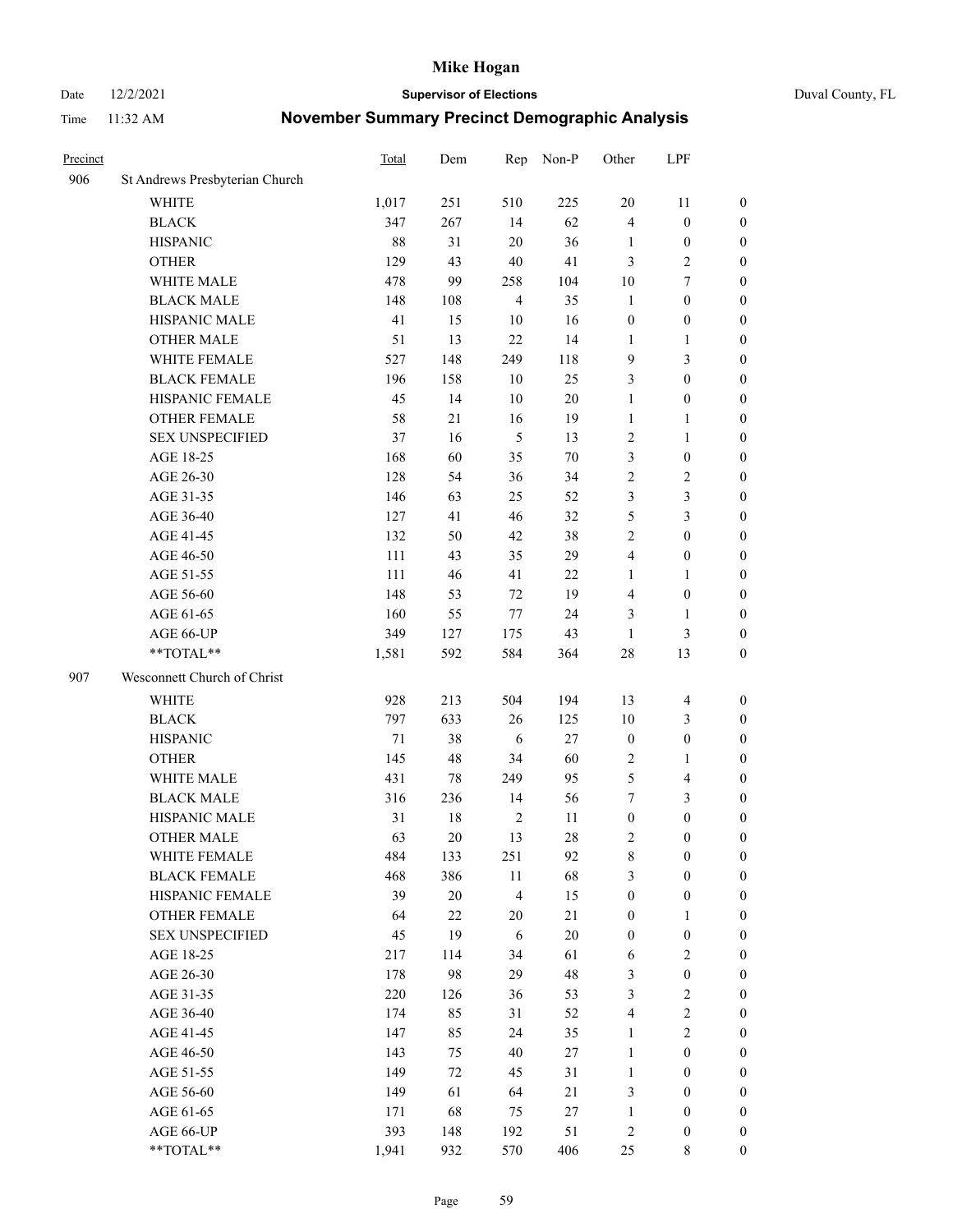#### Date 12/2/2021 **Supervisor of Elections** Duval County, FL

| Precinct |                                        | Total | Dem        | Rep            | Non-P            | Other                   | LPF                     |                     |
|----------|----------------------------------------|-------|------------|----------------|------------------|-------------------------|-------------------------|---------------------|
| 908      | Potters House International Ministries |       |            |                |                  |                         |                         |                     |
|          | <b>WHITE</b>                           | 2,145 | 689        | 895            | 494              | 45                      | $22\,$                  | 0                   |
|          | <b>BLACK</b>                           | 1,608 | 1,221      | 66             | 300              | 19                      | $\sqrt{2}$              | 0                   |
|          | <b>HISPANIC</b>                        | 194   | 83         | 33             | 69               | $\tau$                  | $\sqrt{2}$              | 0                   |
|          | <b>OTHER</b>                           | 359   | 125        | 70             | 157              | 7                       | $\boldsymbol{0}$        | $\boldsymbol{0}$    |
|          | WHITE MALE                             | 981   | 263        | 451            | 236              | 17                      | 14                      | $\boldsymbol{0}$    |
|          | <b>BLACK MALE</b>                      | 556   | 389        | 25             | 132              | 10                      | $\boldsymbol{0}$        | $\boldsymbol{0}$    |
|          | HISPANIC MALE                          | 84    | 28         | 22             | 29               | 4                       | $\mathbf{1}$            | $\boldsymbol{0}$    |
|          | <b>OTHER MALE</b>                      | 123   | 36         | 33             | 51               | 3                       | $\boldsymbol{0}$        | $\boldsymbol{0}$    |
|          | WHITE FEMALE                           | 1,138 | 418        | 434            | 250              | 28                      | $8\,$                   | 0                   |
|          | <b>BLACK FEMALE</b>                    | 1,023 | 808        | 41             | 163              | $\overline{9}$          | $\sqrt{2}$              | 0                   |
|          | HISPANIC FEMALE                        | 101   | 50         | $\overline{9}$ | 38               | 3                       | $\mathbf{1}$            | 0                   |
|          | OTHER FEMALE                           | 157   | 67         | 28             | 58               | 4                       | $\boldsymbol{0}$        | 0                   |
|          | <b>SEX UNSPECIFIED</b>                 | 143   | 59         | 21             | 63               | $\boldsymbol{0}$        | $\boldsymbol{0}$        | $\boldsymbol{0}$    |
|          | AGE 18-25                              | 559   | 279        | 65             | 191              | $20\,$                  | $\overline{\mathbf{4}}$ | $\boldsymbol{0}$    |
|          | AGE 26-30                              | 517   | 261        | 95             | 139              | 17                      | $\mathfrak{S}$          | $\boldsymbol{0}$    |
|          | AGE 31-35                              | 526   | 277        | $8\sqrt{1}$    | 157              | $\,$ 8 $\,$             | $\mathfrak{Z}$          | $\boldsymbol{0}$    |
|          | AGE 36-40                              | 436   | 218        | 79             | 124              | $11\,$                  | $\overline{\mathbf{4}}$ | $\boldsymbol{0}$    |
|          | AGE 41-45                              | 359   | 171        | 85             | 93               | 6                       | $\overline{4}$          | $\boldsymbol{0}$    |
|          | AGE 46-50                              | 320   | 177        | 69             | 66               | 6                       | $\sqrt{2}$              | $\boldsymbol{0}$    |
|          | AGE 51-55                              | 317   | 149        | 109            | 55               | $\sqrt{2}$              | $\sqrt{2}$              | 0                   |
|          | AGE 56-60                              | 333   | 171        | 103            | 55               | $\sqrt{2}$              | $\sqrt{2}$              | 0                   |
|          | AGE 61-65                              | 301   | 134        | 114            | 51               | $\mathfrak{2}$          | $\boldsymbol{0}$        | 0                   |
|          | AGE 66-UP                              | 638   | 281        | 264            | 89               | 4                       | $\boldsymbol{0}$        | $\boldsymbol{0}$    |
|          | **TOTAL**                              | 4,306 | 2,118      | 1,064          | 1,020            | $78\,$                  | 26                      | $\boldsymbol{0}$    |
| 909      | City Rescue Mission                    |       |            |                |                  |                         |                         |                     |
|          | <b>WHITE</b>                           | 170   | 60         | 43             | 63               | $\overline{\mathbf{4}}$ | $\boldsymbol{0}$        | $\boldsymbol{0}$    |
|          | <b>BLACK</b>                           | 1,286 | 1,073      | 38             | 168              | 6                       | $\mathbf{1}$            | $\boldsymbol{0}$    |
|          | <b>HISPANIC</b>                        | 38    | 21         | $\overline{4}$ | 12               | $\mathbf{1}$            | $\boldsymbol{0}$        | $\boldsymbol{0}$    |
|          | <b>OTHER</b>                           | 122   | 67         | 10             | 43               | 2                       | $\boldsymbol{0}$        | $\boldsymbol{0}$    |
|          | WHITE MALE                             | 67    | $20\,$     | 21             | 25               | $\mathbf{1}$            | $\boldsymbol{0}$        | $\boldsymbol{0}$    |
|          | <b>BLACK MALE</b>                      | 505   | 405        | 19             | $77 \,$          | 3                       | $\mathbf{1}$            | 0                   |
|          | HISPANIC MALE                          | 13    | $\sqrt{6}$ | $\sqrt{2}$     | $\mathfrak{S}$   | $\boldsymbol{0}$        | $\boldsymbol{0}$        | 0                   |
|          | <b>OTHER MALE</b>                      | 38    | 19         | 3              | 16               | $\boldsymbol{0}$        | $\boldsymbol{0}$        | 0                   |
|          | WHITE FEMALE                           | 101   | 40         | 21             | 37               | 3                       | $\boldsymbol{0}$        | 0                   |
|          | <b>BLACK FEMALE</b>                    | 756   | 650        | 16             | 87               | 3                       | $\boldsymbol{0}$        | $\overline{0}$      |
|          | HISPANIC FEMALE                        | 23    | 15         | $\mathbf{1}$   | $\sqrt{6}$       | $\mathbf{1}$            | $\boldsymbol{0}$        | $\overline{0}$      |
|          | OTHER FEMALE                           | 54    | 36         | 3              | 14               | $\mathbf{1}$            | $\boldsymbol{0}$        | $\overline{0}$      |
|          | <b>SEX UNSPECIFIED</b>                 | 59    | 30         | 9              | 19               | $\mathbf{1}$            | $\boldsymbol{0}$        | $\overline{0}$      |
|          | AGE 18-25                              | 202   | 116        | 16             | $70\,$           | $\boldsymbol{0}$        | $\boldsymbol{0}$        | $\overline{0}$      |
|          | AGE 26-30                              | 171   | 113        | 9              | 48               | $\mathbf{1}$            | $\boldsymbol{0}$        | 0                   |
|          | AGE 31-35                              | 192   | 134        | 10             | 46               | 2                       | $\boldsymbol{0}$        | 0                   |
|          | AGE 36-40                              | 154   | 115        | 7              | 31               | $\mathbf{1}$            | $\boldsymbol{0}$        | 0                   |
|          | AGE 41-45                              | 117   | 88         | 9              | 17               | 3                       | $\boldsymbol{0}$        | 0                   |
|          |                                        | 133   |            | 9              | 23               | $\mathbf{1}$            | $\boldsymbol{0}$        |                     |
|          | AGE 46-50<br>AGE 51-55                 | 122   | 100<br>94  |                | 19               | $\mathbf{1}$            | $\boldsymbol{0}$        | 0<br>$\overline{0}$ |
|          | AGE 56-60                              | 150   | 128        | 8<br>$\tau$    | 12               | 3                       | $\boldsymbol{0}$        | $\overline{0}$      |
|          | AGE 61-65                              | 136   | 113        | $\mathbf{9}$   | 13               | $\boldsymbol{0}$        | $\mathbf{1}$            | $\overline{0}$      |
|          | AGE 66-UP                              | 239   | 220        | 11             | $\boldsymbol{7}$ | $\mathbf{1}$            | $\boldsymbol{0}$        | $\boldsymbol{0}$    |
|          | **TOTAL**                              | 1,616 | 1,221      | 95             | 286              | 13                      | $\mathbf{1}$            | $\boldsymbol{0}$    |
|          |                                        |       |            |                |                  |                         |                         |                     |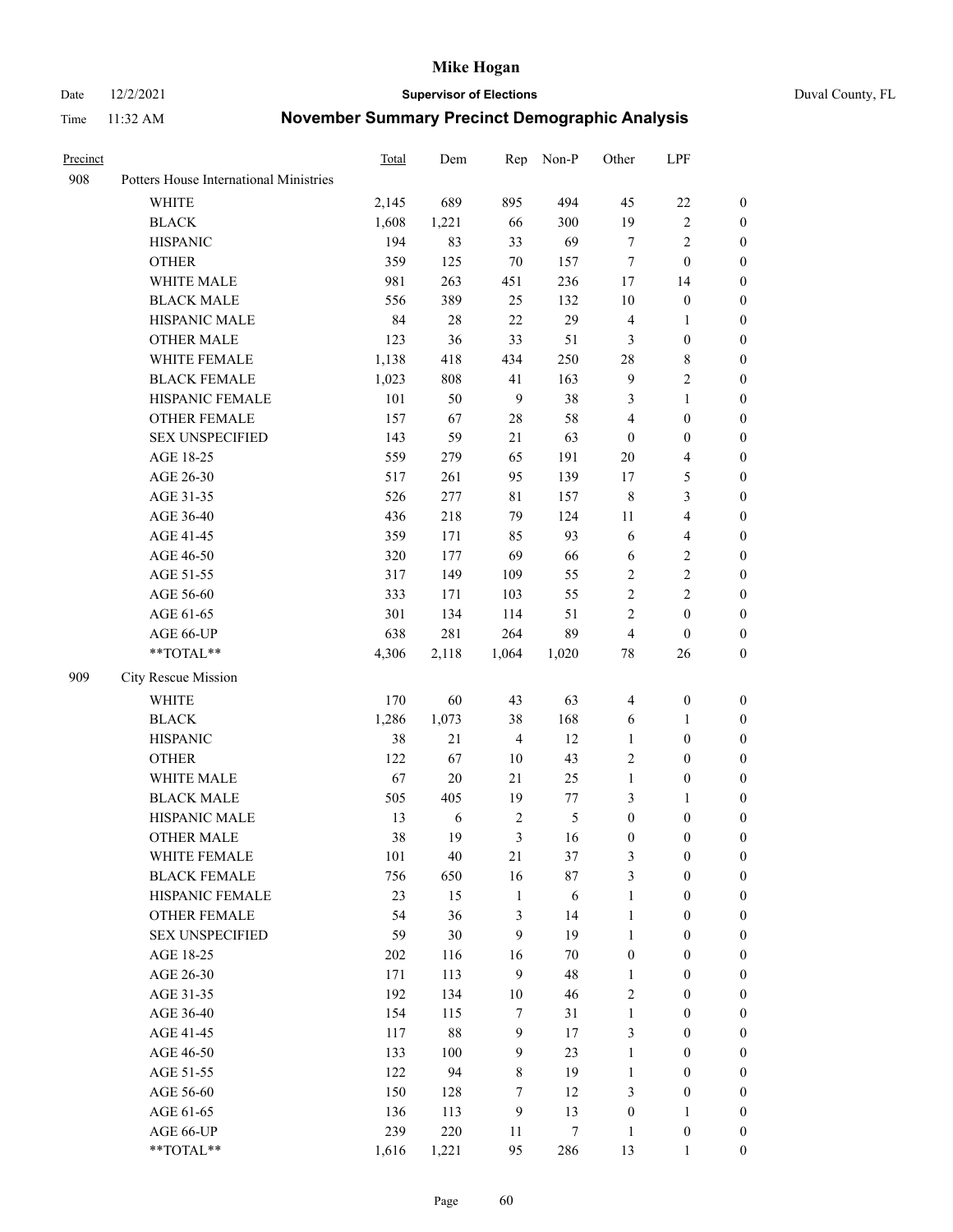Date 12/2/2021 **Supervisor of Elections** Duval County, FL

| Precinct |                                     | <b>Total</b> | Dem    | Rep            | Non-P  | Other                   | LPF              |                  |
|----------|-------------------------------------|--------------|--------|----------------|--------|-------------------------|------------------|------------------|
| 910      | Wallace Small Senior Citizen Center |              |        |                |        |                         |                  |                  |
|          | <b>WHITE</b>                        | 280          | 91     | 116            | 65     | 6                       | $\sqrt{2}$       | 0                |
|          | <b>BLACK</b>                        | 1,958        | 1,649  | 61             | 236    | 11                      | $\mathbf{1}$     | 0                |
|          | <b>HISPANIC</b>                     | 36           | 18     | 6              | 12     | $\boldsymbol{0}$        | $\boldsymbol{0}$ | 0                |
|          | <b>OTHER</b>                        | 165          | 84     | 10             | $70\,$ | 1                       | $\boldsymbol{0}$ | $\boldsymbol{0}$ |
|          | WHITE MALE                          | 113          | 33     | 51             | 23     | 5                       | $\mathbf{1}$     | $\boldsymbol{0}$ |
|          | <b>BLACK MALE</b>                   | 786          | 639    | 26             | 112    | 8                       | $\mathbf{1}$     | $\boldsymbol{0}$ |
|          | HISPANIC MALE                       | 13           | $\tau$ | $\mathbf{1}$   | 5      | $\boldsymbol{0}$        | $\boldsymbol{0}$ | $\boldsymbol{0}$ |
|          | <b>OTHER MALE</b>                   | 57           | 27     | 6              | 24     | $\boldsymbol{0}$        | $\boldsymbol{0}$ | $\boldsymbol{0}$ |
|          | WHITE FEMALE                        | 164          | 58     | 65             | 39     | 1                       | $\mathbf{1}$     | $\boldsymbol{0}$ |
|          | <b>BLACK FEMALE</b>                 | 1,124        | 974    | 33             | 114    | 3                       | $\boldsymbol{0}$ | 0                |
|          | HISPANIC FEMALE                     | 22           | 10     | 5              | 7      | $\boldsymbol{0}$        | $\boldsymbol{0}$ | 0                |
|          | <b>OTHER FEMALE</b>                 | 68           | 39     | $\overline{4}$ | 25     | $\boldsymbol{0}$        | $\boldsymbol{0}$ | 0                |
|          | <b>SEX UNSPECIFIED</b>              | 92           | 55     | $\mathfrak{2}$ | 34     | $\mathbf{1}$            | $\boldsymbol{0}$ | $\boldsymbol{0}$ |
|          | AGE 18-25                           | 308          | 206    | 20             | $78\,$ | 4                       | $\boldsymbol{0}$ | $\boldsymbol{0}$ |
|          | AGE 26-30                           | 232          | 163    | 16             | 51     | $\mathbf{1}$            | $\mathbf{1}$     | $\boldsymbol{0}$ |
|          | AGE 31-35                           | 287          | 201    | 13             | 71     | $\sqrt{2}$              | $\boldsymbol{0}$ | $\boldsymbol{0}$ |
|          | AGE 36-40                           | 227          | 165    | 13             | 46     | $\overline{c}$          | $\mathbf{1}$     | $\boldsymbol{0}$ |
|          | AGE 41-45                           | 181          | 140    | 9              | 29     | $\mathbf{2}$            | $\mathbf{1}$     | $\boldsymbol{0}$ |
|          | AGE 46-50                           | 185          | 141    | 18             | 23     | 3                       | $\boldsymbol{0}$ | $\boldsymbol{0}$ |
|          | AGE 51-55                           | 202          | 154    | 20             | 27     | $\mathbf{1}$            | $\boldsymbol{0}$ | 0                |
|          | AGE 56-60                           | 227          | 175    | 25             | 25     | $\mathbf{2}$            | $\boldsymbol{0}$ | 0                |
|          | AGE 61-65                           | 209          | 170    | 19             | $20\,$ | $\boldsymbol{0}$        | $\boldsymbol{0}$ | 0                |
|          | AGE 66-UP                           | 381          | 327    | 40             | 13     | $\mathbf{1}$            | $\boldsymbol{0}$ | $\boldsymbol{0}$ |
|          | **TOTAL**                           | 2,439        | 1,842  | 193            | 383    | 18                      | $\mathfrak{Z}$   | $\boldsymbol{0}$ |
| 911      | Edith Brown Ford Community Center   |              |        |                |        |                         |                  |                  |
|          | <b>WHITE</b>                        | 742          | 215    | 309            | 201    | 14                      | $\mathfrak{Z}$   | $\boldsymbol{0}$ |
|          | <b>BLACK</b>                        | 2,522        | 2,099  | 92             | 319    | $11\,$                  | $\mathbf{1}$     | $\boldsymbol{0}$ |
|          | <b>HISPANIC</b>                     | 105          | 43     | 18             | 41     | 3                       | $\boldsymbol{0}$ | $\boldsymbol{0}$ |
|          | <b>OTHER</b>                        | 260          | 112    | 40             | 106    | $\overline{c}$          | $\boldsymbol{0}$ | $\boldsymbol{0}$ |
|          | WHITE MALE                          | 343          | 83     | 158            | 93     | 8                       | $\mathbf{1}$     | $\boldsymbol{0}$ |
|          | <b>BLACK MALE</b>                   | 963          | 766    | 46             | 149    | $\overline{c}$          | $\boldsymbol{0}$ | $\boldsymbol{0}$ |
|          | HISPANIC MALE                       | 46           | $18\,$ | 12             | 15     | $\mathbf{1}$            | $\boldsymbol{0}$ | 0                |
|          | <b>OTHER MALE</b>                   | 83           | 36     | 13             | 33     | $\mathbf{1}$            | $\boldsymbol{0}$ | 0                |
|          | WHITE FEMALE                        | 383          | 129    | 143            | 104    | 5                       | 2                | 0                |
|          | <b>BLACK FEMALE</b>                 | 1,484        | 1,270  | 43             | 162    | 8                       | $\mathbf{1}$     | $\boldsymbol{0}$ |
|          | HISPANIC FEMALE                     | 58           | 24     | 6              | 26     | $\overline{c}$          | $\boldsymbol{0}$ | $\overline{0}$   |
|          | OTHER FEMALE                        | 95           | 46     | 16             | 32     | $\mathbf{1}$            | $\boldsymbol{0}$ | $\overline{0}$   |
|          | <b>SEX UNSPECIFIED</b>              | 174          | 97     | 22             | 53     | 2                       | $\boldsymbol{0}$ | 0                |
|          | AGE 18-25                           | 455          | 266    | 32             | 151    | 6                       | $\boldsymbol{0}$ | $\theta$         |
|          | AGE 26-30                           | 354          | 218    | 36             | 94     | $\overline{\mathbf{4}}$ | $\overline{2}$   | 0                |
|          | AGE 31-35                           | 351          | 230    | 36             | $80\,$ | 5                       | $\boldsymbol{0}$ | 0                |
|          | AGE 36-40                           | 345          | 232    | 29             | 83     | $\mathbf{1}$            | $\boldsymbol{0}$ | 0                |
|          | AGE 41-45                           | 278          | 194    | 29             | 51     | 2                       | $\overline{2}$   | 0                |
|          | AGE 46-50                           | 286          | 182    | 42             | 58     | 4                       | $\boldsymbol{0}$ | 0                |
|          | AGE 51-55                           | 239          | 175    | 29             | 34     | $\mathbf{1}$            | $\boldsymbol{0}$ | $\boldsymbol{0}$ |
|          | AGE 56-60                           | 353          | 251    | 63             | 36     | 3                       | $\boldsymbol{0}$ | $\overline{0}$   |
|          | AGE 61-65                           | 333          | 237    | 53             | 40     | 3                       | $\boldsymbol{0}$ | $\overline{0}$   |
|          | AGE 66-UP                           | 635          | 484    | 110            | $40\,$ | $\mathbf{1}$            | $\boldsymbol{0}$ | $\boldsymbol{0}$ |
|          | **TOTAL**                           | 3,629        | 2,469  | 459            | 667    | 30                      | $\overline{4}$   | $\boldsymbol{0}$ |
|          |                                     |              |        |                |        |                         |                  |                  |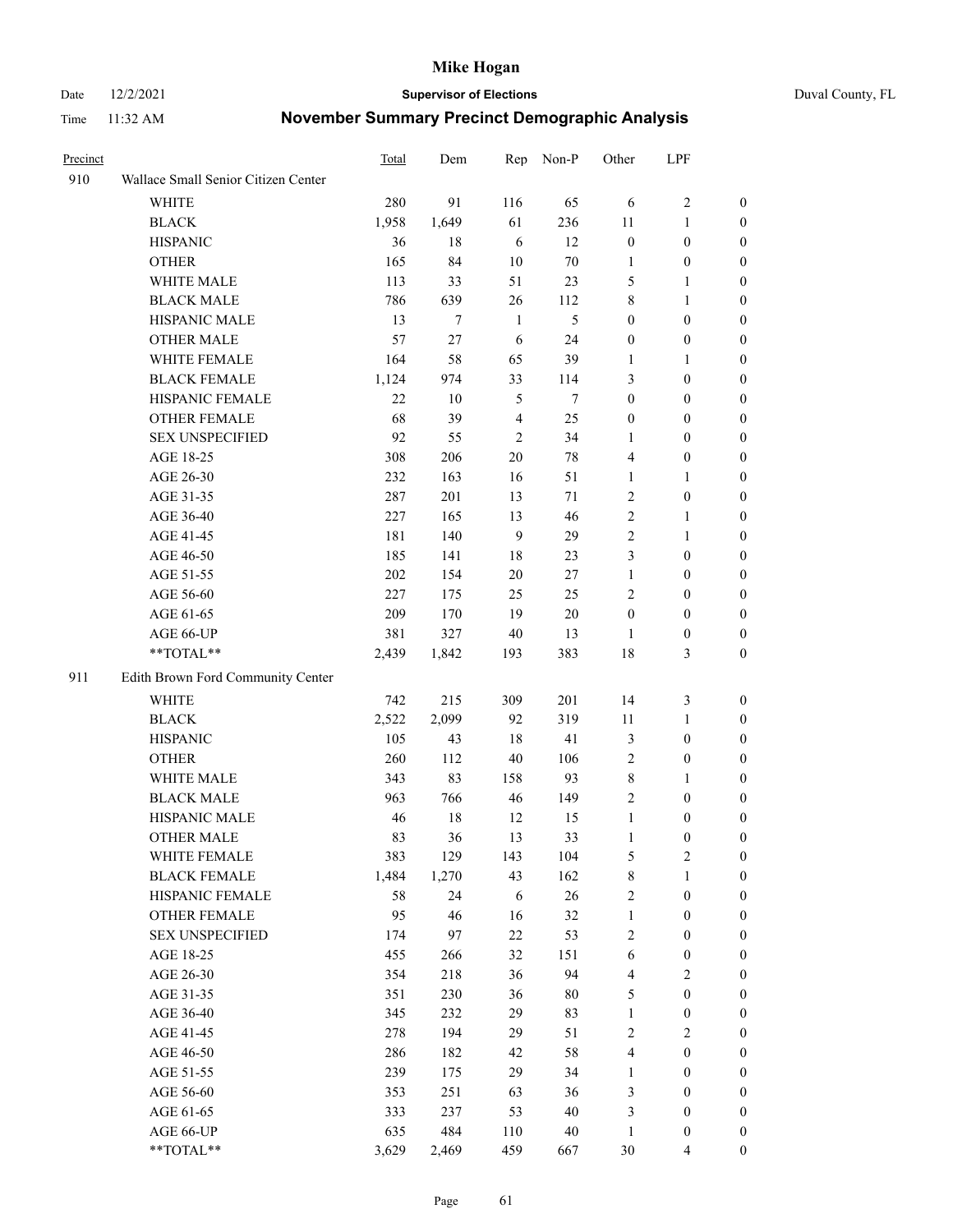Date 12/2/2021 **Supervisor of Elections** Duval County, FL

| Precinct |                             | <b>Total</b> | Dem            | Rep                     | Non-P          | Other            | LPF              |                  |
|----------|-----------------------------|--------------|----------------|-------------------------|----------------|------------------|------------------|------------------|
| 912      | Beaver St Enterprise Center |              |                |                         |                |                  |                  |                  |
|          | <b>WHITE</b>                | 66           | 24             | 16                      | 22             | $\overline{4}$   | $\boldsymbol{0}$ | $\boldsymbol{0}$ |
|          | <b>BLACK</b>                | 1,449        | 1,204          | 42                      | 188            | 13               | $\overline{c}$   | $\boldsymbol{0}$ |
|          | <b>HISPANIC</b>             | 23           | 8              | $\sqrt{5}$              | 10             | $\boldsymbol{0}$ | $\boldsymbol{0}$ | $\boldsymbol{0}$ |
|          | <b>OTHER</b>                | 178          | 90             | $\overline{\mathbf{4}}$ | $8\sqrt{1}$    | 2                | 1                | $\boldsymbol{0}$ |
|          | WHITE MALE                  | 22           | $\,8\,$        | 6                       | 6              | 2                | $\boldsymbol{0}$ | $\boldsymbol{0}$ |
|          | <b>BLACK MALE</b>           | 624          | 495            | 16                      | 105            | 6                | $\sqrt{2}$       | $\boldsymbol{0}$ |
|          | HISPANIC MALE               | 11           | $\mathfrak{Z}$ | $\sqrt{2}$              | 6              | $\boldsymbol{0}$ | $\boldsymbol{0}$ | $\boldsymbol{0}$ |
|          | <b>OTHER MALE</b>           | 52           | 31             | $\mathbf{1}$            | 18             | $\mathbf{1}$     | $\mathbf{1}$     | $\boldsymbol{0}$ |
|          | WHITE FEMALE                | 42           | 16             | $\boldsymbol{9}$        | 15             | $\overline{c}$   | $\boldsymbol{0}$ | $\boldsymbol{0}$ |
|          | <b>BLACK FEMALE</b>         | 798          | 691            | 24                      | 76             | 7                | $\boldsymbol{0}$ | $\boldsymbol{0}$ |
|          | HISPANIC FEMALE             | 12           | 5              | $\mathfrak{Z}$          | $\overline{4}$ | $\boldsymbol{0}$ | $\boldsymbol{0}$ | $\boldsymbol{0}$ |
|          | <b>OTHER FEMALE</b>         | 46           | 29             | $\mathbf{1}$            | 16             | $\boldsymbol{0}$ | $\boldsymbol{0}$ | $\boldsymbol{0}$ |
|          | <b>SEX UNSPECIFIED</b>      | 109          | 48             | 5                       | 55             | $\mathbf{1}$     | $\boldsymbol{0}$ | $\boldsymbol{0}$ |
|          | AGE 18-25                   | 326          | 207            | $10\,$                  | 106            | 2                | $\mathbf{1}$     | $\boldsymbol{0}$ |
|          | AGE 26-30                   | 183          | 133            | $\overline{4}$          | 43             | 2                | $\mathbf{1}$     | $\boldsymbol{0}$ |
|          | AGE 31-35                   | 193          | 135            | $\,$ $\,$               | 48             | $\mathbf{1}$     | $\mathbf{1}$     | $\boldsymbol{0}$ |
|          | AGE 36-40                   | 179          | 134            | 6                       | 35             | 4                | $\boldsymbol{0}$ | $\boldsymbol{0}$ |
|          | AGE 41-45                   | 116          | 90             | $\sqrt{6}$              | 18             | 2                | $\boldsymbol{0}$ | $\boldsymbol{0}$ |
|          | AGE 46-50                   | 108          | $88\,$         | 6                       | 13             | $\mathbf{1}$     | $\boldsymbol{0}$ | $\boldsymbol{0}$ |
|          | AGE 51-55                   | 116          | 96             | 9                       | $10\,$         | $\mathbf{1}$     | $\boldsymbol{0}$ | $\boldsymbol{0}$ |
|          | AGE 56-60                   | 139          | 116            | $8\,$                   | 12             | 3                | $\boldsymbol{0}$ | $\boldsymbol{0}$ |
|          | AGE 61-65                   | 138          | 126            | 3                       | $\tau$         | 2                | $\boldsymbol{0}$ | $\boldsymbol{0}$ |
|          | AGE 66-UP                   | 218          | 201            | 7                       | 9              | 1                | $\boldsymbol{0}$ | $\boldsymbol{0}$ |
|          | **TOTAL**                   | 1,716        | 1,326          | 67                      | 301            | 19               | $\mathfrak{Z}$   | $\boldsymbol{0}$ |
| 913      | Wesconnett Assembly of God  |              |                |                         |                |                  |                  |                  |
|          | <b>WHITE</b>                | 779          | 198            | 371                     | 187            | 19               | $\overline{4}$   | $\boldsymbol{0}$ |
|          | <b>BLACK</b>                | 1,181        | 915            | 45                      | 209            | 9                | $\mathfrak{Z}$   | $\boldsymbol{0}$ |
|          | <b>HISPANIC</b>             | 235          | 94             | 33                      | 103            | 5                | $\boldsymbol{0}$ | $\boldsymbol{0}$ |
|          | <b>OTHER</b>                | 193          | 68             | 47                      | 76             | $\mathbf{1}$     | $\mathbf{1}$     | $\boldsymbol{0}$ |
|          | WHITE MALE                  | 345          | 75             | 181                     | 75             | $10\,$           | $\overline{4}$   | $\boldsymbol{0}$ |
|          | <b>BLACK MALE</b>           | 368          | 271            | $18\,$                  | 75             | 4                | $\boldsymbol{0}$ | $\boldsymbol{0}$ |
|          | HISPANIC MALE               | 94           | 34             | 16                      | 42             | 2                | $\boldsymbol{0}$ | $\boldsymbol{0}$ |
|          | <b>OTHER MALE</b>           | 70           | 18             | 18                      | 32             | $\mathbf{1}$     | $\mathbf{1}$     | $\boldsymbol{0}$ |
|          | WHITE FEMALE                | 425          | 121            | 186                     | 109            | 9                | $\boldsymbol{0}$ | 0                |
|          | <b>BLACK FEMALE</b>         | 788          | 626            | 25                      | 130            | 4                | 3                | $\boldsymbol{0}$ |
|          | HISPANIC FEMALE             | 137          | 56             | 17                      | 61             | 3                | $\boldsymbol{0}$ | $\overline{0}$   |
|          | OTHER FEMALE                | 100          | $40\,$         | 27                      | 33             | $\boldsymbol{0}$ | $\boldsymbol{0}$ | $\overline{0}$   |
|          | <b>SEX UNSPECIFIED</b>      | 61           | 34             | 8                       | 18             | $\mathbf{1}$     | $\boldsymbol{0}$ | 0                |
|          | AGE 18-25                   | 292          | 142            | 40                      | 106            | 4                | $\boldsymbol{0}$ | $\theta$         |
|          | AGE 26-30                   | 287          | 146            | 45                      | 91             | 4                | $\mathbf{1}$     | 0                |
|          | AGE 31-35                   | 277          | 146            | 34                      | $90\,$         | 3                | $\overline{4}$   | 0                |
|          | AGE 36-40                   | 211          | 113            | 34                      | 60             | 4                | $\boldsymbol{0}$ | 0                |
|          | AGE 41-45                   | 184          | 110            | 29                      | 41             | 4                | $\boldsymbol{0}$ | 0                |
|          | AGE 46-50                   | 197          | 109            | 35                      | 50             | $\mathbf{1}$     | $\sqrt{2}$       | 0                |
|          | AGE 51-55                   | 199          | 111            | 49                      | 33             | 5                | $\mathbf{1}$     | 0                |
|          | AGE 56-60                   | 182          | 103            | 47                      | $30\,$         | 2                | $\boldsymbol{0}$ | $\overline{0}$   |
|          | AGE 61-65                   | 181          | 107            | 46                      | 25             | 3                | $\boldsymbol{0}$ | $\overline{0}$   |
|          | AGE 66-UP                   | 377          | 188            | 137                     | $\sqrt{48}$    | 4                | $\boldsymbol{0}$ | 0                |
|          | **TOTAL**                   | 2,388        | 1,275          | 496                     | 575            | 34               | 8                | $\boldsymbol{0}$ |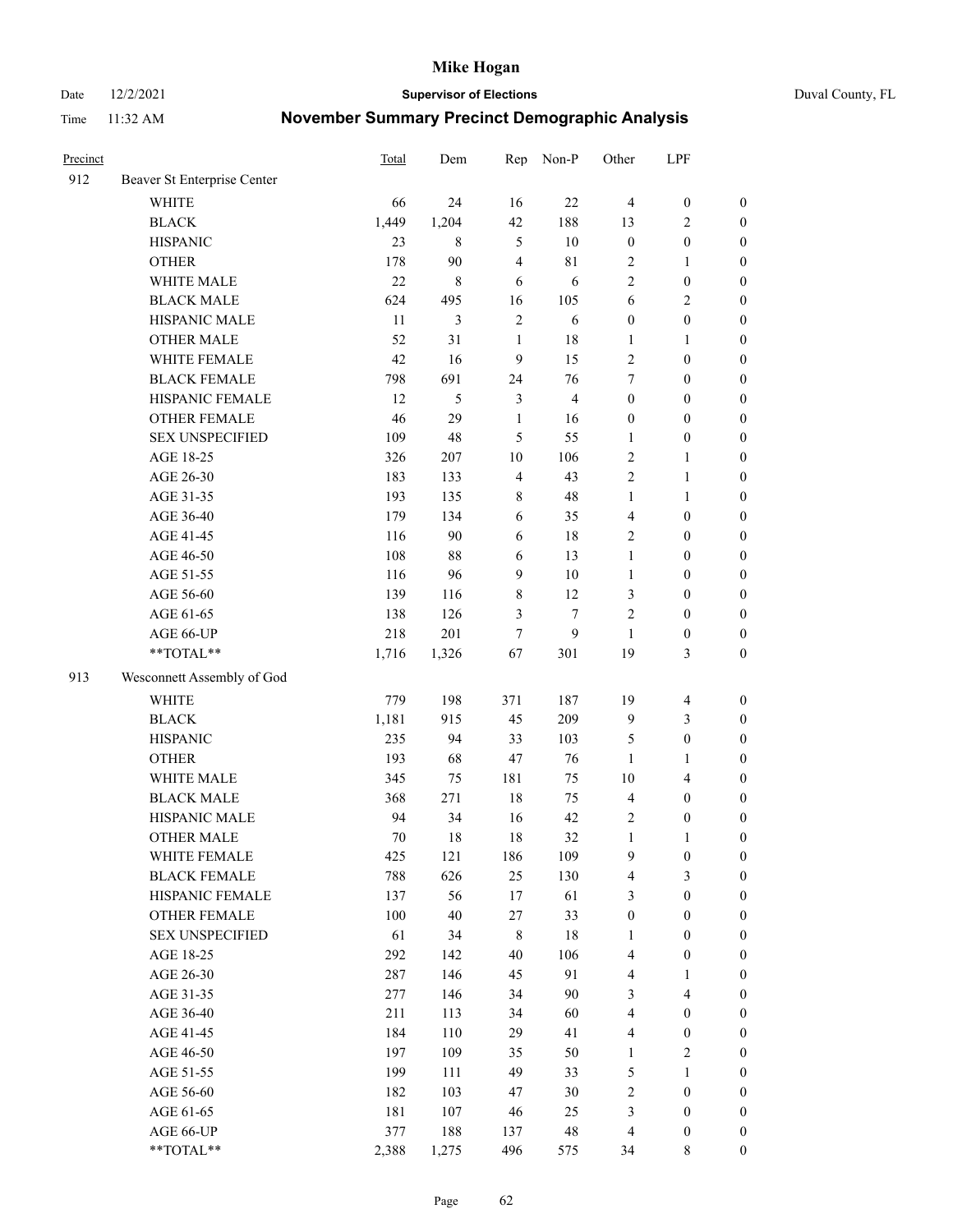Date 12/2/2021 **Supervisor of Elections** Duval County, FL

| Precinct |                                | <b>Total</b> | Dem    | Rep         | Non-P          | Other            | LPF                     |                  |
|----------|--------------------------------|--------------|--------|-------------|----------------|------------------|-------------------------|------------------|
| 914      | Elks Lodge #2605               |              |        |             |                |                  |                         |                  |
|          | <b>WHITE</b>                   | 1,872        | 405    | 956         | 465            | 32               | 14                      | 0                |
|          | <b>BLACK</b>                   | 2,156        | 1,642  | 74          | 415            | 25               | $\boldsymbol{0}$        | 0                |
|          | <b>HISPANIC</b>                | 551          | 219    | 94          | 228            | $\,$ 8 $\,$      | $\sqrt{2}$              | $\boldsymbol{0}$ |
|          | <b>OTHER</b>                   | 645          | 217    | 161         | 250            | 16               | 1                       | $\boldsymbol{0}$ |
|          | WHITE MALE                     | 898          | 150    | 493         | 227            | 18               | $10\,$                  | $\boldsymbol{0}$ |
|          | <b>BLACK MALE</b>              | 844          | 588    | 44          | 197            | 15               | $\boldsymbol{0}$        | $\boldsymbol{0}$ |
|          | HISPANIC MALE                  | 253          | 93     | 52          | 103            | 5                | $\boldsymbol{0}$        | $\boldsymbol{0}$ |
|          | <b>OTHER MALE</b>              | 228          | 66     | 58          | 96             | $\tau$           | $\mathbf{1}$            | $\boldsymbol{0}$ |
|          | WHITE FEMALE                   | 955          | 250    | 456         | 231            | 14               | $\overline{\mathbf{4}}$ | $\boldsymbol{0}$ |
|          | <b>BLACK FEMALE</b>            | 1,282        | 1,029  | 30          | 213            | 10               | $\boldsymbol{0}$        | 0                |
|          | HISPANIC FEMALE                | 277          | 118    | 39          | 117            | $\mathbf{1}$     | $\sqrt{2}$              | 0                |
|          | OTHER FEMALE                   | 336          | 124    | $87\,$      | 117            | $\,$ 8 $\,$      | $\boldsymbol{0}$        | $\boldsymbol{0}$ |
|          | <b>SEX UNSPECIFIED</b>         | 151          | 65     | 26          | 57             | 3                | $\boldsymbol{0}$        | $\boldsymbol{0}$ |
|          | AGE 18-25                      | 672          | 296    | 115         | 239            | 21               | $\mathbf{1}$            | $\boldsymbol{0}$ |
|          | AGE 26-30                      | 618          | 265    | 121         | 212            | 15               | $\mathfrak{S}$          | $\boldsymbol{0}$ |
|          | AGE 31-35                      | 594          | 310    | 93          | 178            | $10\,$           | $\mathfrak{Z}$          | $\boldsymbol{0}$ |
|          | AGE 36-40                      | 528          | 271    | 103         | 147            | 7                | $\boldsymbol{0}$        | $\boldsymbol{0}$ |
|          | AGE 41-45                      | 497          | 267    | 95          | 126            | $\tau$           | $\overline{2}$          | $\boldsymbol{0}$ |
|          | AGE 46-50                      | 407          | 211    | 94          | 98             | $\overline{4}$   | $\boldsymbol{0}$        | $\boldsymbol{0}$ |
|          | AGE 51-55                      | 423          | 211    | 110         | 98             | 4                | $\boldsymbol{0}$        | $\boldsymbol{0}$ |
|          | AGE 56-60                      | 392          | 182    | 125         | 79             | $\overline{c}$   | $\overline{4}$          | 0                |
|          | AGE 61-65                      | 361          | 156    | 130         | 72             | $\overline{c}$   | $\mathbf{1}$            | $\boldsymbol{0}$ |
|          | AGE 66-UP                      | 732          | 314    | 299         | 109            | 9                | $\mathbf{1}$            | $\boldsymbol{0}$ |
|          | **TOTAL**                      | 5,224        | 2,483  | 1,285       | 1,358          | 81               | 17                      | $\boldsymbol{0}$ |
| 1001     | Charles Clark Community Center |              |        |             |                |                  |                         |                  |
|          | WHITE                          | 263          | 65     | 124         | $70\,$         | $\mathbf{1}$     | $\mathfrak{Z}$          | $\boldsymbol{0}$ |
|          | <b>BLACK</b>                   | 2,722        | 2,366  | 66          | 268            | 21               | $\mathbf{1}$            | $\boldsymbol{0}$ |
|          | <b>HISPANIC</b>                | 46           | 17     | 13          | 16             | $\boldsymbol{0}$ | $\boldsymbol{0}$        | $\boldsymbol{0}$ |
|          | <b>OTHER</b>                   | 184          | 113    | 13          | 55             | $\mathbf{2}$     | $\mathbf{1}$            | $\boldsymbol{0}$ |
|          | WHITE MALE                     | 131          | 29     | 65          | 34             | $\boldsymbol{0}$ | 3                       | $\boldsymbol{0}$ |
|          | <b>BLACK MALE</b>              | 1,080        | 900    | 35          | 133            | 12               | $\boldsymbol{0}$        | $\boldsymbol{0}$ |
|          | HISPANIC MALE                  | 22           | 6      | $\tau$      | $\overline{9}$ | $\boldsymbol{0}$ | $\boldsymbol{0}$        | $\boldsymbol{0}$ |
|          | OTHER MALE                     | 64           | 41     | $\,$ 8 $\,$ | 14             | $\boldsymbol{0}$ | $\mathbf{1}$            | $\boldsymbol{0}$ |
|          | WHITE FEMALE                   | 126          | 33     | 56          | 36             | 1                | $\boldsymbol{0}$        | 0                |
|          | <b>BLACK FEMALE</b>            | 1,589        | 1,421  | 30          | 128            | 9                | $\mathbf{1}$            | $\boldsymbol{0}$ |
|          | HISPANIC FEMALE                | 23           | $11\,$ | 5           | 7              | $\boldsymbol{0}$ | $\boldsymbol{0}$        | $\overline{0}$   |
|          | <b>OTHER FEMALE</b>            | 72           | 47     | 4           | 19             | 2                | $\boldsymbol{0}$        | $\overline{0}$   |
|          | <b>SEX UNSPECIFIED</b>         | 108          | 73     | 6           | 29             | $\boldsymbol{0}$ | $\boldsymbol{0}$        | 0                |
|          | AGE 18-25                      | 344          | 212    | 22          | 102            | 7                | $\mathbf{1}$            | 0                |
|          | AGE 26-30                      | 265          | 176    | 18          | 65             | 5                | $\mathbf{1}$            | 0                |
|          | AGE 31-35                      | 267          | 199    | 21          | 45             | $\mathbf{1}$     | $\mathbf{1}$            | 0                |
|          | AGE 36-40                      | 229          | 173    | 17          | 37             | 2                | $\boldsymbol{0}$        | 0                |
|          | AGE 41-45                      | 229          | 175    | 20          | $30\,$         | $\overline{c}$   | $\mathfrak{2}$          | 0                |
|          | AGE 46-50                      | 263          | 208    | 24          | 28             | 3                | $\boldsymbol{0}$        | 0                |
|          | AGE 51-55                      | 220          | 173    | 16          | 31             | $\boldsymbol{0}$ | $\boldsymbol{0}$        | 0                |
|          | AGE 56-60                      | 296          | 246    | 19          | 29             | 2                | $\boldsymbol{0}$        | $\overline{0}$   |
|          | AGE 61-65                      | 254          | 212    | 21          | 19             | 2                | $\boldsymbol{0}$        | $\overline{0}$   |
|          | AGE 66-UP                      | 847          | 787    | 38          | 22             | $\boldsymbol{0}$ | $\boldsymbol{0}$        | 0                |
|          | $**TOTAL**$                    | 3,215        | 2,561  | 216         | 409            | 24               | 5                       | $\boldsymbol{0}$ |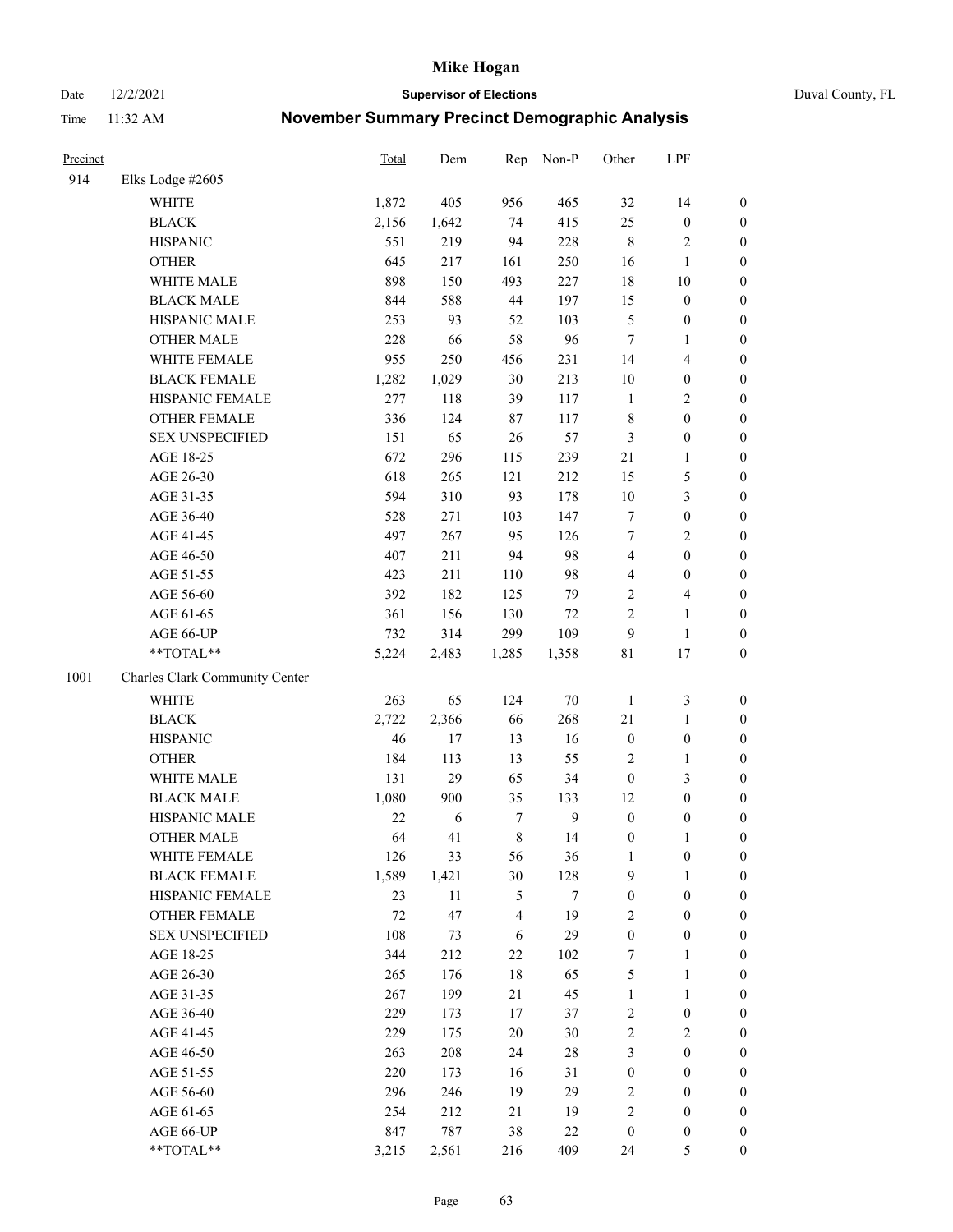Date 12/2/2021 **Supervisor of Elections** Duval County, FL

| Precinct |                                     | <b>Total</b> | Dem            | Rep              | Non-P                   | Other            | LPF              |                  |
|----------|-------------------------------------|--------------|----------------|------------------|-------------------------|------------------|------------------|------------------|
| 1002     | Woodlawn Presbyterian Church        |              |                |                  |                         |                  |                  |                  |
|          | <b>WHITE</b>                        | 86           | 37             | 30               | 15                      | $\overline{4}$   | $\boldsymbol{0}$ | 0                |
|          | <b>BLACK</b>                        | 3,028        | 2,635          | 76               | 303                     | 13               | $\mathbf{1}$     | 0                |
|          | <b>HISPANIC</b>                     | 23           | 9              | $\mathbf{1}$     | 13                      | $\boldsymbol{0}$ | $\boldsymbol{0}$ | $\boldsymbol{0}$ |
|          | <b>OTHER</b>                        | 190          | 96             | 6                | 86                      | 2                | $\boldsymbol{0}$ | $\boldsymbol{0}$ |
|          | WHITE MALE                          | 36           | 12             | 13               | 9                       | 2                | $\boldsymbol{0}$ | $\boldsymbol{0}$ |
|          | <b>BLACK MALE</b>                   | 1,192        | 1,001          | 35               | 147                     | 8                | 1                | $\boldsymbol{0}$ |
|          | HISPANIC MALE                       | $\mathbf{9}$ | $\overline{4}$ | $\mathbf{1}$     | $\overline{\mathbf{4}}$ | $\boldsymbol{0}$ | $\boldsymbol{0}$ | $\boldsymbol{0}$ |
|          | <b>OTHER MALE</b>                   | 62           | 32             | $\overline{c}$   | $27\,$                  | $\mathbf{1}$     | $\boldsymbol{0}$ | $\boldsymbol{0}$ |
|          | WHITE FEMALE                        | 46           | 24             | 14               | 6                       | 2                | $\boldsymbol{0}$ | $\boldsymbol{0}$ |
|          | <b>BLACK FEMALE</b>                 | 1,787        | 1,597          | 39               | 147                     | 4                | $\boldsymbol{0}$ | $\boldsymbol{0}$ |
|          | HISPANIC FEMALE                     | 14           | 5              | $\boldsymbol{0}$ | $\mathbf{9}$            | $\boldsymbol{0}$ | $\boldsymbol{0}$ | 0                |
|          | <b>OTHER FEMALE</b>                 | 68           | 38             | $\mathbf{1}$     | $28\,$                  | 1                | $\boldsymbol{0}$ | $\boldsymbol{0}$ |
|          | <b>SEX UNSPECIFIED</b>              | 113          | 64             | $\,$ 8 $\,$      | 40                      | $\mathbf{1}$     | $\boldsymbol{0}$ | $\boldsymbol{0}$ |
|          | AGE 18-25                           | 369          | 251            | 9                | 107                     | 2                | $\boldsymbol{0}$ | $\boldsymbol{0}$ |
|          | AGE 26-30                           | 269          | 188            | 12               | 68                      | $\boldsymbol{0}$ | $\mathbf{1}$     | $\boldsymbol{0}$ |
|          | AGE 31-35                           | 270          | 214            | $\mathfrak{Z}$   | 50                      | 3                | $\boldsymbol{0}$ | $\boldsymbol{0}$ |
|          | AGE 36-40                           | 241          | 189            | $\,8\,$          | 40                      | 4                | $\boldsymbol{0}$ | $\boldsymbol{0}$ |
|          | AGE 41-45                           | 241          | 194            | 13               | 34                      | $\boldsymbol{0}$ | $\boldsymbol{0}$ | $\boldsymbol{0}$ |
|          | AGE 46-50                           | 244          | 203            | $10\,$           | $30\,$                  | 1                | $\boldsymbol{0}$ | $\boldsymbol{0}$ |
|          | AGE 51-55                           | 232          | 200            | 9                | $20\,$                  | 3                | $\boldsymbol{0}$ | $\boldsymbol{0}$ |
|          | AGE 56-60                           | 287          | 250            | 11               | 23                      | 3                | $\boldsymbol{0}$ | 0                |
|          | AGE 61-65                           | 331          | 289            | 19               | 22                      | 1                | $\boldsymbol{0}$ | 0                |
|          | AGE 66-UP                           | 843          | 799            | 19               | 23                      | $\overline{2}$   | $\boldsymbol{0}$ | $\boldsymbol{0}$ |
|          | **TOTAL**                           | 3,327        | 2,777          | 113              | 417                     | 19               | $\mathbf{1}$     | $\boldsymbol{0}$ |
| 1003     | Zion Hope Missionary Baptist Church |              |                |                  |                         |                  |                  |                  |
|          | <b>WHITE</b>                        | 34           | 13             | 12               | $\,$ 8 $\,$             | 1                | $\boldsymbol{0}$ | $\boldsymbol{0}$ |
|          | <b>BLACK</b>                        | 1,834        | 1,614          | 48               | 163                     | 9                | $\boldsymbol{0}$ | $\boldsymbol{0}$ |
|          | <b>HISPANIC</b>                     | 18           | 9              | $\boldsymbol{0}$ | 9                       | $\boldsymbol{0}$ | $\boldsymbol{0}$ | $\boldsymbol{0}$ |
|          | <b>OTHER</b>                        | 104          | 52             | 5                | 47                      | $\boldsymbol{0}$ | $\boldsymbol{0}$ | $\boldsymbol{0}$ |
|          | WHITE MALE                          | 13           | $\overline{2}$ | $\overline{4}$   | $\tau$                  | $\boldsymbol{0}$ | $\boldsymbol{0}$ | $\boldsymbol{0}$ |
|          | <b>BLACK MALE</b>                   | 668          | 565            | $20\,$           | $78\,$                  | 5                | $\boldsymbol{0}$ | $\boldsymbol{0}$ |
|          | HISPANIC MALE                       | 6            | $\mathfrak{Z}$ | $\boldsymbol{0}$ | $\mathfrak{Z}$          | $\boldsymbol{0}$ | $\boldsymbol{0}$ | $\boldsymbol{0}$ |
|          | <b>OTHER MALE</b>                   | 37           | 21             | $\mathbf{1}$     | 15                      | $\boldsymbol{0}$ | $\boldsymbol{0}$ | $\boldsymbol{0}$ |
|          | WHITE FEMALE                        | 21           | 11             | 8                | 1                       | 1                | 0                | 0                |
|          | <b>BLACK FEMALE</b>                 | 1,123        | 1,015          | 26               | $78\,$                  | 4                | $\boldsymbol{0}$ | $\boldsymbol{0}$ |
|          | HISPANIC FEMALE                     | 9            | 6              | $\boldsymbol{0}$ | $\mathfrak{Z}$          | $\boldsymbol{0}$ | $\boldsymbol{0}$ | $\overline{0}$   |
|          | <b>OTHER FEMALE</b>                 | 37           | 17             | 3                | 17                      | $\boldsymbol{0}$ | $\boldsymbol{0}$ | $\overline{0}$   |
|          | <b>SEX UNSPECIFIED</b>              | $76\,$       | 48             | 3                | 25                      | $\boldsymbol{0}$ | $\boldsymbol{0}$ | $\overline{0}$   |
|          | AGE 18-25                           | 224          | 152            | 9                | 60                      | 3                | $\boldsymbol{0}$ | $\overline{0}$   |
|          | AGE 26-30                           | 202          | 161            | $\sqrt{6}$       | 33                      | 2                | $\boldsymbol{0}$ | $\overline{0}$   |
|          | AGE 31-35                           | 191          | 157            | 3                | 31                      | $\boldsymbol{0}$ | $\boldsymbol{0}$ | 0                |
|          | AGE 36-40                           | 170          | 135            | 8                | 26                      | $\mathbf{1}$     | $\boldsymbol{0}$ | 0                |
|          | AGE 41-45                           | 147          | 117            | 5                | 25                      | $\boldsymbol{0}$ | $\boldsymbol{0}$ | 0                |
|          | AGE 46-50                           | 122          | 103            | $\sqrt{6}$       | 11                      | 2                | $\boldsymbol{0}$ | $\boldsymbol{0}$ |
|          | AGE 51-55                           | 138          | 119            | 8                | $10\,$                  | $\mathbf{1}$     | $\boldsymbol{0}$ | $\boldsymbol{0}$ |
|          | AGE 56-60                           | 161          | 147            | 6                | $8\,$                   | $\boldsymbol{0}$ | $\boldsymbol{0}$ | $\boldsymbol{0}$ |
|          | AGE 61-65                           | 169          | 152            | 7                | 9                       | $\mathbf{1}$     | $\boldsymbol{0}$ | $\boldsymbol{0}$ |
|          | AGE 66-UP                           | 466          | 445            | 7                | 14                      | $\boldsymbol{0}$ | $\boldsymbol{0}$ | $\boldsymbol{0}$ |
|          | **TOTAL**                           | 1,990        | 1,688          | 65               | 227                     | 10               | $\boldsymbol{0}$ | $\boldsymbol{0}$ |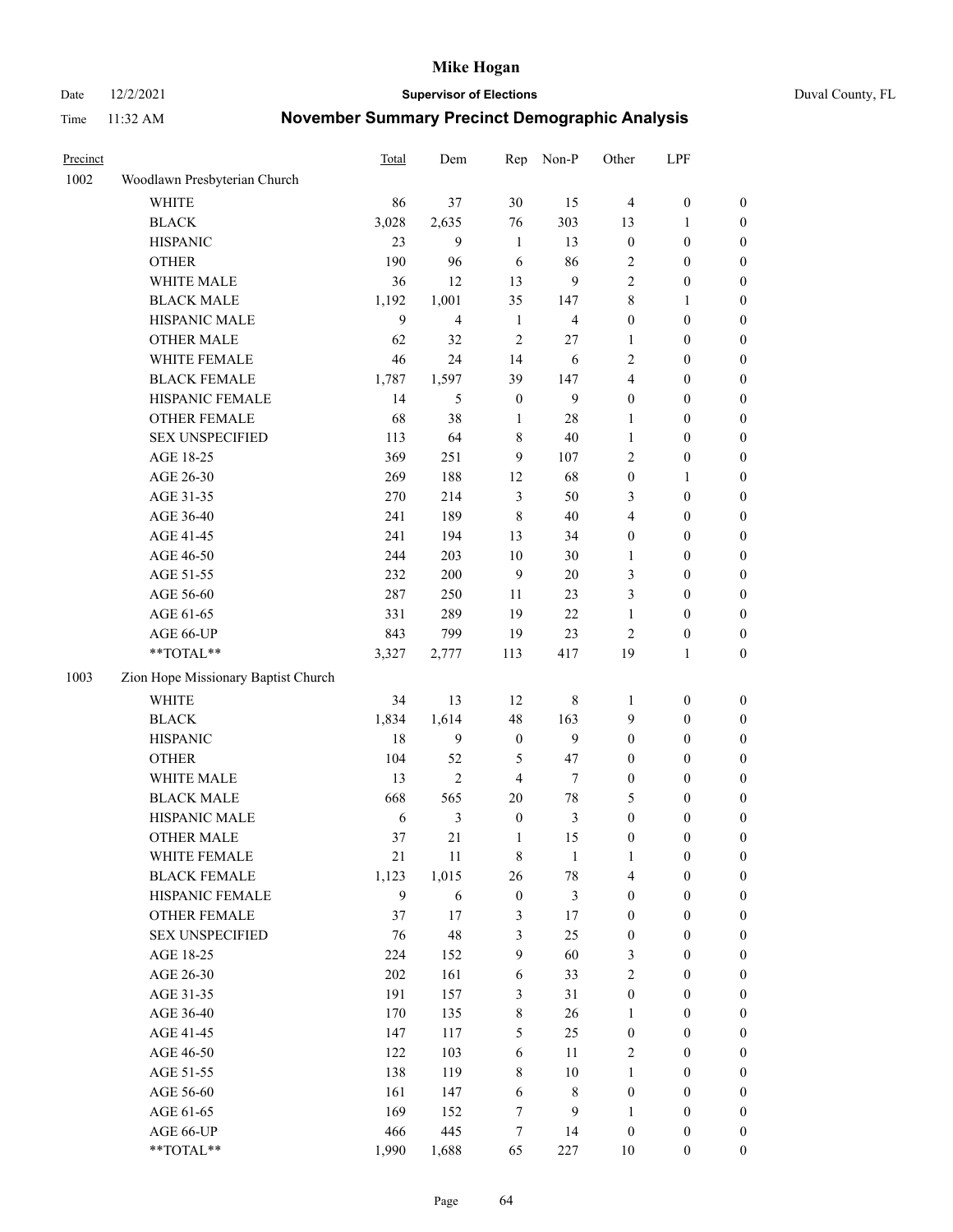Date 12/2/2021 **Supervisor of Elections** Duval County, FL

| Precinct |                          | Total          | Dem            | Rep              | Non-P          | Other            | LPF              |                  |
|----------|--------------------------|----------------|----------------|------------------|----------------|------------------|------------------|------------------|
| 1004     | St Paul AME Church       |                |                |                  |                |                  |                  |                  |
|          | <b>WHITE</b>             | 37             | 18             | 10               | 9              | $\boldsymbol{0}$ | $\boldsymbol{0}$ | $\boldsymbol{0}$ |
|          | <b>BLACK</b>             | 2,333          | 2,078          | 39               | 207            | 9                | $\boldsymbol{0}$ | $\boldsymbol{0}$ |
|          | <b>HISPANIC</b>          | 14             | $\tau$         | 2                | 5              | 0                | $\boldsymbol{0}$ | $\boldsymbol{0}$ |
|          | <b>OTHER</b>             | 117            | 76             | 9                | 32             | 0                | $\boldsymbol{0}$ | $\boldsymbol{0}$ |
|          | WHITE MALE               | 13             | $\overline{4}$ | 5                | $\overline{4}$ | 0                | $\boldsymbol{0}$ | $\boldsymbol{0}$ |
|          | <b>BLACK MALE</b>        | 927            | 776            | 24               | 123            | 4                | $\boldsymbol{0}$ | $\boldsymbol{0}$ |
|          | HISPANIC MALE            | 6              | 3              | $\mathbf{1}$     | $\overline{2}$ | 0                | $\boldsymbol{0}$ | $\boldsymbol{0}$ |
|          | <b>OTHER MALE</b>        | 30             | 20             | 3                | 7              | $\boldsymbol{0}$ | $\boldsymbol{0}$ | $\boldsymbol{0}$ |
|          | WHITE FEMALE             | 22             | 14             | $\overline{4}$   | $\overline{4}$ | 0                | $\boldsymbol{0}$ | $\boldsymbol{0}$ |
|          | <b>BLACK FEMALE</b>      | 1,376          | 1,276          | 15               | 80             | 5                | $\boldsymbol{0}$ | $\boldsymbol{0}$ |
|          | HISPANIC FEMALE          | 8              | 4              | $\mathbf{1}$     | 3              | $\boldsymbol{0}$ | $\boldsymbol{0}$ | $\boldsymbol{0}$ |
|          | <b>OTHER FEMALE</b>      | 51             | 44             | $\overline{4}$   | 3              | 0                | $\boldsymbol{0}$ | $\boldsymbol{0}$ |
|          | <b>SEX UNSPECIFIED</b>   | 68             | 38             | 3                | 27             | $\boldsymbol{0}$ | $\boldsymbol{0}$ | $\boldsymbol{0}$ |
|          | AGE 18-25                | 246            | 166            | $11\,$           | 66             | 3                | $\boldsymbol{0}$ | $\boldsymbol{0}$ |
|          | AGE 26-30                | 182            | 147            | 5                | 29             | 1                | $\boldsymbol{0}$ | $\boldsymbol{0}$ |
|          | AGE 31-35                | 218            | 161            | 11               | 44             | $\overline{c}$   | $\boldsymbol{0}$ | $\boldsymbol{0}$ |
|          | AGE 36-40                | 162            | 135            | 7                | 20             | $\boldsymbol{0}$ | $\boldsymbol{0}$ | $\boldsymbol{0}$ |
|          | AGE 41-45                | 135            | 111            | 5                | 17             | 2                | $\boldsymbol{0}$ | $\boldsymbol{0}$ |
|          | AGE 46-50                | 153            | 137            | $\overline{c}$   | 13             | 1                | $\boldsymbol{0}$ | $\boldsymbol{0}$ |
|          | AGE 51-55                | 191            | 173            | 5                | 13             | $\boldsymbol{0}$ | $\boldsymbol{0}$ | $\boldsymbol{0}$ |
|          | AGE 56-60                | 211            | 189            | 5                | 17             | 0                | $\boldsymbol{0}$ | 0                |
|          | AGE 61-65                | 209            | 192            | 4                | 13             | $\boldsymbol{0}$ | $\boldsymbol{0}$ | $\boldsymbol{0}$ |
|          | AGE 66-UP                | 794            | 768            | 5                | 21             | $\boldsymbol{0}$ | $\boldsymbol{0}$ | $\boldsymbol{0}$ |
|          | $**TOTAL**$              | 2,501          | 2,179          | 60               | 253            | 9                | $\boldsymbol{0}$ | $\boldsymbol{0}$ |
| 1005     | Legends Community Center |                |                |                  |                |                  |                  |                  |
|          | <b>WHITE</b>             | 127            | 37             | 49               | 31             | 9                | $\mathbf{1}$     | $\boldsymbol{0}$ |
|          | <b>BLACK</b>             | 3,433          | 3,055          | 69               | 295            | 13               | $\mathbf{1}$     | $\boldsymbol{0}$ |
|          | <b>HISPANIC</b>          | 30             | 18             | $\overline{4}$   | $\,$ 8 $\,$    | $\boldsymbol{0}$ | $\boldsymbol{0}$ | $\boldsymbol{0}$ |
|          | <b>OTHER</b>             | 163            | 95             | $\,$ 8 $\,$      | 59             | 1                | $\boldsymbol{0}$ | $\boldsymbol{0}$ |
|          | WHITE MALE               | 59             | 18             | 22               | 16             | 3                | $\boldsymbol{0}$ | $\boldsymbol{0}$ |
|          | <b>BLACK MALE</b>        | 1,341          | 1,144          | 34               | 157            | 5                | 1                | $\boldsymbol{0}$ |
|          | HISPANIC MALE            | 13             | $\overline{4}$ | $\overline{4}$   | $\mathfrak s$  | $\boldsymbol{0}$ | $\boldsymbol{0}$ | $\boldsymbol{0}$ |
|          | <b>OTHER MALE</b>        | 52             | 27             | 3                | 22             | $\boldsymbol{0}$ | $\boldsymbol{0}$ | $\boldsymbol{0}$ |
|          | WHITE FEMALE             | 64             | 16             | 26               | 15             | 6                | 1                | 0                |
|          | <b>BLACK FEMALE</b>      | 2,039          | 1,865          | 35               | 131            | 8                | $\boldsymbol{0}$ | $\boldsymbol{0}$ |
|          | HISPANIC FEMALE          | 15             | 13             | $\boldsymbol{0}$ | $\sqrt{2}$     | $\boldsymbol{0}$ | $\boldsymbol{0}$ | $\overline{0}$   |
|          | OTHER FEMALE             | 59             | 44             | 3                | 12             | $\boldsymbol{0}$ | $\boldsymbol{0}$ | $\overline{0}$   |
|          | <b>SEX UNSPECIFIED</b>   | 111            | 74             | 3                | 33             | 1                | $\boldsymbol{0}$ | 0                |
|          | AGE 18-25                | 383            | 276            | 11               | 93             | $\overline{c}$   | $\mathbf{1}$     | $\overline{0}$   |
|          | AGE 26-30                | 277            | 209            | 13               | 52             | 3                | $\boldsymbol{0}$ | 0                |
|          | AGE 31-35                | 297            | 235            | 12               | 49             | $\mathbf{1}$     | $\boldsymbol{0}$ | 0                |
|          | AGE 36-40                | 282            | 228            | 13               | 39             | 2                | $\boldsymbol{0}$ | 0                |
|          | AGE 41-45                | 247            | 207            | 10               | 28             | $\overline{c}$   | $\boldsymbol{0}$ | 0                |
|          | AGE 46-50                | 269            | 222            | 13               | 31             | 3                | $\boldsymbol{0}$ | 0                |
|          | AGE 51-55                | 267            | 224            | $\,8\,$          | 33             | 2                | $\boldsymbol{0}$ | $\boldsymbol{0}$ |
|          | AGE 56-60                | 336            | 293            | 15               | 24             | 4                | $\boldsymbol{0}$ | $\boldsymbol{0}$ |
|          | AGE 61-65                | 325            | 293            | 12               | 20             | $\boldsymbol{0}$ | $\boldsymbol{0}$ | $\boldsymbol{0}$ |
|          |                          |                |                |                  |                | 4                | $\mathbf{1}$     | 0                |
|          | **TOTAL**                |                |                | 130              |                | 23               | $\mathfrak{2}$   | $\boldsymbol{0}$ |
|          | AGE 66-UP                | 1,069<br>3,753 | 1,017<br>3,205 | 23               | 24<br>393      |                  |                  |                  |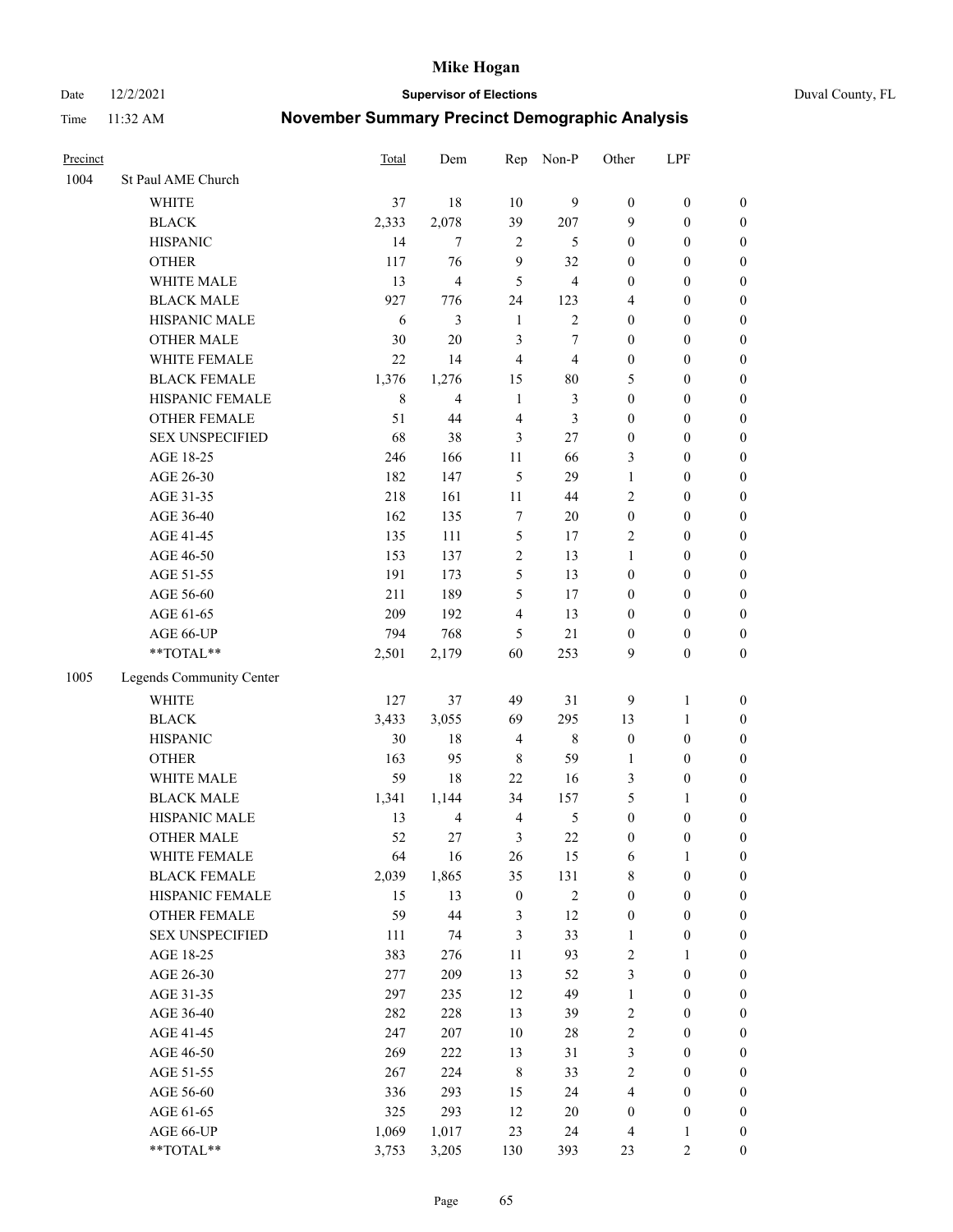Date 12/2/2021 **Supervisor of Elections** Duval County, FL

| Precinct |                                | <b>Total</b> | Dem         | Rep            | Non-P  | Other            | LPF              |                  |
|----------|--------------------------------|--------------|-------------|----------------|--------|------------------|------------------|------------------|
| 1006     | Church of God - N Lane Ave     |              |             |                |        |                  |                  |                  |
|          | <b>WHITE</b>                   | 1,059        | 223         | 585            | 222    | $22\,$           | $\boldsymbol{7}$ | 0                |
|          | <b>BLACK</b>                   | 827          | 669         | 31             | 123    | 3                | $\mathbf{1}$     | $\boldsymbol{0}$ |
|          | <b>HISPANIC</b>                | 64           | 23          | 19             | 22     | $\boldsymbol{0}$ | $\boldsymbol{0}$ | $\boldsymbol{0}$ |
|          | <b>OTHER</b>                   | 141          | 50          | 29             | 60     | $\mathfrak{2}$   | $\boldsymbol{0}$ | $\boldsymbol{0}$ |
|          | WHITE MALE                     | 478          | 90          | 267            | 106    | 11               | $\overline{4}$   | $\boldsymbol{0}$ |
|          | <b>BLACK MALE</b>              | 361          | 278         | 19             | 62     | $\mathbf{1}$     | 1                | $\boldsymbol{0}$ |
|          | HISPANIC MALE                  | 31           | 10          | 11             | $10\,$ | $\boldsymbol{0}$ | $\boldsymbol{0}$ | $\boldsymbol{0}$ |
|          | <b>OTHER MALE</b>              | 56           | 18          | 16             | 22     | $\boldsymbol{0}$ | $\boldsymbol{0}$ | $\boldsymbol{0}$ |
|          | WHITE FEMALE                   | 562          | 130         | 308            | 110    | 11               | $\mathfrak{Z}$   | $\boldsymbol{0}$ |
|          | <b>BLACK FEMALE</b>            | 447          | 375         | 12             | 58     | 2                | $\boldsymbol{0}$ | 0                |
|          | HISPANIC FEMALE                | 32           | 13          | $\tau$         | 12     | $\boldsymbol{0}$ | 0                | 0                |
|          | <b>OTHER FEMALE</b>            | 50           | 17          | $10\,$         | 22     | $\mathbf{1}$     | $\boldsymbol{0}$ | 0                |
|          | <b>SEX UNSPECIFIED</b>         | 74           | 34          | 14             | 25     | $\mathbf{1}$     | $\boldsymbol{0}$ | $\boldsymbol{0}$ |
|          | AGE 18-25                      | 232          | 99          | 45             | 82     | 6                | $\boldsymbol{0}$ | $\boldsymbol{0}$ |
|          | AGE 26-30                      | 186          | 93          | 36             | 54     | 2                | $\mathbf{1}$     | $\boldsymbol{0}$ |
|          | AGE 31-35                      | 197          | 90          | 51             | 52     | $\overline{c}$   | $\sqrt{2}$       | $\boldsymbol{0}$ |
|          | AGE 36-40                      | 189          | 95          | 43             | 45     | 4                | $\sqrt{2}$       | $\boldsymbol{0}$ |
|          | AGE 41-45                      | 149          | 67          | 49             | 31     | 2                | $\boldsymbol{0}$ | $\boldsymbol{0}$ |
|          | AGE 46-50                      | 195          | 95          | 64             | 31     | 3                | $\mathfrak{2}$   | $\boldsymbol{0}$ |
|          | AGE 51-55                      | 179          | $8\sqrt{1}$ | 65             | 31     | 2                | $\boldsymbol{0}$ | $\boldsymbol{0}$ |
|          | AGE 56-60                      | 209          | 92          | 78             | 37     | $\mathbf{1}$     | 1                | 0                |
|          | AGE 61-65                      | 182          | 85          | 66             | $28\,$ | 3                | $\boldsymbol{0}$ | 0                |
|          | AGE 66-UP                      | 372          | 167         | 167            | 36     | $\sqrt{2}$       | $\boldsymbol{0}$ | 0                |
|          | **TOTAL**                      | 2,091        | 965         | 664            | 427    | $27\,$           | $\,$ 8 $\,$      | $\boldsymbol{0}$ |
| 1007     | Evangel Temple Assembly of God |              |             |                |        |                  |                  |                  |
|          | <b>WHITE</b>                   | 920          | 239         | 461            | 202    | 15               | $\mathfrak z$    | $\boldsymbol{0}$ |
|          | <b>BLACK</b>                   | 580          | 469         | 19             | 90     | $\mathbf{1}$     | $\mathbf{1}$     | $\boldsymbol{0}$ |
|          | <b>HISPANIC</b>                | 102          | 47          | 15             | 39     | $\mathbf{1}$     | $\boldsymbol{0}$ | $\boldsymbol{0}$ |
|          | <b>OTHER</b>                   | 150          | 63          | 41             | $44\,$ | $\mathbf{1}$     | $\mathbf{1}$     | $\boldsymbol{0}$ |
|          | WHITE MALE                     | 419          | 102         | 225            | 82     | 9                | $\mathbf{1}$     | $\boldsymbol{0}$ |
|          | <b>BLACK MALE</b>              | 218          | 155         | 14             | 47     | $\mathbf{1}$     | $\mathbf{1}$     | $\boldsymbol{0}$ |
|          | HISPANIC MALE                  | 37           | 14          | $\tau$         | 15     | 1                | $\boldsymbol{0}$ | 0                |
|          | <b>OTHER MALE</b>              | 47           | 14          | 17             | 15     | $\boldsymbol{0}$ | $\mathbf{1}$     | 0                |
|          | WHITE FEMALE                   | 494          | 135         | 232            | 119    | 6                | $\overline{c}$   | 0                |
|          | <b>BLACK FEMALE</b>            | 354          | 307         | 5              | 42     | $\boldsymbol{0}$ | $\boldsymbol{0}$ | $\boldsymbol{0}$ |
|          | HISPANIC FEMALE                | 65           | 33          | $\,$ 8 $\,$    | 24     | $\boldsymbol{0}$ | $\boldsymbol{0}$ | $\overline{0}$   |
|          | <b>OTHER FEMALE</b>            | 66           | 31          | 19             | 16     | $\boldsymbol{0}$ | $\boldsymbol{0}$ | $\overline{0}$   |
|          | <b>SEX UNSPECIFIED</b>         | 52           | $27\,$      | $\overline{9}$ | 15     | $\mathbf{1}$     | $\boldsymbol{0}$ | 0                |
|          | AGE 18-25                      | 192          | 90          | 39             | 60     | $\mathbf{1}$     | $\sqrt{2}$       | 0                |
|          | AGE 26-30                      | 166          | 85          | 25             | 52     | 3                | $\mathbf{1}$     | 0                |
|          | AGE 31-35                      | 178          | 83          | 42             | 50     | $\overline{c}$   | $\mathbf{1}$     | 0                |
|          | AGE 36-40                      | 158          | $80\,$      | 37             | 38     | 2                | $\mathbf{1}$     | 0                |
|          | AGE 41-45                      | 136          | 64          | 32             | 38     | $\overline{2}$   | $\boldsymbol{0}$ | 0                |
|          | AGE 46-50                      | 137          | 62          | 37             | 38     | $\boldsymbol{0}$ | $\boldsymbol{0}$ | 0                |
|          | AGE 51-55                      | 134          | 53          | 50             | 27     | 4                | $\boldsymbol{0}$ | $\overline{0}$   |
|          | AGE 56-60                      | 150          | $80\,$      | 48             | 22     | $\boldsymbol{0}$ | $\boldsymbol{0}$ | $\overline{0}$   |
|          | AGE 61-65                      | 161          | 65          | 70             | 26     | $\boldsymbol{0}$ | $\boldsymbol{0}$ | $\overline{0}$   |
|          | AGE 66-UP                      | 340          | 156         | 156            | 24     | 4                | $\boldsymbol{0}$ | 0                |
|          | **TOTAL**                      | 1,752        | 818         | 536            | 375    | 18               | $\mathfrak s$    | $\boldsymbol{0}$ |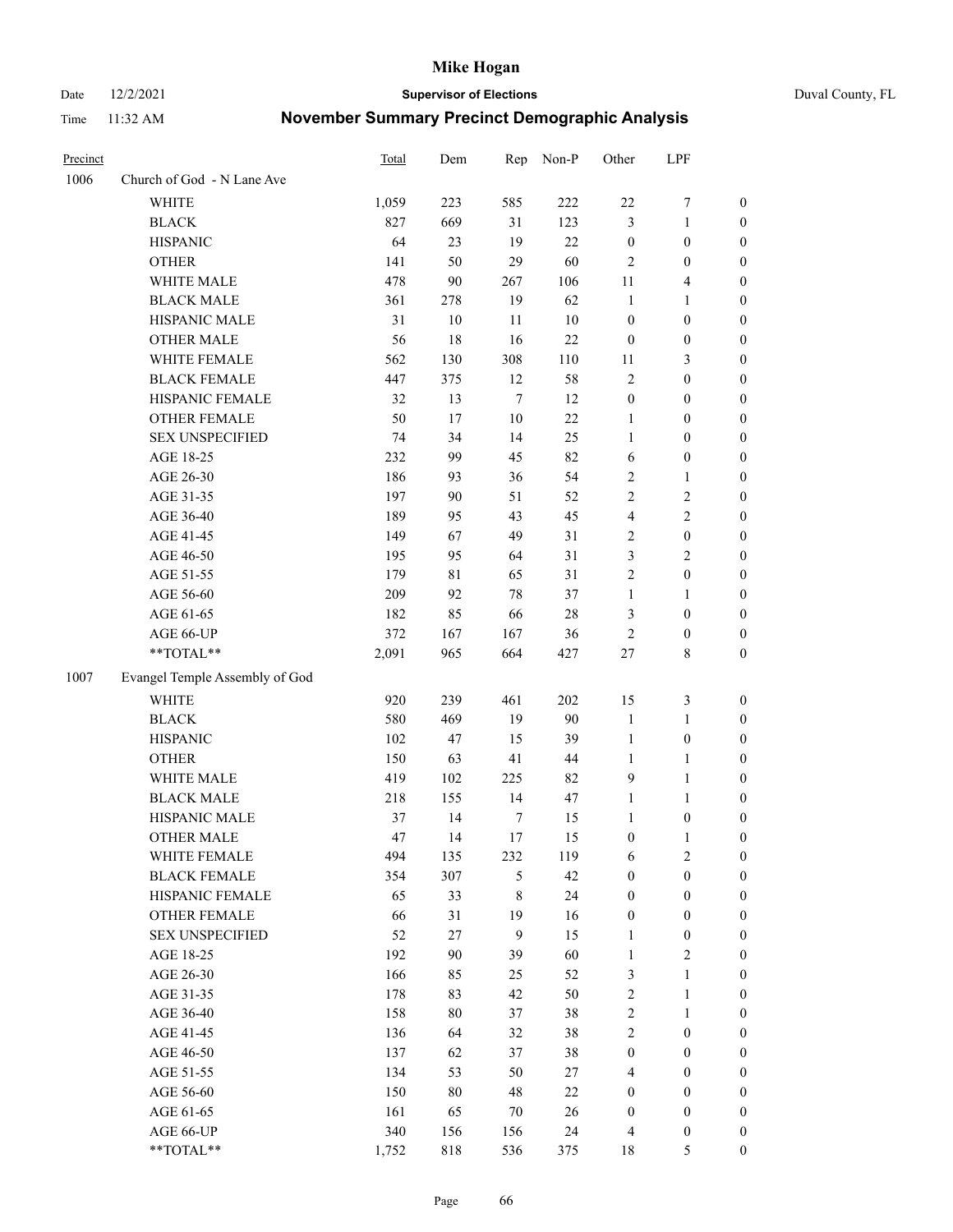Date 12/2/2021 **Supervisor of Elections** Duval County, FL

| Precinct |                                 | Total | Dem   | Rep         | Non-P  | Other            | LPF                     |                  |
|----------|---------------------------------|-------|-------|-------------|--------|------------------|-------------------------|------------------|
| 1008     | Mary Lena Gibbs Center          |       |       |             |        |                  |                         |                  |
|          | <b>WHITE</b>                    | 1,207 | 264   | 645         | 268    | $20\,$           | $10\,$                  | 0                |
|          | <b>BLACK</b>                    | 2,127 | 1,717 | 83          | 312    | 14               | $\mathbf{1}$            | 0                |
|          | <b>HISPANIC</b>                 | 234   | 96    | 40          | 95     | 3                | $\boldsymbol{0}$        | $\boldsymbol{0}$ |
|          | <b>OTHER</b>                    | 418   | 140   | 114         | 159    | 4                | 1                       | $\boldsymbol{0}$ |
|          | WHITE MALE                      | 558   | 104   | 316         | 124    | 9                | 5                       | $\boldsymbol{0}$ |
|          | <b>BLACK MALE</b>               | 860   | 661   | 43          | 150    | 6                | $\boldsymbol{0}$        | $\boldsymbol{0}$ |
|          | HISPANIC MALE                   | 103   | 37    | 26          | 39     | $\mathbf{1}$     | $\boldsymbol{0}$        | $\boldsymbol{0}$ |
|          | <b>OTHER MALE</b>               | 168   | 39    | 55          | 72     | $\mathbf{2}$     | $\boldsymbol{0}$        | $\boldsymbol{0}$ |
|          | WHITE FEMALE                    | 628   | 155   | 321         | 136    | 11               | $\mathfrak{S}$          | $\boldsymbol{0}$ |
|          | <b>BLACK FEMALE</b>             | 1,228 | 1,029 | 39          | 151    | 8                | $\mathbf{1}$            | 0                |
|          | HISPANIC FEMALE                 | 124   | 57    | 13          | 52     | $\sqrt{2}$       | $\boldsymbol{0}$        | 0                |
|          | <b>OTHER FEMALE</b>             | 186   | 78    | 51          | 55     | $\mathbf{1}$     | $\mathbf{1}$            | 0                |
|          | <b>SEX UNSPECIFIED</b>          | 131   | 57    | 18          | 55     | $\mathbf{1}$     | $\boldsymbol{0}$        | $\boldsymbol{0}$ |
|          | AGE 18-25                       | 510   | 256   | 67          | 180    | 6                | 1                       | $\boldsymbol{0}$ |
|          | AGE 26-30                       | 391   | 205   | 62          | 115    | 6                | $\mathfrak{Z}$          | $\boldsymbol{0}$ |
|          | AGE 31-35                       | 411   | 210   | 75          | 116    | 6                | $\overline{\mathbf{4}}$ | $\boldsymbol{0}$ |
|          | AGE 36-40                       | 394   | 227   | 58          | 102    | 7                | $\boldsymbol{0}$        | $\boldsymbol{0}$ |
|          | AGE 41-45                       | 326   | 190   | 60          | $71\,$ | 5                | $\boldsymbol{0}$        | $\boldsymbol{0}$ |
|          | AGE 46-50                       | 322   | 193   | 64          | 61     | $\overline{2}$   | $\overline{2}$          | $\boldsymbol{0}$ |
|          | AGE 51-55                       | 274   | 160   | 65          | 47     | $\overline{c}$   | $\boldsymbol{0}$        | 0                |
|          | AGE 56-60                       | 322   | 187   | 88          | 44     | $\overline{c}$   | 1                       | 0                |
|          | AGE 61-65                       | 308   | 170   | 96          | 40     | $\overline{c}$   | $\boldsymbol{0}$        | 0                |
|          | AGE 66-UP                       | 728   | 419   | 247         | 58     | 3                | 1                       | $\boldsymbol{0}$ |
|          | **TOTAL**                       | 3,986 | 2,217 | 882         | 834    | 41               | 12                      | $\boldsymbol{0}$ |
| 1009     | Oak Hill Church of the Nazarene |       |       |             |        |                  |                         |                  |
|          | <b>WHITE</b>                    | 904   | 196   | 505         | 183    | 14               | 6                       | $\boldsymbol{0}$ |
|          | <b>BLACK</b>                    | 1,431 | 1,137 | 48          | 221    | 24               | $\mathbf{1}$            | $\boldsymbol{0}$ |
|          | <b>HISPANIC</b>                 | 212   | 92    | 48          | 69     | $\mathbf{1}$     | $\sqrt{2}$              | $\boldsymbol{0}$ |
|          | <b>OTHER</b>                    | 296   | 102   | 77          | 112    | 3                | $\sqrt{2}$              | $\boldsymbol{0}$ |
|          | WHITE MALE                      | 411   | 78    | 248         | 74     | 6                | $\mathfrak{S}$          | $\boldsymbol{0}$ |
|          | <b>BLACK MALE</b>               | 587   | 434   | 26          | 118    | 8                | $\mathbf{1}$            | $\boldsymbol{0}$ |
|          | HISPANIC MALE                   | 105   | 43    | 25          | 34     | $\mathbf{1}$     | $\sqrt{2}$              | 0                |
|          | <b>OTHER MALE</b>               | 118   | 46    | 33          | 36     | $\mathbf{1}$     | $\overline{c}$          | 0                |
|          | WHITE FEMALE                    | 485   | 114   | 255         | 107    | 8                | 1                       | 0                |
|          | <b>BLACK FEMALE</b>             | 821   | 684   | 22          | 100    | 15               | $\boldsymbol{0}$        | $\overline{0}$   |
|          | HISPANIC FEMALE                 | 101   | 47    | 22          | 32     | $\boldsymbol{0}$ | $\boldsymbol{0}$        | $\overline{0}$   |
|          | <b>OTHER FEMALE</b>             | 131   | 47    | 39          | 45     | $\boldsymbol{0}$ | $\boldsymbol{0}$        | $\overline{0}$   |
|          | <b>SEX UNSPECIFIED</b>          | 84    | 34    | $\,$ 8 $\,$ | 39     | 3                | $\boldsymbol{0}$        | 0                |
|          | AGE 18-25                       | 336   | 174   | 37          | 115    | 8                | $\sqrt{2}$              | 0                |
|          | AGE 26-30                       | 276   | 150   | 39          | 79     | 6                | $\overline{2}$          | 0                |
|          | AGE 31-35                       | 248   | 136   | 46          | 62     | 4                | $\boldsymbol{0}$        | 0                |
|          | AGE 36-40                       | 234   | 132   | 42          | 54     | 5                | 1                       | 0                |
|          | AGE 41-45                       | 227   | 138   | 35          | 50     | 3                | $\mathbf{1}$            | 0                |
|          | AGE 46-50                       | 257   | 142   | 64          | 47     | 3                | $\mathbf{1}$            | 0                |
|          | AGE 51-55                       | 234   | 138   | 53          | 39     | 2                | $\sqrt{2}$              | 0                |
|          | AGE 56-60                       | 257   | 135   | 72          | 47     | 3                | $\boldsymbol{0}$        | 0                |
|          | AGE 61-65                       | 268   | 125   | 104         | 36     | 3                | $\boldsymbol{0}$        | $\overline{0}$   |
|          | AGE 66-UP                       | 506   | 257   | 186         | 56     | 5                | $\sqrt{2}$              | 0                |
|          | **TOTAL**                       | 2,843 | 1,527 | 678         | 585    | 42               | 11                      | $\boldsymbol{0}$ |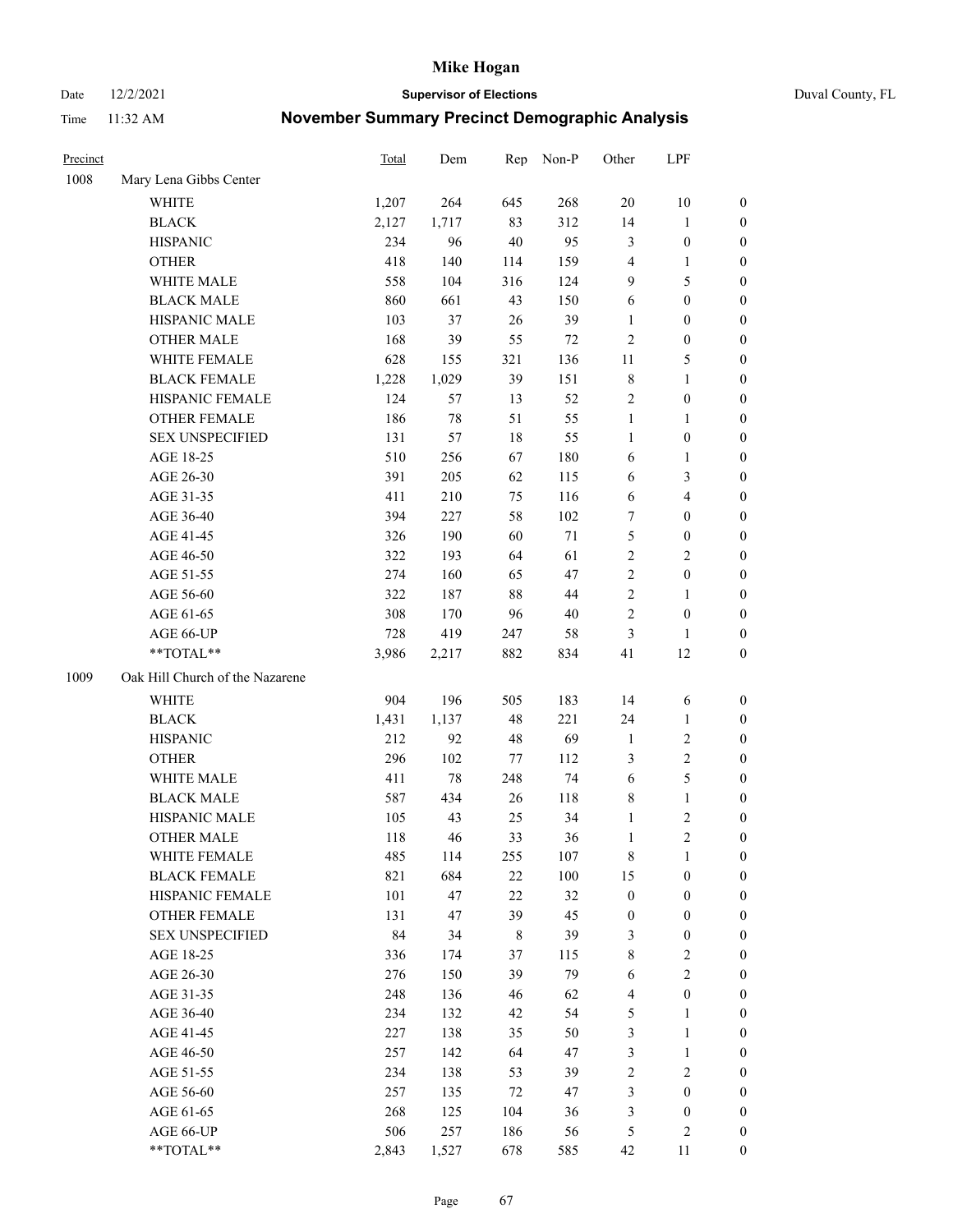Date 12/2/2021 **Supervisor of Elections** Duval County, FL

| Precinct |                             | <b>Total</b> | Dem    | Rep    | Non-P  | Other            | LPF              |                  |
|----------|-----------------------------|--------------|--------|--------|--------|------------------|------------------|------------------|
| 1010     | Sweetwater Church of Christ |              |        |        |        |                  |                  |                  |
|          | <b>WHITE</b>                | 1,318        | 286    | 703    | 295    | 31               | $\mathfrak{Z}$   | 0                |
|          | <b>BLACK</b>                | 766          | 615    | 27     | 111    | 11               | $\sqrt{2}$       | 0                |
|          | <b>HISPANIC</b>             | 160          | 74     | 29     | 53     | 3                | $\mathbf{1}$     | 0                |
|          | <b>OTHER</b>                | 203          | 69     | 54     | 76     | 4                | $\boldsymbol{0}$ | $\boldsymbol{0}$ |
|          | WHITE MALE                  | 596          | 101    | 342    | 139    | 12               | $\sqrt{2}$       | $\boldsymbol{0}$ |
|          | <b>BLACK MALE</b>           | 300          | 218    | 14     | 58     | $\,$ $\,$        | $\sqrt{2}$       | $\boldsymbol{0}$ |
|          | HISPANIC MALE               | 76           | 28     | 16     | 30     | $\mathbf{1}$     | $\mathbf{1}$     | $\boldsymbol{0}$ |
|          | <b>OTHER MALE</b>           | 82           | 29     | 19     | 32     | $\mathbf{2}$     | $\boldsymbol{0}$ | $\boldsymbol{0}$ |
|          | WHITE FEMALE                | 706          | 181    | 353    | 152    | 19               | $\mathbf{1}$     | $\boldsymbol{0}$ |
|          | <b>BLACK FEMALE</b>         | 458          | 390    | 12     | 53     | 3                | $\boldsymbol{0}$ | 0                |
|          | HISPANIC FEMALE             | 79           | 42     | 13     | $22\,$ | $\sqrt{2}$       | $\boldsymbol{0}$ | 0                |
|          | OTHER FEMALE                | 85           | 30     | 27     | 26     | $\mathbf{2}$     | $\boldsymbol{0}$ | $\boldsymbol{0}$ |
|          | <b>SEX UNSPECIFIED</b>      | 65           | 25     | 17     | 23     | $\boldsymbol{0}$ | $\boldsymbol{0}$ | $\boldsymbol{0}$ |
|          | AGE 18-25                   | 300          | 126    | 53     | 108    | 13               | $\boldsymbol{0}$ | $\boldsymbol{0}$ |
|          | AGE 26-30                   | 232          | 100    | 56     | $71\,$ | 3                | $\sqrt{2}$       | $\boldsymbol{0}$ |
|          | AGE 31-35                   | 206          | 87     | 38     | 74     | 5                | $\sqrt{2}$       | $\boldsymbol{0}$ |
|          | AGE 36-40                   | 209          | 95     | 51     | 60     | 2                | $\mathbf{1}$     | $\boldsymbol{0}$ |
|          | AGE 41-45                   | 197          | 95     | 54     | 45     | 3                | $\boldsymbol{0}$ | $\boldsymbol{0}$ |
|          | AGE 46-50                   | 174          | 90     | 45     | 35     | $\overline{4}$   | $\boldsymbol{0}$ | $\boldsymbol{0}$ |
|          | AGE 51-55                   | 199          | 95     | 73     | 23     | 8                | $\boldsymbol{0}$ | $\boldsymbol{0}$ |
|          | AGE 56-60                   | 230          | 93     | 94     | 41     | 2                | $\boldsymbol{0}$ | 0                |
|          | AGE 61-65                   | 220          | 79     | 108    | 29     | 4                | $\boldsymbol{0}$ | 0                |
|          | AGE 66-UP                   | 480          | 184    | 241    | 49     | 5                | $\mathbf{1}$     | $\boldsymbol{0}$ |
|          | **TOTAL**                   | 2,447        | 1,044  | 813    | 535    | 49               | 6                | $\boldsymbol{0}$ |
| 1011     | Teamsters 512               |              |        |        |        |                  |                  |                  |
|          | <b>WHITE</b>                | 1,049        | 190    | 624    | 218    | $\mathbf{9}$     | $\,$ 8 $\,$      | $\boldsymbol{0}$ |
|          | <b>BLACK</b>                | 446          | 347    | 15     | $78\,$ | 5                | $\mathbf{1}$     | $\boldsymbol{0}$ |
|          | <b>HISPANIC</b>             | 77           | 33     | 20     | 23     | $\mathbf{1}$     | $\boldsymbol{0}$ | $\boldsymbol{0}$ |
|          | <b>OTHER</b>                | 84           | 18     | 36     | $28\,$ | $\mathbf{1}$     | $\mathbf{1}$     | $\boldsymbol{0}$ |
|          | WHITE MALE                  | 477          | 79     | 285    | 102    | 6                | $\mathfrak{S}$   | $\boldsymbol{0}$ |
|          | <b>BLACK MALE</b>           | 174          | 118    | 6      | 46     | 3                | $\mathbf{1}$     | $\boldsymbol{0}$ |
|          | HISPANIC MALE               | 42           | 15     | 13     | 14     | $\boldsymbol{0}$ | $\boldsymbol{0}$ | 0                |
|          | <b>OTHER MALE</b>           | 29           | 5      | 13     | 11     | $\boldsymbol{0}$ | $\boldsymbol{0}$ | 0                |
|          | WHITE FEMALE                | 556          | 106    | 334    | 110    | 3                | 3                | 0                |
|          | <b>BLACK FEMALE</b>         | 264          | 223    | 7      | 32     | 2                | $\boldsymbol{0}$ | $\overline{0}$   |
|          | HISPANIC FEMALE             | 34           | $17\,$ | $\tau$ | 9      | $\mathbf{1}$     | $\boldsymbol{0}$ | $\overline{0}$   |
|          | OTHER FEMALE                | 38           | 9      | 18     | $10\,$ | $\mathbf{1}$     | $\boldsymbol{0}$ | 0                |
|          | <b>SEX UNSPECIFIED</b>      | 42           | 16     | 12     | 13     | $\boldsymbol{0}$ | $\mathbf{1}$     | 0                |
|          | AGE 18-25                   | 162          | 58     | 48     | 52     | 3                | $\mathbf{1}$     | 0                |
|          | AGE 26-30                   | 130          | 40     | 37     | 48     | 3                | $\overline{2}$   | 0                |
|          | AGE 31-35                   | 158          | 69     | $44\,$ | 43     | $\mathbf{1}$     | $\mathbf{1}$     | 0                |
|          | AGE 36-40                   | 163          | 72     | 54     | 34     | 2                | $\mathbf{1}$     | 0                |
|          | AGE 41-45                   | 142          | 55     | 60     | 26     | $\boldsymbol{0}$ | $\mathbf{1}$     | 0                |
|          | AGE 46-50                   | 153          | 52     | 69     | 29     | $\mathbf{1}$     | $\sqrt{2}$       | 0                |
|          | AGE 51-55                   | 127          | 53     | 47     | 24     | $\mathbf{1}$     | $\sqrt{2}$       | 0                |
|          | AGE 56-60                   | 151          | 53     | 68     | 29     | $\mathbf{1}$     | $\boldsymbol{0}$ | 0                |
|          | AGE 61-65                   | 142          | 43     | 72     | 26     | $\mathbf{1}$     | $\boldsymbol{0}$ | $\boldsymbol{0}$ |
|          | AGE 66-UP                   | 328          | 93     | 196    | 36     | 3                | $\boldsymbol{0}$ | 0                |
|          | **TOTAL**                   | 1,656        | 588    | 695    | 347    | 16               | 10               | $\boldsymbol{0}$ |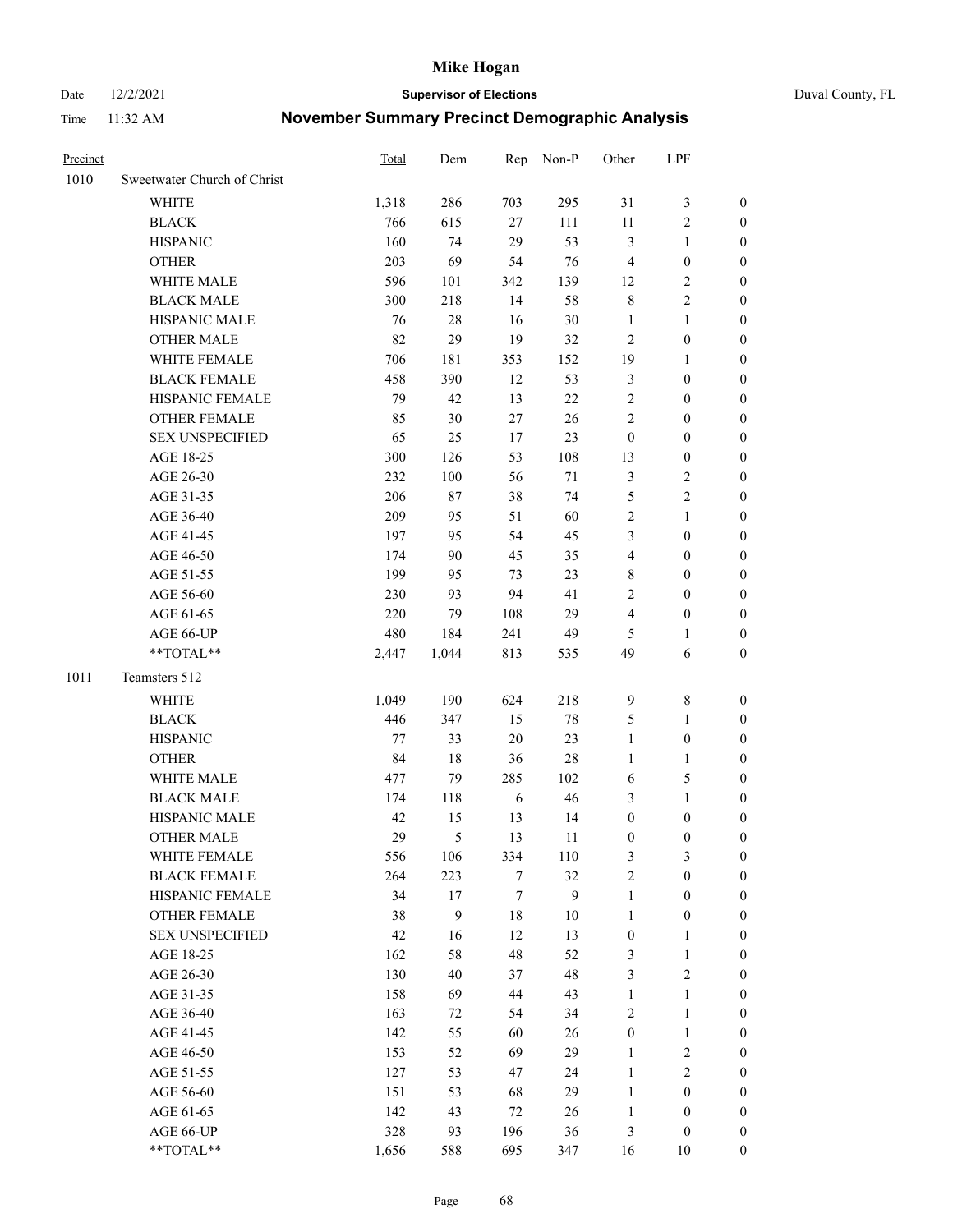Date 12/2/2021 **Supervisor of Elections** Duval County, FL

| Precinct |                                | <b>Total</b> | Dem        | Rep            | Non-P            | Other            | LPF              |                  |
|----------|--------------------------------|--------------|------------|----------------|------------------|------------------|------------------|------------------|
| 1012     | <b>Gregory West Apartments</b> |              |            |                |                  |                  |                  |                  |
|          | <b>WHITE</b>                   | 730          | 179        | 335            | 201              | 11               | $\overline{4}$   | 0                |
|          | <b>BLACK</b>                   | 1,807        | 1,400      | 65             | 323              | 18               | 1                | $\boldsymbol{0}$ |
|          | <b>HISPANIC</b>                | 351          | 167        | 47             | 133              | 4                | $\boldsymbol{0}$ | $\boldsymbol{0}$ |
|          | <b>OTHER</b>                   | 337          | 125        | 65             | 145              | 2                | $\boldsymbol{0}$ | $\boldsymbol{0}$ |
|          | WHITE MALE                     | 316          | 51         | 170            | 89               | 2                | $\overline{4}$   | $\boldsymbol{0}$ |
|          | <b>BLACK MALE</b>              | 644          | 450        | 38             | 145              | 11               | $\boldsymbol{0}$ | $\boldsymbol{0}$ |
|          | HISPANIC MALE                  | 158          | 59         | 23             | 75               | $\mathbf{1}$     | $\boldsymbol{0}$ | $\boldsymbol{0}$ |
|          | <b>OTHER MALE</b>              | 121          | $40\,$     | 29             | 50               | 2                | $\boldsymbol{0}$ | $\boldsymbol{0}$ |
|          | WHITE FEMALE                   | 398          | 123        | 162            | 104              | 9                | $\boldsymbol{0}$ | $\boldsymbol{0}$ |
|          | <b>BLACK FEMALE</b>            | 1,141        | 937        | 27             | 169              | 7                | 1                | $\boldsymbol{0}$ |
|          | HISPANIC FEMALE                | 188          | 104        | 24             | 57               | 3                | $\boldsymbol{0}$ | $\boldsymbol{0}$ |
|          | <b>OTHER FEMALE</b>            | 164          | 65         | 33             | 66               | $\boldsymbol{0}$ | $\boldsymbol{0}$ | $\boldsymbol{0}$ |
|          | <b>SEX UNSPECIFIED</b>         | 95           | 42         | 6              | 47               | $\boldsymbol{0}$ | $\boldsymbol{0}$ | $\boldsymbol{0}$ |
|          | AGE 18-25                      | 446          | 240        | 29             | 171              | 6                | $\boldsymbol{0}$ | $\boldsymbol{0}$ |
|          | AGE 26-30                      | 365          | 197        | 34             | 123              | 10               | $\mathbf{1}$     | $\boldsymbol{0}$ |
|          | AGE 31-35                      | 376          | 232        | 42             | 96               | 4                | $\sqrt{2}$       | $\boldsymbol{0}$ |
|          | AGE 36-40                      | 325          | 204        | 31             | 86               | 4                | $\boldsymbol{0}$ | $\boldsymbol{0}$ |
|          | AGE 41-45                      | 299          | 195        | 41             | 60               | $\overline{2}$   | $\mathbf{1}$     | $\boldsymbol{0}$ |
|          | AGE 46-50                      | 273          | 169        | 41             | 61               | $\overline{2}$   | $\boldsymbol{0}$ | $\boldsymbol{0}$ |
|          | AGE 51-55                      | 263          | 152        | 57             | 53               | $\mathbf{1}$     | $\boldsymbol{0}$ | $\boldsymbol{0}$ |
|          | AGE 56-60                      | 241          | 131        | 58             | 50               | $\overline{c}$   | $\boldsymbol{0}$ | $\boldsymbol{0}$ |
|          | AGE 61-65                      | 228          | 137        | 46             | 43               | $\overline{c}$   | $\boldsymbol{0}$ | $\boldsymbol{0}$ |
|          | AGE 66-UP                      | 409          | 214        | 133            | 59               | $\mathbf{2}$     | 1                | $\boldsymbol{0}$ |
|          | **TOTAL**                      | 3,225        | 1,871      | 512            | 802              | 35               | $\mathfrak s$    | $\boldsymbol{0}$ |
| 1013     | Cedar Creek Baptist Church     |              |            |                |                  |                  |                  |                  |
|          | <b>WHITE</b>                   | 770          | 176        | 443            | 132              | 13               | 6                | $\boldsymbol{0}$ |
|          | <b>BLACK</b>                   | 487          | 370        | $11\,$         | 99               | 7                | $\boldsymbol{0}$ | $\boldsymbol{0}$ |
|          | <b>HISPANIC</b>                | 79           | 36         | 10             | 31               | 2                | $\boldsymbol{0}$ | $\boldsymbol{0}$ |
|          | <b>OTHER</b>                   | 85           | $20\,$     | 26             | 38               | $\boldsymbol{0}$ | $\mathbf{1}$     | $\boldsymbol{0}$ |
|          | WHITE MALE                     | 356          | 72         | 203            | 71               | 5                | $\mathfrak s$    | $\boldsymbol{0}$ |
|          | <b>BLACK MALE</b>              | 167          | 113        | $\mathfrak{S}$ | 45               | 4                | $\boldsymbol{0}$ | $\boldsymbol{0}$ |
|          | HISPANIC MALE                  | 32           | 12         | 5              | 14               | $\mathbf{1}$     | $\boldsymbol{0}$ | $\boldsymbol{0}$ |
|          | <b>OTHER MALE</b>              | 32           | 5          | 9              | 18               | $\boldsymbol{0}$ | $\boldsymbol{0}$ | $\boldsymbol{0}$ |
|          | WHITE FEMALE                   | 409          | 104        | 236            | 60               | 8                | 1                | 0                |
|          | <b>BLACK FEMALE</b>            | 307          | 246        | 6              | 52               | 3                | $\boldsymbol{0}$ | $\overline{0}$   |
|          | HISPANIC FEMALE                | 45           | 23         | 5              | 16               | $\mathbf{1}$     | $\boldsymbol{0}$ | $\overline{0}$   |
|          | OTHER FEMALE                   | 25           | $\sqrt{6}$ | $10\,$         | $\boldsymbol{9}$ | $\boldsymbol{0}$ | $\boldsymbol{0}$ | 0                |
|          | <b>SEX UNSPECIFIED</b>         | 48           | 21         | 11             | 15               | $\boldsymbol{0}$ | $\mathbf{1}$     | 0                |
|          | AGE 18-25                      | 161          | 63         | 45             | 47               | 6                | $\boldsymbol{0}$ | 0                |
|          | AGE 26-30                      | 157          | 76         | $28\,$         | 47               | 5                | $\mathbf{1}$     | 0                |
|          | AGE 31-35                      | 151          | 68         | 35             | 45               | $\mathbf{1}$     | $\sqrt{2}$       | 0                |
|          | AGE 36-40                      | 116          | 49         | 35             | 29               | 2                | $\mathbf{1}$     | 0                |
|          | AGE 41-45                      | 102          | 47         | 30             | $22\,$           | $\overline{c}$   | $\mathbf{1}$     | 0                |
|          | AGE 46-50                      | 97           | 46         | 28             | 21               | $\overline{c}$   | $\boldsymbol{0}$ | 0                |
|          | AGE 51-55                      | 122          | 56         | 39             | 24               | $\overline{c}$   | $\mathbf{1}$     | 0                |
|          | AGE 56-60                      | 141          | 55         | 56             | 28               | $\mathbf{1}$     | $\mathbf{1}$     | 0                |
|          | AGE 61-65                      | 102          | 51         | 37             | 14               | $\boldsymbol{0}$ | $\boldsymbol{0}$ | 0                |
|          | AGE 66-UP                      | 272          | 91         | 157            | 23               | $\mathbf{1}$     | $\boldsymbol{0}$ | 0                |
|          | **TOTAL**                      | 1,421        | 602        | 490            | 300              | $22\,$           | 7                | $\boldsymbol{0}$ |
|          |                                |              |            |                |                  |                  |                  |                  |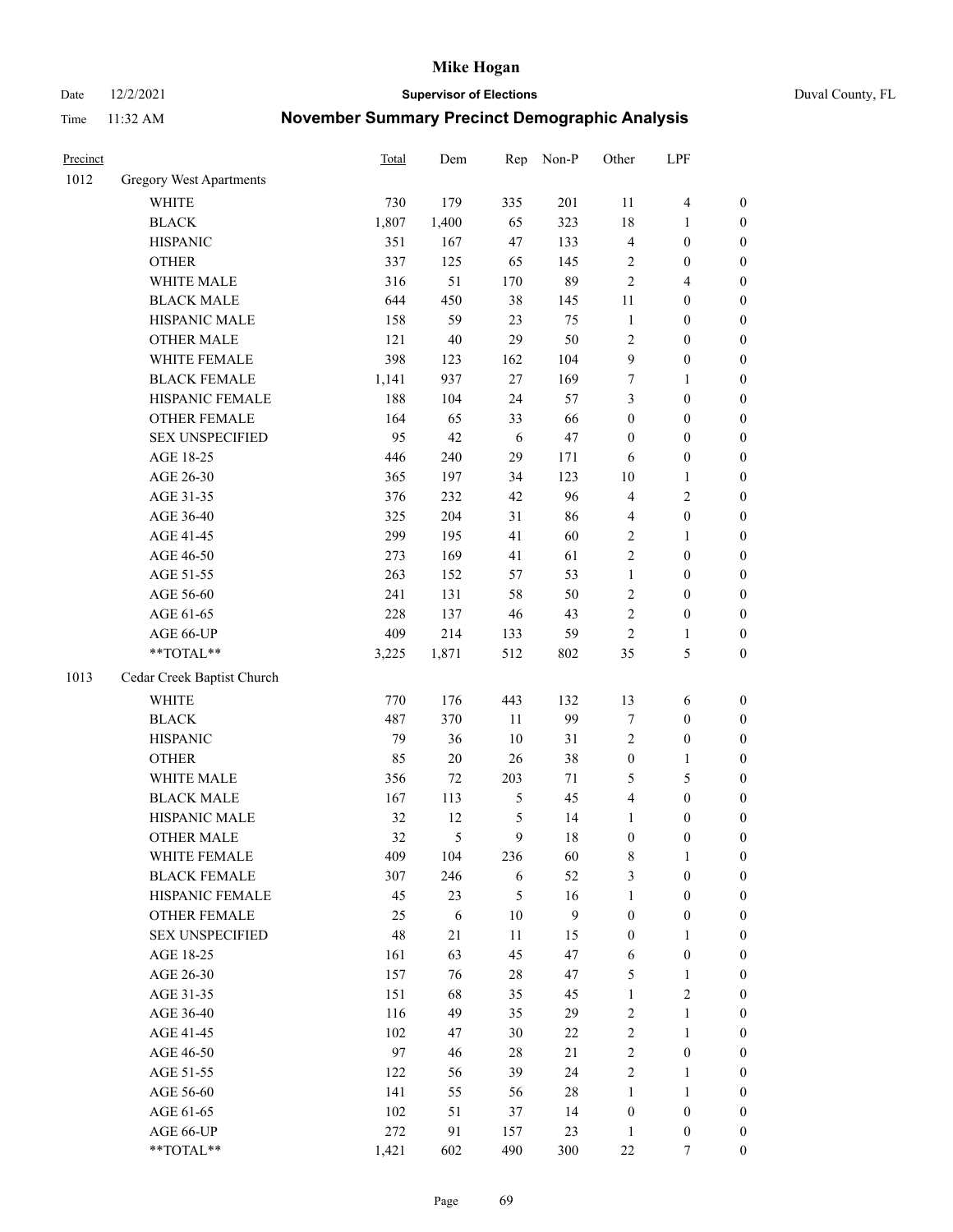Date 12/2/2021 **Supervisor of Elections** Duval County, FL

| Precinct |                             | <b>Total</b> | Dem   | Rep         | Non-P  | Other            | LPF              |                  |
|----------|-----------------------------|--------------|-------|-------------|--------|------------------|------------------|------------------|
| 1014     | McGirts Creek Regional Park |              |       |             |        |                  |                  |                  |
|          | <b>WHITE</b>                | 1,264        | 301   | 636         | 297    | 19               | 11               | 0                |
|          | <b>BLACK</b>                | 1,780        | 1,431 | 61          | 260    | 28               | $\boldsymbol{0}$ | $\boldsymbol{0}$ |
|          | <b>HISPANIC</b>             | 264          | 105   | 44          | 112    | 3                | $\boldsymbol{0}$ | $\boldsymbol{0}$ |
|          | <b>OTHER</b>                | 356          | 121   | 112         | 118    | 3                | $\sqrt{2}$       | $\boldsymbol{0}$ |
|          | WHITE MALE                  | 619          | 130   | 318         | 151    | 11               | 9                | $\boldsymbol{0}$ |
|          | <b>BLACK MALE</b>           | 738          | 547   | 33          | 144    | 14               | $\boldsymbol{0}$ | $\boldsymbol{0}$ |
|          | HISPANIC MALE               | 111          | 37    | 24          | 48     | 2                | $\boldsymbol{0}$ | $\boldsymbol{0}$ |
|          | <b>OTHER MALE</b>           | 128          | 37    | 46          | 45     | $\boldsymbol{0}$ | $\boldsymbol{0}$ | $\boldsymbol{0}$ |
|          | WHITE FEMALE                | 632          | 169   | 311         | 142    | 8                | $\sqrt{2}$       | $\boldsymbol{0}$ |
|          | <b>BLACK FEMALE</b>         | 1,009        | 859   | 27          | 110    | 13               | $\boldsymbol{0}$ | $\boldsymbol{0}$ |
|          | HISPANIC FEMALE             | 147          | 65    | 19          | 62     | $\mathbf{1}$     | $\boldsymbol{0}$ | $\boldsymbol{0}$ |
|          | <b>OTHER FEMALE</b>         | 171          | 64    | 59          | 43     | 3                | $\sqrt{2}$       | $\boldsymbol{0}$ |
|          | <b>SEX UNSPECIFIED</b>      | 109          | 50    | 16          | 42     | $\mathbf{1}$     | $\boldsymbol{0}$ | $\boldsymbol{0}$ |
|          | AGE 18-25                   | 424          | 225   | 51          | 140    | 6                | $\sqrt{2}$       | $\boldsymbol{0}$ |
|          | AGE 26-30                   | 361          | 171   | 64          | 115    | 7                | $\overline{4}$   | $\boldsymbol{0}$ |
|          | AGE 31-35                   | 353          | 174   | $71\,$      | 101    | 6                | $\mathbf{1}$     | $\boldsymbol{0}$ |
|          | AGE 36-40                   | 304          | 169   | 52          | $78\,$ | 5                | $\boldsymbol{0}$ | $\boldsymbol{0}$ |
|          | AGE 41-45                   | 274          | 159   | 39          | $70\,$ | 6                | $\boldsymbol{0}$ | $\boldsymbol{0}$ |
|          | AGE 46-50                   | 293          | 170   | 64          | 52     | 7                | $\boldsymbol{0}$ | $\boldsymbol{0}$ |
|          | AGE 51-55                   | 324          | 169   | 86          | 62     | $\overline{c}$   | $\mathfrak{S}$   | $\boldsymbol{0}$ |
|          | AGE 56-60                   | 314          | 182   | 78          | 51     | 3                | $\boldsymbol{0}$ | $\boldsymbol{0}$ |
|          | AGE 61-65                   | 297          | 176   | $8\sqrt{1}$ | 38     | $\mathbf{1}$     | $\mathbf{1}$     | $\boldsymbol{0}$ |
|          | AGE 66-UP                   | 720          | 363   | 267         | $80\,$ | $10\,$           | $\boldsymbol{0}$ | $\boldsymbol{0}$ |
|          | $**TOTAL**$                 | 3,664        | 1,958 | 853         | 787    | 53               | 13               | $\boldsymbol{0}$ |
| 1015     | River City Community Church |              |       |             |        |                  |                  |                  |
|          | <b>WHITE</b>                | 1,192        | 293   | 619         | 252    | 23               | $\mathfrak s$    | $\boldsymbol{0}$ |
|          | <b>BLACK</b>                | 1,252        | 1,005 | 37          | 192    | 18               | $\boldsymbol{0}$ | $\boldsymbol{0}$ |
|          | <b>HISPANIC</b>             | 218          | 95    | 38          | $80\,$ | 4                | $\mathbf{1}$     | $\boldsymbol{0}$ |
|          | <b>OTHER</b>                | 370          | 103   | 121         | 138    | 7                | $\mathbf{1}$     | $\boldsymbol{0}$ |
|          | WHITE MALE                  | 568          | 104   | 310         | 135    | 16               | 3                | $\boldsymbol{0}$ |
|          | <b>BLACK MALE</b>           | 520          | 401   | 20          | 90     | $\mathbf{9}$     | $\boldsymbol{0}$ | $\boldsymbol{0}$ |
|          | HISPANIC MALE               | 94           | 33    | 23          | 36     | 2                | $\boldsymbol{0}$ | $\boldsymbol{0}$ |
|          | <b>OTHER MALE</b>           | 145          | 34    | 57          | 51     | $\overline{c}$   | $\mathbf{1}$     | $\boldsymbol{0}$ |
|          | WHITE FEMALE                | 612          | 186   | 303         | 114    | 7                | 2                | 0                |
|          | <b>BLACK FEMALE</b>         | 707          | 582   | 17          | 100    | 8                | $\boldsymbol{0}$ | $\boldsymbol{0}$ |
|          | HISPANIC FEMALE             | 122          | 62    | 15          | 42     | $\overline{c}$   | 1                | $\overline{0}$   |
|          | <b>OTHER FEMALE</b>         | 174          | 56    | 50          | 64     | 4                | $\boldsymbol{0}$ | $\overline{0}$   |
|          | <b>SEX UNSPECIFIED</b>      | 90           | 38    | 20          | $30\,$ | 2                | $\boldsymbol{0}$ | 0                |
|          | AGE 18-25                   | 378          | 170   | 66          | 130    | $10\,$           | $\sqrt{2}$       | 0                |
|          | AGE 26-30                   | 272          | 126   | 56          | 83     | 6                | $\mathbf{1}$     | 0                |
|          | AGE 31-35                   | 294          | 163   | 44          | $78\,$ | 8                | $\mathbf{1}$     | 0                |
|          | AGE 36-40                   | 245          | 121   | 43          | 75     | 4                | $\sqrt{2}$       | 0                |
|          | AGE 41-45                   | 228          | 121   | 54          | 48     | 5                | $\boldsymbol{0}$ | 0                |
|          | AGE 46-50                   | 227          | 119   | 63          | 44     | $\mathbf{1}$     | $\boldsymbol{0}$ | 0                |
|          | AGE 51-55                   | 255          | 136   | 60          | 55     | 4                | $\boldsymbol{0}$ | 0                |
|          | AGE 56-60                   | 280          | 150   | 79          | 45     | 6                | $\boldsymbol{0}$ | $\overline{0}$   |
|          | AGE 61-65                   | 301          | 144   | 106         | 50     | $\mathbf{1}$     | $\boldsymbol{0}$ | $\overline{0}$   |
|          | AGE 66-UP                   | 552          | 246   | 244         | 54     | 7                | $\mathbf{1}$     | 0                |
|          | **TOTAL**                   | 3,032        | 1,496 | 815         | 662    | 52               | 7                | $\boldsymbol{0}$ |
|          |                             |              |       |             |        |                  |                  |                  |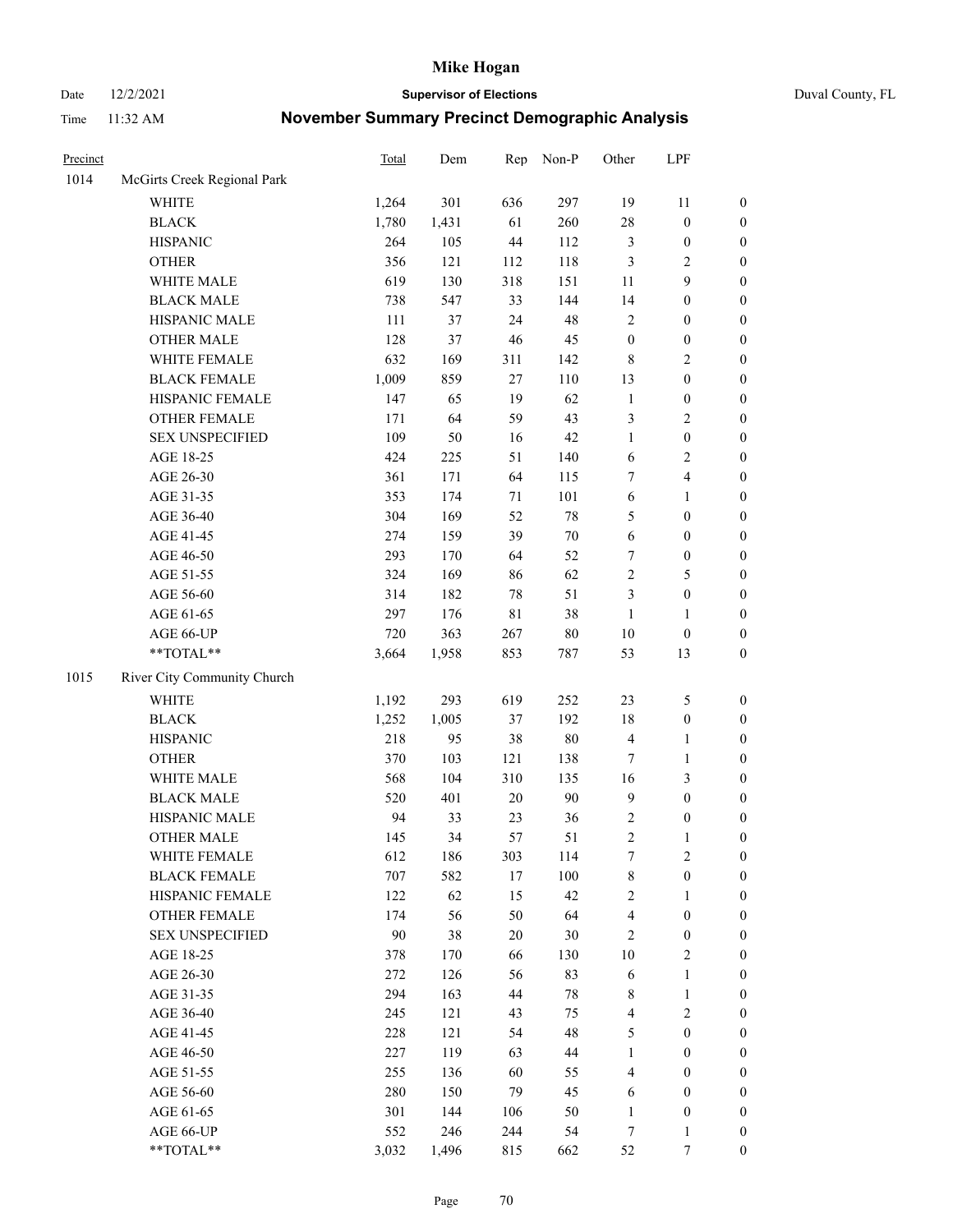Date 12/2/2021 **Supervisor of Elections** Duval County, FL

| Precinct |                         | <b>Total</b> | Dem              | Rep            | Non-P          | Other            | LPF                     |                  |
|----------|-------------------------|--------------|------------------|----------------|----------------|------------------|-------------------------|------------------|
| 1016     | Argyle Church of Christ |              |                  |                |                |                  |                         |                  |
|          | <b>WHITE</b>            | 840          | 161              | 435            | 226            | 9                | $\mathbf{9}$            | 0                |
|          | <b>BLACK</b>            | 795          | 604              | 41             | 140            | $10\,$           | $\boldsymbol{0}$        | 0                |
|          | <b>HISPANIC</b>         | 195          | 62               | 47             | 81             | 4                | $\mathbf{1}$            | $\boldsymbol{0}$ |
|          | <b>OTHER</b>            | 251          | 87               | 74             | $88\,$         | 1                | $\mathbf{1}$            | $\boldsymbol{0}$ |
|          | WHITE MALE              | 402          | 66               | 217            | 109            | 3                | 7                       | $\boldsymbol{0}$ |
|          | <b>BLACK MALE</b>       | 334          | 223              | 23             | 83             | 5                | $\boldsymbol{0}$        | $\boldsymbol{0}$ |
|          | HISPANIC MALE           | 92           | 30               | 22             | 36             | 3                | $\mathbf{1}$            | $\boldsymbol{0}$ |
|          | <b>OTHER MALE</b>       | 87           | 26               | 31             | $30\,$         | $\boldsymbol{0}$ | $\boldsymbol{0}$        | $\boldsymbol{0}$ |
|          | WHITE FEMALE            | 430          | 94               | 216            | 112            | 6                | $\sqrt{2}$              | $\boldsymbol{0}$ |
|          | <b>BLACK FEMALE</b>     | 449          | 371              | 18             | 55             | 5                | $\boldsymbol{0}$        | $\boldsymbol{0}$ |
|          | HISPANIC FEMALE         | 99           | 30               | 25             | 43             | $\mathbf{1}$     | $\boldsymbol{0}$        | 0                |
|          | <b>OTHER FEMALE</b>     | 125          | 47               | 36             | 42             | $\boldsymbol{0}$ | $\boldsymbol{0}$        | $\boldsymbol{0}$ |
|          | <b>SEX UNSPECIFIED</b>  | 63           | 27               | 9              | 25             | $\mathbf{1}$     | $\mathbf{1}$            | $\boldsymbol{0}$ |
|          | AGE 18-25               | 280          | 126              | 61             | 82             | 7                | $\overline{\mathbf{4}}$ | $\boldsymbol{0}$ |
|          | AGE 26-30               | 256          | 118              | 45             | 87             | 3                | $\mathfrak{Z}$          | $\boldsymbol{0}$ |
|          | AGE 31-35               | 211          | 98               | 32             | $80\,$         | $\mathbf{1}$     | $\boldsymbol{0}$        | $\boldsymbol{0}$ |
|          | AGE 36-40               | 176          | 71               | 43             | 55             | 5                | $\mathbf{2}$            | $\boldsymbol{0}$ |
|          | AGE 41-45               | 156          | 72               | 37             | 46             | $\mathbf{1}$     | $\boldsymbol{0}$        | $\boldsymbol{0}$ |
|          | AGE 46-50               | 180          | 91               | 44             | 41             | 3                | $\mathbf{1}$            | $\boldsymbol{0}$ |
|          | AGE 51-55               | 190          | 93               | 61             | 34             | $\mathbf{1}$     | $\mathbf{1}$            | $\boldsymbol{0}$ |
|          | AGE 56-60               | 191          | $78\,$           | 75             | 38             | $\boldsymbol{0}$ | $\boldsymbol{0}$        | 0                |
|          | AGE 61-65               | 175          | 62               | 84             | $27\,$         | 2                | $\boldsymbol{0}$        | 0                |
|          | AGE 66-UP               | 266          | 105              | 115            | 45             | $\mathbf{1}$     | $\boldsymbol{0}$        | $\boldsymbol{0}$ |
|          | **TOTAL**               | 2,081        | 914              | 597            | 535            | 24               | 11                      | $\boldsymbol{0}$ |
| 1101     | FSCJ - Deerwood Center  |              |                  |                |                |                  |                         |                  |
|          | <b>WHITE</b>            | 717          | 167              | 380            | 152            | 15               | $\mathfrak{Z}$          | $\boldsymbol{0}$ |
|          | <b>BLACK</b>            | 143          | 112              | $\tau$         | 23             | $\mathbf{1}$     | $\boldsymbol{0}$        | $\boldsymbol{0}$ |
|          | <b>HISPANIC</b>         | 73           | 23               | 25             | 24             | $\mathbf{1}$     | $\boldsymbol{0}$        | $\boldsymbol{0}$ |
|          | <b>OTHER</b>            | 163          | 36               | 48             | 76             | 3                | $\boldsymbol{0}$        | $\boldsymbol{0}$ |
|          | WHITE MALE              | 329          | 64               | 181            | 74             | $10\,$           | $\boldsymbol{0}$        | $\boldsymbol{0}$ |
|          | <b>BLACK MALE</b>       | 54           | 41               | $\overline{4}$ | $\overline{9}$ | $\boldsymbol{0}$ | $\boldsymbol{0}$        | $\boldsymbol{0}$ |
|          | HISPANIC MALE           | 37           | 11               | 12             | 13             | 1                | $\boldsymbol{0}$        | 0                |
|          | <b>OTHER MALE</b>       | 62           | 8                | 21             | 33             | $\boldsymbol{0}$ | $\boldsymbol{0}$        | $\boldsymbol{0}$ |
|          | WHITE FEMALE            | 379          | 102              | 194            | 75             | 5                | 3                       | 0                |
|          | <b>BLACK FEMALE</b>     | 87           | 69               | 3              | 14             | $\mathbf{1}$     | $\boldsymbol{0}$        | $\boldsymbol{0}$ |
|          | HISPANIC FEMALE         | 36           | 12               | 13             | $11\,$         | $\boldsymbol{0}$ | $\boldsymbol{0}$        | $\overline{0}$   |
|          | OTHER FEMALE            | 82           | 24               | 22             | 33             | 3                | $\boldsymbol{0}$        | $\overline{0}$   |
|          | <b>SEX UNSPECIFIED</b>  | 30           | $\boldsymbol{7}$ | 10             | 13             | $\boldsymbol{0}$ | $\boldsymbol{0}$        | 0                |
|          | AGE 18-25               | 95           | 23               | 36             | 32             | 4                | $\boldsymbol{0}$        | 0                |
|          | AGE 26-30               | 87           | 34               | 26             | 23             | 4                | $\boldsymbol{0}$        | 0                |
|          | AGE 31-35               | 93           | 48               | 22             | 21             | $\mathbf{1}$     | 1                       | 0                |
|          | AGE 36-40               | 83           | 33               | 24             | 24             | 2                | $\boldsymbol{0}$        | 0                |
|          | AGE 41-45               | 86           | 24               | $28\,$         | 34             | $\boldsymbol{0}$ | $\boldsymbol{0}$        | 0                |
|          | AGE 46-50               | 112          | 24               | 47             | 37             | 2                | $\overline{c}$          | 0                |
|          | AGE 51-55               | 119          | 29               | 57             | 31             | $\overline{c}$   | $\boldsymbol{0}$        | 0                |
|          | AGE 56-60               | 126          | 45               | 53             | 26             | 2                | $\boldsymbol{0}$        | $\overline{0}$   |
|          | AGE 61-65               | 83           | 26               | 41             | 15             | $\mathbf{1}$     | $\boldsymbol{0}$        | $\overline{0}$   |
|          | AGE 66-UP               | 212          | 52               | 126            | $32\,$         | 2                | $\boldsymbol{0}$        | 0                |
|          | **TOTAL**               | 1,096        | 338              | 460            | 275            | $20\,$           | $\mathfrak{Z}$          | $\boldsymbol{0}$ |
|          |                         |              |                  |                |                |                  |                         |                  |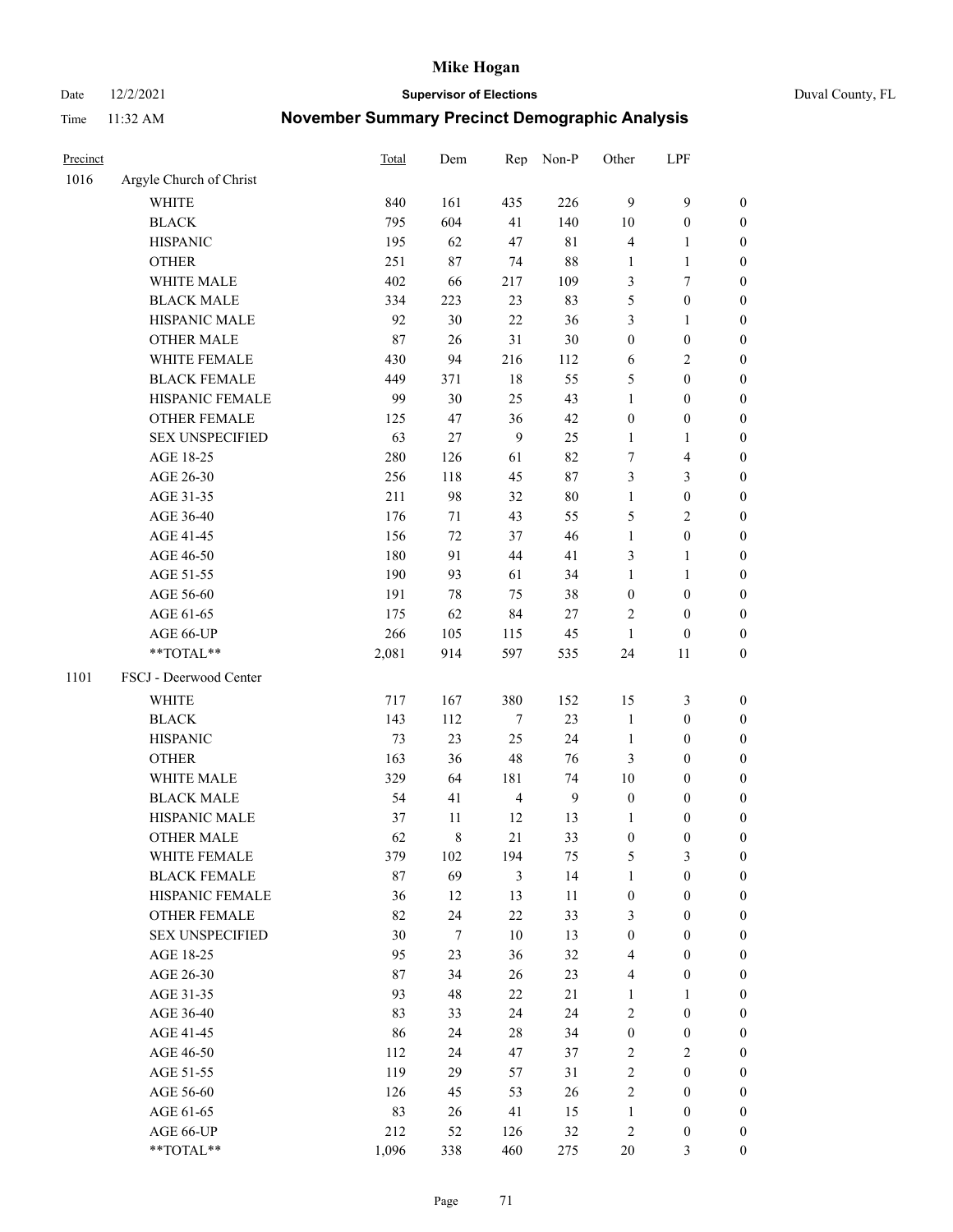#### Date 12/2/2021 **Supervisor of Elections** Duval County, FL

| Precinct |                                   | Total  | Dem            | Rep              | Non-P                   | Other            | LPF              |                  |
|----------|-----------------------------------|--------|----------------|------------------|-------------------------|------------------|------------------|------------------|
| 1102     | Glen Kernan Golf and Country Club |        |                |                  |                         |                  |                  |                  |
|          | <b>WHITE</b>                      | 378    | 66             | 236              | 69                      | 6                | $\mathbf{1}$     | 0                |
|          | <b>BLACK</b>                      | 30     | $20\,$         | $\mathfrak{2}$   | $\tau$                  | 1                | $\boldsymbol{0}$ | 0                |
|          | <b>HISPANIC</b>                   | 17     | $\mathfrak{2}$ | 10               | 5                       | $\boldsymbol{0}$ | $\boldsymbol{0}$ | $\boldsymbol{0}$ |
|          | <b>OTHER</b>                      | 158    | 48             | 31               | 74                      | 4                | 1                | $\boldsymbol{0}$ |
|          | WHITE MALE                        | 182    | 26             | 120              | 34                      | 2                | $\boldsymbol{0}$ | $\boldsymbol{0}$ |
|          | <b>BLACK MALE</b>                 | 16     | 10             | $\sqrt{2}$       | $\overline{\mathbf{4}}$ | $\boldsymbol{0}$ | $\boldsymbol{0}$ | $\boldsymbol{0}$ |
|          | HISPANIC MALE                     | 6      | $\mathbf{1}$   | $\mathfrak{2}$   | 3                       | $\boldsymbol{0}$ | $\boldsymbol{0}$ | $\boldsymbol{0}$ |
|          | <b>OTHER MALE</b>                 | 72     | 23             | 16               | 31                      | $\mathbf{1}$     | $\mathbf{1}$     | $\boldsymbol{0}$ |
|          | WHITE FEMALE                      | 194    | 40             | 115              | 34                      | 4                | 1                | $\boldsymbol{0}$ |
|          | <b>BLACK FEMALE</b>               | 12     | $\,$ 8 $\,$    | $\boldsymbol{0}$ | $\mathfrak{Z}$          | $\mathbf{1}$     | $\boldsymbol{0}$ | 0                |
|          | HISPANIC FEMALE                   | 11     | $\mathbf{1}$   | $\,8\,$          | $\overline{2}$          | $\boldsymbol{0}$ | $\boldsymbol{0}$ | 0                |
|          | OTHER FEMALE                      | 66     | 22             | 12               | 31                      | $\mathbf{1}$     | $\boldsymbol{0}$ | $\boldsymbol{0}$ |
|          | <b>SEX UNSPECIFIED</b>            | 24     | 5              | $\overline{4}$   | 13                      | $\overline{2}$   | $\boldsymbol{0}$ | $\boldsymbol{0}$ |
|          | AGE 18-25                         | 106    | 33             | 38               | 30                      | 4                | 1                | $\boldsymbol{0}$ |
|          | AGE 26-30                         | $21\,$ | 6              | $10\,$           | $\overline{\mathbf{4}}$ | $\mathbf{1}$     | $\boldsymbol{0}$ | $\boldsymbol{0}$ |
|          | AGE 31-35                         | 19     | 6              | 6                | 5                       | $\mathbf{1}$     | $\mathbf{1}$     | $\boldsymbol{0}$ |
|          | AGE 36-40                         | 39     | 12             | 15               | 11                      | $\mathbf{1}$     | $\boldsymbol{0}$ | $\boldsymbol{0}$ |
|          | AGE 41-45                         | 43     | $\tau$         | 21               | 15                      | $\boldsymbol{0}$ | $\boldsymbol{0}$ | $\boldsymbol{0}$ |
|          | AGE 46-50                         | 74     | 18             | 33               | 22                      | 1                | $\boldsymbol{0}$ | $\boldsymbol{0}$ |
|          | AGE 51-55                         | 71     | 14             | 39               | 18                      | $\boldsymbol{0}$ | $\boldsymbol{0}$ | $\boldsymbol{0}$ |
|          | AGE 56-60                         | 63     | 13             | 31               | 18                      | 1                | $\boldsymbol{0}$ | 0                |
|          | AGE 61-65                         | 41     | 5              | 22               | 13                      | $\mathbf{1}$     | $\boldsymbol{0}$ | 0                |
|          | AGE 66-UP                         | 106    | 22             | 64               | 19                      | $\mathbf{1}$     | $\boldsymbol{0}$ | $\boldsymbol{0}$ |
|          | **TOTAL**                         | 583    | 136            | 279              | 155                     | $11\,$           | $\sqrt{2}$       | $\boldsymbol{0}$ |
| 1103     | Hampton Glen                      |        |                |                  |                         |                  |                  |                  |
|          | <b>WHITE</b>                      | 2,010  | 490            | 1,058            | 430                     | 24               | $\,$ 8 $\,$      | $\boldsymbol{0}$ |
|          | <b>BLACK</b>                      | 358    | 254            | 18               | 79                      | 6                | $\mathbf{1}$     | $\boldsymbol{0}$ |
|          | <b>HISPANIC</b>                   | 226    | 94             | 60               | 67                      | 5                | $\boldsymbol{0}$ | $\boldsymbol{0}$ |
|          | <b>OTHER</b>                      | 637    | 201            | 141              | 290                     | 4                | $\mathbf{1}$     | $\boldsymbol{0}$ |
|          | WHITE MALE                        | 919    | 183            | 511              | 211                     | $10\,$           | $\overline{4}$   | $\boldsymbol{0}$ |
|          | <b>BLACK MALE</b>                 | 171    | 106            | 13               | 49                      | 3                | $\boldsymbol{0}$ | $\boldsymbol{0}$ |
|          | HISPANIC MALE                     | 106    | 43             | 28               | 32                      | 3                | $\boldsymbol{0}$ | 0                |
|          | OTHER MALE                        | 268    | 80             | 62               | 123                     | $\overline{c}$   | $\mathbf{1}$     | $\boldsymbol{0}$ |
|          | WHITE FEMALE                      | 1,075  | 305            | 537              | 216                     | 13               | 4                | 0                |
|          | <b>BLACK FEMALE</b>               | 184    | 145            | 5                | $30\,$                  | 3                | $\mathbf{1}$     | $\boldsymbol{0}$ |
|          | HISPANIC FEMALE                   | 115    | 49             | 30               | 34                      | $\sqrt{2}$       | $\boldsymbol{0}$ | $\overline{0}$   |
|          | OTHER FEMALE                      | 309    | 106            | 72               | 130                     | $\mathbf{1}$     | $\boldsymbol{0}$ | $\overline{0}$   |
|          | <b>SEX UNSPECIFIED</b>            | 84     | $22\,$         | 19               | 41                      | 2                | $\boldsymbol{0}$ | 0                |
|          | AGE 18-25                         | 479    | 180            | 137              | 146                     | 14               | $\sqrt{2}$       | 0                |
|          | AGE 26-30                         | 293    | 119            | 77               | 93                      | 4                | $\boldsymbol{0}$ | 0                |
|          | AGE 31-35                         | 260    | 100            | 86               | $71\,$                  | $\mathbf{1}$     | $\sqrt{2}$       | 0                |
|          | AGE 36-40                         | 226    | 77             | 72               | 75                      | 2                | $\boldsymbol{0}$ | 0                |
|          | AGE 41-45                         | 224    | 85             | 74               | 60                      | $\overline{c}$   | $\mathfrak{Z}$   | 0                |
|          | AGE 46-50                         | 262    | 73             | 108              | $80\,$                  | $\mathbf{1}$     | $\boldsymbol{0}$ | 0                |
|          | AGE 51-55                         | 317    | 82             | 127              | 102                     | 5                | $\mathbf{1}$     | 0                |
|          | AGE 56-60                         | 322    | $88\,$         | 149              | 84                      | $\boldsymbol{0}$ | $\mathbf{1}$     | $\overline{0}$   |
|          | AGE 61-65                         | 260    | 65             | 144              | 49                      | 2                | $\boldsymbol{0}$ | $\overline{0}$   |
|          | AGE 66-UP                         | 587    | 170            | 303              | 105                     | 8                | $\mathbf{1}$     | 0                |
|          | **TOTAL**                         | 3,231  | 1,039          | 1,277            | 866                     | 39               | 10               | $\boldsymbol{0}$ |
|          |                                   |        |                |                  |                         |                  |                  |                  |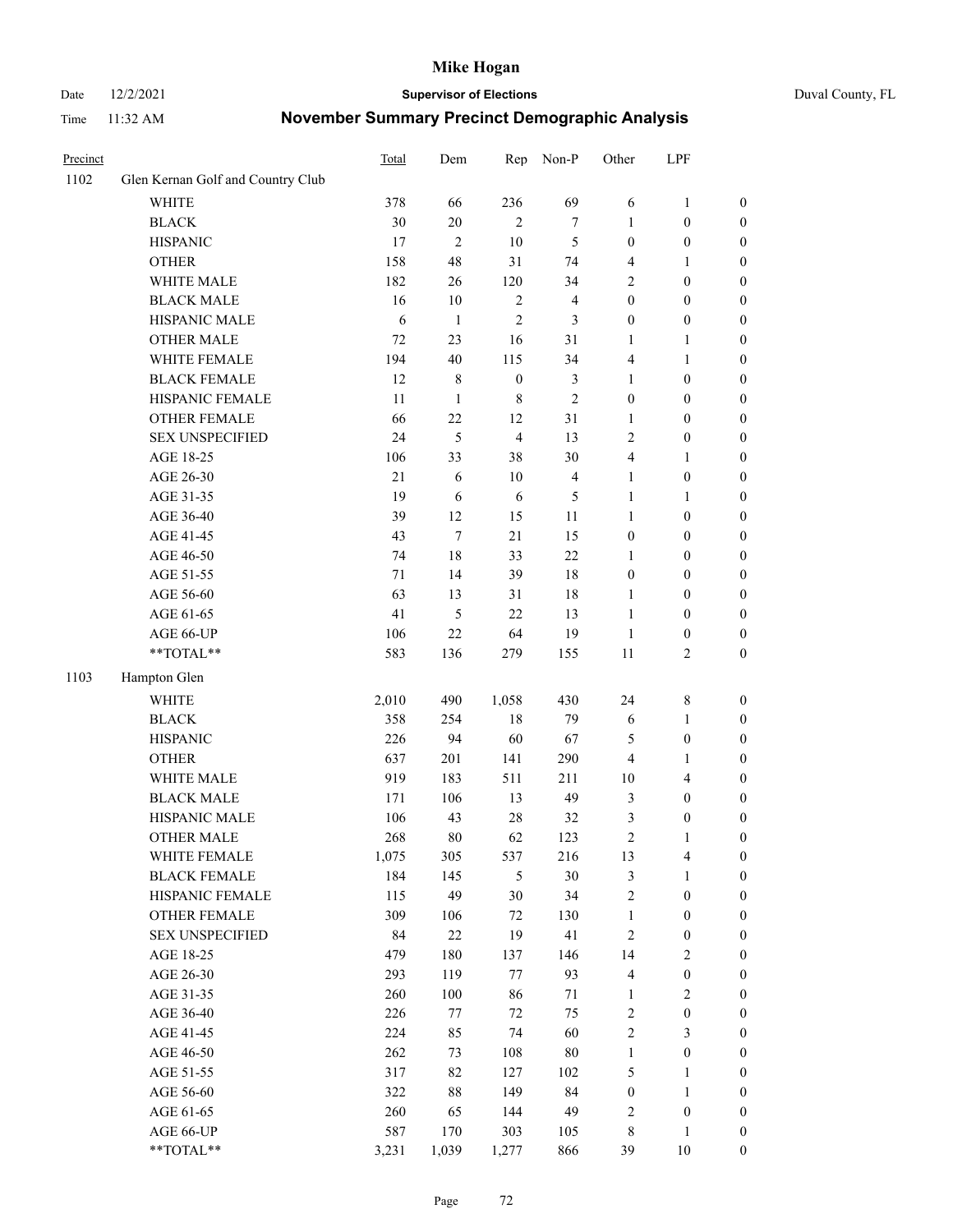Date 12/2/2021 **Supervisor of Elections** Duval County, FL

| Precinct |                            | Total | Dem    | Rep    | Non-P       | Other          | LPF                     |                  |
|----------|----------------------------|-------|--------|--------|-------------|----------------|-------------------------|------------------|
| 1104     | Julington Baptist Church   |       |        |        |             |                |                         |                  |
|          | <b>WHITE</b>               | 3,947 | 862    | 2,030  | 955         | 79             | 21                      | 0                |
|          | <b>BLACK</b>               | 993   | 743    | 41     | 195         | 13             | $\mathbf{1}$            | $\boldsymbol{0}$ |
|          | <b>HISPANIC</b>            | 553   | 174    | 146    | 219         | $10\,$         | $\overline{\mathbf{4}}$ | $\boldsymbol{0}$ |
|          | <b>OTHER</b>               | 1,080 | 336    | 270    | 457         | 12             | 5                       | $\boldsymbol{0}$ |
|          | WHITE MALE                 | 1,844 | 348    | 994    | 460         | 29             | 13                      | $\boldsymbol{0}$ |
|          | <b>BLACK MALE</b>          | 433   | 293    | 22     | 109         | 8              | 1                       | $\boldsymbol{0}$ |
|          | HISPANIC MALE              | 260   | 79     | 69     | 108         | 2              | $\sqrt{2}$              | $\boldsymbol{0}$ |
|          | <b>OTHER MALE</b>          | 453   | 133    | 115    | 196         | 5              | $\overline{\mathbf{4}}$ | $\boldsymbol{0}$ |
|          | WHITE FEMALE               | 2,064 | 507    | 1,013  | 486         | 50             | $8\,$                   | $\boldsymbol{0}$ |
|          | <b>BLACK FEMALE</b>        | 546   | 442    | 18     | $8\sqrt{1}$ | 5              | $\boldsymbol{0}$        | $\boldsymbol{0}$ |
|          | HISPANIC FEMALE            | 280   | $88\,$ | 76     | 106         | 8              | $\sqrt{2}$              | $\boldsymbol{0}$ |
|          | OTHER FEMALE               | 532   | 181    | 132    | 212         | 6              | $\mathbf{1}$            | $\boldsymbol{0}$ |
|          | <b>SEX UNSPECIFIED</b>     | 161   | 44     | 48     | 68          | $\mathbf{1}$   | $\boldsymbol{0}$        | $\boldsymbol{0}$ |
|          | AGE 18-25                  | 731   | 234    | 222    | 246         | $22\,$         | $\tau$                  | $\boldsymbol{0}$ |
|          | AGE 26-30                  | 808   | 240    | 270    | 274         | $20\,$         | $\overline{\mathbf{4}}$ | $\boldsymbol{0}$ |
|          | AGE 31-35                  | 704   | 222    | 237    | 221         | 13             | 11                      | $\boldsymbol{0}$ |
|          | AGE 36-40                  | 643   | 231    | 197    | 202         | 9              | $\overline{\mathbf{4}}$ | $\boldsymbol{0}$ |
|          | AGE 41-45                  | 599   | 196    | 176    | 221         | $\overline{4}$ | $\sqrt{2}$              | $\boldsymbol{0}$ |
|          | AGE 46-50                  | 605   | 187    | 218    | 185         | 12             | $\mathfrak{Z}$          | $\boldsymbol{0}$ |
|          | AGE 51-55                  | 613   | 173    | 280    | 148         | 12             | $\boldsymbol{0}$        | $\boldsymbol{0}$ |
|          | AGE 56-60                  | 539   | 173    | 261    | 99          | 6              | $\boldsymbol{0}$        | 0                |
|          | AGE 61-65                  | 460   | 144    | 206    | 102         | 8              | $\boldsymbol{0}$        | $\boldsymbol{0}$ |
|          | AGE 66-UP                  | 870   | 315    | 419    | 128         | 8              | $\boldsymbol{0}$        | $\boldsymbol{0}$ |
|          | **TOTAL**                  | 6,573 | 2,115  | 2,487  | 1,826       | 114            | 31                      | $\boldsymbol{0}$ |
| 1105     | Kernan Blvd Baptist Church |       |        |        |             |                |                         |                  |
|          | <b>WHITE</b>               | 3,085 | 720    | 1,391  | 873         | $77 \,$        | 24                      | $\boldsymbol{0}$ |
|          | <b>BLACK</b>               | 674   | 448    | 37     | 179         | 9              | $\mathbf{1}$            | $\boldsymbol{0}$ |
|          | <b>HISPANIC</b>            | 434   | 177    | 98     | 151         | 3              | $\mathfrak{S}$          | $\boldsymbol{0}$ |
|          | <b>OTHER</b>               | 626   | 206    | 150    | 257         | 12             | $\mathbf{1}$            | $\boldsymbol{0}$ |
|          | WHITE MALE                 | 1,454 | 271    | 721    | 415         | 28             | 19                      | $\boldsymbol{0}$ |
|          | <b>BLACK MALE</b>          | 280   | 177    | $17\,$ | 81          | $\overline{4}$ | $\mathbf{1}$            | $\boldsymbol{0}$ |
|          | HISPANIC MALE              | 197   | 63     | 52     | 76          | $\overline{c}$ | 4                       | 0                |
|          | <b>OTHER MALE</b>          | 234   | 67     | 67     | 97          | $\overline{c}$ | $\mathbf{1}$            | $\boldsymbol{0}$ |
|          | WHITE FEMALE               | 1,572 | 436    | 646    | 439         | 46             | 5                       | 0                |
|          | <b>BLACK FEMALE</b>        | 364   | 252    | 17     | 90          | 5              | $\boldsymbol{0}$        | $\boldsymbol{0}$ |
|          | HISPANIC FEMALE            | 231   | 112    | 44     | 73          | $\mathbf{1}$   | 1                       | $\overline{0}$   |
|          | <b>OTHER FEMALE</b>        | 263   | 101    | 63     | 93          | 6              | $\boldsymbol{0}$        | $\overline{0}$   |
|          | <b>SEX UNSPECIFIED</b>     | 224   | $72\,$ | 49     | 96          | 7              | $\boldsymbol{0}$        | 0                |
|          | AGE 18-25                  | 1,167 | 459    | 317    | 351         | 34             | 6                       | 0                |
|          | AGE 26-30                  | 782   | 237    | 218    | 303         | 18             | 6                       | 0                |
|          | AGE 31-35                  | 581   | 180    | 190    | 186         | 18             | $\boldsymbol{7}$        | 0                |
|          | AGE 36-40                  | 385   | 126    | 120    | 127         | $\overline{9}$ | $\mathfrak{Z}$          | 0                |
|          | AGE 41-45                  | 335   | 101    | 97     | 132         | 3              | $\sqrt{2}$              | 0                |
|          | AGE 46-50                  | 284   | 90     | 121    | 67          | 5              | $\mathbf{1}$            | 0                |
|          | AGE 51-55                  | 336   | 90     | 153    | 86          | 5              | $\sqrt{2}$              | 0                |
|          | AGE 56-60                  | 304   | 73     | 151    | 78          | 1              | 1                       | 0                |
|          | AGE 61-65                  | 232   | 70     | 102    | 55          | 5              | $\boldsymbol{0}$        | 0                |
|          | AGE 66-UP                  | 413   | 125    | 207    | 75          | 3              | $\mathfrak{Z}$          | 0                |
|          | $**TOTAL**$                | 4,819 | 1,551  | 1,676  | 1,460       | 101            | 31                      | $\boldsymbol{0}$ |
|          |                            |       |        |        |             |                |                         |                  |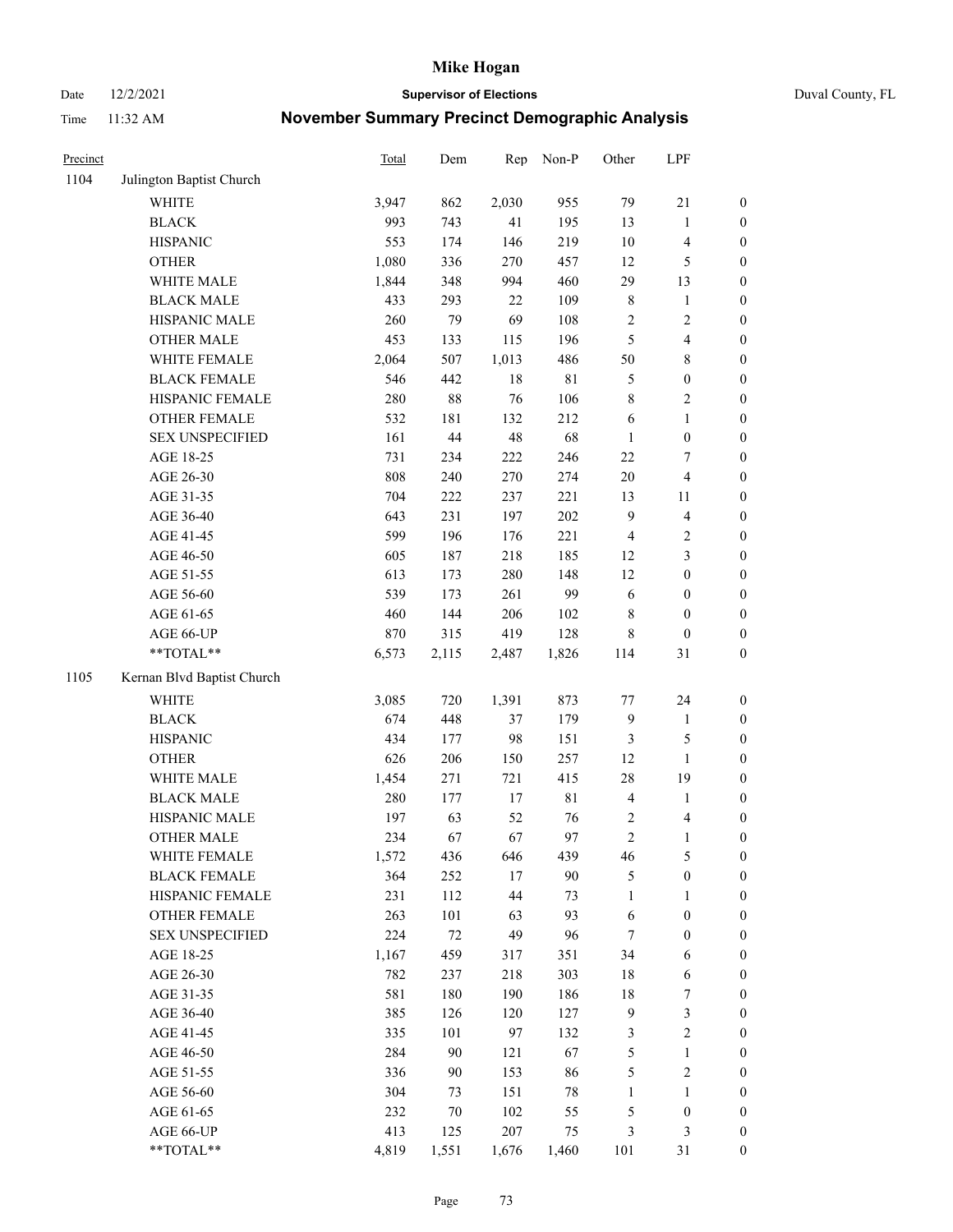Date 12/2/2021 **Supervisor of Elections** Duval County, FL

| Precinct |                        | <b>Total</b> | Dem         | Rep            | Non-P  | Other            | LPF              |                  |
|----------|------------------------|--------------|-------------|----------------|--------|------------------|------------------|------------------|
| 1106     | Church of Eleven 22    |              |             |                |        |                  |                  |                  |
|          | <b>WHITE</b>           | 4,491        | 1,084       | 2,346          | 963    | 75               | 23               | 0                |
|          | <b>BLACK</b>           | 750          | 541         | 28             | 167    | 13               | $\mathbf{1}$     | $\boldsymbol{0}$ |
|          | <b>HISPANIC</b>        | 480          | 177         | 122            | 175    | 5                | $\mathbf{1}$     | $\boldsymbol{0}$ |
|          | <b>OTHER</b>           | 861          | 318         | 176            | 352    | 14               | $\mathbf{1}$     | $\boldsymbol{0}$ |
|          | WHITE MALE             | 1,973        | 395         | 1,048          | 478    | 35               | 17               | $\boldsymbol{0}$ |
|          | <b>BLACK MALE</b>      | 319          | 212         | 19             | 81     | 7                | $\boldsymbol{0}$ | $\boldsymbol{0}$ |
|          | HISPANIC MALE          | 202          | 62          | 60             | $78\,$ | $\sqrt{2}$       | $\boldsymbol{0}$ | $\boldsymbol{0}$ |
|          | <b>OTHER MALE</b>      | 362          | 107         | 76             | 174    | $\overline{4}$   | $\mathbf{1}$     | $\boldsymbol{0}$ |
|          | WHITE FEMALE           | 2,487        | 680         | 1,287          | 475    | 39               | 6                | $\boldsymbol{0}$ |
|          | <b>BLACK FEMALE</b>    | 425          | 325         | $\overline{9}$ | 85     | $\mathfrak{S}$   | $\mathbf{1}$     | $\boldsymbol{0}$ |
|          | HISPANIC FEMALE        | 275          | 113         | 61             | 97     | 3                | $\mathbf{1}$     | 0                |
|          | OTHER FEMALE           | 417          | 177         | $87\,$         | 145    | 8                | $\boldsymbol{0}$ | $\boldsymbol{0}$ |
|          | <b>SEX UNSPECIFIED</b> | 122          | 49          | 25             | $44\,$ | $\overline{4}$   | $\boldsymbol{0}$ | $\boldsymbol{0}$ |
|          | AGE 18-25              | 713          | 269         | 200            | 219    | $20\,$           | $\mathfrak{S}$   | $\boldsymbol{0}$ |
|          | AGE 26-30              | 615          | 201         | 203            | 184    | $20\,$           | $\boldsymbol{7}$ | $\boldsymbol{0}$ |
|          | AGE 31-35              | 523          | 175         | 164            | 165    | 13               | $\sqrt{6}$       | $\boldsymbol{0}$ |
|          | AGE 36-40              | 494          | 185         | 153            | 147    | 7                | $\sqrt{2}$       | $\boldsymbol{0}$ |
|          | AGE 41-45              | 468          | 154         | 169            | 141    | 3                | $\mathbf{1}$     | $\boldsymbol{0}$ |
|          | AGE 46-50              | 459          | 149         | 161            | 142    | 7                | $\boldsymbol{0}$ | $\boldsymbol{0}$ |
|          | AGE 51-55              | 472          | 134         | 209            | 123    | 6                | $\boldsymbol{0}$ | $\boldsymbol{0}$ |
|          | AGE 56-60              | 483          | 154         | 188            | 130    | 11               | $\boldsymbol{0}$ | 0                |
|          | AGE 61-65              | 449          | 127         | 222            | 94     | 5                | $\mathbf{1}$     | 0                |
|          | AGE 66-UP              | 1,906        | 572         | 1,003          | 312    | 15               | $\overline{4}$   | $\boldsymbol{0}$ |
|          | **TOTAL**              | 6,582        | 2,120       | 2,672          | 1,657  | 107              | 26               | $\boldsymbol{0}$ |
| 1107     | Deercreek Country Club |              |             |                |        |                  |                  |                  |
|          | <b>WHITE</b>           | 1,074        | 161         | 722            | 174    | 15               | $\sqrt{2}$       | $\boldsymbol{0}$ |
|          | <b>BLACK</b>           | 90           | 60          | $\,$ 8 $\,$    | $21\,$ | $\mathbf{1}$     | $\boldsymbol{0}$ | $\boldsymbol{0}$ |
|          | <b>HISPANIC</b>        | 69           | 13          | 27             | 29     | $\boldsymbol{0}$ | $\boldsymbol{0}$ | $\boldsymbol{0}$ |
|          | <b>OTHER</b>           | 431          | 131         | 103            | 188    | $\boldsymbol{7}$ | $\sqrt{2}$       | $\boldsymbol{0}$ |
|          | WHITE MALE             | 527          | $70\,$      | 350            | 98     | $\boldsymbol{7}$ | $\overline{2}$   | $\boldsymbol{0}$ |
|          | <b>BLACK MALE</b>      | 42           | 24          | $\overline{4}$ | 13     | $\mathbf{1}$     | $\boldsymbol{0}$ | $\boldsymbol{0}$ |
|          | HISPANIC MALE          | 36           | $\,$ 8 $\,$ | 14             | 14     | $\boldsymbol{0}$ | $\boldsymbol{0}$ | $\boldsymbol{0}$ |
|          | OTHER MALE             | 188          | 49          | 50             | 84     | 3                | $\mathbf{2}$     | $\boldsymbol{0}$ |
|          | WHITE FEMALE           | 532          | 91          | 365            | 68     | 8                | $\boldsymbol{0}$ | 0                |
|          | <b>BLACK FEMALE</b>    | 47           | 36          | $\overline{4}$ | $\tau$ | $\boldsymbol{0}$ | $\boldsymbol{0}$ | $\overline{0}$   |
|          | HISPANIC FEMALE        | 33           | 5           | 13             | 15     | $\boldsymbol{0}$ | $\boldsymbol{0}$ | $\overline{0}$   |
|          | <b>OTHER FEMALE</b>    | 211          | 73          | 48             | 86     | 4                | $\boldsymbol{0}$ | $\theta$         |
|          | <b>SEX UNSPECIFIED</b> | 48           | 9           | 12             | $27\,$ | $\boldsymbol{0}$ | $\boldsymbol{0}$ | 0                |
|          | AGE 18-25              | 192          | 55          | 70             | 57     | 9                | 1                | 0                |
|          | AGE 26-30              | 97           | 29          | 37             | 29     | $\mathbf{1}$     | $\mathbf{1}$     | 0                |
|          | AGE 31-35              | 77           | 21          | 33             | 19     | 3                | $\mathbf{1}$     | 0                |
|          | AGE 36-40              | 66           | 15          | 26             | 24     | $\mathbf{1}$     | $\boldsymbol{0}$ | 0                |
|          | AGE 41-45              | 83           | 23          | 31             | 29     | $\boldsymbol{0}$ | $\boldsymbol{0}$ | 0                |
|          | AGE 46-50              | 117          | 23          | 59             | 34     | 1                | $\boldsymbol{0}$ | 0                |
|          | AGE 51-55              | 152          | 29          | 63             | 59     | $\mathbf{1}$     | $\boldsymbol{0}$ | 0                |
|          | AGE 56-60              | 184          | 35          | 97             | 49     | 2                | 1                | 0                |
|          | AGE 61-65              | 178          | 29          | 112            | 36     | $\mathbf{1}$     | $\boldsymbol{0}$ | 0                |
|          | AGE 66-UP              | 518          | 106         | 332            | 76     | 4                | $\boldsymbol{0}$ | 0                |
|          | **TOTAL**              | 1,664        | 365         | 860            | 412    | 23               | $\overline{4}$   | $\boldsymbol{0}$ |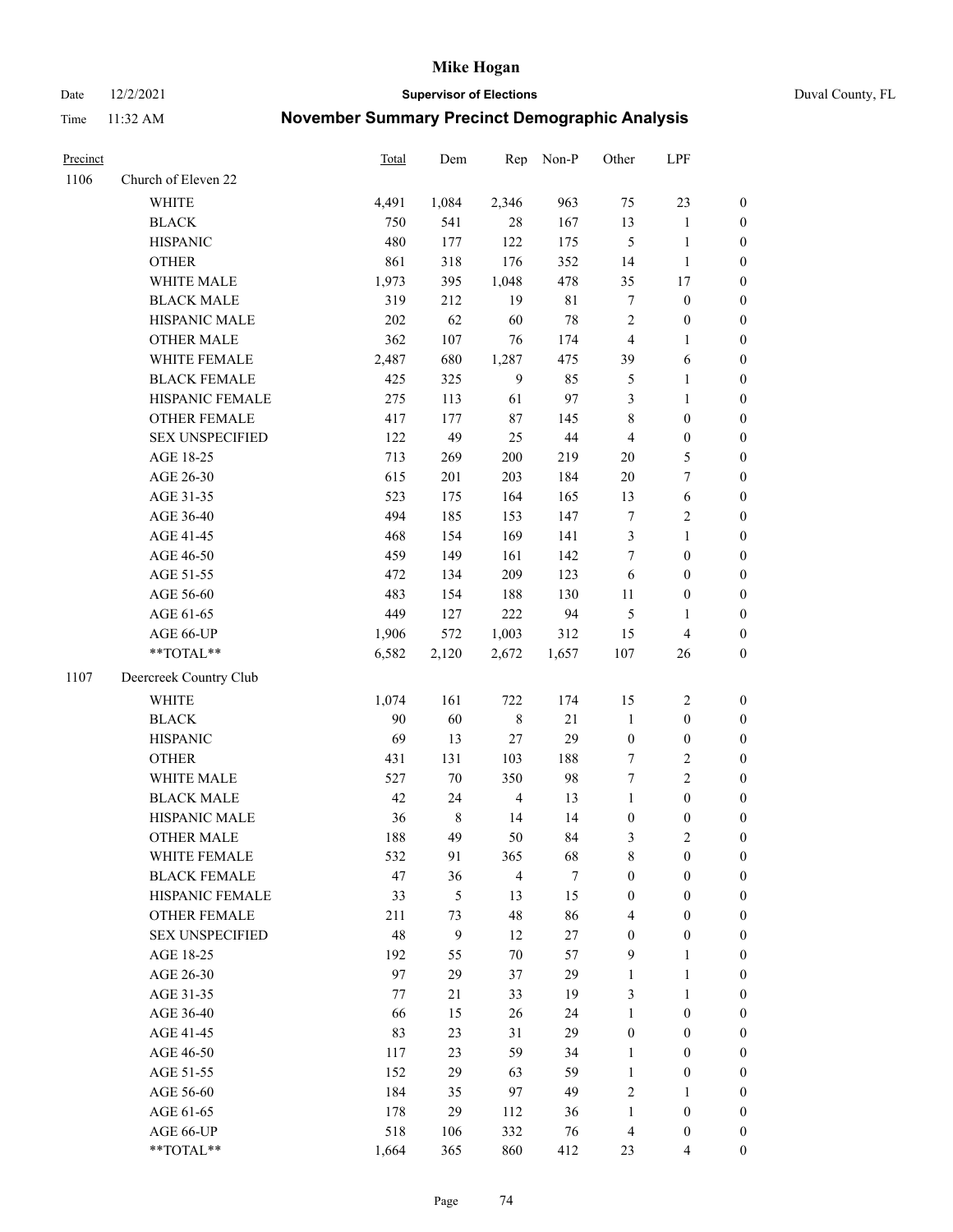Date 12/2/2021 **Supervisor of Elections** Duval County, FL

| Precinct |                        | Total  | Dem           |                | Rep Non-P        | Other            | LPF                     |                  |
|----------|------------------------|--------|---------------|----------------|------------------|------------------|-------------------------|------------------|
| 1108     | FSCJ - Deerwood Center |        |               |                |                  |                  |                         |                  |
|          | <b>WHITE</b>           | 2,149  | 596           | 951            | 543              | 48               | 11                      | 0                |
|          | <b>BLACK</b>           | 735    | 536           | 27             | 155              | 15               | $\sqrt{2}$              | $\boldsymbol{0}$ |
|          | <b>HISPANIC</b>        | 317    | 113           | $87\,$         | 107              | 9                | $\mathbf{1}$            | $\boldsymbol{0}$ |
|          | <b>OTHER</b>           | 321    | 120           | 53             | 136              | $10\,$           | $\sqrt{2}$              | $\boldsymbol{0}$ |
|          | WHITE MALE             | 1,001  | 236           | 460            | 284              | 13               | $\,$ 8 $\,$             | $\boldsymbol{0}$ |
|          | <b>BLACK MALE</b>      | 297    | 195           | 13             | $78\,$           | $10\,$           | $\mathbf{1}$            | $\boldsymbol{0}$ |
|          | HISPANIC MALE          | 137    | 47            | 38             | 47               | 4                | $\mathbf{1}$            | $\boldsymbol{0}$ |
|          | <b>OTHER MALE</b>      | 113    | 46            | 15             | $\sqrt{48}$      | 3                | $\mathbf{1}$            | $\boldsymbol{0}$ |
|          | WHITE FEMALE           | 1,126  | 355           | 484            | 250              | 34               | $\mathfrak{Z}$          | $\boldsymbol{0}$ |
|          | <b>BLACK FEMALE</b>    | 429    | 334           | 14             | 75               | 5                | $\mathbf{1}$            | $\boldsymbol{0}$ |
|          | HISPANIC FEMALE        | 176    | 64            | 49             | 58               | 5                | $\boldsymbol{0}$        | 0                |
|          | <b>OTHER FEMALE</b>    | 157    | 62            | $27\,$         | 60               | $\tau$           | $\mathbf{1}$            | $\boldsymbol{0}$ |
|          | <b>SEX UNSPECIFIED</b> | 86     | 26            | 18             | 41               | $\mathbf{1}$     | $\boldsymbol{0}$        | $\boldsymbol{0}$ |
|          | AGE 18-25              | 486    | 192           | 133            | 142              | 18               | $\mathbf{1}$            | $\boldsymbol{0}$ |
|          | AGE 26-30              | 489    | 210           | 97             | 164              | 16               | $\sqrt{2}$              | $\boldsymbol{0}$ |
|          | AGE 31-35              | 448    | 185           | 109            | 139              | 12               | $\mathfrak{Z}$          | $\boldsymbol{0}$ |
|          | AGE 36-40              | 290    | 114           | 69             | 95               | $\,$ $\,$        | $\overline{4}$          | $\boldsymbol{0}$ |
|          | AGE 41-45              | 270    | 112           | 68             | 85               | $\mathbf{1}$     | $\overline{4}$          | $\boldsymbol{0}$ |
|          | AGE 46-50              | 249    | $87\,$        | 86             | 65               | $\mathbf{9}$     | $\overline{c}$          | $\boldsymbol{0}$ |
|          | AGE 51-55              | 240    | 94            | 89             | 52               | 5                | $\boldsymbol{0}$        | $\boldsymbol{0}$ |
|          | AGE 56-60              | 256    | 97            | 106            | 48               | 5                | $\boldsymbol{0}$        | 0                |
|          | AGE 61-65              | 246    | 80            | 111            | 51               | 4                | $\boldsymbol{0}$        | $\boldsymbol{0}$ |
|          | AGE 66-UP              | 548    | 194           | 250            | 100              | 4                | $\boldsymbol{0}$        | $\boldsymbol{0}$ |
|          | $**TOTAL**$            | 3,522  | 1,365         | 1,118          | 941              | 82               | 16                      | $\boldsymbol{0}$ |
| 1109     | Deerwood Country Club  |        |               |                |                  |                  |                         |                  |
|          | <b>WHITE</b>           | 1,718  | 290           | 1,146          | 259              | 19               | $\overline{4}$          | $\boldsymbol{0}$ |
|          | <b>BLACK</b>           | 57     | 39            | $\overline{4}$ | 11               | 3                | $\boldsymbol{0}$        | $\boldsymbol{0}$ |
|          | <b>HISPANIC</b>        | 86     | 12            | 48             | 23               | 3                | $\boldsymbol{0}$        | $\boldsymbol{0}$ |
|          | <b>OTHER</b>           | 201    | 52            | 69             | 79               | $\mathbf{1}$     | $\boldsymbol{0}$        | $\boldsymbol{0}$ |
|          | WHITE MALE             | 812    | 114           | 551            | 133              | $10\,$           | $\overline{4}$          | $\boldsymbol{0}$ |
|          | <b>BLACK MALE</b>      | 27     | 16            | $\mathfrak{Z}$ | $\boldsymbol{7}$ | $\mathbf{1}$     | $\boldsymbol{0}$        | $\boldsymbol{0}$ |
|          | HISPANIC MALE          | 37     | $\mathfrak s$ | $20\,$         | 12               | $\boldsymbol{0}$ | $\boldsymbol{0}$        | $\boldsymbol{0}$ |
|          | <b>OTHER MALE</b>      | 75     | 20            | 25             | $30\,$           | $\boldsymbol{0}$ | $\boldsymbol{0}$        | $\boldsymbol{0}$ |
|          | WHITE FEMALE           | 897    | 173           | 591            | 124              | 9                | 0                       | 0                |
|          | <b>BLACK FEMALE</b>    | 28     | $22\,$        | $\mathbf{1}$   | 3                | $\overline{c}$   | $\boldsymbol{0}$        | $\overline{0}$   |
|          | HISPANIC FEMALE        | 48     | $\sqrt{6}$    | 28             | $11\,$           | 3                | $\boldsymbol{0}$        | $\overline{0}$   |
|          | <b>OTHER FEMALE</b>    | 94     | 30            | 34             | 29               | $\mathbf{1}$     | $\boldsymbol{0}$        | $\overline{0}$   |
|          | <b>SEX UNSPECIFIED</b> | $44\,$ | $\tau$        | 14             | 23               | $\boldsymbol{0}$ | $\boldsymbol{0}$        | 0                |
|          | AGE 18-25              | 223    | 46            | 114            | 59               | 4                | $\boldsymbol{0}$        | $\overline{0}$   |
|          | AGE 26-30              | 102    | 16            | 59             | 26               | $\mathbf{1}$     | $\boldsymbol{0}$        | 0                |
|          | AGE 31-35              | 115    | 22            | 68             | 23               | 2                | $\boldsymbol{0}$        | 0                |
|          | AGE 36-40              | 129    | 27            | 75             | $27\,$           | $\boldsymbol{0}$ | $\boldsymbol{0}$        | 0                |
|          | AGE 41-45              | 137    | 24            | 75             | 33               | 3                | $\mathfrak{2}$          | 0                |
|          | AGE 46-50              | 188    | 27            | 122            | 34               | 4                | $\mathbf{1}$            | 0                |
|          | AGE 51-55              | 165    | $28\,$        | 111            | 25               | $\mathbf{1}$     | $\boldsymbol{0}$        | 0                |
|          | AGE 56-60              | 171    | 35            | 95             | 38               | 3                | $\boldsymbol{0}$        | $\overline{0}$   |
|          | AGE 61-65              | 188    | 32            | 124            | 32               | $\boldsymbol{0}$ | $\boldsymbol{0}$        | $\overline{0}$   |
|          | AGE 66-UP              | 644    | 136           | 424            | 75               | 8                | 1                       | 0                |
|          | **TOTAL**              | 2,062  | 393           | 1,267          | 372              | 26               | $\overline{\mathbf{4}}$ | $\boldsymbol{0}$ |
|          |                        |        |               |                |                  |                  |                         |                  |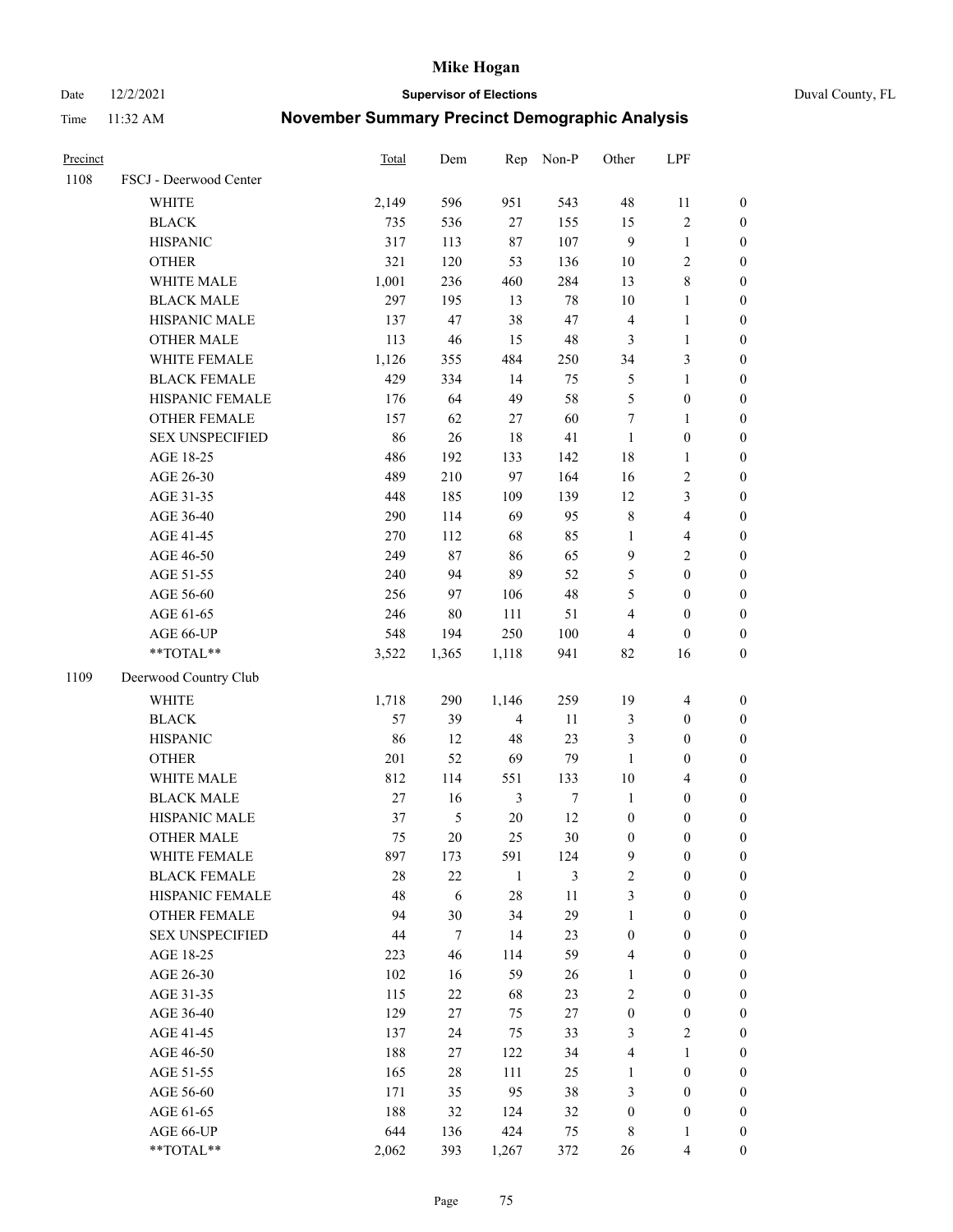Date 12/2/2021 **Supervisor of Elections** Duval County, FL

| Precinct |                                       | Total  | Dem   | Rep   | Non-P       | Other                   | LPF                     |                  |
|----------|---------------------------------------|--------|-------|-------|-------------|-------------------------|-------------------------|------------------|
| 1110     | Holiday Inn Express Bartram Park S    |        |       |       |             |                         |                         |                  |
|          | <b>WHITE</b>                          | 4,792  | 1,067 | 2,434 | 1,141       | 127                     | 23                      | 0                |
|          | <b>BLACK</b>                          | 1,084  | 758   | 67    | 236         | $21\,$                  | $\sqrt{2}$              | 0                |
|          | <b>HISPANIC</b>                       | 665    | 244   | 175   | 236         | $\tau$                  | $\mathfrak{Z}$          | $\boldsymbol{0}$ |
|          | <b>OTHER</b>                          | 767    | 226   | 220   | 308         | $10\,$                  | $\mathfrak{Z}$          | $\boldsymbol{0}$ |
|          | WHITE MALE                            | 2,081  | 379   | 1,097 | 545         | 47                      | 13                      | $\boldsymbol{0}$ |
|          | <b>BLACK MALE</b>                     | 453    | 278   | 33    | 132         | 10                      | $\boldsymbol{0}$        | $\boldsymbol{0}$ |
|          | HISPANIC MALE                         | 287    | 91    | 76    | 114         | 4                       | $\sqrt{2}$              | $\boldsymbol{0}$ |
|          | <b>OTHER MALE</b>                     | 314    | 85    | 91    | 131         | 6                       | $\mathbf{1}$            | $\boldsymbol{0}$ |
|          | WHITE FEMALE                          | 2,680  | 682   | 1,324 | 585         | 79                      | $10\,$                  | 0                |
|          | <b>BLACK FEMALE</b>                   | 622    | 475   | 32    | 102         | 11                      | $\sqrt{2}$              | 0                |
|          | HISPANIC FEMALE                       | 373    | 152   | 98    | 119         | 3                       | $\mathbf{1}$            | 0                |
|          | OTHER FEMALE                          | 366    | 117   | 108   | 136         | 3                       | $\sqrt{2}$              | 0                |
|          | <b>SEX UNSPECIFIED</b>                | 132    | 36    | 37    | 57          | $\sqrt{2}$              | $\boldsymbol{0}$        | $\boldsymbol{0}$ |
|          | AGE 18-25                             | 663    | 208   | 214   | 212         | 24                      | $\mathfrak{S}$          | $\boldsymbol{0}$ |
|          | AGE 26-30                             | 931    | 280   | 358   | 261         | 25                      | $\boldsymbol{7}$        | $\boldsymbol{0}$ |
|          | AGE 31-35                             | 961    | 307   | 350   | 284         | 13                      | $\boldsymbol{7}$        | $\boldsymbol{0}$ |
|          | AGE 36-40                             | 796    | 251   | 264   | 263         | 15                      | $\mathfrak{Z}$          | $\boldsymbol{0}$ |
|          | AGE 41-45                             | 674    | 233   | 225   | 199         | 14                      | $\mathfrak{Z}$          | $\boldsymbol{0}$ |
|          | AGE 46-50                             | 538    | 170   | 203   | 148         | 13                      | $\overline{\mathbf{4}}$ | 0                |
|          | AGE 51-55                             | 575    | 179   | 251   | 134         | 10                      | $\mathbf{1}$            | 0                |
|          | AGE 56-60                             | 511    | 143   | 239   | 115         | 13                      | $\mathbf{1}$            | 0                |
|          | AGE 61-65                             | 488    | 149   | 257   | 79          | $\mathfrak{Z}$          | $\boldsymbol{0}$        | 0                |
|          | AGE 66-UP                             | 1,170  | 375   | 535   | 225         | 35                      | $\boldsymbol{0}$        | $\boldsymbol{0}$ |
|          | **TOTAL**                             | 7,308  | 2,295 | 2,896 | 1,921       | 165                     | 31                      | $\boldsymbol{0}$ |
| 1111     | Shepherd of the Woods Lutheran Church |        |       |       |             |                         |                         |                  |
|          | <b>WHITE</b>                          | 1,014  | 304   | 388   | 293         | 19                      | $10\,$                  | $\boldsymbol{0}$ |
|          | <b>BLACK</b>                          | 572    | 418   | 18    | 127         | 7                       | $\sqrt{2}$              | $\boldsymbol{0}$ |
|          | <b>HISPANIC</b>                       | 232    | 90    | 37    | 101         | $\sqrt{2}$              | $\sqrt{2}$              | $\boldsymbol{0}$ |
|          | <b>OTHER</b>                          | 199    | 75    | 36    | $8\sqrt{1}$ | 5                       | $\overline{c}$          | $\boldsymbol{0}$ |
|          | WHITE MALE                            | 451    | 114   | 180   | 137         | $10\,$                  | $10\,$                  | $\boldsymbol{0}$ |
|          | <b>BLACK MALE</b>                     | 211    | 131   | 12    | 65          | 3                       | $\boldsymbol{0}$        | 0                |
|          | HISPANIC MALE                         | $90\,$ | 30    | 17    | 42          | $\boldsymbol{0}$        | 1                       | 0                |
|          | <b>OTHER MALE</b>                     | 71     | 21    | 19    | 27          | 3                       | $\mathbf{1}$            | 0                |
|          | WHITE FEMALE                          | 549    | 183   | 204   | 153         | 9                       | $\boldsymbol{0}$        | 0                |
|          | <b>BLACK FEMALE</b>                   | 356    | 282   | 6     | 62          | $\overline{\mathbf{4}}$ | $\sqrt{2}$              | $\boldsymbol{0}$ |
|          | HISPANIC FEMALE                       | 137    | 59    | 17    | 58          | $\sqrt{2}$              | $\mathbf{1}$            | $\overline{0}$   |
|          | OTHER FEMALE                          | 94     | 43    | 14    | 35          | $\overline{c}$          | $\boldsymbol{0}$        | $\overline{0}$   |
|          | <b>SEX UNSPECIFIED</b>                | 58     | 24    | 10    | 23          | $\boldsymbol{0}$        | $\mathbf{1}$            | 0                |
|          | AGE 18-25                             | 328    | 136   | 64    | 112         | 10                      | 6                       | 0                |
|          | AGE 26-30                             | 326    | 145   | 59    | 114         | 6                       | $\sqrt{2}$              | 0                |
|          | AGE 31-35                             | 294    | 136   | 53    | 95          | 6                       | $\overline{\mathbf{4}}$ | 0                |
|          | AGE 36-40                             | 190    | 89    | 30    | 66          | 4                       | $\mathbf{1}$            | 0                |
|          | AGE 41-45                             | 130    | 53    | 33    | 43          | $\boldsymbol{0}$        | $\mathbf{1}$            | 0                |
|          | AGE 46-50                             | 131    | 70    | 21    | 37          | 3                       | $\boldsymbol{0}$        | 0                |
|          | AGE 51-55                             | 114    | 44    | 31    | 38          | $\mathbf{1}$            | $\boldsymbol{0}$        | 0                |
|          | AGE 56-60                             | 119    | 60    | 35    | 22          | $\mathfrak{2}$          | $\boldsymbol{0}$        | $\overline{0}$   |
|          | AGE 61-65                             | 110    | 54    | 33    | 23          | $\boldsymbol{0}$        | $\boldsymbol{0}$        | $\overline{0}$   |
|          | AGE 66-UP                             | 275    | 100   | 120   | 52          | $\mathbf{1}$            | $\mathfrak{2}$          | 0                |
|          | **TOTAL**                             | 2,017  | 887   | 479   | 602         | 33                      | 16                      | $\boldsymbol{0}$ |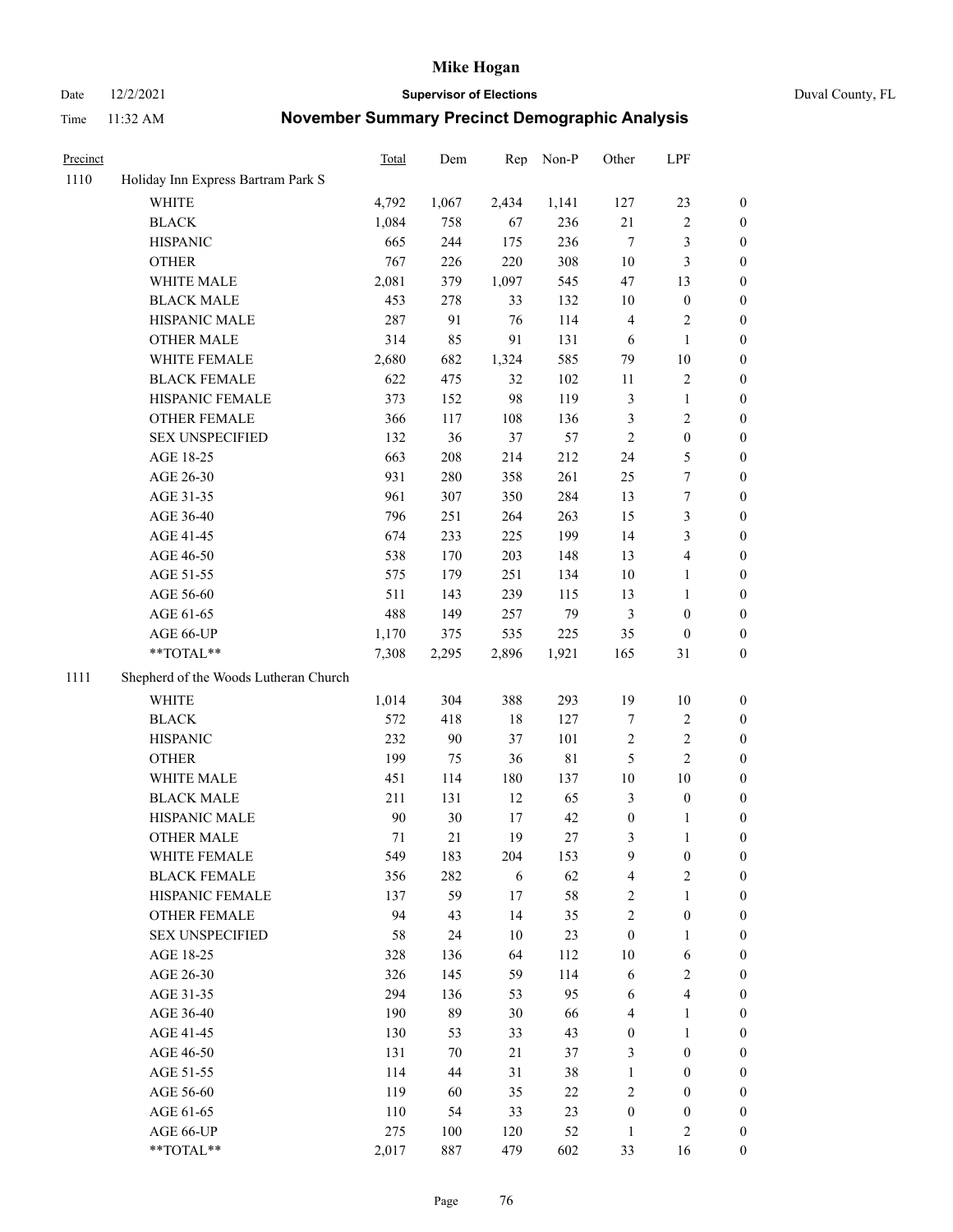Date 12/2/2021 **Supervisor of Elections** Duval County, FL

| Precinct |                            | <b>Total</b> | Dem    | Rep    | Non-P       | Other                   | LPF              |                  |
|----------|----------------------------|--------------|--------|--------|-------------|-------------------------|------------------|------------------|
| 1112     | Southeast Regional Library |              |        |        |             |                         |                  |                  |
|          | <b>WHITE</b>               | 2,596        | 573    | 1,381  | 577         | 49                      | 16               | 0                |
|          | <b>BLACK</b>               | 518          | 366    | 24     | 117         | $10\,$                  | $\mathbf{1}$     | 0                |
|          | <b>HISPANIC</b>            | 264          | 79     | 84     | 92          | $\tau$                  | $\sqrt{2}$       | $\boldsymbol{0}$ |
|          | <b>OTHER</b>               | 610          | 225    | 135    | 241         | 8                       | $\mathbf{1}$     | $\boldsymbol{0}$ |
|          | WHITE MALE                 | 1,187        | 218    | 654    | 283         | $20\,$                  | 12               | $\boldsymbol{0}$ |
|          | <b>BLACK MALE</b>          | 230          | 143    | 12     | $72\,$      | 3                       | $\boldsymbol{0}$ | $\boldsymbol{0}$ |
|          | HISPANIC MALE              | 104          | 25     | 36     | $40\,$      | $\mathbf{1}$            | $\sqrt{2}$       | $\boldsymbol{0}$ |
|          | <b>OTHER MALE</b>          | 261          | $80\,$ | 66     | 109         | 5                       | $\mathbf{1}$     | $\boldsymbol{0}$ |
|          | WHITE FEMALE               | 1,390        | 352    | 718    | 289         | $28\,$                  | $\mathfrak{Z}$   | $\boldsymbol{0}$ |
|          | <b>BLACK FEMALE</b>        | 283          | 219    | 12     | $44\,$      | 7                       | $\mathbf{1}$     | $\boldsymbol{0}$ |
|          | HISPANIC FEMALE            | 157          | 52     | 48     | 51          | $\sqrt{6}$              | $\boldsymbol{0}$ | $\boldsymbol{0}$ |
|          | <b>OTHER FEMALE</b>        | 276          | 116    | 58     | 100         | $\overline{2}$          | $\boldsymbol{0}$ | $\boldsymbol{0}$ |
|          | <b>SEX UNSPECIFIED</b>     | 100          | 38     | $20\,$ | 39          | $\overline{2}$          | $\mathbf{1}$     | $\boldsymbol{0}$ |
|          | AGE 18-25                  | 569          | 183    | 194    | 164         | $26\,$                  | $\sqrt{2}$       | $\boldsymbol{0}$ |
|          | AGE 26-30                  | 495          | 168    | 160    | 152         | 13                      | $\sqrt{2}$       | $\boldsymbol{0}$ |
|          | AGE 31-35                  | 349          | 115    | 108    | 117         | 5                       | $\overline{4}$   | $\boldsymbol{0}$ |
|          | AGE 36-40                  | 331          | 117    | 113    | 94          | 4                       | $\mathfrak{Z}$   | $\boldsymbol{0}$ |
|          | AGE 41-45                  | 300          | 106    | 107    | $8\sqrt{1}$ | $\overline{\mathbf{4}}$ | $\sqrt{2}$       | $\boldsymbol{0}$ |
|          | AGE 46-50                  | 357          | 102    | 142    | 101         | 8                       | $\overline{4}$   | $\boldsymbol{0}$ |
|          | AGE 51-55                  | 347          | 98     | 154    | 90          | 5                       | $\boldsymbol{0}$ | $\boldsymbol{0}$ |
|          | AGE 56-60                  | 330          | 83     | 168    | 74          | 4                       | 1                | 0                |
|          | AGE 61-65                  | 315          | 95     | 159    | 57          | 3                       | $\mathbf{1}$     | $\boldsymbol{0}$ |
|          | AGE 66-UP                  | 595          | 176    | 319    | 97          | $\mathfrak{2}$          | $\mathbf{1}$     | $\boldsymbol{0}$ |
|          | $**TOTAL**$                | 3,988        | 1,243  | 1,624  | 1,027       | 74                      | $20\,$           | $\boldsymbol{0}$ |
| 1113     | Deermeadows Baptist Church |              |        |        |             |                         |                  |                  |
|          | <b>WHITE</b>               | 1,917        | 565    | 754    | 521         | 60                      | 17               | $\boldsymbol{0}$ |
|          | <b>BLACK</b>               | 1,179        | 849    | 44     | 265         | $20\,$                  | $\mathbf{1}$     | $\boldsymbol{0}$ |
|          | <b>HISPANIC</b>            | 375          | 152    | 73     | 146         | 2                       | $\sqrt{2}$       | $\boldsymbol{0}$ |
|          | <b>OTHER</b>               | 377          | 158    | 63     | 144         | $10\,$                  | $\sqrt{2}$       | $\boldsymbol{0}$ |
|          | WHITE MALE                 | 867          | 234    | 357    | 247         | $20\,$                  | $\boldsymbol{9}$ | $\boldsymbol{0}$ |
|          | <b>BLACK MALE</b>          | 460          | 303    | 19     | 130         | 8                       | $\boldsymbol{0}$ | $\boldsymbol{0}$ |
|          | HISPANIC MALE              | 176          | 71     | $40\,$ | 62          | 1                       | $\sqrt{2}$       | $\boldsymbol{0}$ |
|          | <b>OTHER MALE</b>          | 153          | 47     | 34     | 66          | 5                       | $\mathbf{1}$     | $\boldsymbol{0}$ |
|          | WHITE FEMALE               | 1,028        | 326    | 391    | 264         | 39                      | 8                | 0                |
|          | <b>BLACK FEMALE</b>        | 708          | 535    | 25     | 135         | 12                      | $\mathbf{1}$     | $\boldsymbol{0}$ |
|          | HISPANIC FEMALE            | 189          | 75     | 31     | 82          | $\mathbf{1}$            | $\boldsymbol{0}$ | $\overline{0}$   |
|          | <b>OTHER FEMALE</b>        | 178          | 95     | 23     | 55          | 4                       | $\mathbf{1}$     | $\overline{0}$   |
|          | <b>SEX UNSPECIFIED</b>     | 89           | 38     | 14     | 35          | 2                       | $\boldsymbol{0}$ | 0                |
|          | AGE 18-25                  | 547          | 240    | 87     | 197         | 19                      | $\overline{4}$   | 0                |
|          | AGE 26-30                  | 705          | 314    | 124    | 235         | 23                      | $\boldsymbol{9}$ | 0                |
|          | AGE 31-35                  | 490          | 233    | 85     | 154         | 13                      | 5                | 0                |
|          | AGE 36-40                  | 349          | 152    | 70     | 118         | 7                       | $\sqrt{2}$       | 0                |
|          | AGE 41-45                  | 270          | 144    | 43     | 79          | 4                       | $\boldsymbol{0}$ | 0                |
|          | AGE 46-50                  | 283          | 132    | 83     | 62          | 6                       | $\boldsymbol{0}$ | 0                |
|          | AGE 51-55                  | 242          | 124    | 55     | 56          | 6                       | 1                | $\overline{0}$   |
|          | AGE 56-60                  | 259          | 101    | 91     | 63          | 4                       | $\boldsymbol{0}$ | $\overline{0}$   |
|          | AGE 61-65                  | 203          | 79     | $70\,$ | 49          | 5                       | $\boldsymbol{0}$ | $\overline{0}$   |
|          | AGE 66-UP                  | 500          | 205    | 226    | 63          | 5                       | $\mathbf{1}$     | 0                |
|          | **TOTAL**                  | 3,848        | 1,724  | 934    | 1,076       | 92                      | $22\,$           | $\boldsymbol{0}$ |
|          |                            |              |        |        |             |                         |                  |                  |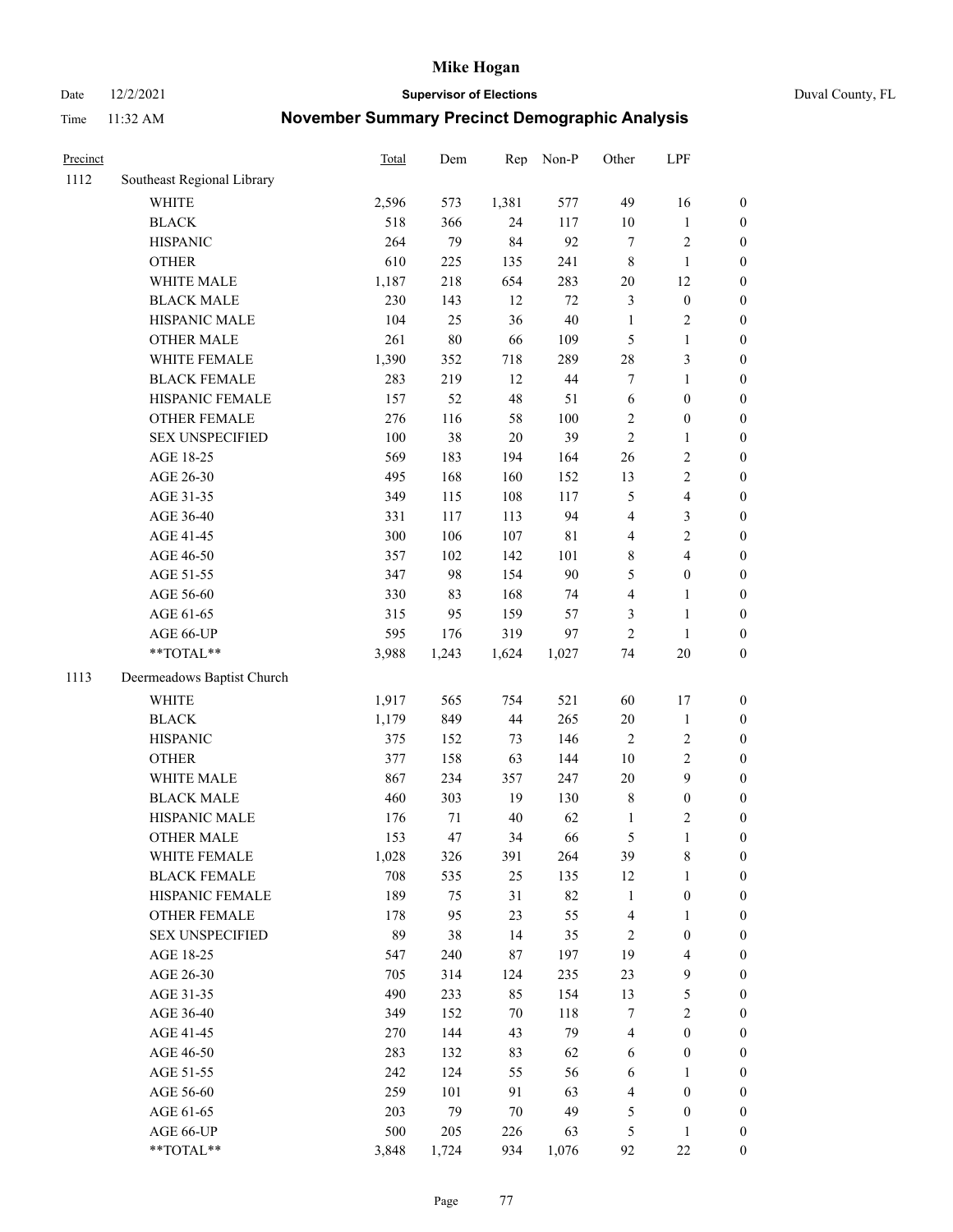Date 12/2/2021 **Supervisor of Elections** Duval County, FL

| Precinct |                                   | Total | Dem     | Rep    | Non-P       | Other          | LPF              |                  |
|----------|-----------------------------------|-------|---------|--------|-------------|----------------|------------------|------------------|
| 1114     | Best Western Premier Jacksonville |       |         |        |             |                |                  |                  |
|          | <b>WHITE</b>                      | 2,365 | 682     | 1,026  | 590         | 55             | 12               | 0                |
|          | <b>BLACK</b>                      | 931   | 677     | 25     | 208         | 19             | $\sqrt{2}$       | 0                |
|          | <b>HISPANIC</b>                   | 357   | 121     | 76     | 155         | 4              | $\mathbf{1}$     | $\boldsymbol{0}$ |
|          | <b>OTHER</b>                      | 466   | 162     | 105    | 184         | 12             | $\mathfrak{Z}$   | $\boldsymbol{0}$ |
|          | WHITE MALE                        | 1,035 | 257     | 470    | 277         | $22\,$         | $\boldsymbol{9}$ | $\boldsymbol{0}$ |
|          | <b>BLACK MALE</b>                 | 361   | 241     | 11     | 103         | 5              | $\mathbf{1}$     | $\boldsymbol{0}$ |
|          | HISPANIC MALE                     | 175   | 46      | 51     | 76          | 2              | $\boldsymbol{0}$ | $\boldsymbol{0}$ |
|          | <b>OTHER MALE</b>                 | 183   | 53      | 49     | 75          | $\overline{4}$ | $\mathfrak{2}$   | $\boldsymbol{0}$ |
|          | WHITE FEMALE                      | 1,306 | 413     | 553    | 305         | 32             | 3                | $\boldsymbol{0}$ |
|          | <b>BLACK FEMALE</b>               | 554   | 426     | 13     | 100         | 14             | $\mathbf{1}$     | 0                |
|          | HISPANIC FEMALE                   | 177   | 72      | 25     | $77 \,$     | $\mathbf{2}$   | $\mathbf{1}$     | 0                |
|          | OTHER FEMALE                      | 223   | 93      | 45     | 76          | 8              | $\mathbf{1}$     | 0                |
|          | <b>SEX UNSPECIFIED</b>            | 105   | 41      | 15     | 48          | $\mathbf{1}$   | $\boldsymbol{0}$ | $\boldsymbol{0}$ |
|          | AGE 18-25                         | 631   | 236     | 168    | $202\,$     | $22\,$         | $\mathfrak{Z}$   | $\boldsymbol{0}$ |
|          | AGE 26-30                         | 842   | 336     | 211    | 270         | 23             | $\sqrt{2}$       | $\boldsymbol{0}$ |
|          | AGE 31-35                         | 554   | 228     | 131    | 180         | 11             | $\overline{4}$   | $\boldsymbol{0}$ |
|          | AGE 36-40                         | 347   | 162     | 84     | 94          | 5              | $\sqrt{2}$       | $\boldsymbol{0}$ |
|          | AGE 41-45                         | 277   | 101     | 68     | 101         | 5              | $\sqrt{2}$       | $\boldsymbol{0}$ |
|          | AGE 46-50                         | 245   | 98      | 59     | $8\sqrt{1}$ | 5              | $\overline{c}$   | $\boldsymbol{0}$ |
|          | AGE 51-55                         | 235   | 105     | 73     | 49          | 7              | $\mathbf{1}$     | 0                |
|          | AGE 56-60                         | 224   | 87      | 91     | 43          | 3              | $\boldsymbol{0}$ | 0                |
|          | AGE 61-65                         | 191   | 72      | $77\,$ | 37          | 5              | $\boldsymbol{0}$ | 0                |
|          | AGE 66-UP                         | 573   | 217     | 270    | $80\,$      | $\overline{4}$ | $\mathfrak{2}$   | $\boldsymbol{0}$ |
|          | $**TOTAL**$                       | 4,119 | 1,642   | 1,232  | 1,137       | 90             | 18               | $\boldsymbol{0}$ |
| 1115     | Bartram Springs Clubhouse         |       |         |        |             |                |                  |                  |
|          | <b>WHITE</b>                      | 2,791 | 571     | 1,478  | 679         | 45             | 18               | $\boldsymbol{0}$ |
|          | <b>BLACK</b>                      | 706   | 517     | 37     | 144         | 8              | $\boldsymbol{0}$ | $\boldsymbol{0}$ |
|          | <b>HISPANIC</b>                   | 349   | 111     | 84     | 146         | 6              | $\mathfrak{2}$   | $\boldsymbol{0}$ |
|          | <b>OTHER</b>                      | 596   | 188     | 180    | 218         | 8              | $\sqrt{2}$       | $\boldsymbol{0}$ |
|          | WHITE MALE                        | 1,311 | 217     | 726    | 333         | 23             | 12               | $\boldsymbol{0}$ |
|          | <b>BLACK MALE</b>                 | 301   | $202\,$ | 22     | $72\,$      | 5              | $\boldsymbol{0}$ | $\boldsymbol{0}$ |
|          | HISPANIC MALE                     | 169   | 47      | 43     | 75          | 2              | $\overline{c}$   | 0                |
|          | <b>OTHER MALE</b>                 | 240   | 68      | 81     | 88          | $\overline{c}$ | $\mathbf{1}$     | 0                |
|          | WHITE FEMALE                      | 1,457 | 350     | 741    | 338         | 22             | 6                | 0                |
|          | <b>BLACK FEMALE</b>               | 399   | 309     | 15     | 72          | 3              | $\boldsymbol{0}$ | $\boldsymbol{0}$ |
|          | HISPANIC FEMALE                   | 175   | 61      | 40     | 70          | 4              | $\boldsymbol{0}$ | $\overline{0}$   |
|          | OTHER FEMALE                      | 293   | 101     | 87     | 99          | 5              | $\mathbf{1}$     | $\overline{0}$   |
|          | <b>SEX UNSPECIFIED</b>            | 97    | 32      | 24     | 40          | $\mathbf{1}$   | $\boldsymbol{0}$ | 0                |
|          | AGE 18-25                         | 513   | 179     | 147    | 171         | 14             | $\sqrt{2}$       | 0                |
|          | AGE 26-30                         | 416   | 138     | 140    | 124         | 11             | 3                | 0                |
|          | AGE 31-35                         | 439   | 126     | 155    | 146         | 7              | 5                | 0                |
|          | AGE 36-40                         | 492   | 138     | 189    | 158         | 5              | $\sqrt{2}$       | 0                |
|          | AGE 41-45                         | 474   | 144     | 169    | 152         | 5              | $\overline{4}$   | 0                |
|          | AGE 46-50                         | 473   | 142     | 199    | 122         | 7              | $\mathfrak{Z}$   | 0                |
|          | AGE 51-55                         | 423   | 120     | 198    | 101         | 3              | $\mathbf{1}$     | $\boldsymbol{0}$ |
|          | AGE 56-60                         | 402   | 120     | 193    | 82          | 5              | $\sqrt{2}$       | $\boldsymbol{0}$ |
|          | AGE 61-65                         | 268   | 100     | 128    | 36          | 4              | $\boldsymbol{0}$ | $\boldsymbol{0}$ |
|          | AGE 66-UP                         | 542   | 180     | 261    | 95          | 6              | $\boldsymbol{0}$ | $\boldsymbol{0}$ |
|          | **TOTAL**                         | 4,442 | 1,387   | 1,779  | 1,187       | 67             | 22               | $\boldsymbol{0}$ |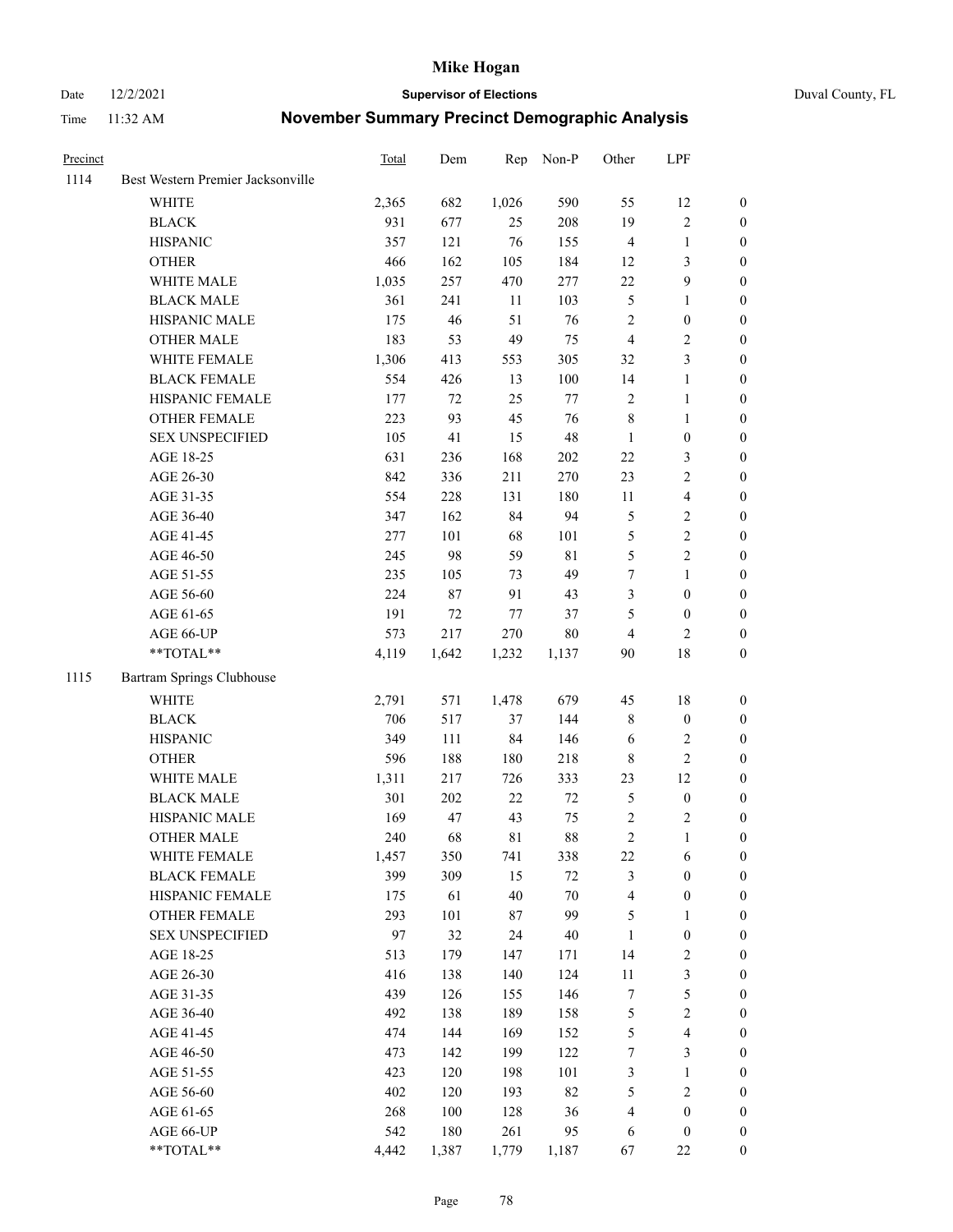# Date 12/2/2021 **Supervisor of Elections** Duval County, FL

| Precinct |                                                 | Total        | Dem        | Rep            | Non-P            | Other                                | LPF                                  |                                      |
|----------|-------------------------------------------------|--------------|------------|----------------|------------------|--------------------------------------|--------------------------------------|--------------------------------------|
| 1116     | First Baptist Church of Jacksonville at Nocatee |              |            |                |                  |                                      |                                      |                                      |
|          | <b>WHITE</b>                                    | 1,861        | 399        | 1,031          | 386              | 41                                   | $\overline{4}$                       | 0                                    |
|          | <b>BLACK</b>                                    | 81           | 53         | 8              | 17               | 3                                    | $\boldsymbol{0}$                     | $\boldsymbol{0}$                     |
|          | <b>HISPANIC</b>                                 | 92           | 30         | 41             | 21               | $\boldsymbol{0}$                     | $\boldsymbol{0}$                     | $\boldsymbol{0}$                     |
|          | <b>OTHER</b>                                    | 106          | 29         | 34             | 42               | $\boldsymbol{0}$                     | $\mathbf{1}$                         | $\boldsymbol{0}$                     |
|          | WHITE MALE                                      | 894          | 148        | 520            | 201              | 23                                   | $\sqrt{2}$                           | $\boldsymbol{0}$                     |
|          | <b>BLACK MALE</b>                               | 40           | 24         | $\overline{4}$ | 10               | 2                                    | $\boldsymbol{0}$                     | $\boldsymbol{0}$                     |
|          | HISPANIC MALE                                   | 41           | 13         | 17             | 11               | $\boldsymbol{0}$                     | $\boldsymbol{0}$                     | $\boldsymbol{0}$                     |
|          | <b>OTHER MALE</b>                               | 43           | 13         | 12             | 17               | $\boldsymbol{0}$                     | $\mathbf{1}$                         | $\boldsymbol{0}$                     |
|          | WHITE FEMALE                                    | 960          | 251        | 506            | 183              | 18                                   | $\sqrt{2}$                           | $\boldsymbol{0}$                     |
|          | <b>BLACK FEMALE</b>                             | 41           | 29         | $\overline{4}$ | $\boldsymbol{7}$ | $\mathbf{1}$                         | $\boldsymbol{0}$                     | 0                                    |
|          | HISPANIC FEMALE                                 | 50           | 17         | 24             | $\boldsymbol{9}$ | $\boldsymbol{0}$                     | $\boldsymbol{0}$                     | $\boldsymbol{0}$                     |
|          | OTHER FEMALE                                    | 49           | 14         | 18             | 17               | $\boldsymbol{0}$                     | $\boldsymbol{0}$                     | $\boldsymbol{0}$                     |
|          | <b>SEX UNSPECIFIED</b>                          | 22           | $\sqrt{2}$ | 9              | $11\,$           | $\boldsymbol{0}$                     | $\boldsymbol{0}$                     | $\boldsymbol{0}$                     |
|          | AGE 18-25                                       | 132          | 42         | 52             | 32               | 5                                    | $\mathbf{1}$                         | $\boldsymbol{0}$                     |
|          | AGE 26-30                                       | 94           | 22         | 38             | 32               | $\mathbf{1}$                         | $\mathbf{1}$                         | $\boldsymbol{0}$                     |
|          | AGE 31-35                                       | 134          | 29         | 62             | 42               | $\mathbf{1}$                         | $\boldsymbol{0}$                     | $\boldsymbol{0}$                     |
|          | AGE 36-40                                       | 141          | 36         | 62             | 40               | $\mathbf{1}$                         | $\sqrt{2}$                           | $\boldsymbol{0}$                     |
|          | AGE 41-45                                       | 126          | 31         | 54             | 39               | $\overline{c}$                       | $\boldsymbol{0}$                     | $\boldsymbol{0}$                     |
|          | AGE 46-50                                       | 115          | 29         | 51             | 32               | 3                                    | $\boldsymbol{0}$                     | $\boldsymbol{0}$                     |
|          | AGE 51-55                                       | 181          | 38         | 90             | 48               | 5                                    | $\boldsymbol{0}$                     | 0                                    |
|          | AGE 56-60                                       | 225          | 48         | 124            | 46               | 6                                    | 1                                    | $\boldsymbol{0}$                     |
|          | AGE 61-65                                       | 248          | 58         | 147            | 40               | 3                                    | $\boldsymbol{0}$                     | $\boldsymbol{0}$                     |
|          | AGE 66-UP                                       | 744          | 178        | 434            | 115              | 17                                   | $\boldsymbol{0}$                     | $\boldsymbol{0}$                     |
|          | $**TOTAL**$                                     | 2,140        | 511        | 1,114          | 466              | 44                                   | $\mathfrak s$                        | $\boldsymbol{0}$                     |
| 1201     | Church of God Marietta                          |              |            |                |                  |                                      |                                      |                                      |
|          |                                                 |              |            |                | 366              | $20\,$                               |                                      |                                      |
|          | WHITE<br><b>BLACK</b>                           | 2,187<br>382 | 365<br>300 | 1,430<br>25    | 52               |                                      | 6<br>$\mathfrak{Z}$                  | $\boldsymbol{0}$                     |
|          |                                                 | 126          | 54         | 41             | 30               | 2<br>$\mathbf{1}$                    | $\boldsymbol{0}$                     | $\boldsymbol{0}$<br>$\boldsymbol{0}$ |
|          | <b>HISPANIC</b>                                 | 188          | 47         |                | 62               |                                      | $\boldsymbol{0}$                     | $\overline{0}$                       |
|          | <b>OTHER</b>                                    |              |            | 77             |                  | 2                                    |                                      |                                      |
|          | WHITE MALE                                      | 991          | 148        | 664<br>$18\,$  | 166<br>$30\,$    | $10\,$<br>$\mathbf{1}$               | $\mathfrak{Z}$<br>$\mathbf{1}$       | $\boldsymbol{0}$<br>$\boldsymbol{0}$ |
|          | <b>BLACK MALE</b><br>HISPANIC MALE              | 174<br>59    | 124<br>27  | 19             |                  |                                      |                                      |                                      |
|          | <b>OTHER MALE</b>                               | 73           | 19         | 35             | 13<br>19         | $\boldsymbol{0}$<br>$\boldsymbol{0}$ | $\boldsymbol{0}$<br>$\boldsymbol{0}$ | 0<br>$\boldsymbol{0}$                |
|          | WHITE FEMALE                                    |              | 213        | 754            | 194              | 10                                   | 3                                    | $\overline{0}$                       |
|          | <b>BLACK FEMALE</b>                             | 1,174<br>200 | 170        | 7              | 20               | 1                                    | $\sqrt{2}$                           | $\overline{0}$                       |
|          | HISPANIC FEMALE                                 | 64           | 25         | 22             | 16               | $\mathbf{1}$                         | $\boldsymbol{0}$                     | $\overline{0}$                       |
|          | OTHER FEMALE                                    | 77           | 23         | 30             | $22\,$           | 2                                    | $\boldsymbol{0}$                     | 0                                    |
|          | <b>SEX UNSPECIFIED</b>                          | 71           | 17         | 24             | 30               | $\boldsymbol{0}$                     | $\boldsymbol{0}$                     | 0                                    |
|          | AGE 18-25                                       | 251          | 69         | 101            | 73               | 7                                    | $\mathbf{1}$                         | 0                                    |
|          | AGE 26-30                                       | 223          | 40         | 108            | 73               | $\overline{c}$                       | $\boldsymbol{0}$                     | 0                                    |
|          | AGE 31-35                                       | 227          | 59         | 101            | 62               | 4                                    | $\mathbf{1}$                         | 0                                    |
|          | AGE 36-40                                       | 215          | 49         | 113            | 50               | 1                                    | $\sqrt{2}$                           | 0                                    |
|          | AGE 41-45                                       | 198          | 63         | 88             | 46               | $\boldsymbol{0}$                     | $\mathbf{1}$                         | 0                                    |
|          | AGE 46-50                                       | 184          | 58         | 85             | 36               | 4                                    | $\mathbf{1}$                         | 0                                    |
|          | AGE 51-55                                       | 233          | 58         | 135            | 37               | 2                                    | $\mathbf{1}$                         | 0                                    |
|          | AGE 56-60                                       | 272          | 71         | 165            | 34               | 2                                    | $\boldsymbol{0}$                     | 0                                    |
|          | AGE 61-65                                       | 303          | 90         | 176            | 35               | $\overline{\mathbf{c}}$              | $\boldsymbol{0}$                     | 0                                    |
|          | AGE 66-UP                                       | 777          | 209        | 501            | 64               | $\mathbf{1}$                         | $\sqrt{2}$                           | 0                                    |
|          | **TOTAL**                                       | 2,883        | 766        | 1,573          | 510              | 25                                   | $\mathbf{9}$                         | $\boldsymbol{0}$                     |
|          |                                                 |              |            |                |                  |                                      |                                      |                                      |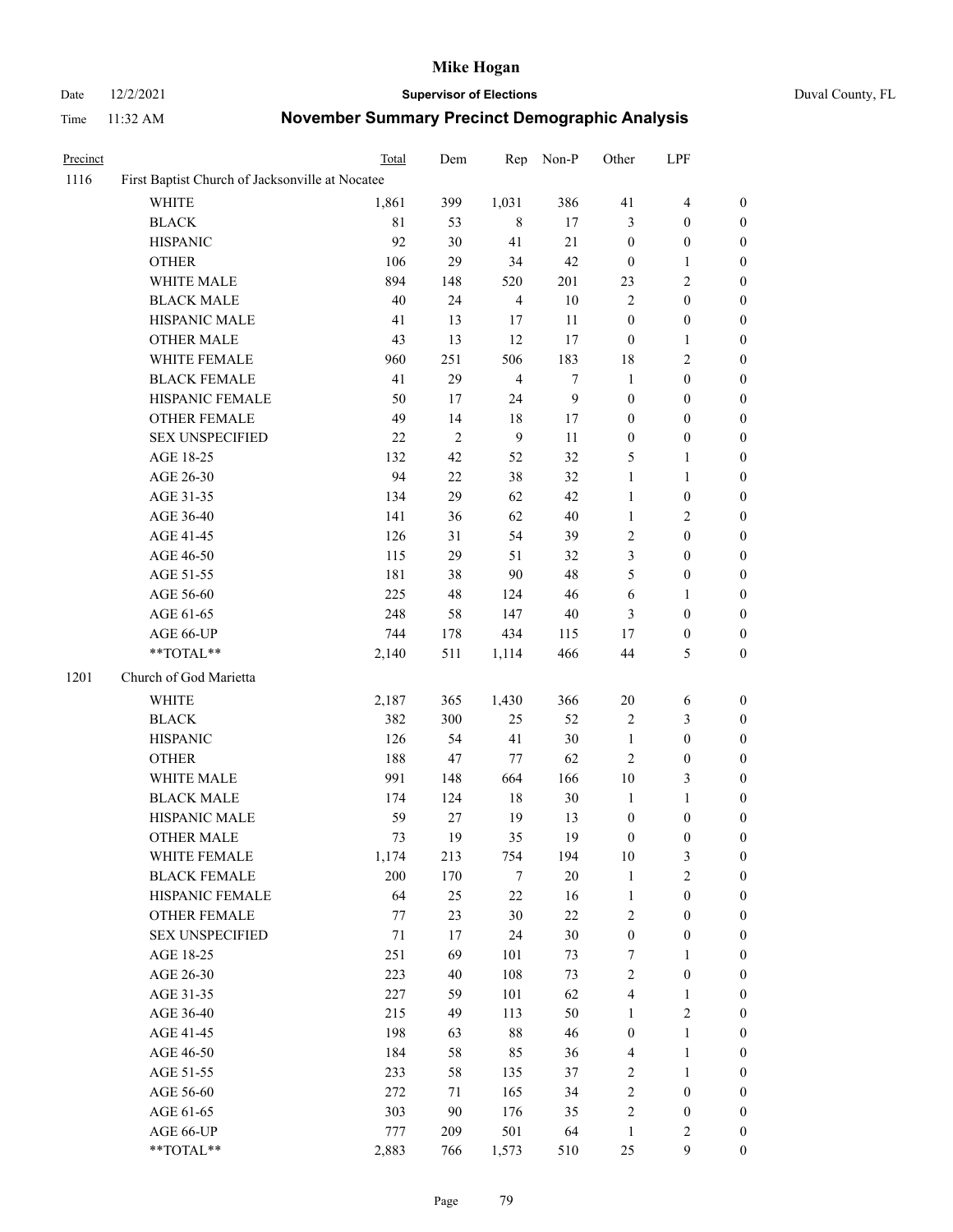Date 12/2/2021 **Supervisor of Elections** Duval County, FL

| Precinct |                                | Total  | Dem              | Rep            | Non-P                   | Other            | LPF              |                  |
|----------|--------------------------------|--------|------------------|----------------|-------------------------|------------------|------------------|------------------|
| 1202     | Hillcrest at Crystal Springs   |        |                  |                |                         |                  |                  |                  |
|          | <b>WHITE</b>                   | 1,598  | 235              | 1,122          | 214                     | 17               | 10               | 0                |
|          | <b>BLACK</b>                   | 581    | 452              | 27             | 95                      | 7                | $\boldsymbol{0}$ | $\boldsymbol{0}$ |
|          | <b>HISPANIC</b>                | 78     | 30               | 26             | 21                      | $\mathbf{1}$     | $\boldsymbol{0}$ | $\boldsymbol{0}$ |
|          | <b>OTHER</b>                   | 177    | 50               | 69             | 57                      | $\mathbf{1}$     | $\boldsymbol{0}$ | $\boldsymbol{0}$ |
|          | WHITE MALE                     | 767    | 102              | 546            | 106                     | 9                | $\overline{4}$   | $\boldsymbol{0}$ |
|          | <b>BLACK MALE</b>              | 265    | 195              | 17             | 50                      | 3                | $\boldsymbol{0}$ | $\boldsymbol{0}$ |
|          | HISPANIC MALE                  | 39     | 16               | 12             | 11                      | $\boldsymbol{0}$ | $\boldsymbol{0}$ | $\boldsymbol{0}$ |
|          | <b>OTHER MALE</b>              | 59     | 13               | 29             | 16                      | $\mathbf{1}$     | $\boldsymbol{0}$ | $\boldsymbol{0}$ |
|          | WHITE FEMALE                   | 803    | 129              | 559            | 101                     | 8                | 6                | $\boldsymbol{0}$ |
|          | <b>BLACK FEMALE</b>            | 308    | 252              | $\overline{9}$ | 43                      | 4                | $\boldsymbol{0}$ | $\boldsymbol{0}$ |
|          | HISPANIC FEMALE                | 37     | 12               | 14             | $10\,$                  | $\mathbf{1}$     | $\boldsymbol{0}$ | 0                |
|          | <b>OTHER FEMALE</b>            | $80\,$ | 31               | 28             | 21                      | $\boldsymbol{0}$ | $\boldsymbol{0}$ | $\boldsymbol{0}$ |
|          | <b>SEX UNSPECIFIED</b>         | 76     | 17               | $30\,$         | 29                      | $\boldsymbol{0}$ | $\boldsymbol{0}$ | $\boldsymbol{0}$ |
|          | AGE 18-25                      | 255    | 75               | 105            | 68                      | 5                | $\sqrt{2}$       | $\boldsymbol{0}$ |
|          | AGE 26-30                      | 214    | 62               | 89             | 54                      | 9                | $\boldsymbol{0}$ | $\boldsymbol{0}$ |
|          | AGE 31-35                      | 171    | 51               | 70             | 48                      | $\boldsymbol{0}$ | $\sqrt{2}$       | $\boldsymbol{0}$ |
|          | AGE 36-40                      | 180    | 59               | 90             | 29                      | $\boldsymbol{0}$ | $\sqrt{2}$       | $\boldsymbol{0}$ |
|          | AGE 41-45                      | 167    | 50               | $87\,$         | $27\,$                  | 2                | $\mathbf{1}$     | $\boldsymbol{0}$ |
|          | AGE 46-50                      | 169    | 43               | 87             | 35                      | 3                | $\mathbf{1}$     | $\boldsymbol{0}$ |
|          | AGE 51-55                      | 223    | 78               | 113            | $28\,$                  | 2                | $\sqrt{2}$       | $\boldsymbol{0}$ |
|          | AGE 56-60                      | 283    | 96               | 147            | 37                      | 3                | $\boldsymbol{0}$ | 0                |
|          | AGE 61-65                      | 247    | 78               | 156            | 13                      | $\boldsymbol{0}$ | $\boldsymbol{0}$ | $\boldsymbol{0}$ |
|          | AGE 66-UP                      | 525    | 175              | 300            | 48                      | $\overline{2}$   | $\boldsymbol{0}$ | $\boldsymbol{0}$ |
|          | **TOTAL**                      | 2,434  | 767              | 1,244          | 387                     | $26\,$           | 10               | $\boldsymbol{0}$ |
|          |                                |        |                  |                |                         |                  |                  |                  |
| 1203     | Leroy D. Clemons Senior Center |        |                  |                |                         |                  |                  |                  |
|          | <b>WHITE</b>                   | 1,147  | 153              | 774            | 199                     | 12               | $\mathbf{9}$     | $\boldsymbol{0}$ |
|          | <b>BLACK</b>                   | 121    | 95               | 5              | $21\,$                  | $\boldsymbol{0}$ | $\boldsymbol{0}$ | $\boldsymbol{0}$ |
|          | <b>HISPANIC</b>                | 38     | $8\,$            | 17             | 13                      | $\boldsymbol{0}$ | $\boldsymbol{0}$ | $\boldsymbol{0}$ |
|          | <b>OTHER</b>                   | 60     | $\boldsymbol{9}$ | 26             | 23                      | $\mathbf{1}$     | $\mathbf{1}$     | $\boldsymbol{0}$ |
|          | WHITE MALE                     | 536    | 61               | 373            | 91                      | 7                | $\overline{4}$   | $\boldsymbol{0}$ |
|          | <b>BLACK MALE</b>              | 54     | $40\,$           | $\overline{4}$ | $10\,$                  | $\boldsymbol{0}$ | $\boldsymbol{0}$ | $\boldsymbol{0}$ |
|          | HISPANIC MALE                  | 21     | $\mathfrak{Z}$   | $10\,$         | 8                       | $\boldsymbol{0}$ | $\boldsymbol{0}$ | $\boldsymbol{0}$ |
|          | <b>OTHER MALE</b>              | 25     | 3                | 12             | 9                       | $\mathbf{1}$     | $\boldsymbol{0}$ | $\boldsymbol{0}$ |
|          | WHITE FEMALE                   | 597    | 89               | 393            | 105                     | 5                | 5                | 0                |
|          | <b>BLACK FEMALE</b>            | 65     | 54               | $\mathbf{1}$   | $10\,$                  | $\boldsymbol{0}$ | $\boldsymbol{0}$ | $\overline{0}$   |
|          | HISPANIC FEMALE                | 16     | $\mathfrak{S}$   | 7              | $\overline{\mathbf{4}}$ | $\boldsymbol{0}$ | $\boldsymbol{0}$ | $\overline{0}$   |
|          | <b>OTHER FEMALE</b>            | $20\,$ | $\mathfrak{S}$   | $\mathbf{9}$   | 6                       | $\boldsymbol{0}$ | $\boldsymbol{0}$ | 0                |
|          | <b>SEX UNSPECIFIED</b>         | 32     | 5                | 13             | 13                      | $\boldsymbol{0}$ | $\mathbf{1}$     | 0                |
|          | AGE 18-25                      | 114    | $20\,$           | 61             | 32                      | 0                | $\mathbf{1}$     | 0                |
|          | AGE 26-30                      | 119    | 24               | 63             | 29                      | $\boldsymbol{0}$ | $\mathfrak{Z}$   | 0                |
|          | AGE 31-35                      | 123    | 21               | 67             | 31                      | 4                | $\boldsymbol{0}$ | 0                |
|          | AGE 36-40                      | 124    | 17               | 67             | 34                      | 4                | $\sqrt{2}$       | 0                |
|          | AGE 41-45                      | 97     | 10               | 57             | 29                      | $\boldsymbol{0}$ | $\mathbf{1}$     | 0                |
|          | AGE 46-50                      | 92     | 11               | 61             | 19                      | $\boldsymbol{0}$ | $\mathbf{1}$     | 0                |
|          | AGE 51-55                      | 118    | 24               | 69             | 24                      | $\boldsymbol{0}$ | $\mathbf{1}$     | 0                |
|          | AGE 56-60                      | 145    | 28               | 98             | 18                      | 1                | $\boldsymbol{0}$ | 0                |
|          | AGE 61-65                      | 153    | 30               | 96             | $22\,$                  | 4                | 1                | 0                |
|          | AGE 66-UP                      | 281    | 80               | 183            | $18\,$                  | $\boldsymbol{0}$ | $\boldsymbol{0}$ | 0                |
|          | **TOTAL**                      | 1,366  | 265              | 822            | 256                     | 13               | 10               | $\boldsymbol{0}$ |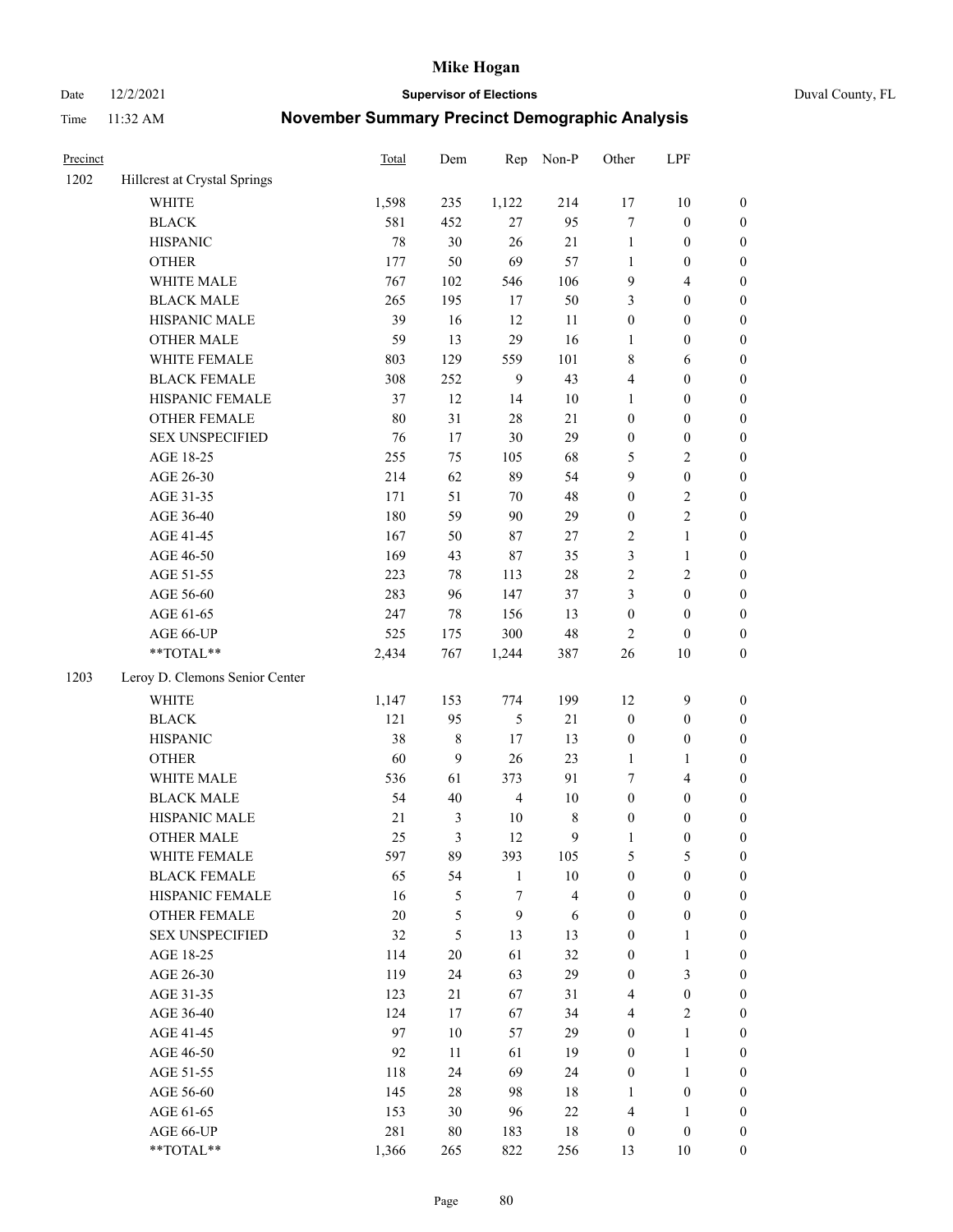Date 12/2/2021 **Supervisor of Elections** Duval County, FL

| Precinct |                                                           | Total | Dem   | Rep            | Non-P  | Other            | LPF                     |                  |
|----------|-----------------------------------------------------------|-------|-------|----------------|--------|------------------|-------------------------|------------------|
| 1204     | Maxville Community Center                                 |       |       |                |        |                  |                         |                  |
|          | <b>WHITE</b>                                              | 1,661 | 228   | 1,129          | 278    | 19               | $\boldsymbol{7}$        | 0                |
|          | <b>BLACK</b>                                              | 458   | 357   | 17             | $80\,$ | 4                | $\boldsymbol{0}$        | $\boldsymbol{0}$ |
|          | <b>HISPANIC</b>                                           | 96    | 29    | 34             | 33     | $\boldsymbol{0}$ | $\boldsymbol{0}$        | $\boldsymbol{0}$ |
|          | <b>OTHER</b>                                              | 122   | 29    | 45             | 45     | 1                | $\sqrt{2}$              | $\boldsymbol{0}$ |
|          | WHITE MALE                                                | 777   | 80    | 549            | 137    | 6                | $\mathfrak{S}$          | $\boldsymbol{0}$ |
|          | <b>BLACK MALE</b>                                         | 198   | 147   | $\overline{9}$ | 38     | 4                | $\boldsymbol{0}$        | $\boldsymbol{0}$ |
|          | HISPANIC MALE                                             | 47    | 11    | 20             | 16     | $\boldsymbol{0}$ | $\boldsymbol{0}$        | $\boldsymbol{0}$ |
|          | <b>OTHER MALE</b>                                         | 51    | 11    | 19             | 18     | $\mathbf{1}$     | $\overline{2}$          | $\boldsymbol{0}$ |
|          | WHITE FEMALE                                              | 860   | 146   | 559            | 140    | 13               | $\overline{2}$          | $\boldsymbol{0}$ |
|          | <b>BLACK FEMALE</b>                                       | 252   | 202   | $\,$ 8 $\,$    | 42     | $\boldsymbol{0}$ | $\boldsymbol{0}$        | $\boldsymbol{0}$ |
|          | HISPANIC FEMALE                                           | 48    | 17    | 14             | 17     | $\boldsymbol{0}$ | $\boldsymbol{0}$        | $\boldsymbol{0}$ |
|          | OTHER FEMALE                                              | 43    | 15    | 13             | 15     | $\boldsymbol{0}$ | $\boldsymbol{0}$        | $\boldsymbol{0}$ |
|          | <b>SEX UNSPECIFIED</b>                                    | 61    | 14    | 34             | 13     | $\boldsymbol{0}$ | $\boldsymbol{0}$        | $\boldsymbol{0}$ |
|          | AGE 18-25                                                 | 271   | 66    | 130            | $71\,$ | 4                | $\boldsymbol{0}$        | $\boldsymbol{0}$ |
|          | AGE 26-30                                                 | 215   | 48    | 109            | 53     | 2                | $\mathfrak{Z}$          | $\boldsymbol{0}$ |
|          | AGE 31-35                                                 | 213   | 54    | 83             | $71\,$ | 4                | $\mathbf{1}$            | $\boldsymbol{0}$ |
|          | AGE 36-40                                                 | 221   | 81    | 93             | 42     | 2                | 3                       | $\boldsymbol{0}$ |
|          | AGE 41-45                                                 | 194   | 59    | 79             | 53     | $\mathbf{1}$     | $\overline{2}$          | $\boldsymbol{0}$ |
|          | AGE 46-50                                                 | 193   | 55    | 102            | 33     | 3                | $\boldsymbol{0}$        | $\boldsymbol{0}$ |
|          | AGE 51-55                                                 | 189   | 52    | 108            | 26     | 3                | $\boldsymbol{0}$        | $\boldsymbol{0}$ |
|          | AGE 56-60                                                 | 243   | 65    | 148            | $28\,$ | $\sqrt{2}$       | $\boldsymbol{0}$        | 0                |
|          | AGE 61-65                                                 | 195   | 54    | 116            | 24     | $\mathbf{1}$     | $\boldsymbol{0}$        | 0                |
|          | AGE 66-UP                                                 | 403   | 109   | 257            | 35     | $\sqrt{2}$       | $\boldsymbol{0}$        | $\boldsymbol{0}$ |
|          | $\mathrm{*}\mathrm{*}\mathrm{TOTAL} \mathrm{*}\mathrm{*}$ | 2,337 | 643   | 1,225          | 436    | 24               | 9                       | $\boldsymbol{0}$ |
| 1205     | Midnight Cry Ministries                                   |       |       |                |        |                  |                         |                  |
|          | <b>WHITE</b>                                              | 2,127 | 400   | 1,226          | 456    | $30\,$           | 15                      | $\boldsymbol{0}$ |
|          | <b>BLACK</b>                                              | 1,613 | 1,290 | 61             | 245    | 17               | $\boldsymbol{0}$        | $\boldsymbol{0}$ |
|          | <b>HISPANIC</b>                                           | 320   | 117   | 64             | 136    | 2                | $\mathbf{1}$            | $\boldsymbol{0}$ |
|          | <b>OTHER</b>                                              | 390   | 103   | 120            | 156    | 9                | $\overline{c}$          | $\boldsymbol{0}$ |
|          | WHITE MALE                                                | 981   | 158   | 577            | 221    | 15               | $10\,$                  | $\boldsymbol{0}$ |
|          | <b>BLACK MALE</b>                                         | 683   | 517   | 33             | 125    | $\,$ $\,$        | $\boldsymbol{0}$        | $\boldsymbol{0}$ |
|          | HISPANIC MALE                                             | 130   | 52    | 28             | $50\,$ | $\boldsymbol{0}$ | $\boldsymbol{0}$        | 0                |
|          | OTHER MALE                                                | 147   | 32    | 59             | 51     | 4                | $\mathbf{1}$            | $\boldsymbol{0}$ |
|          | WHITE FEMALE                                              | 1,116 | 236   | 635            | 225    | 15               | 5                       | 0                |
|          | <b>BLACK FEMALE</b>                                       | 900   | 752   | 27             | 112    | 9                | $\boldsymbol{0}$        | $\boldsymbol{0}$ |
|          | HISPANIC FEMALE                                           | 184   | 64    | 35             | 82     | 2                | $\mathbf{1}$            | $\overline{0}$   |
|          | <b>OTHER FEMALE</b>                                       | 168   | 52    | 47             | 64     | 4                | $\mathbf{1}$            | $\overline{0}$   |
|          | <b>SEX UNSPECIFIED</b>                                    | 140   | 47    | 30             | 62     | $\mathbf{1}$     | $\boldsymbol{0}$        | 0                |
|          | AGE 18-25                                                 | 587   | 244   | 134            | 194    | 12               | $\mathfrak{Z}$          | 0                |
|          | AGE 26-30                                                 | 416   | 144   | 114            | 146    | $11\,$           | $\mathbf{1}$            | 0                |
|          | AGE 31-35                                                 | 402   | 160   | 117            | 118    | 6                | $\mathbf{1}$            | 0                |
|          | AGE 36-40                                                 | 387   | 179   | 86             | 113    | 5                | $\overline{\mathbf{4}}$ | 0                |
|          | AGE 41-45                                                 | 352   | 183   | 87             | 76     | 6                | $\boldsymbol{0}$        | 0                |
|          | AGE 46-50                                                 | 404   | 190   | 118            | 89     | 5                | $\sqrt{2}$              | 0                |
|          | AGE 51-55                                                 | 378   | 172   | 126            | 75     | 3                | $\sqrt{2}$              | $\boldsymbol{0}$ |
|          | AGE 56-60                                                 | 439   | 198   | 173            | 60     | 5                | $\mathfrak{Z}$          | $\boldsymbol{0}$ |
|          | AGE 61-65                                                 | 341   | 142   | 152            | 45     | 2                | $\boldsymbol{0}$        | $\boldsymbol{0}$ |
|          | AGE 66-UP                                                 | 744   | 298   | 364            | 77     | 3                | $\sqrt{2}$              | 0                |
|          | **TOTAL**                                                 | 4,450 | 1,910 | 1,471          | 993    | 58               | 18                      | $\boldsymbol{0}$ |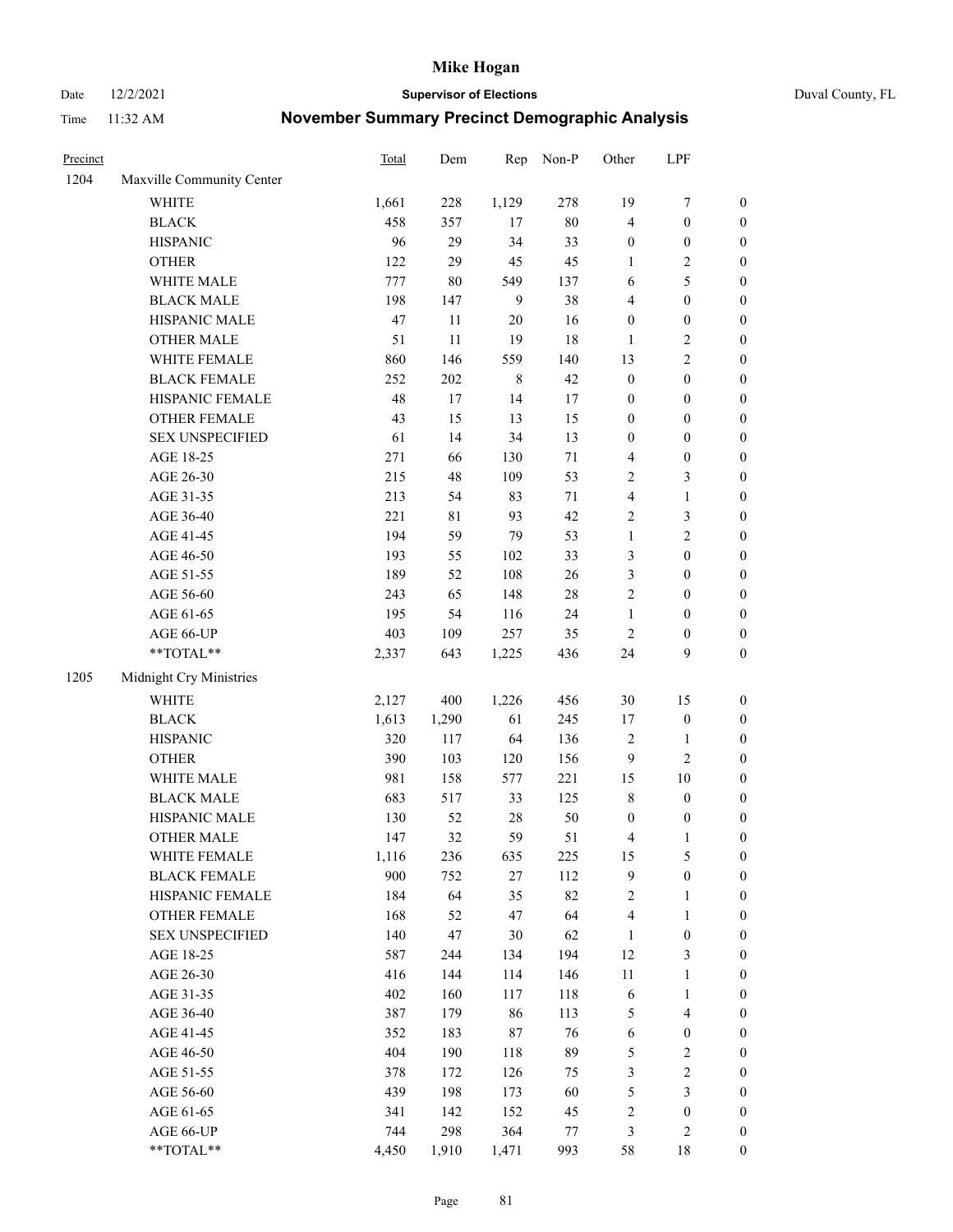Date 12/2/2021 **Supervisor of Elections** Duval County, FL

| Precinct |                             | Total       | Dem            | Rep                     | Non-P          | Other            | LPF              |                  |
|----------|-----------------------------|-------------|----------------|-------------------------|----------------|------------------|------------------|------------------|
| 1206     | Promise Land Baptist Church |             |                |                         |                |                  |                  |                  |
|          | <b>WHITE</b>                | 1,972       | 255            | 1,420                   | 276            | 15               | 6                | 0                |
|          | <b>BLACK</b>                | 1,283       | 998            | 54                      | 212            | 16               | $\mathfrak{Z}$   | $\boldsymbol{0}$ |
|          | <b>HISPANIC</b>             | 94          | 42             | 30                      | 21             | $\mathbf{1}$     | $\boldsymbol{0}$ | $\boldsymbol{0}$ |
|          | <b>OTHER</b>                | 302         | 100            | 100                     | 94             | 8                | $\boldsymbol{0}$ | $\boldsymbol{0}$ |
|          | WHITE MALE                  | 926         | 89             | 704                     | 121            | 7                | 5                | $\boldsymbol{0}$ |
|          | <b>BLACK MALE</b>           | 582         | 422            | 35                      | 116            | 7                | $\sqrt{2}$       | $\boldsymbol{0}$ |
|          | HISPANIC MALE               | 39          | $18\,$         | 15                      | 6              | $\boldsymbol{0}$ | $\boldsymbol{0}$ | $\boldsymbol{0}$ |
|          | <b>OTHER MALE</b>           | 101         | 32             | 34                      | 32             | 3                | $\boldsymbol{0}$ | $\boldsymbol{0}$ |
|          | WHITE FEMALE                | 1,018       | 162            | 697                     | 150            | $\,$ $\,$        | $\mathbf{1}$     | $\boldsymbol{0}$ |
|          | <b>BLACK FEMALE</b>         | 673         | 557            | 17                      | 89             | 9                | $\mathbf{1}$     | $\boldsymbol{0}$ |
|          | HISPANIC FEMALE             | 53          | 23             | 15                      | 14             | $\mathbf{1}$     | $\boldsymbol{0}$ | $\boldsymbol{0}$ |
|          | <b>OTHER FEMALE</b>         | 148         | 56             | 51                      | 38             | 3                | $\boldsymbol{0}$ | $\boldsymbol{0}$ |
|          | <b>SEX UNSPECIFIED</b>      | 111         | 36             | 36                      | 37             | $\overline{2}$   | $\boldsymbol{0}$ | $\boldsymbol{0}$ |
|          | AGE 18-25                   | 439         | 150            | 143                     | 137            | 8                | $\mathbf{1}$     | $\boldsymbol{0}$ |
|          | AGE 26-30                   | 269         | 91             | 100                     | 73             | 3                | $\sqrt{2}$       | $\boldsymbol{0}$ |
|          | AGE 31-35                   | 279         | 96             | 105                     | 68             | $\boldsymbol{7}$ | $\mathfrak{Z}$   | $\boldsymbol{0}$ |
|          | AGE 36-40                   | 278         | 98             | 121                     | 57             | $\overline{c}$   | $\boldsymbol{0}$ | $\boldsymbol{0}$ |
|          | AGE 41-45                   | 305         | 135            | 112                     | 53             | 3                | $\overline{2}$   | $\boldsymbol{0}$ |
|          | AGE 46-50                   | 313         | 132            | 124                     | 56             | $\mathbf{1}$     | $\boldsymbol{0}$ | $\boldsymbol{0}$ |
|          | AGE 51-55                   | 338         | 156            | 144                     | 37             | $\boldsymbol{0}$ | $\mathbf{1}$     | $\boldsymbol{0}$ |
|          | AGE 56-60                   | 413         | 155            | 214                     | 42             | 2                | $\boldsymbol{0}$ | 0                |
|          | AGE 61-65                   | 322         | 121            | 156                     | 43             | $\mathfrak{2}$   | $\boldsymbol{0}$ | 0                |
|          | AGE 66-UP                   | 695         | 261            | 385                     | 37             | 12               | $\boldsymbol{0}$ | $\boldsymbol{0}$ |
|          | **TOTAL**                   | 3,651       | 1,395          | 1,604                   | 603            | $40\,$           | $\boldsymbol{9}$ | $\boldsymbol{0}$ |
| 1207     | Baldwin Town Hall           |             |                |                         |                |                  |                  |                  |
|          | <b>WHITE</b>                | 675         | 116            | 421                     | 124            | 12               | $\sqrt{2}$       | $\boldsymbol{0}$ |
|          | <b>BLACK</b>                | 244         | 221            | 7                       | 16             | $\boldsymbol{0}$ | $\boldsymbol{0}$ | $\boldsymbol{0}$ |
|          | <b>HISPANIC</b>             | 11          | 3              | 6                       | $\sqrt{2}$     | $\boldsymbol{0}$ | $\boldsymbol{0}$ | $\boldsymbol{0}$ |
|          | <b>OTHER</b>                | 33          | $\,$ $\,$      | 14                      | $10\,$         | 1                | $\boldsymbol{0}$ | $\boldsymbol{0}$ |
|          | WHITE MALE                  | 299         | 51             | 186                     | 54             | 8                | $\boldsymbol{0}$ | $\boldsymbol{0}$ |
|          | <b>BLACK MALE</b>           | 85          | 75             | $\overline{4}$          | 6              | $\boldsymbol{0}$ | $\boldsymbol{0}$ | $\boldsymbol{0}$ |
|          | HISPANIC MALE               | 5           | $\overline{c}$ | $\overline{c}$          | $\mathbf{1}$   | $\boldsymbol{0}$ | $\boldsymbol{0}$ | $\boldsymbol{0}$ |
|          | OTHER MALE                  | 12          | 5              | $\overline{\mathbf{4}}$ | $\mathfrak{Z}$ | $\boldsymbol{0}$ | $\boldsymbol{0}$ | $\boldsymbol{0}$ |
|          | WHITE FEMALE                | 368         | 64             | 232                     | 66             | 4                | 2                | 0                |
|          | <b>BLACK FEMALE</b>         | 152         | 141            | 3                       | $\,$ 8 $\,$    | $\boldsymbol{0}$ | $\boldsymbol{0}$ | $\overline{0}$   |
|          | HISPANIC FEMALE             | 6           | $\mathbf{1}$   | $\overline{\mathbf{4}}$ | $\mathbf{1}$   | $\boldsymbol{0}$ | $\boldsymbol{0}$ | $\overline{0}$   |
|          | <b>OTHER FEMALE</b>         | 11          | 2              | 7                       | $\mathbf{1}$   | 1                | $\boldsymbol{0}$ | $\overline{0}$   |
|          | <b>SEX UNSPECIFIED</b>      | 25          | $\tau$         | 6                       | 12             | $\boldsymbol{0}$ | $\boldsymbol{0}$ | $\overline{0}$   |
|          | AGE 18-25                   | 92          | 34             | 33                      | 23             | 2                | $\boldsymbol{0}$ | $\theta$         |
|          | AGE 26-30                   | $8\sqrt{1}$ | 23             | 40                      | 16             | $\overline{c}$   | $\boldsymbol{0}$ | 0                |
|          | AGE 31-35                   | 75          | 23             | 33                      | 18             | $\boldsymbol{0}$ | 1                | 0                |
|          | AGE 36-40                   | 84          | 25             | 44                      | 15             | $\boldsymbol{0}$ | $\boldsymbol{0}$ | 0                |
|          | AGE 41-45                   | 59          | 18             | 29                      | $8\,$          | $\overline{4}$   | $\boldsymbol{0}$ | 0                |
|          | AGE 46-50                   | 67          | 23             | 33                      | 9              | 1                | $\mathbf{1}$     | 0                |
|          | AGE 51-55                   | 80          | 22             | 46                      | 11             | $\mathbf{1}$     | $\boldsymbol{0}$ | $\overline{0}$   |
|          | AGE 56-60                   | 85          | 33             | 33                      | 17             | 2                | $\boldsymbol{0}$ | $\overline{0}$   |
|          | AGE 61-65                   | 92          | 34             | 46                      | 12             | $\boldsymbol{0}$ | $\boldsymbol{0}$ | $\overline{0}$   |
|          | AGE 66-UP                   | 248         | 113            | 111                     | 23             | $\mathbf{1}$     | $\boldsymbol{0}$ | 0                |
|          | **TOTAL**                   | 963         | 348            | 448                     | 152            | 13               | $\overline{2}$   | $\boldsymbol{0}$ |
|          |                             |             |                |                         |                |                  |                  |                  |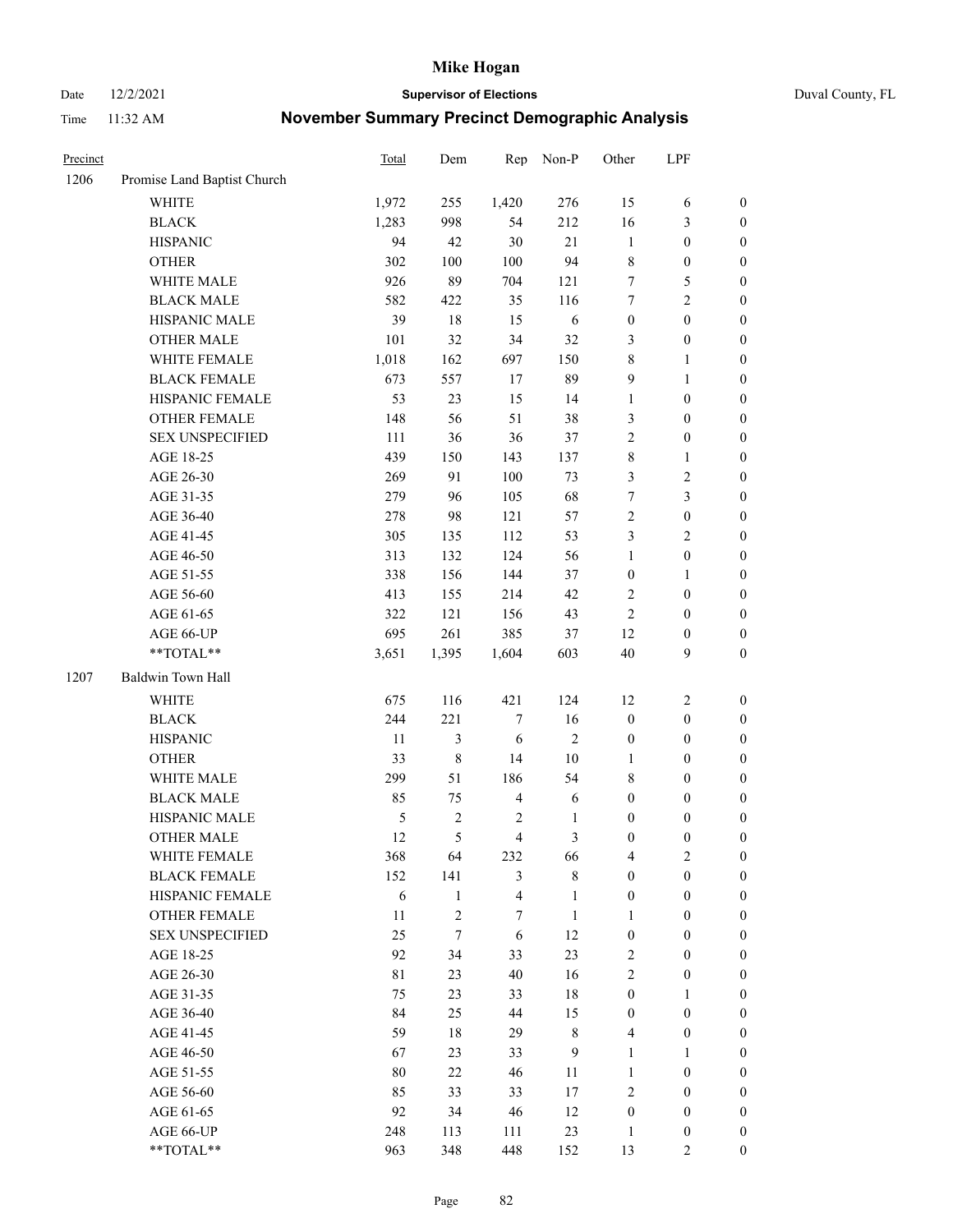Date 12/2/2021 **Supervisor of Elections** Duval County, FL

| Precinct |                           | Total | Dem    | Rep         | Non-P   | Other                   | LPF              |                  |
|----------|---------------------------|-------|--------|-------------|---------|-------------------------|------------------|------------------|
| 1208     | Harvest Ministries        |       |        |             |         |                         |                  |                  |
|          | <b>WHITE</b>              | 1,846 | 369    | 1,066       | 374     | 28                      | $\boldsymbol{9}$ | 0                |
|          | <b>BLACK</b>              | 1,413 | 1,099  | 48          | 244     | 21                      | $\mathbf{1}$     | $\boldsymbol{0}$ |
|          | <b>HISPANIC</b>           | 247   | 98     | 51          | 95      | 3                       | $\boldsymbol{0}$ | $\boldsymbol{0}$ |
|          | <b>OTHER</b>              | 449   | 134    | 142         | 166     | 5                       | $\sqrt{2}$       | $\boldsymbol{0}$ |
|          | WHITE MALE                | 850   | 143    | 517         | 176     | 7                       | 7                | $\boldsymbol{0}$ |
|          | <b>BLACK MALE</b>         | 509   | 354    | 30          | 112     | 12                      | $\mathbf{1}$     | $\boldsymbol{0}$ |
|          | HISPANIC MALE             | 119   | 49     | 30          | 39      | $\mathbf{1}$            | $\boldsymbol{0}$ | $\boldsymbol{0}$ |
|          | <b>OTHER MALE</b>         | 161   | 45     | 56          | 59      | $\mathbf{1}$            | $\boldsymbol{0}$ | $\boldsymbol{0}$ |
|          | WHITE FEMALE              | 980   | 225    | 541         | 192     | $20\,$                  | $\sqrt{2}$       | $\boldsymbol{0}$ |
|          | <b>BLACK FEMALE</b>       | 887   | 730    | 17          | 131     | $\boldsymbol{9}$        | $\boldsymbol{0}$ | $\boldsymbol{0}$ |
|          | HISPANIC FEMALE           | 125   | 47     | $20\,$      | 56      | $\mathbf{2}$            | $\boldsymbol{0}$ | $\boldsymbol{0}$ |
|          | OTHER FEMALE              | 220   | $70\,$ | 69          | $77 \,$ | $\overline{c}$          | $\sqrt{2}$       | $\boldsymbol{0}$ |
|          | <b>SEX UNSPECIFIED</b>    | 103   | 37     | 27          | 36      | 3                       | $\boldsymbol{0}$ | $\boldsymbol{0}$ |
|          | AGE 18-25                 | 446   | 193    | 91          | 148     | 14                      | $\boldsymbol{0}$ | $\boldsymbol{0}$ |
|          | AGE 26-30                 | 353   | 145    | 84          | 114     | 7                       | $\mathfrak{Z}$   | $\boldsymbol{0}$ |
|          | AGE 31-35                 | 408   | 191    | 93          | 113     | $\boldsymbol{7}$        | $\overline{4}$   | $\boldsymbol{0}$ |
|          | AGE 36-40                 | 356   | 150    | 91          | 108     | 5                       | $\sqrt{2}$       | $\boldsymbol{0}$ |
|          | AGE 41-45                 | 299   | 138    | 82          | 73      | 6                       | $\boldsymbol{0}$ | $\boldsymbol{0}$ |
|          | AGE 46-50                 | 338   | 153    | 112         | 63      | 9                       | $\mathbf{1}$     | $\boldsymbol{0}$ |
|          | AGE 51-55                 | 329   | 151    | 110         | 64      | 3                       | $\mathbf{1}$     | $\boldsymbol{0}$ |
|          | AGE 56-60                 | 347   | 143    | 152         | 51      | $\boldsymbol{0}$        | $\mathbf{1}$     | 0                |
|          | AGE 61-65                 | 374   | 170    | 153         | 49      | 2                       | $\boldsymbol{0}$ | $\boldsymbol{0}$ |
|          | AGE 66-UP                 | 704   | 266    | 339         | 95      | $\overline{4}$          | $\boldsymbol{0}$ | $\boldsymbol{0}$ |
|          | $**TOTAL**$               | 3,955 | 1,700  | 1,307       | 879     | 57                      | 12               | $\boldsymbol{0}$ |
| 1209     | Whitehouse Baptist Church |       |        |             |         |                         |                  |                  |
|          | <b>WHITE</b>              | 2,725 | 407    | 1,846       | 427     | 32                      | 13               | $\boldsymbol{0}$ |
|          | <b>BLACK</b>              | 509   | 393    | 27          | 85      | 4                       | $\boldsymbol{0}$ | $\boldsymbol{0}$ |
|          | <b>HISPANIC</b>           | 109   | 35     | 39          | 34      | $\boldsymbol{0}$        | $\mathbf{1}$     | $\boldsymbol{0}$ |
|          | <b>OTHER</b>              | 195   | 42     | $8\sqrt{1}$ | 64      | $\tau$                  | $\mathbf{1}$     | $\boldsymbol{0}$ |
|          | WHITE MALE                | 1,297 | 169    | 899         | 205     | 19                      | $\mathfrak s$    | $\boldsymbol{0}$ |
|          | <b>BLACK MALE</b>         | 211   | 152    | $20\,$      | 39      | $\boldsymbol{0}$        | $\boldsymbol{0}$ | $\boldsymbol{0}$ |
|          | HISPANIC MALE             | 64    | 18     | 26          | $20\,$  | $\boldsymbol{0}$        | $\boldsymbol{0}$ | $\boldsymbol{0}$ |
|          | <b>OTHER MALE</b>         | 64    | 11     | 30          | 21      | 2                       | $\boldsymbol{0}$ | $\boldsymbol{0}$ |
|          | WHITE FEMALE              | 1,399 | 235    | 933         | 211     | 13                      | 7                | 0                |
|          | <b>BLACK FEMALE</b>       | 289   | 236    | 7           | 42      | 4                       | $\boldsymbol{0}$ | $\overline{0}$   |
|          | HISPANIC FEMALE           | 42    | 15     | 13          | 13      | $\boldsymbol{0}$        | $\mathbf{1}$     | 0                |
|          | OTHER FEMALE              | 77    | 15     | 38          | 21      | 3                       | $\boldsymbol{0}$ | 0                |
|          | <b>SEX UNSPECIFIED</b>    | 95    | 26     | 27          | 38      | $\overline{\mathbf{c}}$ | $\sqrt{2}$       | 0                |
|          | AGE 18-25                 | 375   | 85     | 175         | 98      | 14                      | 3                | 0                |
|          | AGE 26-30                 | 259   | 61     | 133         | 60      | 3                       | $\sqrt{2}$       | 0                |
|          | AGE 31-35                 | 295   | 63     | 148         | 72      | 9                       | 3                | 0                |
|          | AGE 36-40                 | 291   | 68     | 139         | 79      | 5                       | $\boldsymbol{0}$ | 0                |
|          | AGE 41-45                 | 295   | 80     | 153         | 57      | $\mathbf{2}$            | 3                | 0                |
|          | AGE 46-50                 | 298   | 61     | 183         | 48      | 5                       | $\mathbf{1}$     | 0                |
|          | AGE 51-55                 | 351   | 105    | 191         | 54      | $\mathbf{1}$            | $\boldsymbol{0}$ | 0                |
|          | AGE 56-60                 | 357   | 88     | 219         | 49      | $\mathbf{1}$            | $\boldsymbol{0}$ | 0                |
|          | AGE 61-65                 | 314   | 83     | 191         | 37      | $\mathbf{1}$            | $\sqrt{2}$       | 0                |
|          | AGE 66-UP                 | 703   | 183    | 461         | 56      | $\overline{\mathbf{c}}$ | $\mathbf{1}$     | 0                |
|          | **TOTAL**                 | 3,538 | 877    | 1,993       | 610     | 43                      | 15               | $\boldsymbol{0}$ |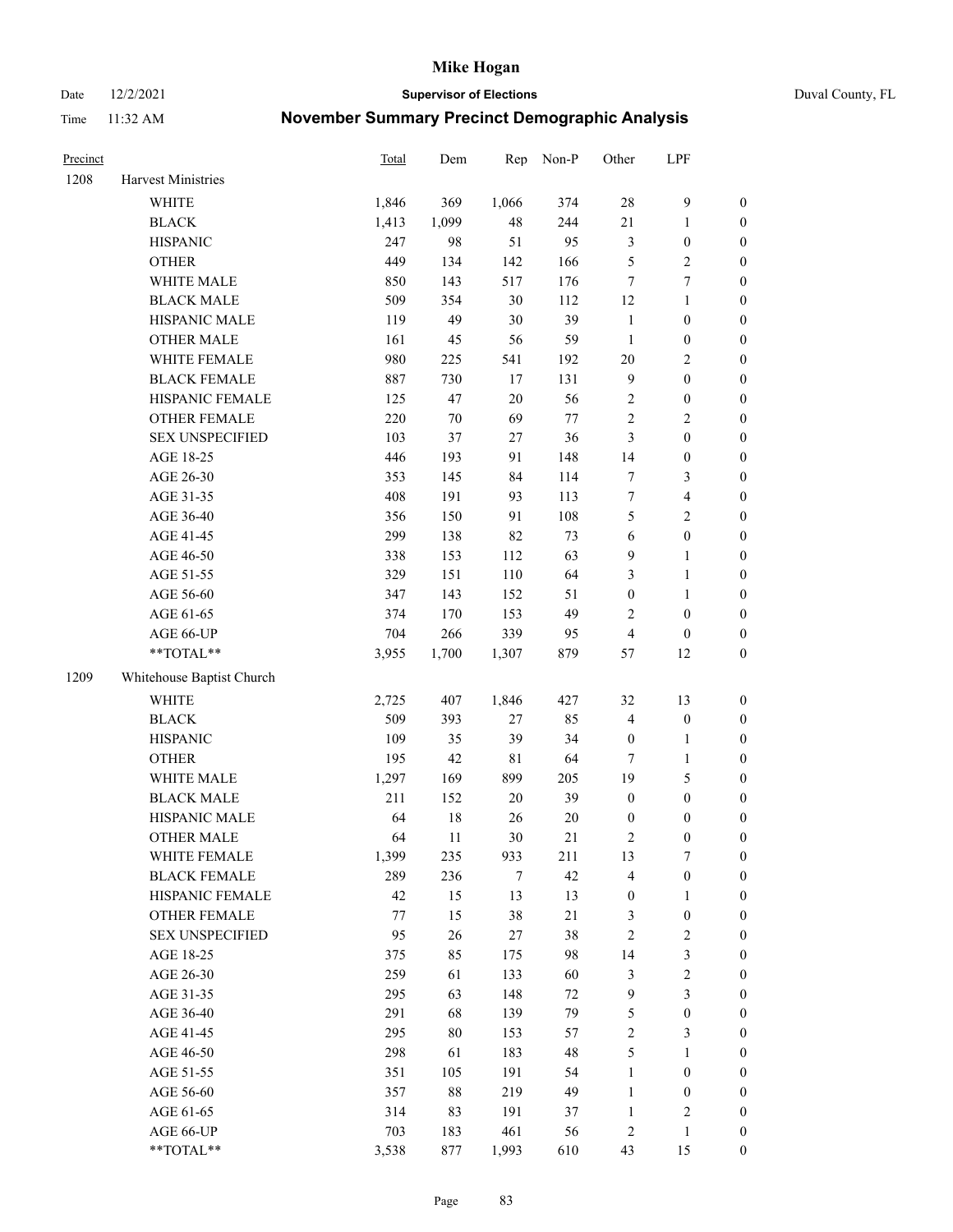Date 12/2/2021 **Supervisor of Elections** Duval County, FL

| Precinct |                             | <b>Total</b> | Dem     | Rep   | Non-P  | Other                   | LPF                     |                  |
|----------|-----------------------------|--------------|---------|-------|--------|-------------------------|-------------------------|------------------|
| 1210     | Shindler Dr Baptist Church  |              |         |       |        |                         |                         |                  |
|          | <b>WHITE</b>                | 1,751        | 317     | 1,013 | 383    | 25                      | 13                      | 0                |
|          | <b>BLACK</b>                | 749          | 563     | 46    | 131    | $\mathbf{9}$            | $\boldsymbol{0}$        | $\boldsymbol{0}$ |
|          | <b>HISPANIC</b>             | 258          | 99      | 53    | 99     | 5                       | $\sqrt{2}$              | $\boldsymbol{0}$ |
|          | <b>OTHER</b>                | 252          | 85      | 78    | 82     | 6                       | 1                       | $\boldsymbol{0}$ |
|          | WHITE MALE                  | 826          | 114     | 508   | 185    | $10\,$                  | 9                       | $\boldsymbol{0}$ |
|          | <b>BLACK MALE</b>           | 330          | 225     | 26    | $72\,$ | 7                       | $\boldsymbol{0}$        | $\boldsymbol{0}$ |
|          | HISPANIC MALE               | 122          | 45      | 29    | 45     | $\sqrt{2}$              | $\mathbf{1}$            | $\boldsymbol{0}$ |
|          | <b>OTHER MALE</b>           | 91           | 25      | 35    | 29     | $\mathbf{2}$            | $\boldsymbol{0}$        | $\boldsymbol{0}$ |
|          | WHITE FEMALE                | 904          | $200\,$ | 493   | 192    | 15                      | $\overline{\mathbf{4}}$ | $\boldsymbol{0}$ |
|          | <b>BLACK FEMALE</b>         | 406          | 329     | 19    | 56     | $\sqrt{2}$              | $\boldsymbol{0}$        | $\boldsymbol{0}$ |
|          | HISPANIC FEMALE             | 131          | 51      | 23    | 53     | 3                       | $\mathbf{1}$            | $\boldsymbol{0}$ |
|          | OTHER FEMALE                | 130          | 49      | 39    | $40\,$ | $\mathbf{2}$            | $\boldsymbol{0}$        | $\boldsymbol{0}$ |
|          | <b>SEX UNSPECIFIED</b>      | 70           | 26      | 18    | 23     | $\overline{2}$          | $\mathbf{1}$            | $\boldsymbol{0}$ |
|          | AGE 18-25                   | 335          | 122     | 88    | 110    | 13                      | $\sqrt{2}$              | $\boldsymbol{0}$ |
|          | AGE 26-30                   | 310          | 95      | 108   | 98     | 6                       | $\mathfrak{Z}$          | $\boldsymbol{0}$ |
|          | AGE 31-35                   | 263          | 101     | 85    | 69     | 4                       | $\overline{\mathbf{4}}$ | $\boldsymbol{0}$ |
|          | AGE 36-40                   | 256          | 95      | 78    | 75     | 5                       | $\mathfrak{Z}$          | $\boldsymbol{0}$ |
|          | AGE 41-45                   | 217          | 75      | 81    | 59     | $\mathbf{1}$            | $\mathbf{1}$            | $\boldsymbol{0}$ |
|          | AGE 46-50                   | 239          | $80\,$  | 101   | 54     | $\overline{\mathbf{4}}$ | $\boldsymbol{0}$        | $\boldsymbol{0}$ |
|          | AGE 51-55                   | 293          | 107     | 127   | 56     | $\overline{c}$          | $\mathbf{1}$            | $\boldsymbol{0}$ |
|          | AGE 56-60                   | 302          | 108     | 135   | 57     | $\sqrt{2}$              | $\boldsymbol{0}$        | 0                |
|          | AGE 61-65                   | 257          | 93      | 113   | 47     | $\mathbf{2}$            | $\overline{2}$          | $\boldsymbol{0}$ |
|          | AGE 66-UP                   | 538          | 188     | 274   | $70\,$ | 6                       | $\boldsymbol{0}$        | $\boldsymbol{0}$ |
|          | **TOTAL**                   | 3,010        | 1,064   | 1,190 | 695    | 45                      | 16                      | $\boldsymbol{0}$ |
| 1211     | Christian Family Fellowship |              |         |       |        |                         |                         |                  |
|          | WHITE                       | 2,735        | 498     | 1,570 | 595    | 62                      | $10\,$                  | $\boldsymbol{0}$ |
|          | <b>BLACK</b>                | 2,466        | 1,864   | 97    | 470    | 32                      | $\mathfrak{Z}$          | $\boldsymbol{0}$ |
|          | <b>HISPANIC</b>             | 630          | 225     | 165   | 231    | $\,$ $\,$               | $\mathbf{1}$            | $\boldsymbol{0}$ |
|          | <b>OTHER</b>                | 738          | 231     | 206   | 282    | 17                      | $\sqrt{2}$              | $\boldsymbol{0}$ |
|          | WHITE MALE                  | 1,284        | 178     | 779   | 293    | 27                      | $\boldsymbol{7}$        | $\boldsymbol{0}$ |
|          | <b>BLACK MALE</b>           | 1,061        | 732     | 53    | 255    | 20                      | $\mathbf{1}$            | $\boldsymbol{0}$ |
|          | HISPANIC MALE               | 296          | $88\,$  | 94    | 111    | 2                       | $\mathbf{1}$            | $\boldsymbol{0}$ |
|          | OTHER MALE                  | 285          | 77      | 92    | 111    | 3                       | $\overline{c}$          | $\boldsymbol{0}$ |
|          | WHITE FEMALE                | 1,428        | 317     | 776   | 297    | 35                      | 3                       | 0                |
|          | <b>BLACK FEMALE</b>         | 1,374        | 1,109   | 43    | 208    | 12                      | $\sqrt{2}$              | $\overline{0}$   |
|          | HISPANIC FEMALE             | 326          | 135     | 68    | 117    | 6                       | $\boldsymbol{0}$        | $\overline{0}$   |
|          | <b>OTHER FEMALE</b>         | 371          | 125     | 98    | 137    | $11\,$                  | $\boldsymbol{0}$        | $\overline{0}$   |
|          | <b>SEX UNSPECIFIED</b>      | 144          | 57      | 35    | 49     | 3                       | $\boldsymbol{0}$        | 0                |
|          | AGE 18-25                   | 817          | 343     | 169   | 282    | $21\,$                  | $\sqrt{2}$              | 0                |
|          | AGE 26-30                   | 687          | 255     | 178   | 228    | $22\,$                  | $\overline{\mathbf{4}}$ | 0                |
|          | AGE 31-35                   | 674          | 287     | 172   | 196    | 17                      | $\sqrt{2}$              | 0                |
|          | AGE 36-40                   | 612          | 278     | 148   | 171    | 11                      | $\overline{\mathbf{4}}$ | 0                |
|          | AGE 41-45                   | 601          | 259     | 155   | 173    | 12                      | $\sqrt{2}$              | 0                |
|          | AGE 46-50                   | 593          | 276     | 189   | 119    | 8                       | $\mathbf{1}$            | 0                |
|          | AGE 51-55                   | 600          | 295     | 203   | 92     | 9                       | $\mathbf{1}$            | 0                |
|          | AGE 56-60                   | 601          | 273     | 209   | 115    | 4                       | $\boldsymbol{0}$        | 0                |
|          | AGE 61-65                   | 515          | 219     | 212   | $80\,$ | 4                       | $\boldsymbol{0}$        | $\boldsymbol{0}$ |
|          | AGE 66-UP                   | 869          | 333     | 403   | 122    | 11                      | $\boldsymbol{0}$        | 0                |
|          | **TOTAL**                   | 6,569        | 2,818   | 2,038 | 1,578  | 119                     | 16                      | $\boldsymbol{0}$ |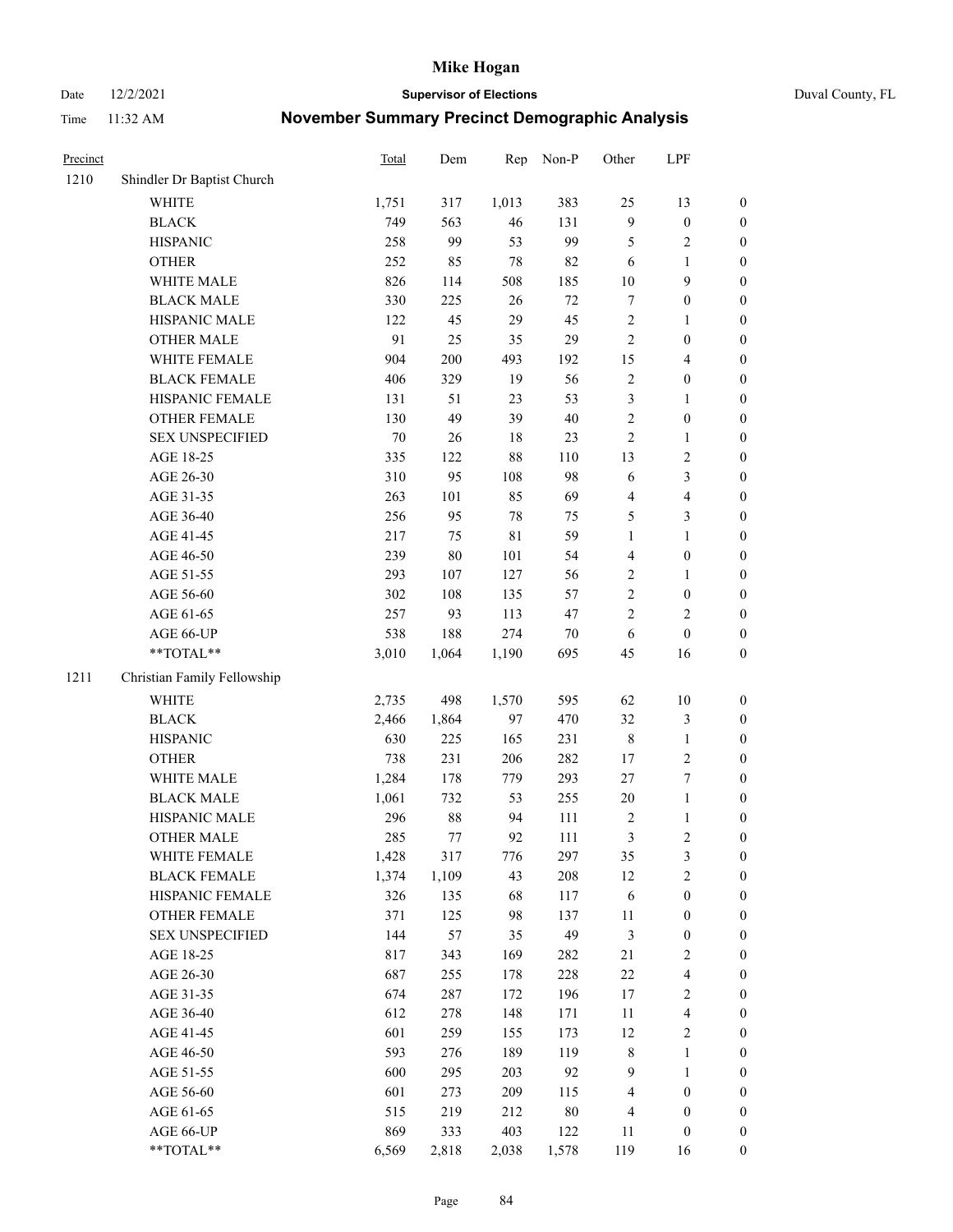Date 12/2/2021 **Supervisor of Elections** Duval County, FL

| Precinct |                                | Total | Dem    | Rep   | Non-P       | Other            | LPF              |                  |
|----------|--------------------------------|-------|--------|-------|-------------|------------------|------------------|------------------|
| 1212     | West Regional Library          |       |        |       |             |                  |                  |                  |
|          | <b>WHITE</b>                   | 2,893 | 447    | 1,857 | 541         | 38               | 10               | 0                |
|          | <b>BLACK</b>                   | 2,949 | 2,347  | 109   | 453         | 39               | $\mathbf{1}$     | $\boldsymbol{0}$ |
|          | <b>HISPANIC</b>                | 438   | 163    | 104   | 164         | 6                | $\mathbf{1}$     | $\boldsymbol{0}$ |
|          | <b>OTHER</b>                   | 587   | 203    | 160   | 214         | $10\,$           | $\boldsymbol{0}$ | $\boldsymbol{0}$ |
|          | WHITE MALE                     | 1,359 | 170    | 898   | 261         | $21\,$           | $\boldsymbol{9}$ | $\boldsymbol{0}$ |
|          | <b>BLACK MALE</b>              | 1,279 | 968    | 56    | 234         | 20               | $\mathbf{1}$     | $\boldsymbol{0}$ |
|          | HISPANIC MALE                  | 215   | 69     | 60    | 80          | 5                | $\mathbf{1}$     | $\boldsymbol{0}$ |
|          | <b>OTHER MALE</b>              | 214   | $70\,$ | 63    | 76          | 5                | $\boldsymbol{0}$ | $\boldsymbol{0}$ |
|          | WHITE FEMALE                   | 1,495 | 271    | 936   | 270         | 17               | 1                | $\boldsymbol{0}$ |
|          | <b>BLACK FEMALE</b>            | 1,615 | 1,337  | 50    | 209         | 19               | $\boldsymbol{0}$ | $\boldsymbol{0}$ |
|          | HISPANIC FEMALE                | 215   | 92     | 41    | $8\sqrt{1}$ | $\mathbf{1}$     | $\boldsymbol{0}$ | $\boldsymbol{0}$ |
|          | OTHER FEMALE                   | 283   | 105    | 84    | 90          | 4                | $\boldsymbol{0}$ | $\boldsymbol{0}$ |
|          | <b>SEX UNSPECIFIED</b>         | 192   | 78     | 42    | $71\,$      | $\mathbf{1}$     | $\boldsymbol{0}$ | $\boldsymbol{0}$ |
|          | AGE 18-25                      | 808   | 384    | 162   | 241         | $20\,$           | $\mathbf{1}$     | $\boldsymbol{0}$ |
|          | AGE 26-30                      | 576   | 230    | 151   | 182         | 12               | $\mathbf{1}$     | $\boldsymbol{0}$ |
|          | AGE 31-35                      | 633   | 271    | 199   | 155         | $\boldsymbol{7}$ | $\mathbf{1}$     | $\boldsymbol{0}$ |
|          | AGE 36-40                      | 718   | 345    | 202   | 157         | 11               | 3                | $\boldsymbol{0}$ |
|          | AGE 41-45                      | 715   | 355    | 221   | 127         | 10               | $\sqrt{2}$       | $\boldsymbol{0}$ |
|          | AGE 46-50                      | 680   | 341    | 194   | 131         | 12               | $\sqrt{2}$       | $\boldsymbol{0}$ |
|          | AGE 51-55                      | 647   | 335    | 195   | 107         | $\boldsymbol{9}$ | $\mathbf{1}$     | $\boldsymbol{0}$ |
|          | AGE 56-60                      | 646   | 301    | 256   | 84          | 5                | $\boldsymbol{0}$ | $\boldsymbol{0}$ |
|          | AGE 61-65                      | 509   | 242    | 204   | 61          | $\mathbf{1}$     | 1                | $\boldsymbol{0}$ |
|          | AGE 66-UP                      | 935   | 356    | 446   | 127         | 6                | $\boldsymbol{0}$ | $\boldsymbol{0}$ |
|          | $**TOTAL**$                    | 6,867 | 3,160  | 2,230 | 1,372       | 93               | 12               | $\boldsymbol{0}$ |
| 1213     | Westside Family Worship Center |       |        |       |             |                  |                  |                  |
|          | <b>WHITE</b>                   | 2,471 | 458    | 1,406 | 559         | 35               | 13               | $\boldsymbol{0}$ |
|          | <b>BLACK</b>                   | 1,891 | 1,473  | 74    | 321         | 23               | $\boldsymbol{0}$ | $\boldsymbol{0}$ |
|          | <b>HISPANIC</b>                | 437   | 165    | 60    | 205         | $\boldsymbol{7}$ | $\boldsymbol{0}$ | $\boldsymbol{0}$ |
|          | <b>OTHER</b>                   | 401   | 134    | 107   | 155         | 5                | $\boldsymbol{0}$ | $\boldsymbol{0}$ |
|          | WHITE MALE                     | 1,154 | 163    | 717   | 251         | 15               | $\,$ 8 $\,$      | $\boldsymbol{0}$ |
|          | <b>BLACK MALE</b>              | 703   | 511    | 35    | 143         | 14               | $\boldsymbol{0}$ | $\boldsymbol{0}$ |
|          | HISPANIC MALE                  | 201   | 67     | 29    | 101         | 4                | $\boldsymbol{0}$ | $\boldsymbol{0}$ |
|          | <b>OTHER MALE</b>              | 140   | 50     | 38    | 50          | 2                | $\boldsymbol{0}$ | $\boldsymbol{0}$ |
|          | WHITE FEMALE                   | 1,281 | 286    | 666   | 304         | 20               | 5                | 0                |
|          | <b>BLACK FEMALE</b>            | 1,159 | 940    | 38    | 172         | 9                | $\boldsymbol{0}$ | $\boldsymbol{0}$ |
|          | HISPANIC FEMALE                | 226   | 95     | 31    | 97          | 3                | $\boldsymbol{0}$ | $\overline{0}$   |
|          | OTHER FEMALE                   | 190   | 64     | 55    | 68          | 3                | $\boldsymbol{0}$ | $\overline{0}$   |
|          | <b>SEX UNSPECIFIED</b>         | 146   | 54     | 38    | 54          | $\boldsymbol{0}$ | $\boldsymbol{0}$ | 0                |
|          | AGE 18-25                      | 619   | 266    | 118   | 223         | 10               | $\sqrt{2}$       | 0                |
|          | AGE 26-30                      | 535   | 218    | 119   | 185         | 10               | 3                | 0                |
|          | AGE 31-35                      | 542   | 219    | 121   | 188         | 12               | $\sqrt{2}$       | 0                |
|          | AGE 36-40                      | 458   | 209    | 110   | 133         | 6                | $\boldsymbol{0}$ | 0                |
|          | AGE 41-45                      | 411   | 198    | 97    | 107         | 8                | $\mathbf{1}$     | 0                |
|          | AGE 46-50                      | 406   | 177    | 129   | 94          | 4                | $\sqrt{2}$       | 0                |
|          | AGE 51-55                      | 484   | 220    | 160   | 95          | 8                | $\mathbf{1}$     | $\boldsymbol{0}$ |
|          | AGE 56-60                      | 444   | 196    | 175   | 70          | 2                | $\mathbf{1}$     | $\boldsymbol{0}$ |
|          | AGE 61-65                      | 458   | 202    | 197   | 54          | 4                | $\mathbf{1}$     | $\boldsymbol{0}$ |
|          | AGE 66-UP                      | 843   | 325    | 421   | 91          | 6                | $\boldsymbol{0}$ | $\boldsymbol{0}$ |
|          | **TOTAL**                      | 5,200 | 2,230  | 1,647 | 1,240       | $70\,$           | 13               | $\boldsymbol{0}$ |
|          |                                |       |        |       |             |                  |                  |                  |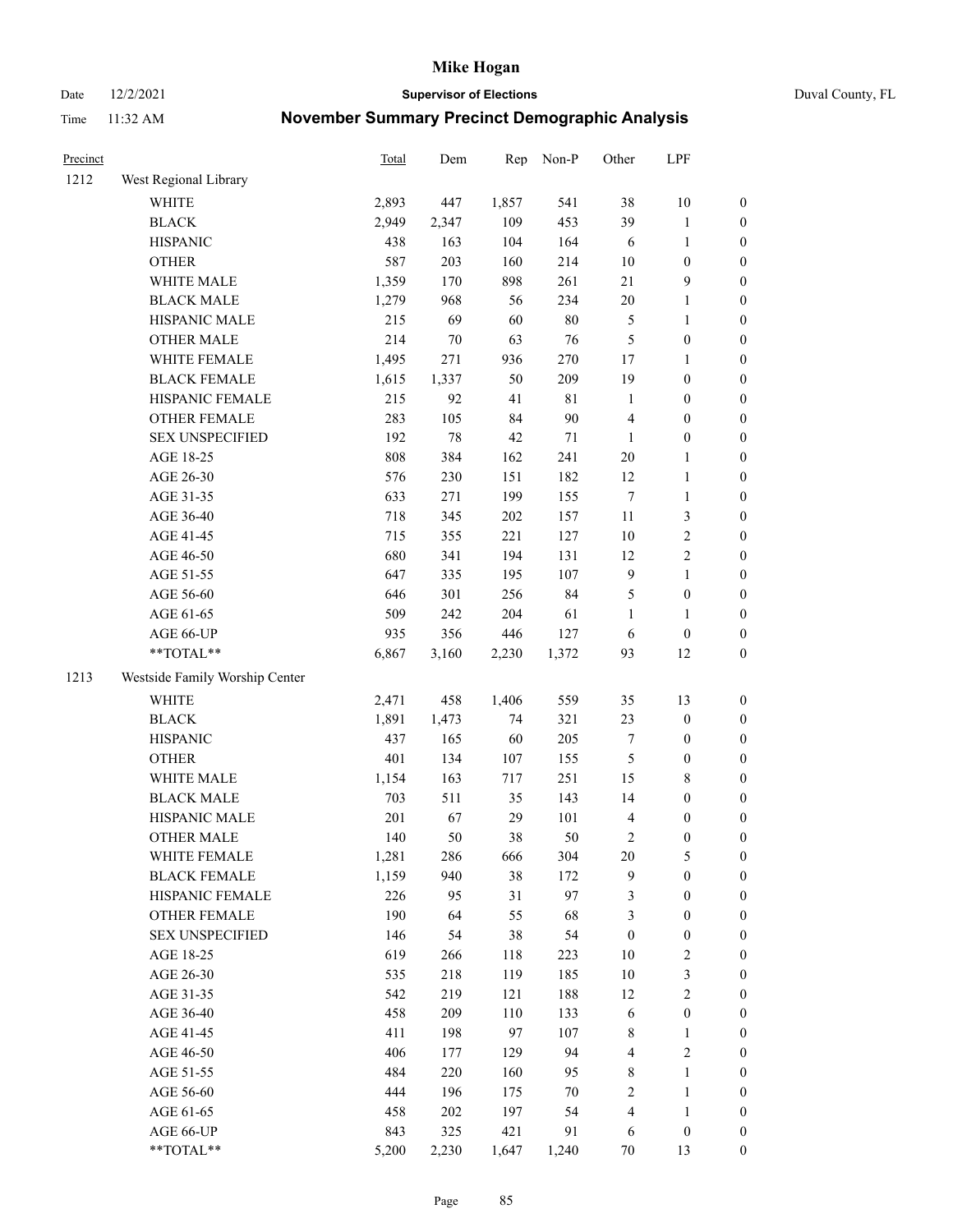Date 12/2/2021 **Supervisor of Elections** Duval County, FL

| Precinct |                              | <b>Total</b> | Dem    | Rep            | Non-P        | Other            | LPF              |                  |
|----------|------------------------------|--------------|--------|----------------|--------------|------------------|------------------|------------------|
| 1301     | Bennie Furlong Senior Center |              |        |                |              |                  |                  |                  |
|          | <b>WHITE</b>                 | 3,022        | 741    | 1,618          | 594          | 54               | 15               | 0                |
|          | <b>BLACK</b>                 | 35           | 26     | 3              | 6            | $\boldsymbol{0}$ | $\boldsymbol{0}$ | 0                |
|          | <b>HISPANIC</b>              | 59           | 20     | 18             | $20\,$       | 1                | $\boldsymbol{0}$ | $\boldsymbol{0}$ |
|          | <b>OTHER</b>                 | 175          | 51     | 46             | 69           | 6                | 3                | $\boldsymbol{0}$ |
|          | WHITE MALE                   | 1,492        | 310    | 830            | 315          | 25               | 12               | $\boldsymbol{0}$ |
|          | <b>BLACK MALE</b>            | 16           | 12     | $\mathbf{1}$   | 3            | $\boldsymbol{0}$ | $\boldsymbol{0}$ | $\boldsymbol{0}$ |
|          | HISPANIC MALE                | 25           | 5      | $\,$ 8 $\,$    | 12           | $\boldsymbol{0}$ | $\boldsymbol{0}$ | $\boldsymbol{0}$ |
|          | <b>OTHER MALE</b>            | 69           | 17     | 22             | 27           | $\mathbf{2}$     | $\mathbf{1}$     | $\boldsymbol{0}$ |
|          | WHITE FEMALE                 | 1,502        | 423    | 774            | 273          | 29               | $\mathfrak{Z}$   | $\boldsymbol{0}$ |
|          | <b>BLACK FEMALE</b>          | 17           | 13     | $\sqrt{2}$     | $\sqrt{2}$   | $\boldsymbol{0}$ | $\boldsymbol{0}$ | 0                |
|          | HISPANIC FEMALE              | 33           | 15     | 10             | $\tau$       | 1                | $\boldsymbol{0}$ | 0                |
|          | <b>OTHER FEMALE</b>          | 73           | 26     | $20\,$         | 23           | 2                | $\sqrt{2}$       | $\boldsymbol{0}$ |
|          | <b>SEX UNSPECIFIED</b>       | 64           | 17     | 18             | $27\,$       | $\overline{c}$   | $\boldsymbol{0}$ | $\boldsymbol{0}$ |
|          | AGE 18-25                    | 279          | 66     | 122            | $77\,$       | $11\,$           | $\mathfrak{Z}$   | $\boldsymbol{0}$ |
|          | AGE 26-30                    | 224          | 43     | 110            | 62           | 3                | 6                | $\boldsymbol{0}$ |
|          | AGE 31-35                    | 271          | 68     | 109            | 81           | 11               | $\sqrt{2}$       | $\boldsymbol{0}$ |
|          | AGE 36-40                    | 222          | 53     | 102            | 64           | 2                | $\mathbf{1}$     | $\boldsymbol{0}$ |
|          | AGE 41-45                    | 218          | 56     | 93             | 63           | 5                | $\mathbf{1}$     | $\boldsymbol{0}$ |
|          | AGE 46-50                    | 248          | 65     | 118            | 58           | 6                | 1                | $\boldsymbol{0}$ |
|          | AGE 51-55                    | 282          | 45     | 175            | 56           | 6                | $\boldsymbol{0}$ | 0                |
|          | AGE 56-60                    | 331          | 82     | 185            | 56           | 6                | $\sqrt{2}$       | 0                |
|          | AGE 61-65                    | 387          | 82     | 234            | 67           | 3                | $\mathbf{1}$     | 0                |
|          | AGE 66-UP                    | 829          | 278    | 437            | 105          | 8                | $\mathbf{1}$     | $\boldsymbol{0}$ |
|          | **TOTAL**                    | 3,291        | 838    | 1,685          | 689          | 61               | 18               | $\boldsymbol{0}$ |
| 1302     | Bethlehem Lutheran Church    |              |        |                |              |                  |                  |                  |
|          | <b>WHITE</b>                 | 2,910        | 637    | 1,672          | 556          | 24               | 21               | $\boldsymbol{0}$ |
|          | <b>BLACK</b>                 | 22           | 15     | $\overline{4}$ | $\sqrt{2}$   | $\mathbf{1}$     | $\boldsymbol{0}$ | $\boldsymbol{0}$ |
|          | <b>HISPANIC</b>              | 62           | 17     | 24             | 16           | 3                | $\mathfrak{2}$   | $\boldsymbol{0}$ |
|          | <b>OTHER</b>                 | 162          | 41     | 65             | 50           | 6                | $\boldsymbol{0}$ | $\boldsymbol{0}$ |
|          | WHITE MALE                   | 1,447        | 258    | 860            | 299          | $11\,$           | 19               | $\boldsymbol{0}$ |
|          | <b>BLACK MALE</b>            | 12           | $8\,$  | $\sqrt{2}$     | $\mathbf{1}$ | $\mathbf{1}$     | $\boldsymbol{0}$ | $\boldsymbol{0}$ |
|          | HISPANIC MALE                | 21           | 6      | 7              | 7            | $\boldsymbol{0}$ | 1                | $\boldsymbol{0}$ |
|          | <b>OTHER MALE</b>            | 68           | 17     | 27             | $20\,$       | 4                | $\boldsymbol{0}$ | $\boldsymbol{0}$ |
|          | WHITE FEMALE                 | 1,431        | 374    | 791            | 251          | 13               | $\overline{c}$   | 0                |
|          | <b>BLACK FEMALE</b>          | 9            | 7      | $\mathbf{1}$   | 1            | $\boldsymbol{0}$ | $\boldsymbol{0}$ | $\overline{0}$   |
|          | HISPANIC FEMALE              | 41           | $11\,$ | 17             | 9            | 3                | 1                | $\overline{0}$   |
|          | OTHER FEMALE                 | 58           | 15     | 29             | 13           | 1                | $\boldsymbol{0}$ | 0                |
|          | <b>SEX UNSPECIFIED</b>       | 69           | 14     | 31             | 23           | $\mathbf{1}$     | $\boldsymbol{0}$ | 0                |
|          | AGE 18-25                    | 290          | 63     | 154            | 62           | 8                | $\mathfrak{Z}$   | 0                |
|          | AGE 26-30                    | 274          | 55     | 145            | 66           | 5                | 3                | 0                |
|          | AGE 31-35                    | 325          | 68     | 154            | 100          | $\overline{c}$   | $\mathbf{1}$     | 0                |
|          | AGE 36-40                    | 319          | 60     | 179            | $70\,$       | 5                | $\mathfrak s$    | 0                |
|          | AGE 41-45                    | 283          | 66     | 134            | $8\sqrt{1}$  | $\boldsymbol{0}$ | $\sqrt{2}$       | 0                |
|          | AGE 46-50                    | 232          | 52     | 123            | 53           | 2                | $\sqrt{2}$       | 0                |
|          | AGE 51-55                    | 236          | 45     | 145            | 43           | $\mathbf{1}$     | $\mathbf{2}$     | 0                |
|          | AGE 56-60                    | 270          | 53     | 182            | $30\,$       | 4                | 1                | $\boldsymbol{0}$ |
|          | AGE 61-65                    | 308          | $80\,$ | 187            | 37           | 3                | $\mathbf{1}$     | $\boldsymbol{0}$ |
|          | AGE 66-UP                    | 619          | 168    | 362            | 82           | 4                | $\mathfrak{Z}$   | 0                |
|          | **TOTAL**                    | 3,156        | 710    | 1,765          | 624          | 34               | 23               | $\boldsymbol{0}$ |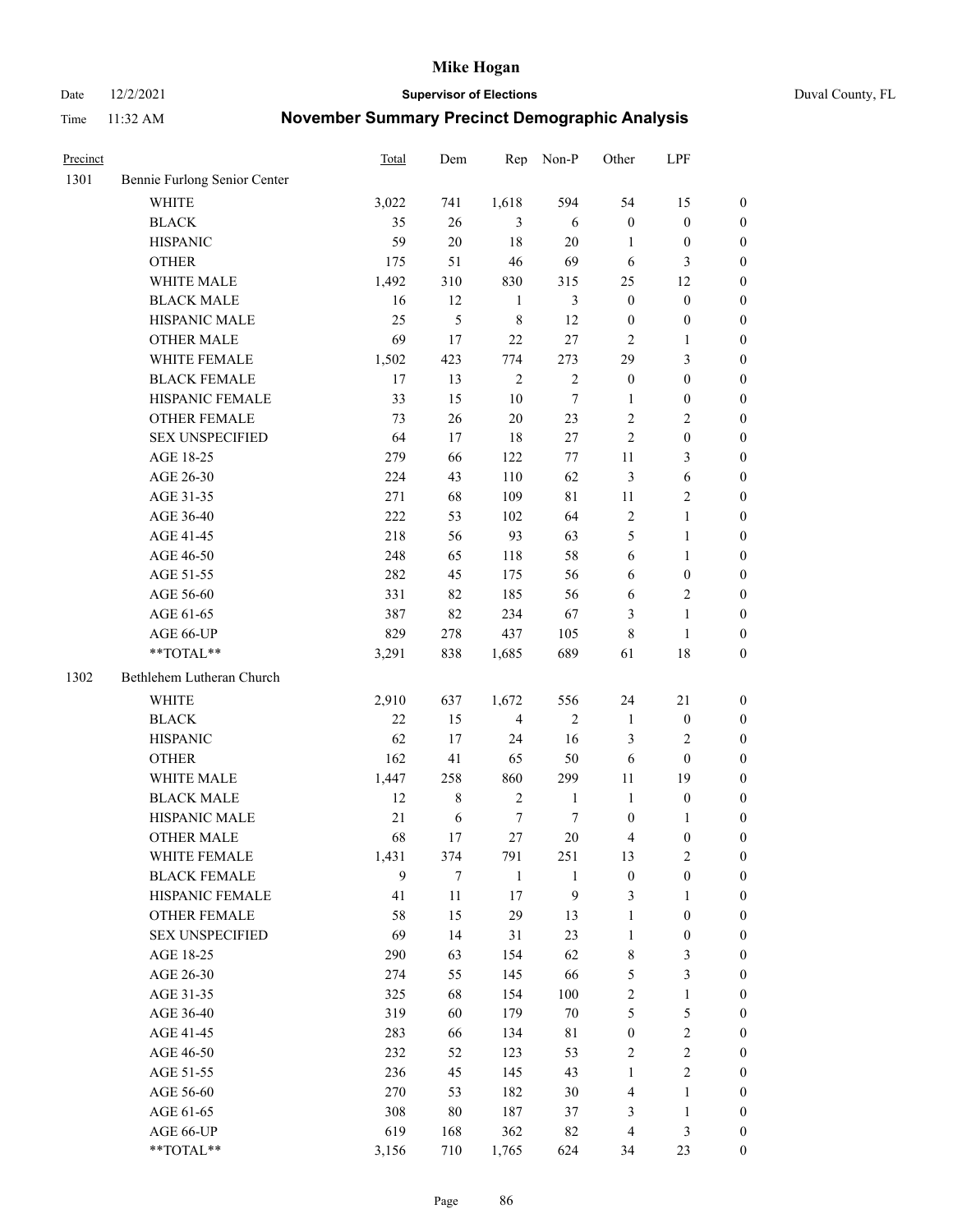Date 12/2/2021 **Supervisor of Elections** Duval County, FL

| Precinct |                              | Total       | Dem    | Rep            | Non-P  | Other                   | LPF              |                  |
|----------|------------------------------|-------------|--------|----------------|--------|-------------------------|------------------|------------------|
| 1303     | American Legion Post 129     |             |        |                |        |                         |                  |                  |
|          | <b>WHITE</b>                 | 2,508       | 590    | 1,324          | 538    | 46                      | $10\,$           | 0                |
|          | <b>BLACK</b>                 | 111         | $87\,$ | 2              | 21     | $\mathbf{1}$            | $\boldsymbol{0}$ | $\boldsymbol{0}$ |
|          | <b>HISPANIC</b>              | 73          | 23     | 27             | 23     | $\boldsymbol{0}$        | $\boldsymbol{0}$ | $\boldsymbol{0}$ |
|          | <b>OTHER</b>                 | 169         | 32     | $72\,$         | 59     | 5                       | 1                | $\boldsymbol{0}$ |
|          | WHITE MALE                   | 1,221       | 237    | 677            | 278    | 24                      | $\mathfrak{S}$   | $\boldsymbol{0}$ |
|          | <b>BLACK MALE</b>            | 49          | 33     | $\mathbf{1}$   | 14     | $\mathbf{1}$            | $\boldsymbol{0}$ | $\boldsymbol{0}$ |
|          | HISPANIC MALE                | 25          | 3      | 10             | 12     | $\boldsymbol{0}$        | $\boldsymbol{0}$ | $\boldsymbol{0}$ |
|          | <b>OTHER MALE</b>            | 62          | 11     | 27             | 23     | $\mathbf{1}$            | $\boldsymbol{0}$ | $\boldsymbol{0}$ |
|          | WHITE FEMALE                 | 1,269       | 352    | 635            | 255    | $22\,$                  | $\mathfrak{S}$   | $\boldsymbol{0}$ |
|          | <b>BLACK FEMALE</b>          | 61          | 53     | $\mathbf{1}$   | $\tau$ | $\boldsymbol{0}$        | $\boldsymbol{0}$ | $\boldsymbol{0}$ |
|          | HISPANIC FEMALE              | 47          | $20\,$ | 16             | $11\,$ | $\boldsymbol{0}$        | $\boldsymbol{0}$ | $\boldsymbol{0}$ |
|          | OTHER FEMALE                 | 63          | 13     | 30             | 17     | 3                       | $\boldsymbol{0}$ | $\boldsymbol{0}$ |
|          | <b>SEX UNSPECIFIED</b>       | 64          | 10     | 28             | 24     | $\mathbf{1}$            | $\mathbf{1}$     | $\boldsymbol{0}$ |
|          | AGE 18-25                    | 264         | 69     | 113            | 75     | 5                       | $\sqrt{2}$       | $\boldsymbol{0}$ |
|          | AGE 26-30                    | 307         | 73     | 144            | 85     | 3                       | $\sqrt{2}$       | $\boldsymbol{0}$ |
|          | AGE 31-35                    | 266         | 63     | 112            | $80\,$ | $\,$ $\,$               | $\mathfrak{Z}$   | $\boldsymbol{0}$ |
|          | AGE 36-40                    | 231         | 62     | 87             | 72     | $\boldsymbol{7}$        | $\mathfrak{Z}$   | $\boldsymbol{0}$ |
|          | AGE 41-45                    | 203         | 46     | 98             | 55     | $\overline{4}$          | $\boldsymbol{0}$ | $\boldsymbol{0}$ |
|          | AGE 46-50                    | 198         | 46     | 102            | $44\,$ | $\sqrt{6}$              | $\boldsymbol{0}$ | $\boldsymbol{0}$ |
|          | AGE 51-55                    | 216         | 41     | 122            | 47     | 5                       | 1                | $\boldsymbol{0}$ |
|          | AGE 56-60                    | 264         | 64     | 145            | 51     | $\overline{\mathbf{4}}$ | $\boldsymbol{0}$ | 0                |
|          | AGE 61-65                    | 269         | 81     | 141            | 42     | 5                       | $\boldsymbol{0}$ | 0                |
|          | AGE 66-UP                    | 643         | 187    | 361            | 90     | 5                       | $\boldsymbol{0}$ | $\boldsymbol{0}$ |
|          | **TOTAL**                    | 2,861       | 732    | 1,425          | 641    | 52                      | 11               | $\boldsymbol{0}$ |
| 1304     | Jacksonville Beach City Hall |             |        |                |        |                         |                  |                  |
|          | WHITE                        | 2,621       | 690    | 1,200          | 659    | 54                      | $18\,$           | $\boldsymbol{0}$ |
|          | <b>BLACK</b>                 | 248         | 182    | 13             | 51     | $\mathbf{1}$            | $\mathbf{1}$     | $\boldsymbol{0}$ |
|          | <b>HISPANIC</b>              | 110         | 40     | 38             | $27\,$ | 4                       | $\mathbf{1}$     | $\boldsymbol{0}$ |
|          | <b>OTHER</b>                 | 192         | 46     | 50             | $87\,$ | $\,$ 8 $\,$             | $\mathbf{1}$     | $\boldsymbol{0}$ |
|          | WHITE MALE                   | 1,275       | 263    | 606            | 368    | 27                      | 11               | $\boldsymbol{0}$ |
|          | <b>BLACK MALE</b>            | 88          | 59     | $\overline{4}$ | 24     | $\boldsymbol{0}$        | $\mathbf{1}$     | $\boldsymbol{0}$ |
|          | HISPANIC MALE                | 54          | 15     | 24             | 15     | $\boldsymbol{0}$        | $\boldsymbol{0}$ | 0                |
|          | OTHER MALE                   | 78          | 18     | 19             | 36     | 4                       | $\mathbf{1}$     | $\boldsymbol{0}$ |
|          | WHITE FEMALE                 | 1,318       | 420    | 579            | 286    | 27                      | 6                | 0                |
|          | <b>BLACK FEMALE</b>          | 155         | 118    | 9              | $27\,$ | $\mathbf{1}$            | $\boldsymbol{0}$ | $\overline{0}$   |
|          | HISPANIC FEMALE              | 53          | 23     | 14             | $11\,$ | 4                       | $\mathbf{1}$     | $\overline{0}$   |
|          | <b>OTHER FEMALE</b>          | $8\sqrt{1}$ | 25     | 21             | 32     | 3                       | $\boldsymbol{0}$ | $\overline{0}$   |
|          | <b>SEX UNSPECIFIED</b>       | 68          | 17     | 25             | 24     | $\mathbf{1}$            | $\mathbf{1}$     | 0                |
|          | AGE 18-25                    | 273         | 94     | 89             | $80\,$ | $10\,$                  | $\boldsymbol{0}$ | 0                |
|          | AGE 26-30                    | 428         | 122    | 157            | 136    | 8                       | $\mathfrak{S}$   | 0                |
|          | AGE 31-35                    | 367         | 106    | 132            | 111    | 12                      | 6                | 0                |
|          | AGE 36-40                    | 283         | 77     | 97             | 104    | $\overline{\mathbf{4}}$ | $\mathbf{1}$     | 0                |
|          | AGE 41-45                    | 216         | 61     | 76             | $71\,$ | 5                       | $\mathfrak{Z}$   | 0                |
|          | AGE 46-50                    | 190         | 48     | 85             | 52     | 4                       | $\mathbf{1}$     | 0                |
|          | AGE 51-55                    | 258         | 70     | 115            | $70\,$ | 2                       | $\mathbf{1}$     | 0                |
|          | AGE 56-60                    | 271         | 69     | 137            | 56     | 7                       | $\sqrt{2}$       | 0                |
|          | AGE 61-65                    | 215         | 70     | 104            | 38     | 3                       | $\boldsymbol{0}$ | 0                |
|          | AGE 66-UP                    | 670         | 241    | 309            | 106    | 12                      | $\mathfrak{2}$   | 0                |
|          | $**TOTAL**$                  | 3,171       | 958    | 1,301          | 824    | 67                      | 21               | $\boldsymbol{0}$ |
|          |                              |             |        |                |        |                         |                  |                  |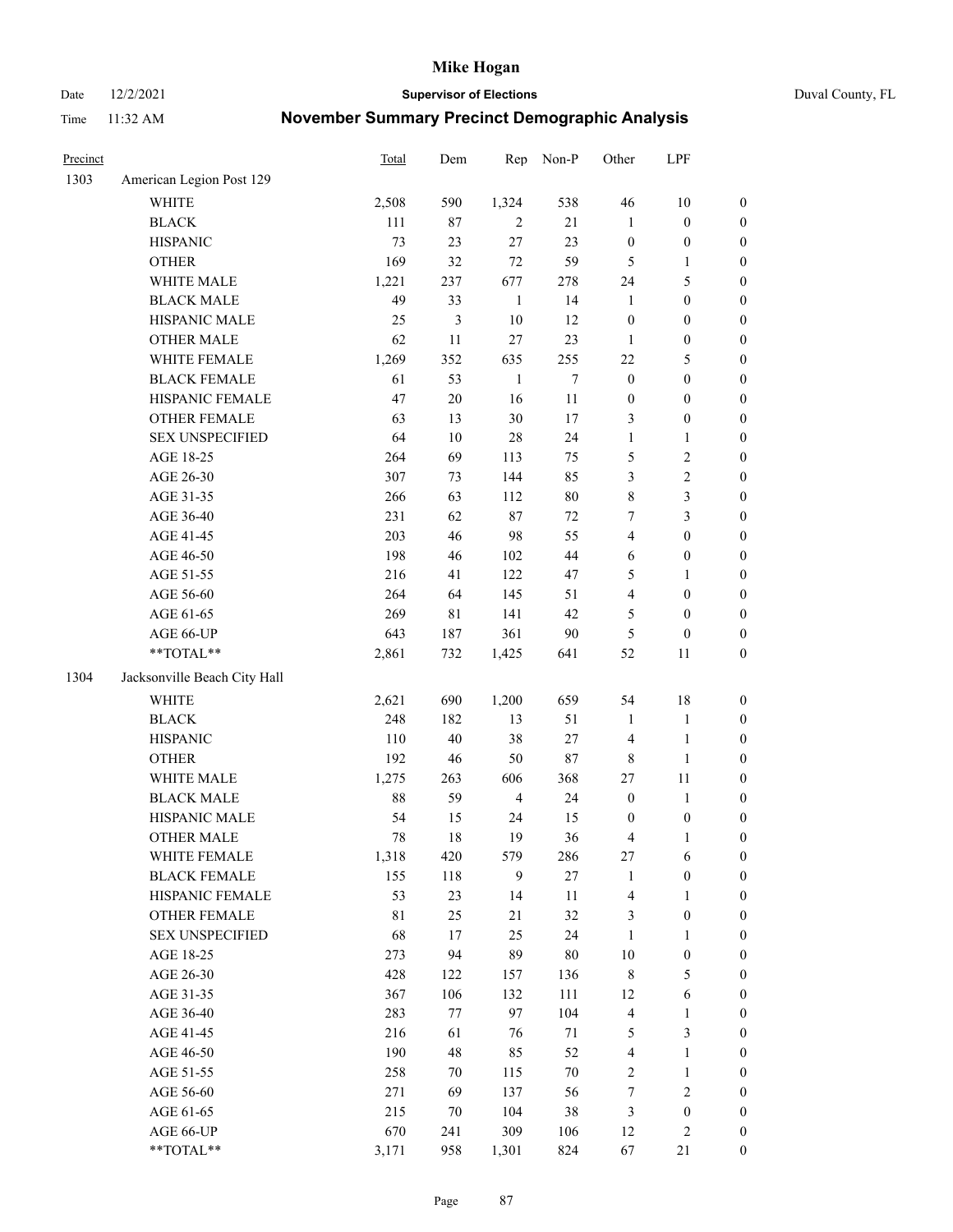Date 12/2/2021 **Supervisor of Elections** Duval County, FL

| Precinct |                          | Total       | Dem    | Rep            | Non-P          | Other            | LPF              |                  |
|----------|--------------------------|-------------|--------|----------------|----------------|------------------|------------------|------------------|
| 1305     | Beaches Regional Library |             |        |                |                |                  |                  |                  |
|          | <b>WHITE</b>             | 2,623       | 718    | 1,315          | 535            | 41               | 14               | 0                |
|          | <b>BLACK</b>             | 20          | 11     | 3              | $\overline{4}$ | $\mathfrak{2}$   | $\boldsymbol{0}$ | $\boldsymbol{0}$ |
|          | <b>HISPANIC</b>          | 65          | 26     | 22             | 15             | $\mathbf{1}$     | $\mathbf{1}$     | $\boldsymbol{0}$ |
|          | <b>OTHER</b>             | 122         | 36     | 43             | 39             | $\mathfrak{2}$   | $\sqrt{2}$       | $\boldsymbol{0}$ |
|          | WHITE MALE               | 1,229       | 256    | 660            | 282            | $20\,$           | 11               | $\boldsymbol{0}$ |
|          | <b>BLACK MALE</b>        | 12          | 6      | $\sqrt{2}$     | $\sqrt{2}$     | $\mathfrak{2}$   | $\boldsymbol{0}$ | $\boldsymbol{0}$ |
|          | HISPANIC MALE            | 23          | 8      | $\,$ 8 $\,$    | 6              | $\mathbf{1}$     | $\boldsymbol{0}$ | $\boldsymbol{0}$ |
|          | OTHER MALE               | 44          | 11     | 16             | 14             | $\mathbf{2}$     | $\mathbf{1}$     | $\boldsymbol{0}$ |
|          | WHITE FEMALE             | 1,366       | 454    | 641            | 248            | $20\,$           | $\mathfrak{Z}$   | $\boldsymbol{0}$ |
|          | <b>BLACK FEMALE</b>      | $\,$ 8 $\,$ | 5      | $\mathbf{1}$   | $\sqrt{2}$     | $\boldsymbol{0}$ | $\boldsymbol{0}$ | 0                |
|          | HISPANIC FEMALE          | 39          | 17     | 12             | $\mathbf{9}$   | $\boldsymbol{0}$ | $\mathbf{1}$     | 0                |
|          | <b>OTHER FEMALE</b>      | 52          | $20\,$ | 17             | 14             | $\boldsymbol{0}$ | $\mathbf{1}$     | $\boldsymbol{0}$ |
|          | <b>SEX UNSPECIFIED</b>   | 57          | 14     | 26             | 16             | $\mathbf{1}$     | $\boldsymbol{0}$ | $\boldsymbol{0}$ |
|          | AGE 18-25                | 246         | 72     | 95             | 67             | 9                | $\mathfrak{Z}$   | $\boldsymbol{0}$ |
|          | AGE 26-30                | 265         | 78     | 103            | 75             | 6                | $\mathfrak{Z}$   | $\boldsymbol{0}$ |
|          | AGE 31-35                | 239         | 64     | 105            | 64             | 4                | $\sqrt{2}$       | $\boldsymbol{0}$ |
|          | AGE 36-40                | 245         | 61     | 105            | 74             | 4                | $\mathbf{1}$     | $\boldsymbol{0}$ |
|          | AGE 41-45                | 180         | 52     | $71\,$         | 52             | 3                | $\sqrt{2}$       | $\boldsymbol{0}$ |
|          | AGE 46-50                | 237         | 57     | 121            | 52             | 4                | $\mathfrak{Z}$   | $\boldsymbol{0}$ |
|          | AGE 51-55                | 234         | 52     | 123            | 51             | 6                | $\sqrt{2}$       | $\boldsymbol{0}$ |
|          | AGE 56-60                | 237         | 56     | 143            | 31             | 7                | $\boldsymbol{0}$ | 0                |
|          | AGE 61-65                | 275         | 61     | 157            | 55             | $\mathbf{1}$     | $\mathbf{1}$     | 0                |
|          | AGE 66-UP                | 672         | 238    | 360            | 72             | $\mathbf{2}$     | $\boldsymbol{0}$ | $\boldsymbol{0}$ |
|          | **TOTAL**                | 2,830       | 791    | 1,383          | 593            | 46               | $17\,$           | $\boldsymbol{0}$ |
| 1306     | Atlantic Beach City Hall |             |        |                |                |                  |                  |                  |
|          | WHITE                    | 2,254       | 719    | 1,010          | 484            | 34               | $\boldsymbol{7}$ | $\boldsymbol{0}$ |
|          | <b>BLACK</b>             | 90          | 67     | $\mathfrak{S}$ | 18             | $\boldsymbol{0}$ | $\boldsymbol{0}$ | $\boldsymbol{0}$ |
|          | <b>HISPANIC</b>          | 45          | 22     | $11\,$         | 11             | $\mathbf{1}$     | $\boldsymbol{0}$ | $\boldsymbol{0}$ |
|          | <b>OTHER</b>             | 157         | 41     | 52             | 60             | $\mathbf{2}$     | $\sqrt{2}$       | $\boldsymbol{0}$ |
|          | WHITE MALE               | 1,064       | 278    | 507            | 259            | 15               | $\mathfrak{S}$   | $\boldsymbol{0}$ |
|          | <b>BLACK MALE</b>        | 48          | 33     | $\mathfrak{Z}$ | 12             | $\boldsymbol{0}$ | $\boldsymbol{0}$ | $\boldsymbol{0}$ |
|          | HISPANIC MALE            | $22\,$      | $10\,$ | $\tau$         | $\mathfrak{S}$ | $\boldsymbol{0}$ | $\boldsymbol{0}$ | $\boldsymbol{0}$ |
|          | OTHER MALE               | 51          | 9      | 18             | 24             | $\boldsymbol{0}$ | $\boldsymbol{0}$ | $\boldsymbol{0}$ |
|          | WHITE FEMALE             | 1,171       | 434    | 496            | 220            | 19               | 2                | 0                |
|          | <b>BLACK FEMALE</b>      | 42          | 34     | $\overline{c}$ | 6              | $\boldsymbol{0}$ | $\boldsymbol{0}$ | $\boldsymbol{0}$ |
|          | HISPANIC FEMALE          | 23          | 12     | $\overline{4}$ | 6              | $\mathbf{1}$     | $\boldsymbol{0}$ | $\overline{0}$   |
|          | OTHER FEMALE             | $70\,$      | 25     | 26             | 17             | $\mathbf{1}$     | $\mathbf{1}$     | $\overline{0}$   |
|          | <b>SEX UNSPECIFIED</b>   | 55          | 14     | 15             | 24             | $\mathbf{1}$     | $\mathbf{1}$     | 0                |
|          | AGE 18-25                | 191         | 60     | 71             | 56             | 4                | $\boldsymbol{0}$ | 0                |
|          | AGE 26-30                | 209         | 69     | 78             | 55             | 7                | $\boldsymbol{0}$ | 0                |
|          | AGE 31-35                | 234         | 86     | 76             | 62             | $\mathbf{9}$     | $\mathbf{1}$     | 0                |
|          | AGE 36-40                | 213         | 65     | 68             | 74             | 5                | $\mathbf{1}$     | 0                |
|          | AGE 41-45                | 200         | 65     | 77             | 52             | 3                | $\mathfrak{Z}$   | 0                |
|          | AGE 46-50                | 189         | 51     | 82             | 53             | 2                | $\mathbf{1}$     | 0                |
|          | AGE 51-55                | 189         | 55     | 92             | 37             | $\overline{4}$   | $\mathbf{1}$     | 0                |
|          | AGE 56-60                | 233         | 58     | 121            | 53             | 1                | $\boldsymbol{0}$ | 0                |
|          | AGE 61-65                | 253         | 89     | 126            | 37             | $\mathbf{1}$     | $\boldsymbol{0}$ | 0                |
|          | AGE 66-UP                | 635         | 251    | 287            | 94             | $\mathbf{1}$     | $\mathbf{2}$     | 0                |
|          | **TOTAL**                | 2,546       | 849    | 1,078          | 573            | 37               | $\mathbf{9}$     | $\boldsymbol{0}$ |
|          |                          |             |        |                |                |                  |                  |                  |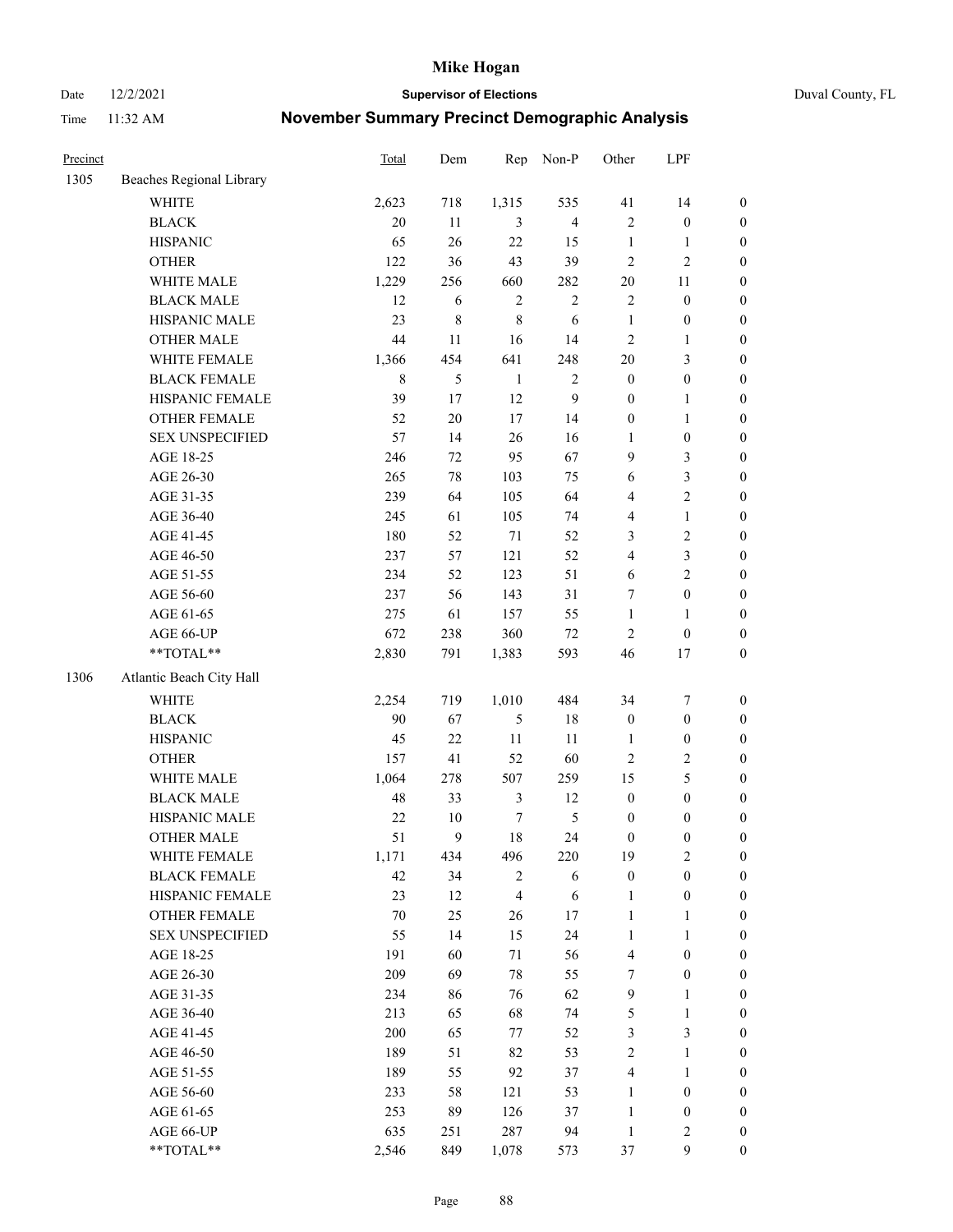Date 12/2/2021 **Supervisor of Elections** Duval County, FL

| Precinct |                               | <b>Total</b> | Dem     | Rep            | Non-P          | Other            | LPF              |                  |
|----------|-------------------------------|--------------|---------|----------------|----------------|------------------|------------------|------------------|
| 1307     | Adele Grage Cultural Center   |              |         |                |                |                  |                  |                  |
|          | <b>WHITE</b>                  | 2,723        | 778     | 1,394          | 500            | 38               | 13               | 0                |
|          | <b>BLACK</b>                  | 19           | 11      | 3              | $\overline{4}$ | $\boldsymbol{0}$ | $\mathbf{1}$     | $\boldsymbol{0}$ |
|          | <b>HISPANIC</b>               | 44           | 17      | 21             | 6              | $\boldsymbol{0}$ | $\boldsymbol{0}$ | $\boldsymbol{0}$ |
|          | <b>OTHER</b>                  | 146          | 31      | 60             | 49             | 6                | $\boldsymbol{0}$ | $\boldsymbol{0}$ |
|          | WHITE MALE                    | 1,248        | 283     | 681            | 254            | $20\,$           | 10               | $\boldsymbol{0}$ |
|          | <b>BLACK MALE</b>             | 10           | 5       | $\mathbf{1}$   | 3              | $\boldsymbol{0}$ | 1                | $\boldsymbol{0}$ |
|          | HISPANIC MALE                 | 20           | 6       | 10             | $\overline{4}$ | $\boldsymbol{0}$ | $\boldsymbol{0}$ | $\boldsymbol{0}$ |
|          | <b>OTHER MALE</b>             | 56           | 10      | 28             | 17             | $\mathbf{1}$     | $\boldsymbol{0}$ | $\boldsymbol{0}$ |
|          | WHITE FEMALE                  | 1,460        | 490     | 705            | 244            | 18               | $\mathfrak{Z}$   | $\boldsymbol{0}$ |
|          | <b>BLACK FEMALE</b>           | 9            | 6       | $\sqrt{2}$     | $\mathbf{1}$   | $\boldsymbol{0}$ | $\boldsymbol{0}$ | $\boldsymbol{0}$ |
|          | HISPANIC FEMALE               | 22           | 11      | 9              | $\sqrt{2}$     | $\boldsymbol{0}$ | $\boldsymbol{0}$ | $\boldsymbol{0}$ |
|          | <b>OTHER FEMALE</b>           | 59           | 16      | 22             | 17             | 4                | $\boldsymbol{0}$ | $\boldsymbol{0}$ |
|          | <b>SEX UNSPECIFIED</b>        | 48           | 10      | 20             | 17             | $\mathbf{1}$     | $\boldsymbol{0}$ | $\boldsymbol{0}$ |
|          | AGE 18-25                     | 200          | 58      | 92             | 43             | 5                | $\sqrt{2}$       | $\boldsymbol{0}$ |
|          | AGE 26-30                     | 116          | 38      | 44             | $28\,$         | 6                | $\boldsymbol{0}$ | $\boldsymbol{0}$ |
|          | AGE 31-35                     | 120          | 34      | 46             | 37             | 3                | $\boldsymbol{0}$ | $\boldsymbol{0}$ |
|          | AGE 36-40                     | 124          | 30      | 48             | 42             | $\overline{c}$   | $\sqrt{2}$       | $\boldsymbol{0}$ |
|          | AGE 41-45                     | 129          | 33      | 58             | 37             | $\boldsymbol{0}$ | $\mathbf{1}$     | $\boldsymbol{0}$ |
|          | AGE 46-50                     | 134          | $40\,$  | 50             | 38             | 2                | $\overline{4}$   | $\boldsymbol{0}$ |
|          | AGE 51-55                     | 221          | 48      | 127            | 42             | 3                | $\mathbf{1}$     | $\boldsymbol{0}$ |
|          | AGE 56-60                     | 265          | 55      | 156            | 52             | $\mathbf{1}$     | $\mathbf{1}$     | 0                |
|          | AGE 61-65                     | 282          | 93      | 141            | 41             | 5                | $\sqrt{2}$       | $\boldsymbol{0}$ |
|          | AGE 66-UP                     | 1,341        | 408     | 716            | 199            | 17               | $\mathbf{1}$     | $\boldsymbol{0}$ |
|          | **TOTAL**                     | 2,932        | 837     | 1,478          | 559            | 44               | 14               | $\boldsymbol{0}$ |
| 1308     | Community Presbyterian Church |              |         |                |                |                  |                  |                  |
|          | <b>WHITE</b>                  | 2,555        | 691     | 1,265          | 549            | 35               | 15               | $\boldsymbol{0}$ |
|          | <b>BLACK</b>                  | 346          | 275     | 12             | 58             | $\boldsymbol{0}$ | $\mathbf{1}$     | $\boldsymbol{0}$ |
|          | <b>HISPANIC</b>               | 68           | 26      | 21             | 21             | $\boldsymbol{0}$ | $\boldsymbol{0}$ | $\boldsymbol{0}$ |
|          | <b>OTHER</b>                  | 159          | 59      | 50             | 46             | 4                | $\boldsymbol{0}$ | $\boldsymbol{0}$ |
|          | WHITE MALE                    | 1,206        | 272     | 631            | 280            | 14               | 9                | $\boldsymbol{0}$ |
|          | <b>BLACK MALE</b>             | 142          | 102     | $\,$ 8 $\,$    | 32             | $\boldsymbol{0}$ | $\boldsymbol{0}$ | $\boldsymbol{0}$ |
|          | HISPANIC MALE                 | 27           | $\,8\,$ | $\,$ 8 $\,$    | 11             | 0                | $\boldsymbol{0}$ | $\boldsymbol{0}$ |
|          | <b>OTHER MALE</b>             | 52           | 16      | 19             | 14             | 3                | $\boldsymbol{0}$ | $\boldsymbol{0}$ |
|          | WHITE FEMALE                  | 1,331        | 413     | 628            | 264            | 20               | 6                | 0                |
|          | <b>BLACK FEMALE</b>           | 198          | 168     | $\overline{4}$ | 25             | $\boldsymbol{0}$ | $\mathbf{1}$     | $\boldsymbol{0}$ |
|          | HISPANIC FEMALE               | 40           | 17      | 13             | $10\,$         | $\boldsymbol{0}$ | $\boldsymbol{0}$ | $\overline{0}$   |
|          | <b>OTHER FEMALE</b>           | 63           | $27\,$  | 20             | 15             | $\mathbf{1}$     | $\boldsymbol{0}$ | $\overline{0}$   |
|          | <b>SEX UNSPECIFIED</b>        | 69           | $28\,$  | 17             | 23             | $\mathbf{1}$     | $\boldsymbol{0}$ | 0                |
|          | AGE 18-25                     | 314          | 107     | 113            | 86             | 8                | $\boldsymbol{0}$ | 0                |
|          | AGE 26-30                     | 190          | 69      | 63             | 53             | 4                | $\mathbf{1}$     | 0                |
|          | AGE 31-35                     | 227          | 82      | 75             | 63             | 4                | $\mathfrak{Z}$   | 0                |
|          | AGE 36-40                     | 254          | 74      | 95             | 79             | 2                | $\overline{4}$   | 0                |
|          | AGE 41-45                     | 236          | 70      | 97             | 66             | $\mathbf{1}$     | $\sqrt{2}$       | 0                |
|          | AGE 46-50                     | 234          | 75      | 103            | 54             | $\boldsymbol{0}$ | $\sqrt{2}$       | 0                |
|          | AGE 51-55                     | 257          | 71      | 119            | 59             | 5                | 3                | $\overline{0}$   |
|          | AGE 56-60                     | 367          | 112     | 181            | 66             | 7                | 1                | $\overline{0}$   |
|          | AGE 61-65                     | 311          | 103     | 162            | $44\,$         | 2                | $\boldsymbol{0}$ | $\overline{0}$   |
|          | AGE 66-UP                     | 738          | 288     | 340            | 104            | 6                | $\boldsymbol{0}$ | 0                |
|          | **TOTAL**                     | 3,128        | 1,051   | 1,348          | 674            | 39               | 16               | $\boldsymbol{0}$ |
|          |                               |              |         |                |                |                  |                  |                  |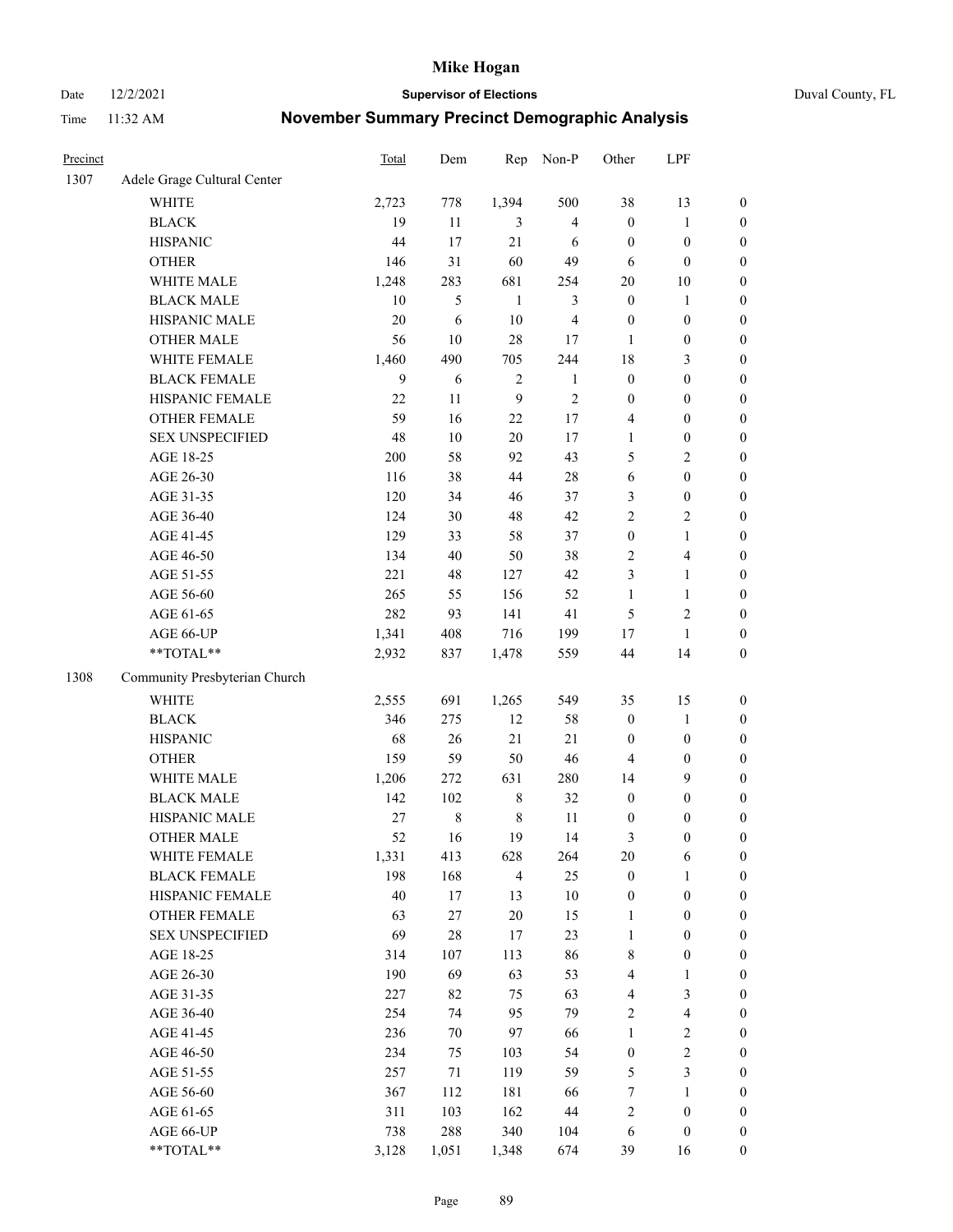Date 12/2/2021 **Supervisor of Elections** Duval County, FL

| Precinct |                                       | Total | Dem          | Rep           | Non-P          | Other            | LPF                     |                  |
|----------|---------------------------------------|-------|--------------|---------------|----------------|------------------|-------------------------|------------------|
| 1309     | Christ United Methodist Church        |       |              |               |                |                  |                         |                  |
|          | <b>WHITE</b>                          | 2,769 | 686          | 1,407         | 614            | 46               | 16                      | 0                |
|          | <b>BLACK</b>                          | 38    | 17           | 8             | $10\,$         | 3                | $\boldsymbol{0}$        | 0                |
|          | <b>HISPANIC</b>                       | 56    | 17           | 22            | 15             | $\mathbf{1}$     | $\mathbf{1}$            | 0                |
|          | <b>OTHER</b>                          | 150   | 34           | 43            | 65             | 3                | 5                       | $\boldsymbol{0}$ |
|          | WHITE MALE                            | 1,318 | 238          | 720           | 324            | 26               | 10                      | $\boldsymbol{0}$ |
|          | <b>BLACK MALE</b>                     | 20    | 11           | $\sqrt{2}$    | 5              | $\mathbf{2}$     | $\boldsymbol{0}$        | 0                |
|          | HISPANIC MALE                         | 26    | 5            | 11            | $\overline{9}$ | $\mathbf{1}$     | $\boldsymbol{0}$        | $\boldsymbol{0}$ |
|          | <b>OTHER MALE</b>                     | 56    | 12           | 15            | 25             | $\mathbf{2}$     | $\overline{2}$          | $\boldsymbol{0}$ |
|          | WHITE FEMALE                          | 1,418 | 444          | 670           | 278            | $20\,$           | 6                       | 0                |
|          | <b>BLACK FEMALE</b>                   | 18    | 6            | 6             | 5              | 1                | $\boldsymbol{0}$        | 0                |
|          | HISPANIC FEMALE                       | 29    | 12           | 10            | $\sqrt{6}$     | $\boldsymbol{0}$ | $\mathbf{1}$            | 0                |
|          | OTHER FEMALE                          | 63    | 17           | 22            | 21             | $\boldsymbol{0}$ | $\mathfrak{Z}$          | 0                |
|          | <b>SEX UNSPECIFIED</b>                | 64    | 9            | 24            | $30\,$         | $\mathbf{1}$     | $\boldsymbol{0}$        | $\boldsymbol{0}$ |
|          | AGE 18-25                             | 268   | 58           | 112           | 85             | 9                | $\overline{\mathbf{4}}$ | $\boldsymbol{0}$ |
|          | AGE 26-30                             | 259   | 67           | 101           | 86             | 5                | $\boldsymbol{0}$        | $\boldsymbol{0}$ |
|          | AGE 31-35                             | 276   | 60           | 119           | 84             | 11               | $\sqrt{2}$              | $\boldsymbol{0}$ |
|          | AGE 36-40                             | 310   | 75           | 137           | 87             | 5                | $\sqrt{6}$              | $\boldsymbol{0}$ |
|          | AGE 41-45                             | 262   | 64           | 113           | 78             | 5                | $\overline{2}$          | $\overline{0}$   |
|          | AGE 46-50                             | 239   | 48           | 111           | 73             | $\overline{4}$   | $\mathfrak{Z}$          | $\boldsymbol{0}$ |
|          | AGE 51-55                             | 247   | 58           | 135           | 52             | $\boldsymbol{0}$ | $\sqrt{2}$              | 0                |
|          | AGE 56-60                             | 245   | 52           | 138           | 47             | 6                | $\overline{2}$          | 0                |
|          | AGE 61-65                             | 269   | 64           | 156           | 46             | 3                | $\boldsymbol{0}$        | 0                |
|          | AGE 66-UP                             | 638   | 208          | 358           | 66             | 5                | $\mathbf{1}$            | 0                |
|          | **TOTAL**                             | 3,013 | 754          | 1,480         | 704            | 53               | $22\,$                  | $\boldsymbol{0}$ |
| 1310     | First Christian Church of the Beaches |       |              |               |                |                  |                         |                  |
|          | <b>WHITE</b>                          | 2,786 | 682          | 1,396         | 643            | 49               | 16                      | $\boldsymbol{0}$ |
|          | <b>BLACK</b>                          | 41    | 24           | $\,$ 8 $\,$   | $8\,$          | $\mathbf{1}$     | $\boldsymbol{0}$        | $\boldsymbol{0}$ |
|          | <b>HISPANIC</b>                       | 98    | 26           | 43            | 23             | 6                | $\boldsymbol{0}$        | 0                |
|          | <b>OTHER</b>                          | 174   | 41           | 53            | 75             | $\mathbf{2}$     | $\mathfrak{Z}$          | $\overline{0}$   |
|          | WHITE MALE                            | 1,372 | 285          | 688           | 358            | 27               | 14                      | $\overline{0}$   |
|          | <b>BLACK MALE</b>                     | 24    | 12           | $\mathfrak s$ | $\sqrt{6}$     | $\mathbf{1}$     | $\boldsymbol{0}$        | 0                |
|          | HISPANIC MALE                         | 49    | $\mathbf{9}$ | 27            | 11             | $\overline{c}$   | $\boldsymbol{0}$        | 0                |
|          | <b>OTHER MALE</b>                     | 64    | 14           | 17            | $30\,$         | 2                | 1                       | 0                |
|          | WHITE FEMALE                          | 1,392 | 393          | 695           | 280            | 22               | 2                       | 0                |
|          | <b>BLACK FEMALE</b>                   | 16    | 11           | 3             | $\overline{2}$ | $\boldsymbol{0}$ | $\boldsymbol{0}$        | $\boldsymbol{0}$ |
|          | HISPANIC FEMALE                       | 49    | 17           | 16            | 12             | 4                | $\boldsymbol{0}$        | $\overline{0}$   |
|          | OTHER FEMALE                          | 73    | $20\,$       | 29            | 23             | $\boldsymbol{0}$ | $\mathbf{1}$            | $\overline{0}$   |
|          | <b>SEX UNSPECIFIED</b>                | 60    | 12           | 20            | $27\,$         | $\boldsymbol{0}$ | $\mathbf{1}$            | 0                |
|          | AGE 18-25                             | 260   | 67           | 98            | $8\sqrt{1}$    | 12               | $\sqrt{2}$              | 0                |
|          | AGE 26-30                             | 307   | 70           | 119           | 109            | 6                | $\mathfrak{Z}$          | 0                |
|          | AGE 31-35                             | 336   | 78           | 143           | 111            | 3                | $\mathbf{1}$            | 0                |
|          | AGE 36-40                             | 260   | 74           | 98            | 79             | 6                | $\mathfrak{Z}$          | 0                |
|          | AGE 41-45                             | 230   | 60           | 97            | 63             | 6                | $\overline{\mathbf{4}}$ | 0                |
|          | AGE 46-50                             | 212   | 56           | 103           | 46             | 5                | $\sqrt{2}$              | 0                |
|          | AGE 51-55                             | 265   | 62           | 143           | 56             | 4                | $\boldsymbol{0}$        | $\overline{0}$   |
|          | AGE 56-60                             | 313   | 67           | 180           | 58             | 5                | $\mathfrak{Z}$          | $\overline{0}$   |
|          | AGE 61-65                             | 274   | 59           | 153           | 57             | 4                | $\mathbf{1}$            | $\overline{0}$   |
|          | AGE 66-UP                             | 642   | 180          | 366           | 89             | 7                | $\boldsymbol{0}$        | 0                |
|          | **TOTAL**                             | 3,099 | 773          | 1,500         | 749            | 58               | 19                      | $\boldsymbol{0}$ |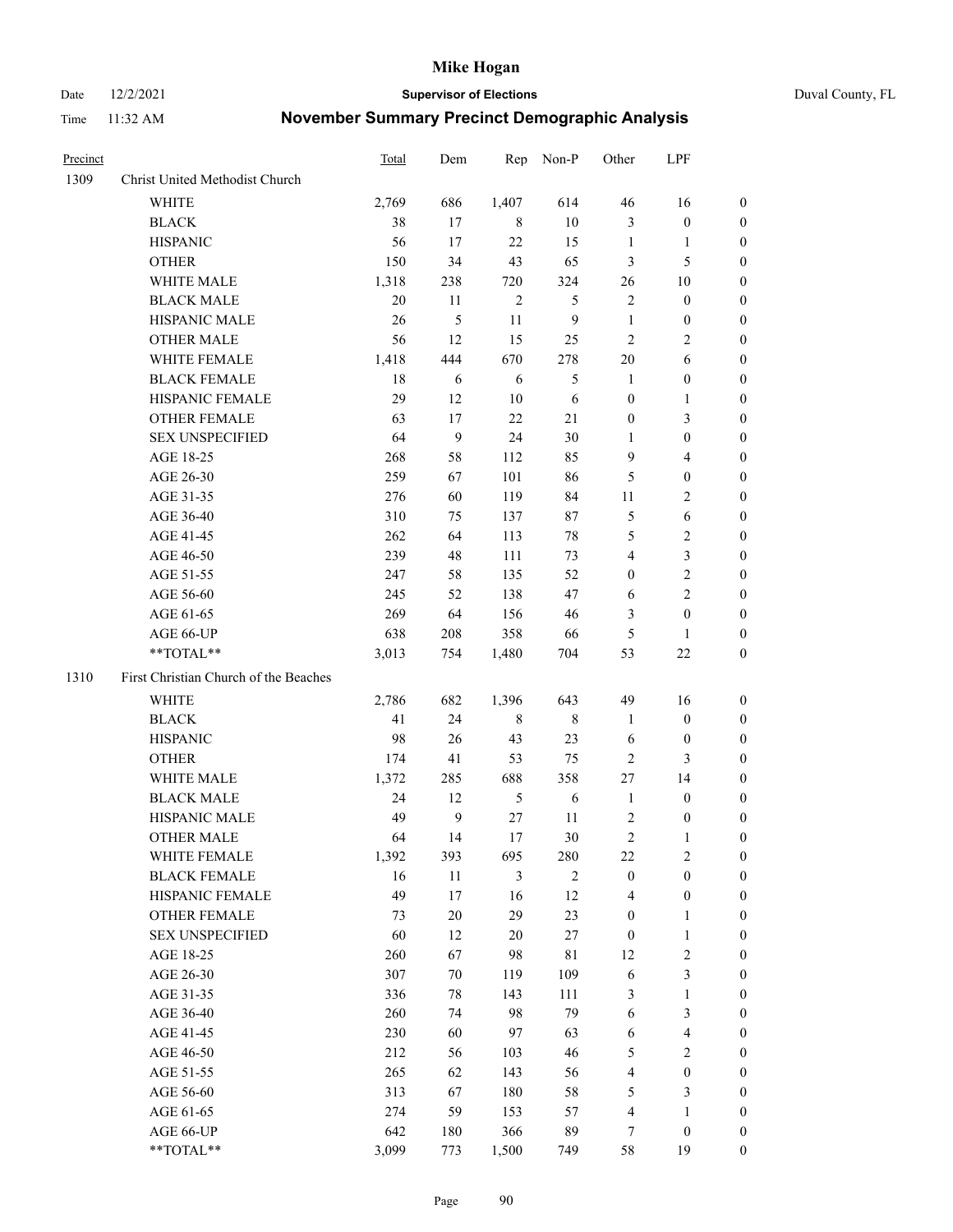Date 12/2/2021 **Supervisor of Elections** Duval County, FL

| Precinct |                            | Total | Dem       | Rep            | Non-P            | Other            | LPF              |                  |
|----------|----------------------------|-------|-----------|----------------|------------------|------------------|------------------|------------------|
| 1311     | Hampton Inn                |       |           |                |                  |                  |                  |                  |
|          | WHITE                      | 3,346 | 748       | 1,778          | 733              | 68               | 19               | 0                |
|          | <b>BLACK</b>               | 64    | 45        | 6              | 11               | $\mathbf{1}$     | $\mathbf{1}$     | 0                |
|          | <b>HISPANIC</b>            | 79    | 28        | 29             | 20               | $\sqrt{2}$       | $\boldsymbol{0}$ | $\boldsymbol{0}$ |
|          | <b>OTHER</b>               | 231   | 61        | 105            | 64               | $\mathbf{1}$     | $\boldsymbol{0}$ | $\boldsymbol{0}$ |
|          | WHITE MALE                 | 1,538 | 263       | 865            | 372              | 29               | 9                | $\boldsymbol{0}$ |
|          | <b>BLACK MALE</b>          | 38    | 26        | $\overline{4}$ | $\boldsymbol{7}$ | $\mathbf{1}$     | $\boldsymbol{0}$ | $\boldsymbol{0}$ |
|          | HISPANIC MALE              | 21    | $\,$ $\,$ | $\,$ 8 $\,$    | 5                | $\boldsymbol{0}$ | $\boldsymbol{0}$ | $\boldsymbol{0}$ |
|          | <b>OTHER MALE</b>          | 89    | 22        | 43             | 24               | $\boldsymbol{0}$ | $\boldsymbol{0}$ | $\boldsymbol{0}$ |
|          | WHITE FEMALE               | 1,779 | 478       | 905            | 347              | 39               | $10\,$           | $\boldsymbol{0}$ |
|          | <b>BLACK FEMALE</b>        | 26    | 19        | $\sqrt{2}$     | $\overline{4}$   | $\boldsymbol{0}$ | $\mathbf{1}$     | 0                |
|          | HISPANIC FEMALE            | 55    | $20\,$    | 20             | 13               | $\overline{c}$   | $\boldsymbol{0}$ | 0                |
|          | <b>OTHER FEMALE</b>        | 106   | 32        | 50             | 23               | $\mathbf{1}$     | $\boldsymbol{0}$ | $\boldsymbol{0}$ |
|          | <b>SEX UNSPECIFIED</b>     | 68    | 14        | 21             | 33               | $\boldsymbol{0}$ | $\boldsymbol{0}$ | $\boldsymbol{0}$ |
|          | AGE 18-25                  | 302   | 62        | 143            | 85               | 11               | $\mathbf{1}$     | $\boldsymbol{0}$ |
|          | AGE 26-30                  | 332   | 78        | 144            | 96               | 9                | $\mathfrak{S}$   | $\boldsymbol{0}$ |
|          | AGE 31-35                  | 364   | 69        | 170            | 119              | 4                | $\sqrt{2}$       | $\boldsymbol{0}$ |
|          | AGE 36-40                  | 319   | 73        | 144            | 91               | 8                | $\mathfrak{Z}$   | $\boldsymbol{0}$ |
|          | AGE 41-45                  | 301   | 71        | 138            | 86               | 5                | $\mathbf{1}$     | $\boldsymbol{0}$ |
|          | AGE 46-50                  | 237   | 36        | 141            | 54               | $\overline{4}$   | $\sqrt{2}$       | $\boldsymbol{0}$ |
|          | AGE 51-55                  | 312   | 51        | 188            | 63               | 6                | $\overline{4}$   | 0                |
|          | AGE 56-60                  | 341   | 79        | 194            | 61               | 6                | $\mathbf{1}$     | 0                |
|          | AGE 61-65                  | 315   | 91        | 173            | 42               | 8                | $\mathbf{1}$     | 0                |
|          | AGE 66-UP                  | 897   | 272       | 483            | 131              | 11               | $\boldsymbol{0}$ | $\boldsymbol{0}$ |
|          | **TOTAL**                  | 3,720 | 882       | 1,918          | 828              | $72\,$           | $20\,$           | $\boldsymbol{0}$ |
| 1312     | Oceanside Church of Christ |       |           |                |                  |                  |                  |                  |
|          | <b>WHITE</b>               | 1,896 | 502       | 808            | 538              | 36               | 12               | $\boldsymbol{0}$ |
|          | <b>BLACK</b>               | 326   | 241       | 18             | 62               | 5                | $\boldsymbol{0}$ | $\boldsymbol{0}$ |
|          | <b>HISPANIC</b>            | 140   | 59        | 36             | 42               | 3                | $\boldsymbol{0}$ | $\boldsymbol{0}$ |
|          | <b>OTHER</b>               | 174   | 55        | 47             | 68               | 3                | $\mathbf{1}$     | $\boldsymbol{0}$ |
|          | WHITE MALE                 | 902   | 168       | 420            | 293              | 14               | $\tau$           | $\boldsymbol{0}$ |
|          | <b>BLACK MALE</b>          | 141   | 94        | 12             | 33               | $\mathbf{2}$     | $\boldsymbol{0}$ | $\boldsymbol{0}$ |
|          | HISPANIC MALE              | 65    | $22\,$    | 19             | 24               | $\boldsymbol{0}$ | $\boldsymbol{0}$ | 0                |
|          | <b>OTHER MALE</b>          | 64    | 18        | 14             | 32               | $\boldsymbol{0}$ | $\boldsymbol{0}$ | $\boldsymbol{0}$ |
|          | WHITE FEMALE               | 978   | 328       | 381            | 242              | 22               | 5                | 0                |
|          | <b>BLACK FEMALE</b>        | 177   | 143       | 5              | 26               | 3                | $\boldsymbol{0}$ | $\overline{0}$   |
|          | HISPANIC FEMALE            | 74    | 37        | 16             | $18\,$           | 3                | $\boldsymbol{0}$ | $\overline{0}$   |
|          | OTHER FEMALE               | 74    | 26        | 23             | 23               | $\mathbf{1}$     | $\mathbf{1}$     | $\overline{0}$   |
|          | <b>SEX UNSPECIFIED</b>     | 61    | 21        | 19             | 19               | 2                | $\boldsymbol{0}$ | 0                |
|          | AGE 18-25                  | 280   | $88\,$    | 83             | 97               | 9                | $\mathfrak{Z}$   | 0                |
|          | AGE 26-30                  | 308   | 91        | 105            | 103              | 7                | $\overline{2}$   | 0                |
|          | AGE 31-35                  | 290   | 85        | 91             | 105              | 6                | $\mathfrak{Z}$   | 0                |
|          | AGE 36-40                  | 267   | 98        | 71             | 85               | 9                | $\overline{4}$   | 0                |
|          | AGE 41-45                  | 207   | 80        | 50             | 75               | 2                | $\boldsymbol{0}$ | 0                |
|          | AGE 46-50                  | 215   | 60        | $8\sqrt{1}$    | 68               | 6                | $\boldsymbol{0}$ | 0                |
|          | AGE 51-55                  | 205   | 53        | 103            | 49               | $\boldsymbol{0}$ | $\boldsymbol{0}$ | 0                |
|          | AGE 56-60                  | 206   | 64        | 95             | 44               | $\overline{2}$   | 1                | 0                |
|          | AGE 61-65                  | 211   | 78        | 102            | 29               | 2                | $\boldsymbol{0}$ | 0                |
|          | AGE 66-UP                  | 347   | 160       | 128            | 55               | $\overline{4}$   | $\boldsymbol{0}$ | 0                |
|          | **TOTAL**                  | 2,536 | 857       | 909            | 710              | 47               | 13               | $\boldsymbol{0}$ |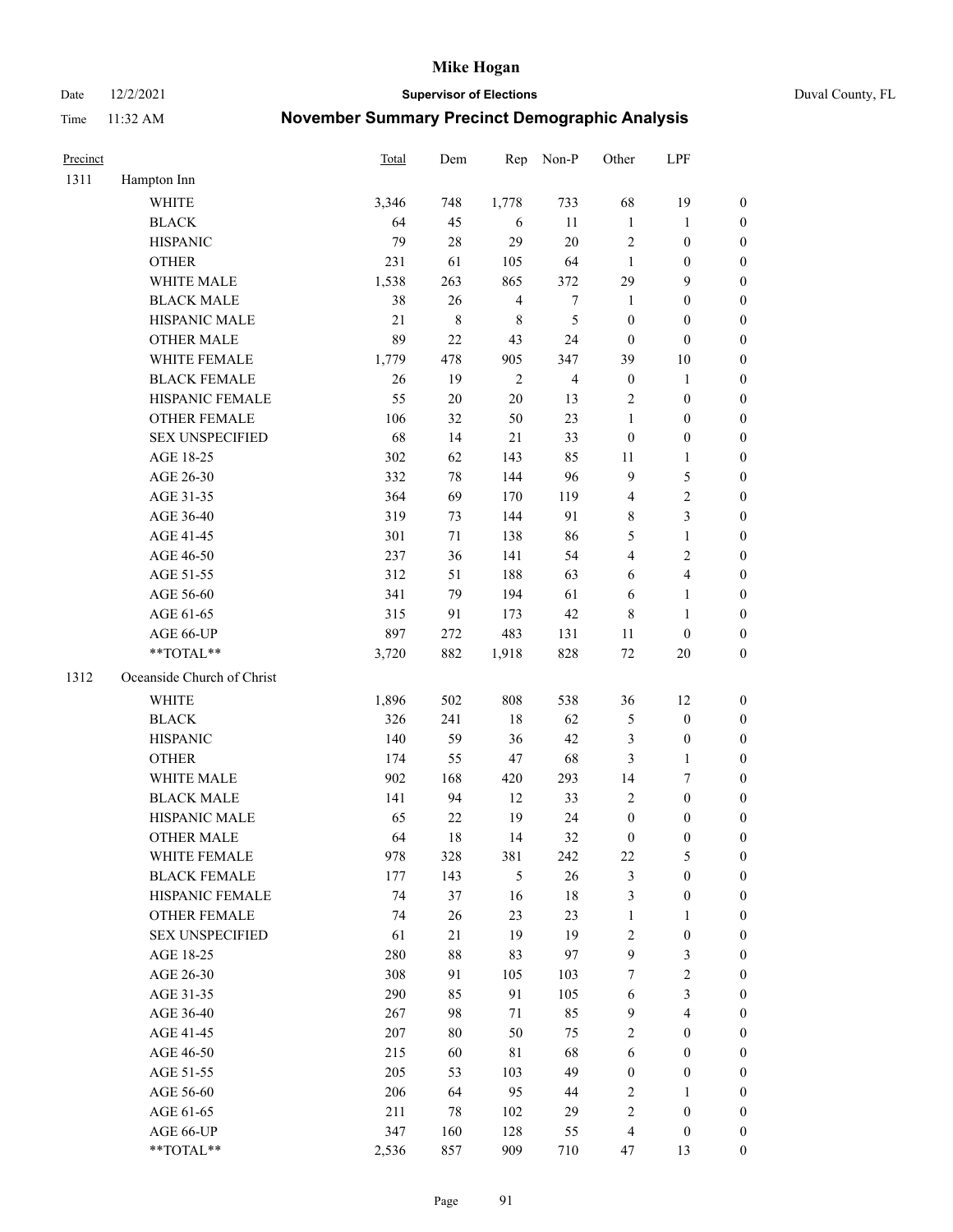Date 12/2/2021 **Supervisor of Elections** Duval County, FL

| Precinct |                          | Total  | Dem    | Rep            | Non-P       | Other                   | LPF              |                  |
|----------|--------------------------|--------|--------|----------------|-------------|-------------------------|------------------|------------------|
| 1313     | Rivertown Church         |        |        |                |             |                         |                  |                  |
|          | <b>WHITE</b>             | 3,699  | 624    | 2,285          | 741         | 40                      | $\boldsymbol{9}$ | $\boldsymbol{0}$ |
|          | <b>BLACK</b>             | 187    | 130    | 11             | 46          | $\boldsymbol{0}$        | $\boldsymbol{0}$ | $\boldsymbol{0}$ |
|          | <b>HISPANIC</b>          | 171    | 65     | 51             | 52          | 3                       | $\boldsymbol{0}$ | $\boldsymbol{0}$ |
|          | <b>OTHER</b>             | 299    | 62     | 112            | 117         | 7                       | 1                | $\boldsymbol{0}$ |
|          | WHITE MALE               | 1,824  | 234    | 1,173          | 397         | 15                      | 5                | $\boldsymbol{0}$ |
|          | <b>BLACK MALE</b>        | 66     | 40     | 7              | 19          | $\boldsymbol{0}$        | $\boldsymbol{0}$ | $\boldsymbol{0}$ |
|          | HISPANIC MALE            | 79     | 26     | 27             | 24          | 2                       | $\boldsymbol{0}$ | $\boldsymbol{0}$ |
|          | <b>OTHER MALE</b>        | 103    | 24     | 35             | 44          | $\boldsymbol{0}$        | $\boldsymbol{0}$ | $\boldsymbol{0}$ |
|          | WHITE FEMALE             | 1,845  | 386    | 1,092          | 338         | 25                      | $\overline{4}$   | $\boldsymbol{0}$ |
|          | <b>BLACK FEMALE</b>      | 121    | 90     | $\overline{4}$ | $27\,$      | $\boldsymbol{0}$        | $\boldsymbol{0}$ | $\boldsymbol{0}$ |
|          | HISPANIC FEMALE          | 89     | 37     | 23             | 28          | 1                       | $\boldsymbol{0}$ | 0                |
|          | OTHER FEMALE             | 145    | $27\,$ | 62             | 49          | 6                       | 1                | $\boldsymbol{0}$ |
|          | <b>SEX UNSPECIFIED</b>   | 84     | 17     | 36             | 30          | $\mathbf{1}$            | $\boldsymbol{0}$ | $\boldsymbol{0}$ |
|          | AGE 18-25                | 417    | 107    | 177            | 128         | 4                       | 1                | $\boldsymbol{0}$ |
|          | AGE 26-30                | 312    | 69     | 137            | 97          | 5                       | $\overline{4}$   | $\boldsymbol{0}$ |
|          | AGE 31-35                | 312    | 82     | 135            | 90          | 5                       | $\boldsymbol{0}$ | $\boldsymbol{0}$ |
|          | AGE 36-40                | 395    | 85     | 192            | 106         | 9                       | 3                | $\boldsymbol{0}$ |
|          | AGE 41-45                | 362    | 77     | 170            | 110         | 5                       | $\boldsymbol{0}$ | $\boldsymbol{0}$ |
|          | AGE 46-50                | 345    | 56     | 206            | $77 \,$     | 6                       | $\boldsymbol{0}$ | $\boldsymbol{0}$ |
|          | AGE 51-55                | 351    | 61     | 214            | $71\,$      | 4                       | 1                | $\boldsymbol{0}$ |
|          | AGE 56-60                | 413    | 66     | 272            | 71          | 4                       | $\boldsymbol{0}$ | 0                |
|          | AGE 61-65                | 379    | 53     | 252            | 69          | 4                       | 1                | 0                |
|          | AGE 66-UP                | 1,069  | 224    | 704            | 137         | 4                       | $\boldsymbol{0}$ | $\boldsymbol{0}$ |
|          | $**TOTAL**$              | 4,356  | 881    | 2,459          | 956         | 50                      | 10               | $\boldsymbol{0}$ |
| 1314     | Mayport Community Center |        |        |                |             |                         |                  |                  |
|          | <b>WHITE</b>             | 733    | 132    | 388            | 188         | 18                      | $\boldsymbol{7}$ | $\boldsymbol{0}$ |
|          | <b>BLACK</b>             | 158    | 97     | 9              | 44          | 8                       | $\boldsymbol{0}$ | $\boldsymbol{0}$ |
|          | <b>HISPANIC</b>          | 88     | $27\,$ | 31             | 26          | $\boldsymbol{0}$        | $\overline{4}$   | $\boldsymbol{0}$ |
|          | <b>OTHER</b>             | 119    | $27\,$ | 48             | 39          | 5                       | $\boldsymbol{0}$ | $\boldsymbol{0}$ |
|          | WHITE MALE               | 367    | 48     | 213            | 93          | 9                       | $\overline{4}$   | $\boldsymbol{0}$ |
|          | <b>BLACK MALE</b>        | $71\,$ | 35     | $\mathfrak{S}$ | 25          | 6                       | $\boldsymbol{0}$ | $\boldsymbol{0}$ |
|          | HISPANIC MALE            | 43     | 13     | 15             | 12          | $\boldsymbol{0}$        | $\mathfrak{Z}$   | $\boldsymbol{0}$ |
|          | <b>OTHER MALE</b>        | 46     | $\tau$ | 21             | 14          | 4                       | $\boldsymbol{0}$ | $\boldsymbol{0}$ |
|          | WHITE FEMALE             | 350    | 81     | 166            | 91          | 9                       | 3                | 0                |
|          | <b>BLACK FEMALE</b>      | 84     | 60     | $\overline{4}$ | 18          | $\overline{c}$          | $\boldsymbol{0}$ | $\overline{0}$   |
|          | HISPANIC FEMALE          | 43     | 13     | 15             | 14          | $\boldsymbol{0}$        | $\mathbf{1}$     | $\overline{0}$   |
|          | OTHER FEMALE             | 57     | 14     | 21             | $22\,$      | $\boldsymbol{0}$        | $\boldsymbol{0}$ | 0                |
|          | <b>SEX UNSPECIFIED</b>   | 37     | 12     | 16             | $\,$ 8 $\,$ | 1                       | $\boldsymbol{0}$ | 0                |
|          | AGE 18-25                | 151    | 44     | 54             | 46          | 3                       | $\overline{4}$   | 0                |
|          | AGE 26-30                | 119    | 26     | 37             | 53          | 2                       | $\mathbf{1}$     | 0                |
|          | AGE 31-35                | 150    | 41     | 50             | 49          | 6                       | $\overline{4}$   | 0                |
|          | AGE 36-40                | 170    | 46     | 70             | 48          | 5                       | $\mathbf{1}$     | 0                |
|          | AGE 41-45                | 140    | 36     | 68             | 30          | 5                       | $\mathbf{1}$     | 0                |
|          | AGE 46-50                | 102    | 27     | 52             | 21          | 2                       | $\boldsymbol{0}$ | 0                |
|          | AGE 51-55                | 66     | 9      | 37             | 16          | 4                       | $\boldsymbol{0}$ | 0                |
|          | AGE 56-60                | 65     | 17     | 35             | 12          | 1                       | $\boldsymbol{0}$ | 0                |
|          | AGE 61-65                | 40     | 6      | 25             | $\,$ 8 $\,$ | $\mathbf{1}$            | $\boldsymbol{0}$ | 0                |
|          | AGE 66-UP                | 95     | 31     | 48             | 14          | $\overline{\mathbf{c}}$ | $\boldsymbol{0}$ | 0                |
|          | **TOTAL**                | 1,098  | 283    | 476            | 297         | 31                      | 11               | $\boldsymbol{0}$ |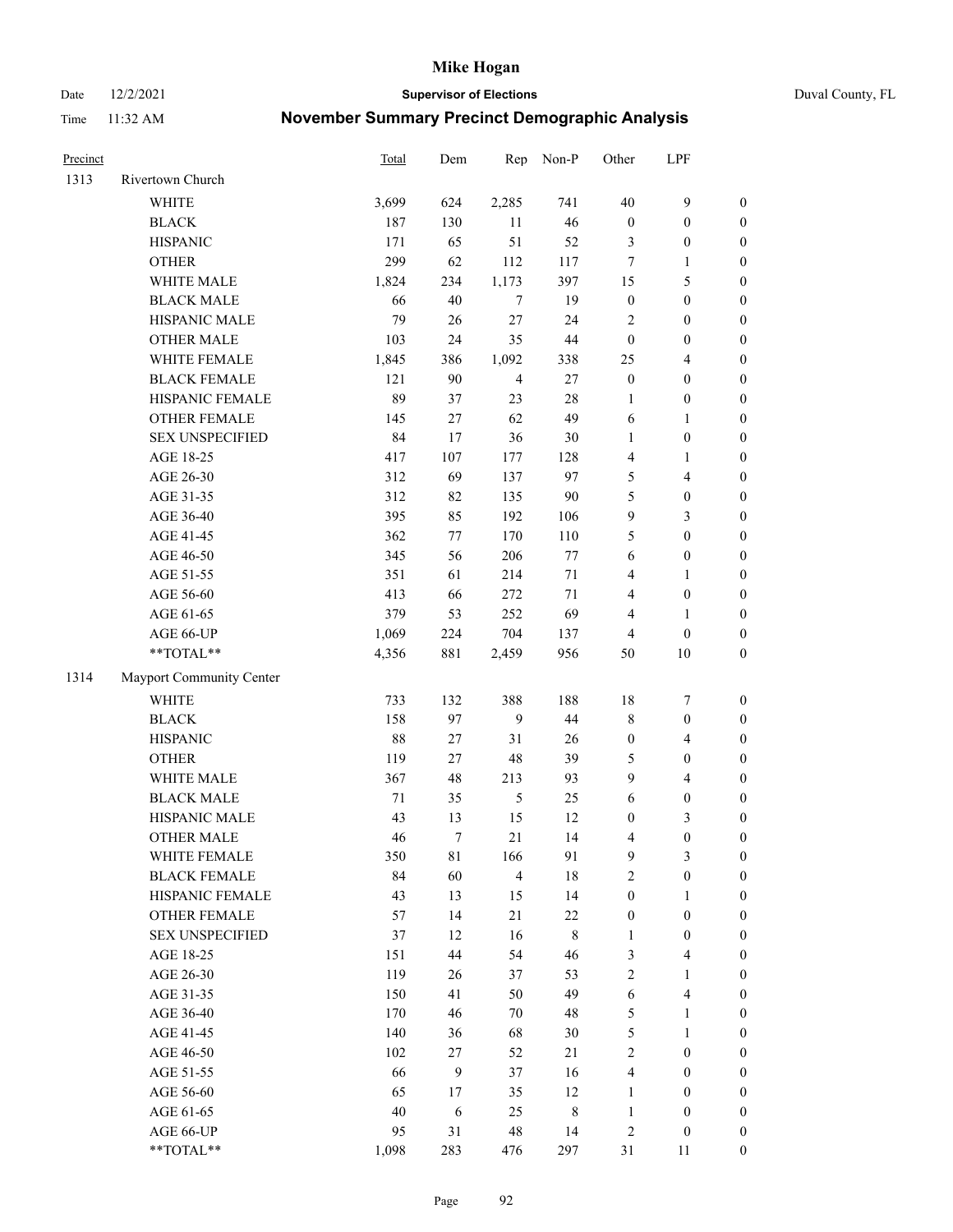Date 12/2/2021 **Supervisor of Elections** Duval County, FL

| Precinct |                            | Total | Dem         | Rep         | Non-P  | Other            | LPF              |                  |
|----------|----------------------------|-------|-------------|-------------|--------|------------------|------------------|------------------|
| 1315     | Oceanside Church of Christ |       |             |             |        |                  |                  |                  |
|          | <b>WHITE</b>               | 4,394 | 1,062       | 2,038       | 1,177  | 92               | 25               | 0                |
|          | <b>BLACK</b>               | 783   | 534         | 57          | 176    | 13               | $\mathfrak{Z}$   | $\boldsymbol{0}$ |
|          | <b>HISPANIC</b>            | 424   | 151         | 108         | 153    | 8                | $\overline{4}$   | $\boldsymbol{0}$ |
|          | <b>OTHER</b>               | 581   | 149         | 183         | 238    | 8                | $\mathfrak{Z}$   | $\boldsymbol{0}$ |
|          | WHITE MALE                 | 2,091 | 404         | 1,033       | 588    | 48               | 18               | $\boldsymbol{0}$ |
|          | <b>BLACK MALE</b>          | 360   | 215         | 33          | 105    | 5                | $\sqrt{2}$       | $\boldsymbol{0}$ |
|          | HISPANIC MALE              | 196   | 56          | 57          | 76     | 5                | $\sqrt{2}$       | $\boldsymbol{0}$ |
|          | <b>OTHER MALE</b>          | 226   | 48          | $80\,$      | 94     | $\mathbf{1}$     | $\mathfrak{Z}$   | $\boldsymbol{0}$ |
|          | WHITE FEMALE               | 2,253 | 642         | 986         | 575    | 43               | $\boldsymbol{7}$ | $\boldsymbol{0}$ |
|          | <b>BLACK FEMALE</b>        | 407   | 306         | 24          | 69     | 8                | $\boldsymbol{0}$ | 0                |
|          | HISPANIC FEMALE            | 218   | 91          | 48          | 74     | 3                | $\sqrt{2}$       | 0                |
|          | OTHER FEMALE               | 254   | 74          | 84          | 92     | 4                | $\boldsymbol{0}$ | $\boldsymbol{0}$ |
|          | <b>SEX UNSPECIFIED</b>     | 177   | 60          | 41          | $71\,$ | 4                | $\mathbf{1}$     | $\boldsymbol{0}$ |
|          | AGE 18-25                  | 668   | 219         | 182         | 242    | 21               | $\overline{4}$   | $\boldsymbol{0}$ |
|          | AGE 26-30                  | 700   | 191         | 216         | 261    | $20\,$           | 12               | $\boldsymbol{0}$ |
|          | AGE 31-35                  | 657   | 201         | 221         | 219    | $11\,$           | 5                | $\boldsymbol{0}$ |
|          | AGE 36-40                  | 582   | 183         | 181         | 206    | $\,$ $\,$        | $\overline{4}$   | $\boldsymbol{0}$ |
|          | AGE 41-45                  | 505   | 133         | 182         | 178    | 9                | 3                | $\boldsymbol{0}$ |
|          | AGE 46-50                  | 477   | 136         | 190         | 140    | $\,8\,$          | $\mathfrak{Z}$   | $\boldsymbol{0}$ |
|          | AGE 51-55                  | 459   | 127         | 205         | 117    | $\mathbf{9}$     | $\mathbf{1}$     | $\boldsymbol{0}$ |
|          | AGE 56-60                  | 534   | 165         | 253         | 111    | 5                | $\boldsymbol{0}$ | 0                |
|          | AGE 61-65                  | 498   | 163         | 215         | 103    | 15               | $\overline{c}$   | 0                |
|          | AGE 66-UP                  | 1,101 | 378         | 540         | 167    | 15               | $\mathbf{1}$     | $\boldsymbol{0}$ |
|          | $**TOTAL**$                | 6,182 | 1,896       | 2,386       | 1,744  | 121              | 35               | $\boldsymbol{0}$ |
| 1401     | Church at Argyle           |       |             |             |        |                  |                  |                  |
|          | <b>WHITE</b>               | 1,507 | 331         | 793         | 334    | 37               | 12               | $\boldsymbol{0}$ |
|          | <b>BLACK</b>               | 844   | 642         | 41          | 142    | 19               | $\boldsymbol{0}$ | $\boldsymbol{0}$ |
|          | <b>HISPANIC</b>            | 271   | 113         | 54          | 99     | 4                | $\mathbf{1}$     | $\boldsymbol{0}$ |
|          | <b>OTHER</b>               | 282   | 91          | $8\sqrt{1}$ | 101    | 7                | $\sqrt{2}$       | $\boldsymbol{0}$ |
|          | WHITE MALE                 | 679   | 119         | 375         | 164    | 13               | $\,$ 8 $\,$      | $\boldsymbol{0}$ |
|          | <b>BLACK MALE</b>          | 316   | 214         | 24          | 69     | $\mathbf{9}$     | $\boldsymbol{0}$ | $\boldsymbol{0}$ |
|          | HISPANIC MALE              | 114   | $44\,$      | 26          | 42     | 2                | $\boldsymbol{0}$ | 0                |
|          | <b>OTHER MALE</b>          | 104   | 26          | 39          | 34     | $\overline{4}$   | $\mathbf{1}$     | $\boldsymbol{0}$ |
|          | WHITE FEMALE               | 817   | 211         | 411         | 167    | 24               | 4                | 0                |
|          | <b>BLACK FEMALE</b>        | 521   | 423         | 16          | 72     | 10               | $\boldsymbol{0}$ | $\overline{0}$   |
|          | HISPANIC FEMALE            | 153   | 67          | 28          | 56     | $\overline{c}$   | $\boldsymbol{0}$ | $\overline{0}$   |
|          | <b>OTHER FEMALE</b>        | 147   | 58          | 36          | $50\,$ | 2                | $\mathbf{1}$     | 0                |
|          | <b>SEX UNSPECIFIED</b>     | 53    | 15          | 14          | $22\,$ | $\mathbf{1}$     | $\mathbf{1}$     | 0                |
|          | AGE 18-25                  | 294   | 110         | 62          | 103    | 17               | $\sqrt{2}$       | 0                |
|          | AGE 26-30                  | 320   | 144         | 66          | 98     | $10\,$           | $\sqrt{2}$       | 0                |
|          | AGE 31-35                  | 313   | 132         | 73          | 100    | 4                | $\overline{4}$   | 0                |
|          | AGE 36-40                  | 283   | 127         | $80\,$      | 65     | 8                | $\mathfrak{Z}$   | 0                |
|          | AGE 41-45                  | 221   | $8\sqrt{1}$ | 70          | 62     | 7                | $\mathbf{1}$     | 0                |
|          | AGE 46-50                  | 237   | 99          | 72          | 59     | 5                | $\sqrt{2}$       | 0                |
|          | AGE 51-55                  | 245   | 109         | 99          | 34     | 3                | $\boldsymbol{0}$ | 0                |
|          | AGE 56-60                  | 238   | 101         | 96          | 41     | $\boldsymbol{0}$ | $\boldsymbol{0}$ | 0                |
|          | AGE 61-65                  | 259   | 102         | 111         | 43     | 3                | $\boldsymbol{0}$ | $\boldsymbol{0}$ |
|          | AGE 66-UP                  | 494   | 172         | 240         | 71     | 10               | $\mathbf{1}$     | 0                |
|          | **TOTAL**                  | 2,904 | 1,177       | 969         | 676    | 67               | 15               | $\boldsymbol{0}$ |
|          |                            |       |             |             |        |                  |                  |                  |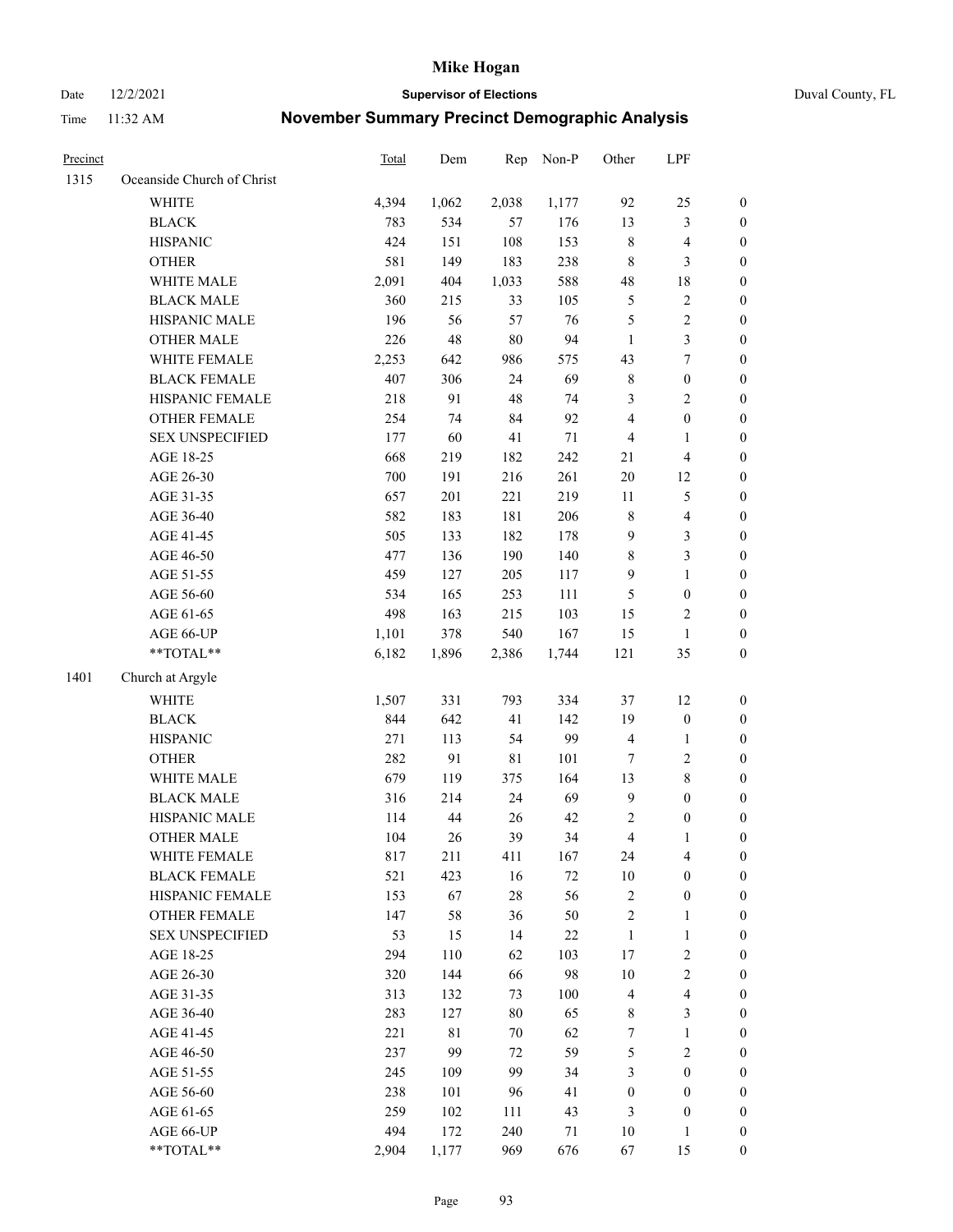Date 12/2/2021 **Supervisor of Elections** Duval County, FL

| Precinct |                              | Total | Dem         | Rep            | Non-P       | Other            | LPF              |                  |
|----------|------------------------------|-------|-------------|----------------|-------------|------------------|------------------|------------------|
| 1402     | Kirkwood Presbyterian Church |       |             |                |             |                  |                  |                  |
|          | <b>WHITE</b>                 | 1,449 | 234         | 899            | 287         | 21               | $\,$ 8 $\,$      | 0                |
|          | <b>BLACK</b>                 | 805   | 613         | 42             | 140         | $\,$ 8 $\,$      | $\sqrt{2}$       | $\boldsymbol{0}$ |
|          | <b>HISPANIC</b>              | 267   | 103         | 79             | $8\sqrt{1}$ | 3                | $\mathbf{1}$     | $\boldsymbol{0}$ |
|          | <b>OTHER</b>                 | 410   | 101         | 144            | 157         | 8                | $\boldsymbol{0}$ | $\boldsymbol{0}$ |
|          | WHITE MALE                   | 715   | 97          | 454            | 151         | 6                | 7                | $\boldsymbol{0}$ |
|          | <b>BLACK MALE</b>            | 352   | 256         | 24             | 67          | 3                | $\sqrt{2}$       | $\boldsymbol{0}$ |
|          | HISPANIC MALE                | 121   | 43          | 39             | 36          | 2                | $\mathbf{1}$     | $\boldsymbol{0}$ |
|          | <b>OTHER MALE</b>            | 154   | 39          | 58             | 53          | $\overline{4}$   | $\boldsymbol{0}$ | $\boldsymbol{0}$ |
|          | WHITE FEMALE                 | 719   | 136         | 436            | 131         | 15               | 1                | $\boldsymbol{0}$ |
|          | <b>BLACK FEMALE</b>          | 443   | 350         | 17             | $71\,$      | 5                | $\boldsymbol{0}$ | $\boldsymbol{0}$ |
|          | HISPANIC FEMALE              | 146   | 60          | 40             | 45          | $\mathbf{1}$     | $\boldsymbol{0}$ | $\boldsymbol{0}$ |
|          | <b>OTHER FEMALE</b>          | 202   | 51          | 78             | 69          | 4                | $\boldsymbol{0}$ | $\boldsymbol{0}$ |
|          | <b>SEX UNSPECIFIED</b>       | 79    | 19          | $18\,$         | 42          | $\boldsymbol{0}$ | $\boldsymbol{0}$ | $\boldsymbol{0}$ |
|          | AGE 18-25                    | 254   | 93          | 58             | $100\,$     | 1                | $\sqrt{2}$       | $\boldsymbol{0}$ |
|          | AGE 26-30                    | 248   | 86          | 70             | $87\,$      | 3                | $\sqrt{2}$       | $\boldsymbol{0}$ |
|          | AGE 31-35                    | 263   | 88          | 90             | 82          | $\mathbf{1}$     | $\sqrt{2}$       | $\boldsymbol{0}$ |
|          | AGE 36-40                    | 249   | 112         | 57             | 68          | 9                | 3                | $\boldsymbol{0}$ |
|          | AGE 41-45                    | 230   | 95          | $71\,$         | 59          | 4                | $\mathbf{1}$     | $\boldsymbol{0}$ |
|          | AGE 46-50                    | 230   | $8\sqrt{1}$ | 95             | 51          | 3                | $\boldsymbol{0}$ | $\boldsymbol{0}$ |
|          | AGE 51-55                    | 260   | 92          | 117            | 47          | 4                | $\boldsymbol{0}$ | $\boldsymbol{0}$ |
|          | AGE 56-60                    | 299   | 102         | 141            | 51          | 5                | $\boldsymbol{0}$ | 0                |
|          | AGE 61-65                    | 304   | 99          | 154            | 44          | 7                | $\boldsymbol{0}$ | $\boldsymbol{0}$ |
|          | AGE 66-UP                    | 594   | 203         | 311            | 76          | 3                | $\mathbf{1}$     | $\boldsymbol{0}$ |
|          | $**TOTAL**$                  | 2,931 | 1,051       | 1,164          | 665         | 40               | $11\,$           | $\boldsymbol{0}$ |
| 1403     | Argyle Branch Library        |       |             |                |             |                  |                  |                  |
|          |                              |       |             |                |             |                  |                  |                  |
|          | <b>WHITE</b>                 | 1,390 | 263         | 756            | 337         | $28\,$           | 6                | $\boldsymbol{0}$ |
|          | <b>BLACK</b>                 | 758   | 576         | 21             | 148         | 12               | $\mathbf{1}$     | $\boldsymbol{0}$ |
|          | <b>HISPANIC</b>              | 295   | 105         | 80             | 107         | 3                | $\boldsymbol{0}$ | $\boldsymbol{0}$ |
|          | <b>OTHER</b>                 | 287   | 92          | 97             | 92          | 6                | $\boldsymbol{0}$ | $\boldsymbol{0}$ |
|          | WHITE MALE                   | 646   | 108         | 364            | 157         | $11\,$           | 6                | $\boldsymbol{0}$ |
|          | <b>BLACK MALE</b>            | 328   | 235         | $\overline{9}$ | 73          | $10\,$           | $\mathbf{1}$     | $\boldsymbol{0}$ |
|          | HISPANIC MALE                | 136   | $40\,$      | $44\,$         | 51          | $\mathbf{1}$     | $\boldsymbol{0}$ | 0                |
|          | <b>OTHER MALE</b>            | 114   | 29          | 43             | 41          | $\mathbf{1}$     | $\boldsymbol{0}$ | $\boldsymbol{0}$ |
|          | WHITE FEMALE                 | 732   | 154         | 385            | 177         | 16               | 0                | 0                |
|          | <b>BLACK FEMALE</b>          | 415   | 330         | $11\,$         | 72          | 2                | $\boldsymbol{0}$ | $\overline{0}$   |
|          | HISPANIC FEMALE              | 154   | 62          | 36             | 54          | $\overline{c}$   | $\boldsymbol{0}$ | $\overline{0}$   |
|          | <b>OTHER FEMALE</b>          | 143   | 49          | 50             | 39          | 5                | $\boldsymbol{0}$ | $\overline{0}$   |
|          | <b>SEX UNSPECIFIED</b>       | 62    | 29          | 12             | $20\,$      | $\mathbf{1}$     | $\boldsymbol{0}$ | 0                |
|          | AGE 18-25                    | 290   | 109         | 65             | 107         | 9                | $\boldsymbol{0}$ | 0                |
|          | AGE 26-30                    | 250   | 91          | 72             | 82          | 5                | $\boldsymbol{0}$ | 0                |
|          | AGE 31-35                    | 309   | 102         | 88             | 111         | 8                | $\boldsymbol{0}$ | 0                |
|          | AGE 36-40                    | 266   | 108         | 67             | 83          | 5                | $\mathfrak{Z}$   | 0                |
|          | AGE 41-45                    | 243   | 107         | 53             | 77          | 5                | $\mathbf{1}$     | 0                |
|          | AGE 46-50                    | 232   | 93          | 82             | 50          | 6                | $\mathbf{1}$     | 0                |
|          | AGE 51-55                    | 213   | 86          | 78             | 46          | 3                | $\boldsymbol{0}$ | 0                |
|          | AGE 56-60                    | 239   | 77          | 130            | 29          | 2                | 1                | 0                |
|          | AGE 61-65                    | 225   | 86          | 102            | 33          | 3                | $\mathbf{1}$     | 0                |
|          | AGE 66-UP                    | 463   | 177         | 217            | 66          | 3                | $\boldsymbol{0}$ | 0                |
|          | $**TOTAL**$                  | 2,730 | 1,036       | 954            | 684         | 49               | 7                | $\boldsymbol{0}$ |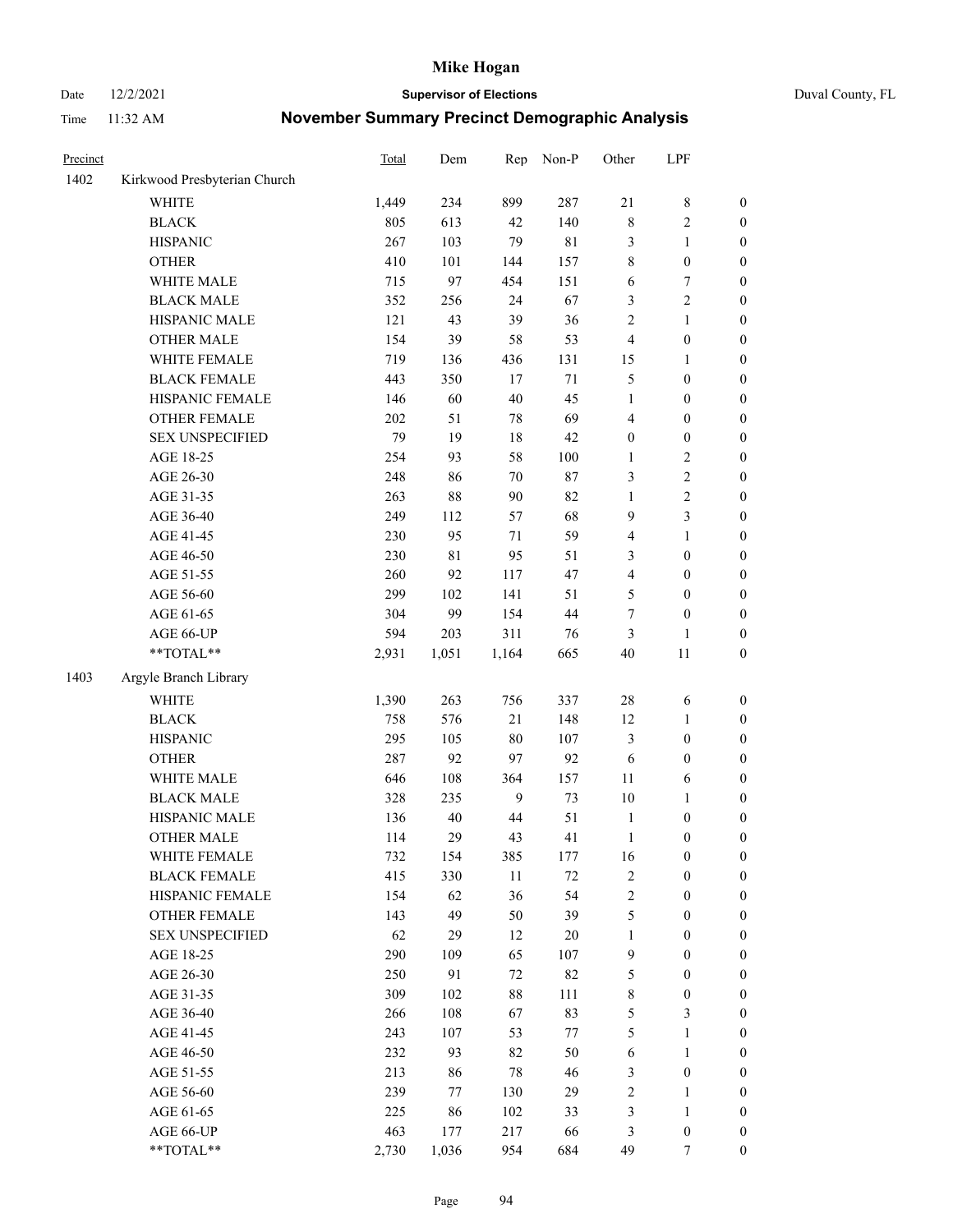Date 12/2/2021 **Supervisor of Elections** Duval County, FL

| Precinct |                                 | <b>Total</b> | Dem       | Rep                     | Non-P          | Other              | LPF                            |                  |
|----------|---------------------------------|--------------|-----------|-------------------------|----------------|--------------------|--------------------------------|------------------|
| 1404     | Grace Church of Avondale        |              |           |                         |                |                    |                                |                  |
|          | <b>WHITE</b>                    | 3,880        | 1,616     | 1,481                   | 705            | 49                 | 29                             | 0                |
|          | <b>BLACK</b>                    | 91           | 68        | 6                       | 15             | $\mathbf{1}$       | $\mathbf{1}$                   | 0                |
|          | <b>HISPANIC</b>                 | 152          | 74        | 31                      | 41             | 5                  | $\mathbf{1}$                   | $\boldsymbol{0}$ |
|          | <b>OTHER</b>                    | 253          | 100       | 56                      | 92             | $\overline{c}$     | $\mathfrak{Z}$                 | $\boldsymbol{0}$ |
|          | WHITE MALE                      | 1,823        | 650       | 742                     | 388            | 25                 | 18                             | $\boldsymbol{0}$ |
|          | <b>BLACK MALE</b>               | 51           | 34        | 3                       | 12             | $\mathbf{1}$       | 1                              | $\boldsymbol{0}$ |
|          | HISPANIC MALE                   | 70           | 34        | 16                      | 17             | 2                  | $\mathbf{1}$                   | $\boldsymbol{0}$ |
|          | <b>OTHER MALE</b>               | 103          | 38        | $20\,$                  | 43             | $\boldsymbol{0}$   | $\mathfrak{2}$                 | $\boldsymbol{0}$ |
|          | WHITE FEMALE                    | 2,029        | 956       | 729                     | 310            | 23                 | 11                             | $\boldsymbol{0}$ |
|          | <b>BLACK FEMALE</b>             | 38           | 32        | 3                       | $\mathfrak{Z}$ | $\boldsymbol{0}$   | $\boldsymbol{0}$               | $\boldsymbol{0}$ |
|          | HISPANIC FEMALE                 | 80           | 39        | 15                      | 23             | 3                  | $\boldsymbol{0}$               | 0                |
|          | OTHER FEMALE                    | 103          | 49        | 24                      | $28\,$         | $\overline{2}$     | $\boldsymbol{0}$               | $\boldsymbol{0}$ |
|          | <b>SEX UNSPECIFIED</b>          | 79           | 26        | 22                      | 29             | $\mathbf{1}$       | $\mathbf{1}$                   | $\boldsymbol{0}$ |
|          | AGE 18-25                       | 338          | 146       | 106                     | $77\,$         | 6                  | $\mathfrak{Z}$                 | $\boldsymbol{0}$ |
|          | AGE 26-30                       | 430          | 179       | 140                     | 100            | 6                  | $\mathfrak s$                  | $\boldsymbol{0}$ |
|          | AGE 31-35                       | 496          | 214       | 148                     | 122            | 8                  | $\overline{4}$                 | $\boldsymbol{0}$ |
|          | AGE 36-40                       | 471          | 207       | 121                     | 136            | 6                  | $\mathbf{1}$                   | $\boldsymbol{0}$ |
|          | AGE 41-45                       | 383          | 164       | 108                     | 93             | 7                  | $11\,$                         | $\boldsymbol{0}$ |
|          | AGE 46-50                       | 324          | 136       | 121                     | 60             | 3                  | $\overline{4}$                 | $\boldsymbol{0}$ |
|          | AGE 51-55                       | 363          | 125       | 140                     | 92             | $\sqrt{6}$         | $\boldsymbol{0}$               | $\boldsymbol{0}$ |
|          | AGE 56-60                       | 380          | 144       | 173                     | 56             | 5                  | $\sqrt{2}$                     | 0                |
|          | AGE 61-65                       | 331          | 157       | 127                     | $40\,$         | 5                  | $\sqrt{2}$                     | $\boldsymbol{0}$ |
|          | AGE 66-UP                       | 860          | 386       | 390                     | 77             | 5                  | $\mathfrak{2}$                 | $\boldsymbol{0}$ |
|          | $**TOTAL**$                     | 4,376        | 1,858     | 1,574                   | 853            | 57                 | 34                             | $\boldsymbol{0}$ |
| 1405     | Murray Hill Baptist Church      |              |           |                         |                |                    |                                |                  |
|          | <b>WHITE</b>                    |              | 800       | 641                     | 368            | $28\,$             | 20                             |                  |
|          |                                 | 1,857        |           |                         |                |                    |                                | $\boldsymbol{0}$ |
|          | <b>BLACK</b><br><b>HISPANIC</b> | 188<br>105   | 139<br>49 | 12<br>26                | 36<br>26       | $\mathbf{1}$       | $\boldsymbol{0}$               | $\boldsymbol{0}$ |
|          |                                 |              |           |                         |                | 3                  | $\mathbf{1}$<br>$\overline{2}$ | $\boldsymbol{0}$ |
|          | <b>OTHER</b><br>WHITE MALE      | 139          | 62        | 33                      | $40\,$         | $\overline{c}$     |                                | $\boldsymbol{0}$ |
|          |                                 | 851<br>81    | 330<br>52 | 303<br>$\boldsymbol{7}$ | 195<br>21      | 13<br>$\mathbf{1}$ | 10                             | $\boldsymbol{0}$ |
|          | <b>BLACK MALE</b>               |              |           |                         |                |                    | $\boldsymbol{0}$               | $\boldsymbol{0}$ |
|          | HISPANIC MALE                   | 45           | $20\,$    | 15                      | $10\,$         | $\boldsymbol{0}$   | $\boldsymbol{0}$               | 0                |
|          | <b>OTHER MALE</b>               | 55           | 20        | 14                      | $20\,$         | $\boldsymbol{0}$   | $\mathbf{1}$                   | $\boldsymbol{0}$ |
|          | WHITE FEMALE                    | 985          | 465       | 329                     | 167            | 15                 | 9                              | 0                |
|          | <b>BLACK FEMALE</b>             | 102          | 82        | 5                       | 15             | $\boldsymbol{0}$   | $\boldsymbol{0}$               | $\boldsymbol{0}$ |
|          | HISPANIC FEMALE                 | 58           | $28\,$    | $11\,$                  | 15             | 3                  | 1                              | $\overline{0}$   |
|          | <b>OTHER FEMALE</b>             | 54           | 30        | 14                      | 8              | 2                  | $\boldsymbol{0}$               | 0                |
|          | <b>SEX UNSPECIFIED</b>          | 58           | 23        | 14                      | 19             | $\boldsymbol{0}$   | $\mathfrak{2}$                 | 0                |
|          | AGE 18-25                       | 146          | 66        | 31                      | 44             | 3                  | $\sqrt{2}$                     | 0                |
|          | AGE 26-30                       | 268          | 122       | 59                      | 75             | 9                  | $\mathfrak{Z}$                 | 0                |
|          | AGE 31-35                       | 335          | 175       | 75                      | 67             | 7                  | $11\,$                         | 0                |
|          | AGE 36-40                       | 230          | 131       | 48                      | 49             | 2                  | $\boldsymbol{0}$               | 0                |
|          | AGE 41-45                       | 190          | 92        | 43                      | 53             | $\mathbf{1}$       | $\mathbf{1}$                   | 0                |
|          | AGE 46-50                       | 139          | 59        | 43                      | $30\,$         | 4                  | $\mathfrak{Z}$                 | 0                |
|          | AGE 51-55                       | 143          | 56        | 51                      | 34             | $\boldsymbol{0}$   | $\sqrt{2}$                     | 0                |
|          | AGE 56-60                       | 147          | 60        | 61                      | 24             | 2                  | $\boldsymbol{0}$               | $\overline{0}$   |
|          | AGE 61-65                       | 180          | 75        | 72                      | $30\,$         | 3                  | $\boldsymbol{0}$               | $\overline{0}$   |
|          | AGE 66-UP                       | 511          | 214       | 229                     | 64             | 3                  | $\mathbf{1}$                   | 0                |
|          | **TOTAL**                       | 2,289        | 1,050     | 712                     | 470            | 34                 | 23                             | $\boldsymbol{0}$ |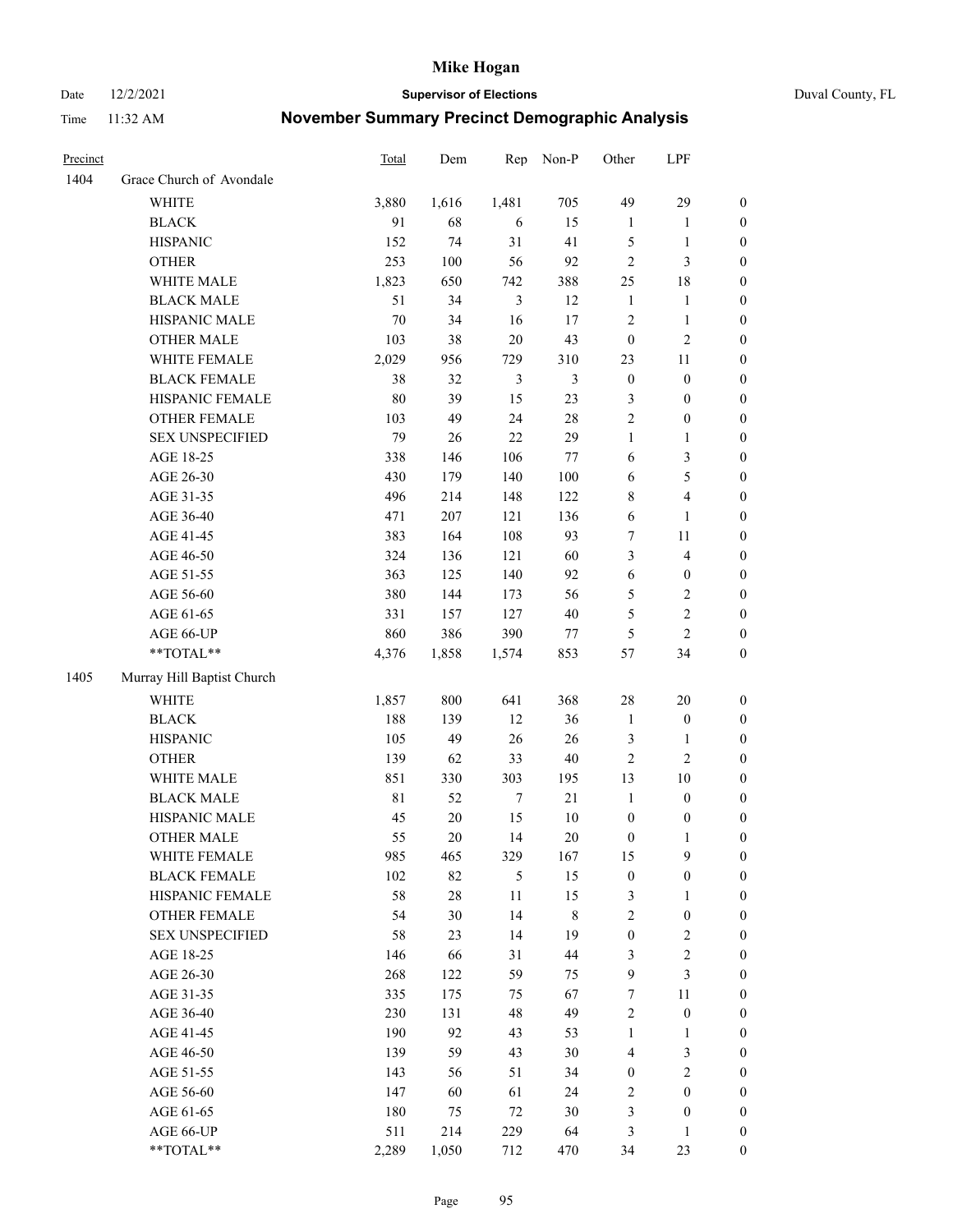Date 12/2/2021 **Supervisor of Elections** Duval County, FL

| Precinct |                                                           | Total  | Dem         | Rep                     | Non-P  | Other            | LPF              |                  |
|----------|-----------------------------------------------------------|--------|-------------|-------------------------|--------|------------------|------------------|------------------|
| 1406     | <b>Hillcrest Baptist</b>                                  |        |             |                         |        |                  |                  |                  |
|          | <b>WHITE</b>                                              | 1,026  | 205         | 597                     | 203    | 13               | $\,$ 8 $\,$      | 0                |
|          | <b>BLACK</b>                                              | 341    | 273         | 14                      | 46     | 6                | $\sqrt{2}$       | $\boldsymbol{0}$ |
|          | <b>HISPANIC</b>                                           | 151    | 57          | 40                      | 52     | $\mathbf{1}$     | $\mathbf{1}$     | $\boldsymbol{0}$ |
|          | <b>OTHER</b>                                              | 178    | 33          | 52                      | 84     | 7                | $\sqrt{2}$       | $\boldsymbol{0}$ |
|          | WHITE MALE                                                | 467    | 75          | 285                     | 96     | 5                | 6                | $\boldsymbol{0}$ |
|          | <b>BLACK MALE</b>                                         | 141    | 103         | 10                      | 21     | 5                | $\sqrt{2}$       | $\boldsymbol{0}$ |
|          | HISPANIC MALE                                             | 61     | 17          | 18                      | 25     | $\boldsymbol{0}$ | $\mathbf{1}$     | $\boldsymbol{0}$ |
|          | <b>OTHER MALE</b>                                         | 79     | 15          | 26                      | 35     | $\mathbf{1}$     | $\sqrt{2}$       | $\boldsymbol{0}$ |
|          | WHITE FEMALE                                              | 545    | 126         | 303                     | 106    | 8                | $\sqrt{2}$       | $\boldsymbol{0}$ |
|          | <b>BLACK FEMALE</b>                                       | 195    | 167         | $\overline{\mathbf{4}}$ | 23     | 1                | $\boldsymbol{0}$ | $\boldsymbol{0}$ |
|          | HISPANIC FEMALE                                           | 85     | 36          | 21                      | $27\,$ | $\mathbf{1}$     | $\boldsymbol{0}$ | $\boldsymbol{0}$ |
|          | OTHER FEMALE                                              | 83     | 18          | 22                      | 37     | 6                | $\boldsymbol{0}$ | $\boldsymbol{0}$ |
|          | <b>SEX UNSPECIFIED</b>                                    | 40     | 11          | 14                      | 15     | $\boldsymbol{0}$ | $\boldsymbol{0}$ | $\boldsymbol{0}$ |
|          | AGE 18-25                                                 | 148    | 49          | 42                      | 51     | 5                | $\mathbf{1}$     | $\boldsymbol{0}$ |
|          | AGE 26-30                                                 | 136    | 35          | 43                      | 48     | 6                | $\overline{4}$   | $\boldsymbol{0}$ |
|          | AGE 31-35                                                 | 176    | 66          | 51                      | 51     | 3                | $\mathfrak s$    | $\boldsymbol{0}$ |
|          | AGE 36-40                                                 | 142    | 49          | 46                      | 44     | $\mathbf{1}$     | $\sqrt{2}$       | $\boldsymbol{0}$ |
|          | AGE 41-45                                                 | 118    | 42          | 37                      | 34     | 5                | $\boldsymbol{0}$ | $\boldsymbol{0}$ |
|          | AGE 46-50                                                 | 124    | 36          | 53                      | 32     | 3                | $\boldsymbol{0}$ | $\boldsymbol{0}$ |
|          | AGE 51-55                                                 | 136    | 49          | 63                      | 23     | 1                | $\boldsymbol{0}$ | $\boldsymbol{0}$ |
|          | AGE 56-60                                                 | 177    | 48          | 96                      | 33     | $\boldsymbol{0}$ | $\boldsymbol{0}$ | $\boldsymbol{0}$ |
|          | AGE 61-65                                                 | 166    | 61          | 84                      | 19     | $\mathbf{1}$     | 1                | $\boldsymbol{0}$ |
|          | AGE 66-UP                                                 | 373    | 133         | 188                     | 50     | 2                | $\boldsymbol{0}$ | $\boldsymbol{0}$ |
|          | $\mathrm{*}\mathrm{*}\mathrm{TOTAL} \mathrm{*}\mathrm{*}$ | 1,696  | 568         | 703                     | 385    | $27\,$           | 13               | $\boldsymbol{0}$ |
| 1407     | Jacksonville Association of Fire Fighters                 |        |             |                         |        |                  |                  |                  |
|          | WHITE                                                     | 1,106  | 544         | 257                     | 264    | $27\,$           | 14               | $\boldsymbol{0}$ |
|          | <b>BLACK</b>                                              | 251    | 188         | $11\,$                  | 48     | 3                | $\mathbf{1}$     | $\boldsymbol{0}$ |
|          | <b>HISPANIC</b>                                           | 68     | 34          | 12                      | 18     | 4                | $\boldsymbol{0}$ | $\boldsymbol{0}$ |
|          | <b>OTHER</b>                                              | 133    | 51          | 23                      | 55     | 3                | $\mathbf{1}$     | $\boldsymbol{0}$ |
|          | WHITE MALE                                                | 552    | 245         | 132                     | 145    | 18               | 12               | $\boldsymbol{0}$ |
|          | <b>BLACK MALE</b>                                         | 105    | 74          | $\mathfrak{S}$          | 24     | $\mathbf{1}$     | $\mathbf{1}$     | $\boldsymbol{0}$ |
|          | HISPANIC MALE                                             | 25     | $\,$ 8 $\,$ | 5                       | 11     | $\mathbf{1}$     | $\boldsymbol{0}$ | 0                |
|          | <b>OTHER MALE</b>                                         | 58     | 23          | 9                       | 24     | $\mathbf{1}$     | $\mathbf{1}$     | $\boldsymbol{0}$ |
|          | WHITE FEMALE                                              | 540    | 291         | 123                     | 115    | 9                | $\overline{c}$   | 0                |
|          | <b>BLACK FEMALE</b>                                       | 144    | 114         | 5                       | 23     | $\mathbf{2}$     | $\boldsymbol{0}$ | $\overline{0}$   |
|          | HISPANIC FEMALE                                           | 42     | 25          | 7                       | 7      | 3                | $\boldsymbol{0}$ | $\overline{0}$   |
|          | OTHER FEMALE                                              | 52     | $22\,$      | $10\,$                  | 19     | 1                | $\boldsymbol{0}$ | 0                |
|          | <b>SEX UNSPECIFIED</b>                                    | $40\,$ | 15          | 7                       | 17     | $\mathbf{1}$     | $\boldsymbol{0}$ | 0                |
|          | AGE 18-25                                                 | 141    | 80          | 15                      | 39     | 6                | $\mathbf{1}$     | 0                |
|          | AGE 26-30                                                 | 285    | 164         | 51                      | 64     | 6                | $\boldsymbol{0}$ | 0                |
|          | AGE 31-35                                                 | 284    | 128         | 51                      | 90     | 9                | 6                | 0                |
|          | AGE 36-40                                                 | 175    | 84          | 29                      | 52     | 5                | $\mathfrak s$    | 0                |
|          | AGE 41-45                                                 | 123    | 52          | 19                      | 48     | 3                | $\mathbf{1}$     | 0                |
|          | AGE 46-50                                                 | 110    | 62          | 21                      | 22     | 3                | $\sqrt{2}$       | 0                |
|          | AGE 51-55                                                 | 95     | 47          | 25                      | 19     | 3                | $\mathbf{1}$     | 0                |
|          | AGE 56-60                                                 | 81     | 41          | 23                      | 17     | $\boldsymbol{0}$ | $\boldsymbol{0}$ | 0                |
|          | AGE 61-65                                                 | 89     | 59          | 16                      | 13     | 1                | $\boldsymbol{0}$ | 0                |
|          | AGE 66-UP                                                 | 175    | 100         | 53                      | 21     | $\mathbf{1}$     | $\boldsymbol{0}$ | 0                |
|          | **TOTAL**                                                 | 1,558  | 817         | 303                     | 385    | 37               | 16               | $\boldsymbol{0}$ |
|          |                                                           |        |             |                         |        |                  |                  |                  |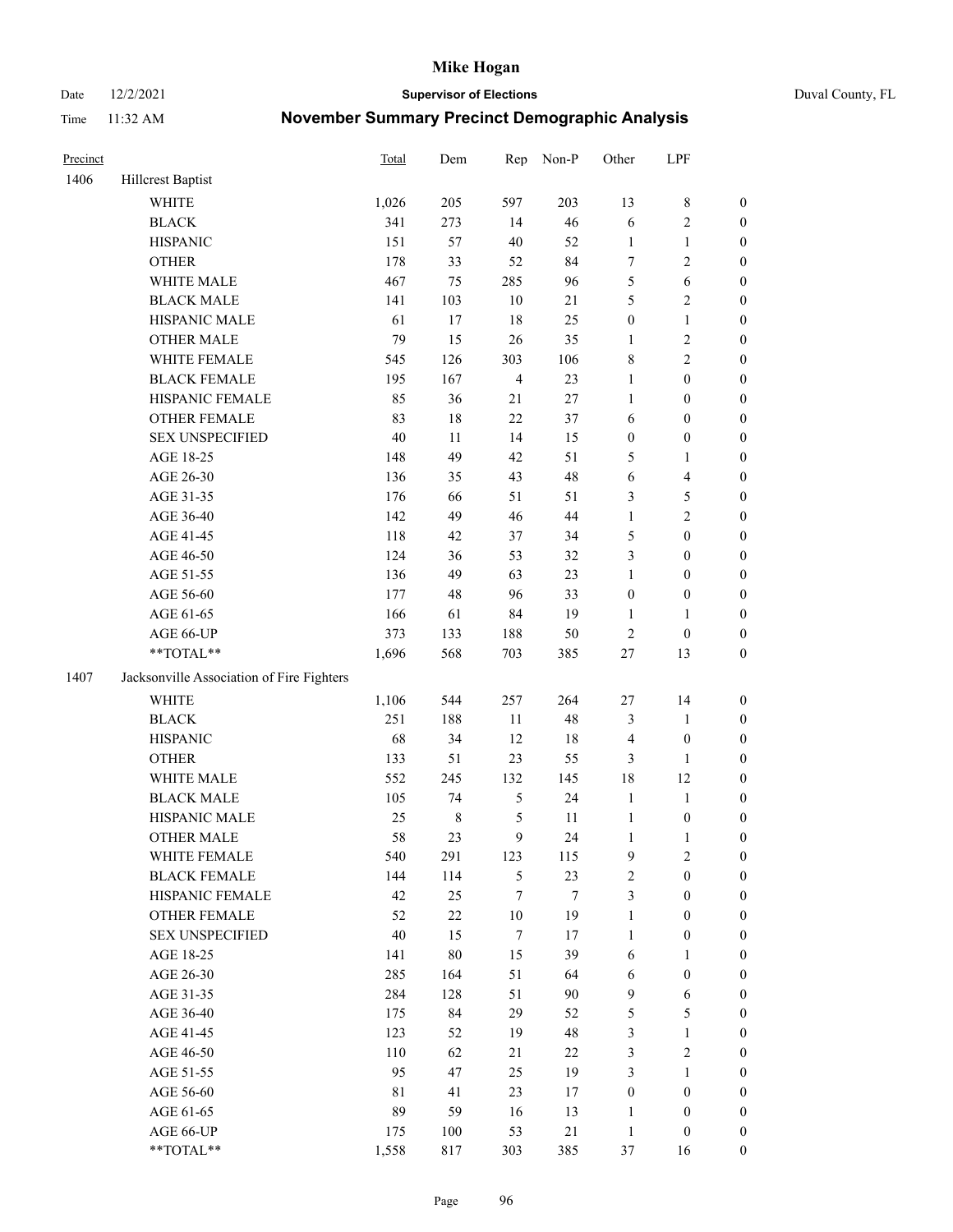Date 12/2/2021 **Supervisor of Elections** Duval County, FL

| Precinct |                               | <b>Total</b> | Dem    | Rep    | Non-P  | Other                   | LPF                     |                  |
|----------|-------------------------------|--------------|--------|--------|--------|-------------------------|-------------------------|------------------|
| 1408     | St. Johns Presbyterian Church |              |        |        |        |                         |                         |                  |
|          | <b>WHITE</b>                  | 2,942        | 899    | 1,413  | 571    | $44\,$                  | 15                      | 0                |
|          | <b>BLACK</b>                  | 219          | 154    | 26     | 37     | $\overline{2}$          | $\boldsymbol{0}$        | 0                |
|          | <b>HISPANIC</b>               | 122          | 52     | 31     | 35     | 4                       | $\boldsymbol{0}$        | $\boldsymbol{0}$ |
|          | <b>OTHER</b>                  | 216          | 69     | 62     | 75     | 9                       | 1                       | $\boldsymbol{0}$ |
|          | WHITE MALE                    | 1,384        | 359    | 693    | 302    | $20\,$                  | $10\,$                  | $\boldsymbol{0}$ |
|          | <b>BLACK MALE</b>             | 101          | 63     | 15     | $22\,$ | $\mathbf{1}$            | $\boldsymbol{0}$        | $\boldsymbol{0}$ |
|          | HISPANIC MALE                 | 59           | 25     | 16     | 18     | $\boldsymbol{0}$        | $\boldsymbol{0}$        | $\boldsymbol{0}$ |
|          | <b>OTHER MALE</b>             | 86           | 29     | 28     | $27\,$ | $\mathbf{1}$            | $\mathbf{1}$            | $\boldsymbol{0}$ |
|          | WHITE FEMALE                  | 1,523        | 532    | 701    | 261    | 24                      | $\mathfrak{S}$          | $\boldsymbol{0}$ |
|          | <b>BLACK FEMALE</b>           | 116          | 89     | $11\,$ | 15     | $\mathbf{1}$            | $\boldsymbol{0}$        | $\boldsymbol{0}$ |
|          | HISPANIC FEMALE               | 60           | 26     | 14     | 16     | $\overline{\mathbf{4}}$ | $\boldsymbol{0}$        | 0                |
|          | OTHER FEMALE                  | 86           | $28\,$ | 25     | 26     | 7                       | $\boldsymbol{0}$        | $\boldsymbol{0}$ |
|          | <b>SEX UNSPECIFIED</b>        | 84           | 23     | 29     | 31     | $\mathbf{1}$            | $\boldsymbol{0}$        | $\boldsymbol{0}$ |
|          | AGE 18-25                     | 246          | 76     | 76     | $77\,$ | 14                      | $\mathfrak{Z}$          | $\boldsymbol{0}$ |
|          | AGE 26-30                     | 329          | 121    | 114    | 86     | 8                       | $\boldsymbol{0}$        | $\boldsymbol{0}$ |
|          | AGE 31-35                     | 367          | 135    | 129    | 92     | 7                       | $\overline{\mathbf{4}}$ | $\boldsymbol{0}$ |
|          | AGE 36-40                     | 346          | 131    | 109    | 100    | $\overline{\mathbf{4}}$ | $\sqrt{2}$              | $\boldsymbol{0}$ |
|          | AGE 41-45                     | 267          | 94     | 88     | 76     | $\tau$                  | $\overline{2}$          | $\boldsymbol{0}$ |
|          | AGE 46-50                     | 231          | 66     | 108    | 52     | $\overline{4}$          | $\mathbf{1}$            | $\boldsymbol{0}$ |
|          | AGE 51-55                     | 244          | 69     | 118    | 52     | 4                       | $\mathbf{1}$            | $\boldsymbol{0}$ |
|          | AGE 56-60                     | 283          | 96     | 141    | 44     | $\overline{c}$          | $\boldsymbol{0}$        | 0                |
|          | AGE 61-65                     | 366          | 107    | 209    | 45     | 4                       | $\mathbf{1}$            | 0                |
|          | AGE 66-UP                     | 820          | 279    | 440    | 94     | 5                       | $\sqrt{2}$              | $\boldsymbol{0}$ |
|          | **TOTAL**                     | 3,499        | 1,174  | 1,532  | 718    | 59                      | 16                      | $\boldsymbol{0}$ |
| 1409     | St. Peter's Episcopal Church  |              |        |        |        |                         |                         |                  |
|          | <b>WHITE</b>                  | 3,175        | 682    | 1,738  | 677    | 68                      | $10\,$                  | $\boldsymbol{0}$ |
|          | <b>BLACK</b>                  | 1,314        | 971    | 54     | 272    | 16                      | $\mathbf{1}$            | $\boldsymbol{0}$ |
|          | <b>HISPANIC</b>               | 467          | 184    | 100    | 170    | $10\,$                  | $\mathfrak{Z}$          | $\boldsymbol{0}$ |
|          | <b>OTHER</b>                  | 549          | 141    | 171    | 223    | 12                      | $\sqrt{2}$              | $\boldsymbol{0}$ |
|          | WHITE MALE                    | 1,541        | 276    | 877    | 352    | 28                      | $\,$ 8 $\,$             | $\boldsymbol{0}$ |
|          | <b>BLACK MALE</b>             | 576          | 389    | 26     | 152    | $\overline{9}$          | $\boldsymbol{0}$        | $\boldsymbol{0}$ |
|          | HISPANIC MALE                 | 226          | 73     | 57     | 91     | 4                       | 1                       | $\boldsymbol{0}$ |
|          | <b>OTHER MALE</b>             | 213          | 52     | 78     | 77     | 6                       | $\boldsymbol{0}$        | $\boldsymbol{0}$ |
|          | WHITE FEMALE                  | 1,588        | 401    | 834    | 314    | 37                      | 2                       | 0                |
|          | <b>BLACK FEMALE</b>           | 716          | 566    | 26     | 116    | 7                       | $\mathbf{1}$            | $\boldsymbol{0}$ |
|          | HISPANIC FEMALE               | 229          | 105    | 41     | 76     | 6                       | $\mathbf{1}$            | $\boldsymbol{0}$ |
|          | <b>OTHER FEMALE</b>           | 243          | 68     | 74     | 96     | 4                       | $\mathbf{1}$            | $\overline{0}$   |
|          | <b>SEX UNSPECIFIED</b>        | 173          | 48     | 50     | 68     | 5                       | $\sqrt{2}$              | 0                |
|          | AGE 18-25                     | 655          | 241    | 155    | 235    | $21\,$                  | $\mathfrak{Z}$          | 0                |
|          | AGE 26-30                     | 569          | 180    | 160    | 211    | 14                      | $\overline{\mathbf{4}}$ | 0                |
|          | AGE 31-35                     | 529          | 197    | 158    | 159    | 14                      | 1                       | 0                |
|          | AGE 36-40                     | 470          | 179    | 155    | 119    | $11\,$                  | 6                       | 0                |
|          | AGE 41-45                     | 439          | 161    | 138    | 130    | 10                      | $\boldsymbol{0}$        | 0                |
|          | AGE 46-50                     | 394          | 149    | 147    | 92     | 6                       | $\boldsymbol{0}$        | 0                |
|          | AGE 51-55                     | 446          | 153    | 173    | 113    | 7                       | $\boldsymbol{0}$        | 0                |
|          | AGE 56-60                     | 498          | 194    | 215    | 84     | 5                       | $\boldsymbol{0}$        | $\overline{0}$   |
|          | AGE 61-65                     | 467          | 163    | 226    | 71     | 6                       | 1                       | $\overline{0}$   |
|          | AGE 66-UP                     | 1,037        | 361    | 536    | 127    | 12                      | $\mathbf{1}$            | 0                |
|          | **TOTAL**                     | 5,505        | 1,978  | 2,063  | 1,342  | 106                     | 16                      | $\boldsymbol{0}$ |
|          |                               |              |        |        |        |                         |                         |                  |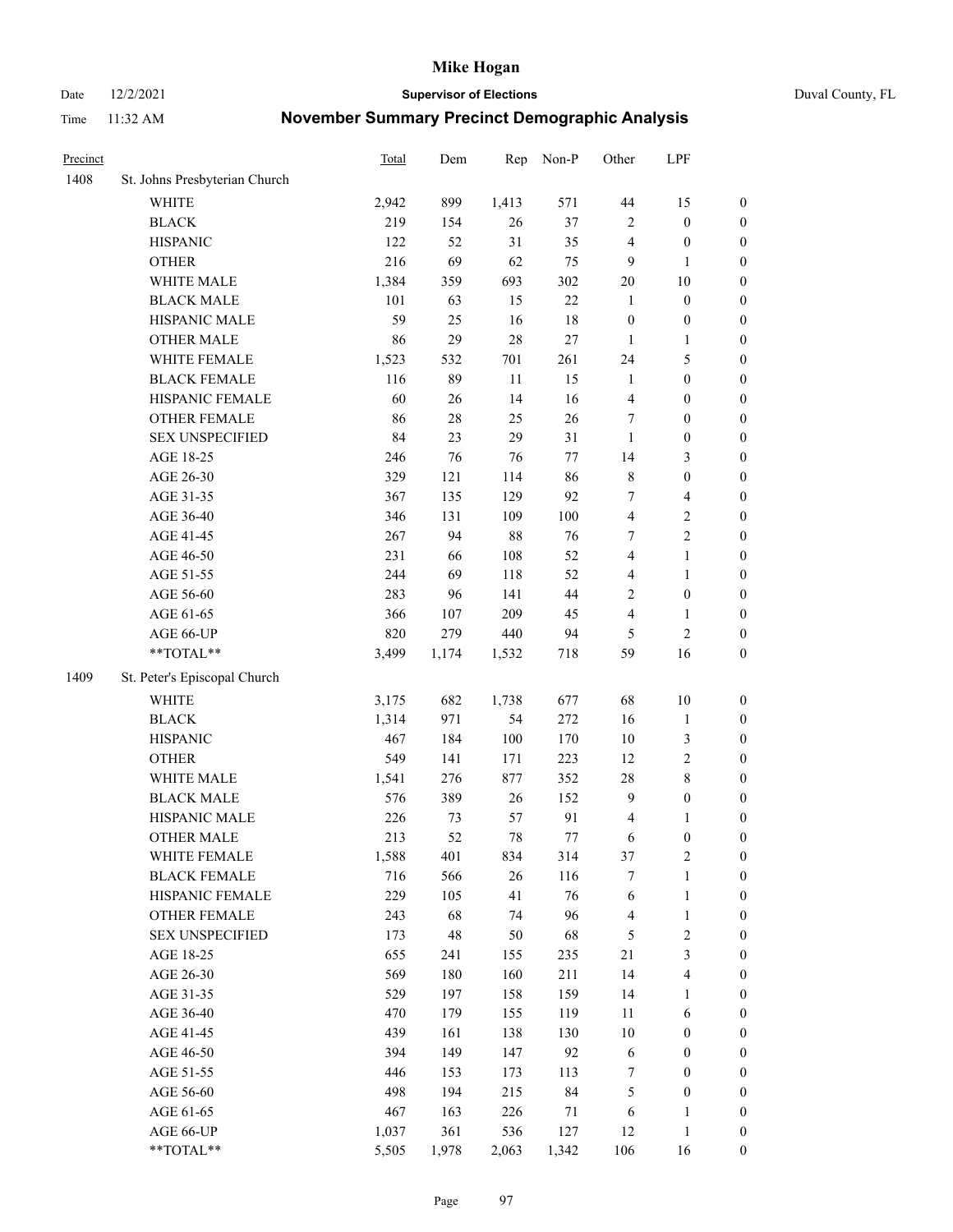Date 12/2/2021 **Supervisor of Elections** Duval County, FL

| Precinct |                                | Total | Dem   | Rep            | Non-P       | Other                   | LPF              |                  |
|----------|--------------------------------|-------|-------|----------------|-------------|-------------------------|------------------|------------------|
| 1410     | Fleet Reserve                  |       |       |                |             |                         |                  |                  |
|          | WHITE                          | 2,470 | 515   | 1,337          | 552         | 52                      | 14               | 0                |
|          | <b>BLACK</b>                   | 1,597 | 1,222 | 60             | 290         | 22                      | $\mathfrak{Z}$   | 0                |
|          | <b>HISPANIC</b>                | 419   | 158   | $80\,$         | 170         | $\,$ 8 $\,$             | $\mathfrak{Z}$   | $\boldsymbol{0}$ |
|          | <b>OTHER</b>                   | 508   | 175   | 120            | 204         | 5                       | $\overline{4}$   | $\boldsymbol{0}$ |
|          | WHITE MALE                     | 1,114 | 177   | 638            | 262         | 29                      | $\,$ 8 $\,$      | $\boldsymbol{0}$ |
|          | <b>BLACK MALE</b>              | 618   | 432   | 41             | 135         | 9                       | $\mathbf{1}$     | $\boldsymbol{0}$ |
|          | HISPANIC MALE                  | 186   | 65    | 38             | $8\sqrt{1}$ | 2                       | $\boldsymbol{0}$ | $\boldsymbol{0}$ |
|          | <b>OTHER MALE</b>              | 197   | 60    | 50             | 84          | $\mathfrak{2}$          | $\mathbf{1}$     | $\boldsymbol{0}$ |
|          | WHITE FEMALE                   | 1,328 | 330   | 688            | 281         | 23                      | 6                | $\boldsymbol{0}$ |
|          | <b>BLACK FEMALE</b>            | 943   | 762   | 17             | 149         | 13                      | $\sqrt{2}$       | 0                |
|          | HISPANIC FEMALE                | 222   | 91    | 36             | 88          | 4                       | $\mathfrak{Z}$   | 0                |
|          | OTHER FEMALE                   | 237   | 97    | 52             | $87\,$      | $\boldsymbol{0}$        | $\mathbf{1}$     | 0                |
|          | <b>SEX UNSPECIFIED</b>         | 149   | 56    | 37             | 49          | 5                       | $\sqrt{2}$       | $\boldsymbol{0}$ |
|          | AGE 18-25                      | 590   | 246   | 114            | 211         | 18                      | $\mathbf{1}$     | $\boldsymbol{0}$ |
|          | AGE 26-30                      | 486   | 194   | 97             | 177         | 14                      | $\overline{4}$   | $\boldsymbol{0}$ |
|          | AGE 31-35                      | 488   | 218   | 111            | 149         | 6                       | $\overline{4}$   | $\boldsymbol{0}$ |
|          | AGE 36-40                      | 420   | 185   | 97             | 125         | 9                       | $\overline{4}$   | $\boldsymbol{0}$ |
|          | AGE 41-45                      | 382   | 157   | 109            | 104         | 8                       | $\overline{4}$   | $\boldsymbol{0}$ |
|          | AGE 46-50                      | 399   | 174   | 117            | $100\,$     | 6                       | $\sqrt{2}$       | $\boldsymbol{0}$ |
|          | AGE 51-55                      | 440   | 159   | 177            | 96          | 6                       | $\sqrt{2}$       | 0                |
|          | AGE 56-60                      | 458   | 192   | 186            | 74          | 5                       | $\mathbf{1}$     | 0                |
|          | AGE 61-65                      | 407   | 177   | 171            | 52          | 6                       | $\mathbf{1}$     | 0                |
|          | AGE 66-UP                      | 924   | 368   | 418            | 128         | 9                       | $\mathbf{1}$     | $\boldsymbol{0}$ |
|          | $**TOTAL**$                    | 4,994 | 2,070 | 1,597          | 1,216       | 87                      | 24               | $\boldsymbol{0}$ |
| 1411     | Ortega United Methodist Church |       |       |                |             |                         |                  |                  |
|          | <b>WHITE</b>                   | 5,025 | 1,032 | 3,266          | 647         | 58                      | $22\,$           | $\boldsymbol{0}$ |
|          | <b>BLACK</b>                   | 140   | 106   | 5              | $27\,$      | 2                       | $\boldsymbol{0}$ | $\boldsymbol{0}$ |
|          | <b>HISPANIC</b>                | 98    | 25    | 49             | 19          | 4                       | $\mathbf{1}$     | $\boldsymbol{0}$ |
|          | <b>OTHER</b>                   | 210   | 48    | 83             | 71          | $\boldsymbol{7}$        | $\mathbf{1}$     | $\boldsymbol{0}$ |
|          | WHITE MALE                     | 2,323 | 396   | 1,559          | 328         | 29                      | 11               | $\boldsymbol{0}$ |
|          | <b>BLACK MALE</b>              | 62    | 45    | 3              | 13          | $\mathbf{1}$            | $\boldsymbol{0}$ | $\boldsymbol{0}$ |
|          | HISPANIC MALE                  | 48    | 13    | 24             | $\,$ 8 $\,$ | 3                       | $\boldsymbol{0}$ | 0                |
|          | <b>OTHER MALE</b>              | 71    | 13    | 31             | 24          | 3                       | $\boldsymbol{0}$ | $\boldsymbol{0}$ |
|          | WHITE FEMALE                   | 2,656 | 627   | 1,680          | 309         | 29                      | 11               | 0                |
|          | <b>BLACK FEMALE</b>            | 76    | 59    | $\overline{c}$ | 14          | $\mathbf{1}$            | $\boldsymbol{0}$ | $\boldsymbol{0}$ |
|          | HISPANIC FEMALE                | 50    | 12    | 25             | $11\,$      | $\mathbf{1}$            | $\mathbf{1}$     | $\boldsymbol{0}$ |
|          | OTHER FEMALE                   | 87    | 27    | 37             | 20          | $\overline{\mathbf{c}}$ | $\mathbf{1}$     | $\overline{0}$   |
|          | <b>SEX UNSPECIFIED</b>         | 100   | 19    | 42             | 37          | $\overline{c}$          | $\boldsymbol{0}$ | 0                |
|          | AGE 18-25                      | 542   | 118   | 284            | 122         | 14                      | $\overline{4}$   | 0                |
|          | AGE 26-30                      | 393   | 85    | 212            | 91          | 4                       | $\mathbf{1}$     | 0                |
|          | AGE 31-35                      | 492   | 115   | 277            | 86          | 11                      | $\mathfrak z$    | 0                |
|          | AGE 36-40                      | 415   | 96    | 213            | 94          | 7                       | $\mathfrak s$    | 0                |
|          | AGE 41-45                      | 380   | 90    | 213            | 67          | 5                       | $\mathfrak s$    | 0                |
|          | AGE 46-50                      | 409   | 88    | 233            | 85          | 3                       | $\boldsymbol{0}$ | 0                |
|          | AGE 51-55                      | 456   | 97    | 283            | 66          | 7                       | 3                | 0                |
|          | AGE 56-60                      | 420   | 82    | 308            | 25          | 3                       | $\sqrt{2}$       | 0                |
|          | AGE 61-65                      | 523   | 114   | 362            | 43          | 4                       | $\boldsymbol{0}$ | 0                |
|          | AGE 66-UP                      | 1,443 | 326   | 1,018          | 85          | 13                      | $\mathbf{1}$     | 0                |
|          | **TOTAL**                      | 5,473 | 1,211 | 3,403          | 764         | 71                      | 24               | $\boldsymbol{0}$ |
|          |                                |       |       |                |             |                         |                  |                  |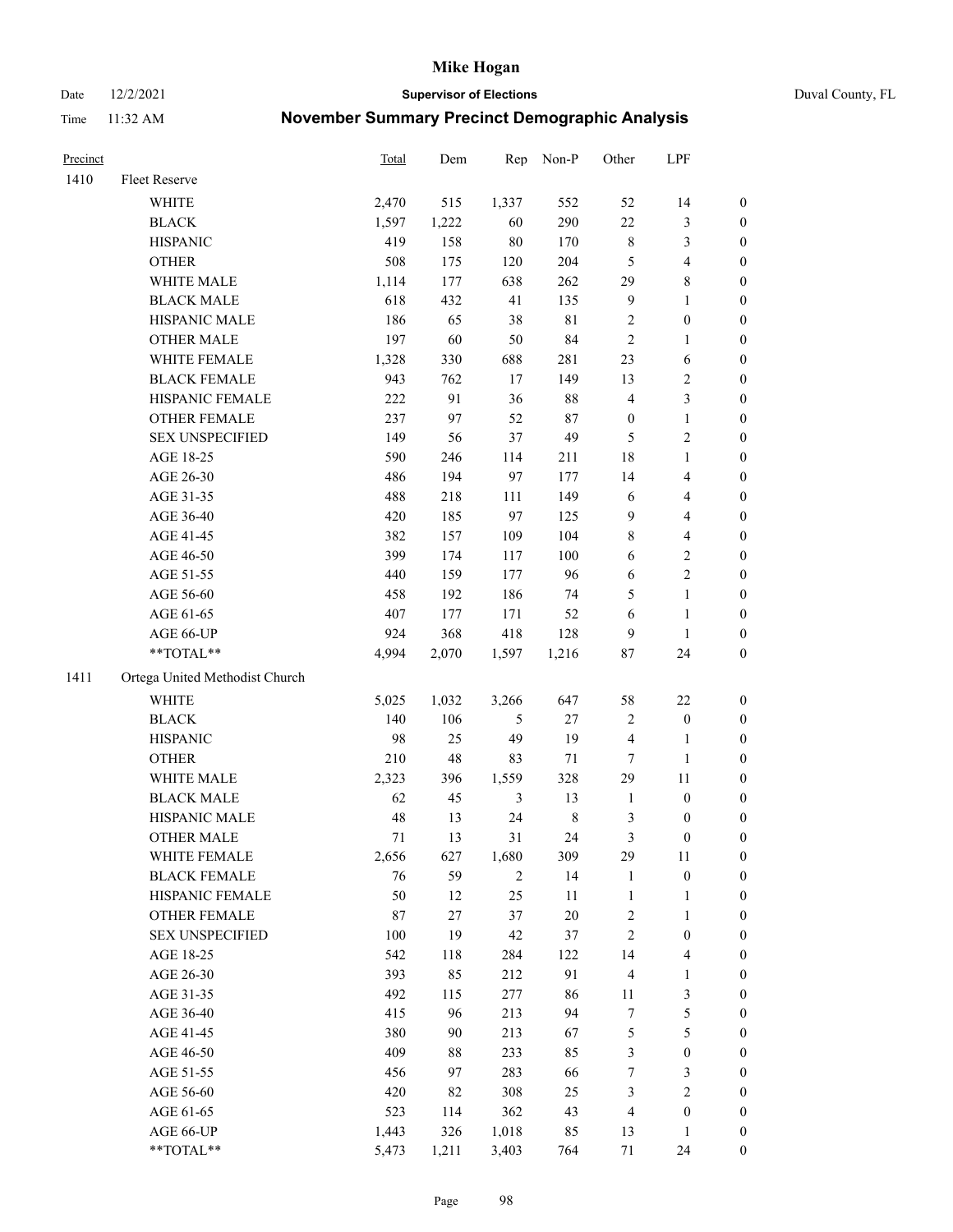Date 12/2/2021 **Supervisor of Elections** Duval County, FL

| Precinct |                                    | Total  | Dem    | Rep            | Non-P  | Other            | LPF                     |                  |
|----------|------------------------------------|--------|--------|----------------|--------|------------------|-------------------------|------------------|
| 1412     | Saint Catherine's Episcopal Church |        |        |                |        |                  |                         |                  |
|          | <b>WHITE</b>                       | 1,864  | 561    | 857            | 388    | 43               | 15                      | 0                |
|          | <b>BLACK</b>                       | 570    | 444    | 12             | 109    | $\mathfrak{S}$   | $\boldsymbol{0}$        | 0                |
|          | <b>HISPANIC</b>                    | 167    | 79     | 31             | 51     | 4                | $\sqrt{2}$              | $\boldsymbol{0}$ |
|          | <b>OTHER</b>                       | 208    | 65     | 45             | 90     | 7                | $\mathbf{1}$            | $\boldsymbol{0}$ |
|          | WHITE MALE                         | 857    | 233    | 414            | 176    | 20               | 14                      | $\boldsymbol{0}$ |
|          | <b>BLACK MALE</b>                  | 191    | 145    | 5              | 38     | 3                | $\boldsymbol{0}$        | $\boldsymbol{0}$ |
|          | HISPANIC MALE                      | 78     | 37     | 18             | $20\,$ | $\overline{c}$   | $\mathbf{1}$            | $\boldsymbol{0}$ |
|          | <b>OTHER MALE</b>                  | 64     | $21\,$ | 16             | 24     | $\mathbf{2}$     | $\mathbf{1}$            | $\boldsymbol{0}$ |
|          | WHITE FEMALE                       | 984    | 321    | 433            | 207    | $22\,$           | 1                       | $\boldsymbol{0}$ |
|          | <b>BLACK FEMALE</b>                | 368    | 294    | 6              | 66     | $\sqrt{2}$       | $\boldsymbol{0}$        | 0                |
|          | HISPANIC FEMALE                    | 86     | 42     | 13             | 28     | $\sqrt{2}$       | $\mathbf{1}$            | 0                |
|          | OTHER FEMALE                       | 92     | 33     | 22             | 32     | 5                | $\boldsymbol{0}$        | $\boldsymbol{0}$ |
|          | <b>SEX UNSPECIFIED</b>             | 89     | 23     | 18             | 47     | $\mathbf{1}$     | $\boldsymbol{0}$        | $\boldsymbol{0}$ |
|          | AGE 18-25                          | 253    | 110    | 46             | 84     | 12               | $\mathbf{1}$            | $\boldsymbol{0}$ |
|          | AGE 26-30                          | 300    | 133    | 69             | 77     | 14               | $\boldsymbol{7}$        | $\boldsymbol{0}$ |
|          | AGE 31-35                          | 326    | 134    | 78             | 100    | 11               | $\mathfrak{Z}$          | $\boldsymbol{0}$ |
|          | AGE 36-40                          | 284    | 121    | 71             | 82     | 6                | $\overline{\mathbf{4}}$ | $\boldsymbol{0}$ |
|          | AGE 41-45                          | 227    | $90\,$ | 73             | 61     | 3                | $\boldsymbol{0}$        | $\boldsymbol{0}$ |
|          | AGE 46-50                          | 204    | 77     | 68             | 53     | 6                | $\boldsymbol{0}$        | $\boldsymbol{0}$ |
|          | AGE 51-55                          | 196    | 86     | 77             | 32     | 1                | $\boldsymbol{0}$        | 0                |
|          | AGE 56-60                          | 290    | 106    | 124            | 58     | $\boldsymbol{0}$ | $\sqrt{2}$              | 0                |
|          | AGE 61-65                          | 237    | 97     | 107            | $28\,$ | 4                | $\mathbf{1}$            | 0                |
|          | AGE 66-UP                          | 490    | 194    | 232            | 62     | $\overline{2}$   | $\boldsymbol{0}$        | $\boldsymbol{0}$ |
|          | **TOTAL**                          | 2,809  | 1,149  | 945            | 638    | 59               | $18\,$                  | $\boldsymbol{0}$ |
| 1413     | Trinity Lutheran Church - ELCA     |        |        |                |        |                  |                         |                  |
|          | <b>WHITE</b>                       | 3,253  | 1,444  | 1,082          | 641    | 60               | 26                      | $\boldsymbol{0}$ |
|          | <b>BLACK</b>                       | 225    | 160    | 12             | 49     | 4                | $\boldsymbol{0}$        | $\boldsymbol{0}$ |
|          | <b>HISPANIC</b>                    | 141    | 78     | 18             | 43     | $\overline{c}$   | $\boldsymbol{0}$        | $\boldsymbol{0}$ |
|          | <b>OTHER</b>                       | 258    | 114    | 43             | 91     | 10               | $\boldsymbol{0}$        | $\boldsymbol{0}$ |
|          | WHITE MALE                         | 1,525  | 589    | 551            | 341    | 24               | $20\,$                  | $\boldsymbol{0}$ |
|          | <b>BLACK MALE</b>                  | 112    | $80\,$ | 5              | 25     | $\mathbf{2}$     | $\boldsymbol{0}$        | $\boldsymbol{0}$ |
|          | HISPANIC MALE                      | $72\,$ | 40     | $\overline{9}$ | 23     | $\boldsymbol{0}$ | $\boldsymbol{0}$        | 0                |
|          | <b>OTHER MALE</b>                  | 105    | 37     | 18             | 46     | 4                | $\boldsymbol{0}$        | $\boldsymbol{0}$ |
|          | WHITE FEMALE                       | 1,699  | 846    | 517            | 294    | 36               | 6                       | 0                |
|          | <b>BLACK FEMALE</b>                | 110    | 79     | 7              | 22     | 2                | $\boldsymbol{0}$        | $\boldsymbol{0}$ |
|          | HISPANIC FEMALE                    | 65     | 36     | $\,8\,$        | 19     | $\overline{c}$   | $\boldsymbol{0}$        | $\overline{0}$   |
|          | OTHER FEMALE                       | 98     | 49     | 16             | 29     | 4                | $\boldsymbol{0}$        | $\overline{0}$   |
|          | <b>SEX UNSPECIFIED</b>             | 91     | $40\,$ | 24             | 25     | 2                | $\boldsymbol{0}$        | $\overline{0}$   |
|          | AGE 18-25                          | 282    | 153    | 51             | 69     | 8                | $\mathbf{1}$            | $\overline{0}$   |
|          | AGE 26-30                          | 496    | 245    | 89             | 141    | 16               | $\mathfrak{S}$          | 0                |
|          | AGE 31-35                          | 588    | 298    | 131            | 140    | 15               | $\overline{\mathbf{4}}$ | 0                |
|          | AGE 36-40                          | 438    | 178    | 119            | 120    | $11\,$           | 10                      | 0                |
|          | AGE 41-45                          | 295    | 138    | 69             | 79     | $\mathfrak{S}$   | $\overline{\mathbf{4}}$ | 0                |
|          | AGE 46-50                          | 241    | 110    | 72             | 55     | 3                | $\mathbf{1}$            | 0                |
|          | AGE 51-55                          | 287    | 106    | 112            | 64     | 4                | $\mathbf{1}$            | $\boldsymbol{0}$ |
|          | AGE 56-60                          | 237    | 108    | 97             | 27     | 5                | $\boldsymbol{0}$        | $\boldsymbol{0}$ |
|          | AGE 61-65                          | 279    | 140    | 95             | 39     | 5                | $\boldsymbol{0}$        | $\boldsymbol{0}$ |
|          | AGE 66-UP                          | 734    | 320    | 320            | $90\,$ | $\overline{4}$   | $\boldsymbol{0}$        | $\boldsymbol{0}$ |
|          | **TOTAL**                          | 3,877  | 1,796  | 1,155          | 824    | 76               | 26                      | $\boldsymbol{0}$ |
|          |                                    |        |        |                |        |                  |                         |                  |